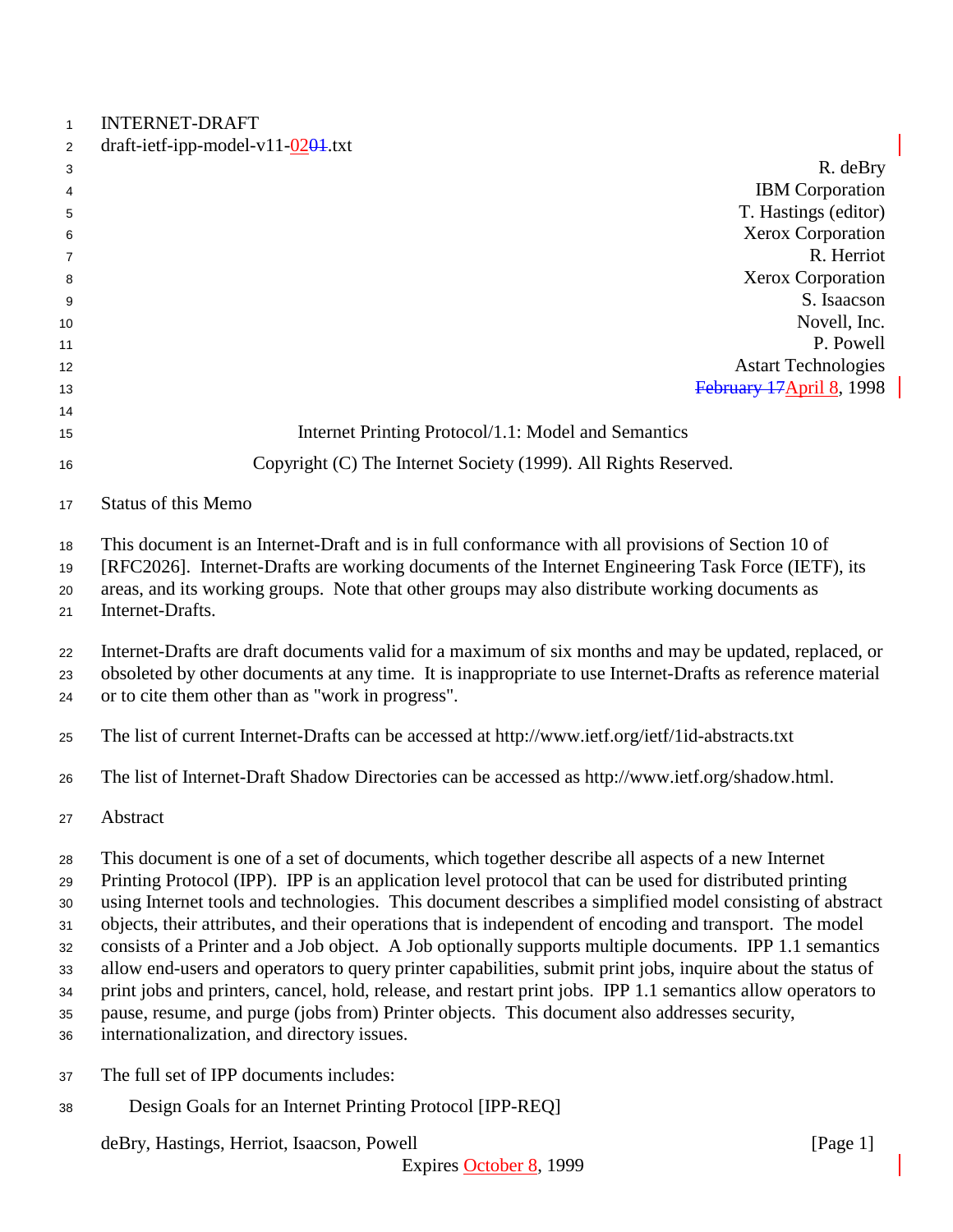- Rationale for the Structure and Model and Protocol for the Internet Printing Protocol [IPP-RAT]
- Internet Printing Protocol/1.1: Model and Semantics (this document)
- Internet Printing Protocol/1.1: Encoding and Transport [IPP-PRO]
- Internet Printing Protocol/1.1: Implementer's Guide [IPP-IIG]
- Mapping between LPD and IPP Protocols [IPP LPD]
- 

The "Design Goals for an Internet Printing Protocol" document takes a broad look at distributed printing

 functionality, and it enumerates real-life scenarios that help to clarify the features that need to be included in a printing protocol for the Internet. It identifies requirements for three types of users: end

users, operators, and administrators. It calls out a subset of end user requirements that are satisfied in

IPP/1.0. Operator and administrator requirements are out of scope for version 1.0. A few OPTIONAL

- operator operations have been added to IPP/1.1.
- The "Rationale for the Structure and Model and Protocol for the Internet Printing Protocol" document
- describes IPP from a high level view, defines a roadmap for the various documents that form the suite of
- IPP specifications, and gives background and rationale for the IETF working group's major decisions.

The "Internet Printing Protocol/1.1: Encoding and Transport" document is a formal mapping of the

abstract operations and attributes defined in the model document onto HTTP/1.1. It defines the encoding

rules for a new Internet MIME media type called "application/ipp". This document also defines the rules

for transporting over HTTP a message body whose Content-Type is "application/ipp". This document

defines a new scheme named 'ipp' for identifying IPP printers and jobs. Finally, this document defines

rules for supporting IPP/1.0 clients.

The "Internet Printing Protocol/1.1: Implementer's Guide" document gives insight and advice to

implementers of IPP clients and IPP objects. It is intended to help them understand IPP/1.1 and some of

the considerations that may assist them in the design of their client and/or IPP object implementations.

For example, a typical order of processing requests is given, including error checking. Motivation for

some of the specification decisions is also included.

 The "Mapping between LPD and IPP Protocols" document gives some advice to implementers of gateways between IPP and LPD (Line Printer Daemon) implementations.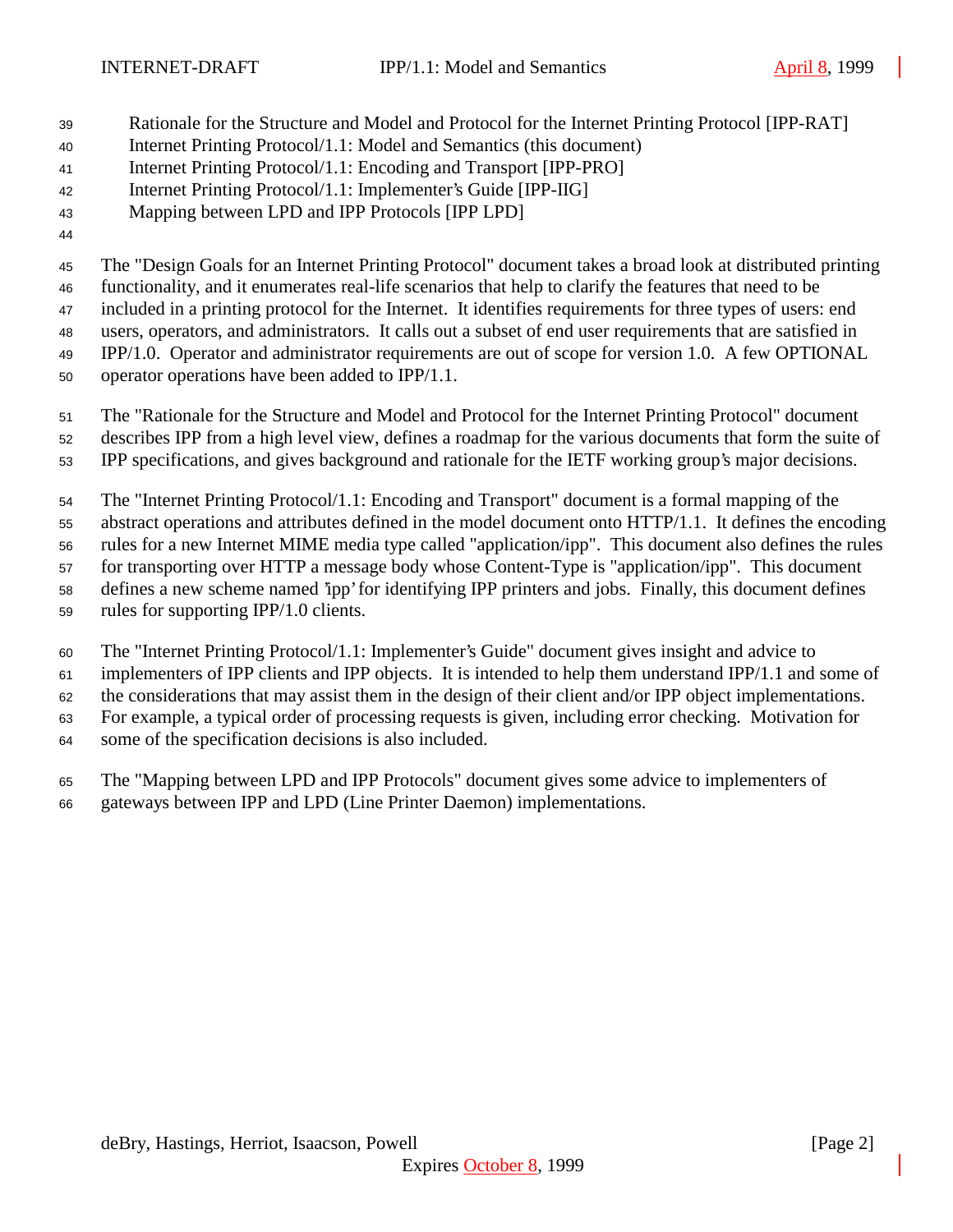#### 67

# **Table of Contents**

| 68  |                      |  |
|-----|----------------------|--|
| 69  | 1.1                  |  |
|     |                      |  |
| 70  | 2.                   |  |
| 71  | 2.1                  |  |
| 72  | Job Object 15<br>2.2 |  |
| 73  | 2.3                  |  |
| 74  | 2.4                  |  |
| 75  |                      |  |
| 76  | 3.1                  |  |
| 77  | 3.1.1                |  |
| 78  | 3.1.2                |  |
| 79  | 3.1.3                |  |
| 80  | 3.1.4                |  |
| 81  | 3.1.4.1              |  |
| 82  | 3.1.4.2              |  |
| 83  | 3.1.5                |  |
| 84  | 3.1.6                |  |
| 85  | 3.1.7                |  |
| 86  | 3.1.8                |  |
| 87  |                      |  |
| 88  | 3.2.1                |  |
| 89  | 3.2.1.1              |  |
| 90  | 3.2.1.2              |  |
| 91  | 3.2.2                |  |
| 92  | 3.2.3                |  |
| 93  | 3.2.4                |  |
| 94  | 3.2.5                |  |
| 95  | 3.2.5.1              |  |
| 96  | 3.2.5.2              |  |
| 97  | 3.2.6                |  |
| 98  | 3.2.6.1              |  |
| 99  | 3.2.6.2              |  |
| 100 | 3.2.7                |  |
| 101 | 3.2.7.1              |  |
| 102 | 3.2.7.2              |  |
| 103 | 3.2.8                |  |
| 104 | 3.2.9                |  |
| 105 | 3.3                  |  |
| 106 | 3.3.1                |  |
| 107 | 3.3.1.1              |  |
| 108 | 3.3.1.2              |  |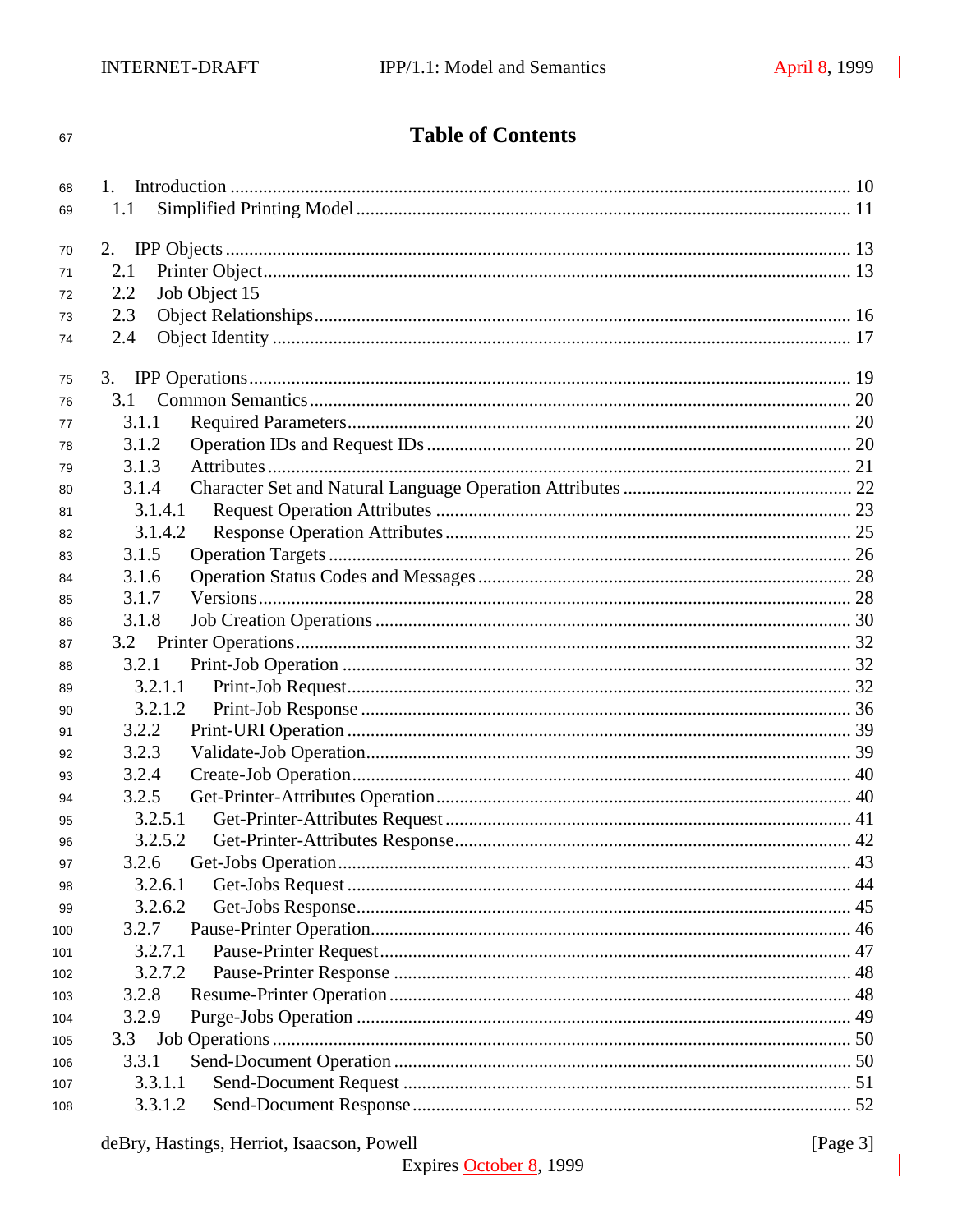| 109 | 3.3.2   |             |  |
|-----|---------|-------------|--|
| 110 | 3.3.3   |             |  |
| 111 | 3.3.3.1 |             |  |
| 112 | 3.3.3.2 |             |  |
| 113 | 3.3.4   |             |  |
| 114 | 3.3.4.1 |             |  |
| 115 | 3.3.4.2 |             |  |
| 116 | 3.3.5   |             |  |
| 117 | 3.3.5.1 |             |  |
| 118 | 3.3.5.2 |             |  |
| 119 | 3.3.6   |             |  |
| 120 | 3.3.7   |             |  |
| 121 | 3.3.7.1 |             |  |
| 122 | 3.3.7.2 |             |  |
| 123 | 4.      |             |  |
| 124 | 4.1     |             |  |
| 125 | 4.1.1   | $'text'$ 63 |  |
| 126 | 4.1.1.1 |             |  |
| 127 | 4.1.1.2 |             |  |
| 128 | 4.1.2   | name'65     |  |
| 129 | 4.1.2.1 |             |  |
| 130 | 4.1.2.2 |             |  |
| 131 | 4.1.2.3 |             |  |
| 132 | 4.1.3   |             |  |
| 133 | 4.1.4   | 'enum'67    |  |
| 134 | 4.1.5   | 'uri'<br>68 |  |
| 135 | 4.1.6   |             |  |
| 136 | 4.1.7   |             |  |
| 137 | 4.1.8   |             |  |
| 138 | 4.1.9   |             |  |
| 139 | 4.1.9.1 |             |  |
| 140 | 4.1.10  |             |  |
| 141 | 4.1.11  |             |  |
| 142 | 4.1.12  |             |  |
| 143 | 4.1.13  |             |  |
| 144 | 4.1.14  |             |  |
| 145 | 4.1.15  |             |  |
| 146 | 4.1.16  |             |  |
| 147 | 4.2     |             |  |
| 148 | 4.2.1   |             |  |
| 149 | 4.2.2   |             |  |
| 150 | 4.2.3   |             |  |
| 151 | 4.2.4   |             |  |
| 152 | 4.2.5   |             |  |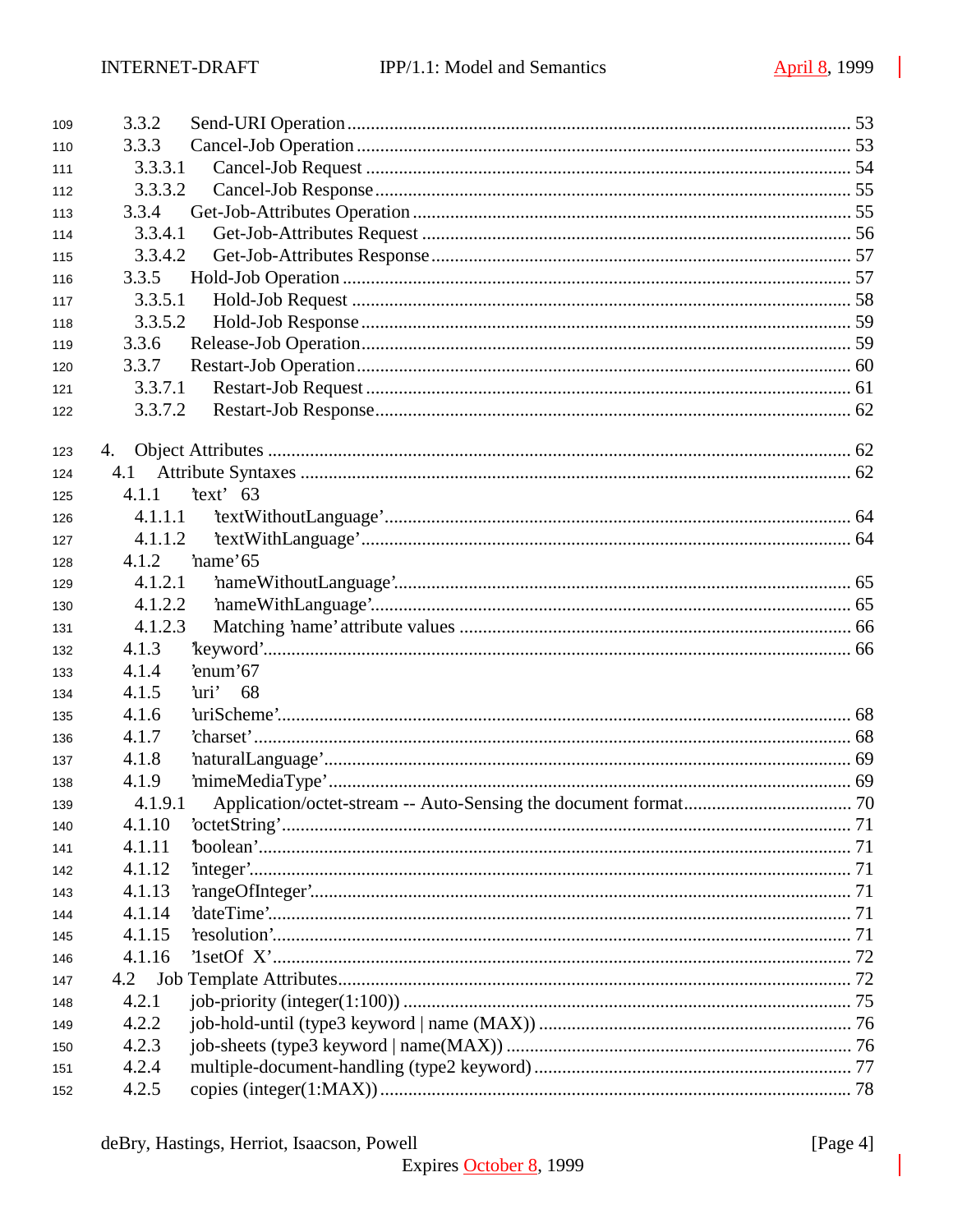| 153 | 4.2.6   |  |
|-----|---------|--|
| 154 | 4.2.7   |  |
| 155 | 4.2.8   |  |
| 156 | 4.2.9   |  |
| 157 | 4.2.10  |  |
| 158 | 4.2.11  |  |
| 159 | 4.2.12  |  |
| 160 | 4.2.13  |  |
| 161 | 4.3     |  |
| 162 | 4.3.1   |  |
| 163 | 4.3.2   |  |
| 164 | 4.3.3   |  |
| 165 | 4.3.4   |  |
| 166 | 4.3.5   |  |
| 167 | 4.3.6   |  |
| 168 | 4.3.7   |  |
| 169 | 4.3.7.1 |  |
| 170 | 4.3.8   |  |
| 171 | 4.3.9   |  |
| 172 | 4.3.10  |  |
| 173 | 4.3.11  |  |
| 174 | 4.3.12  |  |
| 175 | 4.3.13  |  |
| 176 | 4.3.14  |  |
| 177 | 4.3.15  |  |
| 178 | 4.3.16  |  |
| 179 | 4.3.17  |  |
| 180 | 4.3.18  |  |
| 181 | 4.3.19  |  |
| 182 | 4.3.20  |  |
| 183 | 4.3.21  |  |
| 184 | 4.3.22  |  |
| 185 | 4.3.23  |  |
| 186 | 4.3.24  |  |
| 187 |         |  |
| 188 | 4.4.1   |  |
| 189 | 4.4.2   |  |
| 190 | 4.4.3   |  |
| 191 | 4.4.4   |  |
| 192 | 4.4.5   |  |
| 193 | 4.4.6   |  |
| 194 | 4.4.7   |  |
| 195 | 4.4.8   |  |
| 196 | 4.4.9   |  |
| 197 | 4.4.10  |  |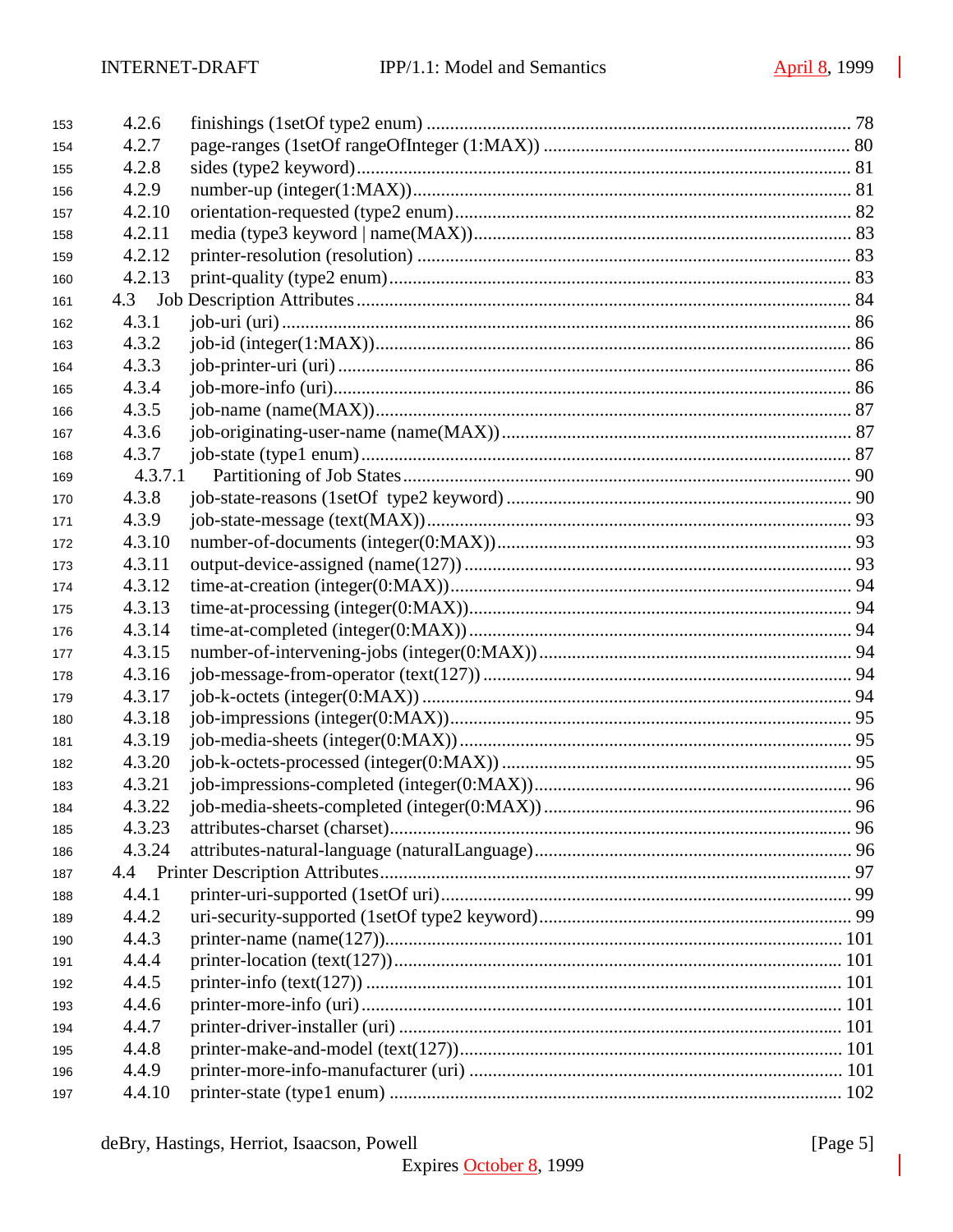| 198 | 4.4.11 |                                            |          |
|-----|--------|--------------------------------------------|----------|
| 199 | 4.4.12 |                                            |          |
| 200 | 4.4.13 |                                            |          |
| 201 | 4.4.14 |                                            |          |
| 202 | 4.4.15 |                                            |          |
| 203 | 4.4.16 |                                            |          |
| 204 | 4.4.17 |                                            |          |
| 205 | 4.4.18 |                                            |          |
| 206 | 4.4.19 |                                            |          |
| 207 | 4.4.20 |                                            |          |
| 208 | 4.4.21 |                                            |          |
| 209 | 4.4.22 |                                            |          |
| 210 | 4.4.23 |                                            |          |
| 211 | 4.4.24 |                                            |          |
| 212 | 4.4.25 |                                            |          |
| 213 | 4.4.26 |                                            |          |
| 214 | 4.4.27 |                                            |          |
| 215 | 4.4.28 |                                            |          |
| 216 | 4.4.29 |                                            |          |
| 217 | 4.4.30 |                                            |          |
| 218 | 4.4.31 |                                            |          |
| 219 | 4.4.32 |                                            |          |
| 220 | 4.4.33 |                                            |          |
| 221 | 4.4.34 |                                            |          |
| 222 | 5.     |                                            |          |
| 223 | 5.1    |                                            |          |
| 224 | 5.2    |                                            |          |
| 225 | 5.2.1  |                                            |          |
| 226 | 5.2.2  |                                            |          |
| 227 | 5.2.3  |                                            |          |
| 228 | 5.2.4  |                                            |          |
| 229 | 5.2.5  |                                            |          |
| 230 | 5.2.6  |                                            |          |
| 231 | 5.3    |                                            |          |
| 232 | 5.4    |                                            |          |
| 233 | 6.     |                                            |          |
| 234 | 6.1    |                                            |          |
| 235 | 6.2    |                                            |          |
| 236 | 6.3    |                                            |          |
| 237 | 6.4    |                                            |          |
| 238 | 6.5    |                                            |          |
| 239 | 6.6    |                                            |          |
| 240 | 6.7    |                                            |          |
| 241 | 6.8    |                                            |          |
|     |        | deBry, Hastings, Herriot, Isaacson, Powell | [Page 6] |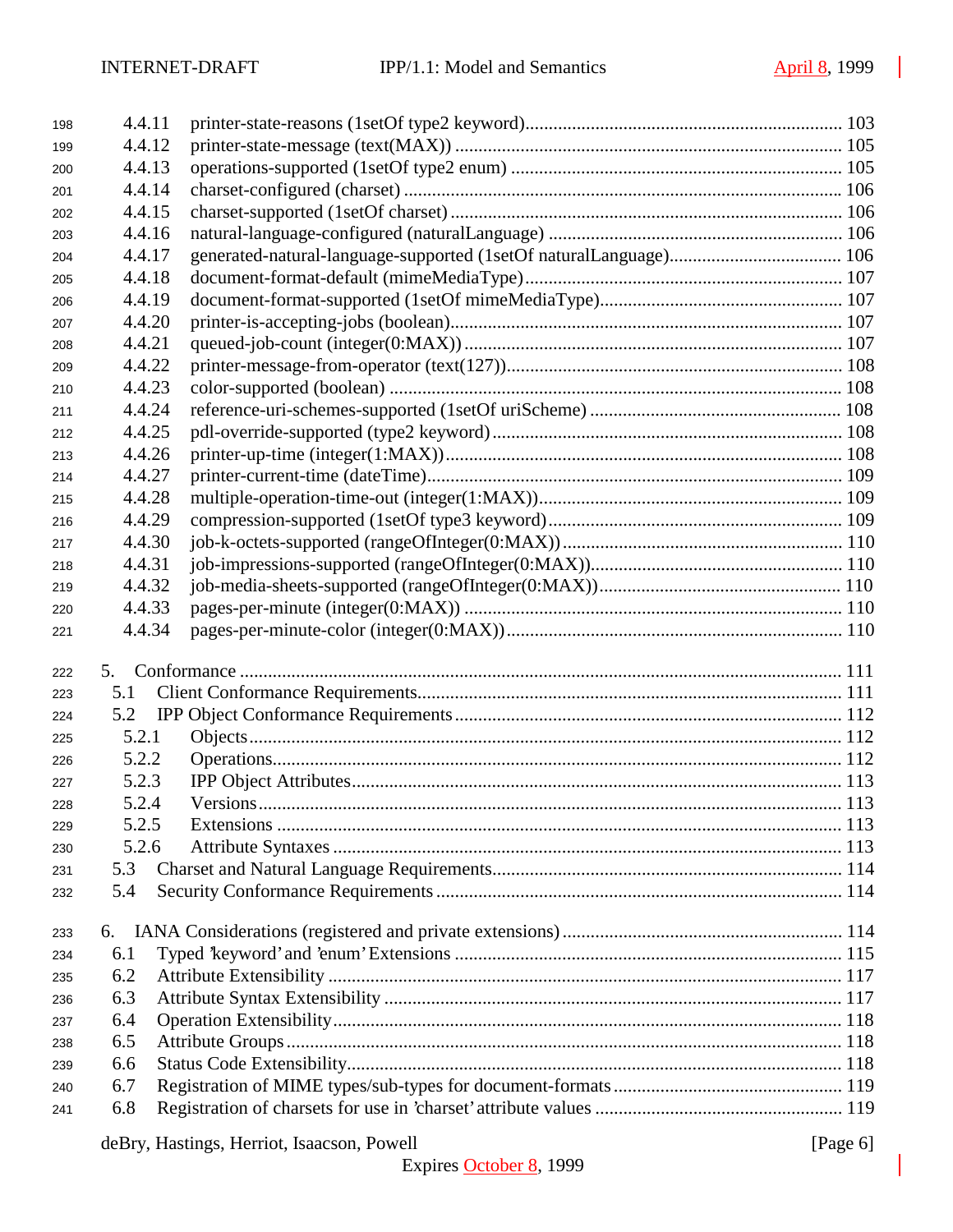| 242 | 7.                                                                                                  |     |
|-----|-----------------------------------------------------------------------------------------------------|-----|
| 243 | 8.                                                                                                  |     |
| 244 | 8.1                                                                                                 |     |
| 245 | 8.1.1                                                                                               |     |
| 246 | 8.1.2                                                                                               |     |
| 247 | 8.1.3                                                                                               |     |
| 248 | 8.2                                                                                                 |     |
| 249 | 8.3                                                                                                 |     |
| 250 | 8.4                                                                                                 |     |
| 251 | 8.5                                                                                                 |     |
| 252 | 8.6                                                                                                 |     |
| 253 | 8.7                                                                                                 |     |
| 254 | See the TLS specification [RFC2246] for a discussion of any government export restrictions on<br>9. |     |
| 255 |                                                                                                     |     |
|     |                                                                                                     |     |
| 256 | 10. Notices<br>130                                                                                  |     |
|     |                                                                                                     |     |
| 257 |                                                                                                     |     |
| 258 |                                                                                                     |     |
| 259 | 12.1                                                                                                |     |
| 260 |                                                                                                     |     |
| 261 |                                                                                                     |     |
| 262 |                                                                                                     |     |
| 263 |                                                                                                     |     |
| 264 |                                                                                                     |     |
| 265 | 12.7                                                                                                |     |
| 266 |                                                                                                     |     |
| 267 |                                                                                                     |     |
|     |                                                                                                     |     |
| 268 |                                                                                                     | 137 |
| 269 |                                                                                                     |     |
| 270 | 13.1.1                                                                                              |     |
| 271 |                                                                                                     |     |
| 272 | 13.2.1                                                                                              |     |
| 273 | 13.2.2                                                                                              |     |
| 274 | 13.2.2.1                                                                                            |     |
| 275 | 13.2.2.2                                                                                            |     |
| 276 | 13.2.2.3                                                                                            |     |
| 277 | 13.2.2.4                                                                                            |     |
| 278 | 13.2.3                                                                                              |     |
| 279 | 13.2.4                                                                                              |     |
| 280 | 13.2.5                                                                                              |     |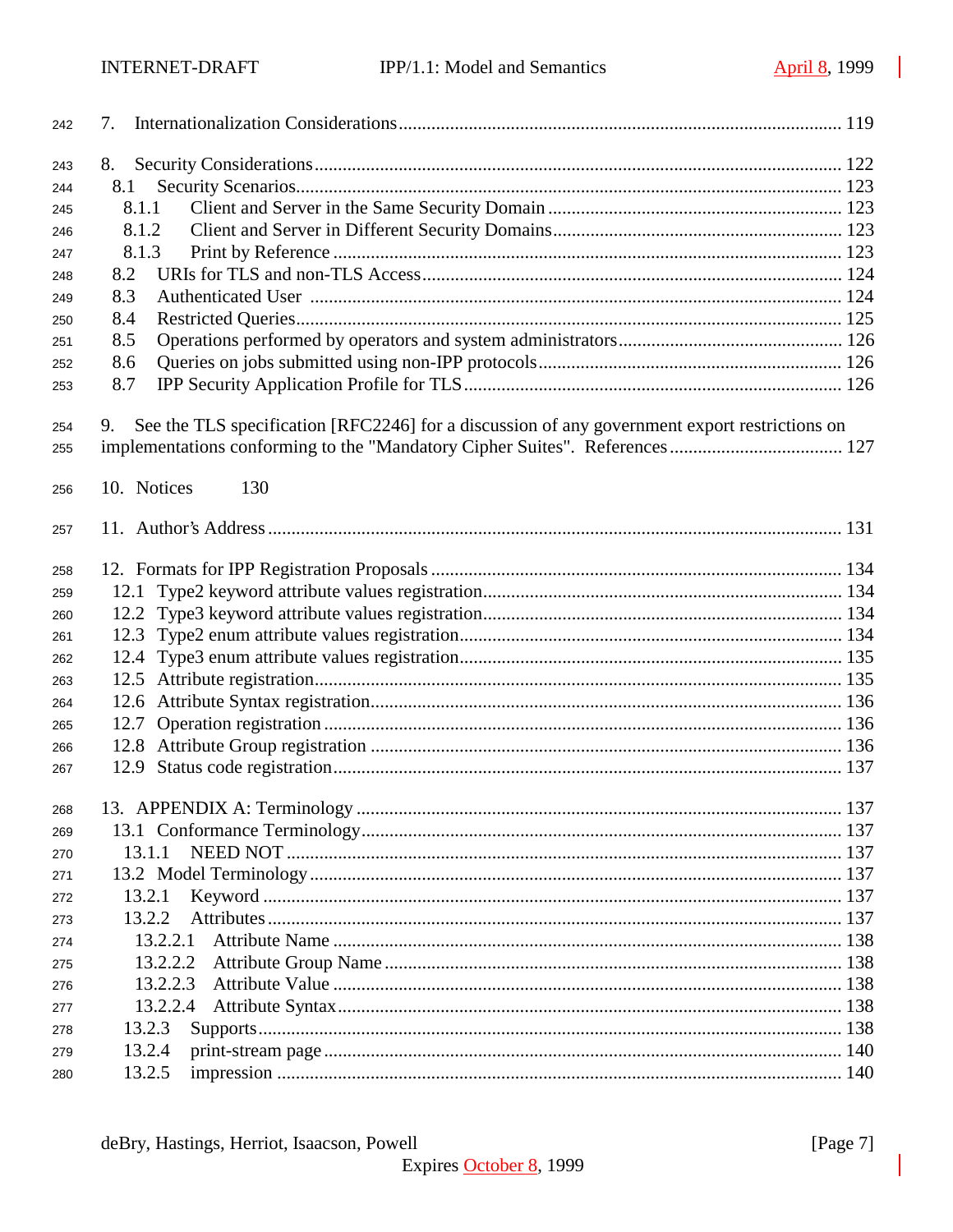| 281 |                      |  |
|-----|----------------------|--|
| 282 |                      |  |
| 283 | 14.1.1               |  |
| 284 | 14.1.2               |  |
| 285 | 14.1.2.1             |  |
| 286 | 14.1.2.2             |  |
| 287 | 14.1.2.3             |  |
| 288 | 14.1.3               |  |
| 289 | 14.1.4               |  |
| 290 | 14.1.4.1             |  |
| 291 | 14.1.4.2             |  |
| 292 | 14.1.4.3             |  |
| 293 | 14.1.4.4             |  |
| 294 | 14.1.4.5             |  |
| 295 | 14.1.4.6             |  |
| 296 | 14.1.4.7             |  |
| 297 | 14.1.4.8             |  |
| 298 | 14.1.4.9             |  |
| 299 |                      |  |
| 300 |                      |  |
| 301 |                      |  |
| 302 |                      |  |
| 303 |                      |  |
| 304 |                      |  |
| 305 |                      |  |
| 306 |                      |  |
| 307 |                      |  |
| 308 | 14.1.5               |  |
| 309 | 14.1.5.1             |  |
| 310 | 14.1.5.2             |  |
| 311 | 14.1.5.3             |  |
| 312 | 14.1.5.4             |  |
| 313 |                      |  |
| 314 | 14.1.5.6             |  |
| 315 | 14.1.5.7             |  |
| 316 | 14.1.5.8             |  |
| 317 | 14.1.5.9             |  |
| 318 |                      |  |
| 319 |                      |  |
| 320 |                      |  |
| 321 | 16.1 Fidelity<br>155 |  |
| 322 |                      |  |
| 323 |                      |  |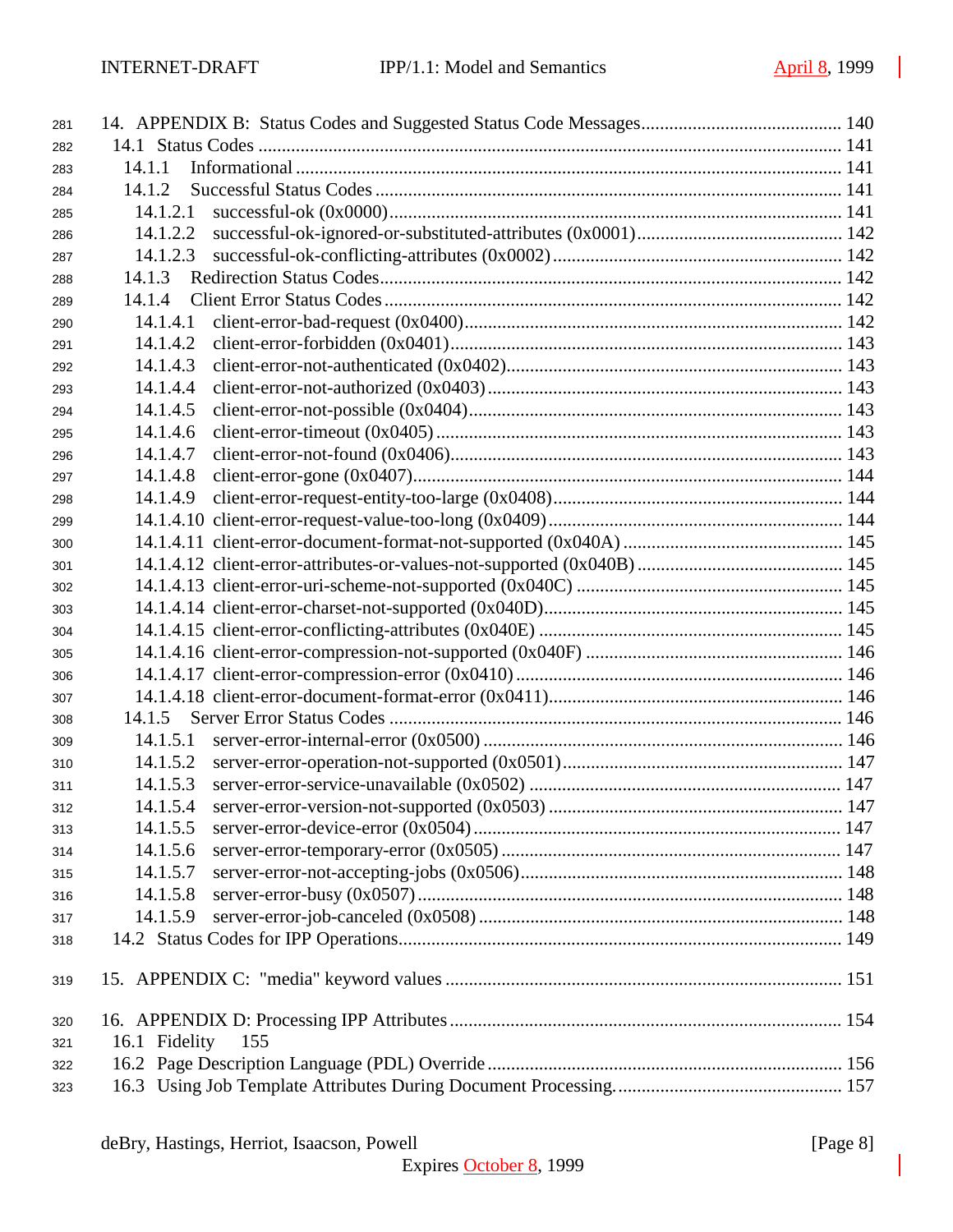| 326 | - 161 | 325 18. APPENDIX F: Differences between the IPP/1.0 and IPP/1.1 "Model and Semantics" Specifications |  |
|-----|-------|------------------------------------------------------------------------------------------------------|--|
| 327 |       |                                                                                                      |  |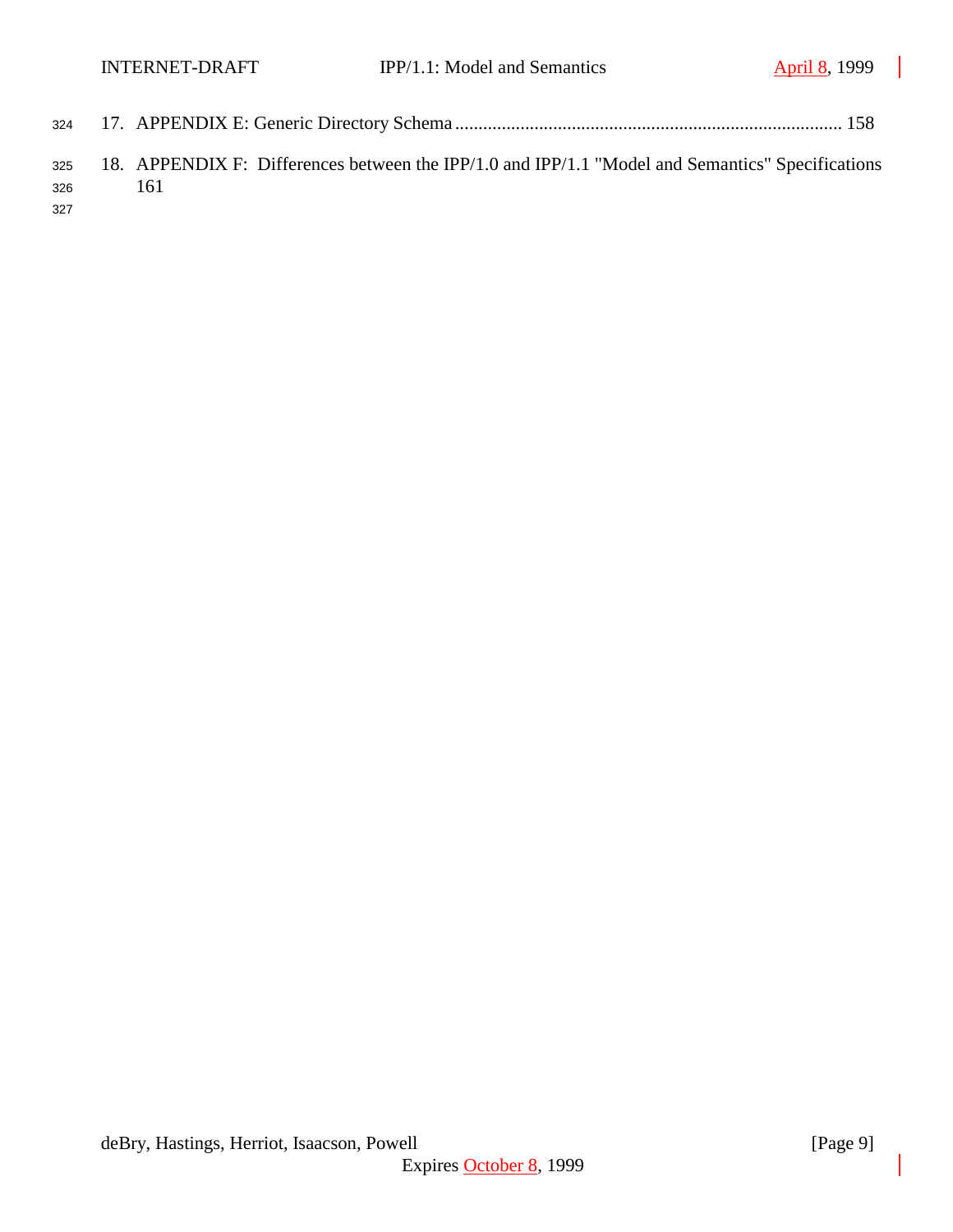#### 1. Introduction

The Internet Printing Protocol (IPP) is an application level protocol that can be used for distributed

printing using Internet tools and technologies. IPP version 1.1 (IPP/1.1) focuses only on end user

functionality. This document is just one of a suite of documents that fully define IPP. The full set of

IPP documents includes:

- Design Goals for an Internet Printing Protocol [IPP-REQ]
- Rationale for the Structure and Model and Protocol for the Internet Printing Protocol [IPP-RAT]
- Internet Printing Protocol/1.1: Model and Semantics (this document)
- Internet Printing Protocol/1.1: Encoding and Transport [IPP-PRO]
- Internet Printing Protocol/1.1: Implementer's Guide [IPP-IIG]
- Mapping between LPD and IPP Protocols [IPP-LPD]
- 
- Anyone reading these documents for the first time is strongly encouraged to read the IPP documents in
- the above order.
- This document is laid out as follows:
- The rest of Section 1 is an introduction to the IPP simplified model for distributed printing.
- Section 2 introduces the object types covered in the model with their basic behaviors, attributes, and interactions.
- Section 3 defines the operations included in IPP/1.1. IPP operations are synchronous, therefore, for each operation, there is a both request and a response.
- Section 4 defines the attributes (and their syntaxes) that are used in the model.

 - Sections 5 - 6 summarizes the implementation conformance requirements for objects that support the protocol and IANA considerations, respectively.

- Sections 7 12 cover the Internationalization and Security considerations as well as References, Intellectual Property Notice, Copyright Notice, Author contact information, and Formats for Registration Proposals.
- Sections 13 15 are appendices that cover Terminology, Status Codes and Messages, and "media" keyword values.
- Note: This document uses terms such as "attributes", "keywords", and "support". These terms have special meaning and are defined in the model terminology section 13.2. Capitalized terms, such as MUST, MUST NOT, REQUIRED, SHOULD, SHOULD NOT, MAY, NEED NOT, and OPTIONAL, have special meaning relating to conformance. These terms are defined in section 13.1 on conformance terminology, most of which is taken from RFC 2119 [RFC2119].
- Section 16 is an appendix that helps to clarify the effects of interactions between related attributes and their values.
- Section 17 is an appendix that enumerates the subset of Printer attributes that form a generic directory schema. These attributes are useful when registering a Printer so that a client can find the Printer not just by name, but by filtered searches as well.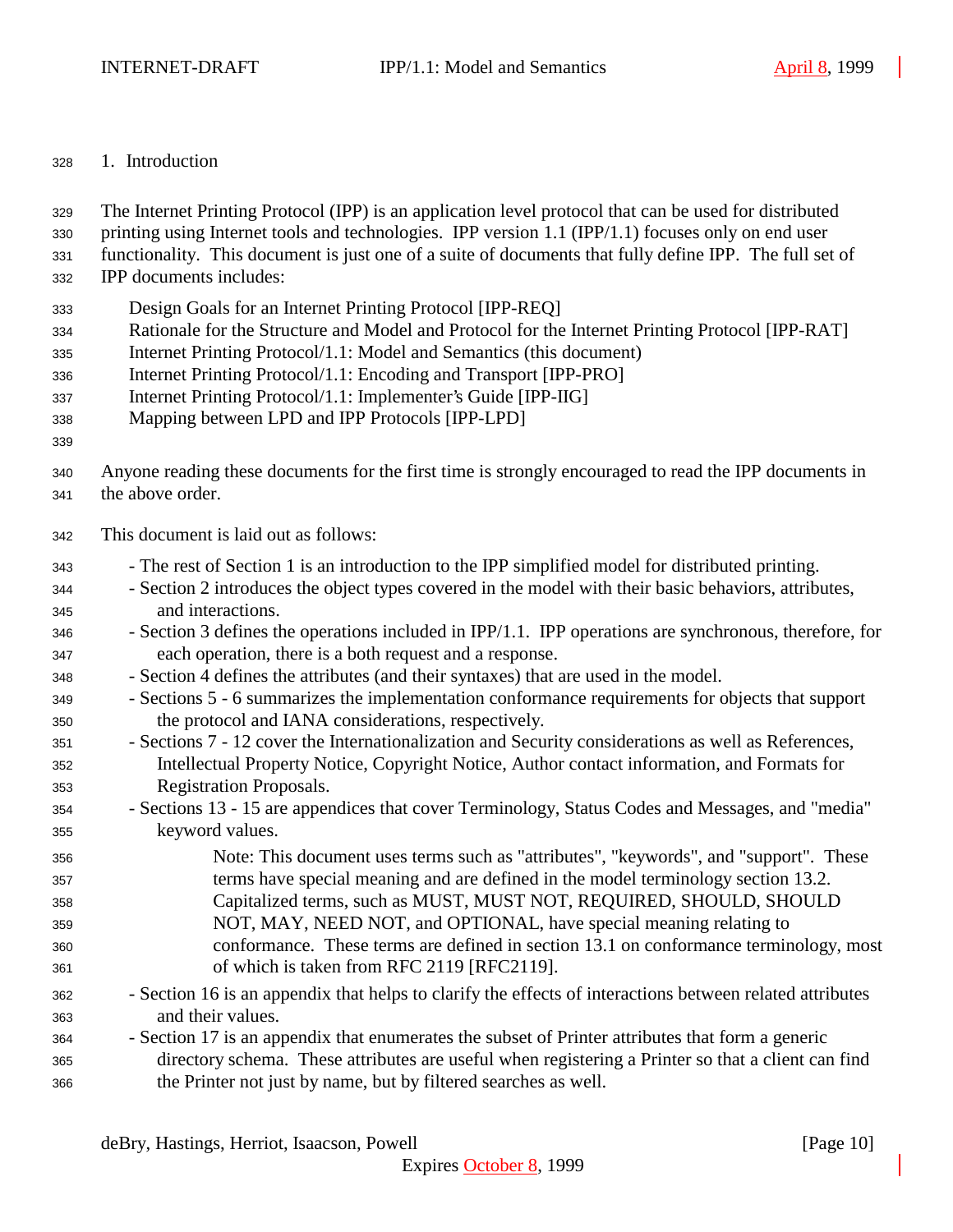- Section 18 is an appendix summarizing the additions and changes from the IPP/1.0 "Model and Semantics" specification [IPP-MOD1.0] to make this IPP/1.1 document.
- 1.1 Simplified Printing Model

 In order to achieve its goal of realizing a workable printing protocol for the Internet, the Internet Printing Protocol (IPP) is based on a simplified printing model that abstracts the many components of real world printing solutions. The Internet is a distributed computing environment where requesters of print services (clients, applications, printer drivers, etc.) cooperate and interact with print service providers. This model and semantics document describes a simple, abstract model for IPP even though the underlying configurations may be complex "n-tier" client/server systems. An important simplifying step in the IPP model is to expose only the key objects and interfaces required for printing. The model described in this model document does not include features, interfaces, and relationships that are beyond the scope of the first version of IPP (IPP/1.1). IPP/1.1 incorporates many of the relevant ideas and lessons learned from other specification and development efforts [HTPP] [ISO10175] [LDPA] [P1387.4] [PSIS] [RFC1179] [SWP]. IPP is heavily influenced by the printing model introduced in the Document Printing Application (DPA) [ISO10175] standard. Although DPA specifies both end user and administrative features, IPP version 1.1 (IPP/1.1) focuses primarily on end user functionality with a few additional OPTIONAL operator operations.

- The IPP/1.1 model encapsulates the important components of distributed printing into two object types:
- Printer (Section 2.1)
- Job (Section 2.2)

#### 

Each object type has an associated set of operations (see section 3) and attributes (see section 3.3.5).

It is important, however, to understand that in real system implementations (which lie underneath the

abstracted IPP/1.1 model), there are other components of a print service which are not explicitly defined

 in the IPP/1.1 model. The following figure illustrates where IPP/1.1 fits with respect to these other components.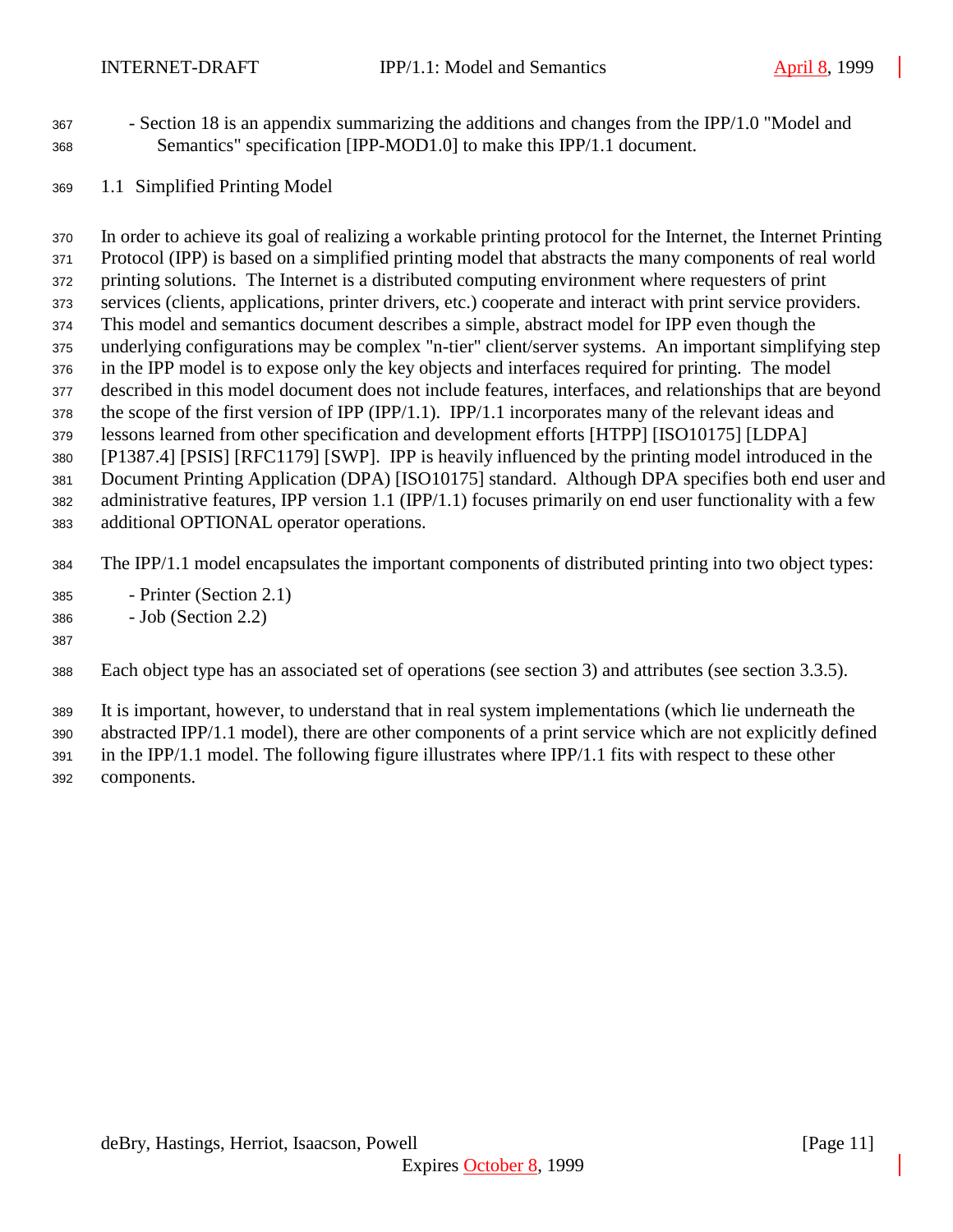

 An IPP Printer object encapsulates the functions normally associated with physical output devices along with the spooling, scheduling and multiple device management functions often associated with a print server. Printer objects are optionally registered as entries in a directory where end users find and select them based on some sort of filtered and context based searching mechanism (see section 17). The directory is used to store relatively static information about the Printer, allowing end users to search for and find Printers that match their search criteria, for example: name, context, printer capabilities, etc. The more dynamic information, such as state, currently loaded and ready media, number of jobs at the Printer, errors, warnings, and so forth, is directly associated with the Printer object itself rather than with the entry in the directory which only represents the Printer object.

 IPP clients implement the IPP protocol on the client side and give end users (or programs running on behalf of end users) the ability to query Printer objects and submit and manage print jobs. An IPP server is just that part of the Printer object that implements the server-side protocol. The rest of the Printer object implements (or gateways into) the application semantics of the print service itself. The Printer objects may be embedded in an output device or may be implemented on a host on the network that communicates with an output device.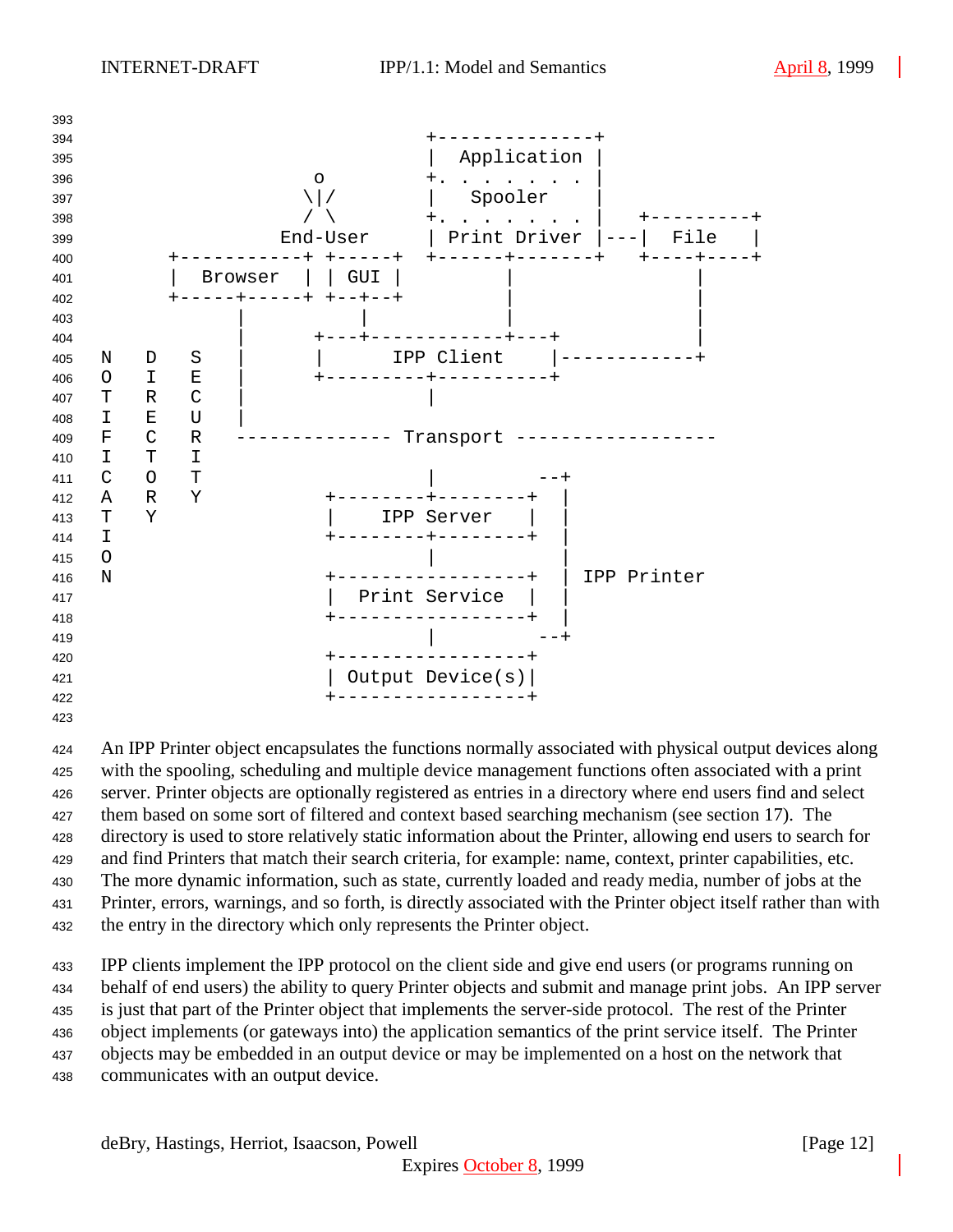When a job is submitted to the Printer object and the Printer object validates the attributes in the

submission request, the Printer object creates a new Job object. The end user then interacts with this

new Job object to query its status and monitor the progress of the job. An end user can also cancel their

- print jobs by using the Job object's Cancel-Job operation. An end-user can also hold, release, and restart
- their print jobs using the Job object's OPTIONAL Hold-Job, Release-Job, and Restart-Job operations, if
- implemented.

A privileged operator or administrator of a Printer object can cancel, hold, release, and restart any user's

job using the REQUIRED Cancel-Job and the OPTIONAL Hold-Job, Release-Job, and Restart-Job

 operations. In additional privileged operator or administrator of a Printer object can pause, resume, or purge (jobs from) a Printer object using the OPTIONAL Pause-Printer, Resume-Printer, and Purge-Jobs

- 
- operations, if implemented.

The notification service is out of scope for this IPP/1.1 specification, but using such a notification

service, the end user is able to register for and receive Printer specific and Job specific events. An end

user can query the status of Printer objects and can follow the progress of Job objects by polling using

- the Get-Printer-Attributes, Get-Jobs, and Get-Job-Attributes operations.
- 2. IPP Objects

The IPP/1.1 model introduces objects of type Printer and Job. Each type of object models relevant

aspects of a real-world entity such as a real printer or real print job. Each object type is defined as a set

of possible attributes that may be supported by instances of that object type. For each object (instance),

the actual set of supported attributes and values describe a specific implementation. The object's

attributes and values describe its state, capabilities, realizable features, job processing functions, and

 default behaviors and characteristics. For example, the Printer object type is defined as a set of attributes that each Printer object potentially supports. In the same manner, the Job object type is defined as a set

of attributes that are potentially supported by each Job object.

- Each attribute included in the set of attributes defining an object type is labeled as:
- "REQUIRED": each object MUST support the attribute.

- "OPTIONAL": each object MAY support the attribute.

 There is no such similar labeling of attribute values. However, if an implementation supports an attribute, it MUST support at least one of the possible values for that attribute.

2.1 Printer Object

The major component of the IPP/1.1 model is the Printer object. A Printer object implements the server-

471 side of the IPP/1.1 protocol. Using the protocol, end users may query the attributes of the Printer object

and submit print jobs to the Printer object. The actual implementation components behind the Printer

abstraction may take on different forms and different configurations. However, the model abstraction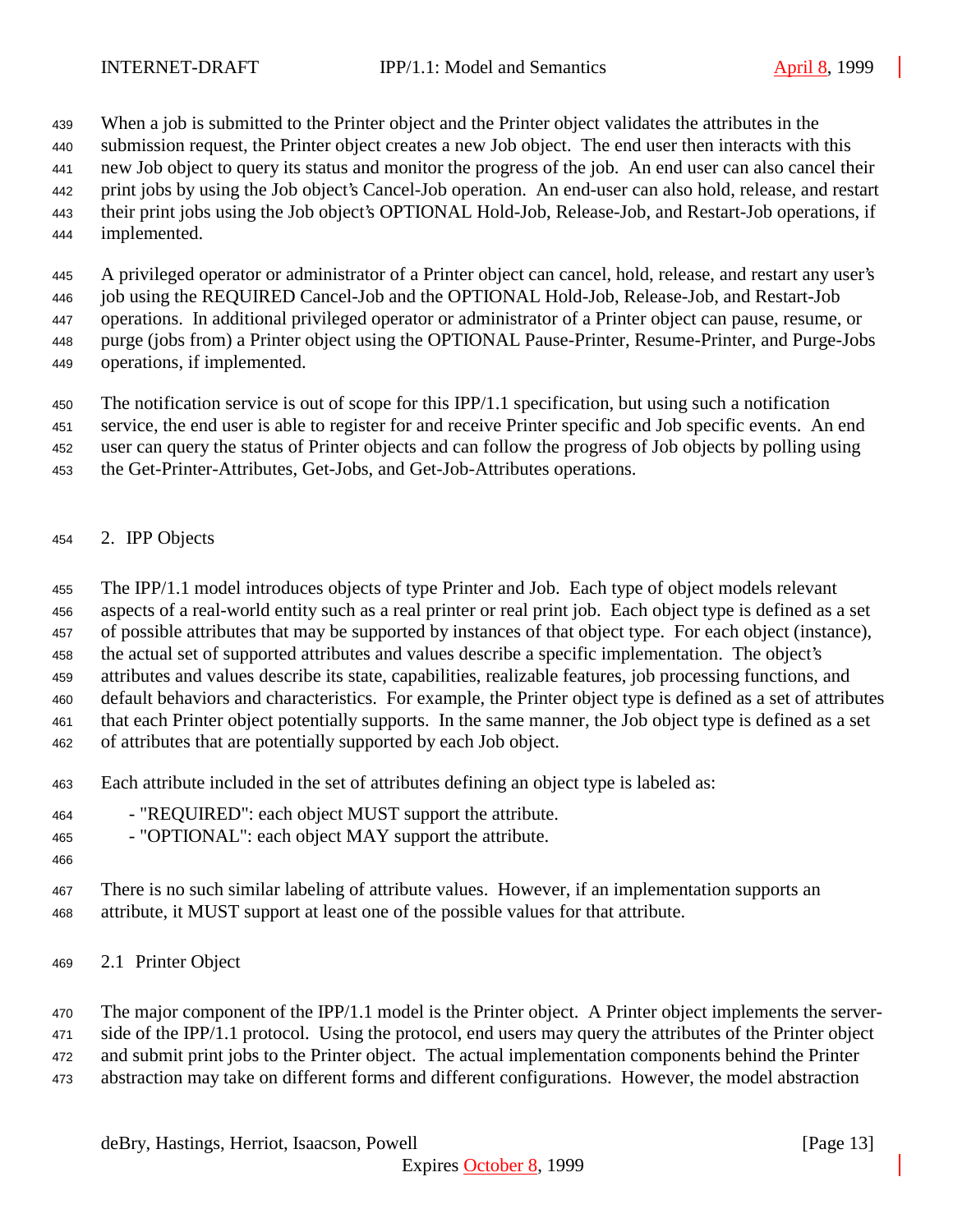- allows the details of the configuration of real components to remain opaque to the end user. Section 3 describes each of the Printer operations in detail.
- The capabilities and state of a Printer object are described by its attributes. Printer attributes are divided into two groups:
- "job-template" attributes: These attributes describe supported job processing capabilities and defaults for the Printer object. (See section 4.2)
- "printer-description" attributes: These attributes describe the Printer object's identification, state, location, references to other sources of information about the Printer object, etc. (see section 4.4)
- 
- Since a Printer object is an abstraction of a generic document output device and print service provider, a
- Printer object could be used to represent any real or virtual device with semantics consistent with the Printer object, such as a fax device, an imager, or even a CD writer.
- Some examples of configurations supporting a Printer object include:
- 1) An output device with no spooling capabilities
- 2) An output device with a built-in spooler
- 3) A print server supporting IPP with one or more associated output devices
- 3a) The associated output devices may or may not be capable of spooling jobs
- 3b) The associated output devices may or may not support IPP
- 
- The following figures show some examples of how Printer objects can be realized on top of various
- distributed printing configurations. The embedded case below represents configurations 1 and 2. The
- hosted and fan-out figures below represent configurations 3a and 3b.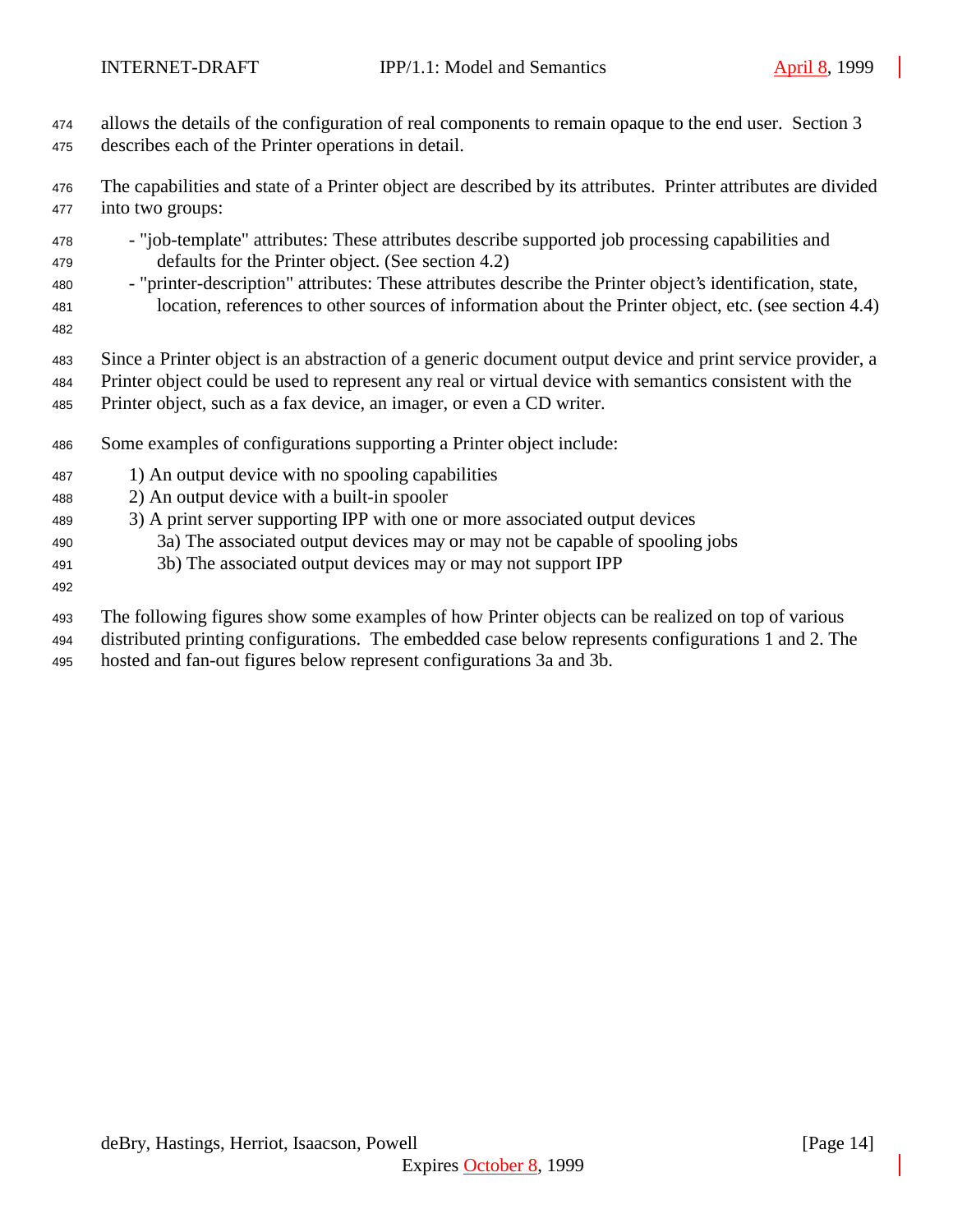INTERNET-DRAFT IPP/1.1: Model and Semantics April 8, 1999

 Legend: ##### indicates a Printer object which is either embedded in an output device or is hosted in a server. The Printer object might or might not be capable of queuing/spooling. any indicates any network protocol or direct connect, including IPP embedded printer: output device +---------------+ O +--------+ | ########### | /|\ | client |------------IPP------------># Printer # | / \ +--------+ | # Object # | | ########### | +---------------+ hosted printer: +---------------+ O +--------+ ########### | | /|\ | client |--IPP--># Printer #-any->| output device | / \ +--------+ # Object # | | ########### +---------------+ +---------------+ fan out: +-->| output device | any/  $\vert$  O +--------+ ########### / +---------------+ /|\ | client |-IPP-># Printer #--\* / \ +--------+ # Object # \ +---------------+  $\#$ ############# any +-->| output device |  $\frac{1}{2}$  535  $\frac{1}{2}$   $\frac{1}{2}$   $\frac{1}{2}$   $\frac{1}{2}$   $\frac{1}{2}$   $\frac{1}{2}$   $\frac{1}{2}$   $\frac{1}{2}$   $\frac{1}{2}$   $\frac{1}{2}$   $\frac{1}{2}$   $\frac{1}{2}$   $\frac{1}{2}$   $\frac{1}{2}$   $\frac{1}{2}$   $\frac{1}{2}$   $\frac{1}{2}$   $\frac{1}{2}$   $\frac{1}{2}$   $\frac{1}{2}$   $\frac{1}{2$  +---------------+ 

2.2 Job Object

 A Job object is used to model a print job. A Job object contains documents. The information required to create a Job object is sent in a create request from the end user via an IPP Client to the Printer object.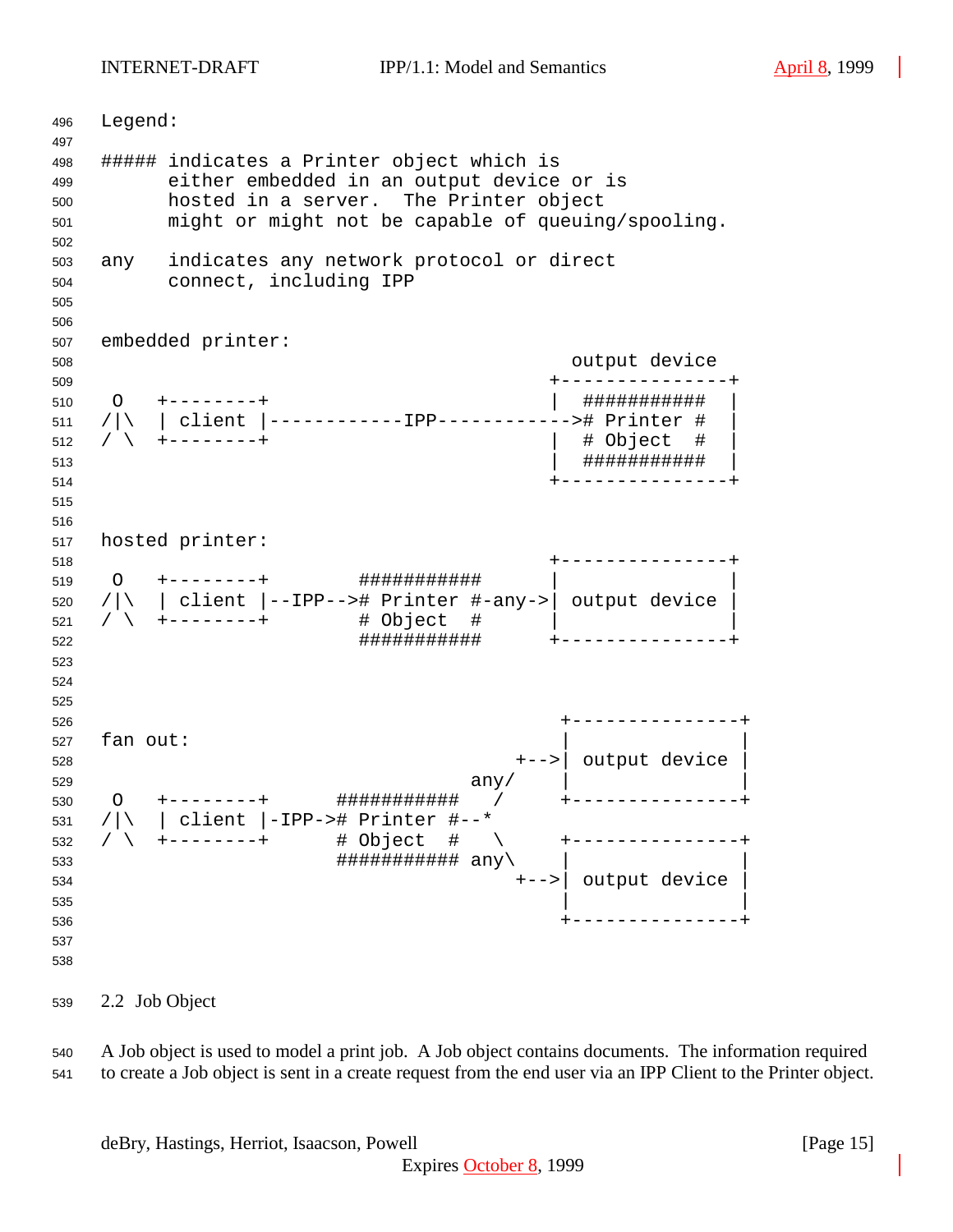| 542                                           | The Printer object validates the create request, and if the Printer object accepts the request, the Printer                                                                                                                                                                                                                                                                                                                                                                                               |
|-----------------------------------------------|-----------------------------------------------------------------------------------------------------------------------------------------------------------------------------------------------------------------------------------------------------------------------------------------------------------------------------------------------------------------------------------------------------------------------------------------------------------------------------------------------------------|
| 543                                           | object creates the new Job object. Section 3 describes each of the Job operations in detail.                                                                                                                                                                                                                                                                                                                                                                                                              |
| 544                                           | The characteristics and state of a Job object are described by its attributes. Job attributes are grouped                                                                                                                                                                                                                                                                                                                                                                                                 |
| 545                                           | into two groups as follows:                                                                                                                                                                                                                                                                                                                                                                                                                                                                               |
| 546<br>547<br>548<br>549<br>550<br>551<br>552 | - "job-template" attributes: These attributes can be supplied by the client or end user and include job<br>processing instructions which are intended to override any Printer object defaults and/or<br>instructions embedded within the document data. (See section 4.2)<br>- "job-description" attributes: These attributes describe the Job object's identification, state, size, etc.<br>The client supplies some of these attributes, and the Printer object generates others. (See section<br>(4.3) |
| 553                                           | An implementation MUST support at least one document per Job object. An implementation MAY                                                                                                                                                                                                                                                                                                                                                                                                                |
| 554                                           | support multiple documents per Job object. A document is either:                                                                                                                                                                                                                                                                                                                                                                                                                                          |
| 555<br>556<br>557<br>558                      | - a stream of document data in a format supported by the Printer object (typically a Page Description<br>Language - PDL), or<br>- a reference to such a stream of document data                                                                                                                                                                                                                                                                                                                           |
| 559                                           | In IPP/1.1, a document is not modeled as an IPP object, therefore it has no object identifier or associated                                                                                                                                                                                                                                                                                                                                                                                               |
| 560                                           | attributes. All job processing instructions are modeled as Job object attributes. These attributes are                                                                                                                                                                                                                                                                                                                                                                                                    |
| 561                                           | called Job Template attributes and they apply equally to all documents within a Job object.                                                                                                                                                                                                                                                                                                                                                                                                               |
| 562                                           | 2.3 Object Relationships                                                                                                                                                                                                                                                                                                                                                                                                                                                                                  |
| 563                                           | IPP objects have relationships that are maintained persistently along with the persistent storage of the                                                                                                                                                                                                                                                                                                                                                                                                  |
| 564                                           | object attributes.                                                                                                                                                                                                                                                                                                                                                                                                                                                                                        |
| 565                                           | A Printer object can represent either one or more physical output devices or a logical device which                                                                                                                                                                                                                                                                                                                                                                                                       |
| 566                                           | "processes" jobs but never actually uses a physical output device to put marks on paper. Examples of                                                                                                                                                                                                                                                                                                                                                                                                      |
| 567                                           | logical devices include a Web page publisher or a gateway into an online document archive or                                                                                                                                                                                                                                                                                                                                                                                                              |
| 568                                           | repository. A Printer object contains zero or more Job objects.                                                                                                                                                                                                                                                                                                                                                                                                                                           |
| 569                                           | A Job object is contained by exactly one Printer object, however the identical document data associated                                                                                                                                                                                                                                                                                                                                                                                                   |
| 570                                           | with a Job object could be sent to either the same or a different Printer object. In this case, a second Job                                                                                                                                                                                                                                                                                                                                                                                              |
| 571                                           | object would be created which would be almost identical to the first Job object, however it would have                                                                                                                                                                                                                                                                                                                                                                                                    |
| 572                                           | new (different) Job object identifiers (see section 2.4).                                                                                                                                                                                                                                                                                                                                                                                                                                                 |
| 573                                           | A Job object is either empty (before any documents have been added) or contains one or more                                                                                                                                                                                                                                                                                                                                                                                                               |
| 574                                           | documents. If the contained document is a stream of document data, that stream can be contained in                                                                                                                                                                                                                                                                                                                                                                                                        |
| 575                                           | only one document. However, there can be identical copies of the stream in other documents in the same                                                                                                                                                                                                                                                                                                                                                                                                    |
| 576                                           | or different Job objects. If the contained document is just a reference to a stream of document data,                                                                                                                                                                                                                                                                                                                                                                                                     |
| 577                                           | other documents (in the same or different Job object(s)) may contain the same reference.                                                                                                                                                                                                                                                                                                                                                                                                                  |
|                                               |                                                                                                                                                                                                                                                                                                                                                                                                                                                                                                           |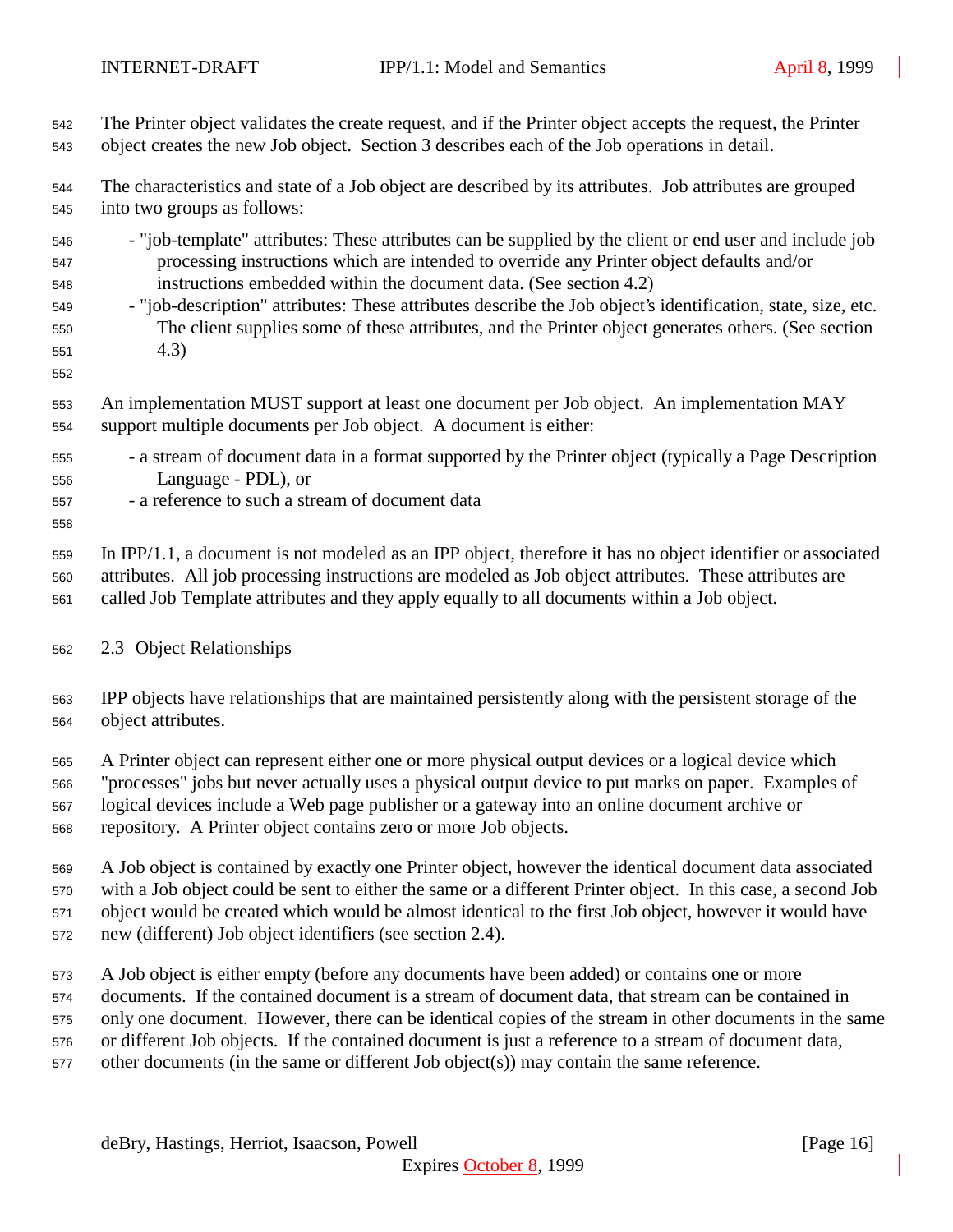### 2.4 Object Identity

 All Printer and Job objects are identified by a Uniform Resource Identifier (URI) [RFC2396] so that they can be persistently and unambiguously referenced. The notion of a URI is a useful concept, however, until the notion of URI is more stable (i.e., defined more completely and deployed more widely), it is expected that the URIs used for IPP objects will actually be URLs [RFC2396]. Since every URL is a specialized form of a URI, even though the more generic term URI is used throughout the rest of this document, its usage is intended to cover the more specific notion of URL as well.

 An administrator configures Printer objects to either support or not support authentication and/or message privacy using TLS [TLS] (the mechanism for security configuration is outside the scope of this IPP/1.1 document). In some situations, both types of connections (both authenticated and unauthenticated) can be established using a single communication channel that has some sort of negotiation mechanism. In other situations, multiple communication channels are used, one for each type of security configuration. Section 8 provides a full description of all security considerations and configurations.

 If a Printer object supports more than one communication channel, some or all of those channels might support and/or require different security mechanisms. In such cases, an administrator could expose the simultaneous support for these multiple communication channels as multiple URIs for a single Printer object where each URI represents one of the communication channels to the Printer object. To support this flexibility, the IPP Printer object type defines a multi-valued identification attribute called the "printer-uri-supported" attribute. It MUST contain at least one URI. It MAY contain more than one URI. That is, every Printer object will have at least one URI that identifies at least one communication channel to the Printer object, but it may have more than one URI where each URI identifies a different communication channel to the Printer object. The "printer-uri-supported" attribute has a companion attribute, the "uri-security-supported" attribute, that has the same cardinality as "printer-uri-supported". The purpose of the "uri-security-supported" attribute is to indicate the security mechanisms (if any) used for each URI listed in "printer-uri-supported". These two attributes are fully described in sections 4.4.1 and 4.4.2.

 When a job is submitted to the Printer object via a create request, the client supplies only a single Printer object URI. The client supplied Printer object URI MUST be one of the values in the "printer-uri-supported" Printer attribute.

Note: IPP/1.1 does not specify how the client obtains the client supplied URI, but it is

RECOMMENDED that a Printer object be registered as an entry in a directory service. End-users and

programs can then interrogate the directory searching for Printers. Section 17 defines a generic schema

for Printer object entries in the directory service and describes how the entry acts as a bridge to the actual

- IPP Printer object. The entry in the directory that represents the IPP Printer object includes the possibly
- many URIs for that Printer object as values in one its attributes.
- When a client submits a create request to the Printer object, the Printer object validates the request and creates a new Job object. The Printer object assigns the new Job object a URI which is stored in the
- "job-uri" Job attribute. This URI is then used by clients as the target for subsequent Job operations. The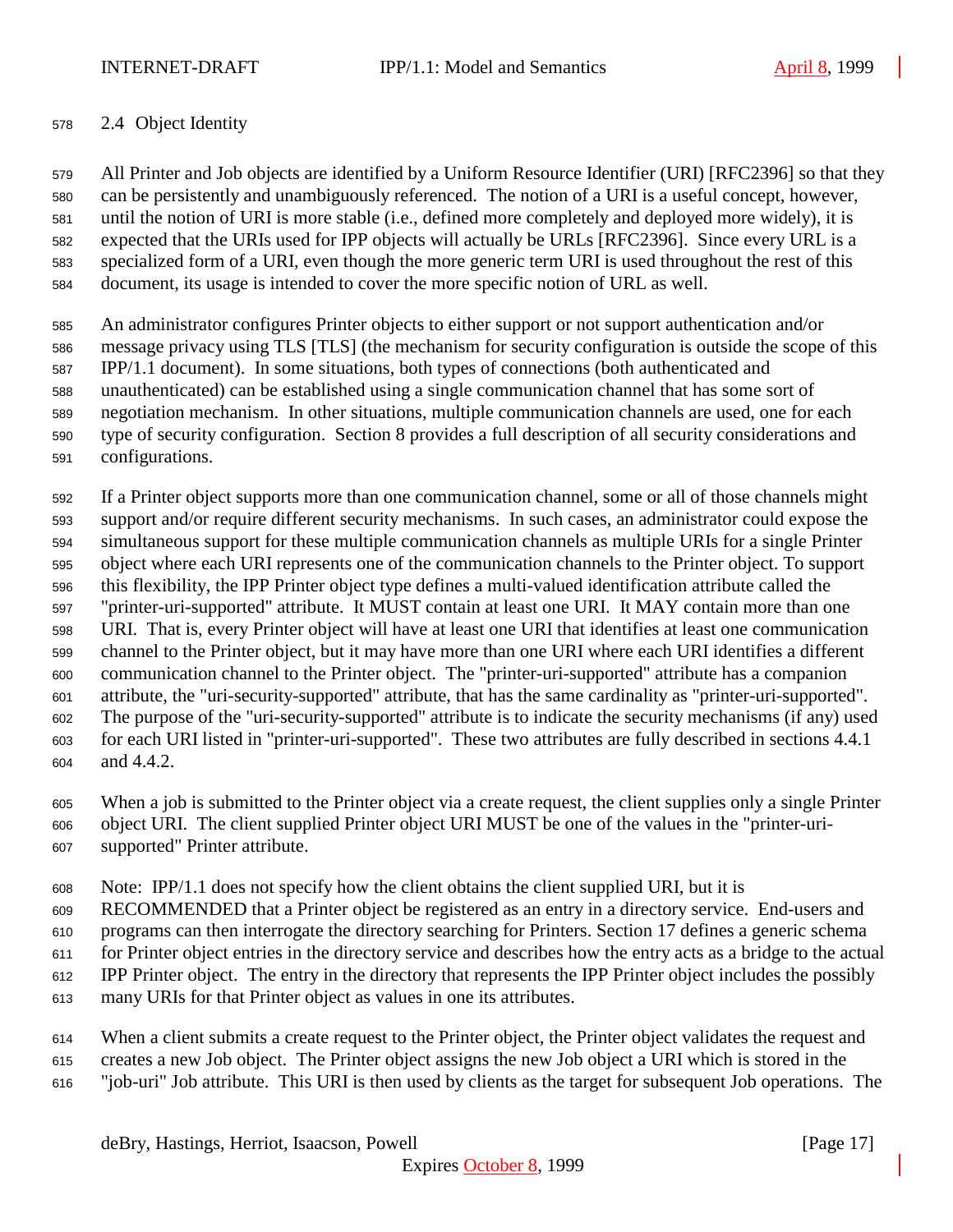Printer object generates a Job URI based on its configured security policy and the URI used by the client in the create request.

 For example, consider a Printer object that supports both a communication channel secured by the use of SSL3 (using HTTP over SSL3 with an "https" schemed URI) and another open communication channel that is not secured with SSL3 (using a simple "http" schemed URI). If a client were to submit a job using the secure URI, the Printer object would assign the new Job object a secure URI as well. If a client were to submit a job using the open-channel URI, the Printer would assign the new Job object an open-

- channel URI.
- In addition, the Printer object also populates the Job object's "job-printer-uri" attribute. This is a reference back to the Printer object that created the Job object. If a client only has access to a Job object's "job-uri" identifier, the client can query the Job's "job-printer-uri" attribute in order to determine which Printer object created the Job object. If the Printer object supports more than one URI, the Printer object picks the one URI supplied by the client when creating the job to build the value for and to populate the Job's "job-printer-uri" attribute.
- Allowing Job objects to have URIs allows for flexibility and scalability. For example, in some implementations, the Printer object might create Jobs that are processed in the same local environment as the Printer object itself. In this case, the Job URI might just be a composition of the Printer's URI and some unique component for the Job object, such as the unique 32-bit positive integer mentioned later in this paragraph. In other implementations, the Printer object might be a central clearing-house for validating all Job object creation requests, but the Job object itself might be created in some environment that is remote from the Printer object. In this case, the Job object's URI may have no physical-location relationship at all to the Printer object's URI. Again, the fact that Job objects have URIs allows for flexibility and scalability, however, many existing printing systems have local models or interface constraints that force print jobs to be identified using only a 32-bit positive integer rather than an independent URI. This numeric Job ID is only unique within the context of the Printer object to which the create request was originally submitted. Therefore, in order to allow both types of client access to IPP Job objects (either by Job URI or by numeric Job ID), when the Printer object successfully processes a create request and creates a new Job object, the Printer object MUST generate both a Job URI and a Job ID. The Job ID (stored in the "job-id" attribute) only has meaning in the context of the Printer object to which the create request was originally submitted. This requirement to support both Job URIs and Job IDs allows all types of clients to access Printer objects and Job objects no matter the local constraints imposed on the client implementation.

 In addition to identifiers, Printer objects and Job objects have names ("printer-name" and "job-name"). An object name NEED NOT be unique across all instances of all objects. A Printer object's name is chosen and set by an administrator through some mechanism outside the scope of this IPP/1.1 document. A Job object's name is optionally chosen and supplied by the IPP client submitting the job. If the client does not supply a Job object name, the Printer object generates a name for the new Job object. In all cases, the name only has local meaning.

- To summarize:
- Each Printer object is identified with one or more URIs. The Printer's "printer-uri-supported" attribute contains the URI(s).

deBry, Hastings, Herriot, Isaacson, Powell [Page 18]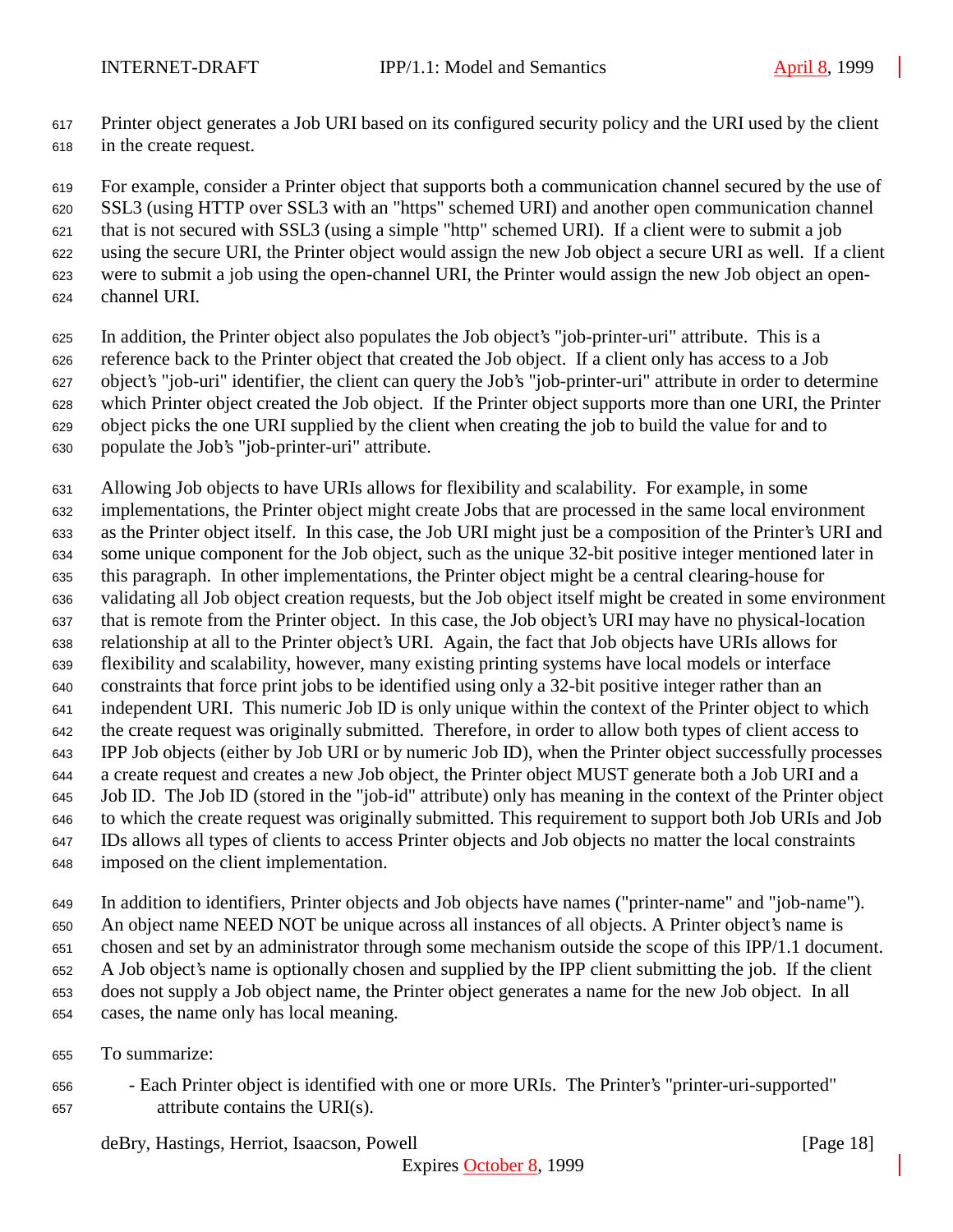- The Printer object's "uri-security-supported" attribute identifies the communication channel security protocols that may or may not have been configured for the various Printer object URIs (e.g., 'tls' or 'none').
- Each Job object is identified with a Job URI. The Job's "job-uri" attribute contains the URI.
- Each Job object is also identified with Job ID which is a 32-bit, positive integer. The Job's "job-id" attribute contains the Job ID. The Job ID is only unique within the context of the Printer object which created the Job object.
- Each Job object has a "job-printer-uri" attribute which contains the URI of the Printer object that was used to create the Job object. This attribute is used to determine the Printer object that created a Job object when given only the URI for the Job object. This linkage is necessary to determine the languages, charsets, and operations which are supported on that Job (the basis for such support comes from the creating Printer object).
- Each Printer object has a name (which is not necessarily unique). The administrator chooses and sets this name through some mechanism outside the scope of this IPP/1.1 document. The Printer object's "printer-name" attribute contains the name.
- Each Job object has a name (which is not necessarily unique). The client optionally supplies this name in the create request. If the client does not supply this name, the Printer object generates a name for the Job object. The Job object's "job-name" attribute contains the name.

#### 3. IPP Operations

 IPP objects support operations. An operation consists of a request and a response. When a client communicates with an IPP object, the client issues an operation request to the URI for that object. Operation requests and responses have parameters that identify the operation. Operations also have attributes that affect the run-time characteristics of the operation (the intended target, localization information, etc.). These operation-specific attributes are called operation attributes (as compared to object attributes such as Printer object attributes or Job object attributes). Each request carries along with it any operation attributes, object attributes, and/or document data required to perform the operation. Each request requires a response from the object. Each response indicates success or failure of the operation with a status code as a response parameter. The response contains any operation attributes, object attributes, and/or status messages generated during the execution of the operation request.

 This section describes the semantics of the IPP operations, both requests and responses, in terms of the parameters, attributes, and other data associated with each operation.

- The IPP/1.1 Printer operations are:
- Print-Job (section 3.2.1)
- Print-URI (section 3.2.2)
- Validate-Job (section 3.2.3)
- Create-Job (section 3.2.4)
- Get-Printer-Attributes (section 3.2.5)
- Get-Jobs (section 3.2.6)
- Pause-Printer (section 3.3.5)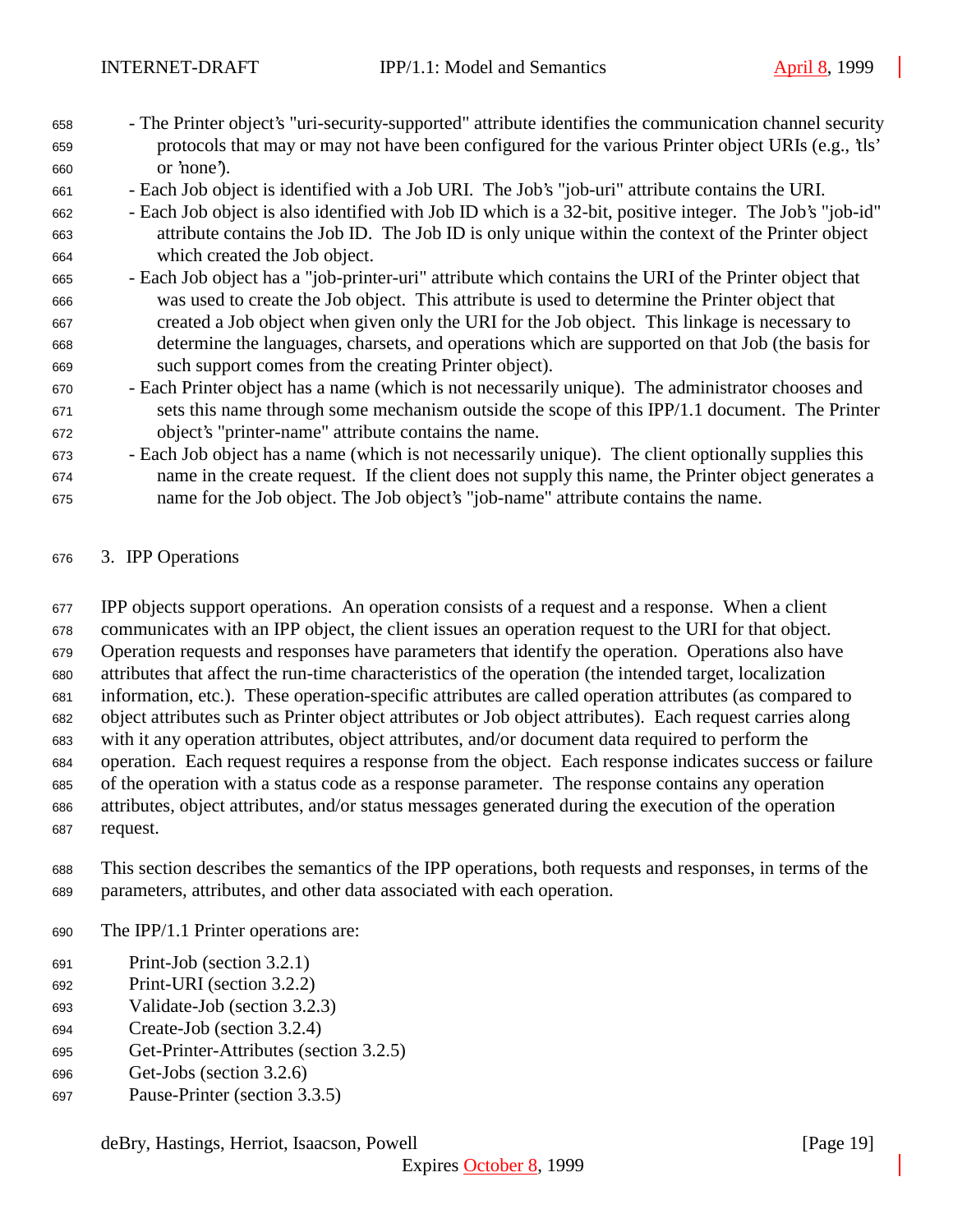| 698<br>699<br>700                                    | Resume-Printer (section 3.3.6)<br>Purge-Jobs (section 3.3.7)                                                                                                                                                                                                                                 |
|------------------------------------------------------|----------------------------------------------------------------------------------------------------------------------------------------------------------------------------------------------------------------------------------------------------------------------------------------------|
| 701                                                  | The Job operations are:                                                                                                                                                                                                                                                                      |
| 702<br>703<br>704<br>705<br>706<br>707<br>708<br>709 | Send-Document (section 3.3.1)<br>Send-URI (section 3.3.2)<br>Cancel-Job (section 3.3.3)<br>Get-Job-Attributes (section 3.3.4)<br>Hold-Job (section 3.3.5)<br>Release-Job (section 3.3.6)<br>Restart-Job (section 3.3.7)                                                                      |
| 710<br>711                                           | The Send-Document and Send-URI Job operations are used to add a new document to an existing multi-<br>document Job object created using the Create-Job operation.                                                                                                                            |
| 712                                                  | 3.1 Common Semantics                                                                                                                                                                                                                                                                         |
| 713<br>714                                           | All IPP operations require some common parameters and operation attributes. These common elements<br>and their semantic characteristics are defined and described in more detail in the following sections.                                                                                  |
| 715                                                  | 3.1.1 Required Parameters                                                                                                                                                                                                                                                                    |
| 716                                                  | Every operation request contains the following REQUIRED parameters:                                                                                                                                                                                                                          |
| 717<br>718<br>719<br>720<br>721                      | - a "version-number",<br>- an "operation-id",<br>- a "request-id", and<br>- the attributes that are REQUIRED for that type of request.                                                                                                                                                       |
| 722                                                  | Every operation response contains the following REQUIRED parameters:                                                                                                                                                                                                                         |
| 723<br>724<br>725<br>726<br>727                      | - a "version-number",<br>- a "status-code",<br>- the "request-id" that was supplied in the corresponding request, and<br>- the attributes that are REQUIRED for that type of response.                                                                                                       |
| 728<br>729<br>730                                    | The "Encoding and Transport document [IPP-PRO] defines special rules for the encoding of these<br>parameters. All other operation elements are represented using the more generic encoding rules for<br>attributes and groups of attributes.                                                 |
| 731                                                  | 3.1.2 Operation IDs and Request IDs                                                                                                                                                                                                                                                          |
| 732<br>733<br>734                                    | Each IPP operation request includes an identifying "operation-id" value. Valid values are defined in the<br>"operations-supported" Printer attribute section (see section 4.4.13). The client specifies which<br>operation is being requested by supplying the correct "operation-id" value. |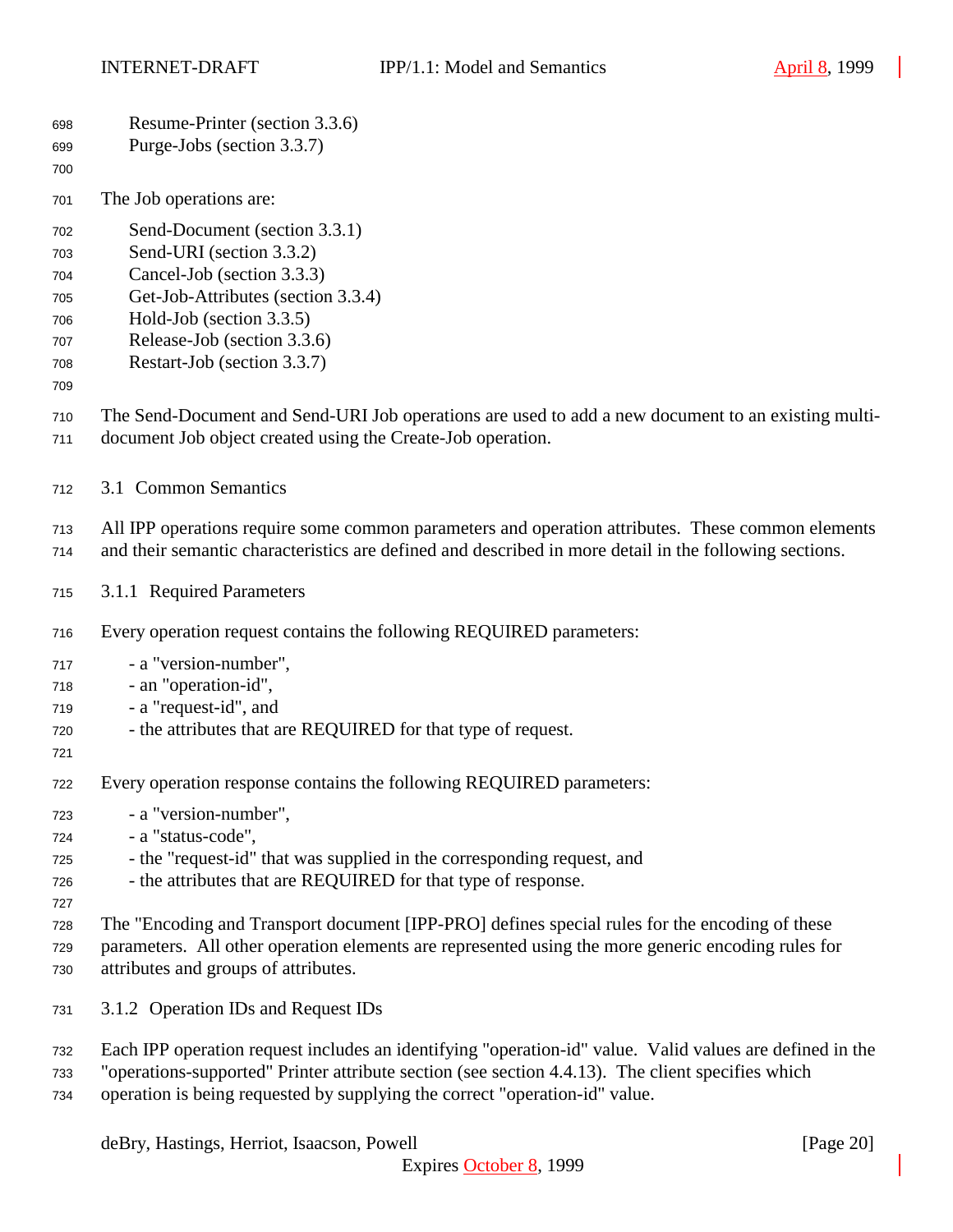In addition, every invocation of an operation is identified by a "request-id" value. For each request, the

client chooses the "request-id" which MUST be an integer (possibly unique depending on client

requirements) in the range from 1 to 2\*\*31 - 1 (inclusive). This "request-id" allows clients to manage

multiple outstanding requests. The receiving IPP object copies all 32-bits of the client-supplied "request-

 id" attribute into the response so that the client can match the response with the correct outstanding request, even if the "request-id" is out of range. If the request is terminated before the complete

"request-id" is received, the IPP object rejects the request and returns a response with a "request-id" of 0.

 Note: In some cases, the transport protocol underneath IPP might be a connection oriented protocol that would make it impossible for a client to receive responses in any order other than the order in which the corresponding requests were sent. In such cases, the "request-id" attribute would not be essential for correct protocol operation. However, in other mappings, the operation responses can come back in any order. In these cases, the "request-id" would be essential.

3.1.3 Attributes

 Operation requests and responses are both composed of groups of attributes and/or document data. The attributes groups are:

- Operation Attributes: These attributes are passed in the operation and affect the IPP object's behavior while processing the operation request and may affect other attributes or groups of attributes. Some operation attributes describe the document data associated with the print job and are associated with new Job objects, however most operation attributes do not persist beyond the life of the operation. The description of each operation attribute includes conformance statements indicating which operation attributes are REQUIRED and which are OPTIONAL for an IPP object to support and which attributes a client MUST supply in a request and an IPP object MUST supply in a response.
- Job Template Attributes: These attributes affect the processing of a job. A client OPTIONALLY supplies Job Template Attributes in a create request, and the receiving object MUST be prepared to receive all supported attributes. The Job object can later be queried to find out what Job Template attributes were originally requested in the create request, and such attributes are returned in the response as Job Object Attributes. The Printer object can be queried about its Job Template attributes to find out what type of job processing capabilities are supported and/or what the default job processing behaviors are, though such attributes are returned in the response as Printer Object Attributes. The "ipp-attribute-fidelity" operation attribute affects processing of all client-supplied Job Template attributes (see sections 3.2.1.2 and 16 for a full description of "ipp-attribute-fidelity" and its relationship to other attributes).
- Job Object Attributes: These attributes are returned in response to a query operation directed at a Job object.
- Printer Object Attributes: These attributes are returned in response to a query operation directed at a Printer object.
- Unsupported Attributes: In a create request, the client supplies a set of Operation and Job Template attributes. If any of these attributes or their values is unsupported by the Printer object, the Printer object returns the set of unsupported attributes in the response. Sections 3.2.1.2 and 16 give a full description of how Job Template attributes supplied by the client in a create request are processed by the Printer object and how unsupported attributes are returned to the client.

deBry, Hastings, Herriot, Isaacson, Powell [Page 21]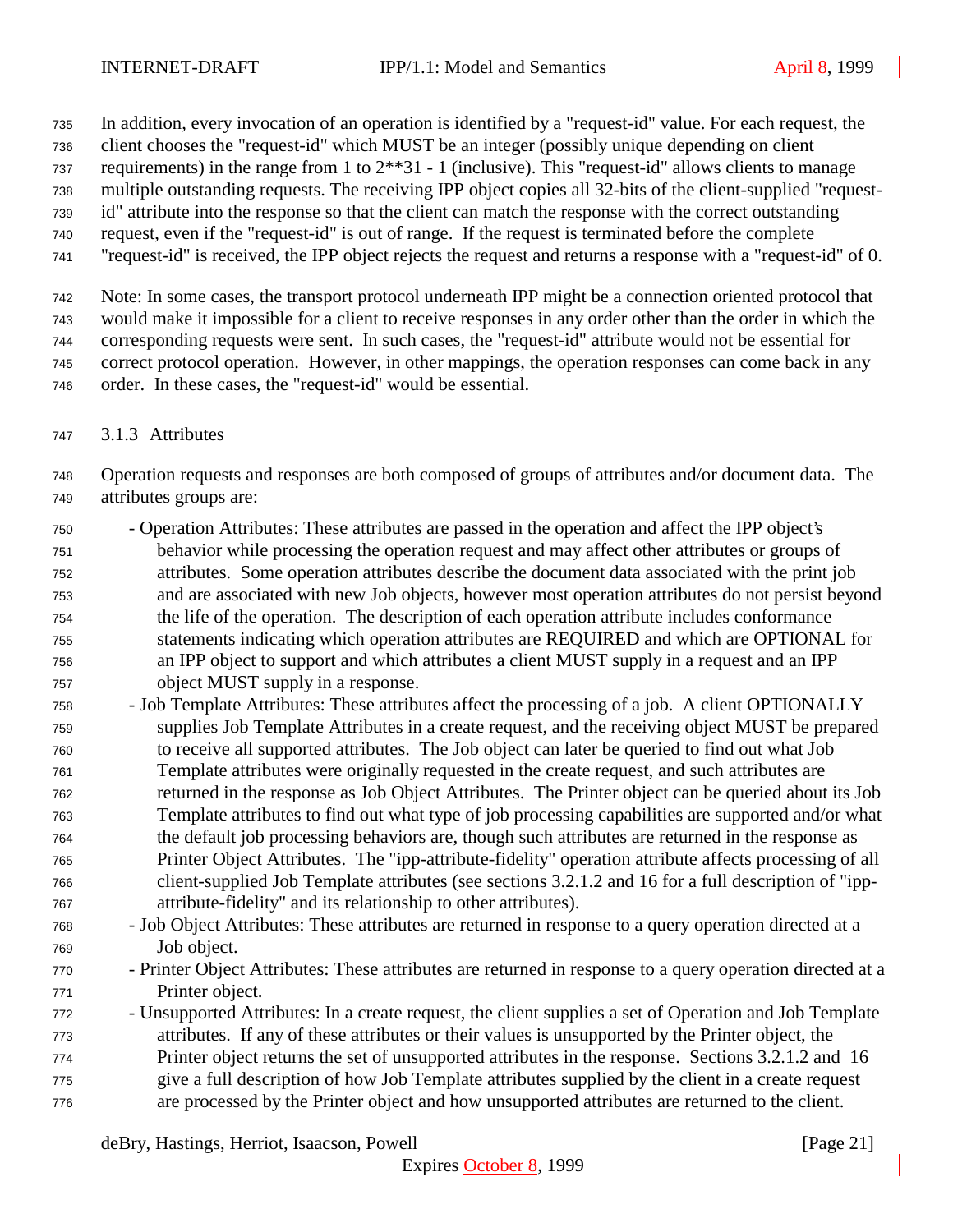Because of extensibility, any IPP object might receive a request that contains new or unknown attributes or values for which it has no support. In such cases, the IPP object processes what it can and returns the unsupported attributes in the response.

 Later in this section, each operation is formally defined by identifying the allowed and expected groups of attributes for each request and response. The model identifies a specific order for each group in each request or response, but the attributes within each group may be in any order, unless specified otherwise.

Each attribute specification includes the attribute's name followed by the name of its attribute syntax(es)

in parenthesizes. In addition, each 'integer' attribute is followed by the allowed range in parentheses,

(m:n), for values of that attribute. Each 'text' or 'name' attribute is followed by the maximum size in

octets in parentheses, (size), for values of that attribute. For more details on attribute syntax notation, see

the descriptions of these attributes syntaxes in section 4.1.

Note: Document data included in the operation is not strictly an attribute, but it is treated as a special

attribute group for ordering purposes. The only operations that support supplying the document data

within an operation request are Print-Job and Send-Document. There are no operation responses that

include document data.

Note: Some operations are REQUIRED for IPP objects to support; the others are OPTIONAL (see

section 5.2.2). Therefore, before using an OPTIONAL operation, a client SHOULD first use the

REQUIRED Get-Printer-Attributes operation to query the Printer's "operations-supported" attribute in

order to determine which OPTIONAL Printer and Job operations are actually supported. The client

SHOULD NOT use an OPTIONAL operation that is not supported. When an IPP object receives a

 request to perform an operation it does not support, it returns the 'server-error-operation-not-supported' status code (see section 14.1.5.2). An IPP object is non-conformant if it does not support a REQUIRED

operation.

3.1.4 Character Set and Natural Language Operation Attributes

 Some Job and Printer attributes have values that are text strings and names intended for human understanding rather than machine understanding (see the 'text' and 'name' attribute syntax descriptions in section 4.1). The following sections describe two special Operation Attributes called "attributes- charset" and "attributes-natural-language". These attributes are always part of the Operation Attributes group. For most attribute groups, the order of the attributes within the group is not important. However, 807 for these two attributes within the Operation Attributes group, the order is critical. The "attributes- charset" attribute MUST be the first attribute in the group and the "attributes-natural-language" attribute MUST be the second attribute in the group. In other words, these attributes MUST be supplied in every IPP request and response, they MUST come first in the group, and MUST come in the specified order. For job creation operations, the IPP Printer implementation saves these two attributes with the new Job object as Job Description attributes. For the sake of brevity in this document, these operation attribute descriptions are not repeated with every operation request and response, but have a reference back to this

section instead.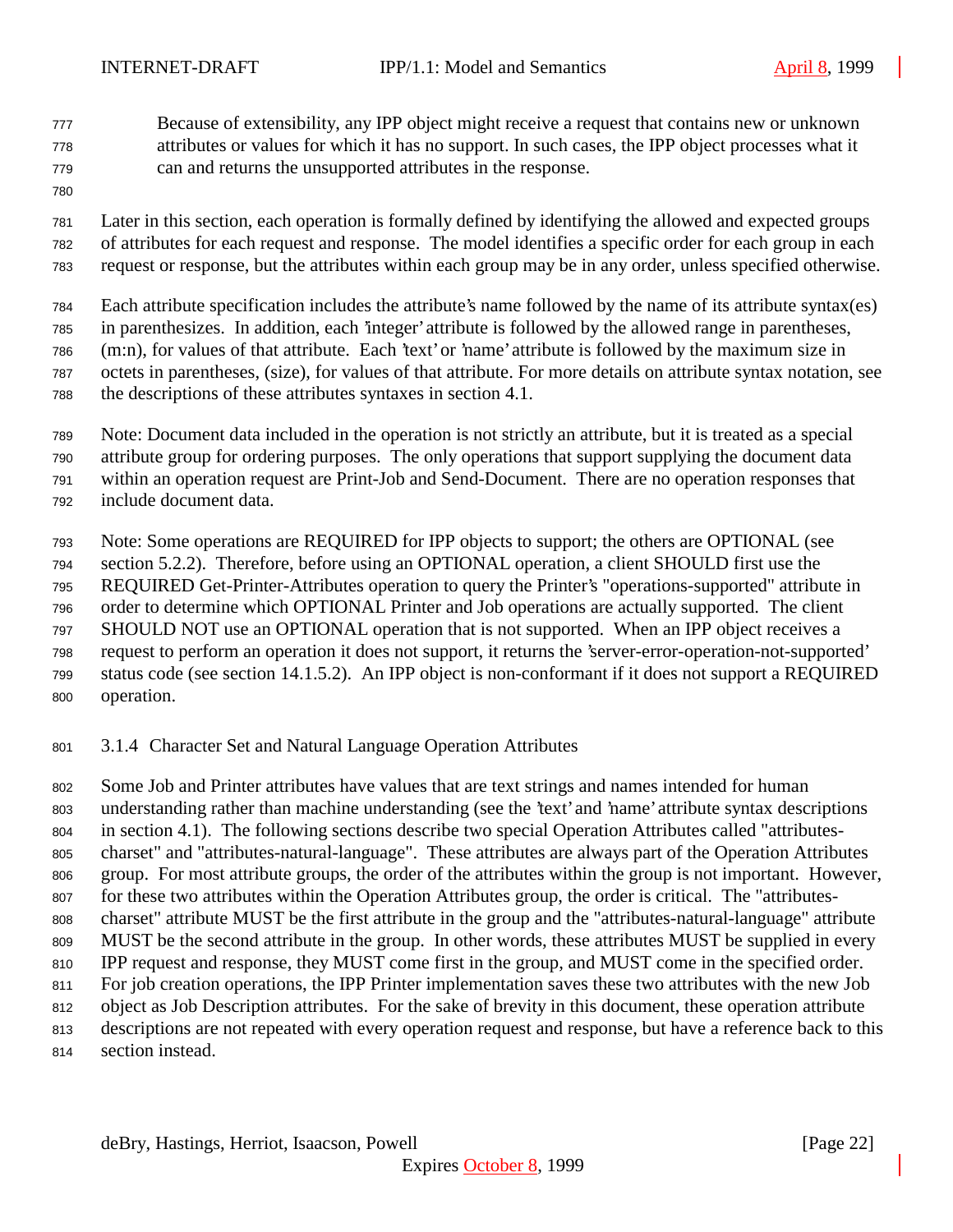## 3.1.4.1 Request Operation Attributes

816 The client MUST supply and the Printer object MUST support the following REQUIRED operation attributes in every IPP/1.1 operation request:

"attributes-charset" (charset):

 This operation attribute identifies the charset (coded character set and encoding method) used by any 'text' and 'name' attributes that the client is supplying in this request. It also identifies the charset that the Printer object MUST use (if supported) for all 'text' and 'name' attributes and status messages that the Printer object returns in the response to this request. See Sections 4.1.1 and 4.1.2 for the specification of the 'text' and 'name' attribute syntaxes.

 All clients and IPP objects MUST support the 'utf-8' charset [RFC2279] and MAY support additional charsets provided that they are registered with IANA [IANA-CS]. If the Printer object does not support the client supplied charset value, the Printer object MUST reject the request, set the "attributes-charset" to 'utf-8' in the response, and return the 'client-error-charset-not- supported' status code and any 'text' or 'name' attributes using the 'utf-8' charset. The Printer NEED NOT return any attributes in the Unsupported Attributes Group (See section 3.2.1.2). The 831 Printer object MUST indicate the charset(s) supported as the values of the "charset-supported" Printer attribute (see Section 4.4.15), so that the client can query to determine which charset(s) are supported.

 Note to client implementers: Since IPP objects are only required to support the 'utf-8' charset, in order to maximize interoperability with multiple IPP object implementations, a client may want to supply 'utf-8' in the "attributes-charset" operation attribute, even though the client is only passing and able to present a simpler charset, such as US-ASCII or ISO-8859-1. Then the client will have to filter out (or charset convert) those characters that are returned in the response that it cannot present to its user. On the other hand, if both the client and the IPP objects also support a charset in common besides utf-8, the client may want to use that charset in order to avoid charset conversion or data loss.

- See the 'charset' attribute syntax description in Section 4.1.7 for the syntax and semantic interpretation of the values of this attribute and for example values.
- "attributes-natural-language" (naturalLanguage):

 This operation attribute identifies the natural language used by any 'text' and 'name' attributes that the client is supplying in this request. This attribute also identifies the natural language that the Printer object SHOULD use for all 'text' and 'name' attributes and status messages that the Printer object returns in the response to this request.

 There are no REQUIRED natural languages required for the Printer object to support. However, the Printer object's "generated-natural-language-supported" attribute identifies the natural languages supported by the Printer object and any contained Job objects for all text strings generated by the IPP object. A client MAY query this attribute to determine which natural language(s) are supported for generated messages.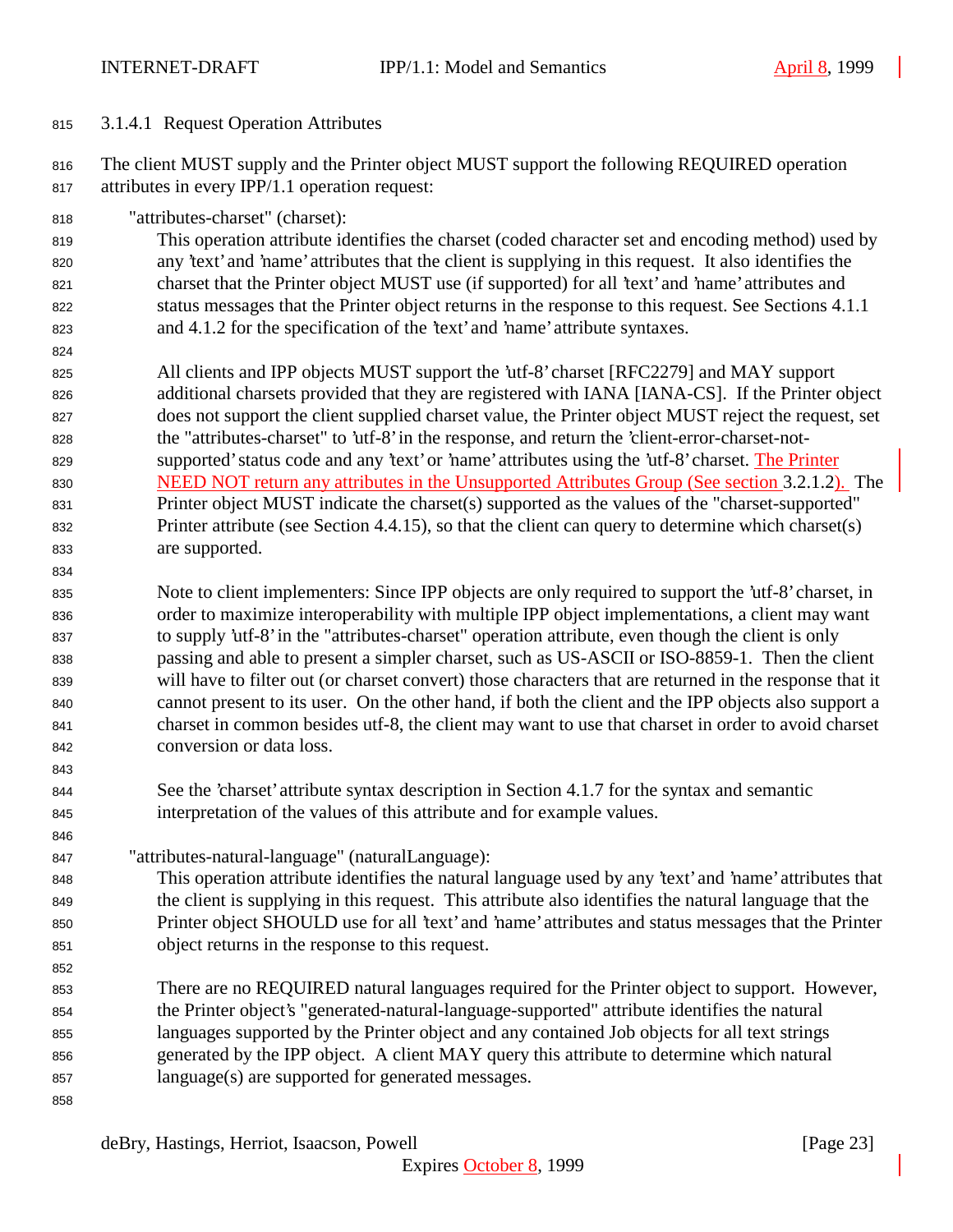For any of the attributes for which the Printer object generates text, i.e., for the "job-state- message", "printer-state-message", and status messages (see Section 3.1.6), the Printer object MUST be able to generate these text strings in any of its supported natural languages. If the client requests a natural language that is not supported, the Printer object MUST return these generated messages in the Printer's configured natural language as specified by the Printer's "natural-language-configured" attribute" (see Section 4.4.16).

- For other 'text' and 'name' attributes supplied by the client, authentication system, operator, system administrator, or manufacturer (i.e., for "job-originating-user-name", "printer-name" (name), "printer-location" (text), "printer-info" (text), and "printer-make-and-model" (text)), the Printer object is only required to support the configured natural language of the Printer identified by the Printer object's "natural-language-configured" attribute, though support of additional natural languages for these attributes is permitted.
- For any 'text' or 'name' attribute in the request that is in a different natural language than the value supplied in the "attributes-natural-language" operation attribute, the client MUST use the Natural Language Override mechanism (see sections 4.1.1.2 and 4.1.2.2) for each such attribute value supplied. The client MAY use the Natural Language Override mechanism redundantly, i.e., use it even when the value is in the same natural language as the value supplied in the "attributes-natural-language" operation attribute of the request.
- The IPP object MUST accept any natural language and any Natural Language Override, whether the IPP object supports that natural language or not (and independent of the value of the "ipp- attribute-fidelity" Operation attribute). That is the IPP object accepts all client supplied values no matter what the values are in the Printer object's "generated-natural-language-supported" attribute. That attribute, "generated-natural-language-supported", only applies to generated messages, not client supplied messages. The IPP object MUST remember that natural language for all client-supplied attributes, and when returning those attributes in response to a query, the IPP object MUST indicate that natural language.
- 889 Each value whose attribute syntax type is 'text' or 'name' (see sections 4.1.1 and 4.1.2) has an Associated Natural-Language. This document does not specify how this association is stored in a Printer or Job object. When such a value is encoded in a request or response, the natural language is either implicit or explicit:
- 894 In the implicit case, the value contains only the text/name value, and the language is specified by the "attributes-natural-language" operation attribute in the request or response (see sections 4.1.1.1 textWithoutLanguage and 4.1.2.1 nameWithoutLanguage).
- 899 In the explicit case (also known as the Natural-Language Override case), the value contains both the language and the text/name value (see sections 4.1.1.2 textWithLanguage and 4.1.2.2 nameWithLanguage).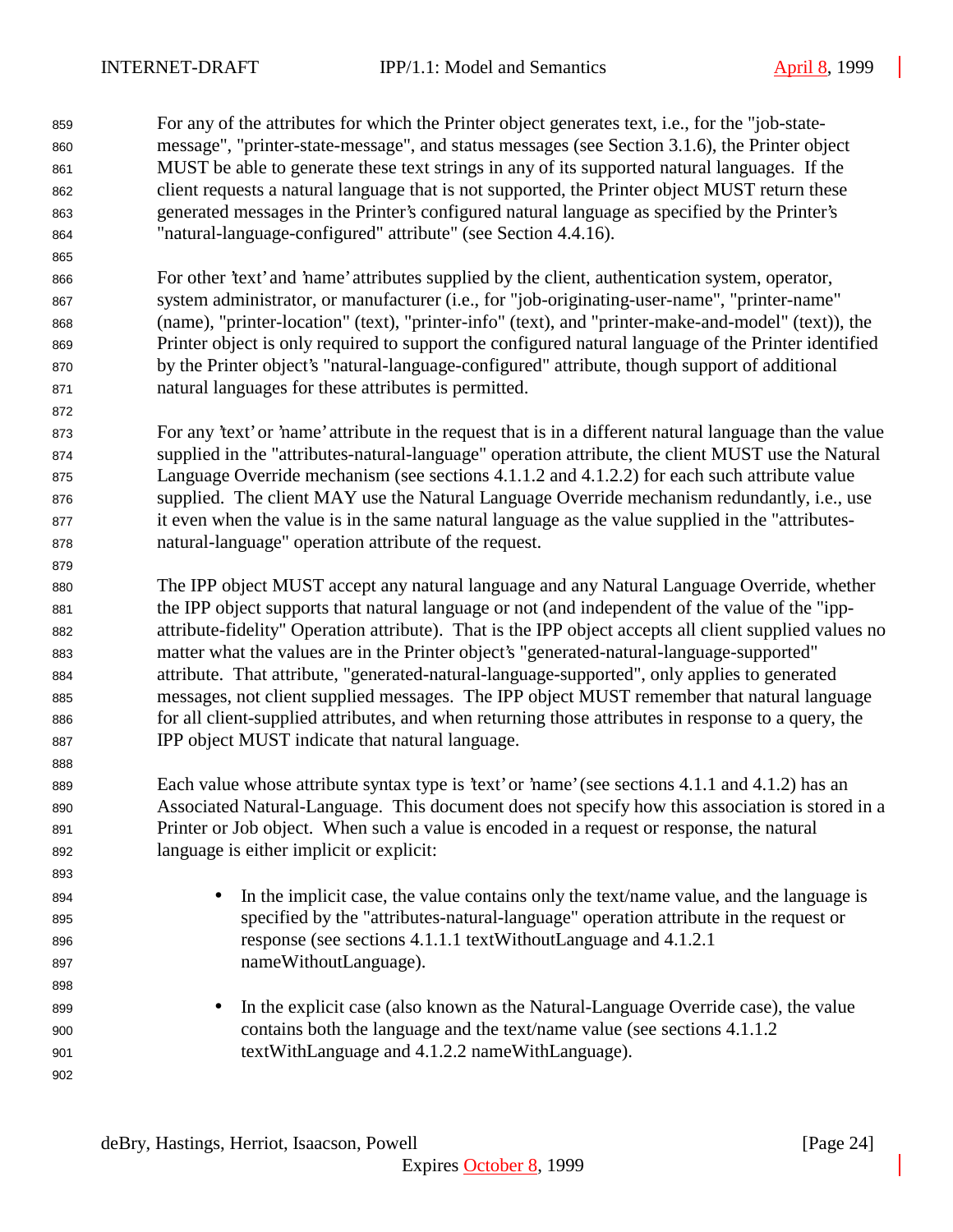| 903 | For example, the "job-name" attribute MAY be supplied by the client in a create request. The                    |
|-----|-----------------------------------------------------------------------------------------------------------------|
| 904 | text value for this attribute will be in the natural language identified by the "attribute-natural-             |
| 905 | language" attribute, or if different, as identified by the Natural Language Override mechanism. If              |
| 906 | supplied, the IPP object will use the value of the "job-name" attribute to populate the Job object's            |
| 907 | "job-name" attribute. Whenever any client queries the Job object's "job-name" attribute, the IPP                |
| 908 | object returns the attribute as stored and uses the Natural Language Override mechanism to                      |
| 909 | specify the natural language, if it is different from that reported in the "attributes-natural-                 |
| 910 | language" operation attribute of the response. The IPP object MAY use the Natural Language                      |
| 911 | Override mechanism redundantly, i.e., use it even when the value is in the same natural language                |
| 912 | as the value supplied in the "attributes-natural-language" operation attribute of the response.                 |
| 913 |                                                                                                                 |
| 914 | An IPP object MUST NOT reject a request based on a supplied natural language in an                              |
| 915 | "attributes-natural-language" Operation attribute or in any attribute that uses the Natural                     |
| 916 | Language Override.                                                                                              |
| 917 |                                                                                                                 |
| 918 | See the 'naturalLanguage' attribute syntax description in section 4.1.8 for the syntax and semantic             |
| 919 | interpretation of the values of this attribute and for example values.                                          |
| 920 |                                                                                                                 |
| 921 | Clients SHOULD NOT supply 'text' or 'name' attributes that use an illegal combination of natural                |
| 922 | language and charset. For example, suppose a Printer object supports charsets 'utf-8', 'iso-8859-1', and        |
| 923 | 'iso-8859-7'. Suppose also, that it supports natural languages 'en' (English), 'fr' (French), and 'el' (Greek). |
| 924 | Although the Printer object supports the charset 'iso-8859-1' and natural language 'el', it probably does       |
| 925 | not support the combination of Greek text strings using the 'iso-8859-1' charset. The Printer object            |
| 926 | handles this apparent incompatibility differently depending on the context in which it occurs:                  |
| 927 | - In a create request: If the client supplies a text or name attribute (for example, the "job-name"             |
| 928 | operation attribute) that uses an apparently incompatible combination, it is a client choice that               |
| 929 | does not affect the Printer object or its correct operation. Therefore, the Printer object simply               |
| 930 | accepts the client supplied value, stores it with the Job object, and responds back with the same               |
| 931 | combination whenever the client (or any client) queries for that attribute.                                     |
| 932 | -In a query-type operation, like Get-Printer-Attributes: If the client requests an apparently                   |
| 933 | incompatible combination, the Printer object responds (as described in section 3.1.4.2) using the               |
| 934 | Printer's configured natural language rather than the natural language requested by the client.                 |
| 935 |                                                                                                                 |
| 936 | In either case, the Printer object does not reject the request because of the apparent incompatibility. The     |
| 937 | potential incompatible combination of charset and natural language can occur either at the global               |
| 938 | operation level or at the Natural Language Override attribute-by-attribute level. In addition, since the        |
| 939 | response always includes explicit charset and natural language information, there is never any question         |

- or ambiguity in how the client interprets the response.
- 3.1.4.2 Response Operation Attributes
- 942 The Printer object MUST supply and the client MUST support the following REQUIRED operation attributes in every IPP/1.1 operation response: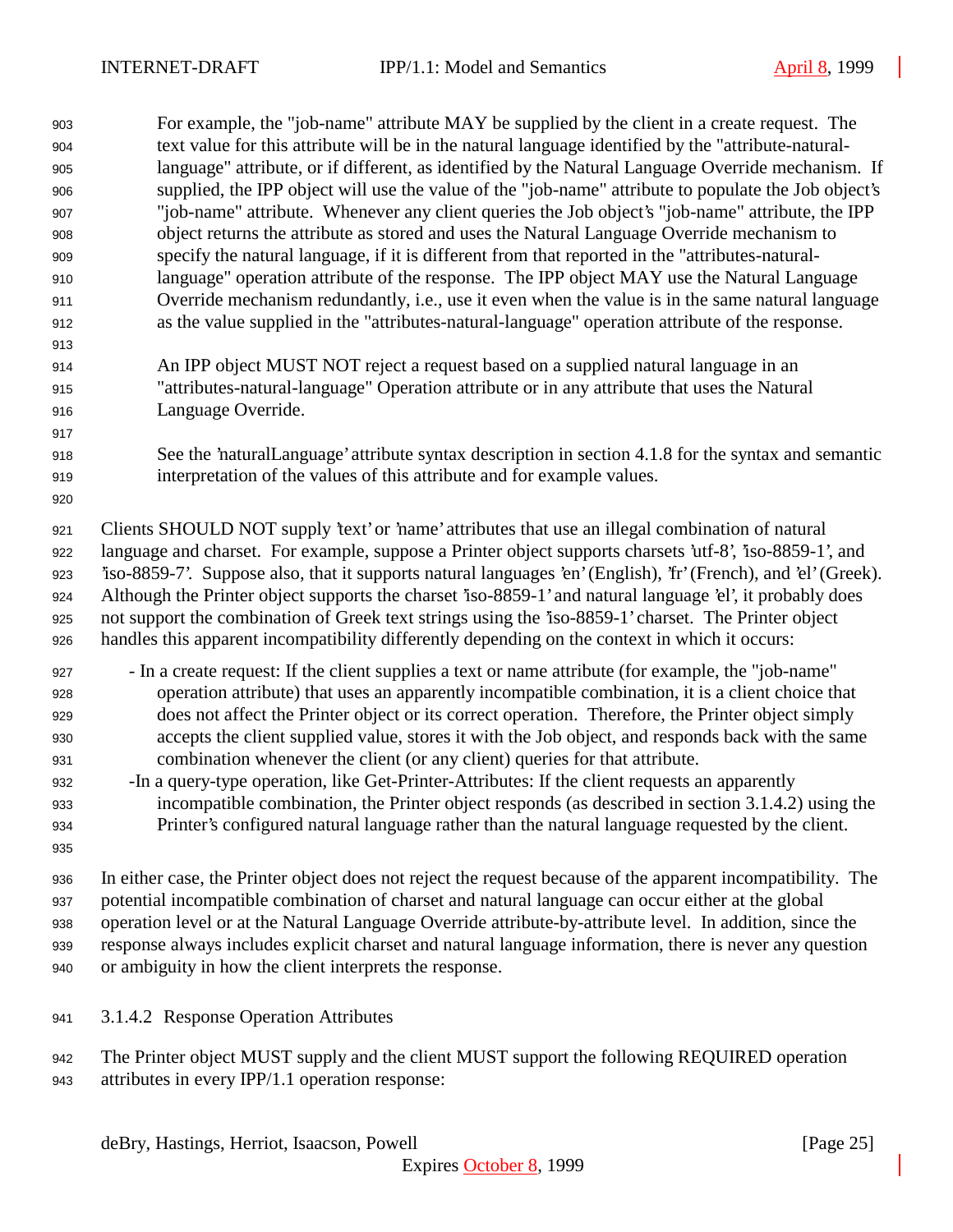"attributes-charset" (charset):

 This operation attribute identifies the charset used by any 'text' and 'name' attributes that the Printer object is returning in this response. The value in this response MUST be the same value as the "attributes-charset" operation attribute supplied by the client in the request. If this is not possible (i.e., the charset requested is not supported), the request would have been rejected. See "attributes-charset" described in Section 3.1.4.1 above.

 If the Printer object supports more than just the 'utf-8' charset, the Printer object MUST be able to code convert between each of the charsets supported on a highest fidelity possible basis in order to return the 'text' and 'name' attributes in the charset requested by the client. However, some information loss MAY occur during the charset conversion depending on the charsets involved. For example, the Printer object may convert from a UTF-8 'a' to a US-ASCII 'a' (with no loss of information), from an ISO Latin 1 CAPITAL LETTER A WITH ACUTE ACCENT to US- ASCII 'A' (losing the accent), or from a UTF-8 Japanese Kanji character to some ISO Latin 1 error character indication such as '?', decimal code equivalent, or to the absence of a character, depending on implementation.

- Note: Whether an implementation that supports more than one charset stores the data in the charset supplied by the client or code converts to one of the other supported charsets, depends on implementation. The strategy should try to minimize loss of information during code conversion. On each response, such an implementation converts from its internal charset to that requested.
- "attributes-natural-language" (naturalLanguage):

 This operation attribute identifies the natural language used by any 'text' and 'name' attributes that the IPP object is returning in this response. Unlike the "attributes-charset" operation attribute, the IPP object NEED NOT return the same value as that supplied by the client in the request. The IPP object MAY return the natural language of the Job object or the Printer's configured natural language as identified by the Printer object's "natural-language-configured" attribute, rather than the natural language supplied by the client. For any 'text' or 'name' attribute or status message in the response that is in a different natural language than the value returned in the "attributes-natural-language" operation attribute, the IPP object MUST use the Natural Language Override mechanism (see sections 4.1.1.2 and 4.1.2.2) on each attribute value returned. The IPP object MAY use the Natural Language Override mechanism redundantly, i.e., use it even when the value is in the same natural language as the value supplied in the "attributes-natural-language" operation attribute of the response.

- 3.1.5 Operation Targets
- All IPP operations are directed at IPP objects. For Printer operations, the operation is always directed at
- a Printer object using one of its URIs (i.e., one of the values in the Printer object's "printer-uri-
- supported" attribute). Even if the Printer object supports more than one URI, the client supplies only one
- URI as the target of the operation. The client identifies the target object by supplying the correct URI in the "printer-uri (uri)" operation attribute.
- For Job operations, the operation is directed at either: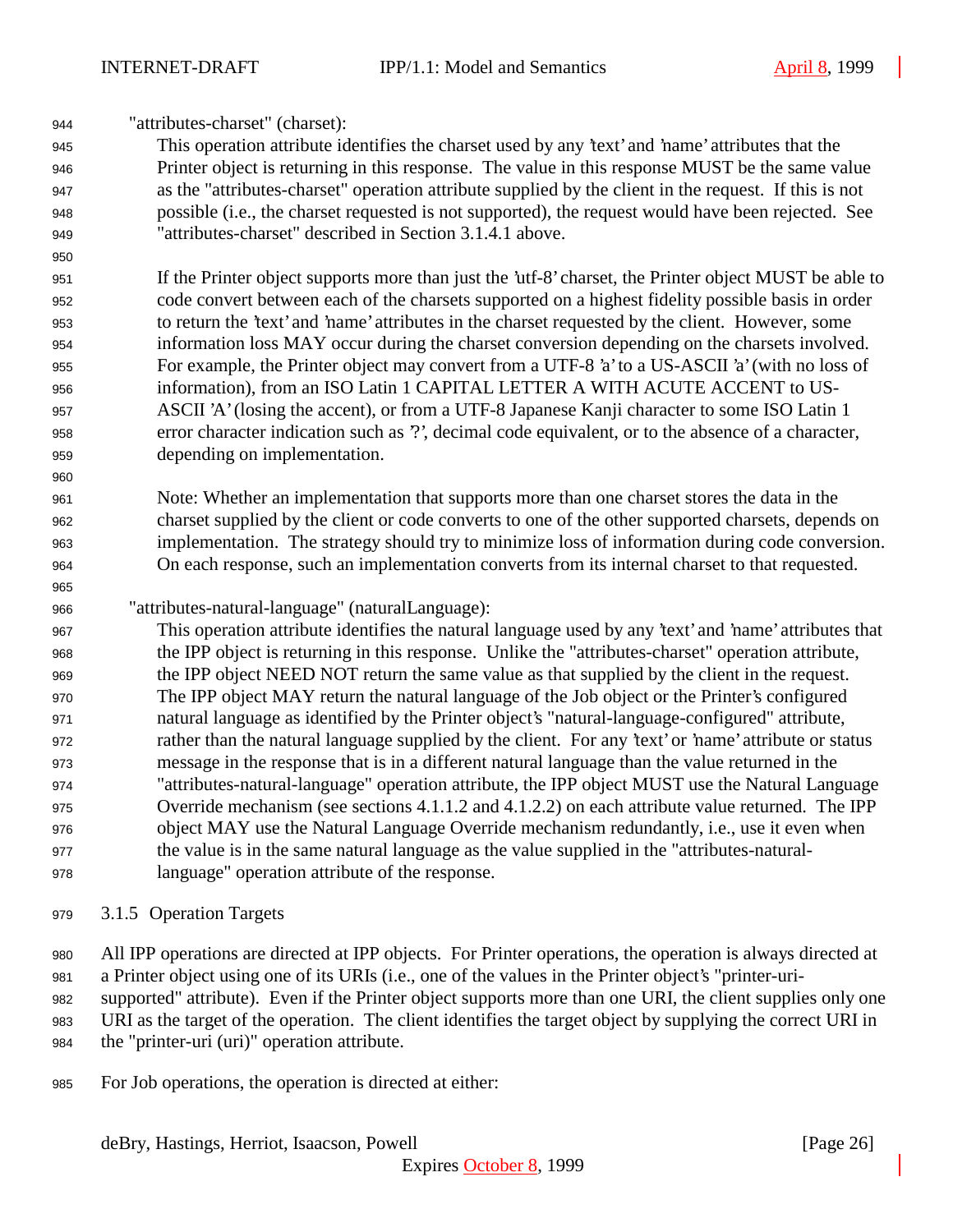- INTERNET-DRAFT IPP/1.1: Model and Semantics April 8, 1999 - The Job object itself using the Job object's URI. In this case, the client identifies the target object by supplying the correct URI in the "job-uri (uri)" operation attribute. - The Printer object that created the Job object using both the Printer objects URI and the Job object's Job ID. Since the Printer object that created the Job object generated the Job ID, it MUST be able to correctly associate the client supplied Job ID with the correct Job object. The client supplies the Printer object's URI in the "printer-uri (uri)" operation attribute and the Job object's Job ID in the "job-id (integer(1:MAX))" operation attribute. If the operation is directed at the Job object directly using the Job object's URI, the client MUST NOT include the redundant "job-id" operation attribute. The operation target attributes are REQUIRED operation attributes that MUST be included in every operation request. Like the charset and natural language attributes (see section 3.1.4), the operation target attributes are specially ordered operation attributes. In all cases, the operation target attributes immediately follow the "attributes-charset" and "attributes-natural-language" attributes within the operation attribute group, however the specific ordering rules are: - In the case where there is only one operation target attribute (i.e., either only the "printer-uri" attribute or only the "job-uri" attribute), that attribute MUST be the third attribute in the operation attributes group. - In the case where Job operations use two operation target attributes (i.e., the "printer-uri" and "job- id" attributes), the "printer-uri" attribute MUST be the third attribute and the "job-id" attribute MUST be the fourth attribute. In all cases, the target URIs contained within the body of IPP operation requests and responses must be in absolute format rather than relative format (a relative URL identifies a resource with the scope of the HTTP server, but does not include scheme, host or port). The following rules apply to the use of port numbers in URIs that identify IPP objects: 1. If the URI scheme allows the port number to be explicitly included in the URI string, and a port number is specified within the URI, then that port number MUST be used by the client to contact the IPP object. 2. If the URI scheme allows the port number to be explicitly included in the URI string, and a port number is not specified within the URI, then default port number implied by that URI scheme MUST be used by the client to contact the IPP object. 3. If the URI scheme does not allow an explicit port number to be specified within the URI, then the default port number implied by that URI MUST be used by the client to contact the IPP object.
- 

 Note: The IPP "Encoding and Transport document [IPP-PRO] shows a mapping of IPP onto HTTP/1.1 and defines a new default port number for using IPP over HTTP/1.1.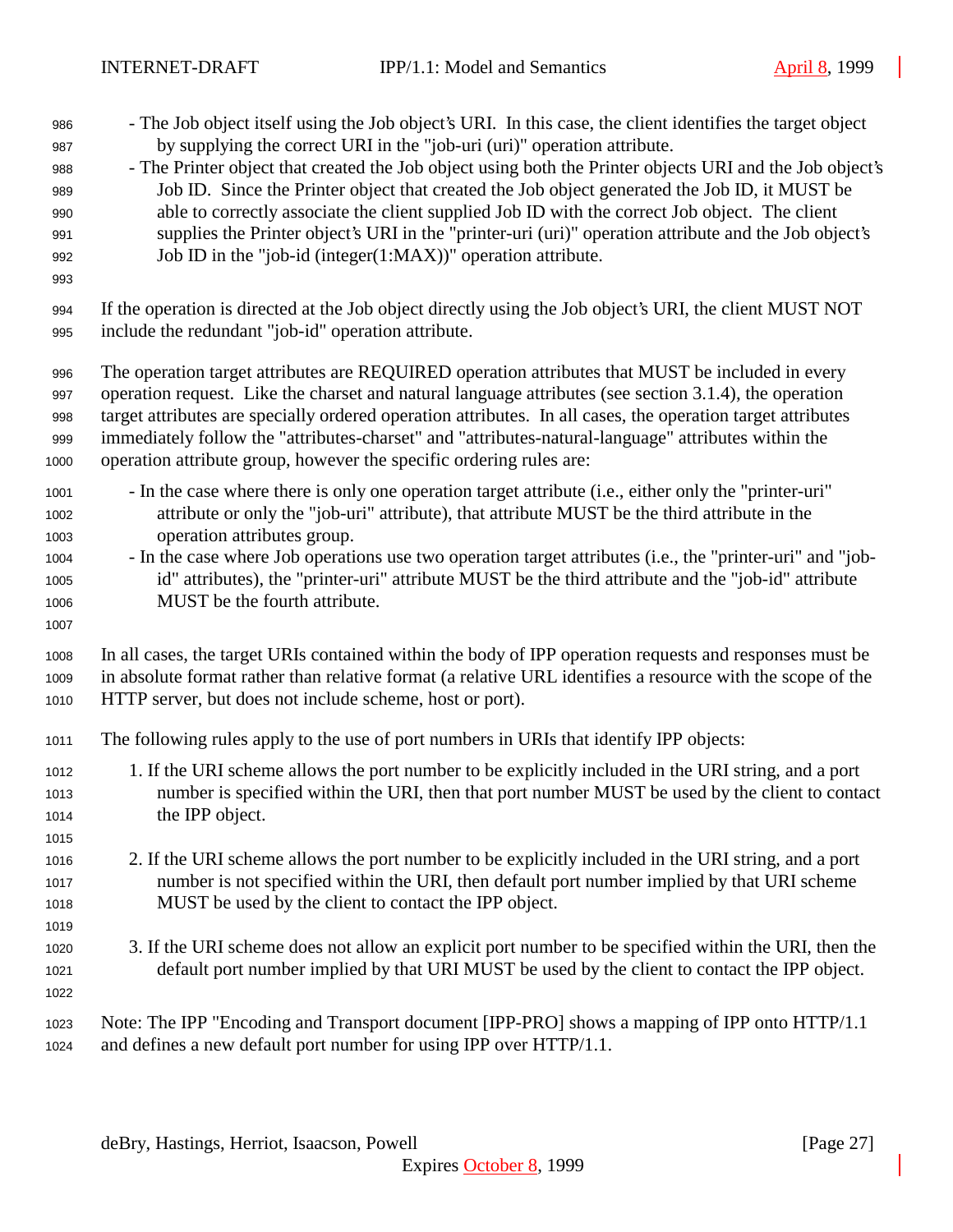#### 3.1.6 Operation Status Codes and Messages

 Every operation response includes a REQUIRED "status-code" parameter and an OPTIONAL "status- message" operation attribute. The "status-code" provides information on the processing of a request. A "status-message" attribute provides a short textual description of the status of the operation. The status code is intended for use by automata, and the status message is intended for the human end user. If a response does include a "status-message" attribute, an IPP client NEED NOT examine or display the message, however it SHOULD do so in some implementation specific manner.

 The "status-code" value is a numeric value that has semantic meaning. The "status-code" syntax is similar to a "type2 enum" (see section 4.1 on "Attribute Syntaxes") except that values can range only from 0x0000 to 0x7FFF. Section 14 describes the status codes, assigns the numeric values, and suggests a corresponding status message for each status code. The "status-message" attribute's syntax is "text(255)". A client implementation of IPP SHOULD convert status code values into any localized message that has semantic meaning to the end user.

 If the Printer object supports the "status-message" operation attribute, the Printer object MUST be able to generate this message in any of the natural languages identified by the Printer object's "generated- natural-language-supported" attribute (see the "attributes-natural-language" operation attribute specified in section 3.1.4.1). As described in section 3.1.4.1 for any returned 'text' attribute, if there is a choice for generating this message, the Printer object uses the natural language indicated by the value of the "attributes-natural-language" in the client request if supported, otherwise the Printer object uses the value in the Printer object's own "natural-language-configured" attribute. If the Printer object supports the "status-message" operation attribute, it SHOULD use the REQUIRED 'utf-8' charset to return a status message for the following error status codes (see section 14): 'client-error-bad-request', 'client-error- charset-not-supported', 'server-error-internal-error', 'server-error-operation-not-supported', and 'server- error-version-not-supported'. In this case, it MUST set the value of the "attributes-charset" operation attribute to 'utf-8' in the error response.

3.1.7 Versions

 Each operation request and response carries with it a "version-number" parameter. Each value of the 1052 "version-number" is in the form "X.Y" where X is the major version number and Y is the minor version number. By including a version number in the client request, it allows the client to identify which version of IPP it is interested in using. If the IPP object does not support that version, the object responds with a status code of 'server-error-version-not-supported' along with the closest version number that is supported (see section 14.1.5.4).

- There is no version negotiation per se. However, if after receiving a 'server-error-version-not-supported' status code from an IPP object, there is nothing that prevents a client from trying again with a different version number. In order to conform to IPP/1.1, an IPP object implementations MUST support versions '1.1' and 1.0.
- There is only one notion of "version number" that covers both IPP Model and IPP Protocol changes. Thus the version number MUST change when introducing a new version of the Model and Semantics document [IPP-MOD] or a new version of the "Encoding and Transport" document [IPP-PRO].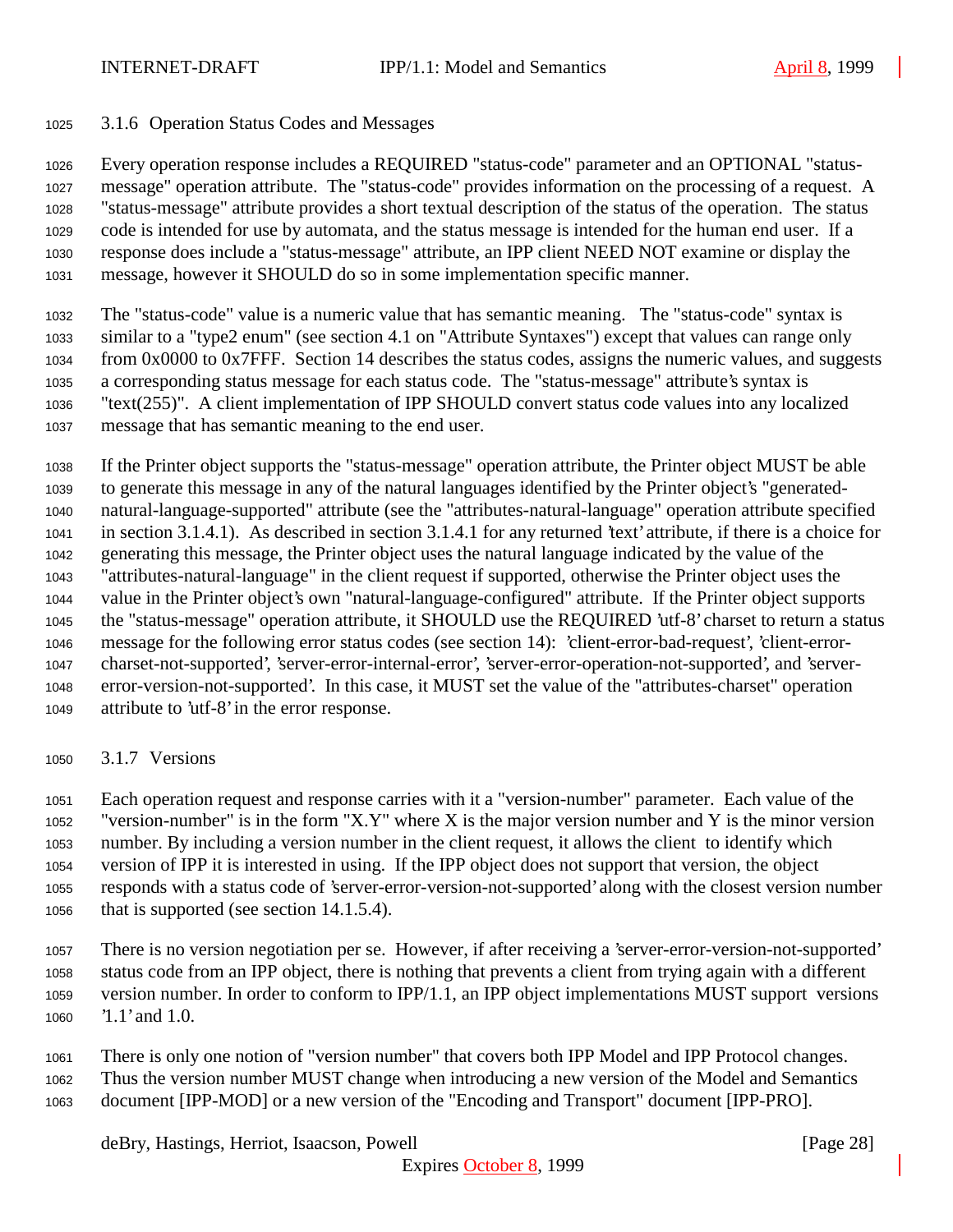| 1064                                                                                         | Changes to the major version number indicate structural or syntactic changes that make it impossible for                                                                                                                                                                                                                                                                                                                                                                                                                                                                                                                                                                     |
|----------------------------------------------------------------------------------------------|------------------------------------------------------------------------------------------------------------------------------------------------------------------------------------------------------------------------------------------------------------------------------------------------------------------------------------------------------------------------------------------------------------------------------------------------------------------------------------------------------------------------------------------------------------------------------------------------------------------------------------------------------------------------------|
| 1065                                                                                         | older version of IPP clients and Printer objects to correctly parse and process the new or changed                                                                                                                                                                                                                                                                                                                                                                                                                                                                                                                                                                           |
| 1066                                                                                         | attributes, operations and responses. If the major version number changes, the minor version numbers is                                                                                                                                                                                                                                                                                                                                                                                                                                                                                                                                                                      |
| 1067                                                                                         | set to zero. As an example, adding the "ipp-attribute-fidelity" attribute (if it had not been part of version                                                                                                                                                                                                                                                                                                                                                                                                                                                                                                                                                                |
| 1068                                                                                         | '1.1'), would have required a change to the major version number. Items that might affect the changing                                                                                                                                                                                                                                                                                                                                                                                                                                                                                                                                                                       |
| 1069                                                                                         | of the major version number include any changes to the Model and Semantics document [IPP-MOD] or                                                                                                                                                                                                                                                                                                                                                                                                                                                                                                                                                                             |
| 1070                                                                                         | the "Encoding and Transport" document [IPP-PRO] itself, such as:                                                                                                                                                                                                                                                                                                                                                                                                                                                                                                                                                                                                             |
| 1071<br>1072<br>1073<br>1074<br>1075<br>1076<br>1077<br>1078                                 | - reordering of ordered attributes or attribute sets<br>- changes to the syntax of existing attributes<br>- changing Operation or Job Template attributes from OPTIONAL to REQUIRED and vice versa<br>- adding REQUIRED (for an IPP object to support) operation attributes<br>- adding REQUIRED (for an IPP object to support) operation attribute groups<br>- adding values to existing operation attributes<br>- adding REQUIRED operations                                                                                                                                                                                                                               |
| 1079                                                                                         | Changes to the minor version number indicate the addition of new features, attributes and attribute                                                                                                                                                                                                                                                                                                                                                                                                                                                                                                                                                                          |
| 1080                                                                                         | values that may not be understood by all IPP objects, but which can be ignored if not understood. Items                                                                                                                                                                                                                                                                                                                                                                                                                                                                                                                                                                      |
| 1081                                                                                         | that might affect the changing of the minor version number include any changes to the model objects and                                                                                                                                                                                                                                                                                                                                                                                                                                                                                                                                                                      |
| 1082                                                                                         | attributes but not the encoding and transport rules [IPP-PRO] (except adding attribute syntaxes).                                                                                                                                                                                                                                                                                                                                                                                                                                                                                                                                                                            |
| 1083                                                                                         | Examples of such changes are:                                                                                                                                                                                                                                                                                                                                                                                                                                                                                                                                                                                                                                                |
| 1084<br>1085<br>1086<br>1087<br>1088<br>1089<br>1090<br>1091<br>1092<br>1093<br>1094<br>1095 | - grouping all extensions not included in a previous version into a new version<br>- adding new attribute values<br>- adding new object attributes<br>- adding OPTIONAL (for an IPP object to support) operation attributes (i.e., those attributes that an<br>IPP object can ignore without confusing clients)<br>- adding OPTIONAL (for an IPP object to support) operation attribute groups (i.e., those attributes<br>that an IPP object can ignore without confusing clients)<br>- adding new attribute syntaxes<br>- adding OPTIONAL operations<br>- changing Job Description attributes or Printer Description attributes from OPTIONAL to<br>REQUIRED or vice versa. |
| 1096                                                                                         | The encoding of the "version-number" MUST NOT change over any version number (either major or                                                                                                                                                                                                                                                                                                                                                                                                                                                                                                                                                                                |
| 1097                                                                                         | minor). This rule guarantees that all future versions will be backwards compatible with all previous                                                                                                                                                                                                                                                                                                                                                                                                                                                                                                                                                                         |
| 1098                                                                                         | versions (at least for checking the "version-number"). In addition, any protocol elements (attributes,                                                                                                                                                                                                                                                                                                                                                                                                                                                                                                                                                                       |

- error codes, tags, etc.) that are not carried forward from one version to the next are deprecated so that they can never be reused with new semantics.
- Implementations that support a certain major version NEED NOT support ALL previous versions. As each new major version is defined (through the release of a new specification), that major version will specify which previous major versions MUST be supported in compliant implementations.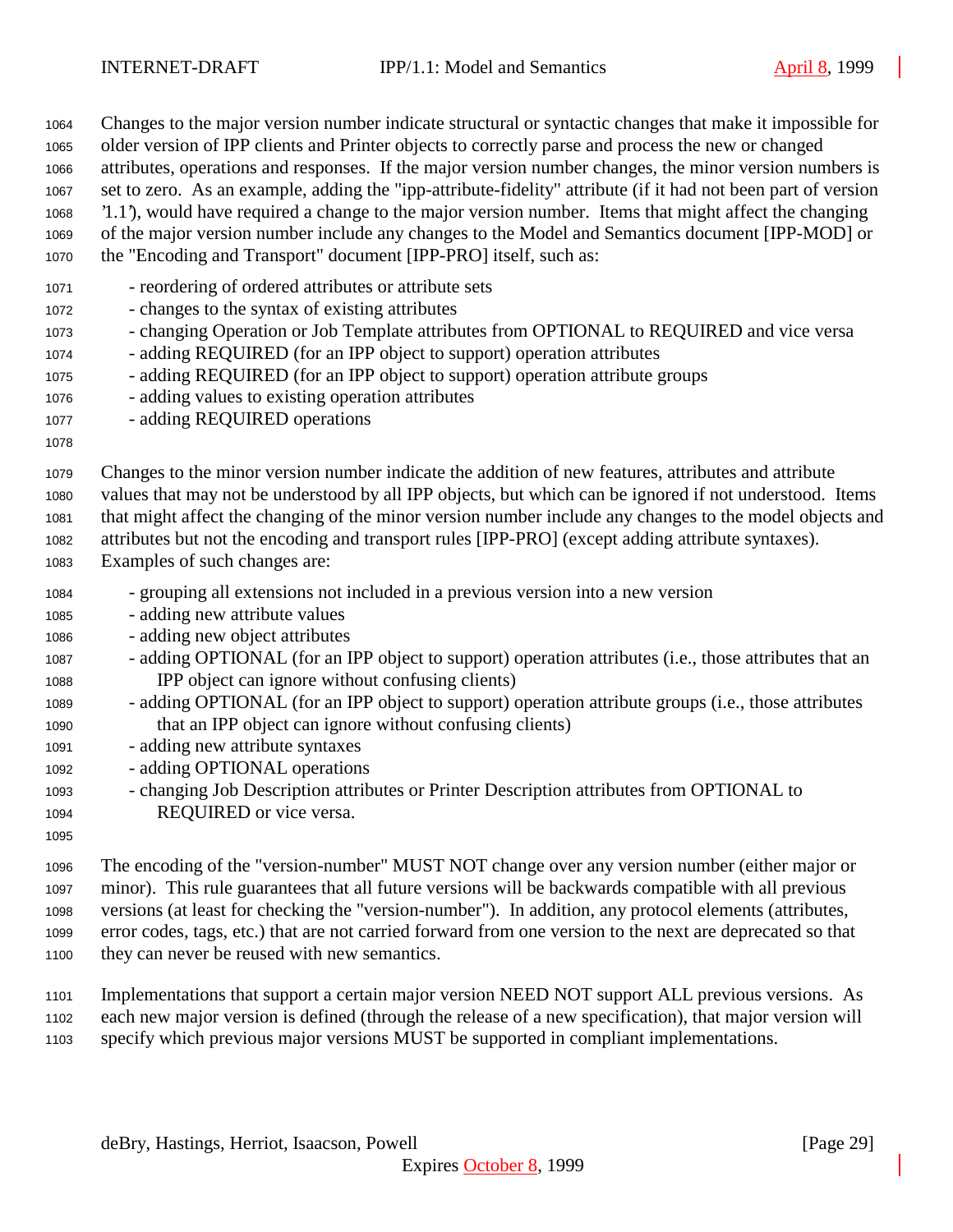3.1.8 Job Creation Operations

 In order to "submit a print job" and create a new Job object, a client issues a create request. A create request is any one of following three operation requests:

- The Print-Job Request: A client that wants to submit a print job with only a single document uses the Print-Job operation. The operation allows for the client to "push" the document data to the Printer object by including the document data in the request itself.
- 1111 The Print-URI Request: A client that wants to submit a print job with only a single document (where the Printer object "pulls" the document data instead of the client "pushing" the data to the Printer object) uses the Print-URI operation. In this case, the client includes in the request only a URI reference to the document data (not the document data itself).
- The Create-Job Request: A client that wants to submit a print job with multiple documents uses the Create-Job operation. This operation is followed by an arbitrary number of Send-Document and/or Send-URI operations (each creating another document for the newly create Job object). The Send-Document operation includes the document data in the request (the client "pushes" the document data to the printer), and the Send-URI operation includes only a URI reference to the document data in the request (the Printer "pulls" the document data from the referenced location). The last Send-Document or Send-URI request for a given Job object includes a "last-document" operation attribute set to 'true' indicating that this is the last request.
- 

 Throughout this model specification, the term "create request" is used to refer to any of these three operation requests.

A Create-Job operation followed by only one Send-Document operation is semantically equivalent to a

Print-Job operation, however, for performance reasons, the client SHOULD use the Print-Job operation

 for all single document jobs. Also, Print-Job is a REQUIRED operation (all implementations MUST support it) whereas Create-Job is an OPTIONAL operation, hence some implementations might not support it.

Job submission time is the point in time when a client issues a create request. The initial state of every

1133 Job object is the 'pending',  $\theta$  - 'pending-held', or 'processing' state (see section 4.3.7). Later, When the

1134 Printer object begins processing the print job. At this point in time, the Job object's state moves to

- 'processing'. This is known as job processing time. There are validation checks that must be done at job
- submission time and others that must be performed at job processing time.
- At job submission time and at the time a Validate-Job operation is received, the Printer MUST do the following:
- 1. Process the client supplied attributes and either accept or reject the request
- 2. Validate the syntax of and support for the scheme of any client supplied URI
- 
- At job submission time the Printer object MUST validate whether or not the supplied attributes, attribute syntaxes, and values are supported by matching them with the Printer object's corresponding "xxx-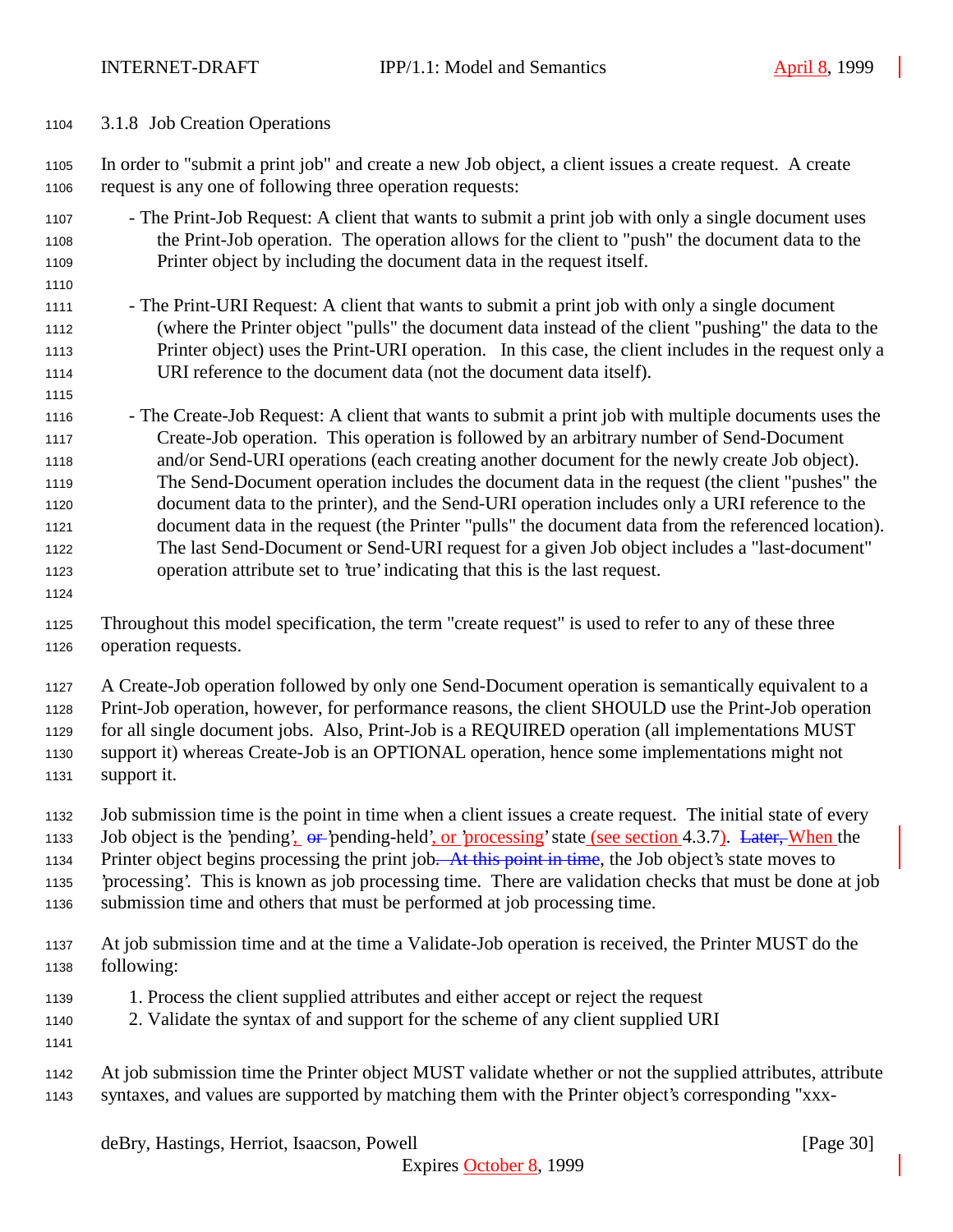- supported" attributes. See section 3.2.1.2 for details. [IPP-IIG] presents suggested steps for an IPP object to either accept or reject any request and additional steps for processing create requests.
- At job submission time the Printer object NEED NOT perform the validation checks reserved for job
- processing time such as:
- 1. Validating the document data
- 2. Validating the actual contents of any client supplied URI (resolve the reference and follow the link to the document data)
- 

 At job submission time, these additional job processing time validation checks are essentially useless, since they require actually parsing and interpreting the document data, are not guaranteed to be 100% accurate, and MUST be done, yet again, at job processing time. Also, in the case of a URI, checking for availability at job submission time does not guarantee availability at job processing time. In addition, at job processing time, the Printer object might discover any of the following conditions that were not

- detectable at job submission time:
- runtime errors in the document data,
- nested document data that is in an unsupported format,
- the URI reference is no longer valid (i.e., the server hosting the document might be down), or
- any other job processing error
- 

 At job submission time, a Printer object, especially a non-spooling Printer, MAY accept jobs that it does not have enough space for. In such a situation, a Printer object MAY stop reading data from a client for an indefinite period of time. A client MUST be prepared for a write operation to block for an indefinite

- period of time (See section 5.1 on client conformance).
- 1167 When a Printer object has too little space for starting a new job, it MAY reject a new printcreate request.
- 1168 In this case, a Printer object MUST sendreturn a response (in reply to the rejected request) with a status-
- code of 'server-error-busy' (See section 14.1.5.8) and it MAY close the connection before receiving all
- bytes of the operation. When receiving a 'server-error-busy' status-code in an operation response, a client
- MUST be prepared for the Printer object to close the connection before the client has sent all of the data
- (especially for the Print-Job operation). A client MUST be prepared to keep submitting a create request
- 1173 until the IPP Printer object accepts the create request. **Issue 20**
- At job processing time, since the Printer object has already responded with a successful status code in

the response to the create request, if the Printer object detects an error, the Printer object is unable to

- inform the end user of the error with an operation status code. In this case, the Printer, depending on the
- error, can set the "job-state", "job-state-reasons", or "job-state-message" attributes to the appropriate
- value(s) so that later queries can report the correct job status.
- Note: Asynchronous notification of events is outside the scope of this IPP/1.1 document.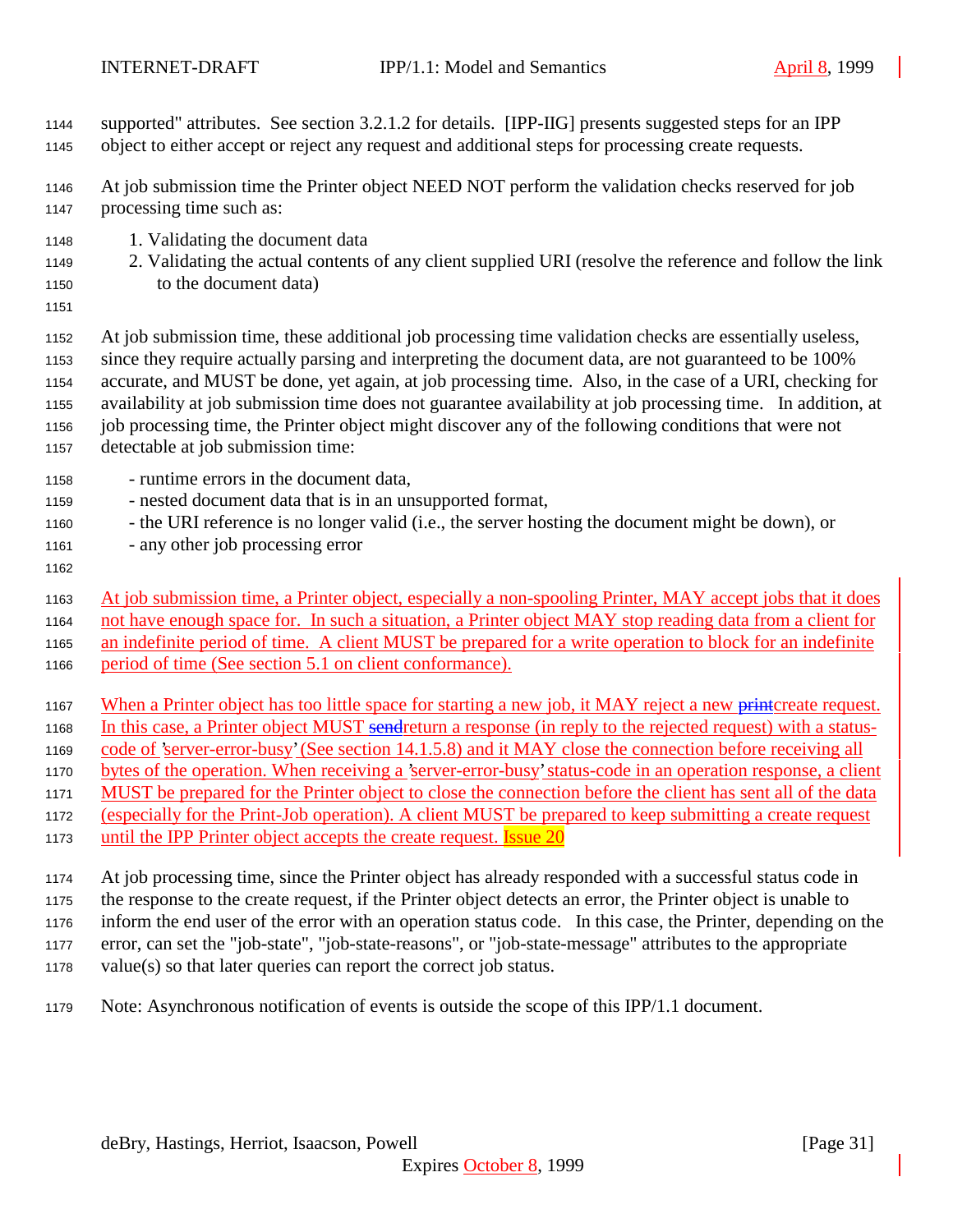3.2 Printer Operations All Printer operations are directed at Printer objects. A client MUST always supply the "printer-uri" operation attribute in order to identify the correct target of the operation. 3.2.1 Print-Job Operation This REQUIRED operation allows a client to submit a print job with only one document and supply the document data (rather than just a reference to the data). See Section 16 for the suggested steps for processing create operations and their Operation and Job Template attributes. 3.2.1.1 Print-Job Request The following groups of attributes are supplied as part of the Print-Job Request: Group 1: Operation Attributes Natural Language and Character Set: The "attributes-charset" and "attributes-natural-language" attributes as described in section 3.1.4.1. The Printer object MUST copy these values to the corresponding Job Description attributes described in sections 4.3.23 and 4.3.24. Target: The "printer-uri" (uri) operation attribute which is the target for this operation as described in section 3.1.5. Requesting User Name: The "requesting-user-name" (name(MAX)) attribute SHOULD be supplied by the client as described in section 8.3. "job-name" (name(MAX)): The client OPTIONALLY supplies this attribute. The Printer object MUST support this attribute. It contains the client supplied Job name. If this attribute is supplied by the client, its value is used for the "job-name" attribute of the newly created Job object. The client MAY automatically include any information that will help the end-user distinguish amongst his/her jobs, such as the name of the application program along with information from the document, such as the document name, document subject, or source file name. If this attribute is not supplied by the client, the Printer generates a name to use in the "job-name" attribute of the newly created Job object (see Section 4.3.5). "ipp-attribute-fidelity" (boolean): The client OPTIONALLY supplies this attribute. The Printer object MUST support this attribute. The value 'true' indicates that total fidelity to client supplied Job Template attributes and values is required, else the Printer object MUST reject the Print-Job request. The value 'false' indicates that a reasonable attempt to print the Job object is acceptable and the Printer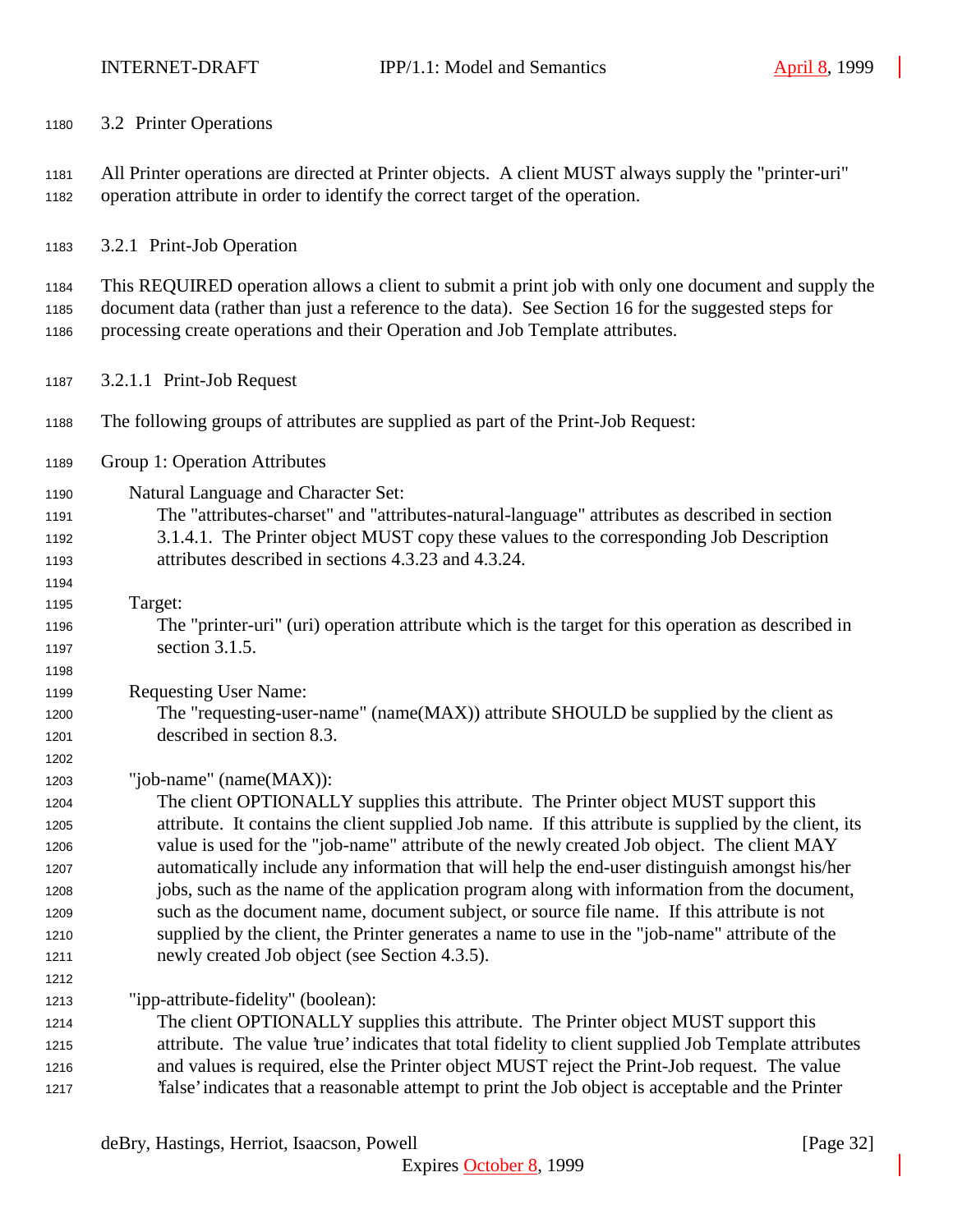object MUST accept the Print-job request. If not supplied, the Printer object assumes the value is

 'false'. All Printer objects MUST support both types of job processing. See section 16 for a full description of "ipp-attribute-fidelity" and its relationship to other attributes, especially the Printer object's "pdl-override-supported" attribute. "document-name" (name(MAX)): The client OPTIONALLY supplies this attribute. The Printer object MUST support this attribute. It contains the client supplied document name. The document name MAY be different than the Job name. Typically, the client software automatically supplies the document name on behalf of the end user by using a file name or an application generated name. If this attribute is supplied, its value can be used in a manner defined by each implementation. Examples include: printed along with the Job (job start sheet, page adornments, etc.), used by accounting or resource tracking management tools, or even stored along with the document as a document level attribute. IPP/1.1 does not support the concept of document level attributes. "compression" (type3 keyword) 1234 The client OPTIONALLY supplies this attribute. The Printer object **OPTIONALLY MUST**  supports this attribute and the "compression-supported" attribute (see section 4.4.29). The client supplied "compression" operation attribute identifies the compression algorithm used on the document data. The following cases exist: a) If the client omits this attribute, the Printer object MUST assume that the data is not compressed (i.e. the Printer follows the rules below as if the client supplied the "compression" attribute with a value of 'none'). 1241 b) If the client supplies the attribute and the Printer object supports the attribute, the Printer object uses the corresponding decompression algorithm on the document data. If the client supplies this attribute, but the value is not supported by the Printer object, i.e., the value is not one of the values of the Printer object's "compression-supported" attribute, the Printer object MUST copy the attribute and its value to the Unsupported **Attributes response group, reject the request, and return the 'client-error-attributes-or-**1247 values compression-not-supported' status code. If the client supplies this attribute, but 1248 this attribute is not supported by the Printer object, i.e., the "compression-supported" attribute is not one of the Printer's Printer Description attributes, the Printer object 1250 MUST copy the attribute to the Unsupported Attributes response group changing the 1251 value to the out-of-band 'unsupported' value (see section 4.1), reject the request, and 1252 return the 'client-error-attributes-or-values-not-supported' status code. See section 3.2.1.2 for returning unsupported attributes and values. c) If the client supplies the attribute and the Printer object supports the attribute value, the Printer object uses the corresponding decompression algorithm on the document **data**. 1257 d) If the decompression algorithm fails before the Printer sendsreturns an operation 1258 response, the Printer object must MUST reject the request and return the 'client-error- compression-error' status code. 1260 e) If the decompression algorithm fails after the Printer sends returns an operation 1261 response , the Printer object must MUST abort the job and add the 'compression-error' 1262 value to the job's "job-state-reasons".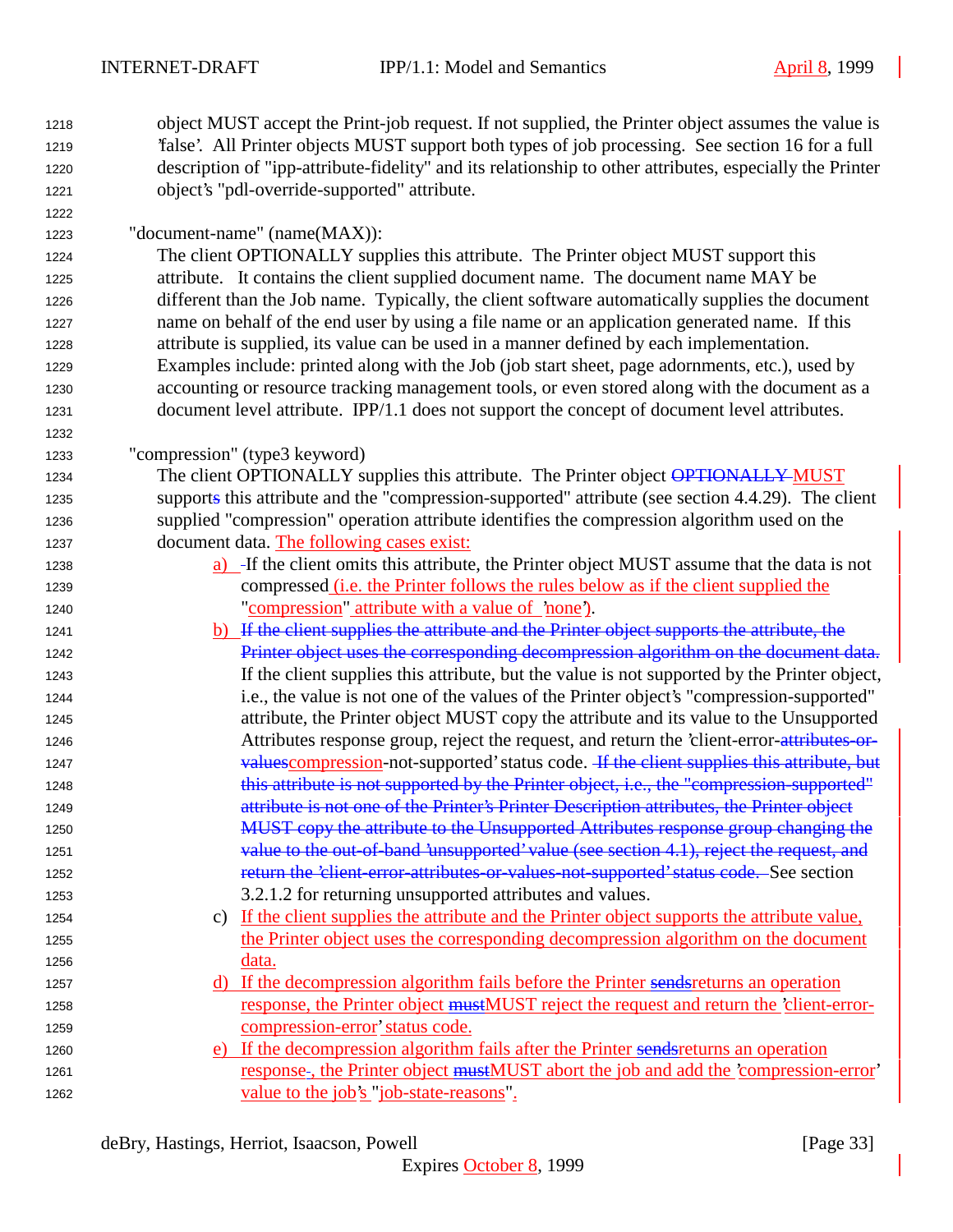| 1263 | f) If the decompression algorithm succeeds, the document data MUST then have the                    |
|------|-----------------------------------------------------------------------------------------------------|
| 1264 | <u>format specified by the jobs's "document-format" attribute (q.v.). Issue 28</u>                  |
| 1265 |                                                                                                     |
| 1266 | "document-format" (mimeMediaType) :                                                                 |
| 1267 | The client OPTIONALLY supplies this attribute. The Printer object MUST support this                 |
| 1268 | attribute. The value of this attribute identifies the format of the supplied document data. The     |
| 1269 | following cases exist:                                                                              |
| 1270 | a) If the client does not supply this attribute, the Printer object assumes that the                |
| 1271 | document data is in the format defined by the Printer object's "document-format-                    |
| 1272 | default" attribute. ( <i>i.e.</i> the Printer follows the rules below as if the client supplied the |
| 1273 | "document-format" attribute with a value equal to the printer's default value).                     |
| 1274 | b) If the client supplies this attribute, but the value is not supported by the Printer object,     |
| 1275 | i.e., the value is not one of the values of the Printer object's "document-format-                  |
| 1276 | supported" attribute, the Printer object MUST copy the attribute and its value (if                  |
| 1277 | specified in the job request) to the Unsupported Attributes response group, reject the              |
| 1278 | request and return the 'client-error-document-format-not-supported' status codes or                 |
| 1279 | the onestatus code specified by the next sentence. If this action is taken and the                  |
| 1280 | "compression" attribute is also causing the request to be rejected, then the Printer                |
| 1281 | MUST return the status code generated from the rule for the "compression" attribute                 |
| 1282 | instead of 'client-error-document-format-not-supported'.                                            |
| 1283 | c) If the client supplies this attribute and its value is 'application/octet-stream' (i.e. to be    |
| 1284 | <u>auto-sensed, see Section 4.1.914</u> .1.9.1), and the format is not one of the document-         |
| 1285 | formats that the Printer can auto-sense, and this check occurs before the Printer                   |
| 1286 | sendereturns an operation response, then the action is the same as for b) above when                |
| 1287 | all of its conditions are met.                                                                      |
| 1288 | d) If the client supplies this attribute, and the value is supported by the Printer object, the     |
| 1289 | document data, the Printer is capable of interpreting the document data.                            |
| 1290 | e) If interpreting of the document data fails before the Printer sends returns an operation         |
| 1291 | response, the Printer object mustMUST reject the request and return the 'client-error-              |
| 1292 | document-format-error' status code.                                                                 |
| 1293 | If interpreting of the document data fails after the Printer sends returns an operation             |
| 1294 | response-, the Printer object must abort the job and add the 'document-format-error'                |
| 1295 | <u>value to the job's "job-state-reasons" attribute. Issue 11</u>                                   |
| 1296 |                                                                                                     |
| 1297 | "document-natural-language" (naturalLanguage):                                                      |
| 1298 | The client OPTIONALLY supplies this attribute. The Printer object OPTIONALLY supports               |
| 1299 | this attribute. This attribute specifies the natural language of the document for those document-   |
| 1300 | formats that require a specification of the natural language in order to image the document         |
| 1301 | unambiguously. There are no particular values required for the Printer object to support.           |
| 1302 |                                                                                                     |
| 1303 |                                                                                                     |
| 1304 | "job-k-octets" (integer $(0:MAX)$ )                                                                 |
| 1305 | The client OPTIONALLY supplies this attribute. The Printer object OPTIONALLY supports               |
| 1306 | this attribute and the "job-k-octets-supported" attribute (see section 4.4.30). The client supplied |
| 1307 | "job-k-octets" operation attribute identifies the total size of the document(s) in K octets being   |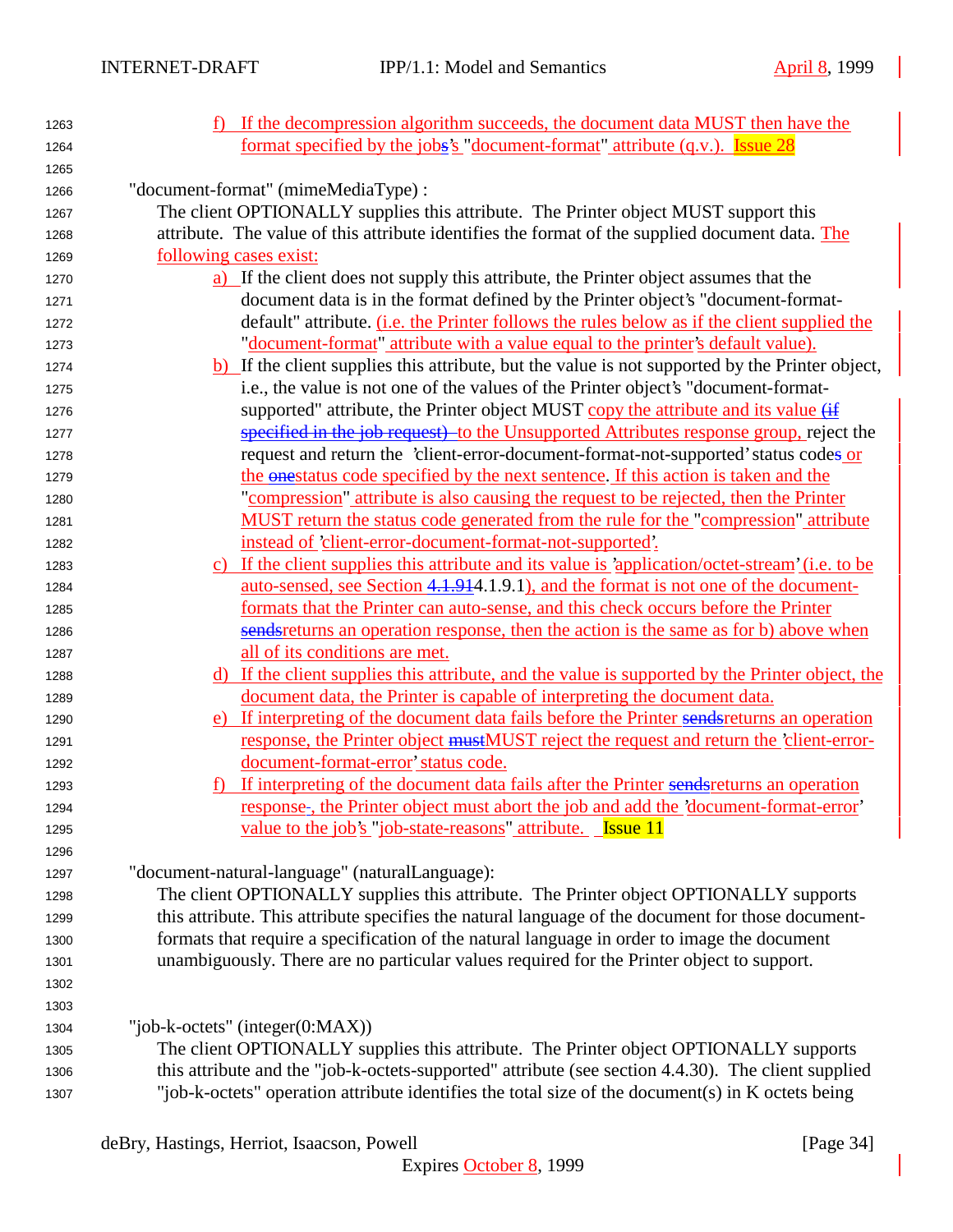submitted (see section 4.3.17 for the complete semantics). If the client supplies the attribute and the Printer object supports the attribute, the value of the attribute is used to populate the Job object's "job-k-octets" Job Description attribute.

 Note: For this attribute and the following two attributes ("job-impressions", and "job-media- sheets"), if the client supplies the attribute, but the Printer object does not support the attribute, the Printer object ignores the client-supplied value. If the client supplies the attribute and the Printer supports the attribute, and the value is within the range of the corresponding Printer object's "xxx-supported" attribute, the Printer object MUST use the value to populate the Job object's "xxx" attribute. If the client supplies the attribute and the Printer supports the attribute, but the value is outside the range of the corresponding Printer object's "xxx-supported" attribute, the Printer object MUST copy the attribute and its value to the Unsupported Attributes response group, reject the request, and return the 'client-error-attributes-or-values-not-supported' status code. If the client does not supply the attribute, the Printer object MAY choose to populate the corresponding Job object attribute depending on whether the Printer object supports the attribute and is able to calculate or discern the correct value.

- "job-impressions" (integer(0:MAX))
- The client OPTIONALLY supplies this attribute. The Printer object OPTIONALLY supports this attribute and the "job-impressions-supported" attribute (see section 4.4.31). The client supplied "job-impressions" operation attribute identifies the total size in number of impressions of the document(s) being submitted (see section 4.3.18 for the complete semantics).
- See note under "job-k-octets".
- "job-media-sheets" (integer(0:MAX))

 The client OPTIONALLY supplies this attribute. The Printer object OPTIONALLY supports this attribute and the "job-media-sheets-supported" attribute (see section 4.4.32). The client supplied "job-media-sheets" operation attribute identifies the total number of media sheets to be produced for this job (see section 4.3.19 for the complete semantics).

- See note under "job-k-octets".
- Group 2: Job Template Attributes
- The client OPTIONALLY supplies a set of Job Template attributes as defined in section 4.2. If the client is not supplying any Job Template attributes in the request, the client SHOULD omit Group 2 rather than sending an empty group. However, a Printer object MUST be able to accept an empty group.
- Group 3: Document Content
- The client MUST supply the document data to be processed.
-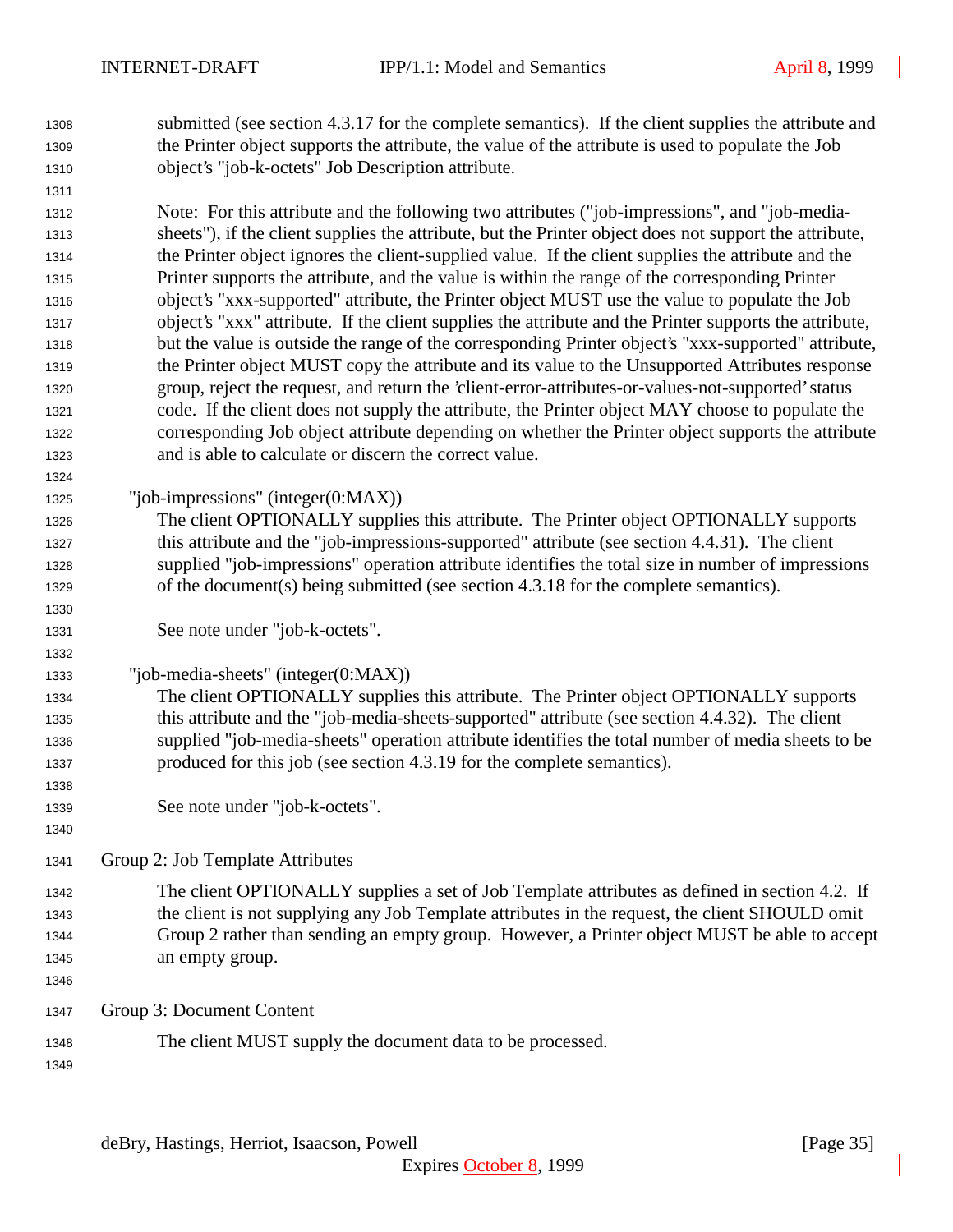Note: In addition to the MANDATORY parameters required for every operation request, the simplest

 Print-Job Request consists of just the "attributes-charset" and "attributes-natural-language" operation attributes; the "printer-uri" target operation attribute; the Document Content and nothing else. In this simple case, the Printer object:

- creates a new Job object (the Job object contains a single document),

- stores a generated Job name in the "job-name" attribute in the natural language and charset requested (see Section 3.1.4.1) (if those are supported, otherwise using the Printer object's default natural language and charset), and
- at job processing time, uses its corresponding default value attributes for the supported Job Template attributes that were not supplied by the client as IPP attribute or embedded instructions in the document data.
- 
- 3.2.1.2 Print-Job Response

 The Printer object MUST return to the client the following sets of attributes as part of the Print-Job Response:

- Group 1: Operation Attributes
- Status Message:

 In addition to the REQUIRED status code returned in every response, the response OPTIONALLY includes a "status-message" (text) operation attribute as described in sections 14 and 3.1.6. If the client supplies unsupported or conflicting Job Template attributes or values, the Printer object MUST reject or accept the Print-Job request depending on the whether the client supplied a 'true' or 'false' value for the "ipp-attribute-fidelity" operation attribute. See the Implementer's Guide [IPP-IIG] for a complete description of the suggested steps for processing a create request.

- Natural Language and Character Set:
- The "attributes-charset" and "attributes-natural-language" attributes as described in section 3.1.4.2.
- 

Group 2: Unsupported Attributes

1380 This is a set of Operation and Job Template attributes supplied by the client (in the request) that **are not supported by the Printer object or that conflict with one another (see the Implementer's Guide [IPP-IIG]).** 

- The Unsupported Attributes group MUST contain all of those attribute and only those attributes that meet the both of the following conditions as modified by the four exceptions. The conditions are:
- a) The attribute is an Operation or Job Template attribute supplied in the request, and b) The attribute is unsupported by the printer. See below for details on the three categories "unsupported" attributes.
- The exceptions are: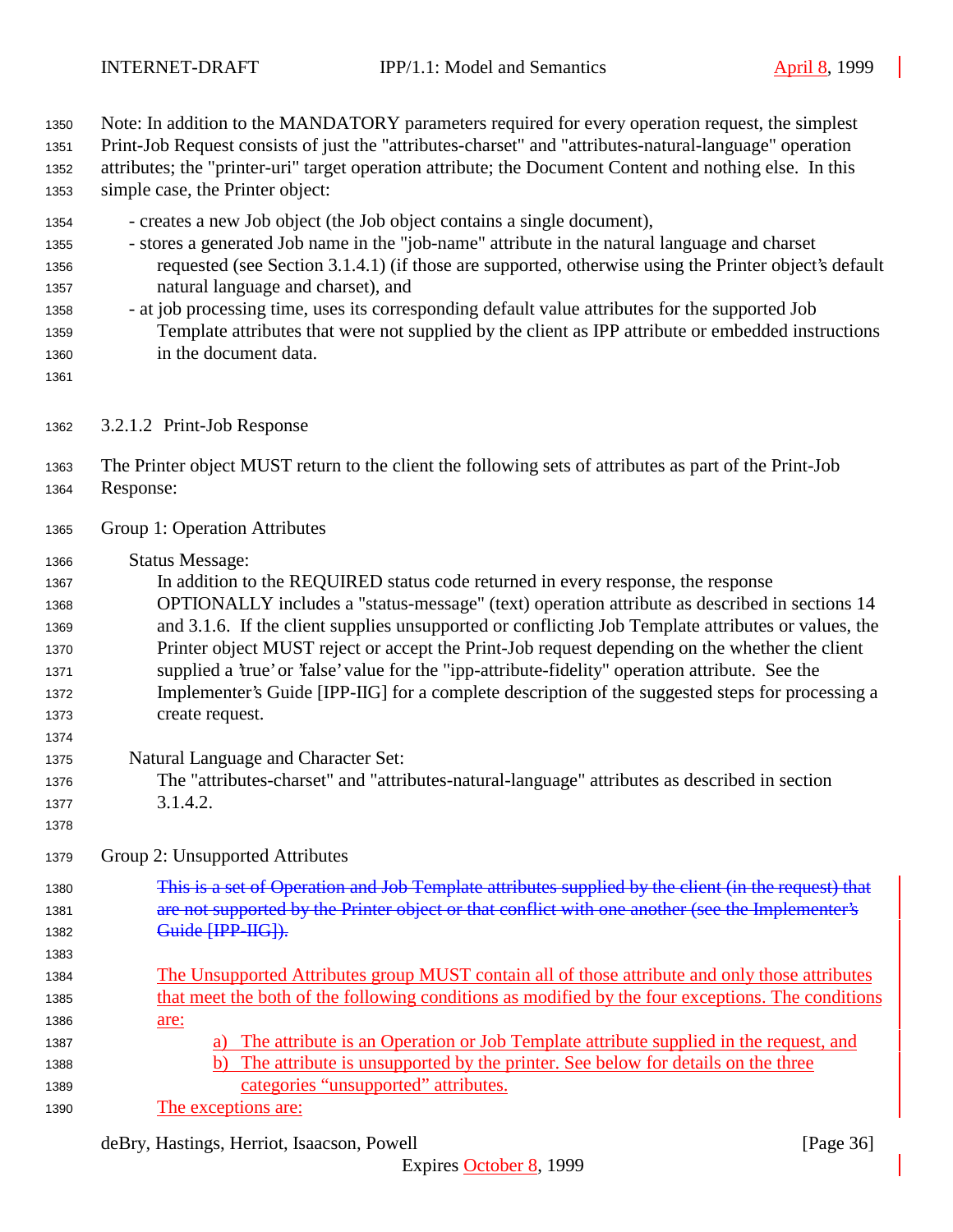| 1391 | a) If the Unsupported Attributes group contains Operations attributes, it NEED NOT                     |  |  |  |  |
|------|--------------------------------------------------------------------------------------------------------|--|--|--|--|
| 1392 | contain Job Template attributes.                                                                       |  |  |  |  |
| 1393 | b) If the Printer returns a status code of 'client-error-compression-not-supported' and the            |  |  |  |  |
| 1394 | value of the "document-format" attribute is also unsupported, the Unsupported                          |  |  |  |  |
| 1395 | Attributes group MUST include "compression" and "document-format", but NEED                            |  |  |  |  |
| 1396 | NOT include any others.                                                                                |  |  |  |  |
| 1397 | c) If the Printer returns a status code of 'client-error-compression-error' and the value of           |  |  |  |  |
| 1398 | the "document-format" attribute is also unsupported, the Unsupported Attributes                        |  |  |  |  |
| 1399 | group MUST include "document-format", but NEED NOT include any others.                                 |  |  |  |  |
| 1400 | d) If neither exception b nor c are met and the Printer returns a status code other than               |  |  |  |  |
| 1401 | client-error-attributes-or-values-not-supported', the Unsupported Attributes group                     |  |  |  |  |
| 1402 | MUST include the attribute causing the error, but it NEED NOT include any other                        |  |  |  |  |
| 1403 | attributes. -Issues 18, 23, and 27                                                                     |  |  |  |  |
| 1404 |                                                                                                        |  |  |  |  |
| 1405 | If the Printer object is not returning any Unsupported Attributes in the response, the Printer         |  |  |  |  |
| 1406 | object SHOULD omit Group 2 rather than sending an empty group. However, a client MUST be               |  |  |  |  |
| 1407 | able to accept an empty group.                                                                         |  |  |  |  |
| 1408 |                                                                                                        |  |  |  |  |
| 1409 | Unsupported attributes fall into three categories:                                                     |  |  |  |  |
| 1410 |                                                                                                        |  |  |  |  |
| 1411 | 1. The Printer object does not support the supplied attribute (no matter what the attribute syntax     |  |  |  |  |
| 1412 | or value).                                                                                             |  |  |  |  |
| 1413 | 2. The Printer object does support the attribute, but does not support some or all of the particular   |  |  |  |  |
| 1414 | attribute syntaxes or values supplied by the client (i.e., the Printer object does not have            |  |  |  |  |
| 1415 | those attribute syntaxes or values in its corresponding "xxx-supported" attribute).                    |  |  |  |  |
| 1416 | 3. The Printer object does support the attributes and values supplied, but the particular values are   |  |  |  |  |
| 1417 | in conflict with one another, because they violate a constraint, such as not being able to             |  |  |  |  |
| 1418 | staple transparencies.                                                                                 |  |  |  |  |
| 1419 |                                                                                                        |  |  |  |  |
| 1420 | In the case of an unsupported attribute name, the Printer object returns the client-supplied           |  |  |  |  |
| 1421 | attribute with a substituted "out-of-band" value of 'unsupported'. This value's syntax type is "out-   |  |  |  |  |
| 1422 | of-band" and it's encoding is defined by special rules for "out-of-band" values in the "Encoding"      |  |  |  |  |
| 1423 | and Transport" specification [IPP-PRO]. It's value indicating indicates no support for the             |  |  |  |  |
| 1424 | attribute itself (see the beginning of section 4.1). <b>Issue 12</b>                                   |  |  |  |  |
| 1425 |                                                                                                        |  |  |  |  |
| 1426 | In the case of a supported attribute with one or more unsupported attribute syntaxes or values, the    |  |  |  |  |
| 1427 | Printer object simply returns the client-supplied attribute with the unsupported attribute syntaxes    |  |  |  |  |
| 1428 | or values as supplied by the client. This indicates support for the attribute, but no support for that |  |  |  |  |
| 1429 | particular attribute syntax or value. If the client supplies a multi-valued attribute with more than   |  |  |  |  |
| 1430 | one value and the Printer object supports the attribute but only supports a subset of the client-      |  |  |  |  |
| 1431 | supplied attribute syntaxes or values, the Printer object MUST return only those attribute             |  |  |  |  |
| 1432 | syntaxes or values that are unsupported.                                                               |  |  |  |  |
| 1433 |                                                                                                        |  |  |  |  |
| 1434 | In the case of two (or more) supported attribute values that are in conflict with one another          |  |  |  |  |
| 1435 | (although each is supported independently, the values conflict when requested together within the      |  |  |  |  |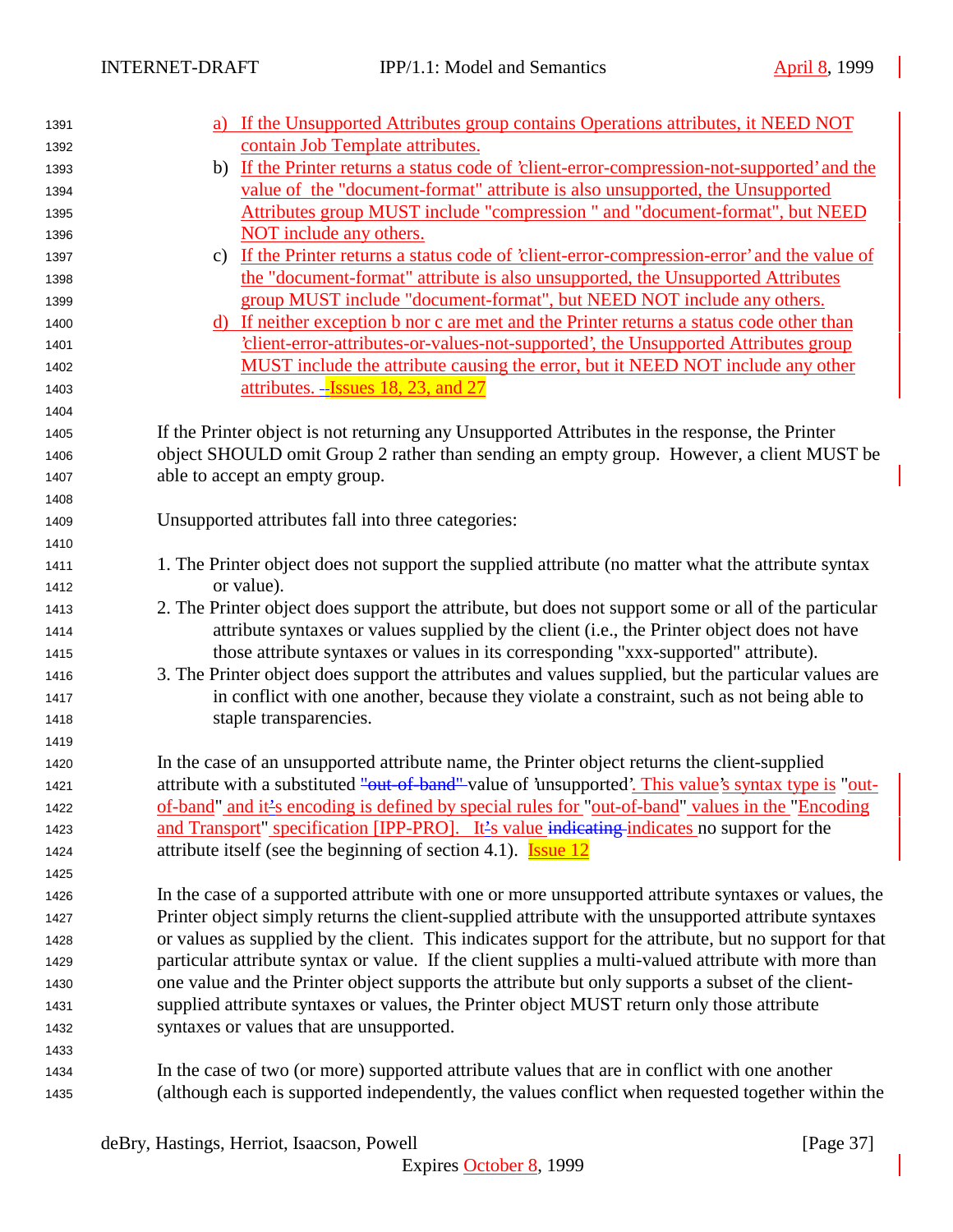same job), the Printer object MUST return all the values that it ignores or substitutes to resolve the conflict, but not any of the values that it is still using. The choice for exactly how to resolve the conflict is implementation dependent. See The Implementer's Guide [IPP-IIG] for an example.

 In these three cases, the value of the "ipp-attribute-fidelity" supplied by the client does not affect what the Printer object returns. The value of "ipp-attribute-fidelity" only affects whether the Print-Job operation is accepted or rejected. If the job is accepted, the client may query the job using the Get-Job-Attributes operation requesting the unsupported attributes that were returned in the create response to see which attributes were ignored (not stored on the Job object) and which attributes were stored with other (substituted) values.

- Group 3: Job Object Attributes
- "job-uri" (uri):

 The Printer object MUST return the Job object's URI by returning the contents of the REQUIRED "job-uri" Job object attribute. The client uses the Job object's URI when directing operations at the Job object. The Printer object always uses its configured security policy when creating the new URI. However, if the Printer object supports more than one URI, the Printer object also uses information about which URI was used in the Print-Job Request to generated the new URI so that the new URI references the correct access channel. In other words, if the Print- Job Request comes in over a secure channel, the Printer object MUST generate a Job URI that uses the secure channel as well.

"job-id" (integer(1:MAX)):

 The Printer object MUST return the Job object's Job ID by returning the REQUIRED "job-id" Job object attribute. The client uses this "job-id" attribute in conjunction with the "printer-uri" attribute used in the Print-Job Request when directing Job operations at the Printer object.

"job-state":

 The Printer object MUST return the Job object's REQUIRED "job-state" attribute. The value of this attribute (along with the value of the next attribute "job-state-reasons") is taken from a "snapshot" of the new Job object at some meaningful point in time (implementation defined) between when the Printer object receives the Print-Job Request and when the Printer object returns the response.

"job-state-reasons":

 The Printer object OPTIONALLY returns the Job object's OPTIONAL "job-state-reasons" attribute. If the Printer object supports this attribute then it MUST be returned in the response. If this attribute is not returned in the response, the client can assume that the "job-state-reasons" attribute is not supported and will not be returned in a subsequent Job object query.

"job-state-message":

 The Printer object OPTIONALLY returns the Job object's OPTIONAL "job-state-message" attribute. If the Printer object supports this attribute then it MUST be returned in the response. If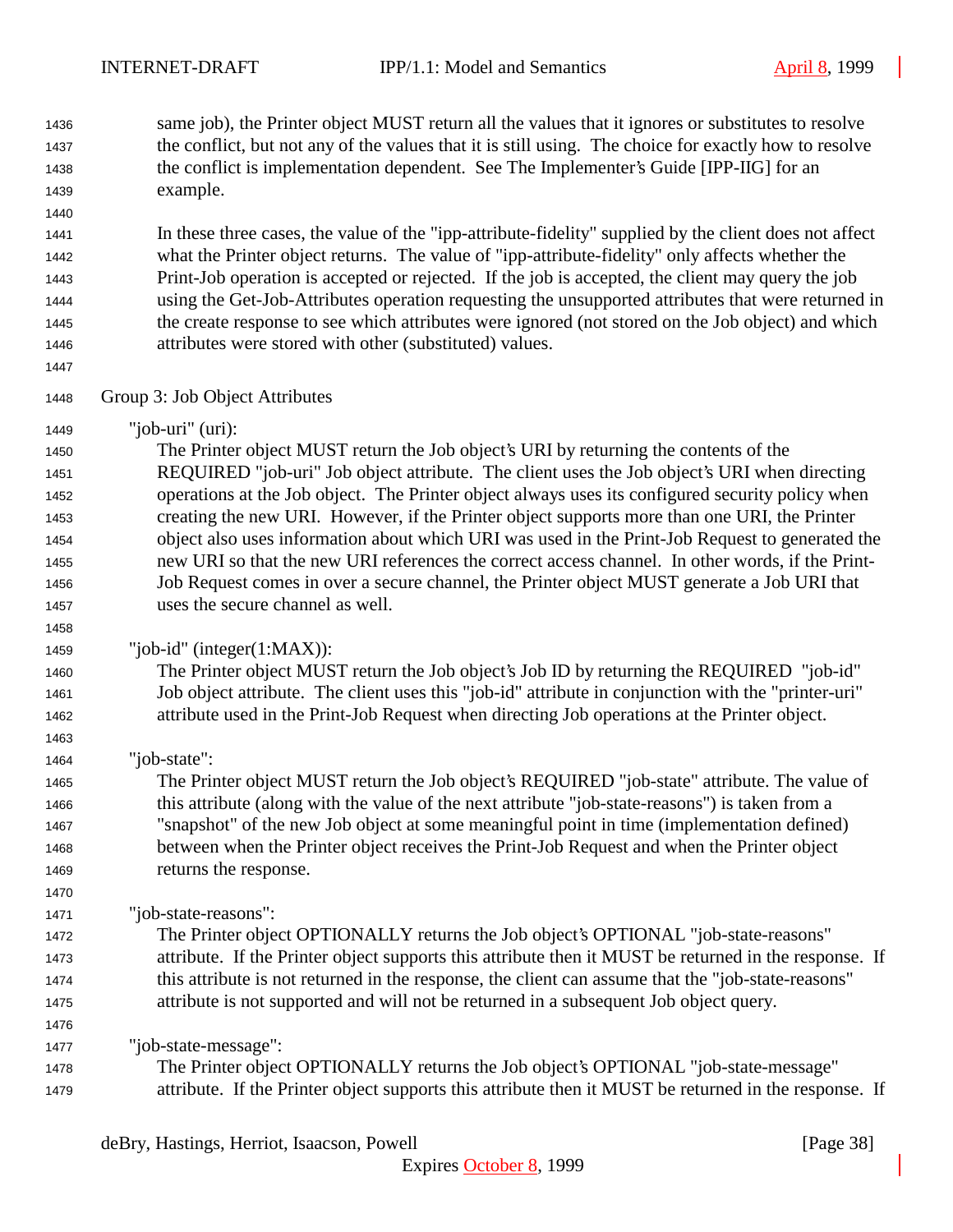this attribute is not returned in the response, the client can assume that the "job-state-message" attribute is not supported and will not be returned in a subsequent Job object query.

# "number-of-intervening-jobs":

- The Printer object OPTIONALLY returns the Job object's OPTIONAL "number-of-intervening- jobs" attribute. If the Printer object supports this attribute then it MUST be returned in the response. If this attribute is not returned in the response, the client can assume that the "number- of-intervening-jobs" attribute is not supported and will not be returned in a subsequent Job object query.
- Note: Since any printer state information which affects a job's state is reflected in the "job-state" and "job-state-reasons" attributes, it is sufficient to return only these attributes and no specific printer status attributes.
- Note: In addition to the MANDATORY parameters required for every operation response, the simplest response consists of the just the "attributes-charset" and "attributes-natural-language" operation attributes and the "job-uri", "job-id", and "job-state" Job Object Attributes. In this simplest case, the status code is "successful-ok" and there is no "status-message" operation attribute.

### 3.2.2 Print-URI Operation

 This OPTIONAL operation is identical to the Print-Job operation (section 3.2.1) except that a client supplies a URI reference to the document data using the "document-uri" (uri) operation attribute (in Group 1) rather than including the document data itself. Before returning the response, the Printer MUST validate that the Printer supports the retrieval method (e.g., http, ftp, etc.) implied by the URI, and MUST check for valid URI syntax. If the client-supplied URI scheme is not supported, i.e. the value is not in the Printer object's "referenced-uri-scheme-supported" attribute, the Printer object MUST reject the request and return the 'client-error-uri-scheme-not-supported' status code. See The Implementer's Guide [IPP-IIG] for suggested additional checks. The Printer NEED NOT follow the reference and validate the contents of the reference.

- If the Printer object supports this operation, it MUST support the "reference-uri-schemes-supported" Printer attribute (see section 4.4.24).
- It is up to the IPP object to interpret the URI and subsequently "pull" the document from the source referenced by the URI string.
- 3.2.3 Validate-Job Operation

 This REQUIRED operation is similar to the Print-Job operation (section 3.2.1) except that a client supplies no document data and the Printer allocates no resources (i.e., it does not create a new Job object). This operation is used only to verify capabilities of a printer object against whatever attributes are supplied by the client in the Validate-Job request. By using the Validate-Job operation a client can validate that an identical Print-Job operation (with the document data) would be accepted. The Validate-Job operation also performs the same security negotiation as the Print-Job operation (see section 8), so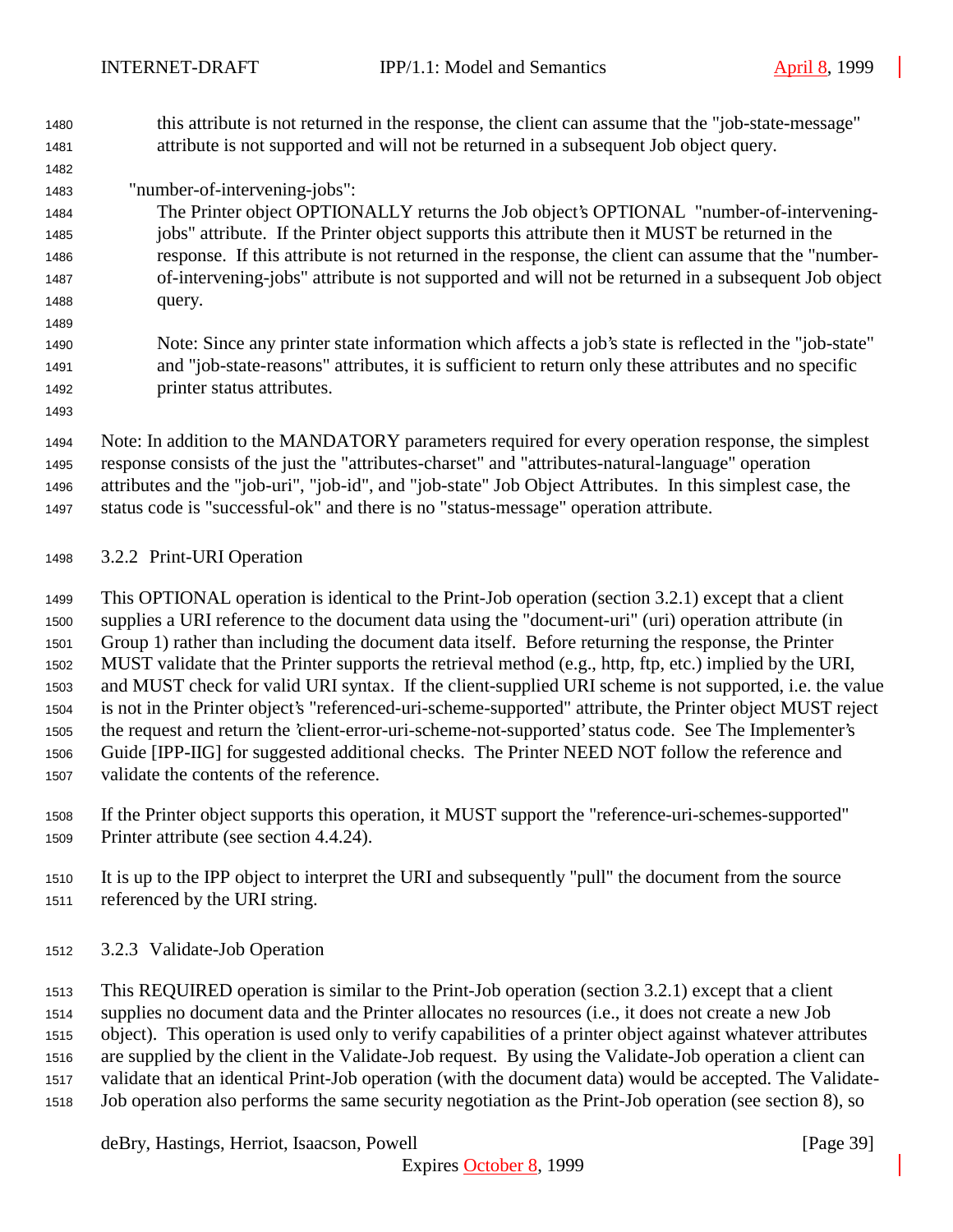that a client can check that the client and Printer object security requirements can be met before performing a Print-Job operation.

 Note: The Validate-Job operation does not accept a "document-uri" attribute in order to allow a client to check that the same Print-URI operation will be accepted, since the client doesn't send the data with the Print-URI operation. The client SHOULD just issue the Print-URI request.

 The Printer object returns the same status codes, Operation Attributes (Group 1) and Unsupported Attributes (Group 2) as the Print-Job operation. However, no Job Object Attributes (Group 3) are

- returned, since no Job object is created.
- 3.2.4 Create-Job Operation

 This OPTIONAL operation is similar to the Print-Job operation (section 3.2.1) except that in the Create- Job request, a client does not supply document data or any reference to document data. Also, the client does not supply any of the "document-name", "document-format", "compression", or "document-natural- language" operation attributes. This operation is followed by one or more Send-Document or Send-URI operations. In each of those operation requests, the client OPTIONALLY supplies the "document- name", "document-format", and "document-natural-language" attributes for each document in the multi-document Job object.

- If a Printer object supports the Create-Job operation, it MUST also support the Send-Document operation and also MAY support the Send-URI operation.
- If the Printer object supports this operation, it MUST support the "multiple-operation-time-out" Printer attribute (see section 4.4.28).

After the Create-Job operation has completed, the value of the "job-state" attribute is similar to the "job-

state" after a Print-Job, even though no document-data has arrived. A non-spooling printer that doesn't

implement the 'pending' job state may even set the "job-state" to 'processing'. The 'job-data-insufficient'

- value of the job's "job-state-reason" attribute indicates that marking cannot begin until sufficient data has
- 1543 arrived. **Issue 13**
- 3.2.5 Get-Printer-Attributes Operation

 This REQUIRED operation allows a client to request the values of the attributes of a Printer object. In the request, the client supplies the set of Printer attribute names and/or attribute group names in which the requester is interested. In the response, the Printer object returns a corresponding attribute set with the appropriate attribute values filled in.

- For Printer objects, the possible names of attribute groups are:
- 1550 'job-template': all the subset of the Job Template attributes that apply to a Printer object (the last two columns of the table in Section 4.2) that the implementation supports for Printer objects.
- 'printer-description': the subset of the attributes specified in Section 4.4 that the implementation supports for Printer objects.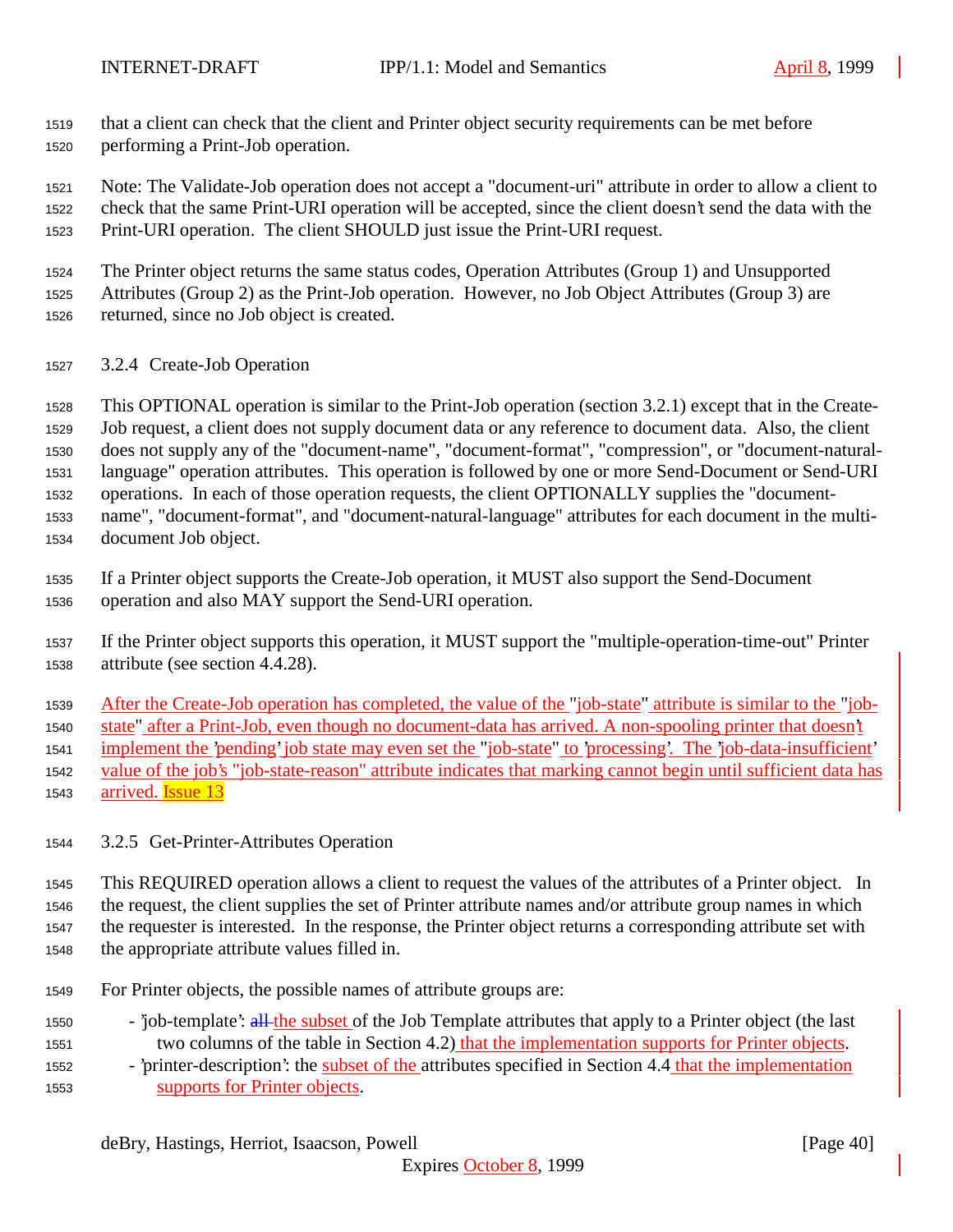| 1554<br>1555<br>1556                                 | - 'all': the special group 'all' that includes all supported-attributes that the implementation supports for<br>Printer objects <b>Issue 23</b>                                                                                                                                                                                                                                                                                                                                                                                               |
|------------------------------------------------------|-----------------------------------------------------------------------------------------------------------------------------------------------------------------------------------------------------------------------------------------------------------------------------------------------------------------------------------------------------------------------------------------------------------------------------------------------------------------------------------------------------------------------------------------------|
| 1557<br>1558<br>1559<br>1560<br>1561                 | Since a client MAY request specific attributes or named groups, there is a potential that there is some<br>overlap. For example, if a client requests, 'printer-name' and 'all', the client is actually requesting the<br>"printer-name" attribute twice: once by naming it explicitly, and once by inclusion in the 'all' group. In<br>such cases, the Printer object NEED NOT return each attribute only once in the response even if it is<br>requested multiple times. The client SHOULD NOT request the same attribute in multiple ways. |
| 1562<br>1563                                         | It is NOT REQUIRED that a Printer object support all attributes belonging to a group (since some<br>attributes are OPTIONAL). However, it is REQUIRED that each Printer object support all group names.                                                                                                                                                                                                                                                                                                                                       |
| 1564                                                 | 3.2.5.1 Get-Printer-Attributes Request                                                                                                                                                                                                                                                                                                                                                                                                                                                                                                        |
| 1565                                                 | The following sets of attributes are part of the Get-Printer-Attributes Request:                                                                                                                                                                                                                                                                                                                                                                                                                                                              |
| 1566                                                 | Group 1: Operation Attributes                                                                                                                                                                                                                                                                                                                                                                                                                                                                                                                 |
| 1567<br>1568<br>1569<br>1570                         | Natural Language and Character Set:<br>The "attributes-charset" and "attributes-natural-language" attributes as described in section<br>3.1.4.1.                                                                                                                                                                                                                                                                                                                                                                                              |
| 1571<br>1572<br>1573<br>1574                         | Target:<br>The "printer-uri" (uri) operation attribute which is the target for this operation as described in<br>section 3.1.5.                                                                                                                                                                                                                                                                                                                                                                                                               |
| 1575<br>1576<br>1577                                 | <b>Requesting User Name:</b><br>The "requesting-user-name" (name(MAX)) attribute SHOULD be supplied by the client as<br>described in section 8.3.                                                                                                                                                                                                                                                                                                                                                                                             |
| 1578<br>1579<br>1580<br>1581<br>1582<br>1583<br>1584 | "requested-attributes" (1setOf keyword) :<br>The client OPTIONALLY supplies a set of attribute names and/or attribute group names in<br>whose values the requester is interested. The Printer object MUST support this attribute. If the<br>client omits this attribute, the Printer MUST respond as if this attribute had been supplied with a<br>value of 'all'.                                                                                                                                                                            |
| 1585<br>1586<br>1587                                 | "document-format" (mimeMediaType) :<br>The client OPTIONALLY supplies this attribute. The Printer object MUST support this<br>attribute. This attribute is useful for a Printer object to determine the set of supported attribute                                                                                                                                                                                                                                                                                                            |
| 1588<br>1589<br>1590<br>1591                         | values that relate to the requested document format. The Printer object MUST return the<br>attributes and values that it uses to validate a job on a create or Validate-Job operation in which<br>this document format is supplied. The Printer object SHOULD return only (1) those attributes<br>that are supported for the specified format and (2) the attribute values that are supported for the                                                                                                                                         |
| 1592                                                 | specified document format. By specifying the document format, the client can get the Printer<br>object to eliminate the attributes and values that are not supported for a specific document                                                                                                                                                                                                                                                                                                                                                  |
| 1593<br>1594                                         | format. For example, a Printer object might have multiple interpreters to support both                                                                                                                                                                                                                                                                                                                                                                                                                                                        |

deBry, Hastings, Herriot, Isaacson, Powell [Page 41]

Expires October 8, 1999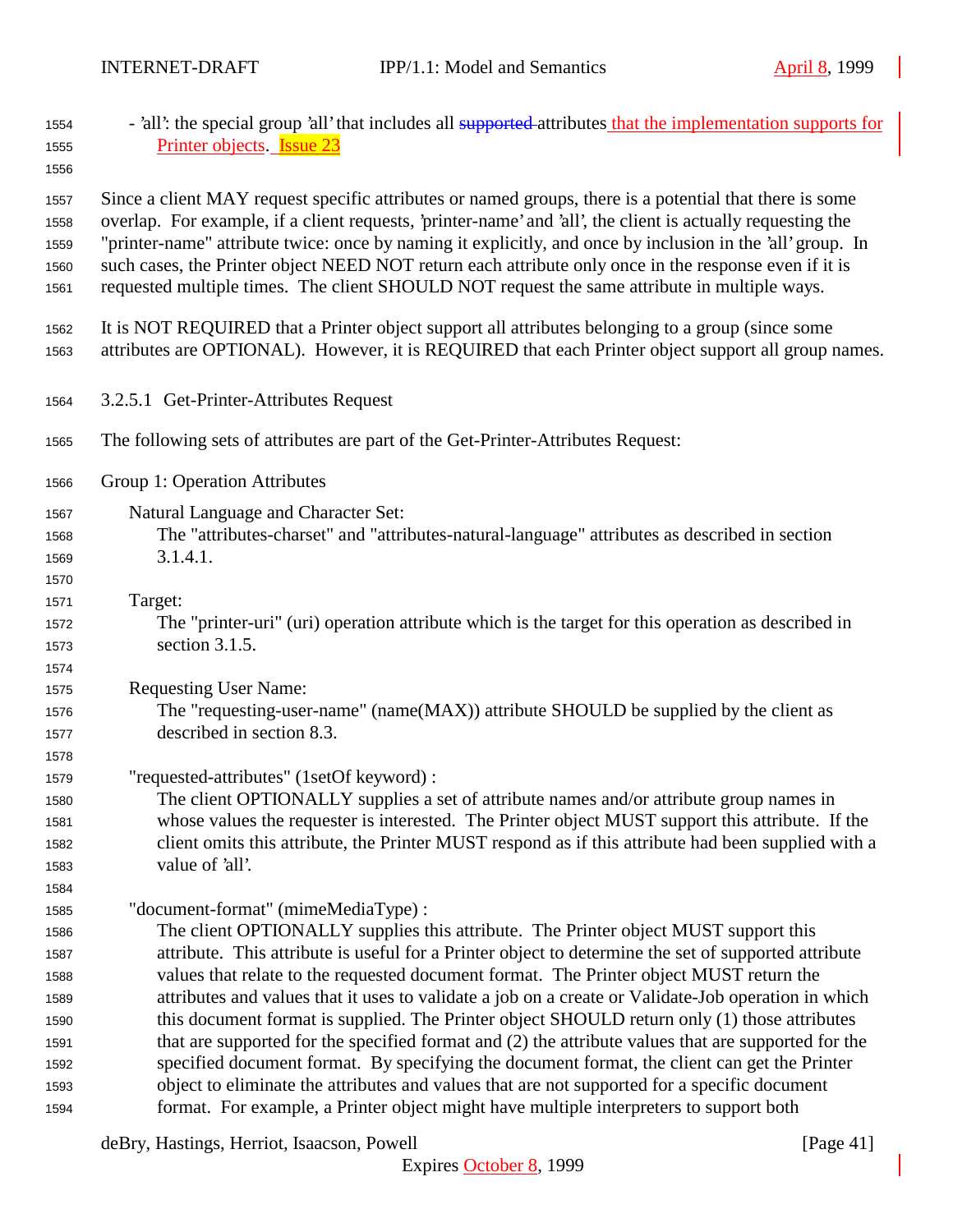'application/postscript' (for PostScript) and 'text/plain' (for text) documents. However, for only one of those interpreters might the Printer object be able to support "number-up" with values of '1', '2', and '4'. For the other interpreter it might be able to only support "number-up" with a value of '1'. Thus a client can use the Get-Printer-Attributes operation to obtain the attributes and values that will be used to accept/reject a create job operation.

 If the Printer object does not distinguish between different sets of supported values for each different document format when validating jobs in the create and Validate-Job operations, it MUST NOT distinguish between different document formats in the Get-Printer-Attributes operation. If the Printer object does distinguish between different sets of supported values for each different document format specified by the client, this specialization applies only to the following Printer object attributes:

- - Printer attributes that are Job Template attributes ("xxx-default" "xxx-supported", and "xxx-ready" in the Table in Section 4.2),
- "pdl-override-supported",
- 1611 "compression-supported",
- "job-k-octets-supported",
- "job-impressions-supported,
- "job-media-sheets-supported"
- "printer-driver-installer",
- "color-supported", and
- "reference-uri-schemes-supported"

 The values of all other Printer object attributes (including "document-format-supported") remain invariant with respect to the client supplied document format (except for new Printer description attribute as registered according to section 6.2).

 If the client omits this "document-format" operation attribute, the Printer object MUST respond as if the attribute had been supplied with the value of the Printer object's "document-format- default" attribute. It is recommended that the client always supply a value for "document- format", since the Printer object's "document-format-default" may be 'application/octet-stream', in which case the returned attributes and values are for the union of the document formats that the Printer can automatically sense. For more details, see the description of the 'mimeMediaType' attribute syntax in section 4.1.9.

- If the client supplies a value for the "document-format" Operation attribute that is not supported by the Printer, i.e., is not among the values of the Printer object's "document-format-supported" attribute, the Printer object MUST reject the operation and return the 'client-error-document-format-not-supported' status code.
- 

- 3.2.5.2 Get-Printer-Attributes Response
- The Printer object returns the following sets of attributes as part of the Get-Printer-Attributes Response: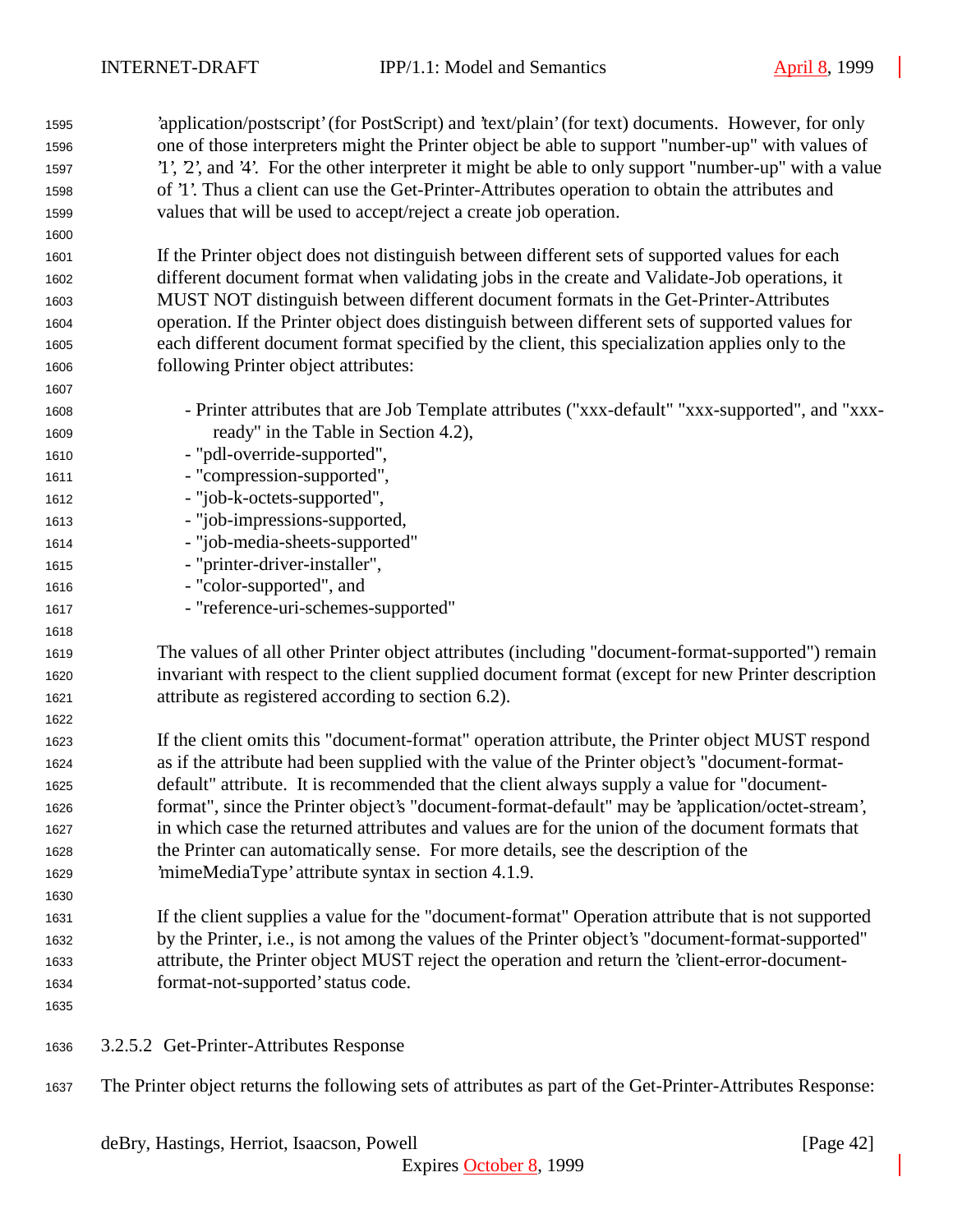| 1638 | Group 1: Operation Attributes                                                                                                                                                                                  |
|------|----------------------------------------------------------------------------------------------------------------------------------------------------------------------------------------------------------------|
| 1639 | <b>Status Message:</b>                                                                                                                                                                                         |
| 1640 | In addition to the REQUIRED status code returned in every response, the response                                                                                                                               |
| 1641 | <b>OPTIONALLY</b> includes a "status-message" (text) operation attribute as described in section                                                                                                               |
| 1642 | 3.1.6.                                                                                                                                                                                                         |
| 1643 |                                                                                                                                                                                                                |
| 1644 | Natural Language and Character Set:                                                                                                                                                                            |
| 1645 | The "attributes-charset" and "attributes-natural-language" attributes as described in section                                                                                                                  |
| 1646 | 3.1.4.2.                                                                                                                                                                                                       |
| 1647 |                                                                                                                                                                                                                |
| 1648 | Group 2: Unsupported Attributes                                                                                                                                                                                |
| 1649 | This is a set of Operation attributes supplied by the client (in the request) that are not supported<br>$\mathbf{A}$ . The state of the state $\mathbf{A}$ is the state of the state of the state $\mathbf{A}$ |

 by the Printer object or that conflict with one another (see sections 3.2.1.2 and 16). The response NEED NOT contain the "requested-attributes" operation attribute with any supplied values (attribute keywords) that were requested by the client but are not supported by the IPP object. If the Printer does include unsupported attributes referenced in "requested-attributes" and such attributes include group names, such as 'all', the unsupported attributes MUST NOT include 1655 attributes described in the standard but not supported by the implementation. **Issue 23** If the Printer object is not returning any Unsupported Attributes in the response, the Printer object SHOULD omit Group 2 rather than sending an empty group. However, a client MUST be able to accept an empty group.

#### Group 3: Printer Object Attributes

 This is the set of requested attributes and their current values. The Printer object ignores (does not respond with) any requested attribute which is not supported. The Printer object MAY respond with a subset of the supported attributes and values, depending on the security policy in force. However, the Printer object MUST respond with the 'unknown' value for any supported attribute (including all REQUIRED attributes) for which the Printer object does not know the value. Also the Printer object MUST respond with the 'no-value' for any supported attribute (including all REQUIRED attributes) for which the system administrator has not configured a value. See the description of the "out-of-band" values in the beginning of Section 4.1.

3.2.6 Get-Jobs Operation

 This REQUIRED operation allows a client to retrieve the list of Job objects belonging to the target Printer object. The client may also supply a list of Job attribute names and/or attribute group names. A group of Job object attributes will be returned for each Job object that is returned.

 This operation is similar to the Get-Job-Attributes operation, except that this Get-Jobs operation returns attributes from possibly more than one object (see the description of Job attribute group names in section 3.3.4).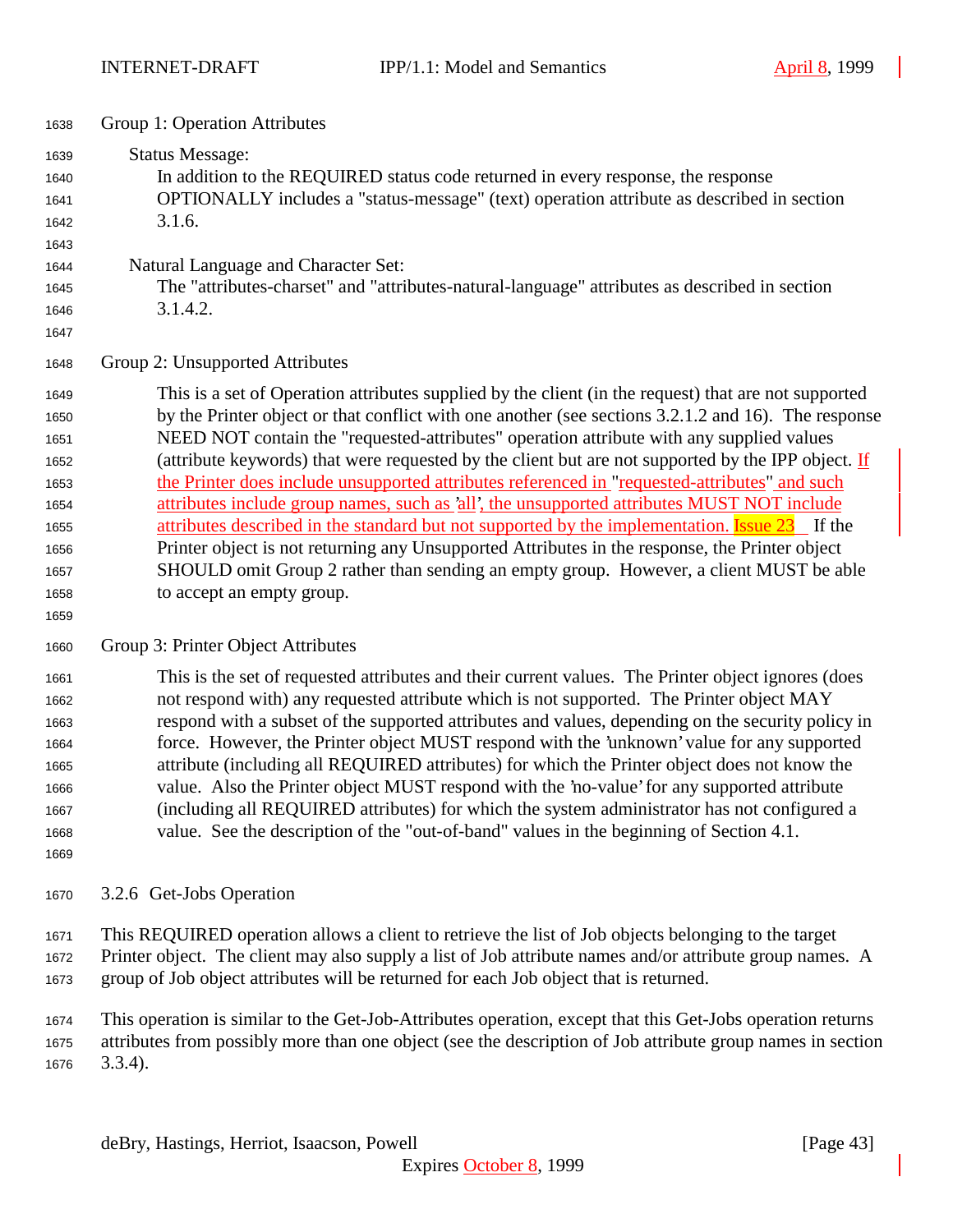| 1677                         | 3.2.6.1 Get-Jobs Request                                                                                                                         |
|------------------------------|--------------------------------------------------------------------------------------------------------------------------------------------------|
| 1678                         | The client submits the Get-Jobs request to a Printer object.                                                                                     |
| 1679                         | The following groups of attributes are part of the Get-Jobs Request:                                                                             |
| 1680                         | Group 1: Operation Attributes                                                                                                                    |
| 1681<br>1682<br>1683<br>1684 | Natural Language and Character Set:<br>The "attributes-charset" and "attributes-natural-language" attributes as described in section<br>3.1.4.1. |
| 1685                         | Target:                                                                                                                                          |
| 1686                         | The "printer-uri" (uri) operation attribute which is the target for this operation as described in                                               |
| 1687                         | section 3.1.5.                                                                                                                                   |
| 1688                         |                                                                                                                                                  |
| 1689                         | <b>Requesting User Name:</b>                                                                                                                     |
| 1690                         | The "requesting-user-name" (name(MAX)) attribute SHOULD be supplied by the client as                                                             |
| 1691                         | described in section 8.3.                                                                                                                        |
| 1692                         |                                                                                                                                                  |
| 1693                         | "limit" (integer $(1:MAX)$ ):                                                                                                                    |
| 1694                         | The client OPTIONALLY supplies this attribute. The Printer object MUST support this                                                              |
| 1695                         | attribute. It is an integer value that indicates a limit to the number of Job objects returned.                                                  |
| 1696                         | determines the maximum number of jobs that a client will receive from the Printer even if                                                        |
| 1697                         | "which-jobs" or "my-jobs" restrictionstrain which jobs are returned. - The limit is a "stateless"                                                |
| 1698                         | limit" in that if the value supplied by the client is 'N', then only the first 'N' jobs are returned in                                          |
| 1699                         | the Get-Jobs Response. There is no mechanism to allow for the next 'M' jobs after the first 'N'                                                  |
| 1700                         | jobs. If the client does not supply this attribute, the Printer object responds with all applicable                                              |
| 1701                         | jobs. <b>Issue 8</b>                                                                                                                             |
| 1702                         |                                                                                                                                                  |
| 1703                         | "requested-attributes" (1setOf keyword):                                                                                                         |
| 1704                         | The client OPTIONALLY supplies this attribute. The Printer object MUST support this                                                              |
| 1705                         | attribute. It is a set of Job attribute names and/or attribute groups names in whose values the                                                  |
| 1706                         | requester is interested. This set of attributes is returned for each Job object that is returned. The                                            |
| 1707                         | allowed attribute group names are the same as those defined in the Get-Job-Attributes operation                                                  |
| 1708                         | in section 3.3.4. If the client does not supply this attribute, the Printer MUST respond as if the                                               |
| 1709                         | client had supplied this attribute with two values: 'job-uri' and 'job-id'.                                                                      |
| 1710                         |                                                                                                                                                  |
| 1711                         | "which-jobs" (keyword):                                                                                                                          |
| 1712                         | The client OPTIONALLY supplies this attribute. The Printer object MUST support this                                                              |
| 1713                         | attribute. It indicates which Job objects MUST be returned by the Printer object. The values for                                                 |
| 1714                         | this attribute are:                                                                                                                              |
| 1715                         |                                                                                                                                                  |
| 1716                         | 'completed': This includes any Job object whose state is 'completed', 'canceled', or 'aborted'.                                                  |
| 1717                         | 'not-completed': This includes any Job object whose state is 'pending', 'processing',                                                            |
| 1718                         | 'processing-stopped', or 'pending-held'.                                                                                                         |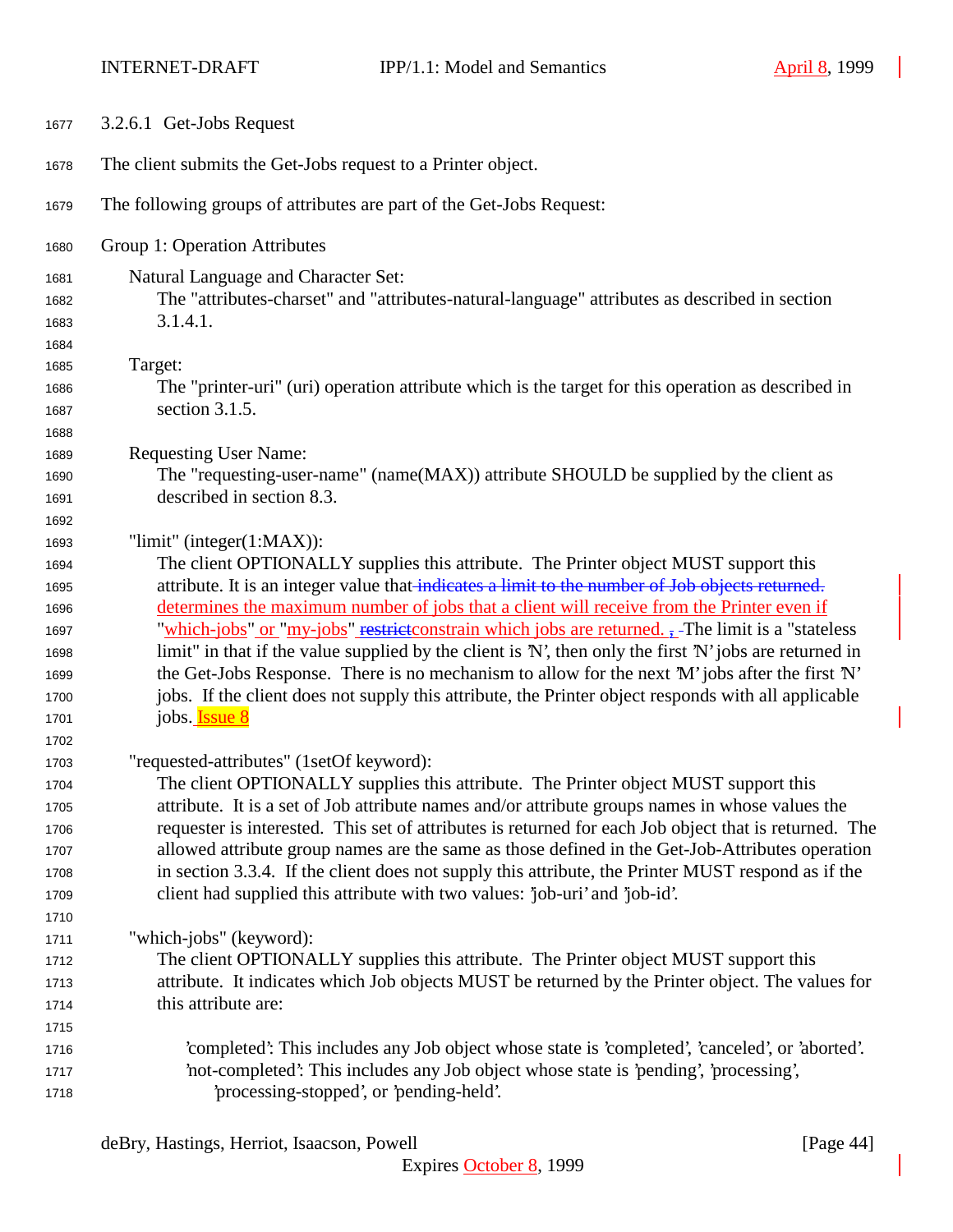| 1719 |                                                                                                                             |
|------|-----------------------------------------------------------------------------------------------------------------------------|
| 1720 | A Printer object MUST support both values. However, if the implementation does not keep jobs                                |
| 1721 | in the 'completed', 'canceled', and 'aborted' states, then it returns no jobs when the 'completed'                          |
| 1722 | value is supplied.                                                                                                          |
| 1723 |                                                                                                                             |
| 1724 | If a client supplies some other value, the Printer object MUST copy the attribute and the                                   |
| 1725 | unsupported value to the Unsupported Attributes response group, reject the request, and return                              |
| 1726 | the 'client-error-attributes-or-values-not-supported' status code.                                                          |
| 1727 |                                                                                                                             |
| 1728 | If the client does not supply this attribute, the Printer object MUST respond as if the client had                          |
| 1729 | supplied the attribute with a value of 'not-completed'.                                                                     |
| 1730 |                                                                                                                             |
| 1731 | "my-jobs" (boolean):                                                                                                        |
| 1732 | The client OPTIONALLY supplies this attribute. The Printer object MUST support this                                         |
| 1733 | attribute. It indicates whether all-jobs from all users or just the jobs submitted by the requesting                        |
| 1734 | user of this request -MUST be returned by the Printer object. If the client does not supply this                            |
| 1735 | attribute, the Printer object MUST respond as if the client had supplied the attribute with a value                         |
| 1736 | of 'false', i.e., all-jobs from all users. The means for authenticating the requesting user and                             |
| 1737 | matching the jobs is described in section 8.                                                                                |
|      |                                                                                                                             |
| 1738 | 3.2.6.2 Get-Jobs Response                                                                                                   |
|      |                                                                                                                             |
| 1739 | The Printer object returns all of the Job objects up to the number specified by the limit' attribute that                   |
| 1740 | match the criteria as defined by the attribute values supplied by the client in the request. It is possible                 |
| 1741 | that no Job objects are returned since there may literally be no Job objects at the Printer, or there may be                |
| 1742 | no Job objects that match the criteria supplied by the client. If the client requests any Job attributes at                 |
| 1743 | all, there is a set of Job Object Attributes returned for each Job object.                                                  |
| 1744 | It is not an error for the Printer to return $\theta$ jobs. If the response returns $\theta$ jobs because there are no jobs |
| 1745 | matching the criteria, and the request would have returned 1 or more jobs with a status code of                             |
| 1746 | successful-ok' if there had been jobs matching the criteria, then the status code for 0 jobs MUST be                        |
| 1747 | 'successful-ok'. Issue 24                                                                                                   |
|      |                                                                                                                             |
| 1748 | Group 1: Operation Attributes                                                                                               |
| 1749 | <b>Status Message:</b>                                                                                                      |
| 1750 | In addition to the REQUIRED status code returned in every response, the response                                            |
| 1751 | OPTIONALLY includes a "status-message" (text) operation attribute as described in sections 14                               |
| 1752 | and 3.1.6.                                                                                                                  |
| 1753 |                                                                                                                             |
| 1754 | Natural Language and Character Set:                                                                                         |
| 1755 | The "attributes-charset" and "attributes-natural-language" attributes as described in section                               |
| 1756 | 3.1.4.2.                                                                                                                    |
| 1757 |                                                                                                                             |
|      |                                                                                                                             |
| 1758 | Group 2: Unsupported Attributes                                                                                             |
|      |                                                                                                                             |
|      | deBry, Hastings, Herriot, Isaacson, Powell<br>[Page $45$ ]                                                                  |
|      | Expires October 8, 1999                                                                                                     |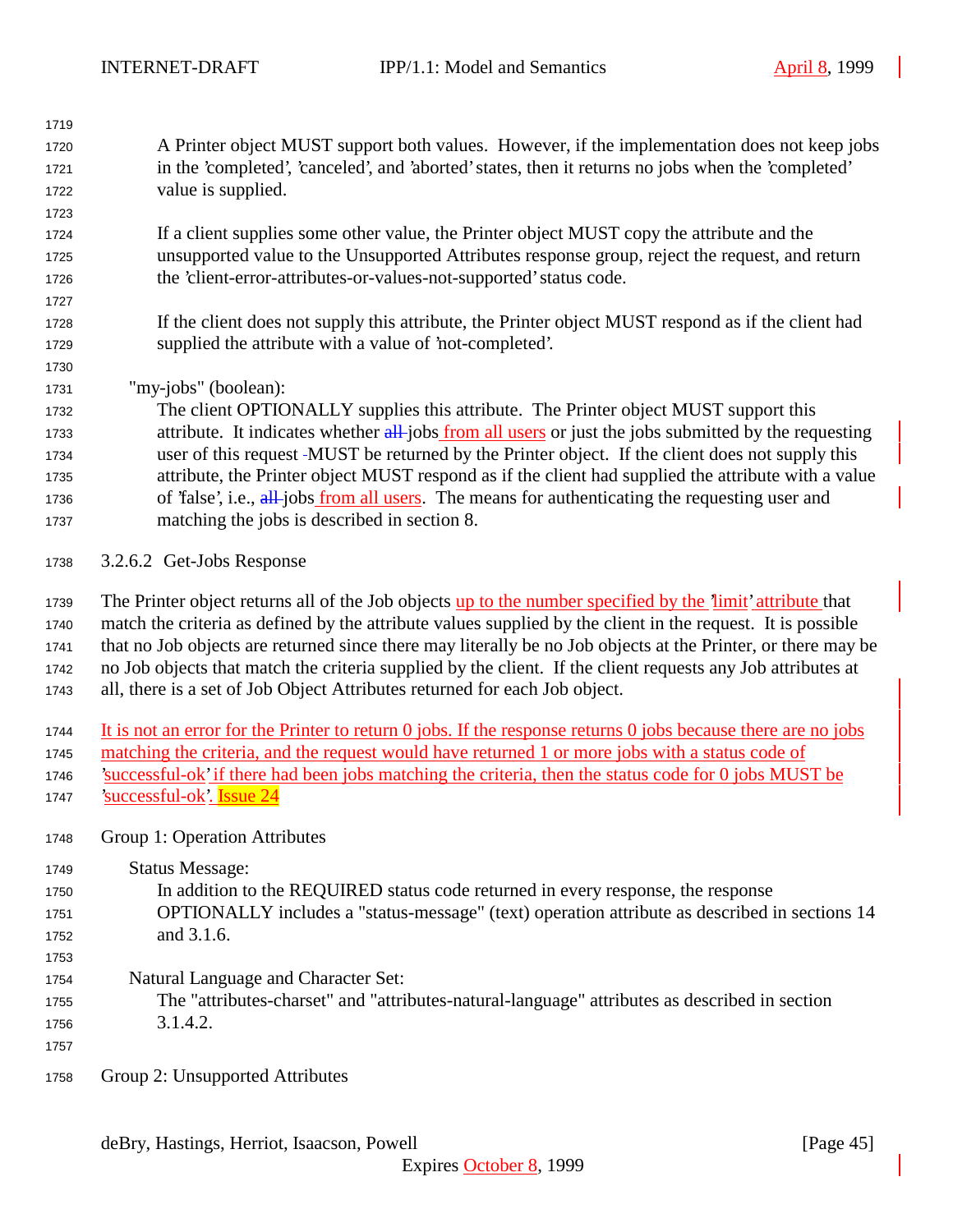This is a set of Operation attributes supplied by the client (in the request) that are not supported by the Printer object or that conflict with one another (see sections 3.2.1.2 and the Implementer's Guide [IPP-IIG]). The response NEED NOT contain the "requested-attributes" operation attribute with any supplied values (attribute keywords) that were requested by the client but are not supported by the IPP object. If the Printer does include unsupported attributes referenced in "requested-attributes" and such attributes include group names, such as 'all', the unsupported attributes MUST NOT include attributes described in the standard but not supported by the 1766 implementation. Issue 23 If the Printer object is not returning any Unsupported Attributes in 1767 the response, the Printer object SHOULD omit Group 2 rather than sending an empty group. However, a client MUST be able to accept an empty group.

Groups 3 to N: Job Object Attributes

 The Printer object responds with one set of Job Object Attributes for each returned Job object. The Printer object ignores (does not respond with) any requested attribute or value which is not supported or which is restricted by the security policy in force, including whether the requesting user is the user that submitted the job (job originating user) or not (see section 8). However, the Printer object MUST respond with the 'unknown' value for any supported attribute (including all REQUIRED attributes) for which the Printer object does not know the value, unless it would violate the security policy. See the description of the "out-of-band" values in the beginning of Section 4.1.

## Jobs are returned in the following order:

- If the client requests all 'completed' Jobs (Jobs in the 'completed', 'aborted', or 'canceled' states), then the Jobs are returned newest to oldest (with respect to actual completion time)
- If the client requests all 'not-completed' Jobs (Jobs in the 'pending', 'processing', 'pending- held', and 'processing-stopped' states), then Jobs are returned in relative chronological order of expected time to complete (based on whatever scheduling algorithm is configured for the Printer object).
- 

3.2.7 Pause-Printer Operation

 This OPTIONAL operation allows a client to stop the Printer object from scheduling jobs on all its devices. Depending on implementation, the Pause-Printer operation MAY also stop the Printer from processing the current job or jobs. Any job that is currently being printed is either stopped as soon as the implementation permits or is completed, depending on implementation. The Printer object MUST still accept create operations to create new jobs, but MUST prevent any jobs from entering the 'processing' state.

 If the Pause-Printer operation is supported, then the Resume-Printer operation MUST be supported, and vice-versa.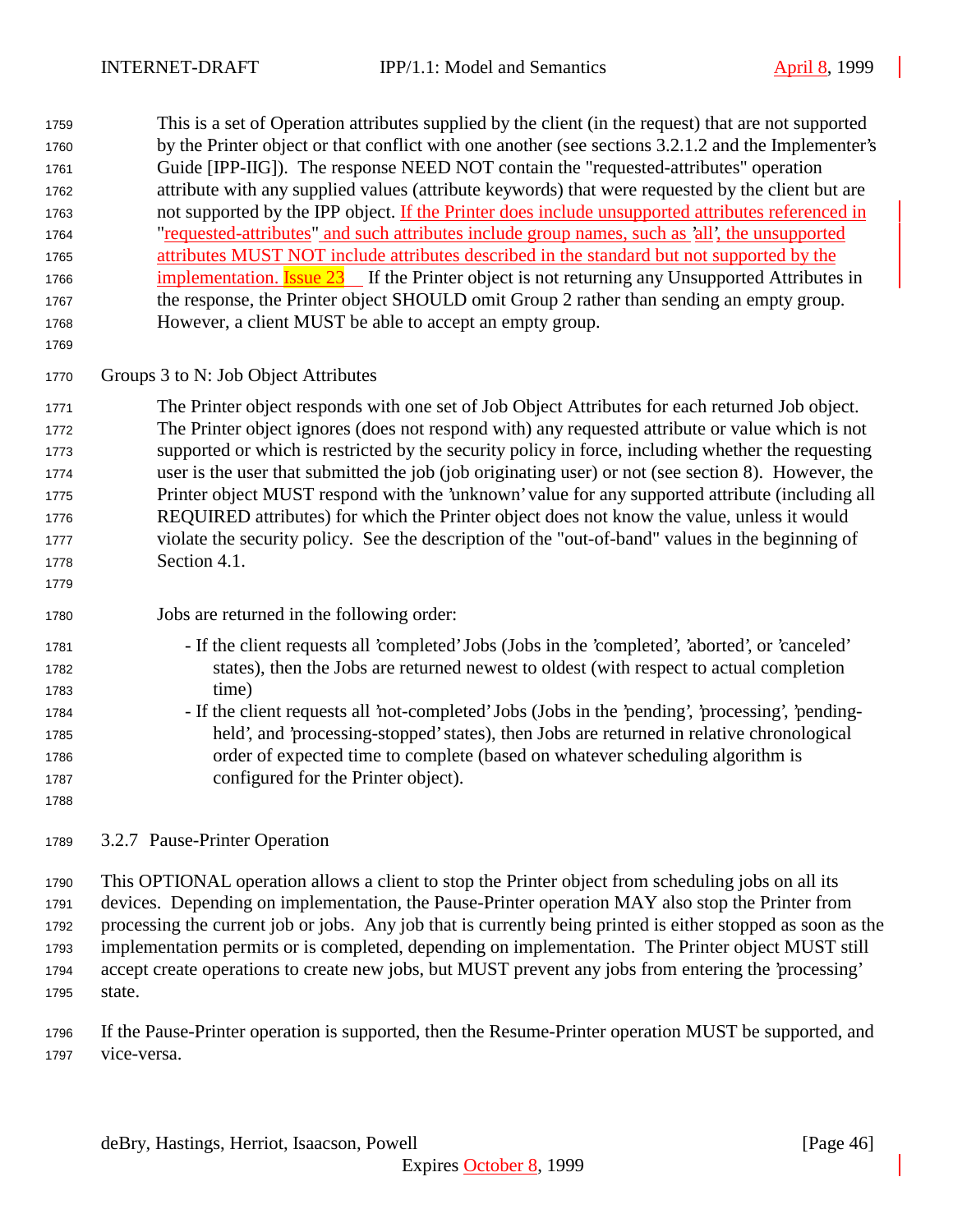The IPP Printer stops the current job(s) on its device(s) that were in the 'processing' or 'processing- stopped' states as soon as the implementation permits. If the implementation supports the "printer-state- reasons" attribute and the devices will take appreciable time to stop, the IPP Printer adds the 'moving-to- paused' value to the Printer object's "printer-state-reasons" attribute (see section 4.4.11). When the device(s) have all stopped, the IPP Printer transitions the Printer object to the 'stopped' state, removes the 'moving-to-paused' value, if present, and adds the 'paused' value to the Printer object's "printer-state-reasons" attribute.

 When the current job(s) complete that were in the 'processing' state, the IPP Printer transitions them to the 'completed' state. When the current job(s) stop in mid processing that were in the 'processing' state, the IPP Printer transitions them to the 'processing-stopped' state and, if the "job-state-reasons" attribute is supported, adds the 'printer-stopped' value to the job's "job-state-reasons" attribute.

<sup>1809</sup> Note: for any jobs that are 'pending' or 'pending-held', the 'printer-stopped' value of the jobs' "job-state-

<sup>1810</sup> reasons" attribute also applies. However, the IPP Printer NEED NOT update those jobs' "job-state-

<sup>1811</sup> reasons" attributes and only need return the 'printer-stopped' value when those jobs are queried (so-called <sup>1812</sup> "lazy evaluation").

<sup>1813</sup> Whether the Pause-Printer operation affects jobs that were submitted to the device from other sources

<sup>1814</sup> than the IPP Printer object in the same way that the Pause-Printer operation affects jobs that were

<sup>1815</sup> submitted to the IPP Printer object using IPP, depends on implementation, i.e., on whether the IPP

<sup>1816</sup> protocol is being used as a universal management protocol or just to manage IPP jobs, respectively.

<sup>1817</sup> The IPP Printer MUST accept the request in any state and transition the Printer to the indicated new <sup>1818</sup> "printer-state" before returning as follows:

| Current<br>"printer-state" | <b>New</b><br>"printer-state" | "printer-<br>state-<br>reasons" | IPP Printer's response status code and action:                                                                                                                                                                           |
|----------------------------|-------------------------------|---------------------------------|--------------------------------------------------------------------------------------------------------------------------------------------------------------------------------------------------------------------------|
| 'idle'                     | 'stopped'                     | 'paused'                        | 'successful-ok'                                                                                                                                                                                                          |
| processing'                | 'processing'                  | moving-to-<br>paused'           | OPTION 1: 'successful-ok';<br>Later, when all output has stopped, the "printer-<br>state" becomes 'stopped', and the 'paused' value<br>replaces the 'moving-to-paused' value in the<br>"printer-state-reasons" attribute |
| processing'                | 'stopped'                     | 'paused'                        | OPTION 2: 'successful-ok';<br>all device output stopped immediately                                                                                                                                                      |
| 'stopped'                  | 'stopped'                     | 'paused'                        | 'successful-ok'                                                                                                                                                                                                          |

<sup>1819</sup> *Access Rights:* The authenticated user performing this operation requesting user must be an operator or

<sup>1820</sup> administrator of the Printer object. Otherwise, the IPP Printer MUST reject the operation and return:

<sup>1821</sup> 'client-error-forbidden', 'client-error-not-authenticated', or 'client-error-not-authorized' as appropriate.

- <sup>1822</sup> 3.2.7.1 Pause-Printer Request
- <sup>1823</sup> The following groups of attributes are part of the Pause-Printer Request: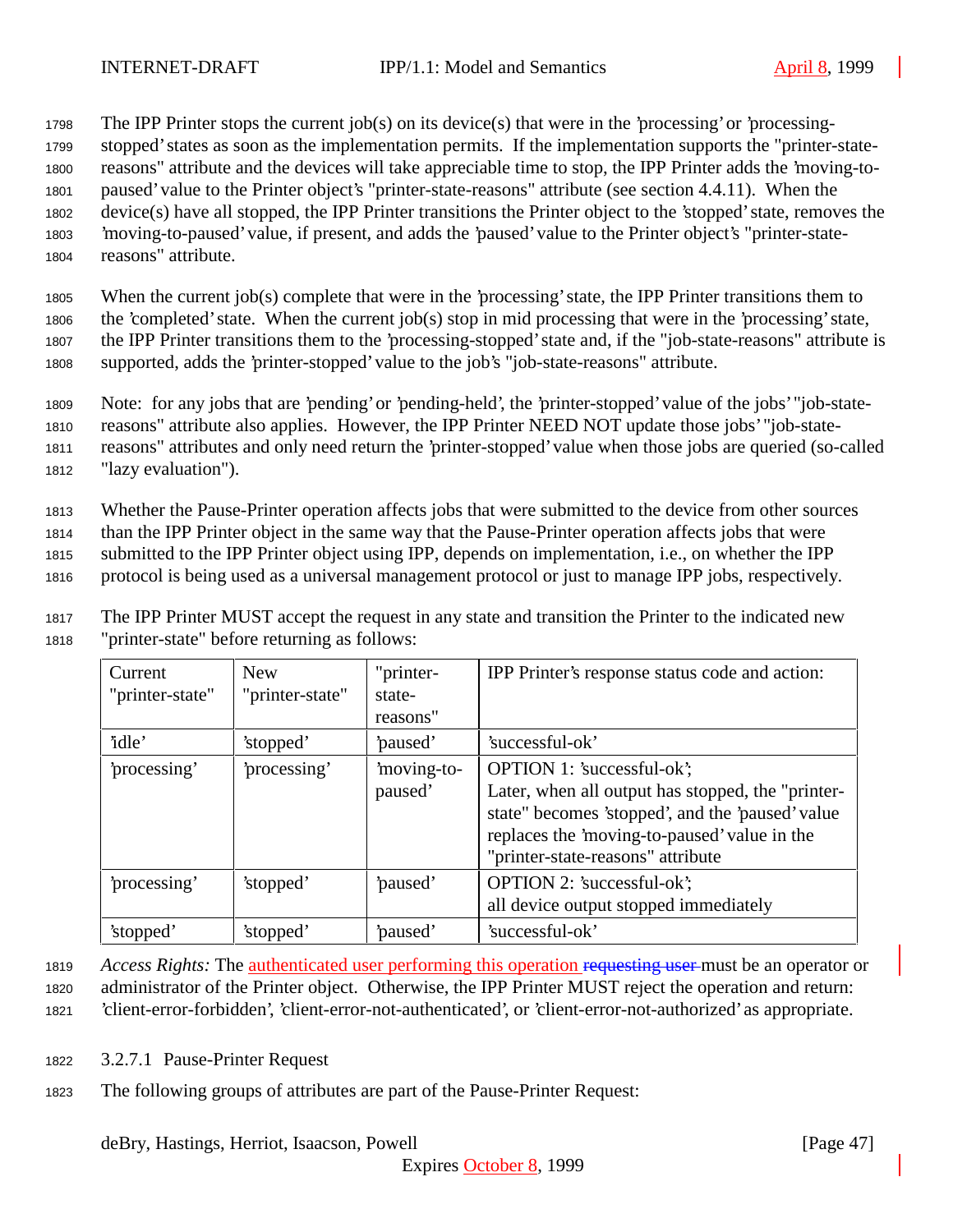| 1824                                         | Group 1: Operation Attributes                                                                                                                                                                                                                                                                                                                                                                                                                                                                                                                                                                    |
|----------------------------------------------|--------------------------------------------------------------------------------------------------------------------------------------------------------------------------------------------------------------------------------------------------------------------------------------------------------------------------------------------------------------------------------------------------------------------------------------------------------------------------------------------------------------------------------------------------------------------------------------------------|
| 1825<br>1826<br>1827                         | Natural Language and Character Set:<br>The "attributes-charset" and "attributes-natural-language" attributes as described in section<br>3.1.4.1.                                                                                                                                                                                                                                                                                                                                                                                                                                                 |
| 1828<br>1829<br>1830<br>1831                 | Target:<br>The "printer-uri" (uri) operation attribute which is the target for this operation as described in<br>section $3.1.5$ .                                                                                                                                                                                                                                                                                                                                                                                                                                                               |
| 1832<br>1833<br>1834<br>1835                 | <b>Requesting User Name:</b><br>The "requesting-user-name" (name(MAX)) attribute SHOULD be supplied by the client as<br>described in section 8.3.                                                                                                                                                                                                                                                                                                                                                                                                                                                |
| 1836                                         | 3.2.7.2 Pause-Printer Response                                                                                                                                                                                                                                                                                                                                                                                                                                                                                                                                                                   |
| 1837                                         | The following groups of attributes are part of the Pause-Printer Response:                                                                                                                                                                                                                                                                                                                                                                                                                                                                                                                       |
| 1838                                         | Group 1: Operation Attributes                                                                                                                                                                                                                                                                                                                                                                                                                                                                                                                                                                    |
| 1839<br>1840<br>1841<br>1842<br>1843         | <b>Status Message:</b><br>In addition to the REQUIRED status code returned in every response, the response<br>OPTIONALLY includes a "status-message" (text) operation attribute as described in section<br>3.1.6.                                                                                                                                                                                                                                                                                                                                                                                |
| 1844<br>1845<br>1846<br>1847                 | Natural Language and Character Set:<br>The "attributes-charset" and "attributes-natural-language" attributes as described in section<br>3.1.4.2.                                                                                                                                                                                                                                                                                                                                                                                                                                                 |
| 1848                                         | Group 2: Unsupported Attributes                                                                                                                                                                                                                                                                                                                                                                                                                                                                                                                                                                  |
| 1849<br>1850                                 | This is a set of Operation attributes supplied by the client (in the request) that are not supported<br>by the Printer object or that conflict with one another (see sections 3.2.1.2 and 16).                                                                                                                                                                                                                                                                                                                                                                                                   |
| 1851                                         | 3.2.8 Resume-Printer Operation                                                                                                                                                                                                                                                                                                                                                                                                                                                                                                                                                                   |
| 1852<br>1853<br>1854<br>1855<br>1856<br>1857 | This operation allows a client to resume the Printer object scheduling jobs on all its devices. If the<br>Printer object supports the "printer-state-reasons" attribute, it MUST remove the 'paused' and 'moving-<br>to-paused' values from the Printer object's "printer-state-reasons" attribute, if present. If there are no<br>other reasons to keep a device paused (such as media-jam), the IPP Printer transitions itself to the<br>'processing' or 'idle' states, depending on whether there are jobs to be processed or not, respectively, and<br>the device(s) resume processing jobs. |
| 1858<br>1859                                 | If the Pause-Printer operation is supported, then the Resume-Printer operation MUST be supported, and<br>vice-versa.                                                                                                                                                                                                                                                                                                                                                                                                                                                                             |
| 1860<br>1861                                 | The IPP Printer removes the 'printer-stopped' value from any job's "job-state-reasons" attributes<br>contained in that Printer.                                                                                                                                                                                                                                                                                                                                                                                                                                                                  |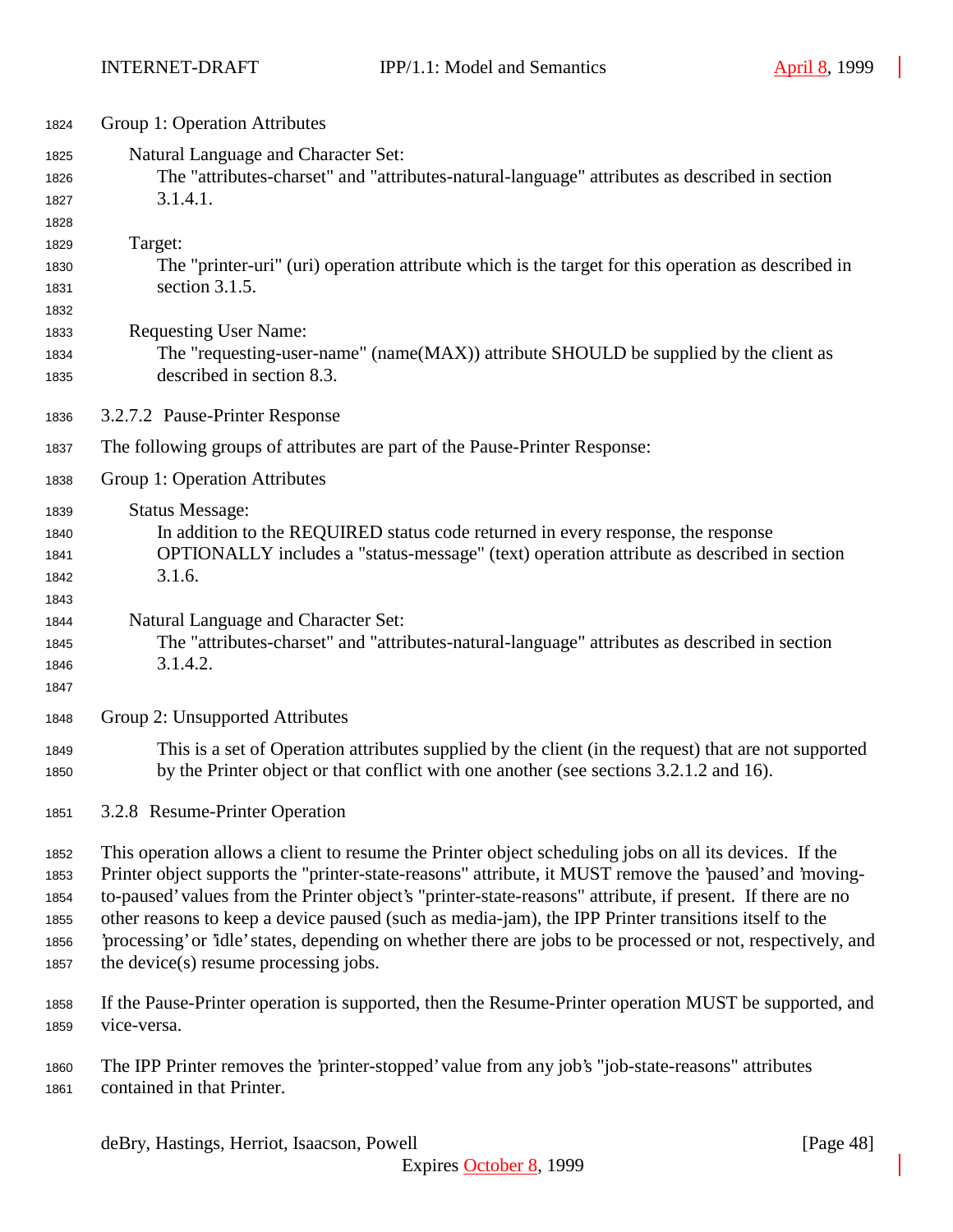The IPP Printer MUST accept the request in any state, transition the Printer object to the indicated new state as follows:

| Current         | New "printer-state" | IPP Printer's response status code and action: |
|-----------------|---------------------|------------------------------------------------|
| "printer-state" |                     |                                                |
| 'idle'          | 'idle'              | 'successful-ok'                                |
| 'processing'    | 'processing'        | 'successful-ok'                                |
| 'stopped'       | processing'         | 'successful-ok';                               |
|                 |                     | when there are jobs to be processed            |
| 'stopped'       | 'idle'              | 'successful-ok';                               |
|                 |                     | when there are no jobs to be processed.        |

 *Access Rights:* The authenticated user performing this operation requesting user must be an operator or administrator of the Printer object. Otherwise, the IPP Printer MUST reject the operation and return: 'client-error-forbidden', 'client-error-not-authenticated', or 'client-error-not-authorized' as appropriate.

 The Resume-Printer Request and Resume-Printer Response have the same attribute groups and attributes as the Pause-Printer operation (see sections 3.2.7.1 and 3.2.7.2).

3.2.9 Purge-Jobs Operation

 This OPTIONAL operation allows a client to remove all jobs from an IPP Printer object, regardless of their job states, including jobs in the Printer object's Job History (see Section 4.3.7.1). After a Purge- Jobs operation has been performed, a Printer object MUST return no jobs in subsequent Get-Job-Attributes and Get-Jobs responses (until new jobs are submitted).

 Whether the Purge-Jobs (and Get-Jobs) operation affects jobs that were submitted to the device from other sources than the IPP Printer object in the same way that the Purge-Jobs operation affects jobs that were submitted to the IPP Printer object using IPP, depends on implementation, i.e., on whether the IPP protocol is being used as a universal management protocol or just to manage IPP jobs, respectively.

- Note: if an operator wants to cancel all jobs without clearing out the Job History, the operator uses the Cancel-Job operation on each job instead of using the Purge-Job operation.
- The Printer object MUST accept this operation in any state and transition the Printer object to the 'idle' state.
- *Access Rights:* The authenticated user performing this operation requesting user must be an operator or
- administrator of the Printer object. Otherwise, the IPP object MUST reject the operation and return: client-error-forbidden, client-error-not-authenticated, and client-error-not-authorized as appropriate.
- The Purge-Jobs Request and Purge-Jobs Response have the same attribute groups and attributes as the Pause-Printer operation (see sections 3.2.7.1 and 3.2.7.2).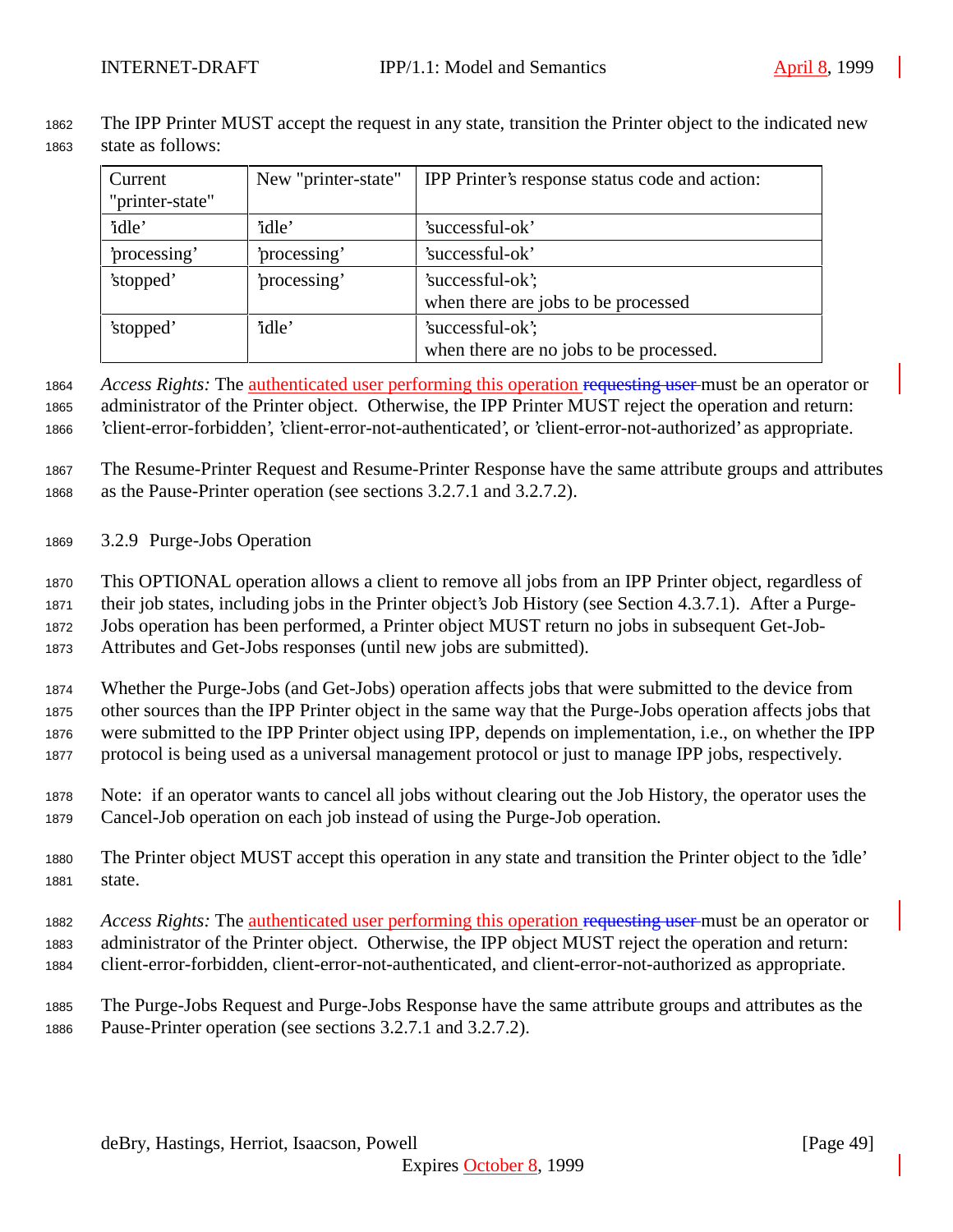3.3 Job Operations

 All Job operations are directed at Job objects. A client MUST always supply some means of identifying the Job object in order to identify the correct target of the operation. That job identification MAY either be a single Job URI or a combination of a Printer URI with a Job ID. The IPP object implementation MUST support both forms of identification for every job.

3.3.1 Send-Document Operation

 This OPTIONAL operation allows a client to create a multi-document Job object that is initially "empty" (contains no documents). In the Create-Job response, the Printer object returns the Job object's URI (the "job-uri" attribute) and the Job object's 32-bit identifier (the "job-id" attribute). For each new document that the client desires to add, the client uses a Send-Document operation. Each Send-Document Request contains the entire stream of document data for one document.

The printer MUST reject the operation if tThe authenticated user of the Send-Document operation

MUST be the samediffers from as the authenticated user of the Create-Job operation whose job-id or

1900 job-uri is the target of the Send-Document operation. See section 8.38.3 for a definition of "authenticated 1901 user". Issue 19

 Since the Create-Job and the send operations (Send-Document or Send-URI operations) that follow could occur over an arbitrarily long period of time for a particular job, a client MUST send another send operation within an IPP Printer defined minimum time interval after the receipt of the previous request for the job. If a Printer object supports multiple document jobs, the Printer object MUST support the "multiple-operation-time-out" attribute (see section 4.4.28). This attribute indicates the minimum number of seconds the Printer object will wait for the next send operation before taking some recovery action.

 An IPP object MUST recover from an errant client that does not supply a send operation, sometime after the minimum time interval specified by the Printer object's "multiple-operation-time-out" attribute. Such recovery MAY include any of the following or other recovery actions:

- 1. Assume that the Job is an invalid job, start the process of changing the job state to 'aborted', add the 'aborted-by-system' value to the job's "job-state-reasons" attribute (see section 4.3.8), if supported, and clean up all resources associated with the Job. In this case, if another send operation is finally received, the Printer responds with an "client-error-not-possible" or "client- error-not-found" depending on whether or not the Job object is still around when the send operation finally arrives.
- 2. Assume that the last send operation received was in fact the last document (as if the "last- document" flag had been set to 'true'), close the Job object, and proceed to process it (i.e., move 1920 the Job's state to 'pending').
- 3. Assume that the last send operation received was in fact the last document, close the Job, but move it to the 'pending-held' and add the 'submission-interrupted' value to the job's "job-state- reasons" attribute (see section 4.3.8), if supported. This action allows the user or an operator to determine whether to continue processing the Job by moving it back to the 'pending' state using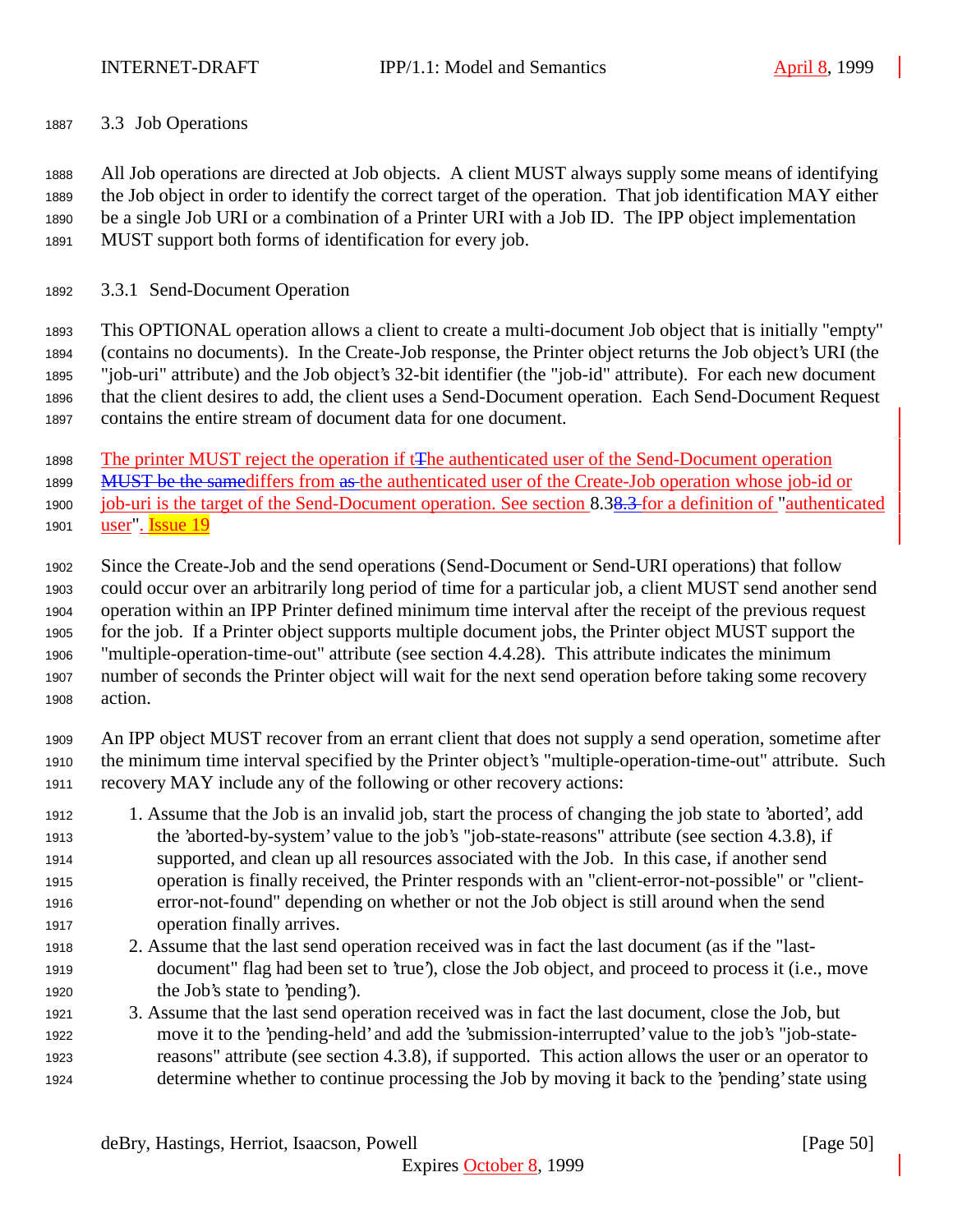the Release-Job operation (see section 3.3.6) or to cancel the job using the Cancel-Job operation (see section 3.3.3). Each implementation is free to decide the "best" action to take depending on local policy, whether any documents have been added, whether the implementation spools jobs or not, and/or any other piece of information available to it. If the choice is to abort the Job object, it is possible that the Job object may already have been processed to the point that some media sheet pages have been printed. 3.3.1.1 Send-Document Request The following attribute sets are part of the Send-Document Request: Group 1: Operation Attributes Natural Language and Character Set: The "attributes-charset" and "attributes-natural-language" attributes as described in section 3.1.4.1. Target: Either (1) the "printer-uri" (uri) plus "job-id" (integer(1:MAX))or (2) the "job-uri" (uri) operation attribute(s) which define the target for this operation as described in section 3.1.5. Requesting User Name: The "requesting-user-name" (name(MAX)) attribute SHOULD be supplied by the client as described in section 8.3. "document-name" (name(MAX)): The client OPTIONALLY supplies this attribute. The Printer object MUST support this attribute. It contains the client supplied document name. The document name MAY be different than the Job name. It might be helpful, but NEED NOT be unique across multiple documents in the same Job. Typically, the client software automatically supplies the document name on behalf of the end user by using a file name or an application generated name. See the description of the "document-name" operation attribute in the Print-Job Request (section 3.2.1.1) for more information about this attribute. "compression" (type3 keyword) 1957 See the description of "compression" for the Print-Job operation in Section 3.2.1.1. The client OPTIONALLY supplies this attribute. The Printer object OPTIONALLY supports this attribute **and the "compression-supported" attribute (see section 4.4.29). The client supplied**  "compression" operation attribute identifies the compression algorithm used on the document 1961 data. If the client omits this attribute, the Printer object MUST assume that the data is not compressed. If the client supplies the attribute and the Printer object supports the attribute, the **Printer object MUST use the corresponding decompression algorithm on the document data. If** 1964 the client supplies this attribute, but the value is not supported by the Printer object, i.e., the value is not one of the values of the Printer object's "compression-supported" attribute, the Printer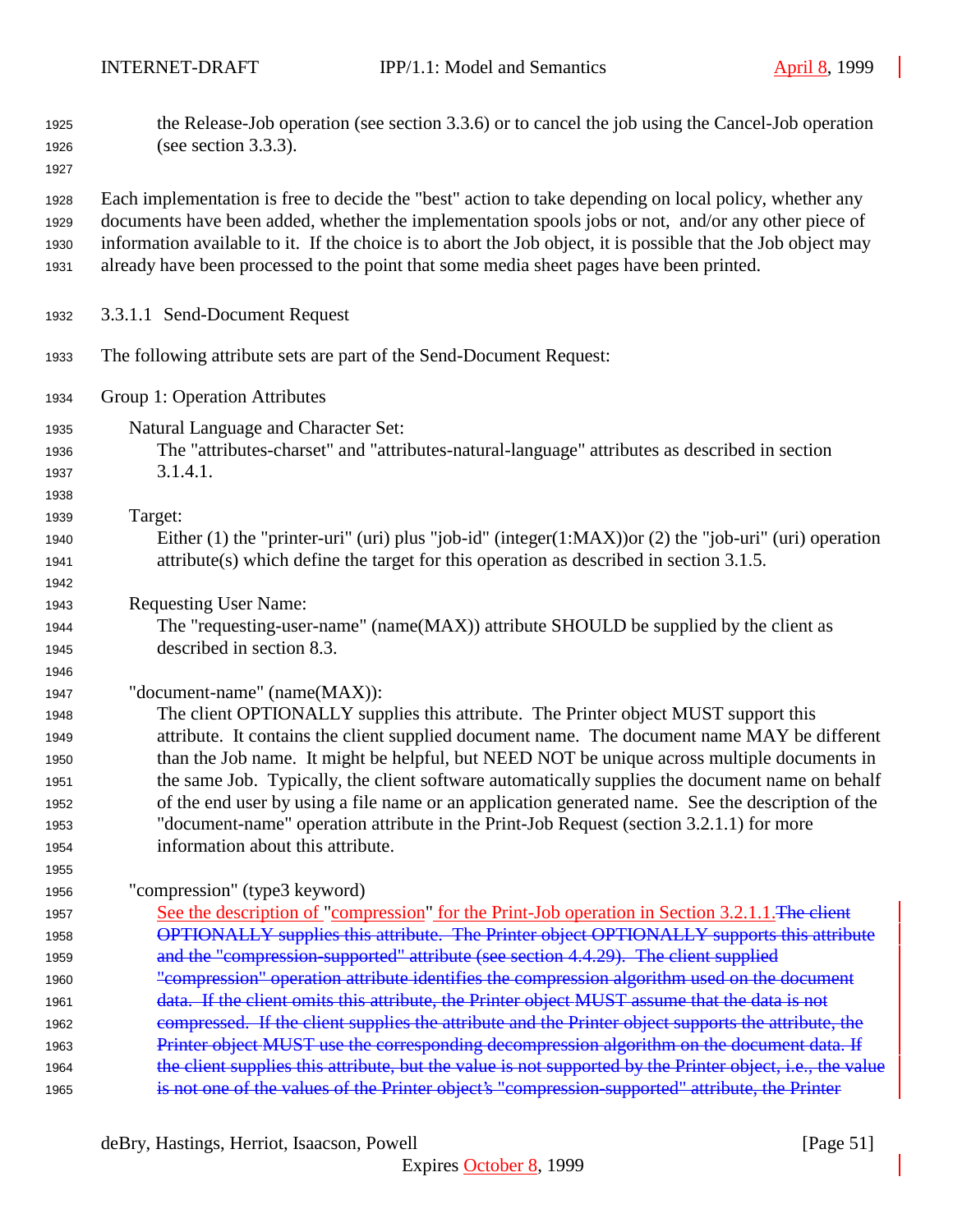| 1966 | object MUST copy the attribute and its value to the Unsupported Attributes response group,           |
|------|------------------------------------------------------------------------------------------------------|
| 1967 | reject the request, and return the 'client-error-attributes-or-values-not-supported' status code.    |
| 1968 |                                                                                                      |
| 1969 |                                                                                                      |
| 1970 | "document-format" (mimeMediaType) :                                                                  |
| 1971 | See the description of "document-format" for the Print-Job operation in Section 3.2.1.1. The         |
| 1972 | elient OPTIONALLY supplies this attribute. The Printer object MUST support this attribute.           |
| 1973 | The value of this attribute identifies the format of the supplied document data. If the client does  |
| 1974 | not supply this attribute, the Printer object assumes that the document data is in the format        |
| 1975 | defined by the Printer object's "document-format-default" attribute. If the client supplies this     |
| 1976 | attribute, but the value is not supported by the Printer object, i.e., the value is not one of the   |
| 1977 | values of the Printer object's "document-format-supported" attribute, the Printer object MUST        |
| 1978 | reject the request and return the 'client error document format not supported' status code. Issue    |
| 1979 | 11                                                                                                   |
| 1980 |                                                                                                      |
| 1981 | "document-natural-language" (naturalLanguage):                                                       |
| 1982 | The client OPTIONALLY supplies this attribute. The Printer object OPTIONALLY supports                |
| 1983 | this attribute. This attribute specifies the natural language of the document for those document-    |
| 1984 | formats that require a specification of the natural language in order to image the document          |
| 1985 | unambiguously. There are no particular values required for the Printer object to support.            |
| 1986 |                                                                                                      |
| 1987 |                                                                                                      |
| 1988 | "last-document" (boolean):                                                                           |
| 1989 | The client MUST supply this attribute. The Printer object MUST support this attribute. It is a       |
| 1990 | boolean flag that is set to 'true' if this is the last document for the Job, 'false' otherwise.      |
| 1991 |                                                                                                      |
| 1992 | Group 2: Document Content                                                                            |
| 1993 | The client MUST supply the document data if the "last-document" flag is set to 'false'. However,     |
| 1994 | since a client might not know that the previous document sent with a Send-Document (or Send-         |
| 1995 | URI) operation was the last document (i.e., the "last-document" attribute was set to 'false'), it is |
| 1996 | legal to send a Send-Document request with no document data where the "last-document" flag is        |
| 1997 | set to 'true'. Such a request MUST NOT increment the value of the Job object's "number-of-           |
| 1998 | documents" attribute, since no real document was added to the job.                                   |
| 1999 | 3.3.1.2 Send-Document Response                                                                       |
| 2000 | The following sets of attributes are part of the Send-Document Response:                             |
| 2001 | Group 1: Operation Attributes                                                                        |
| 2002 | <b>Status Message:</b>                                                                               |
| 2003 | In addition to the REQUIRED status code returned in every response, the response                     |
| 2004 | OPTIONALLY includes a "status-message" (text) operation attribute as described in sections 14        |
| 2005 | and 3.1.6.                                                                                           |
| 2006 |                                                                                                      |
|      |                                                                                                      |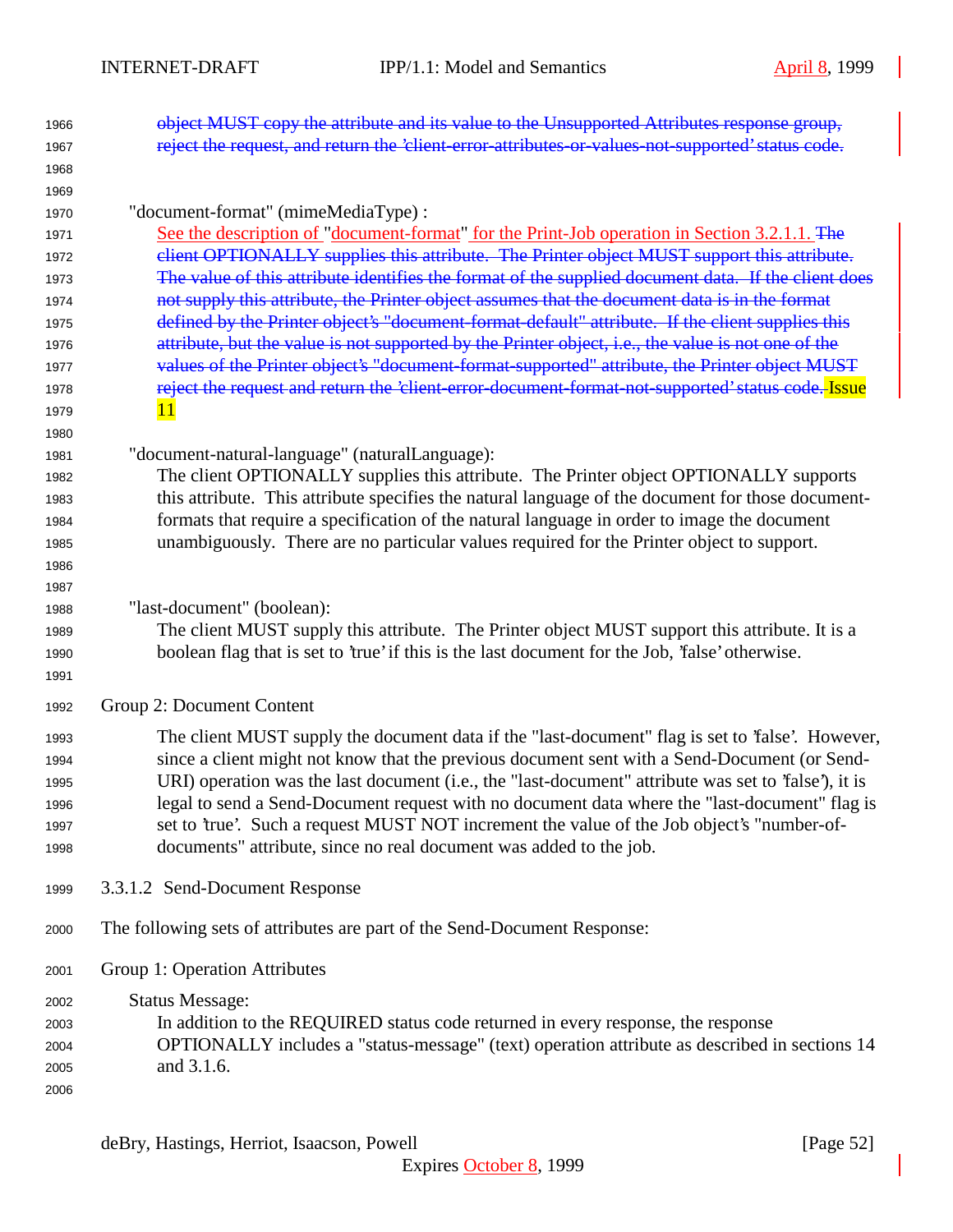| 2007<br>2008<br>2009<br>2010                         | Natural Language and Character Set:<br>The "attributes-charset" and "attributes-natural-language" attributes as described in section<br>3.1.4.2.                                                                                                                                                                                                                                                                                                                                                                                                                                                                                                                                                                            |
|------------------------------------------------------|-----------------------------------------------------------------------------------------------------------------------------------------------------------------------------------------------------------------------------------------------------------------------------------------------------------------------------------------------------------------------------------------------------------------------------------------------------------------------------------------------------------------------------------------------------------------------------------------------------------------------------------------------------------------------------------------------------------------------------|
| 2011                                                 | Group 2: Unsupported Attributes                                                                                                                                                                                                                                                                                                                                                                                                                                                                                                                                                                                                                                                                                             |
| 2012<br>2013<br>2014<br>2015<br>2016<br>2017         | This is a set of Operation attributes supplied by the client (in the request) that are not supported<br>by the Printer object or that conflict with one another (see sections 3.2.1.2 and the Implementer's<br>Guide [IPP-IIG]). If the Printer object is not returning any Unsupported Attributes in the<br>response, the Printer object SHOULD omit Group 2 rather than sending an empty group.<br>However, a client MUST be able to accept an empty group.                                                                                                                                                                                                                                                               |
| 2018                                                 | Group 3: Job Object Attributes                                                                                                                                                                                                                                                                                                                                                                                                                                                                                                                                                                                                                                                                                              |
| 2019<br>2020                                         | This is the same set of attributes as described in the Print-Job response (see section 3.2.1.2).                                                                                                                                                                                                                                                                                                                                                                                                                                                                                                                                                                                                                            |
| 2021                                                 | 3.3.2 Send-URI Operation                                                                                                                                                                                                                                                                                                                                                                                                                                                                                                                                                                                                                                                                                                    |
| 2022<br>2023<br>2024<br>2025<br>2026<br>2027<br>2028 | This OPTIONAL operation is identical to the Send-Document operation (see section 3.3.1) except that a<br>client MUST supply a URI reference ("document-uri" operation attribute) rather than the document data<br>itself. If a Printer object supports this operation, clients can use both Send-URI or Send-Document<br>operations to add new documents to an existing multi-document Job object. However, if a client needs<br>to indicate that the previous Send-URI or Send-Document was the last document, the client MUST use<br>the Send-Document operation with no document data and the "last-document" flag set to 'true' (rather<br>than using a Send-URI operation with no "document-uri" operation attribute). |
| 2029<br>2030                                         | If a Printer object supports this operation, it MUST also support the Print-URI operation (see section<br>$3.2.2$ ).                                                                                                                                                                                                                                                                                                                                                                                                                                                                                                                                                                                                        |
| 2031<br>2032                                         | The Printer object MUST validate the syntax and URI scheme of the supplied URI before returning a<br>response, just as in the Print-URI operation.                                                                                                                                                                                                                                                                                                                                                                                                                                                                                                                                                                          |
| 2033                                                 | 3.3.3 Cancel-Job Operation                                                                                                                                                                                                                                                                                                                                                                                                                                                                                                                                                                                                                                                                                                  |
| 2034<br>2035                                         | This REQUIRED operation allows a client to cancel a Print Job from the time the job is created up to the<br>time it is completed, canceled, or aborted. Since a Job might already be printing by the time a Cancel-                                                                                                                                                                                                                                                                                                                                                                                                                                                                                                         |

Job is received, some media sheet pages might be printed before the job is actually terminated.

2037 The IPP object MUST accept or reject the request based on the job's current state and transition the job to the indicated new state as follows:

| Current "job-state" | New "job-state" | <b>IPP</b> object's response status code and action: |
|---------------------|-----------------|------------------------------------------------------|
| <u>'pending'</u>    | 'canceled'      | 'successful-ok'                                      |
| 'pending-held'      | 'canceled'      | 'successful-ok'                                      |
| 'processing'        | 'canceled'      | 'successful-ok'                                      |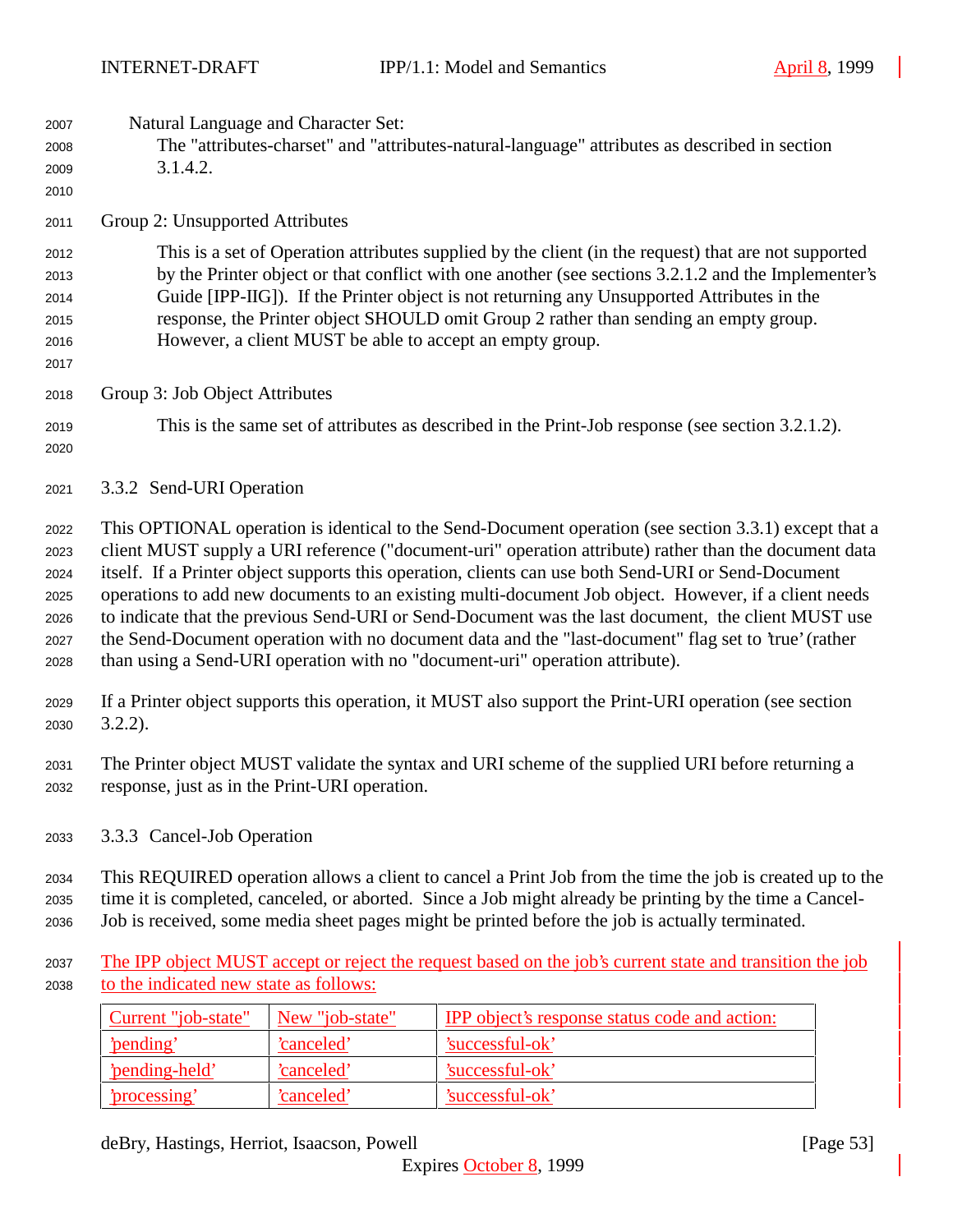|      | Current "job-state"                                                                               | New "job-state"      | IPP object's response status code and action:                                                                                                                                   |  |
|------|---------------------------------------------------------------------------------------------------|----------------------|---------------------------------------------------------------------------------------------------------------------------------------------------------------------------------|--|
|      | 'processing'                                                                                      | 'processing'         | 'successful-ok' See Note 1                                                                                                                                                      |  |
|      | 'processing'                                                                                      | 'processing'         | client-error-not-possible' See Note 2                                                                                                                                           |  |
|      | 'processing-stopped'                                                                              | 'canceled'           | 'successful-ok'                                                                                                                                                                 |  |
|      | 'processing-stopped'                                                                              | 'processing-stopped' | <u>'successful-ok' See Note 1</u>                                                                                                                                               |  |
|      | 'processing-stopped'                                                                              | 'processing-stopped' | client-error-not-possible' See Note 2                                                                                                                                           |  |
|      | 'completed'                                                                                       | 'completed'          | 'client-error-not-possible'                                                                                                                                                     |  |
|      | 'canceled'                                                                                        | 'canceled'           | 'client-error-not-possible'                                                                                                                                                     |  |
|      | 'aborted'                                                                                         | 'aborted'            | 'client-error-not-possible'                                                                                                                                                     |  |
| 2039 |                                                                                                   |                      | Note 1: If the OPTIONAL "job-state-reasons" attribute is supported and if the implementation requires                                                                           |  |
| 2040 |                                                                                                   |                      | some measurable time to cancel the job in the 'processing' or 'processing-stopped' job states, the IPP                                                                          |  |
| 2041 |                                                                                                   |                      | object MUST add the 'processing-to-stop-point' value to the job's "job-state-reasons" attribute and then                                                                        |  |
| 2042 |                                                                                                   |                      | transition the job to the 'canceled' state when the processing ceases (see section 4.3.8).                                                                                      |  |
|      |                                                                                                   |                      |                                                                                                                                                                                 |  |
| 2043 |                                                                                                   |                      | Note 2: If the Job object already has the 'processing-to-stop-point' value in its "job-state-reasons"<br>attribute, then the Printer object MUST reject a Cancel-Job operation. |  |
| 2044 |                                                                                                   |                      |                                                                                                                                                                                 |  |
| 2045 |                                                                                                   |                      | Access Rights: The authenticated user performing this operation must either be the job owner or an                                                                              |  |
| 2046 |                                                                                                   |                      | operator or administrator of the Printer object (see Sections 1 and 8.5). Otherwise, the IPP object MUST                                                                        |  |
| 2047 |                                                                                                   |                      | reject the operation and return: 'client-error-forbidden', 'client-error-not-authenticated', or 'client-error-                                                                  |  |
| 2048 | not-authorized' as appropriate.                                                                   |                      |                                                                                                                                                                                 |  |
|      |                                                                                                   |                      |                                                                                                                                                                                 |  |
| 2049 | 3.3.3.1 Cancel-Job Request                                                                        |                      |                                                                                                                                                                                 |  |
| 2050 | The following groups of attributes are part of the Cancel-Job Request:                            |                      |                                                                                                                                                                                 |  |
| 2051 | Group 1: Operation Attributes                                                                     |                      |                                                                                                                                                                                 |  |
| 2052 | Natural Language and Character Set:                                                               |                      |                                                                                                                                                                                 |  |
| 2053 | The "attributes-charset" and "attributes-natural-language" attributes as described in section     |                      |                                                                                                                                                                                 |  |
| 2054 | 3.1.4.1.                                                                                          |                      |                                                                                                                                                                                 |  |
| 2055 |                                                                                                   |                      |                                                                                                                                                                                 |  |
| 2056 | Target:                                                                                           |                      |                                                                                                                                                                                 |  |
| 2057 |                                                                                                   |                      | Either (1) the "printer-uri" (uri) plus "job-id" (integer(1:MAX)) or (2) the "job-uri" (uri)                                                                                    |  |
| 2058 | operation attribute(s) which define the target for this operation as described in section 3.1.5.  |                      |                                                                                                                                                                                 |  |
| 2059 |                                                                                                   |                      |                                                                                                                                                                                 |  |
| 2060 | <b>Requesting User Name:</b>                                                                      |                      |                                                                                                                                                                                 |  |
| 2061 | The "requesting-user-name" (name(MAX)) attribute SHOULD be supplied by the client as              |                      |                                                                                                                                                                                 |  |
| 2062 | described in section 8.3.                                                                         |                      |                                                                                                                                                                                 |  |
| 2063 |                                                                                                   |                      |                                                                                                                                                                                 |  |
| 2064 | "message" (text $(127)$ ):                                                                        |                      |                                                                                                                                                                                 |  |
| 2065 | The client OPTIONALLY supplies this attribute. The Printer object OPTIONALLY supports             |                      |                                                                                                                                                                                 |  |
| 2066 |                                                                                                   |                      | this attribute. It is a message to the operator. This "message" attribute is not the same as the "job-                                                                          |  |
| 2067 | message-from-operator" attribute. That attribute is used to report a message from the operator to |                      |                                                                                                                                                                                 |  |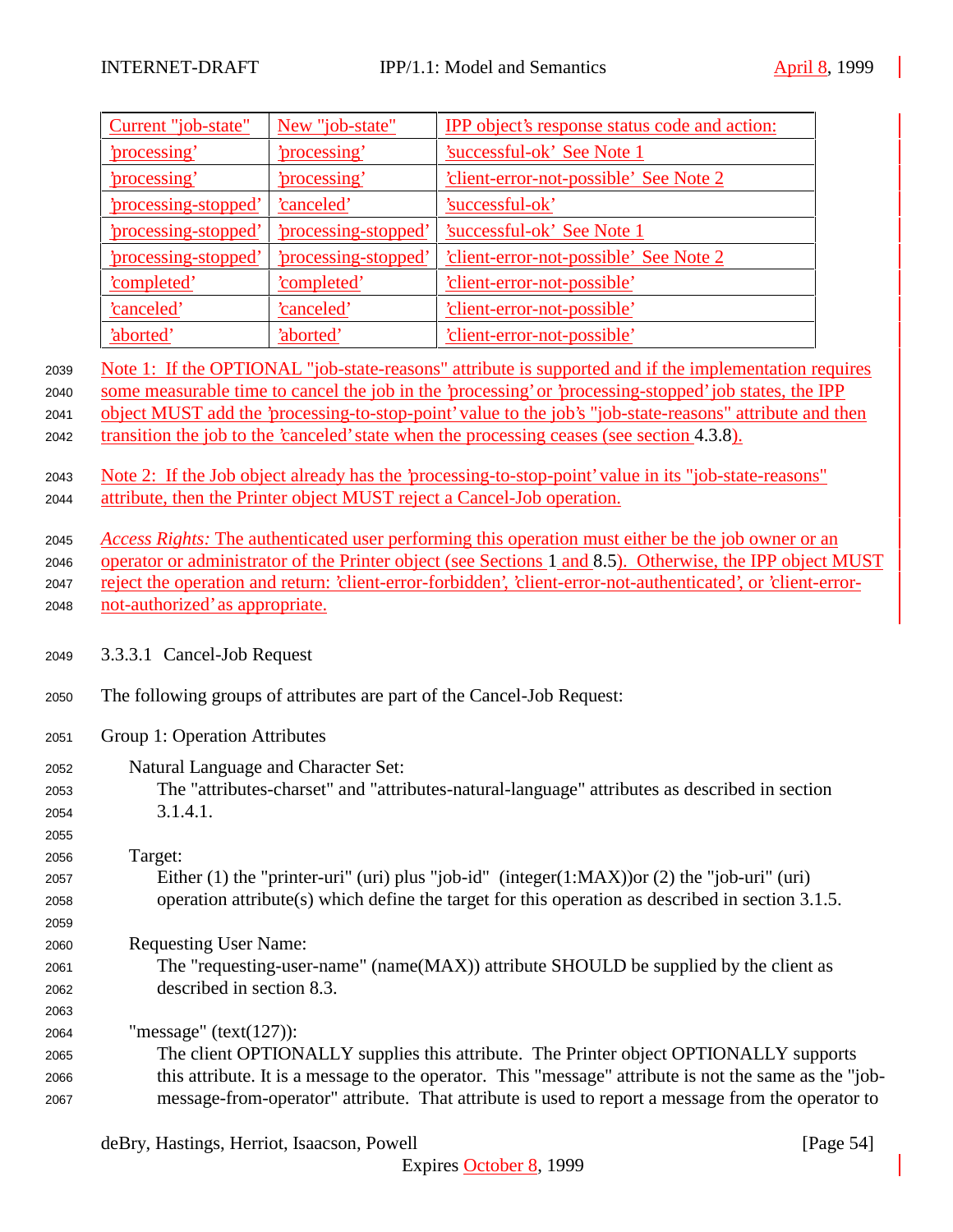| 2068<br>2069<br>2070<br>2071                 | the end user that queries that attribute. This "message" operation attribute is used to send a<br>message from the client to the operator along with the operation request. It is an implementation<br>decision of how or where to display this message to the operator (if at all).                                                                                                                                                                                                                                                     |
|----------------------------------------------|------------------------------------------------------------------------------------------------------------------------------------------------------------------------------------------------------------------------------------------------------------------------------------------------------------------------------------------------------------------------------------------------------------------------------------------------------------------------------------------------------------------------------------------|
| 2072                                         | 3.3.3.2 Cancel-Job Response                                                                                                                                                                                                                                                                                                                                                                                                                                                                                                              |
| 2073                                         | The following sets of attributes are part of the Cancel-Job Response:                                                                                                                                                                                                                                                                                                                                                                                                                                                                    |
| 2074                                         | Group 1: Operation Attributes                                                                                                                                                                                                                                                                                                                                                                                                                                                                                                            |
| 2075<br>2076<br>2077<br>2078<br>2079         | <b>Status Message:</b><br>In addition to the REQUIRED status code returned in every response, the response<br>OPTIONALLY includes a "status-message" (text) operation attribute as described in sections 14<br>and 3.1.6.                                                                                                                                                                                                                                                                                                                |
| 2080<br>2081<br>2082<br>2083                 | If the job is already in the 'completed', 'aborted', or 'canceled' state, or the 'process to stop point'<br>value is set in the Job's "job-state-reasons" attribute, the Printer object MUST reject the request<br>and return the 'client-error-not-possible' error status code.                                                                                                                                                                                                                                                         |
| 2084<br>2085<br>2086<br>2087                 | Natural Language and Character Set:<br>The "attributes-charset" and "attributes-natural-language" attributes as described in section<br>3.1.4.2.                                                                                                                                                                                                                                                                                                                                                                                         |
| 2088                                         | Group 2: Unsupported Attributes                                                                                                                                                                                                                                                                                                                                                                                                                                                                                                          |
| 2089<br>2090<br>2091<br>2092<br>2093<br>2094 | This is a set of Operation attributes supplied by the client (in the request) that are not supported<br>by the Printer object or that conflict with one another (see section 3.2.1.2 and the Implementer's<br>Guide [IPP-IIG]). If the Printer object is not returning any Unsupported Attributes in the<br>response, the Printer object SHOULD omit Group 2 rather than sending an empty group.<br>However, a client MUST be able to accept an empty group.                                                                             |
| 2095<br>2096<br>2097<br>2098<br>2099         | Once a successful response has been sent, the implementation guarantees that the Job will eventually end<br>up in the 'canceled' state. Between the time of the Cancel-Job operation is accepted and when the job<br>enters the 'canceled' job-state (see section 4.3.7), the "job-state-reasons" attribute SHOULD contain the '<br>processing-to-stop-point 'value which indicates to later queries that although the Job might still be<br>'processing', it will eventually end up in the 'canceled' state, not the 'completed' state. |
| 2100                                         | 3.3.4 Get-Job-Attributes Operation                                                                                                                                                                                                                                                                                                                                                                                                                                                                                                       |
| 2101<br>2102<br>2103<br>2104<br>2105         | This REQUIRED operation allows a client to request the values of attributes of a Job object and it is<br>almost identical to the Get-Printer-Attributes operation (see section 3.2.5). The only differences are that<br>the operation is directed at a Job object rather than a Printer object, there is no "document-format"<br>operation attribute used when querying a Job object, and the returned attribute group is a set of Job<br>object attributes rather than a set of Printer object attributes.                              |

deBry, Hastings, Herriot, Isaacson, Powell [Page 55]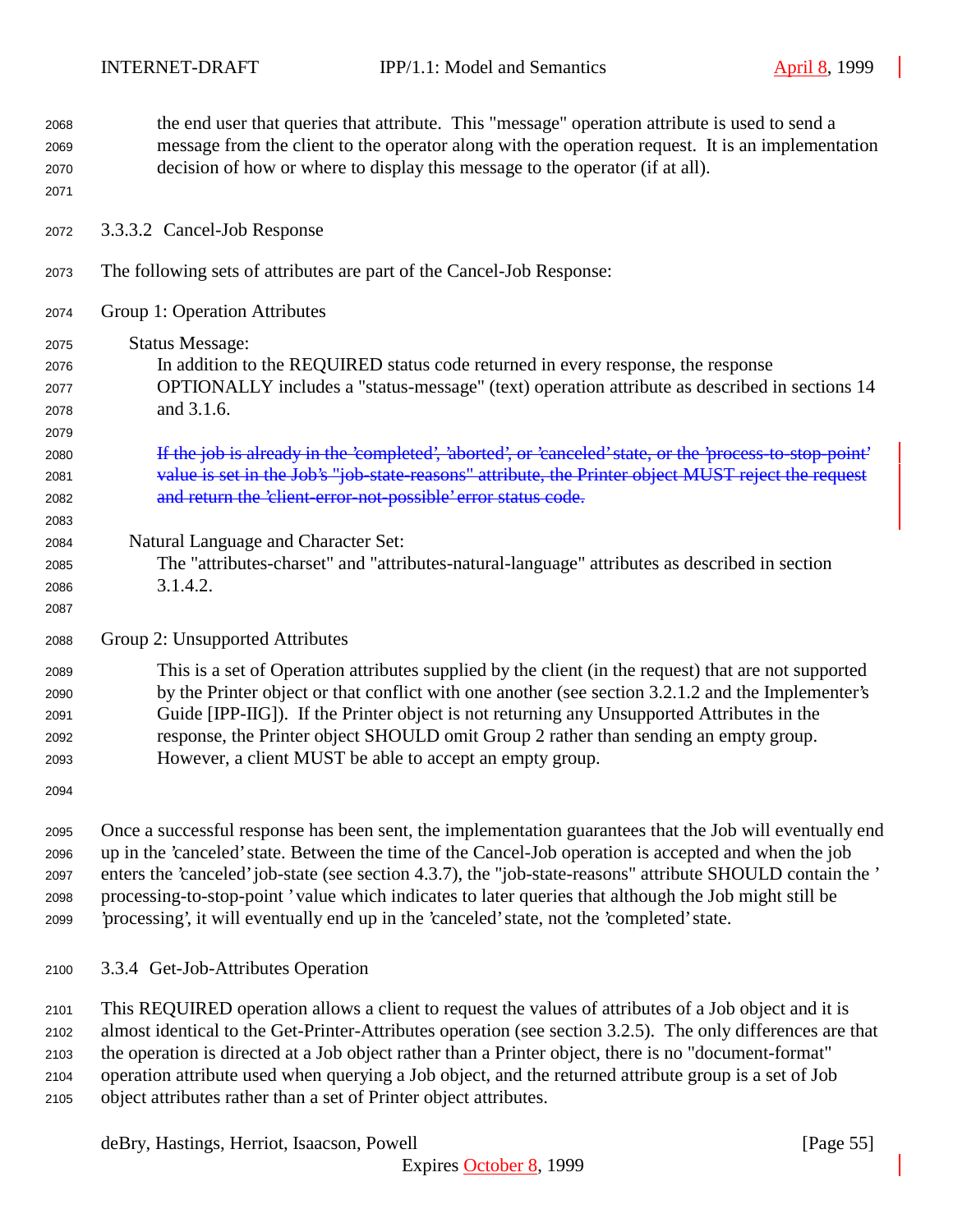| 2106                                                 | For Jobs, the possible names of attribute groups are:                                                                                                                                                                                                                                                                                                                                                                                                                                                                                                   |
|------------------------------------------------------|---------------------------------------------------------------------------------------------------------------------------------------------------------------------------------------------------------------------------------------------------------------------------------------------------------------------------------------------------------------------------------------------------------------------------------------------------------------------------------------------------------------------------------------------------------|
| 2107<br>2108<br>2109<br>2110<br>2111<br>2112<br>2113 | - job-template': all the subset of the Job Template attributes that apply to a Job object (the first<br>column of the table in Section 4.2) that the implementation supports for Job objects.<br>- job-description: all the subset of the Job Description attributes specified in Section 4.3 that the<br>implementation supports for Job objects.<br>- 'all': the special group 'all' that includes all supported-attributes that the implementation supports for<br>Job objects. <b>Issue 23</b>                                                      |
| 2114<br>2115<br>2116<br>2117<br>2118<br>2119         | Since a client MAY request specific attributes or named groups, there is a potential that there is some<br>overlap. For example, if a client requests, job-name' and job-description', the client is actually<br>requesting the "job-name" attribute once by naming it explicitly, and once by inclusion in the 'job-<br>description' group. In such cases, the Printer object NEED NOT return the attribute only once in the<br>response even if it is requested multiple times. The client SHOULD NOT request the same attribute in<br>multiple ways. |
| 2120<br>2121                                         | It is NOT REQUIRED that a Job object support all attributes belonging to a group (since some attributes<br>are OPTIONAL). However it is REQUIRED that each Job object support all group names.                                                                                                                                                                                                                                                                                                                                                          |
| 2122                                                 | 3.3.4.1 Get-Job-Attributes Request                                                                                                                                                                                                                                                                                                                                                                                                                                                                                                                      |
| 2123<br>2124                                         | The following groups of attributes are part of the Get-Job-Attributes Request when the request is<br>directed at a Job object:                                                                                                                                                                                                                                                                                                                                                                                                                          |
| 2125                                                 | Group 1: Operation Attributes                                                                                                                                                                                                                                                                                                                                                                                                                                                                                                                           |
| 2126<br>2127<br>2128<br>2129                         | Natural Language and Character Set:<br>The "attributes-charset" and "attributes-natural-language" attributes as described in section<br>3.1.4.1.                                                                                                                                                                                                                                                                                                                                                                                                        |
| 2130<br>2131<br>2132<br>2133                         | Target:<br>Either (1) the "printer-uri" (uri) plus "job-id" (integer(1:MAX)) or (2) the "job-uri" (uri)<br>operation attribute(s) which define the target for this operation as described in section 3.1.5.                                                                                                                                                                                                                                                                                                                                             |
| 2134<br>2135<br>2136                                 | <b>Requesting User Name:</b><br>The "requesting-user-name" (name(MAX)) attribute SHOULD be supplied by the client as<br>described in section 8.3.                                                                                                                                                                                                                                                                                                                                                                                                       |
| 2137<br>2138<br>2139<br>2140<br>2141<br>2142<br>2143 | "requested-attributes" (1setOf keyword):<br>The client OPTIONALLY supplies this attribute. The IPP object MUST support this attribute.<br>It is a set of attribute names and/or attribute group names in whose values the requester is<br>interested. If the client omits this attribute, the IPP object MUST respond as if this attribute had<br>been supplied with a value of 'all'.                                                                                                                                                                  |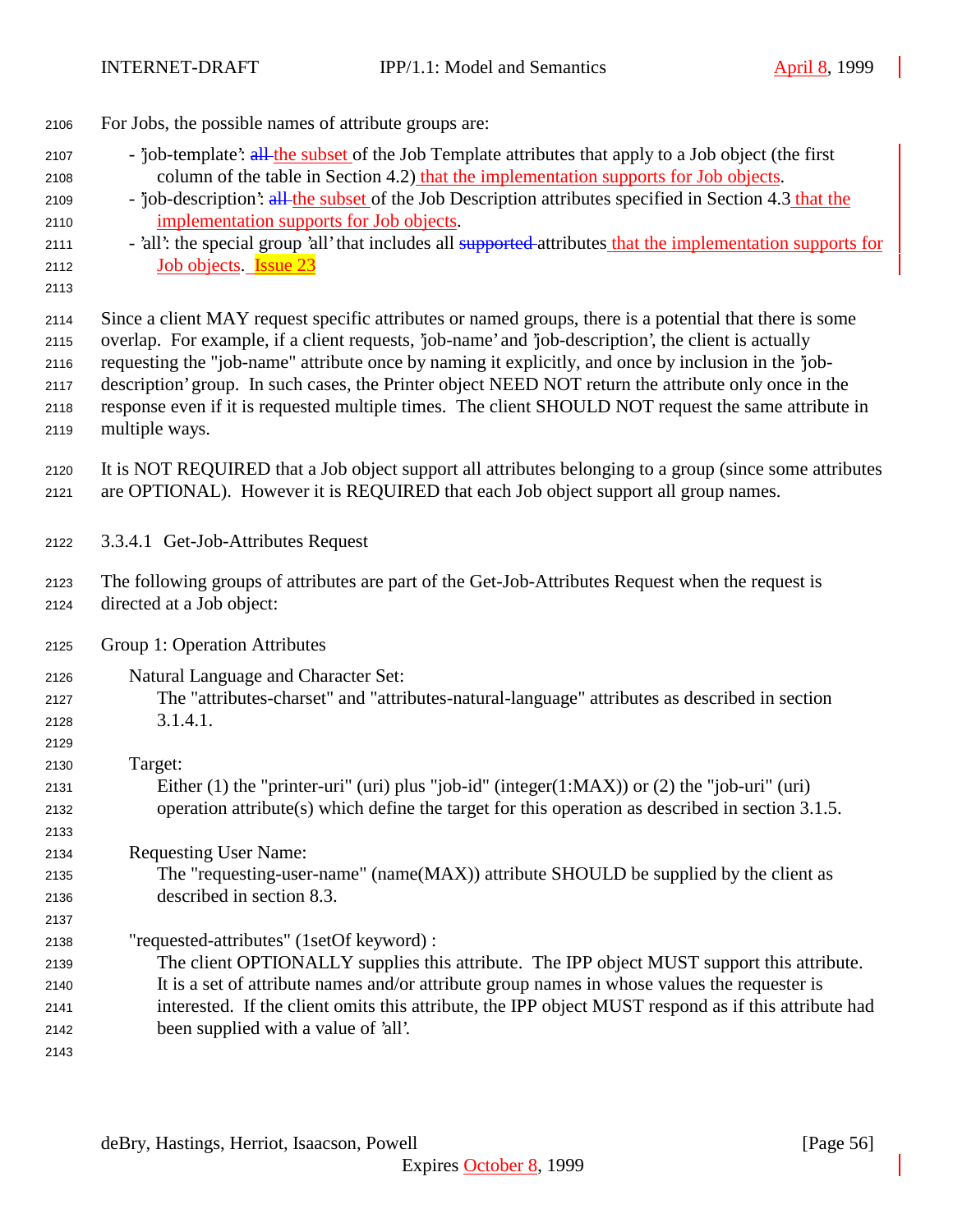- 3.3.4.2 Get-Job-Attributes Response The Printer object returns the following sets of attributes as part of the Get-Job-Attributes Response: Group 1: Operation Attributes Status Message: In addition to the REQUIRED status code returned in every response, the response OPTIONALLY includes a "status-message" (text) operation attribute as described in sections 14 and 3.1.6. Natural Language and Character Set: The "attributes-charset" and "attributes-natural-language" attributes as described in section 3.1.4.2. The "attributes-natural-language" MAY be the natural language of the Job object, rather than the one requested. Group 2: Unsupported Attributes This is a set of Operation attributes supplied by the client (in the request) that are not supported by the Printer object or that conflict with one another (see sections 3.2.1.2 and the Implementer's Guide [IPP-IIG]). The response NEED NOT contain the "requested-attributes" operation attribute with any supplied values (attribute keywords) that were requested by the client but are 2162 not supported by the IPP object. If the Printer does include unsupported attributes referenced in "requested-attributes" and such attributes include group names, such as 'all', the unsupported attributes MUST NOT include attributes described in the standard but not supported by the 2165 implementation. **Issue 23** If the Printer object is not returning any Unsupported Attributes in the response, the Printer object SHOULD omit Group 2 rather than sending an empty group. However, a client MUST be able to accept an empty group. Group 3: Job Object Attributes This is the set of requested attributes and their current values. The IPP object ignores (does not
	- respond with) any requested attribute or value which is not supported or which is restricted by the security policy in force, including whether the requesting user is the user that submitted the job (job originating user) or not (see section 8). However, the IPP object MUST respond with the 'unknown' value for any supported attribute (including all REQUIRED attributes) for which the IPP object does not know the value, unless it would violate the security policy. See the description of the "out-of-band" values in the beginning of Section 4.1.
	- 3.3.5 Hold-Job Operation

 This OPTIONAL operation allows a client to hold a pending job in the queue so that it is not eligible for scheduling. If the Hold-Job operation is supported, then the Release-Job operation MUST be supported, and vice-versa. The OPTIONAL "job-hold-until" operation attribute allows a client to specify whether to hold the job indefinitely or until a specified time period, if supported.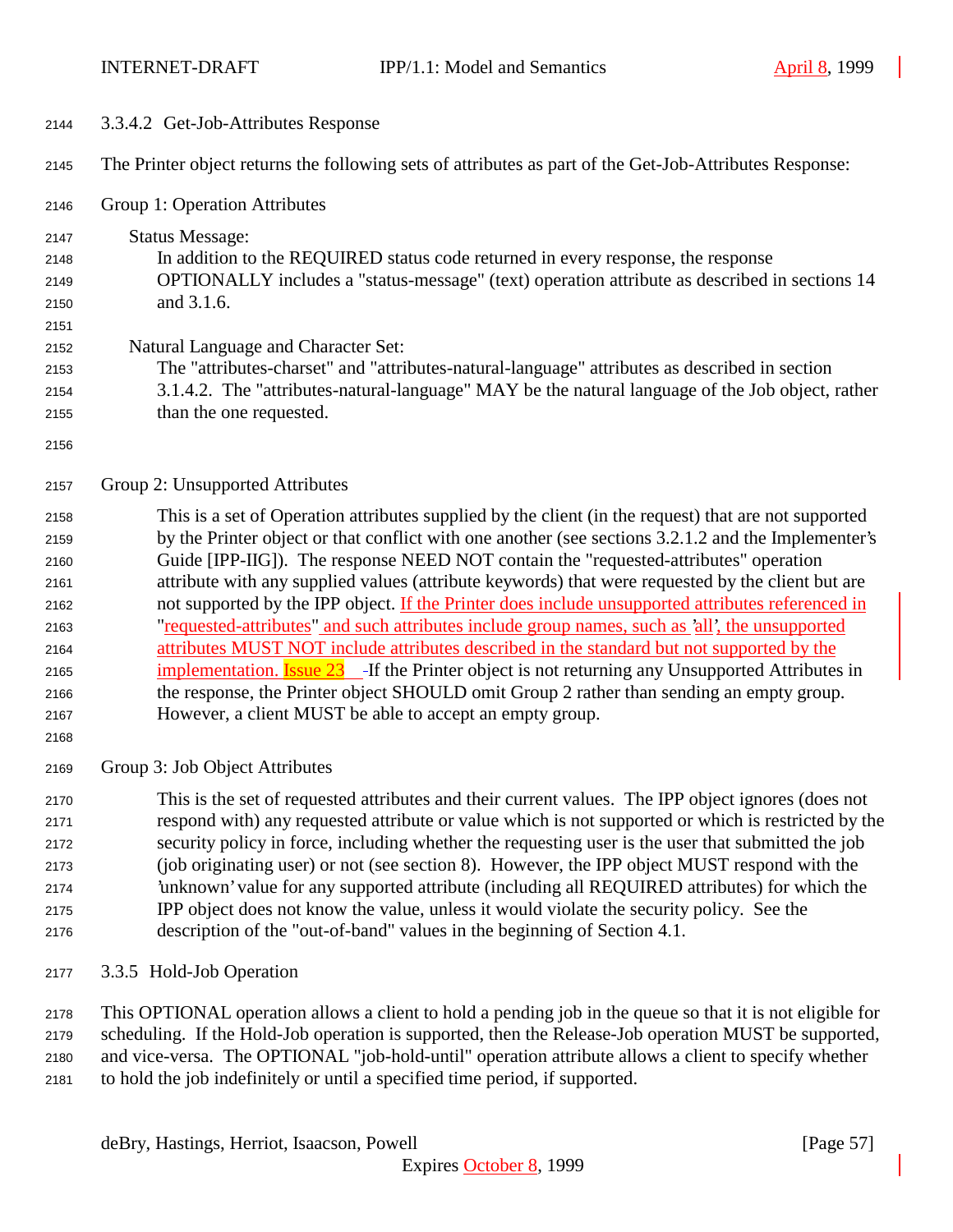| Current "job-state"  | New "job-state"      | IPP object's response status code and action: |
|----------------------|----------------------|-----------------------------------------------|
| 'pending'            | 'pending-held'       | 'successful-ok' See Note 1                    |
| 'pending'            | 'pending'            | 'successful-ok' See Note 2                    |
| 'pending-held'       | 'pending-held'       | 'successful-ok' See Note 1                    |
| 'pending-held'       | 'pending'            | 'successful-ok' See Note 2                    |
| 'processing'         | processing'          | 'client-error-not-possible'                   |
| 'processing-stopped' | 'processing-stopped' | 'client-error-not-possible'                   |
| 'completed'          | 'completed'          | 'client-error-not-possible'                   |
| 'canceled'           | 'canceled'           | 'client-error-not-possible'                   |
| 'aborted'            | 'aborted'            | 'client-error-not-possible'                   |

 The IPP object MUST accept or reject the request based on the job's current state and transition the job to the indicated new state as follows:

 Note 1: If the OPTIONAL "job-state-reasons" attribute is supported and if the implementation supports multiple reasons for a job to be in the 'pending-held' state, the IPP object MUST add the 'job-hold-until-specified' value to the job's "job-state-reasons" attribute.

 Note 2: If the IPP object supports the "job-hold-until" operation attribute, but the specified time period has already started (or is the 'no-hold' value) and there are no other reasons to hold the job, the IPP object MUST make the job be a candidate for processing immediately (see Section 4.2.2) by putting the job in the 'pending' state.

 Note: In order to keep the Hold-Job operation simple, such a request is rejected when the job is in the 'processing' or 'processing-stopped' states. If an operation is needed to hold jobs while in these states, it will be added as an additional operation, rather than overloading the Hold-Job operation. Then it is clear to clients by querying the Printer object's "operations-supported" (see Section 4.4.13) and the Job object's "job-state" (see Section 4.3.7) attributes which operations are possible.

*Access Rights:* The requesting authenticated user performing this operation must either be the submitter

2197 of the job owner or an operator or administrator of the Printer object (see Sections 1 and 8.5).

Otherwise, the IPP object MUST reject the operation and return: 'client-error-forbidden', 'client-error-

not-authenticated', or 'client-error-not-authorized' as appropriate.

3.3.5.1 Hold-Job Request

 The groups and operation attributes are the same as for a Cancel-Job request (see section 3.3.3.1), with the addition of the following Group 1 Operation attribute:

"job-hold-until" (type3 keyword | name(MAX)):

 The client OPTIONALLY supplies this Operation attribute. The IPP object MUST support this operation attribute in a Hold-Job request, if it supports the "job-hold-until" Job template attribute in create operations. See section 4.2.2. The IPP object SHOULD support the "job-hold-until" Job Template attribute for use in job create operations with at least the 'indefinite' value, if it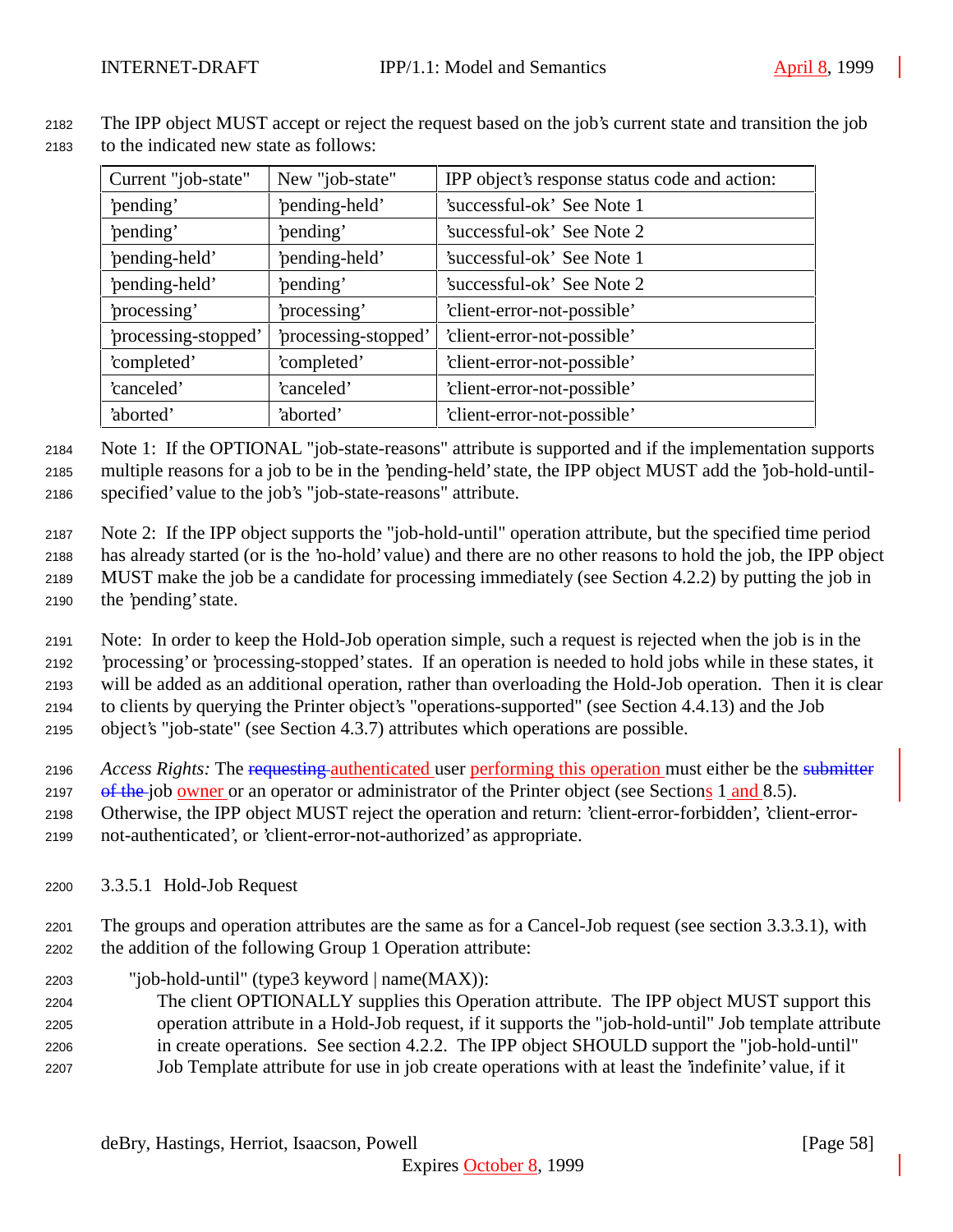- supports the Hold-Job operation. Otherwise, a client cannot create a job and hold it immediately (without picking some supported time period in the future).
- If supplied and supported as specified in the Printer's "job-hold-until-supported" attribute, the IPP object copies the supplied operation attribute to the Job object, replacing the job's previous "job- hold-until" attribute, if present, and makes the job a candidate for scheduling during the supplied named time period.
- If supplied, but either the "job-hold-until" Operation attribute itself or the value supplied is not supported, the IPP object accepts the request, returns the unsupported attribute or value in the Unsupported Attributes Group according to section 3.2.1.2, returns the 'successful-ok-ignored-or- substituted-attributes, and holds the job indefinitely until a client performs a subsequent Release-Job operation.
- If the client (1) supplies a value that specifies a time period that has already started or the 'no- hold' value (meaning don't hold the job) and (2) the IPP object supports the "job-hold-until" operation attribute and there are no other reasons to hold the job, the IPP object MUST accept the operation and make the job be a candidate for processing immediately (see Section 4.2.2).
- If the client does not supply a "job-hold-until" Operation attribute in the request, the IPP object MUST populate the job object with a "job-hold-until" attribute with the 'indefinite' value (if IPP object supports the "job-hold-until" attribute) and hold the job indefinitely, until a client performs a Release-Job operation.
- 3.3.5.2 Hold-Job Response
- The groups and attributes are the same as for a Cancel-Job response (see section 3.3.3.2).
- 3.3.6 Release-Job Operation
- This OPTIONAL operation allows a client to release a previously held job so that it is again eligible for scheduling. If the Hold-Job operation is supported, then the Release-Job operation MUST be supported, and vice-versa.
- This operation removes the "job-hold-until" job attribute, if present, from the job object that had been supplied in the create or most recent Hold-Job or Restart-Job operation and remove its effect on the job. If the OPTIONAL "job-state-reasons" attribute is supported, the IPP object MUST remove the 'job-hold-until-specified' value from the job's "job-state-reasons" attribute, if present. See section 4.3.8.
- The IPP object MUST accept or reject the request based on the job's current state and transition the job to the indicated new state as follows:

| Current "job-state" | New "job-state" | IPP object's response status code and action: |
|---------------------|-----------------|-----------------------------------------------|
| 'pending'           | 'pending'       | 'successful-ok' No effect on the job.         |
| 'pending-held'      | 'pending-held'  | 'successful-ok' See Note 1                    |
| 'pending-held'      | 'pending'       | 'successful-ok'                               |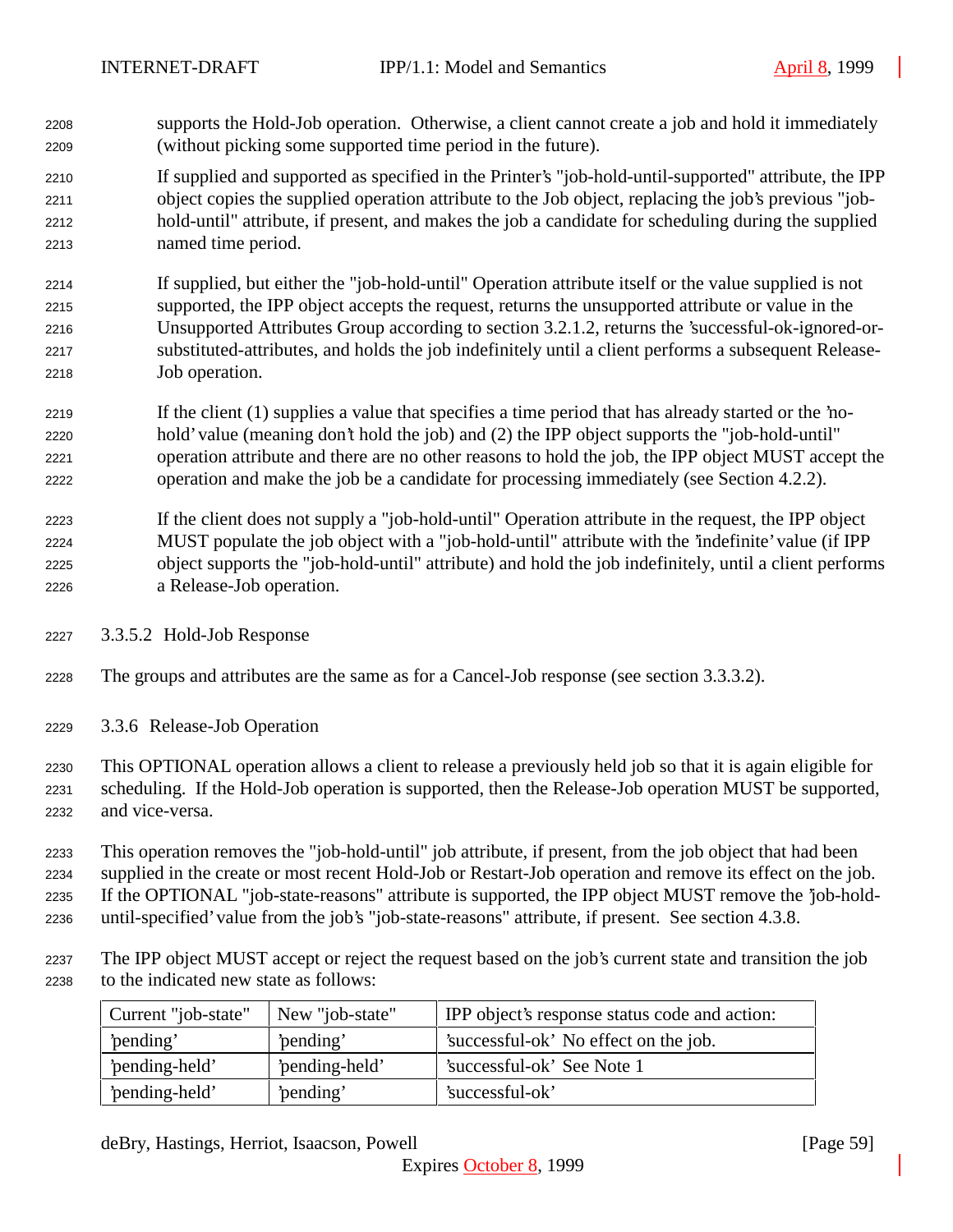| Current "job-state"  | New "job-state"      | IPP object's response status code and action: |
|----------------------|----------------------|-----------------------------------------------|
| processing'          | 'processing'         | 'successful-ok' No effect on the job.         |
| 'processing-stopped' | 'processing-stopped' | 'successful-ok' No effect on the job.         |
| 'completed'          | 'completed'          | 'client-error-not-possible'                   |
| 'canceled'           | 'canceled'           | 'client-error-not-possible'                   |
| 'aborted'            | 'aborted'            | 'client-error-not-possible'                   |

 Note 1: If there are other reasons to keep the job in the 'pending-held' state, such as 'resources-are-not- ready', the job remains in the 'pending-held' state. Thus the 'pending-held' state is not just for jobs that have the 'job-hold-until' applied to them, but are for any reason to keep the job from being a candidate for scheduling and processing, such as 'resources-are-not-ready'. See the "job-hold-until" attribute

(section 4.2.2).

 *Access Rights:* The authenticated user performing this operation requesting user must either be the 2245 submitter of the job owner or an operator or administrator of the Printer object. Otherwise, the IPP object MUST reject the operation and return: 'client-error-forbidden', 'client-error-not-authenticated', or 'client-error-not-authorized' as appropriate.

- The Release-Job Request and Release-Job Response have the same attribute groups and attributes as the Cancel-Job operation (see section 3.3.3.1 and 3.3.3.2).
- 3.3.7 Restart-Job Operation

 This OPTIONAL operation allows a client to restart a job that is retained in the queue after processing has completed (see section 4.3.7.1).

 The job is moved to the 'pending' job state and restarts at the beginning on the same IPP Printer object with the same attribute values. The Job Description attributes that accumulate job progress, such as "job-impressions-completed", "job-media-sheets-completed", and "job-k-octets-processed", MUST be reset to 0 so that they give an accurate record of the job from its restart point. The job object MUST continue to use the same "job-uri" and "job-id" attribute values.

 Note: If in the future an operation is needed that does not reset the job progress attributes, then a new operation will be defined which makes a copy of the job, assigns a new "job-uri" and "job-id" to the copy and resets the job progress attributes in the new copy only.

 The IPP object MUST accept or reject the request based on the job's current state, transition the job to the indicated new state as follows:

| Current "job-state" | New "job-state" | IPP object's response status code and action: |
|---------------------|-----------------|-----------------------------------------------|
| 'pending'           | 'pending'       | 'client-error-not-possible'.                  |
| 'pending-held'      | 'pending-held'  | 'client-error-not-possible'.                  |
|                     |                 |                                               |
| processing'         | processing'     | 'client-error-not-possible'.                  |
|                     |                 |                                               |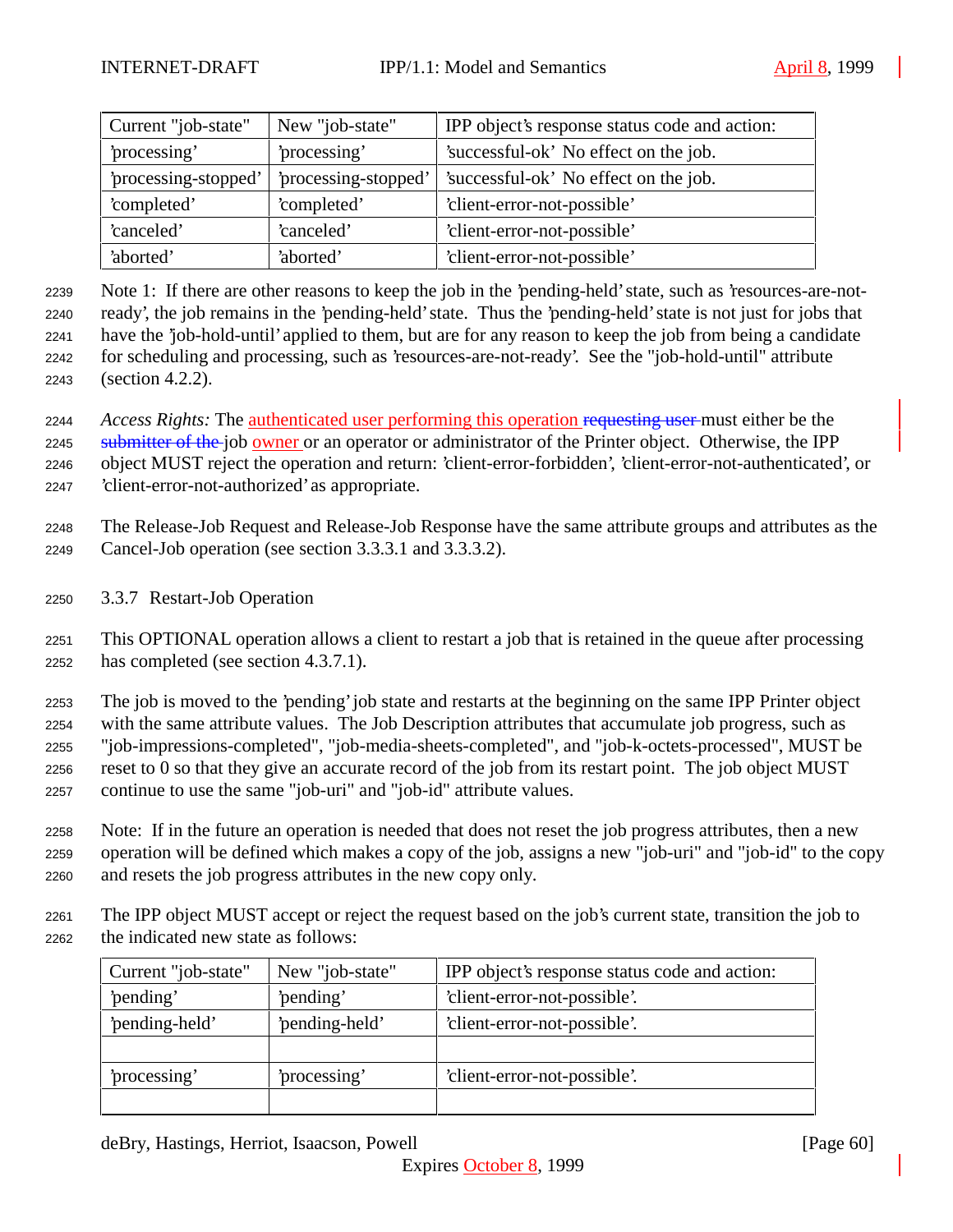| Current "job-state"  | New "job-state" | IPP object's response status code and action: |
|----------------------|-----------------|-----------------------------------------------|
| 'processing-stopped' |                 |                                               |
| 'completed'          | 'pending'       | 'successful-ok' - job is started over.        |
| 'completed'          | 'completed'     | 'client-error-not-possible' - see Note 1      |
| 'canceled'           | 'pending'       | 'successful-ok' - job is started over.        |
| 'canceled'           | 'canceled'      | 'client-error-not-possible' - see Note 1      |
| 'aborted'            | 'pending'       | 'successful-ok' - job is started over.        |
| 'aborted'            | 'aborted'       | 'client-error-not-possible' - see Note 1      |

 Note 1: If the Job Retention Period has expired for the job in this state, then the IPP object rejects the operation. See section 4.3.7.1.

 Note: In order to prevent a user from inadvertently restarting a job in the middle, the Restart-Job request is rejected when the job is in the 'processing' or 'processing-stopped' states. If in the future an operation is needed to hold or restart jobs while in these states, it will be added as an additional operation, rather than overloading the Restart-Job operation, so that it is clear that the user intended that the current job not be completed.

 *Access Rights:* The authenticated user performing this operation requesting user must either be the 2272 submitter of the job owner or an operator or administrator of the Printer object. Otherwise, the IPP object MUST reject the operation and return: 'client-error-forbidden', 'client-error-not-authenticated', or 'client-error-not-authorized' as appropriate.

3.3.7.1 Restart-Job Request

 The groups and attributes are the same as for a Cancel-Job request (see section 3.3.3.1), with the addition of the following Group 1 Operation attribute:

"job-hold-until" (type3 keyword | name(MAX)):

 The client OPTIONALLY supplies this attribute. The IPP object MUST support this Operation attribute in a Restart-Job request, if it supports the "job-hold-until" Job Template attribute in create operations. See section 4.2.2. Otherwise, the IPP object NEED NOT support the "job-hold-until" Operation attribute in a Restart-Job request.

 If supplied and supported as specified in the Printer's "job-hold-until-supported" attribute, the IPP object copies the supplied Operation attribute to the Job object, replacing the job's previous "job- hold-until" attribute, if present, and makes the job a candidate for scheduling during the supplied named time period. See section 4.2.2.

 If supplied, but the value is not supported, the IPP object accepts the request, returns the unsupported attribute or value in the Unsupported Attributes Group according to section 3.2.1.2, returns the 'successful-ok-ignored-or-substituted-attributes' status code, and holds the job indefinitely until a client performs a subsequent Release-Job operation.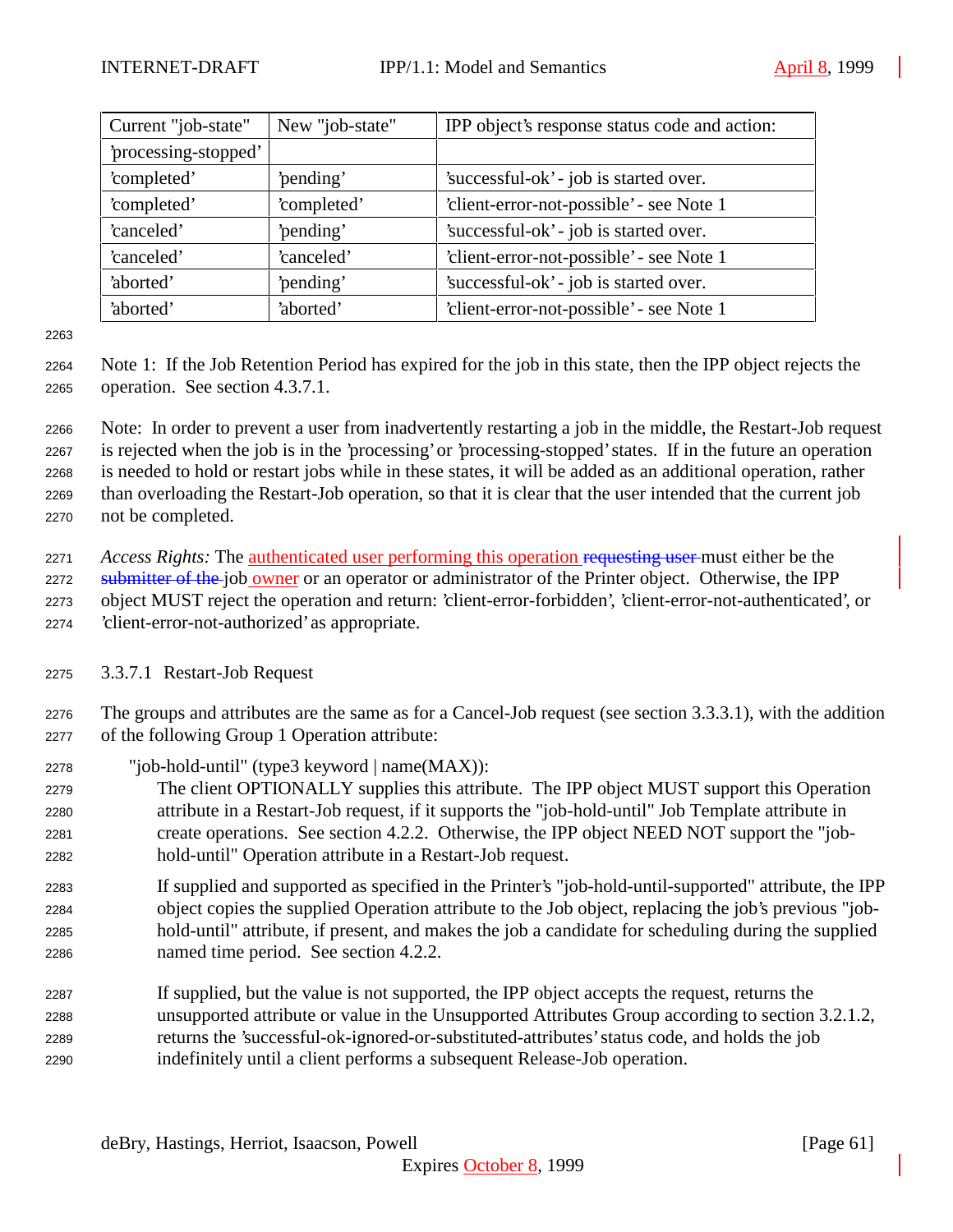- If supplied, but the "job-hold-until" Operation attribute itself is not supported, the IPP object accepts the request, returns the unsupported attribute with the out-of-band 'unsupported' value in the Unsupported Attributes Group according to section 3.2.1.2, returns the 'successful-ok- ignored-or-substituted-attributes' status code, and restarts the job, i.e., ignores the "job-hold-until" attribute.
- If the client (1) supplies a value that specifies a time period that has already started or the 'no- hold' value (meaning don't hold the job) and (2) the IPP object supports the "job-hold-until" operation attribute and there are no other reasons to hold the job, the IPP object makes the job a candidate for processing immediately (see Section 4.2.2).
- If the client does not supply a "job-hold-until" operation attribute in the request, the IPP object removes the "job-hold-until" attribute, if present, from the job. If there are no other reasons to hold the job, the Restart-Job operation makes the job a candidate for processing immediately (see Section 4.2.2).
- 3.3.7.2 Restart-Job Response
- The groups and attributes are the same as for a Cancel-Job response (see section 3.3.3.2).
- Note: In the future an OPTIONAL Modify-Job operation may be specified that allows the client to modify other attributes before releasing the restarted job.
- 4. Object Attributes

 This section describes the attributes with their corresponding attribute syntaxes and values that are part of the IPP model. The sections below show the objects and their associated attributes which are included within the scope of this protocol. Many of these attributes are derived from other relevant specifications:

- Document Printing Application (DPA) [ISO10175]
- RFC 1759 Printer MIB [RFC1759]
- 

 Each attribute is uniquely identified in this document using a "keyword" (see section 13.2.1) which is the name of the attribute. The keyword is included in the section header describing that attribute.

 Note: Not only are keywords used to identify attributes, but one of the attribute syntaxes described below is "keyword" so that some attributes have keyword values. Therefore, these attributes are defined as having an attribute syntax that is a set of keywords.

4.1 Attribute Syntaxes

 This section defines the basic attribute syntax types that all clients and IPP objects MUST be able to accept in responses and accept in requests, respectively. Each attribute description in sections 3 and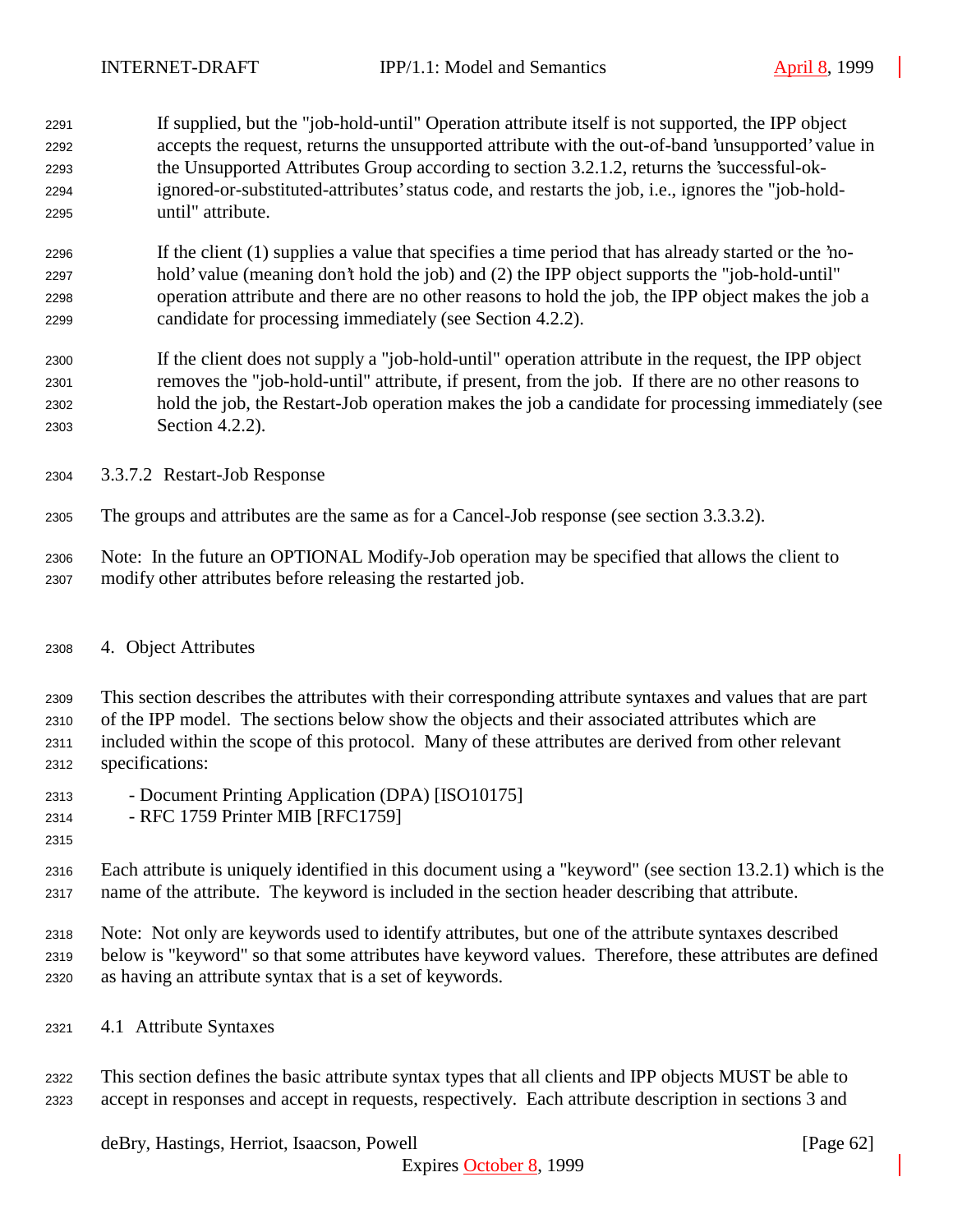- 3.3.5 includes the name of attribute syntax(es) in the heading (in parentheses). A conforming
- implementation of an attribute MUST include the semantics of the attribute syntax(es) so identified.
- Section 6.3 describes how the protocol can be extended with new attribute syntaxes.

 The attribute syntaxes are specified in the following sub-sections, where the sub-section heading is the keyword name of the attribute syntax inside the single quotes. In operation requests and responses each attribute value MUST be represented as one of the attribute syntaxes specified in the sub-section heading for the attribute. In addition, the value of an attribute in a response (but not in a request) MAY be one of the "out-of-band" values whose special encoding rules are defined in the "Encoding and Transport"

- specification [IPP-PRO]. Standard "out-of-band" values are: Issues 12 and 15
- 'unknown': The attribute is supported by the IPP object, but the value is unknown to the IPP object for some reason.
- 'unsupported': The attribute is unsupported by the IPP object. This value MUST be returned only as the value of an attribute in the Unsupported Attributes Group.
- 'no-value': The attribute is supported by the Printer object, but the administrator has not yet configured a value.
- 

2340 The "Encoding and Transport" specification [IPP-PRO] defines mechanisms for passing "out-of-band" 2341 values. All attributes in a request MUST have one or more values as defined in Sections 4.2 to 4.4. Thus clients MUST NOT supply attributes with "out-of-band" values. All attributes in a response MUST have one or more values as defined in Sections 4.2 to 4.4 or a single "out-of-band" value.

 Most attributes are defined to have a single attribute syntax. However, a few attributes (e.g., "job-sheet", "media", "job-hold-until") are defined to have several attribute syntaxes, depending on the value. These multiple attribute syntaxes are separated by the "|" character in the sub-section heading to indicate the choice. Since each value MUST be tagged as to its attribute syntax in the protocol, a single-valued attribute instance may have any one of its attribute syntaxes and a multi-valued attribute instance may have a mixture of its defined attribute syntaxes.

4.1.1 'text'

 A text attribute is an attribute whose value is a sequence of zero or more characters encoded in a maximum of 1023 ('MAX') octets. MAX is the maximum length for each value of any text attribute. However, if an attribute will always contain values whose maximum length is much less than MAX, the definition of that attribute will include a qualifier that defines the maximum length for values of that attribute. For example: the "printer-location" attribute is specified as "printer-location (text(127))". In this case, text values for "printer-location" MUST NOT exceed 127 octets; if supplied with a longer text string via some external interface (other than the protocol), implementations are free to truncate to this shorter length limitation.

 In this specification, all text attributes are defined using the 'text' syntax. However, 'text' is used only for brevity; the formal interpretation of 'text' is: 'textWithoutLanguage | textWithLanguage'. That is, for any attribute defined in this specification using the 'text' attribute syntax, all IPP objects and clients MUST support both the 'textWithoutLanguage' and 'textWithLanguage' attribute syntaxes. However, in actual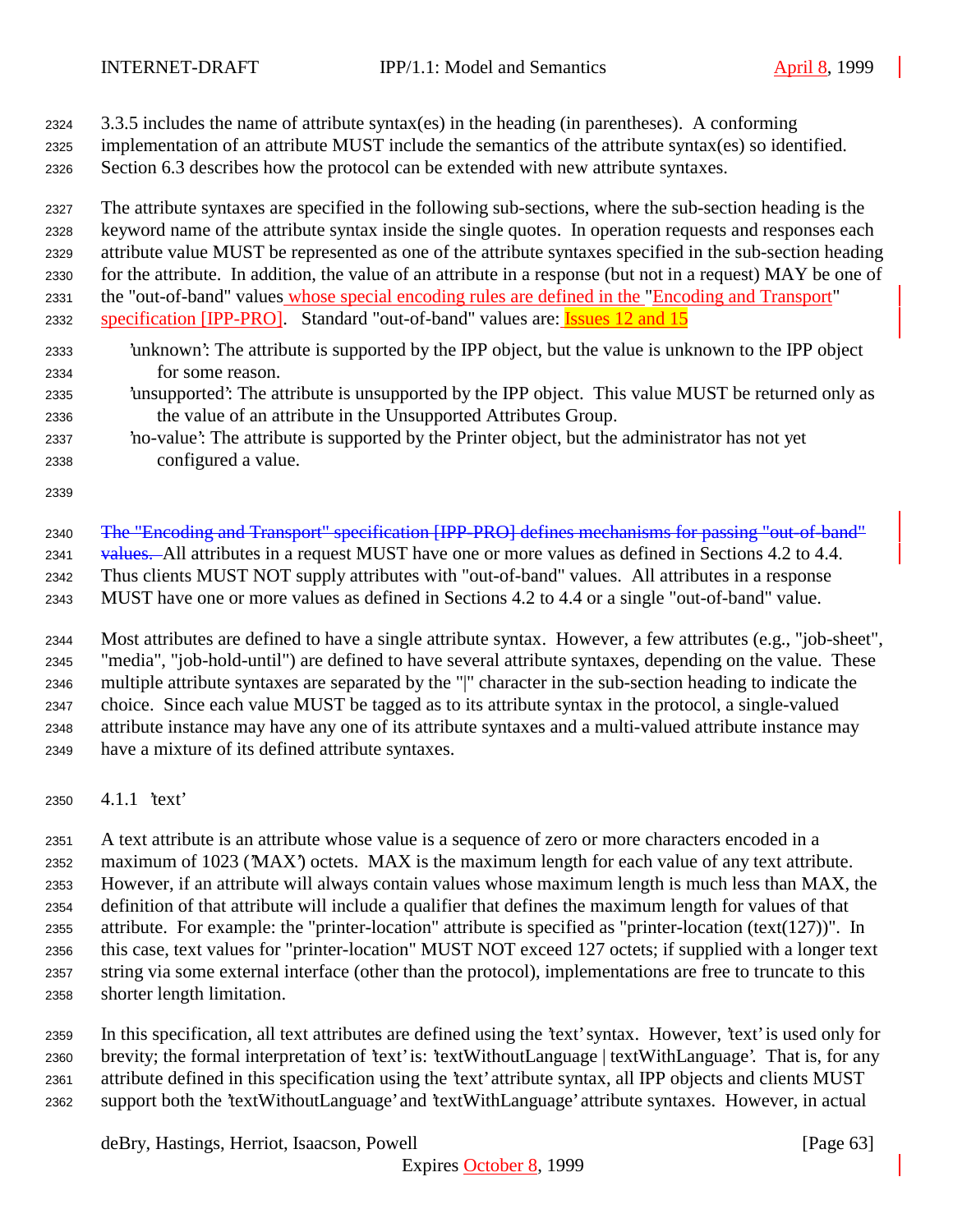usage and protocol execution, objects and clients accept and return only one of the two syntax per attribute. The syntax 'text' never appears "on-the-wire".

 Both 'textWithoutLanguage' and 'textWithLanguage' are needed to support the real world needs of interoperability between sites and systems that use different natural languages as the basis for human communication. Generally, one natural language applies to all text attributes in a given request or response. The language is indicated by the "attributes-natural-language" operation attribute defined in section 3.1.4 or "attributes-natural-language" job attribute defined in section 4.3.24, and there is no need to identify the natural language for each text string on a value-by-value basis. In these cases, the attribute syntax 'textWithoutLanguage' is used for text attributes. In other cases, the client needs to supply or the Printer object needs to return a text value in a natural language that is different from the rest of the text values in the request or response. In these cases, the client or Printer object uses the attribute syntax 'textWithLanguage' for text attributes (this is the Natural Language Override mechanism described in section 3.1.4).

 The 'textWithoutLanguage' and 'textWithLanguage' attribute syntaxes are described in more detail in the following sections.

4.1.1.1 'textWithoutLanguage'

 The 'textWithoutLanguage' syntax indicates a value that is sequence of zero or more characters. Text strings are encoded using the rules of some charset. The Printer object MUST support the UTF-8 charset [RFC2279] and MAY support additional charsets to represent 'text' values, provided that the charsets are registered with IANA [IANA-CS]. See Section 4.1.7 for the specification of the 'charset' attribute syntax, including restricted semantics and examples of charsets.

4.1.1.2 'textWithLanguage'

 The 'textWithLanguage' attribute syntax is a compound attribute syntax consisting of two parts: a 'textWithoutLanguage' part plus an additional 'naturalLanguage' (see section 4.1.8) part that overrides the natural language in force. The 'naturalLanguage' part explicitly identifies the natural language that applies to the text part of that value and that value alone. For any give text attribute, the 'textWithoutLanguage' part is limited to the maximum length defined for that attribute, but the 'naturalLanguage' part is always limited to 63 octets. Using the 'textWithLanguage' attribute syntax rather than the normal 'textWithoutLanguage' syntax is the so-called Natural Language Override mechanism and MUST be supported by all IPP objects and clients.

 If the attribute is multi-valued (1setOf text), then the 'textWithLanguage' attribute syntax MUST be used to explicitly specify each attribute value whose natural language needs to be overridden. Other values in a multi-valued 'text' attribute in a request or a response revert to the natural language of the operation attribute.

 In a create request, the Printer object MUST accept and store with the Job object any natural language in the "attributes-natural-language" operation attribute, whether the Printer object supports that natural language or not. Furthermore, the Printer object MUST accept and store any 'textWithLanguage'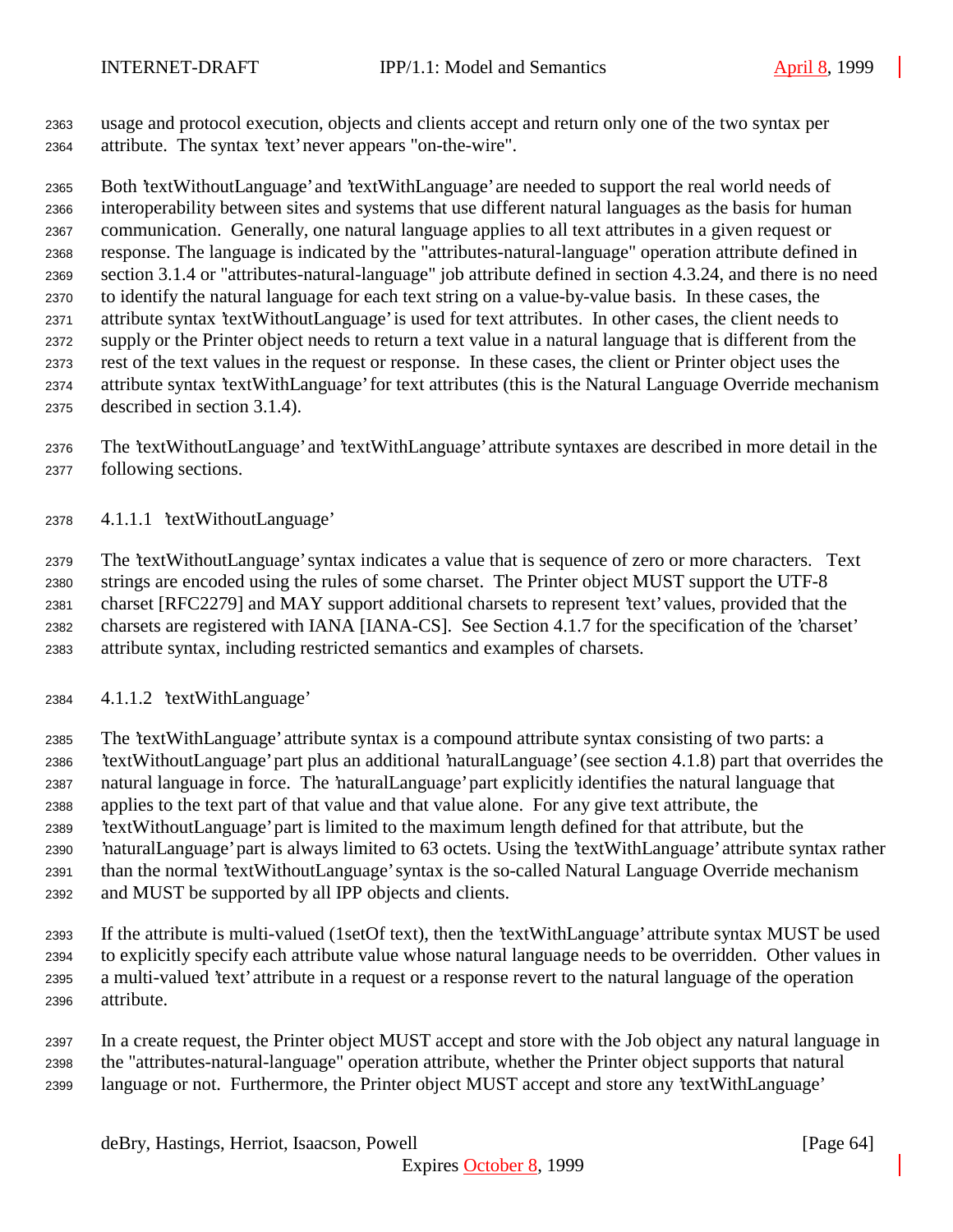attribute value, whether the Printer object supports that natural language or not. These requirements are independent of the value of the "ipp-attribute-fidelity" operation attribute that the client MAY supply.

 Example: If the client supplies the "attributes-natural-language" operation attribute with the value: 'en' indicating English, but the value of the "job-name" attribute is in French, the client MUST use the 'textWithLanguage' attribute syntax with the following two values:

- 'fr': Natural Language Override indicating French
- 'Rapport Mensuel': the job name in French
- 

 See the "Encoding and Transport" document [IPP-PRO] for a detailed example of the 'textWithLanguage' attribute syntax.

4.1.2 'name'

This syntax type is used for user-friendly strings, such as a Printer name, that, for humans, are more

meaningful than identifiers. Names are never translated from one natural language to another. The

'name' attribute syntax is essentially the same as 'text', including the REQUIRED support of UTF-8

except that the sequence of characters is limited so that its encoded form MUST NOT exceed 255

- (MAX) octets.
- Also like 'text', 'name' is really an abbreviated notation for either 'nameWithoutLanguage' or
- 'nameWithLanguage'. That is, all IPP objects and clients MUST support both the

'nameWithoutLanguage' and 'nameWithLanguage' attribute syntaxes. However, in actual usage and

 protocol execution, objects and clients accept and return only one of the two syntax per attribute. The syntax 'name' never appears "on-the-wire".

Note: Only the 'text' and 'name' attribute syntaxes permit the Natural Language Override mechanism.

 Some attributes are defined as 'type3 keyword | name'. These attributes support values that are either type3 keywords or names. This dual-syntax mechanism enables a site administrator to extend these attributes to legally include values that are locally defined by the site administrator. Such names are not registered with IANA.

- 4.1.2.1 'nameWithoutLanguage'
- The nameWithoutLanguage' syntax indicates a value that is sequence of zero or more characters so that its encoded form does not exceed MAX octets.
- 4.1.2.2 'nameWithLanguage'

 The 'nameWithLanguage' attribute syntax is a compound attribute syntax consisting of two parts: a 'nameWithoutLanguage' part plus an additional 'naturalLanguage' (see section 4.1.8) part that overrides the natural language in force. The 'naturalLanguage' part explicitly identifies the natural language that applies to that name value and that name value alone.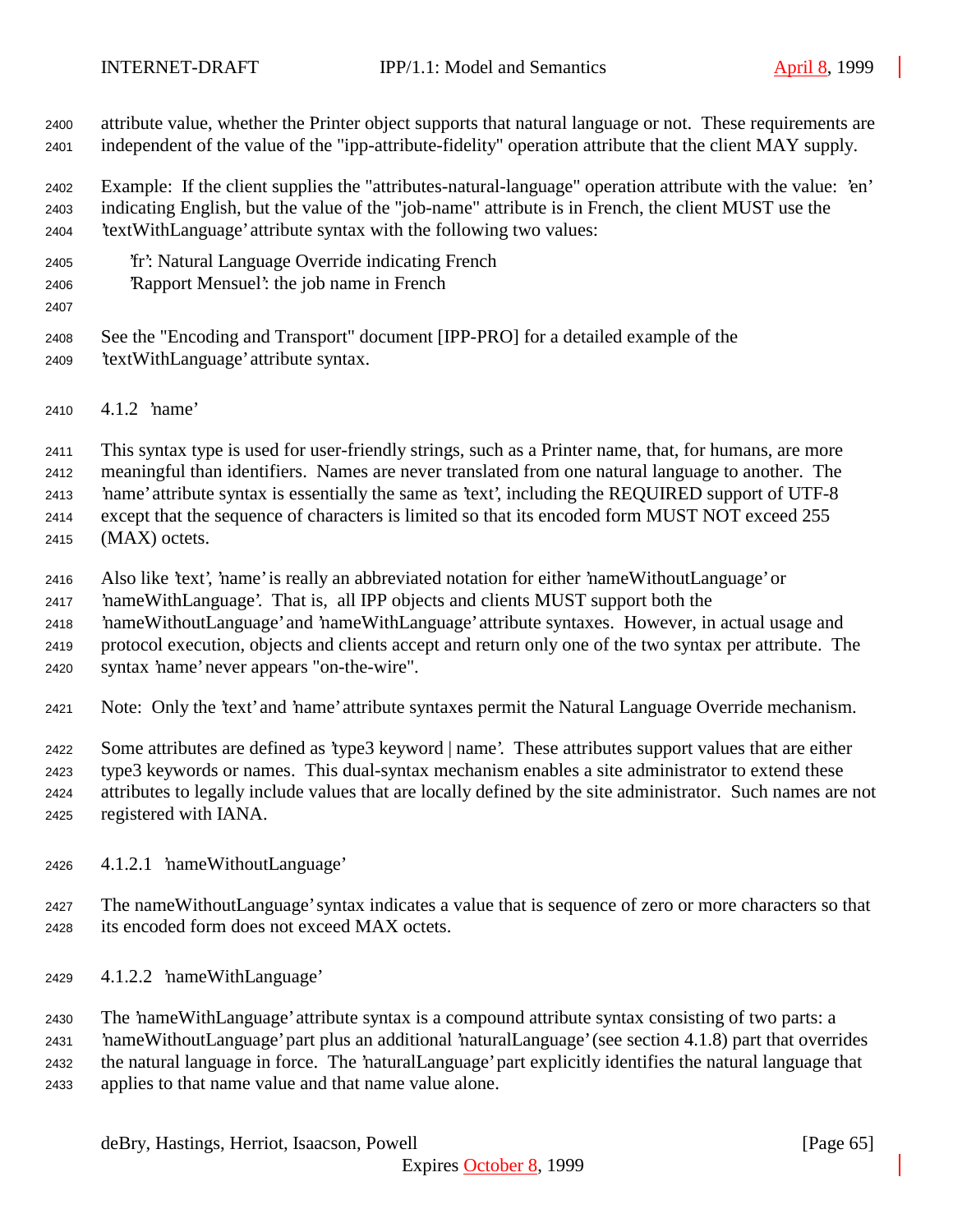The 'nameWithLanguage' attribute syntax behaves the same as the 'textWithLanguage' syntax. If a name is in a language that is different than the rest of the object or operation, then this 'nameWithLanguage' syntax is used rather than the generic 'nameWithoutLanguage' syntax. Example: If the client supplies the "attributes-natural-language" operation attribute with the value: 'en' indicating English, but the "printer-name" attribute is in German, the client MUST use the 'nameWithLanguage' attribute syntax as follows: 'de': Natural Language Override indicating German 'Farbdrucker': the Printer name in German 4.1.2.3 Matching 'name' attribute values For purposes of matching two 'name' attribute values for equality, such as in job validation (where a client-supplied value for attribute "xxx" is checked to see if the value is among the values of the Printer object's corresponding "xxx-supported" attribute), the following match rules apply: 1. 'keyword' values never match 'name' values. 2. 'name' (nameWithoutLanguage and nameWithLanguage) values match if (1) the name parts match and (2) the Associated Natural-Language parts (see section 3.1.4.1) match. The matching rules are: a. the name parts match if the two names are identical character by character, except it is RECOMMENDED that case be ignored. For example: 'Ajax-letter-head-white' MUST match 'Ajax-letter-head-white' and SHOULD match 'ajax-letter-head-white' and 'AJAX- LETTER-HEAD-WHITE'. b. the Associated Natural-Language parts match if the shorter of the two meets the syntactic requirements of RFC 1766 [RFC1766] and matches byte for byte with the longer. For example, 'en' matches 'en', 'en-us' and 'en-gb', but matches neither 'fr' nor 'e'. 4.1.3 'keyword' The 'keyword' attribute syntax is a sequence of characters, length: 1 to 255, containing only the US- ASCII [ASCII] encoded values for lowercase letters ("a" - "z"), digits ("0" - "9"), hyphen ("-"), dot ("."), and underscore ("\_"). The first character MUST be a lowercase letter. Furthermore, keywords MUST

be in U.S. English.

 This syntax type is used for enumerating semantic identifiers of entities in the abstract protocol, i.e., entities identified in this document. Keywords are used as attribute names or values of attributes. Unlike 'text' and 'name' attribute values, 'keyword' values MUST NOT use the Natural Language

Override mechanism, since they MUST always be US-ASCII and U.S. English.

 Keywords are for use in the protocol. A user interface will likely provide a mapping between protocol keywords and displayable user-friendly words and phrases which are localized to the natural language of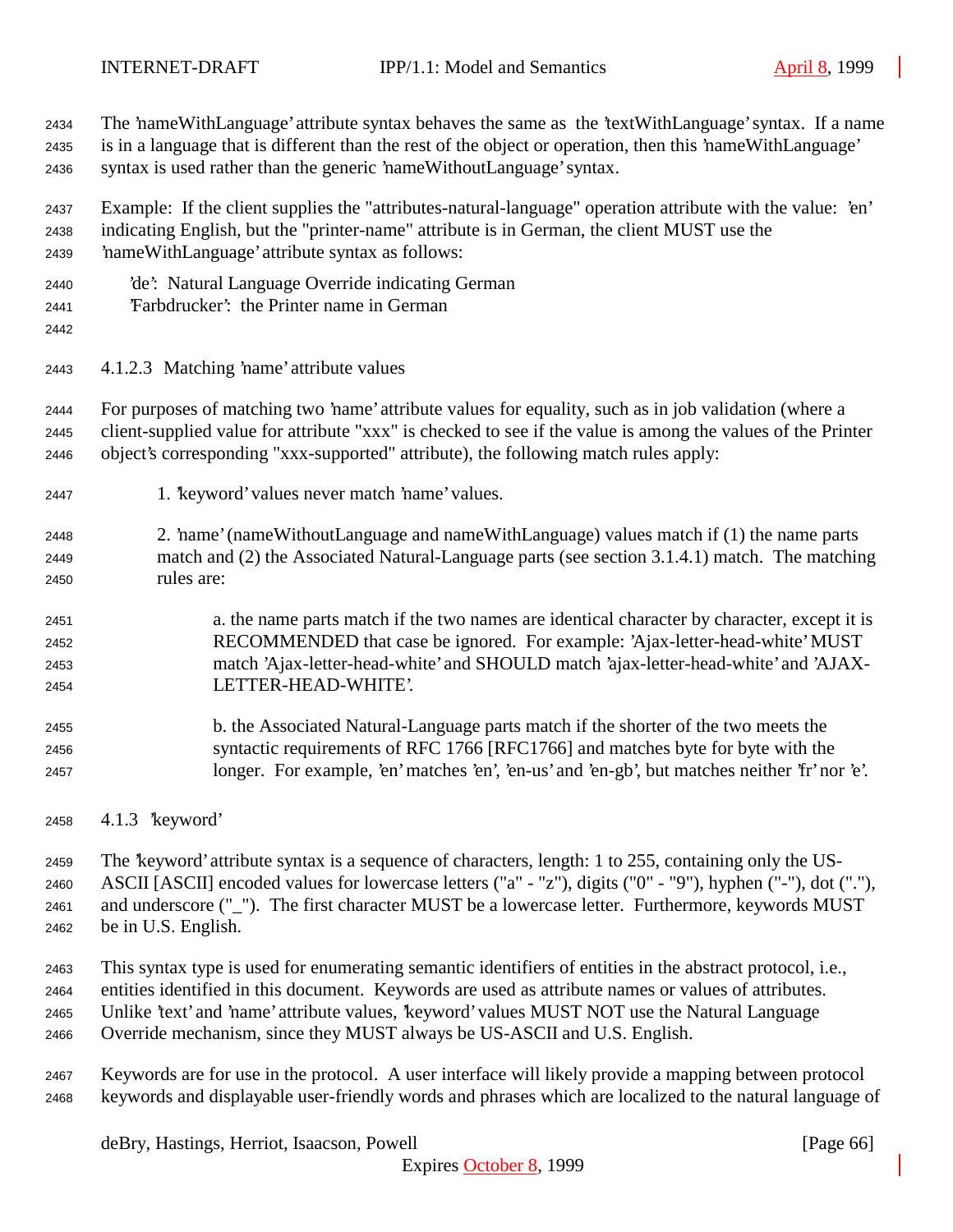the user. While the keywords specified in this document MAY be displayed to users whose natural

- language is U.S. English, they MAY be mapped to other U.S. English words for U.S. English users, since the user interface is outside the scope of this document.
- In the definition for each attribute of this syntax type, the full set of defined keyword values for that attribute are listed.

 When a keyword is used to represent an attribute (its name), it MUST be unique within the full scope of all IPP objects and attributes. When a keyword is used to represent a value of an attribute, it MUST be unique just within the scope of that attribute. That is, the same keyword MUST NOT be used for two different values within the same attribute to mean two different semantic ideas. However, the same keyword MAY be used across two or more attributes, representing different semantic ideas for each attribute. Section 6.1 describes how the protocol can be extended with new keyword values. Examples of attribute name keywords:

- "job-name"
- "attributes-charset"
- 
- Note: This document uses "type1", "type2", and "type3" prefixes to the "keyword" basic syntax to indicate different levels of review for extensions (see section 6.1).
- 4.1.4 'enum'

The 'enum' attribute syntax is an enumerated integer value that is in the range from 1 to 2\*\*31 - 1

(MAX). Each value has an associated 'keyword' name. In the definition for each attribute of this syntax

 type, the full set of possible values for that attribute are listed. This syntax type is used for attributes for which there are enum values assigned by other standards, such as SNMP MIBs. A number of attribute

enum values in this specification are also used for corresponding attributes in other standards

[RFC1759]. This syntax type is not used for attributes to which the administrator may assign values.

Section 6.1 describes how the protocol can be extended with new enum values.

 Enum values are for use in the protocol. A user interface will provide a mapping between protocol enum values and displayable user-friendly words and phrases which are localized to the natural language of the user. While the enum symbols specified in this document MAY be displayed to users whose natural language is U.S. English, they MAY be mapped to other U.S. English words for U.S. English users, since the user interface is outside the scope of this document.

- Note: SNMP MIBs use '2' for 'unknown' which corresponds to the IPP "out-of-band" value 'unknown'. See the description of the "out-of-band" values at the beginning of Section 4.1. Therefore, attributes of type 'enum' start at '3'.
- Note: This document uses "type1", "type2", and "type3" prefixes to the "enum" basic syntax to indicate different levels of review for extensions (see section 6.1).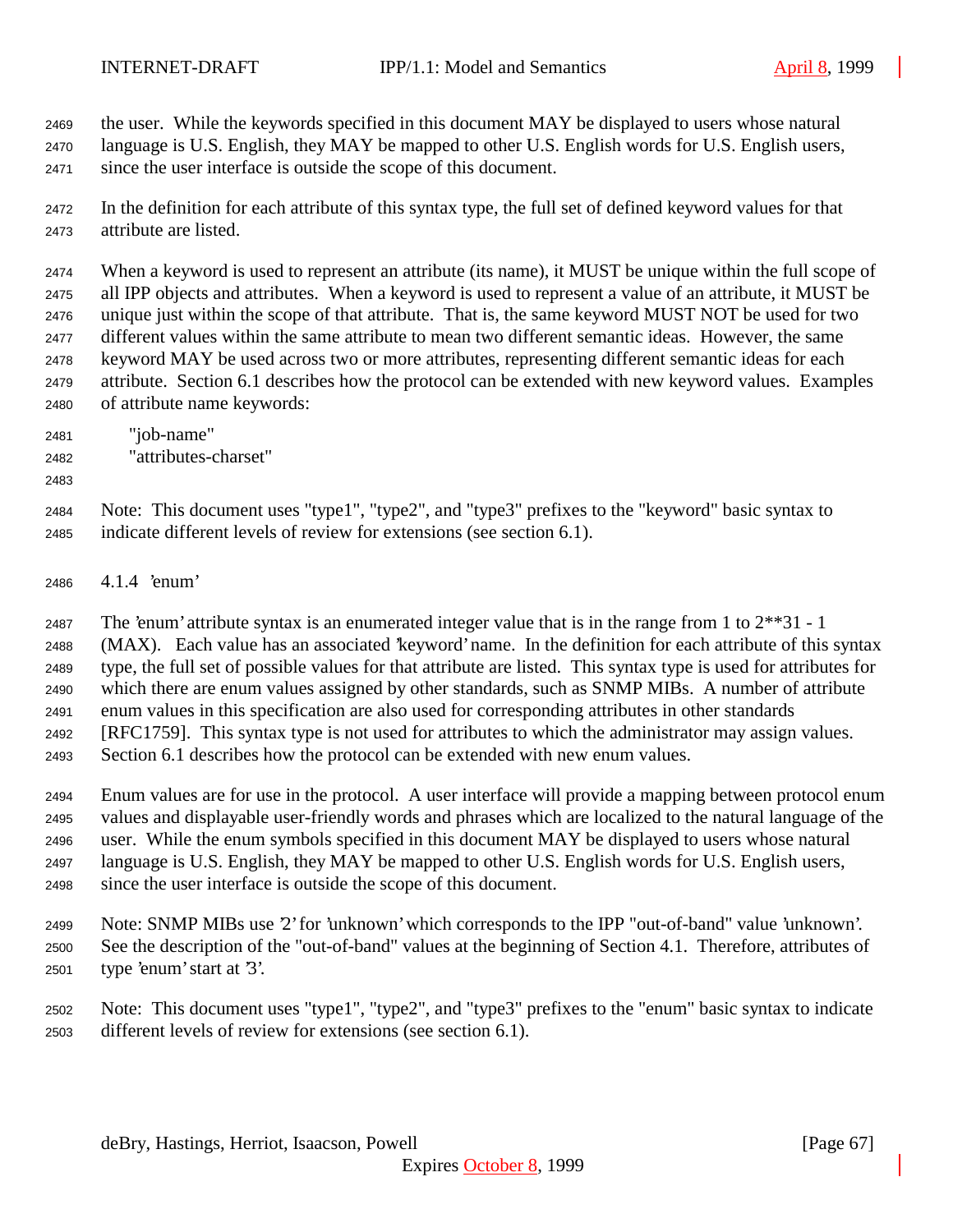4.1.5 'uri'

 The 'uri' attribute syntax is any valid Uniform Resource Identifier or URI [RFC2396]. Most often, URIs are simply Uniform Resource Locators or URLs. The maximum length of URIs used as values of IPP attributes is 1023 octets. Although most other IPP attribute syntax types allow for only lower-cased values, this attribute syntax type conforms to the case-sensitive and case-insensitive rules specified in [RFC2396]. See also [IPP-IIG] for a discussion of case in URIs.

4.1.6 'uriScheme'

 The 'uriScheme' attribute syntax is a sequence of characters representing a URI scheme according to RFC 2396 [RFC2396]. Though RFC 2396 requires that the values be case-insensitive, IPP requires all lower case values in IPP attributes to simplify comparing by IPP clients and Printer objects. Standard values for this syntax type are the following keywords:

- 'http': for HTTP schemed URIs (e.g., "http:…")
- 'https': for use with HTTPS schemed URIs (e.g., "https:...") (not on IETF standards track)
- 'ftp': for FTP schemed URIs (e.g., "ftp:...")
- 'mailto': for SMTP schemed URIs (e.g., "mailto:...")
- 'file': for file schemed URIs (e.g., "file:...")
- 

 A Printer object MAY support any URI 'scheme' that has been registered with IANA [IANA-MT]. The maximum length of URI 'scheme' values used to represent IPP attribute values is 63 octets.

4.1.7 'charset'

 The 'charset' attribute syntax is a standard identifier for a charset. A charset is a coded character set and encoding scheme. Charsets are used for labeling certain document contents and 'text' and 'name' attribute values. The syntax and semantics of this attribute syntax are specified in RFC 2046 [RFC2046] and contained in the IANA character-set Registry [IANA-CS] according to the IANA procedures [RFC2278]. Though RFC 2046 requires that the values be case-insensitive US-ASCII, IPP requires all lower case values in IPP attributes to simplify comparing by IPP clients and Printer objects. When a character-set in the IANA registry has more than one name (alias), the name labeled as "(preferred MIME name)", if present, MUST be used.

- The maximum length of 'charset' values used to represent IPP attribute values is 63 octets.
- Some examples are:
- 'utf-8': ISO 10646 Universal Multiple-Octet Coded Character Set (UCS) represented as the UTF-8 [RFC2279] transfer encoding scheme in which US-ASCII is a subset charset. 'us-ascii': 7-bit American Standard Code for Information Interchange (ASCII), ANSI X3.4-1986
- [ASCII]. That standard defines US-ASCII, but RFC 2045 [RFC2045] eliminates most of the control characters from conformant usage in MIME and IPP.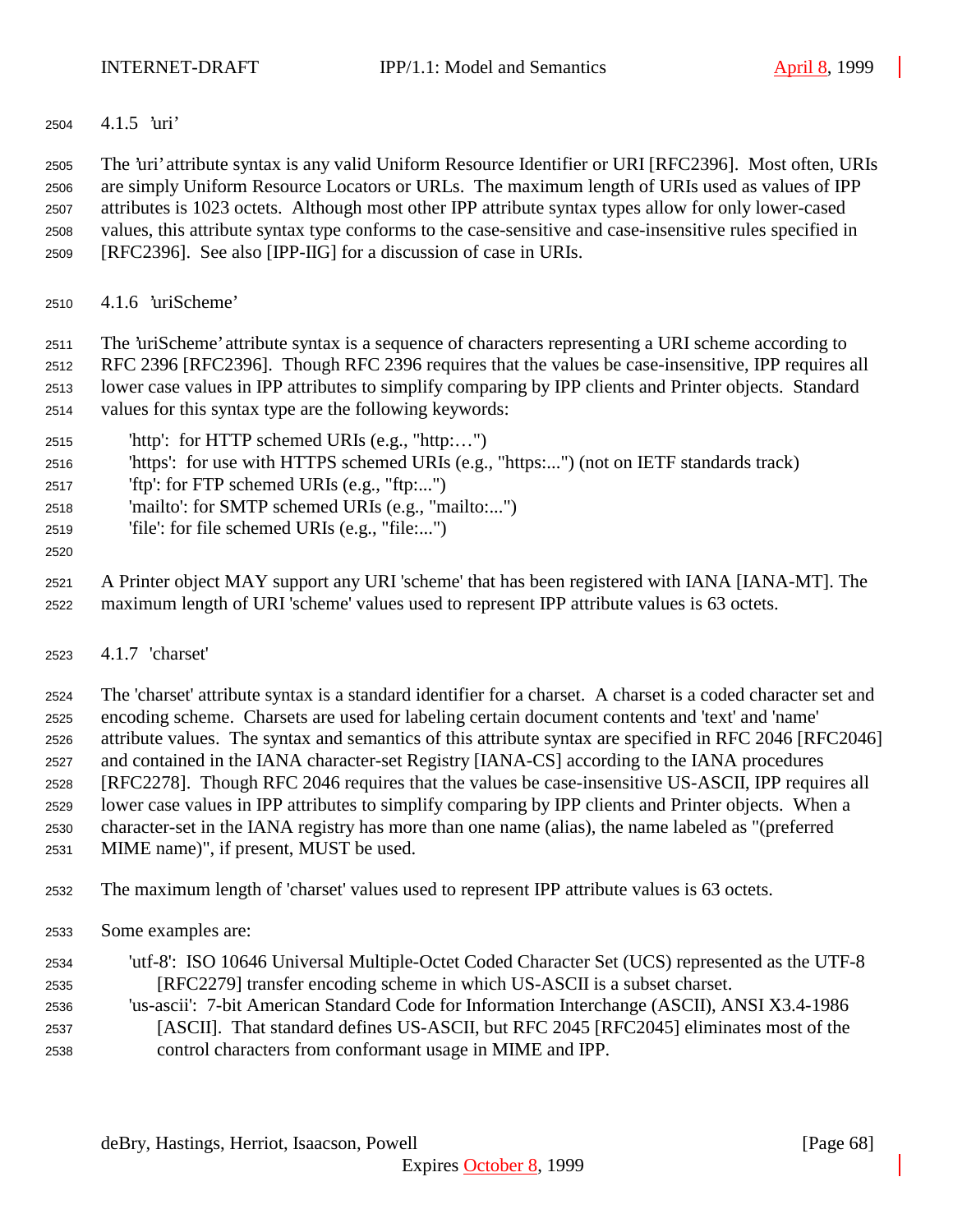| 2539<br>2540<br>2541<br>2542<br>2543<br>2544<br>2545 | iso-8859-1: 8-bit One-Byte Coded Character Set, Latin Alphabet Nr 1 [ISO8859-1]. That standard<br>defines a coded character set that is used by Latin languages in the Western Hemisphere and<br>Western Europe. US-ASCII is a subset charset.<br>iso-10646-ucs-2: ISO 10646 Universal Multiple-Octet Coded Character Set (UCS) represented as<br>two octets (UCS-2), with the high order octet of each pair coming first (so-called Big Endian<br>integer). |
|------------------------------------------------------|--------------------------------------------------------------------------------------------------------------------------------------------------------------------------------------------------------------------------------------------------------------------------------------------------------------------------------------------------------------------------------------------------------------------------------------------------------------|
| 2546<br>2547<br>2548                                 | Some attribute descriptions MAY place additional requirements on charset values that may be used, such<br>as REQUIRED values that MUST be supported or additional restrictions, such as requiring that the<br>charset have US-ASCII as a subset charset.                                                                                                                                                                                                     |
| 2549                                                 | 4.1.8 'naturalLanguage'                                                                                                                                                                                                                                                                                                                                                                                                                                      |
| 2550<br>2551<br>2552<br>2553                         | The 'naturalLanguage' attribute syntax is a standard identifier for a natural language and optionally a<br>country. The values for this syntax type are defined by RFC 1766 [RFC1766]. Though RFC 1766<br>requires that the values be case-insensitive US-ASCII, IPP requires all lower case to simplify comparing<br>by IPP clients and Printer objects. Examples include:                                                                                  |
| 2554<br>2555<br>2556<br>2557<br>2558                 | 'en': for English<br>'en-us': for US English<br>'fr': for French<br>'de': for German                                                                                                                                                                                                                                                                                                                                                                         |
| 2559                                                 | The maximum length of 'naturalLanguage' values used to represent IPP attribute values is 63 octets.                                                                                                                                                                                                                                                                                                                                                          |
| 2560                                                 | 4.1.9 'mimeMediaType'                                                                                                                                                                                                                                                                                                                                                                                                                                        |
| 2561<br>2562<br>2563<br>2564                         | The 'mimeMediaType' attribute syntax is the Internet Media Type (sometimes called MIME type) as<br>defined by RFC 2046 [RFC2046] and registered according to the procedures of RFC 2048 [RFC2048]<br>for identifying a document format. The value MAY include a charset parameter, depending on the<br>specification of the Media Type in the IANA Registry [IANA-MT]. Although most other IPP syntax                                                        |

Examples are:

insensitive.

- 'text/html': An HTML document
- 'text/plain': A plain text document in US-ASCII (RFC 2046 indicates that in the absence of the charset parameter MUST mean US-ASCII rather than simply unspecified) [RFC2046].

types allow for only lower-cased values, this syntax type allows for mixed-case values which are case-

- 'text/plain; charset=US-ASCII': A plain text document in US-ASCII [52, 56].
- 'text/plain; charset=ISO-8859-1': A plain text document in ISO 8859-1 (Latin 1) [ISO8859-1].
- 'text/plain; charset=utf-8': A plain text document in ISO 10646 represented as UTF-8 [RFC2279]
- 'application/postscript': A PostScript document [RFC2046]
- 'application/vnd.hp-PCL': A PCL document [IANA-MT] (charset escape sequence embedded in the document data)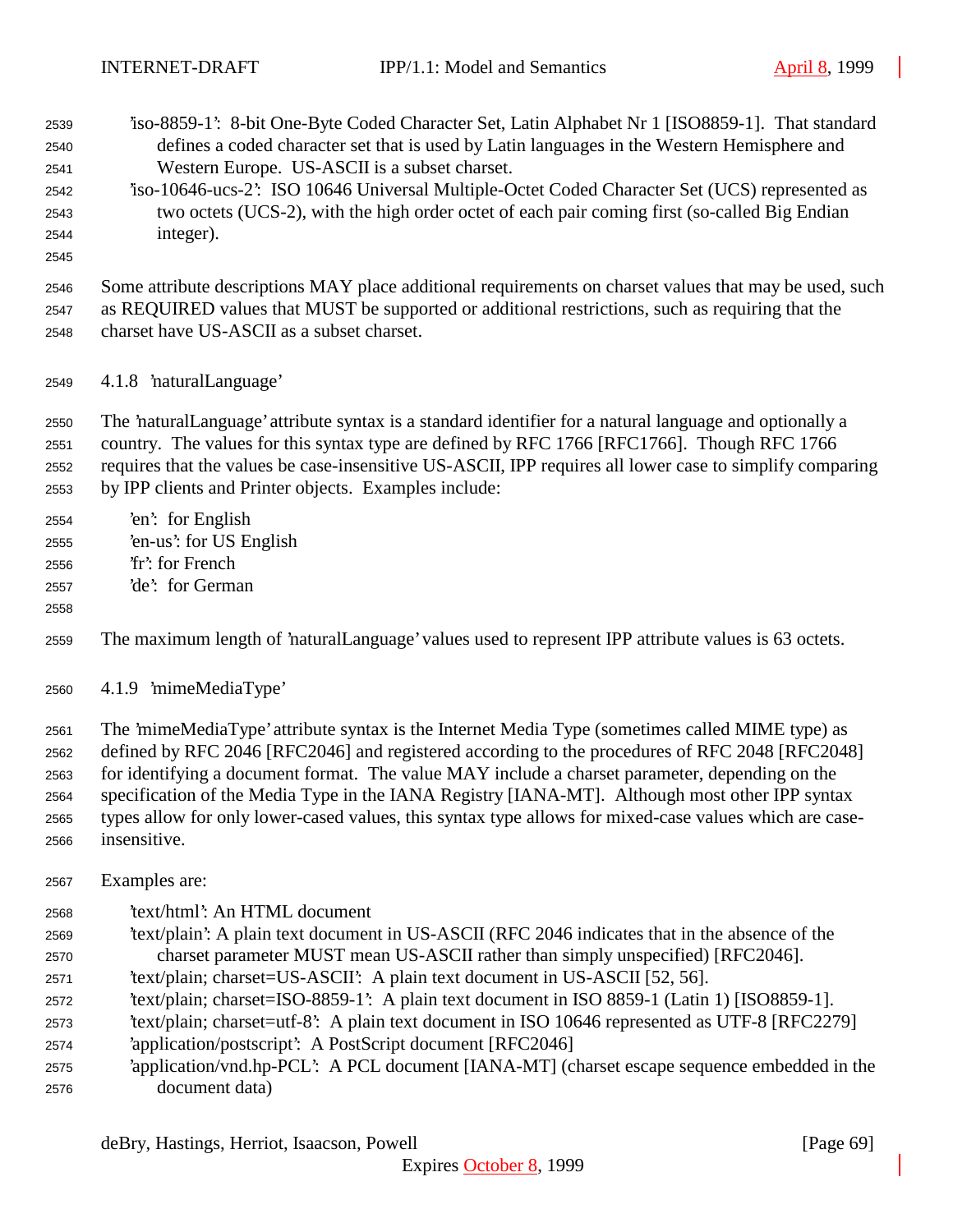- 'application/pdf': Portable Document Format see IANA MIME Media Type registry 'application/octet-stream': (REQUIRED) Auto-sense - see below
- 

### 4.1.9.1 Application/octet-stream -- Auto-Sensing the document format

 One special type is 'application/octet-stream'. If the Printer object supports this value, the Printer object MUST be capable of auto-sensing the format of the document data. During auto-sensing, a Printer may determine that the document-data has a format that the Printer doesn't recognize. If the Printer 2585 determines this problem before sendingreturning an operation response-, it rejects the request and returns 2586 the 'client-error-unsupported-document-format-not-supported' status code. If the Printer determines this 2587 problem after accepting the request and sendingreturning an operation response with one of the successful status codes, the Printer adds the 'unsupported-document-format' value to the job's 2589 "*printerjob-state-reasons*" attribute. **Issues 9 and 10.** 

 If the Printer object's default value attribute "document-format-default" is set to 'application/octet- stream', the Printer object not only supports auto-sensing of the document format, but will depend on the result of applying its auto-sensing when the client does not supply the "document-format" attribute. If the client supplies a document format value, the Printer MUST rely on the supplied attribute, rather than trust its auto-sensing algorithm. To summarize:

- 1. If the client does not supply a document format value, the Printer MUST rely on its default value setting (which may be 'application/octet-stream' indicating an auto-sensing mechanism).
- 2. If the client supplies a value other than 'application/octet-stream', the client is supplying valid information about the format of the document data and the Printer object MUST trust the client supplied value more than the outcome of applying an automatic format detection mechanism. For example, the client may be requesting the printing of a PostScript file as a 'text/plain' document. The Printer object MUST print a text representation of the PostScript commands rather than interpret the stream of PostScript commands and print the result.
- 3. If the client supplies a value of 'application/octet-stream', the client is indicating that the Printer object MUST use its auto-sensing mechanism on the client supplied document data whether auto-sensing is the Printer object's default or not.
- 

 Note: Since the auto-sensing algorithm is probabilistic, if the client requests both auto-sensing ("document-format" set to 'application/octet-stream') and true fidelity ("ipp-attribute-fidelity" set to 'true'), the Printer object might not be able to guarantee exactly what the end user intended (the auto- sensing algorithm might mistake one document format for another ), but it is able to guarantee that its auto-sensing mechanism be used.

The maximum length of a 'mimeMediaType' value to represent IPP attribute values is 255 octets.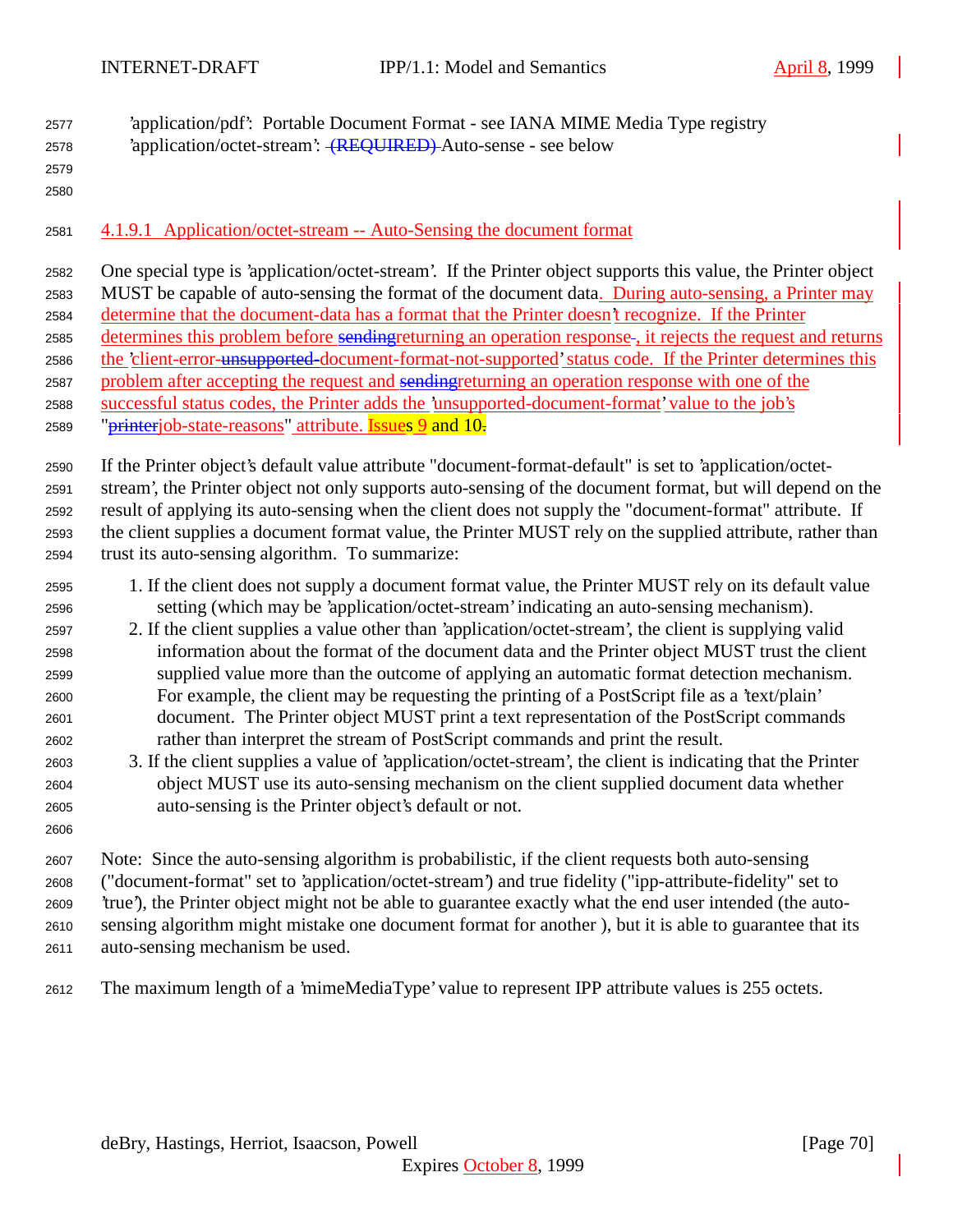4.1.10 'octetString'

 The 'octetString' attribute syntax is a sequence of octets encoded in a maximum of 1023 octets which is indicated in sub-section headers using the notation: octetString(MAX). This syntax type is used for opaque data.

- 4.1.11 'boolean'
- The 'boolean' attribute syntax has only two values: 'true' and 'false'.
- 4.1.12 'integer'

The 'integer' attribute syntax is an integer value that is in the range from -2\*\*31 (MIN) to 2\*\*31 - 1

(MAX). Each individual attribute may specify the range constraint explicitly in sub-section headers if

the range is different from the full range of possible integer values. For example: job-priority

(integer(1:100)) for the "job-priority" attribute. However, the enforcement of that additional constraint is

- up to the IPP objects, not the protocol.
- 4.1.13 'rangeOfInteger'

 The 'rangeOfInteger' attribute syntax is an ordered pair of integers that defines an inclusive range of integer values. The first integer specifies the lower bound and the second specifies the upper bound. If a range constraint is specified in the header description for an attribute in this document whose attribute syntax is 'rangeOfInteger' (i.e., 'X:Y' indicating X as a minimum value and Y as a maximum value), then the constraint applies to both integers.

4.1.14 'dateTime'

 The 'dateTime' attribute syntax is a standard, fixed length, 11 octet representation of the "DateAndTime" syntax as defined in RFC 1903 [RFC1903]. RFC 1903 also identifies an 8 octet representation of a "DateAndTime" value, but IPP objects MUST use the 11 octet representation. A user interface will provide a mapping between protocol dateTime values and displayable user-friendly words or presentation values and phrases which are localized to the natural language and date format of the user.

4.1.15 'resolution'

 The 'resolution' attribute syntax specifies a two-dimensional resolution in the indicated units. It consists of 3 values: a cross feed direction resolution (positive integer value), a feed direction resolution (positive integer value), and a units value. The semantics of these three components are taken from the Printer MIB [RFC1759] suggested values. That is, the cross feed direction component resolution component is the same as the prtMarkerAddressabilityXFeedDir object in the Printer MIB, the feed direction component resolution component is the same as the prtMarkerAddressabilityFeedDir in the Printer MIB, and the units component is the same as the prtMarkerAddressabilityUnit object in the Printer MIB (namely, '3' indicates dots per inch and '4' indicates dots per centimeter). All three values MUST be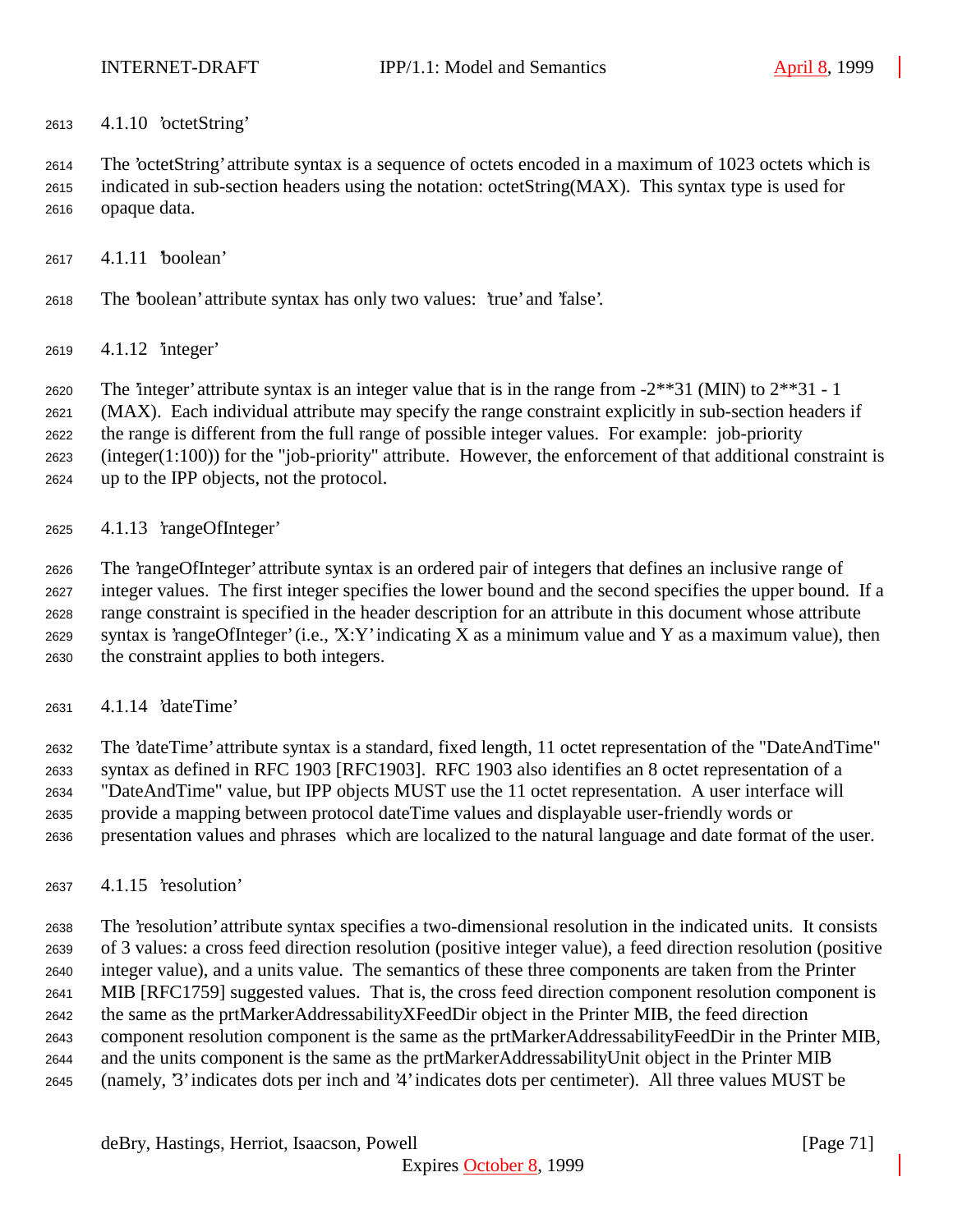present even if the first two values are the same. Example: '300', '600', '3' indicates a 300 dpi cross-feed direction resolution, a 600 dpi feed direction resolution, since a '3' indicates dots per inch (dpi).

4.1.16 '1setOf X'

 The '1setOf X' attribute syntax is 1 or more values of attribute syntax type X. This syntax type is used for multi-valued attributes. The syntax type is called '1setOf' rather than just 'setOf' as a reminder that the set of values MUST NOT be empty (i.e., a set of size 0). Sets are normally unordered. However each attribute description of this type may specify that the values MUST be in a certain order for that attribute.

4.2 Job Template Attributes

 Job Template attributes describe job processing behavior. Support for Job Template attributes by a Printer object is OPTIONAL (see section 13.2.3 for a description of support for OPTIONAL attributes).

Also, clients OPTIONALLY supply Job Template attributes in create requests.

- Job Template attributes conform to the following rules. For each Job Template attribute called "xxx":
- 1. If the Printer object supports "xxx" then it MUST support both a "xxx-default" attribute (unless there is a "No" in the table below) and a "xxx-supported" attribute. If the Printer object doesn't support "xxx", then it MUST support neither an "xxx-default" attribute nor an "xxx-supported" attribute, and it MUST treat an attribute "xxx" supplied by a client as unsupported. An attribute "xxx" may be supported for some document formats and not supported for other document formats. For example, it is expected that a Printer object would only support "orientation- requested" for some document formats (such as 'text/plain' or 'text/html') but not others (such as 'application/postscript').
- 2. "xxx" is OPTIONALLY supplied by the client in a create request. If "xxx" is supplied, the client is indicating a desired job processing behavior for this Job. When "xxx" is not supplied, the client is indicating that the Printer object apply its default job processing behavior at job processing time if the document content does not contain an embedded instruction indicating an xxx-related behavior.
- Note: Since an administrator MAY change the default value attribute after a Job object has been submitted but before it has been processed, the default value used by the Printer object at job processing time may be different that the default value in effect at job submission time.
- 3. The "xxx-supported" attribute is a Printer object attribute that describes which job processing behaviors are supported by that Printer object. A client can query the Printer object to find out what xxx-related behaviors are supported by inspecting the returned values of the "xxx-supported" attribute.
- Note: The "xxx" in each "xxx-supported" attribute name is singular, even though an "xxx-supported" attribute usually has more than one value, such as "job-sheet-supported", unless the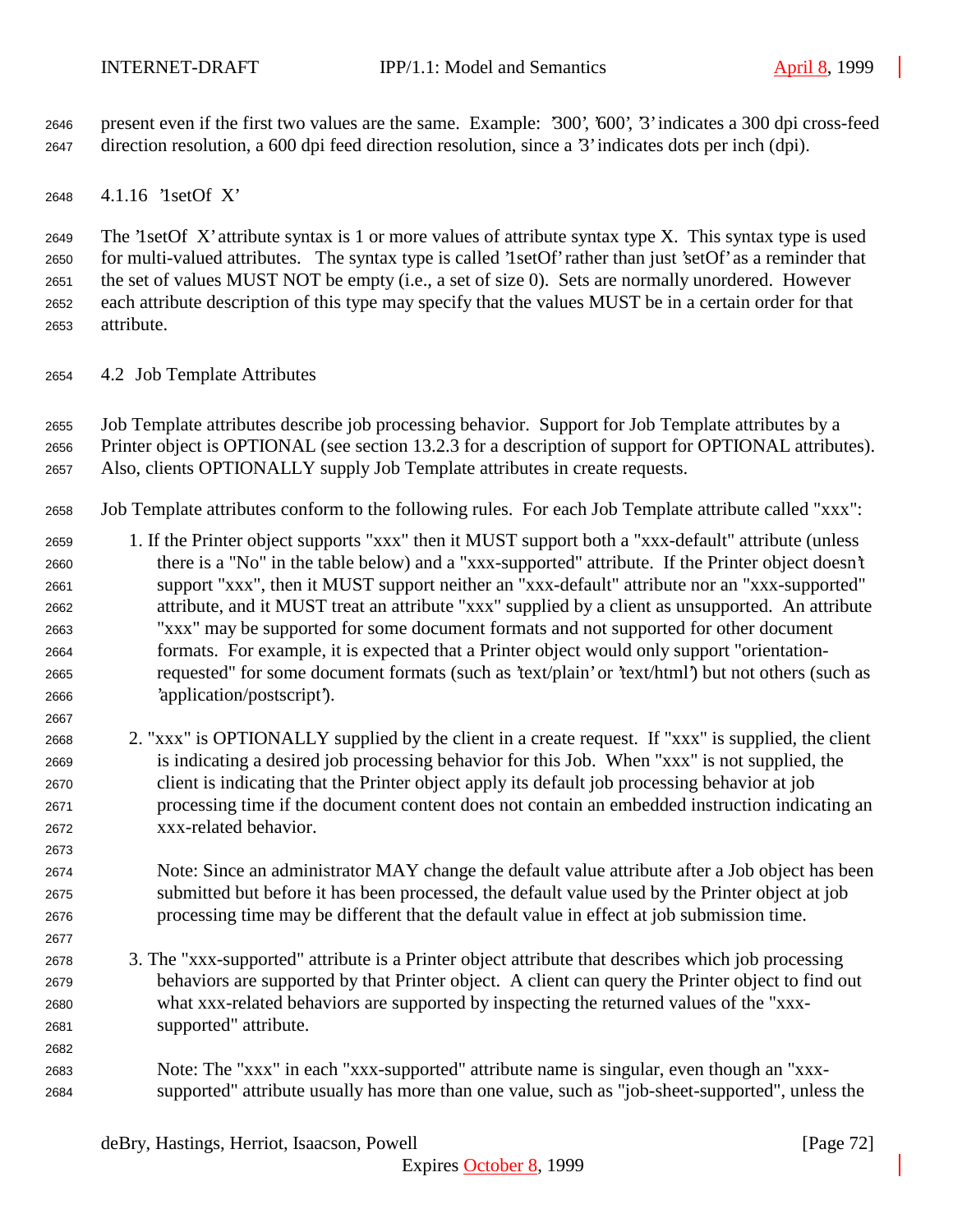"xxx" Job Template attribute is plural, such as "finishings" or "sides". In such cases the "xxx-supported" attribute names are: "finishings-supported" and "sides-supported".

 4. The "xxx-default" default value attribute describes what will be done at job processing time when no other job processing information is supplied by the client (either explicitly as an IPP attribute in the create request or implicitly as an embedded instruction within the document data).

 If an application wishes to present an end user with a list of supported values from which to choose, the application SHOULD query the Printer object for its supported value attributes. The application SHOULD also query the default value attributes. If the application then limits selectable values to only those value that are supported, the application can guarantee that the values supplied by the client in the create request all fall within the set of supported values at the Printer. When querying the Printer, the client MAY enumerate each attribute by name in the Get-Printer-Attributes Request, or the client MAY just name the "job-template" group in order to get the complete set of supported attributes (both supported and default attributes).

 The "finishings" attribute is an example of a Job Template attribute. It can take on a set of values such as 'staple', 'punch', and/or 'cover'. A client can query the Printer object for the "finishings-supported" attribute and the "finishings-default" attribute. The supported attribute contains a set of supported values. The default value attribute contains the finishing value(s) that will be used for a new Job if the client does not supply a "finishings" attribute in the create request and the document data does not contain any corresponding finishing instructions. If the client does supply the "finishings" attribute in the create request, the IPP object validates the value or values to make sure that they are a subset of the supported values identified in the Printer object's "finishings-supported" attribute. See section 3.2.1.2.

 The table below summarizes the names and relationships for all Job Template attributes. The first column of the table (labeled "Job Attribute") shows the name and syntax for each Job Template attribute in the Job object. These are the attributes that can optionally be supplied by the client in a create request. The last two columns (labeled "Printer: Default Value Attribute" and "Printer: Supported Values Attribute") shows the name and syntax for each Job Template attribute in the Printer object (the default value attribute and the supported values attribute). A "No" in the table means the Printer MUST NOT support the attribute (that is, the attribute is simply not applicable). For brevity in the table, the 'text' and 'name' entries do not show the maximum length for each attribute.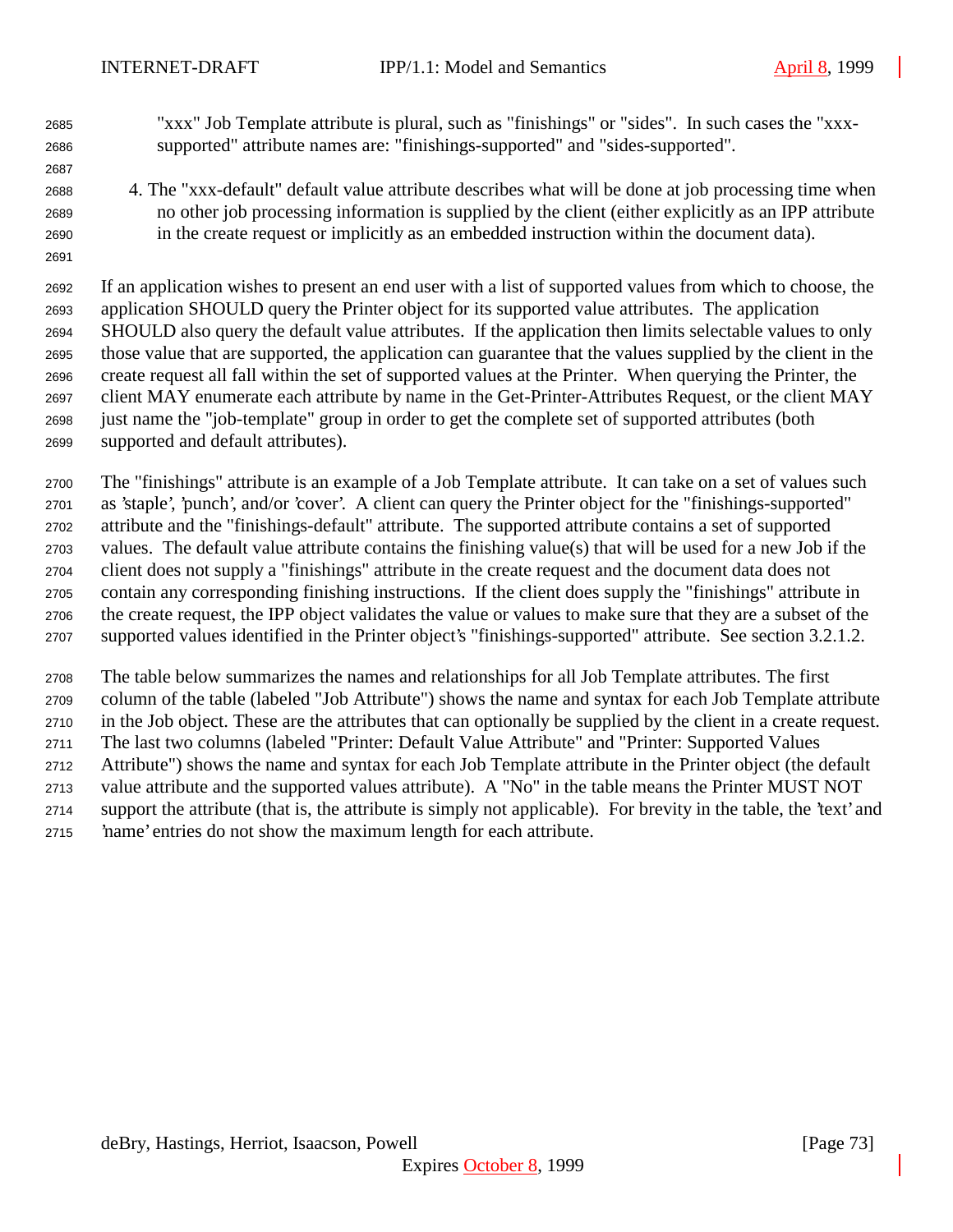| Job Attribute                                           | Printer: Default Value<br>Attribute                       | Printer: Supported<br>Values Attribute                                             |
|---------------------------------------------------------|-----------------------------------------------------------|------------------------------------------------------------------------------------|
| job-priority<br>(integer 1:100)                         | job-priority-default<br>(integer 1:100)                   | job-priority-supported<br>(integer 1:100)                                          |
| job-hold-until<br>(type3 keyword<br>name)               | job-hold-until-<br>default<br>(type3 keyword<br>name)     | job-hold-until-<br>supported<br>(1setOf<br>type3 keyword<br>name)                  |
| job-sheets<br>(type3 keyword<br>name)                   | job-sheets-default<br>(type3 keyword<br>name)             | job-sheets-supported<br>(1setOf<br>type3 keyword  <br>name)                        |
| multiple-document-<br>handling<br>(type2 keyword)       | multiple-document-<br>handling-default<br>(type2 keyword) | multiple-document-<br>handling-supported<br>(1setOf type2 keyword)                 |
| copies<br>(integer (1:MAX))                             | copies-default<br>(integer (1:MAX))                       | copies-supported<br>(rangeOfInteger<br>$(1:MAX)$ )                                 |
| finishings<br>(lsetOf type2 enum) (lsetOf type2 enum)   | finishings-default                                        | finishings-supported<br>(1setOf type2 enum)                                        |
| page-ranges<br>(1setOf<br>rangeOfInteger<br>$(1:MAX)$ ) | No                                                        | page-ranges-<br>supported (boolean)                                                |
| sides<br>(type2 keyword)                                | sides-default<br>(type2 keyword)                          | sides-supported<br>(1setOf type2 keyword)                                          |
| number-up<br>(integer (1:MAX))                          | number-up-default<br>(integer (1:MAX))                    | number-up-supported<br>(1setOf integer<br>(1:MAX)<br>rangeOfInteger<br>$(1:MAX)$ ) |
| orientation-<br>requested<br>(type2 enum)               | orientation-requested-<br>default<br>(type2 enum)         | orientation-requested-<br>supported<br>(1setOf type2 enum)                         |
| media<br>(type3 keyword<br>name)                        | media-default<br>(type3 keyword<br>name)                  | media-supported<br>(1setOf<br>type3 keyword<br>name)<br>media-ready                |

deBry, Hastings, Herriot, Isaacson, Powell [Page 74]

Expires October 8, 1999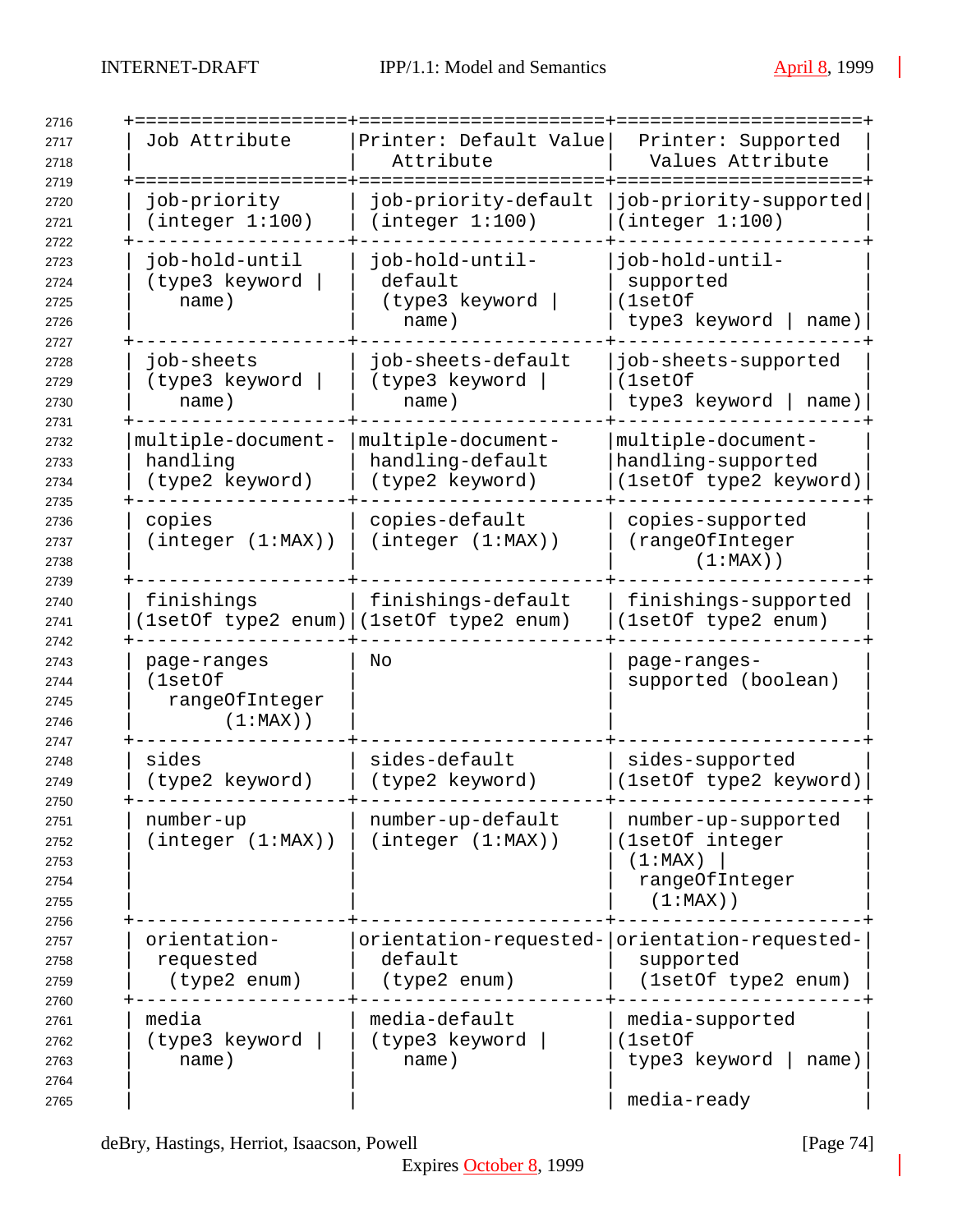| 2766<br>2767<br>2768 |                    |                       | (1setOf<br>type3 keyword<br>name) |
|----------------------|--------------------|-----------------------|-----------------------------------|
| 2769                 | printer-resolution | printer-resolution-   | printer-resolution-               |
| 2770                 | (resolution)       | default               | supported                         |
| 2771                 |                    | (resolution)          | (1setOf resolution)               |
| 2772                 |                    |                       |                                   |
| 2773                 | print-quality      | print-quality-default | print-quality-                    |
| 2774                 | (type2 enum)       | (type2 enum)          | supported                         |
| 2775                 |                    |                       | (1setOf type2 enum)               |
| 2776                 |                    |                       |                                   |

 

4.2.1 job-priority (integer(1:100))

 This attribute specifies a priority for scheduling the Job. A higher value specifies a higher priority. The value 1 indicates the lowest possible priority. The value 100 indicates the highest possible priority. Among those jobs that are ready to print, a Printer MUST print all jobs with a priority value of n before printing those with a priority value of n-1 for all n.

 If the Printer object supports this attribute, it MUST always support the full range from 1 to 100. No administrative restrictions are permitted. This way an end-user can always make full use of the entire range with any Printer object. If privileged jobs are implemented outside IPP/1.1, they MUST have priorities higher than 100, rather than restricting the range available to end-users.

 If the client does not supply this attribute and this attribute is supported by the Printer object, the Printer object MUST use the value of the Printer object's "job-priority-default" at job submission time (unlike most Job Template attributes that are used if necessary at job processing time).

 The syntax for the "job-priority-supported" is also integer(1:100). This single integer value indicates the number of priority levels supported. The Printer object MUST take the value supplied by the client and map it to the closest integer in a sequence of n integers values that are evenly distributed over the range from 1 to 100 using the formula:

- roundToNearestInt( $(100x+50)/n$ )
- where n is the value of "job-priority-supported" and x ranges from 0 through n-1.

2797 For example, if n=1 the sequence of values is 50; if n=2, the sequence of values is: 25 and 75; if n = 3, 2798 the sequence of values is: 17, 50 and 83; if  $n = 10$ , the sequence of values is: 5, 15, 25, 35, 45, 55, 65,

2799 75, 85, and 95; if  $n = 100$ , the sequence of values is: 1, 2, 3, ... 100.

 If the value of the Printer object's "job-priority-supported" is 10 and the client supplies values in the range 1 to 10, the Printer object maps them to 5, in the range 11 to 20, the Printer object maps them to 15, etc.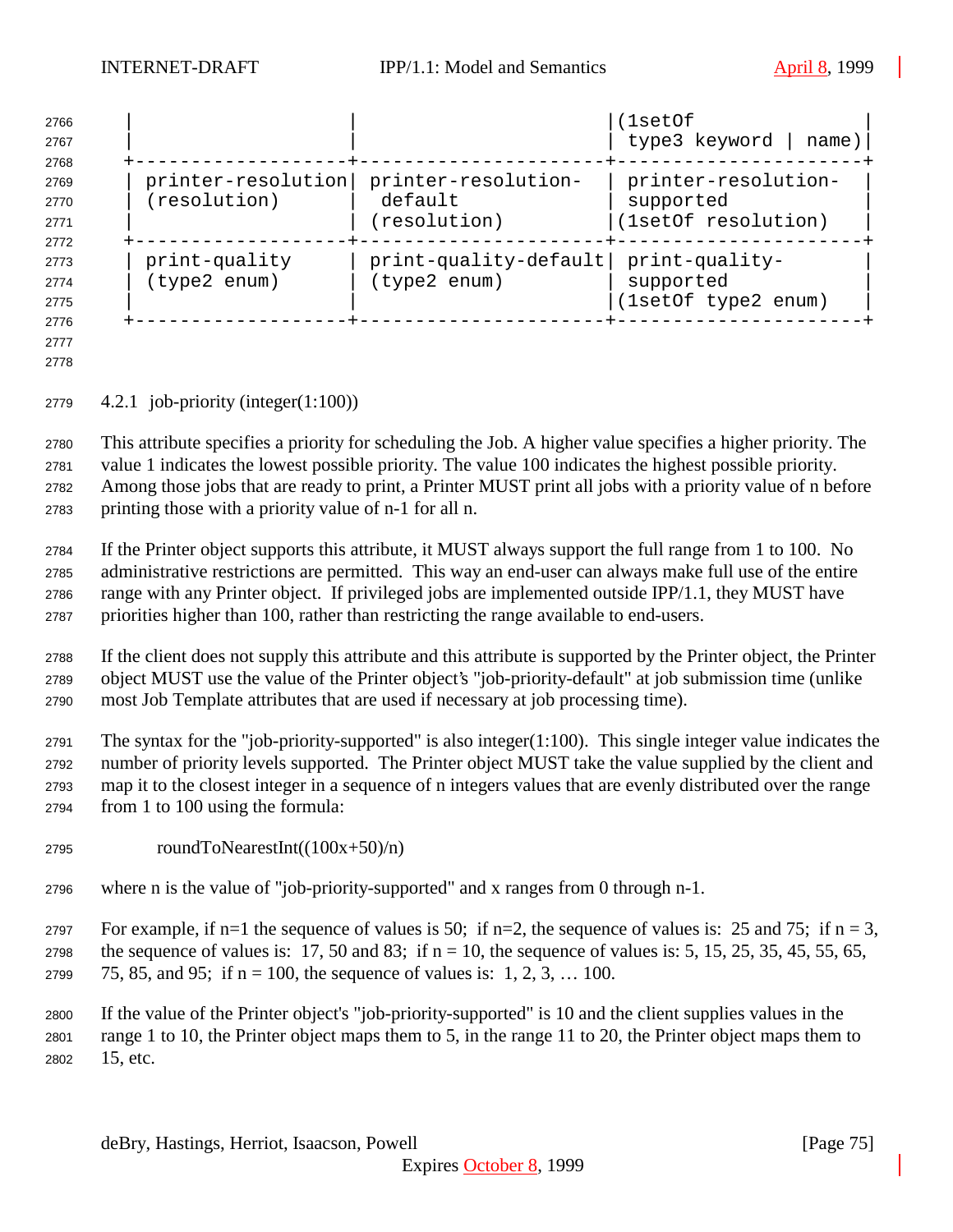4.2.2 job-hold-until (type3 keyword | name (MAX))

 This attribute specifies the named time period during which the Job MUST become a candidate for printing.

- Standard keyword values for named time periods are:
- 'no-hold': immediately, if there are not other reasons to hold the job
- 'indefinite': the job is held indefinitely, until a client performs a Release-Job (section 3.3.6)
- 'day-time': during the day
- 'evening': evening
- 'night': night
- 'weekend': weekend
- 'second-shift': second-shift (after close of business)
- 'third-shift': third-shift (after midnight)
- 

 An administrator MUST associate allowable print times with a named time period (by means outside the scope of this IPP/1.1 document). An administrator is encouraged to pick names that suggest the type of time period. An administrator MAY define additional values using the 'name' or 'keyword' attribute syntax, depending on implementation.

- If the value of this attribute specifies a time period that is in the future, the Printer MUST add the 'job- hold-until-specified' value to the job's "job-state-reasons" attribute, move the job to the 'pending-held' state, and MUST NOT schedule the job for printing until the specified time-period arrives. When the specified time period arrives, the Printer MUST remove the 'job-hold-until-specified' value from the job's "job-state-reason" attribute and, if there are no other job state reasons that keep the job in the 'pending-held' state, the Printer MUST consider the job as a candidate for processing by moving the job to the 'pending' state.
- If this job attribute value is the named value 'no-hold', or the specified time period has already started, the job MUST be a candidate for processing immediately.

If the client does not supply this attribute and this attribute is supported by the Printer object, the Printer

object MUST use the value of the Printer object's "job-hold-until-default" at job submission time (unlike

- most Job Template attributes that are used if necessary at job processing time).
- 4.2.3 job-sheets (type3 keyword | name(MAX))
- This attribute determines which job start/end sheet(s), if any, MUST be printed with a job.
- Standard keyword values are:
- 'none': no job sheet is printed
- 'standard': one or more site specific standard job sheets are printed, e.g. a single start sheet or both start and end sheet is printed
-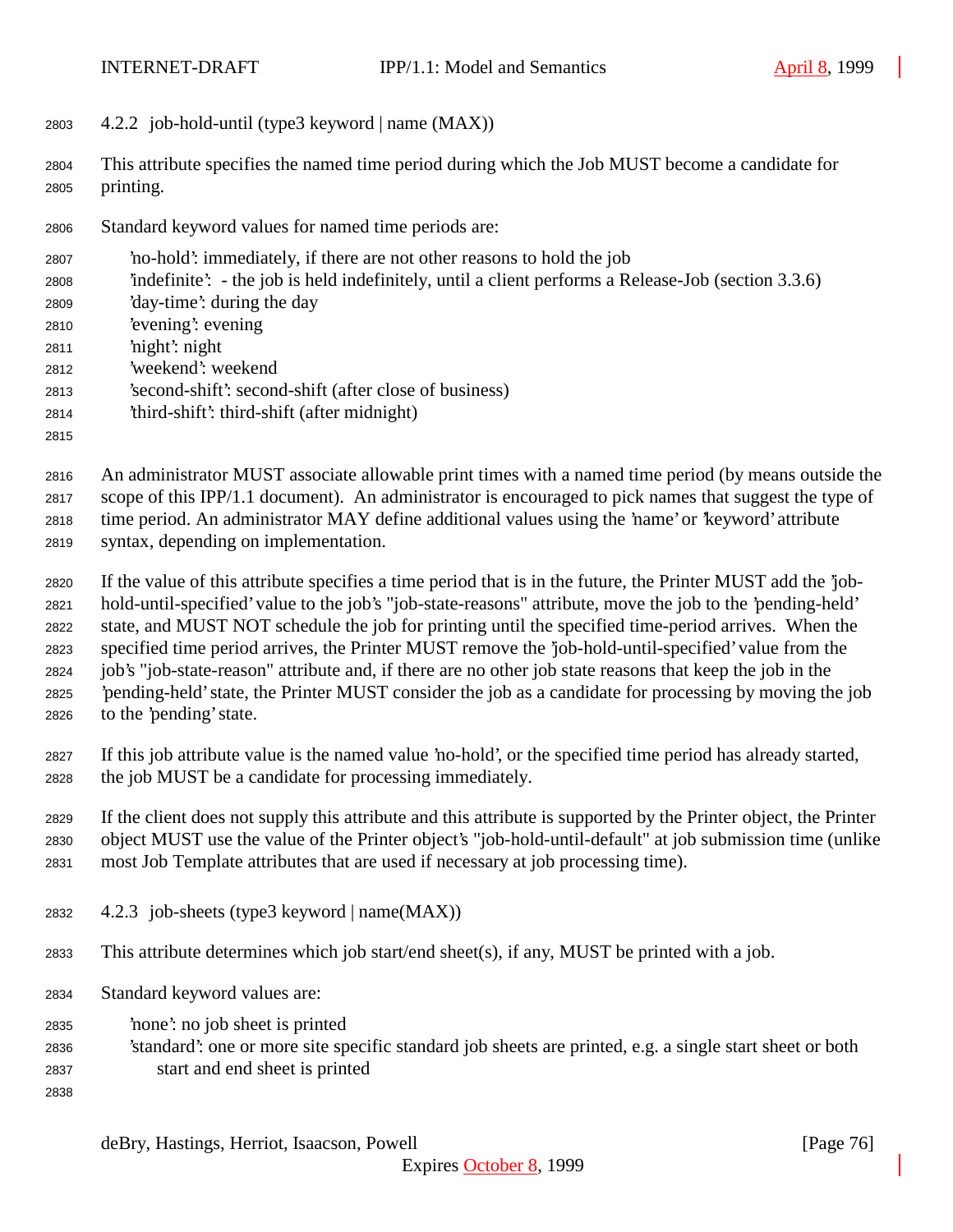An administrator MAY define additional values using the 'name' or 'keyword' attribute syntax, depending on implementation.

 Note: The effect of this attribute on jobs with multiple documents MAY be affected by the "multiple-document-handling" job attribute (section 4.2.4), depending on the job sheet semantics.

4.2.4 multiple-document-handling (type2 keyword)

 This attribute is relevant only if a job consists of two or more documents. The attribute controls finishing operations and the placement of one or more print-stream pages into impressions and onto media sheets. When the value of the "copies" attribute exceeds 1, it also controls the order in which the copies that result from processing the documents are produced. For the purposes of this explanations, if "a" represents an instance of document data, then the result of processing the data in document "a" is a 2849 sequence of media sheets represented by " $a(*)$ ".

- Standard keyword values are:
- 'single-document': If a Job object has multiple documents, say, the document data is called a and b, then the result of processing all the document data (a and then b) MUST be treated as a single sequence of media sheets for finishing operations; that is, finishing would be performed on the 2854 concatenation of the sequences  $a(*)$ ,  $b(*)$ . The Printer object MUST NOT force the data in each document instance to be formatted onto a new print-stream page, nor to start a new impression on a new media sheet. If more than one copy is made, the ordering of the sets of media sheets 2857 resulting from processing the document data MUST be  $a(*)$ ,  $b(*)$ ,  $a(*)$ ,  $b(*)$ , ..., and the Printer 2858 object MUST force each copy  $(a(*),b(*))$  to start on a new media sheet.
- 'separate-documents-uncollated-copies': If a Job object has multiple documents, say, the document data is called a and b, then the result of processing the data in each document instance MUST be 2861 treated as a single sequence of media sheets for finishing operations; that is, the sets  $a(*)$  and  $b(*)$  would each be finished separately. The Printer object MUST force each copy of the result of processing the data in a single document to start on a new media sheet. If more than one copy is made, the ordering of the sets of media sheets resulting from processing the document data 2865 MUST be  $a(*), a(*), ..., b(*), b(*)...$ .
- 'separate-documents-collated-copies': If a Job object has multiple documents, say, the document data is called a and b, then the result of processing the data in each document instance MUST be 2868 treated as a single sequence of media sheets for finishing operations; that is, the sets  $a(*)$  and  $b(*)$  would each be finished separately. The Printer object MUST force each copy of the result of processing the data in a single document to start on a new media sheet. If more than one copy is made, the ordering of the sets of media sheets resulting from processing the document data 2872 MUST be  $a(*), b(*), a(*), b(*), ...$ .
- 'single-document-new-sheet': Same as 'single-document', except that the Printer object MUST ensure that the first impression of each document instance in the job is placed on a new media sheet. This value allows multiple documents to be stapled together with a single staple where each document starts on a new sheet.
- 

 The 'single-document' value is the same as 'separate-documents-collated-copies' with respect to ordering of print-stream pages, but not media sheet generation, since 'single-document' will put the first page of

deBry, Hastings, Herriot, Isaacson, Powell [Page 77]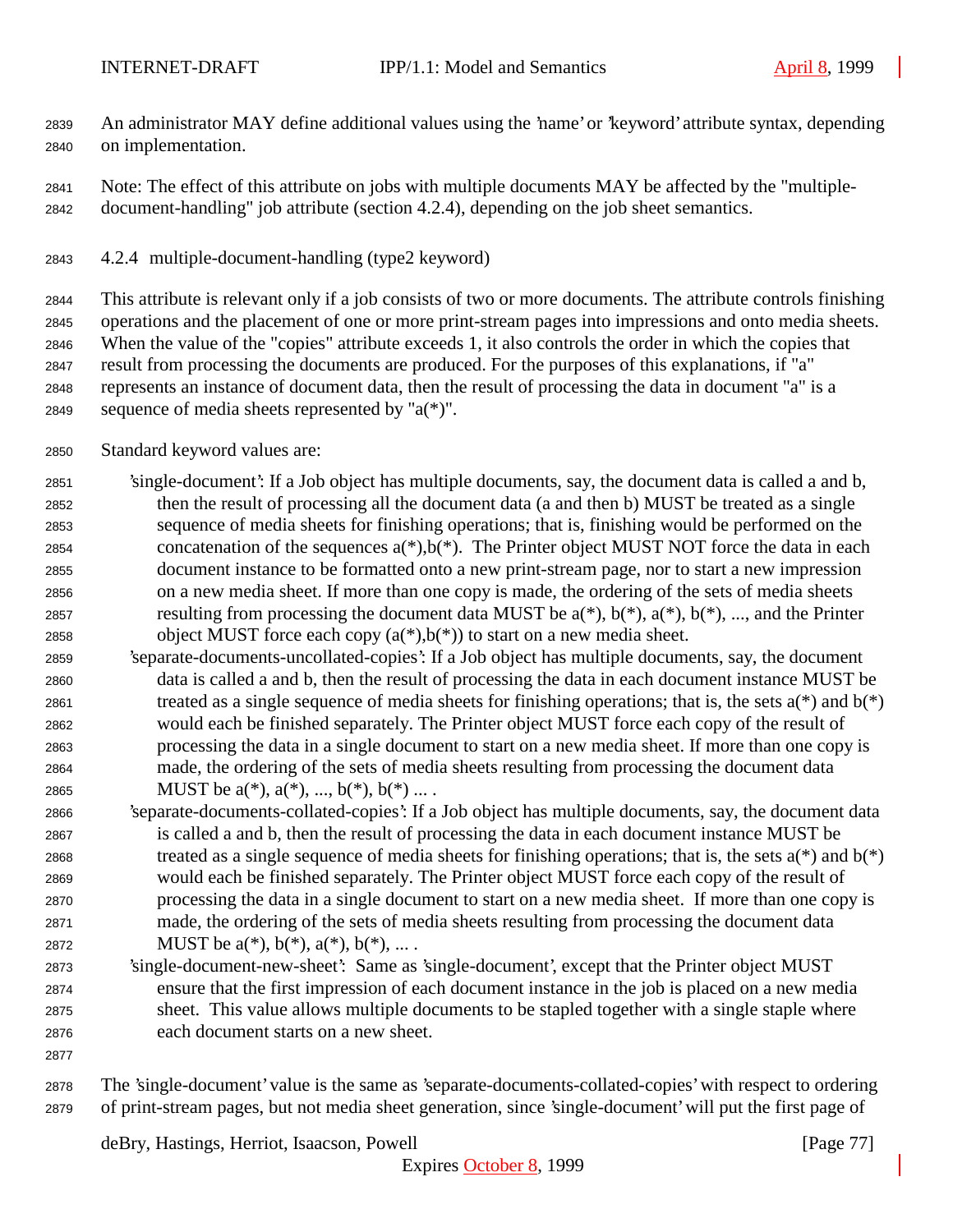the next document on the back side of a sheet if an odd number of pages have been produced so far for the job, while 'separate-documents-collated-copies' always forces the next document or document copy on to a new sheet. In addition, if the "finishings" attribute specifies 'staple', then with 'single-document', documents a and b are stapled together as a single document with no regard to new sheets, with 'single- document-new-sheet', documents a and b are stapled together as a single document, but document b starts on a new sheet, but with 'separate-documents-uncollated-copies' and 'separate-documents-collated-copies', documents a and b are stapled separately.

- Note: None of these values provide means to produce uncollated sheets within a document, i.e., where multiple copies of sheet n are produced before sheet n+1 of the same document.
- The relationship of this attribute and the other attributes that control document processing is described in section 16.3.
- 4.2.5 copies (integer(1:MAX))
- This attribute specifies the number of copies to be printed.

 On many devices the supported number of collated copies will be limited by the number of physical output bins on the device, and may be different from the number of uncollated copies which can be supported.

- Note: The effect of this attribute on jobs with multiple documents is controlled by the "multiple- document-handling" job attribute (section 4.2.4) and the relationship of this attribute and the other attributes that control document processing is described in section 16.3.
- 4.2.6 finishings (1setOf type2 enum)

 This attribute identifies the finishing operations that the Printer uses for each copy of each printed document in the Job. For Jobs with multiple documents, the "multiple-document-handling" attribute determines what constitutes a "copy" for purposes of finishing.

Standard enum values are:

| 2904 | Value                   | Symbolic Name and Description                                                                |
|------|-------------------------|----------------------------------------------------------------------------------------------|
| 2905 |                         |                                                                                              |
| 2906 | 3'                      | 'none': Perform no finishing                                                                 |
| 2907 | 4'                      | staple. Bind the document (s) with one or more staples. The exact number and placement       |
| 2908 |                         | of the staples is site-defined.                                                              |
| 2909 | $\mathfrak{B}^{\prime}$ | punch. This value indicates that holes are required in the finished document. The exact      |
| 2910 |                         | number and placement of the holes is site-defined The punch specification MAY                |
| 2911 |                         | be satisfied (in a site- and implementation-specific manner) either by                       |
| 2912 |                         | drilling/punching, or by substituting pre-drilled media.                                     |
| 2913 | 6'                      | 'cover': This value is specified when it is desired to select a non-printed (or pre-printed) |
| 2914 |                         | cover for the document. This does not supplant the specification of a printed cover          |
| 2915 |                         | (on cover stock medium) by the document itself.                                              |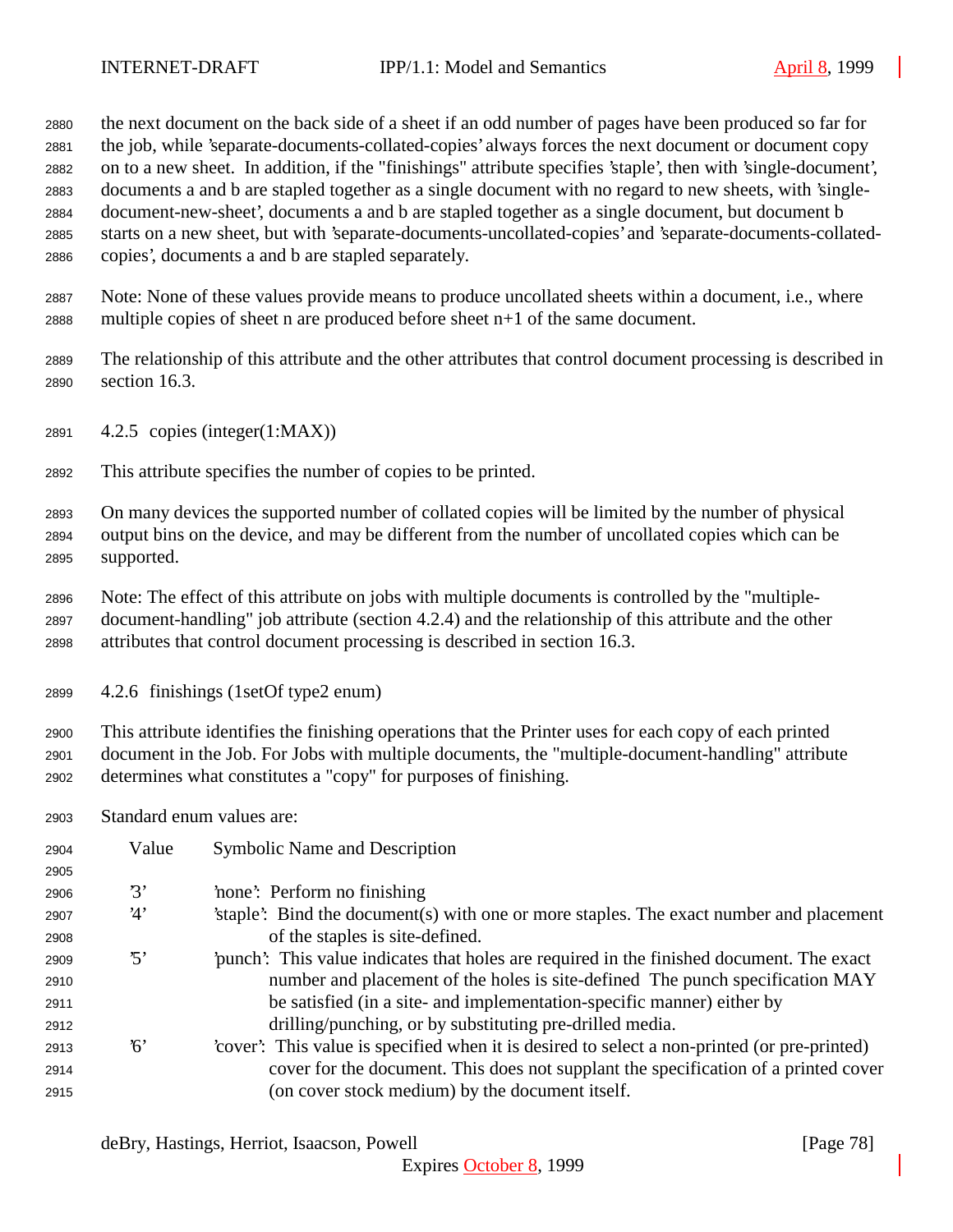| 2916<br>2917 | $7^,$                    | 'bind': This value indicates that a binding is to be applied to the document; the type and<br>placement of the binding is site-defined. |
|--------------|--------------------------|-----------------------------------------------------------------------------------------------------------------------------------------|
| 2918         |                          |                                                                                                                                         |
| 2919         | $\mathcal{S}$            | 's addle-stitch': Bind the document(s) with one or more staples (wire stitches) along the                                               |
| 2920         |                          | middle fold. The exact number and placement of the staples and the middle fold                                                          |
| 2921         |                          | is implementation and/or site-defined.                                                                                                  |
| 2922         | $\boldsymbol{\vartheta}$ | 'edge-stitch': Bind the document(s) with one or more staples (wire stitches) along one                                                  |
| 2923         |                          | edge. The exact number and placement of the staples is implementation and/or                                                            |
| 2924         |                          | site-defined.                                                                                                                           |
| 2925         | $'10'$ -'19'             | reserved for future generic finishing enum values.                                                                                      |
| 2926         |                          | The following values are more specific; they indicate a corner or an edge as if the document were a                                     |
| 2927         |                          | portrait document (see below):                                                                                                          |
| 2928         | 20'                      | 'staple-top-left': Bind the document(s) with one or more staples in the top left corner.                                                |
| 2929         | 21'                      | 'staple-bottom-left': Bind the document(s) with one or more staples in the bottom left                                                  |
| 2930         |                          | corner.                                                                                                                                 |
| 2931         | 22'                      | 'staple-top-right': Bind the document(s) with one or more staples in the top right corner.                                              |
| 2932         | 23'                      | 'staple-bottom-right': Bind the document(s) with one or more staples in the bottom right                                                |
| 2933         |                          | corner.                                                                                                                                 |
| 2934         | 24'                      | 'edge-stitch-left': Bind the document(s) with one or more staples (wire stitches) along the                                             |
| 2935         |                          | left edge. The exact number and placement of the staples is implementation                                                              |
| 2936         |                          | and/or site-defined.                                                                                                                    |
| 2937         | 25'                      | 'edge-stitch-top': Bind the document(s) with one or more staples (wire stitches) along the                                              |
| 2938         |                          | top edge. The exact number and placement of the staples is implementation                                                               |
| 2939         |                          | and/or site-defined.                                                                                                                    |
| 2940         | 26'                      | 'edge-stitch-right': Bind the document(s) with one or more staples (wire stitches) along                                                |
| 2941         |                          | the right edge. The exact number and placement of the staples is implementation                                                         |
| 2942         |                          | and/or site-defined.                                                                                                                    |
| 2943         | 27'                      | 'edge-stitch-bottom': Bind the document(s) with one or more staples (wire stitches) along                                               |
| 2944         |                          | the bottom edge. The exact number and placement of the staples is                                                                       |
| 2945         |                          | implementation and/or site-defined.                                                                                                     |
| 2946         | 28'                      | 'staple-dual-left': Bind the document(s) with two staples (wire stitches) along the left                                                |
| 2947         |                          | edge assuming a portrait document (see above).                                                                                          |
| 2948         | 29'                      | 'staple-dual-top': Bind the document(s) with two staples (wire stitches) along the top                                                  |
| 2949         |                          | edge assuming a portrait document (see above).                                                                                          |
| 2950         | 30'                      | 'staple-dual-right': Bind the document(s) with two staples (wire stitches) along the right                                              |
| 2951         |                          | edge assuming a portrait document (see above).                                                                                          |
| 2952         | 31'                      | 'staple-dual-bottom': Bind the document(s) with two staples (wire stitches) along the                                                   |
| 2953         |                          | bottom edge assuming a portrait document (see above).                                                                                   |
| 2954         |                          | The 'staple-xxx' values are specified with respect to the document as if the document were a portrait                                   |

 The 'staple-xxx' values are specified with respect to the document as if the document were a portrait document. If the document is actually a landscape or a reverse-landscape document, the client supplies the appropriate transformed value. For example, to position a staple in the upper left hand corner of a landscape document when held for reading, the client supplies the 'staple-bottom-left' value (since landscape is defined as a +90 degree rotation from portrait, i.e., anti-clockwise). On the other hand, to position a staple in the upper left hand corner of a reverse-landscape document when held for reading,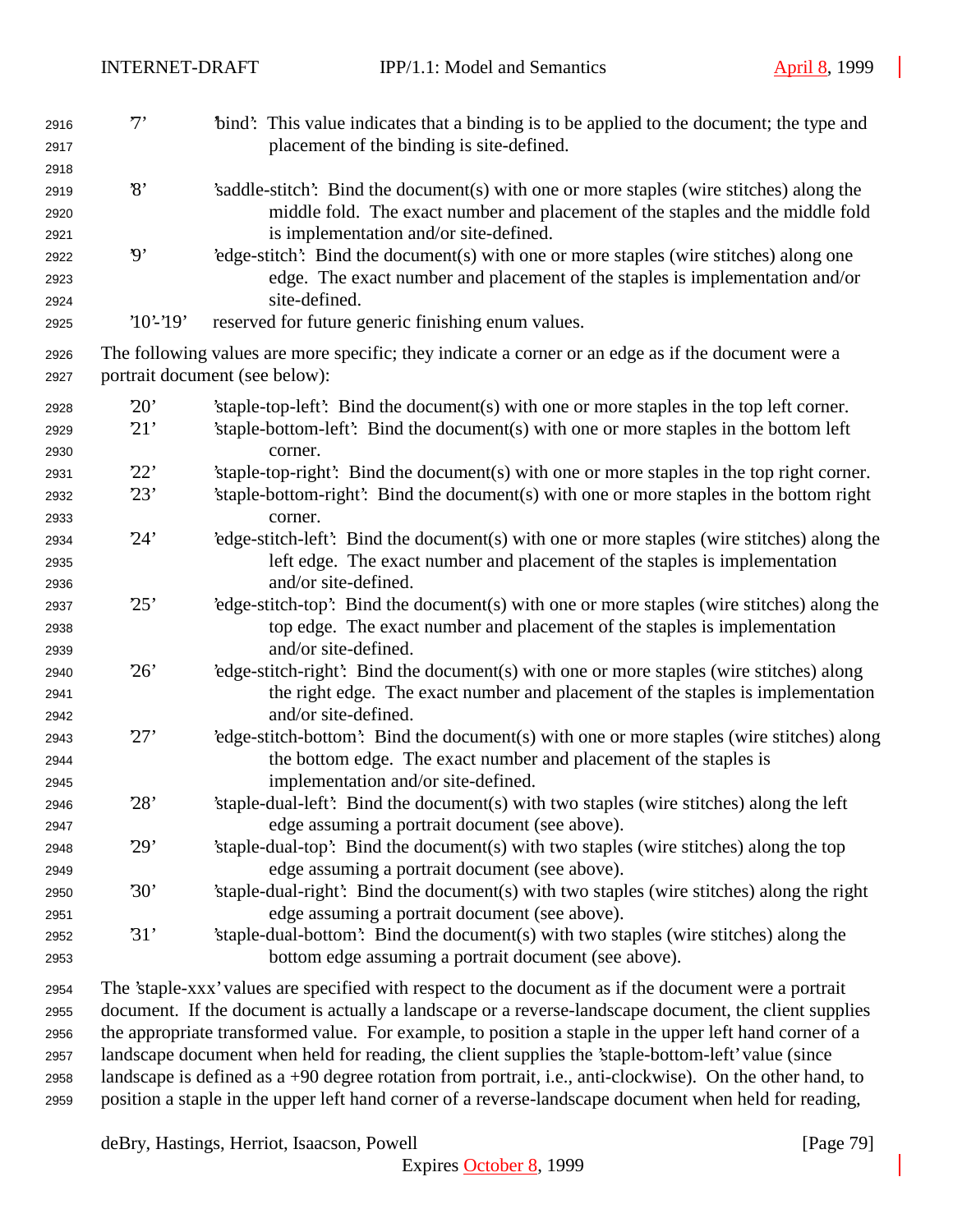- the client supplies the 'staple-top-right' value (since reverse-landscape is defined as a -90 degree rotation from portrait, i.e., clockwise).
- The angle (vertical, horizontal, angled) of each staple with respect to the document depends on the implementation which may in turn depend on the value of the attribute.

 Note: The effect of this attribute on jobs with multiple documents is controlled by the "multiple- document-handling" job attribute (section 4.2.4) and the relationship of this attribute and the other attributes that control document processing is described in section 16.3.

- If the client supplies a value of 'none' along with any other combination of values, it is the same as if only that other combination of values had been supplied (that is the 'none' value has no effect).
- 4.2.7 page-ranges (1setOf rangeOfInteger (1:MAX))

 This attribute identifies the range(s) of print-stream pages that the Printer object uses for each copy of each document which are to be printed. Nothing is printed for any pages identified that do not exist in the document(s). Ranges MUST be in ascending order, for example: 1-3, 5-7, 15-19 and MUST NOT overlap, so that a non-spooling Printer object can process the job in a single pass. If the ranges are not ascending or are overlapping, the IPP object MUST reject the request and return the 'client-error-bad- request' status code. The attribute is associated with print-stream pages not application-numbered pages (for example, the page numbers found in the headers and or footers for certain word processing applications).

 For Jobs with multiple documents, the "multiple-document-handling" attribute determines what constitutes a "copy" for purposes of the specified page range(s). When "multiple-document-handling" is 'single-document', the Printer object MUST apply each supplied page range once to the concatenation of the print-stream pages. For example, if there are 8 documents of 10 pages each, the page-range '41:60' prints the pages in the 5th and 6th documents as a single document and none of the pages of the other documents are printed. When "multiple-document-handling" is 'separate-documents-uncollated-copies' or 'separate-documents-collated-copies', the Printer object MUST apply each supplied page range repeatedly to each document copy. For the same job, the page-range '1:3, 10:10' would print the first 3 pages and the 10th page of each of the 8 documents in the Job, as 8 separate documents.

 In most cases, the exact pages to be printed will be generated by a device driver and this attribute would not be required. However, when printing an archived document which has already been formatted, the end user may elect to print just a subset of the pages contained in the document. In this case, if page- range = n.m is specified, the first page to be printed will be page n. All subsequent pages of the document will be printed through and including page m.

 "page-ranges-supported" is a boolean value indicating whether or not the printer is capable of supporting the printing of page ranges. This capability may differ from one PDL to another. There is no "page- ranges-default" attribute. If the "page-ranges" attribute is not supplied by the client, all pages of the document will be printed.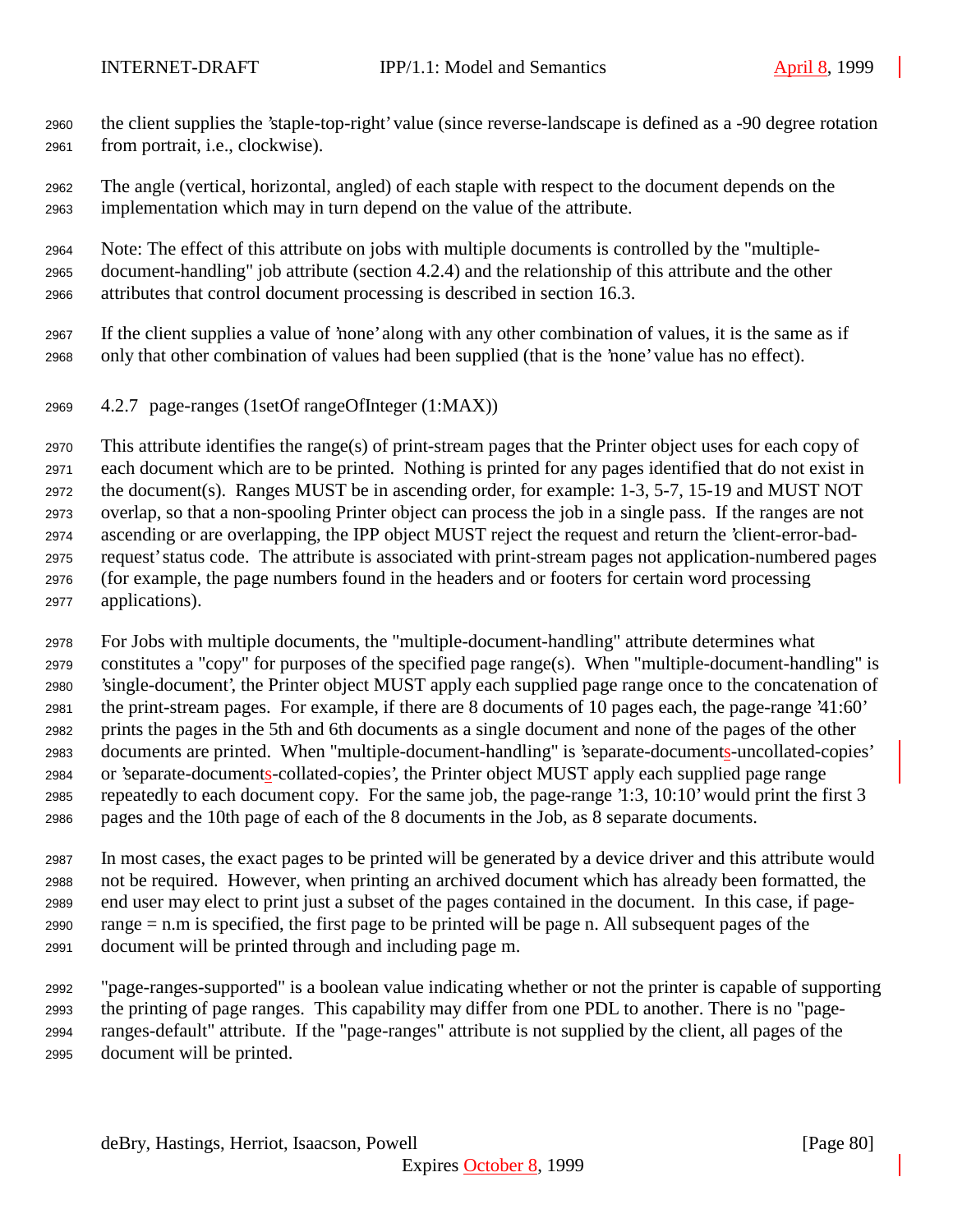Note: The effect of this attribute on jobs with multiple documents is controlled by the "multiple- document-handling" job attribute (section 4.2.4) and the relationship of this attribute and the other attributes that control document processing is described in section 16.3.

4.2.8 sides (type2 keyword)

 This attribute specifies how print-stream pages are to be imposed upon the sides of an instance of a selected medium, i.e., an impression.

- The standard keyword values are:
- 'one-sided': imposes each consecutive print-stream page upon the same side of consecutive media sheets.
- 'two-sided-long-edge': imposes each consecutive pair of print-stream pages upon front and back sides of consecutive media sheets, such that the orientation of each pair of print-stream pages on the medium would be correct for the reader as if for binding on the long edge. This imposition is sometimes called 'duplex' or 'head-to-head'.
- 'two-sided-short-edge': imposes each consecutive pair of print-stream pages upon front and back sides of consecutive media sheets, such that the orientation of each pair of print-stream pages on the medium would be correct for the reader as if for binding on the short edge. This imposition is sometimes called 'tumble' or 'head-to-toe'.
- 

 'two-sided-long-edge', 'two-sided-short-edge', 'tumble', and 'duplex' all work the same for portrait or landscape. However 'head-to-toe' is 'tumble' in portrait but 'duplex' in landscape. 'head-to-head' also switches between 'duplex' and 'tumble' when using portrait and landscape modes.

 Note: The effect of this attribute on jobs with multiple documents is controlled by the "multiple- document-handling" job attribute (section 4.2.4) and the relationship of this attribute and the other attributes that control document processing is described in section 16.3.

4.2.9 number-up (integer(1:MAX))

 This attribute specifies the number of print-stream pages to impose upon a single side of an instance of a selected medium. For example, if the value is:

| 3023 | Value       | Description                                                                                    |
|------|-------------|------------------------------------------------------------------------------------------------|
| 3024 |             |                                                                                                |
| 3025 | $\cdot_1$ , | the Printer MUST place one print-stream page on a single side of an instance of the            |
| 3026 |             | selected medium (MAY add some sort of translation, scaling, or rotation).                      |
| 3027 | $2^{\circ}$ | the Printer MUST place two print-stream pages on a single side of an instance of the           |
| 3028 |             | selected medium (MAY add some sort of translation, scaling, or rotation).                      |
| 3029 | 4'          | the Printer MUST place four print-stream pages on a single side of an instance of the          |
| 3030 |             | selected medium (MAY add some sort of translation, scaling, or rotation).                      |
| 3031 |             |                                                                                                |
| 3032 |             | This attribute primarily controls the translation, scaling and rotation of print-stream pages. |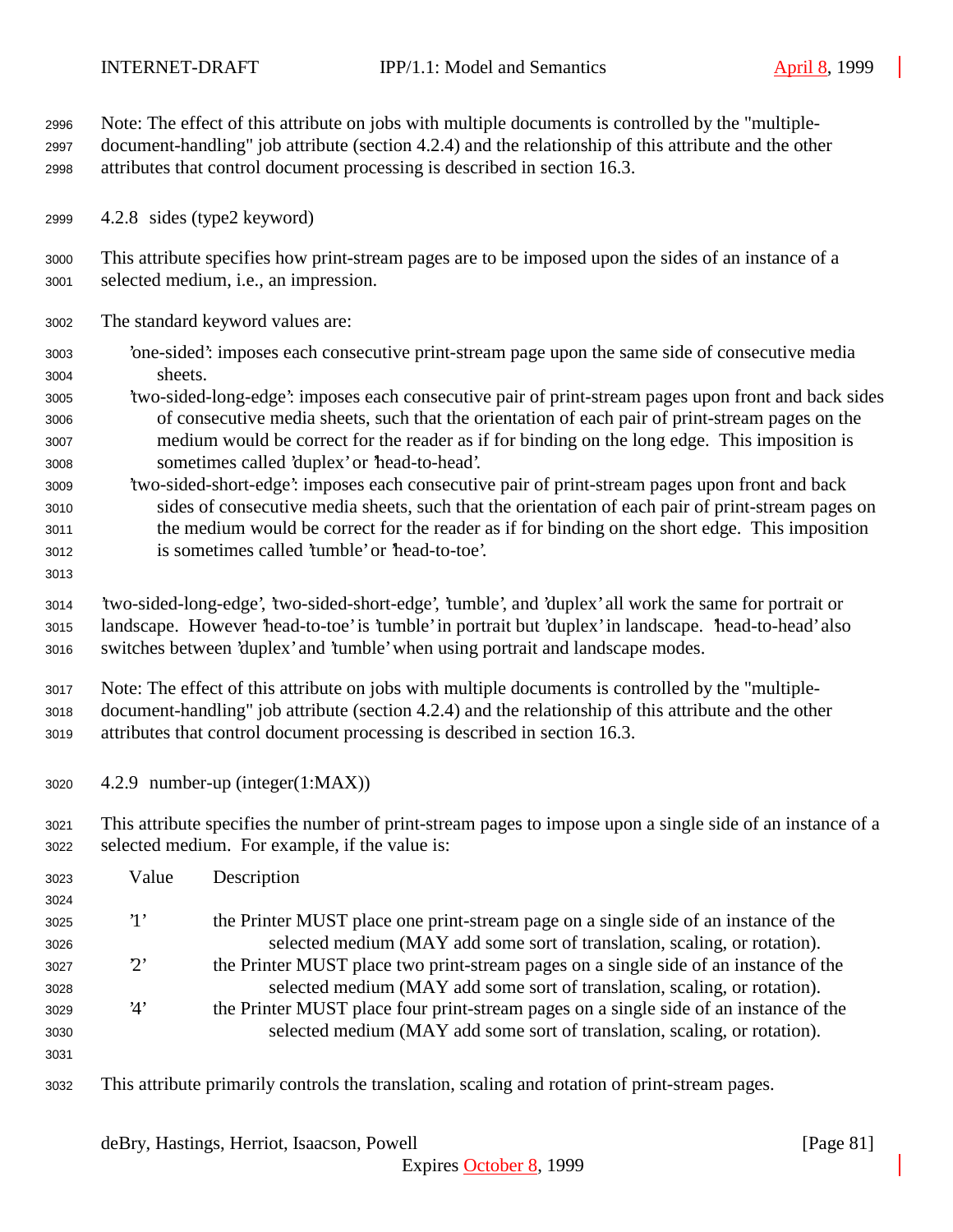Note: The effect of this attribute on jobs with multiple documents is controlled by the "multiple-

 document-handling" job attribute (section 4.2.4) and the relationship of this attribute and the other attributes that control document processing is described in section 16.3.

4.2.10 orientation-requested (type2 enum)

 This attribute indicates the desired orientation for printed print-stream pages; it does not describe the orientation of the client-supplied print-stream pages.

 For some document formats (such as 'application/postscript'), the desired orientation of the print-stream pages is specified within the document data. This information is generated by a device driver prior to the submission of the print job. Other document formats (such as 'text/plain') do not include the notion of desired orientation within the document data. In the latter case it is possible for the Printer object to bind the desired orientation to the document data after it has been submitted. It is expected that a Printer object would only support "orientations-requested" for some document formats (e.g., 'text/plain' or 'text/html') but not others (e.g., 'application/postscript'). This is no different than any other Job Template attribute since section 4.2, item 1, points out that a Printer object may support or not support any Job Template attribute based on the document format supplied by the client. However, a special mention is made here since it is very likely that a Printer object will support "orientation-requested" for only a subset of the supported document formats.

Standard enum values are:

| 3051 | Value      | Symbolic Name and Description                                                           |
|------|------------|-----------------------------------------------------------------------------------------|
| 3052 |            |                                                                                         |
| 3053 | 3'         | portrait: The content will be imaged across the short edge of the medium.               |
| 3054 | 4'         | landscape': The content will be imaged across the long edge of the medium. Landscape    |
| 3055 |            | is defined to be a rotation of the print-stream page to be imaged by $+90$ degrees      |
| 3056 |            | with respect to the medium ( <i>i.e.</i> anti-clockwise) from the portrait orientation. |
| 3057 |            | Note: The +90 direction was chosen because simple finishing on the long edge is         |
| 3058 |            | the same edge whether portrait or landscape                                             |
| 3059 | $\cdot$ 5' | 'reverse-landscape': The content will be imaged across the long edge of the medium.     |
| 3060 |            | Reverse-landscape is defined to be a rotation of the print-stream page to be            |
| 3061 |            | imaged by -90 degrees with respect to the medium (i.e. clockwise) from the              |
| 3062 |            | portrait orientation. Note: The 'reverse-landscape' value was added because some        |
| 3063 |            | applications rotate landscape -90 degrees from portrait, rather than +90 degrees.       |
| 3064 | $\kappa$   | 'reverse-portrait': The content will be imaged across the short edge of the medium.     |
| 3065 |            | Reverse-portrait is defined to be a rotation of the print-stream page to be imaged      |
| 3066 |            | by 180 degrees with respect to the medium from the portrait orientation. Note:          |
| 3067 |            | The 'reverse-portrait' value was added for use with the "finishings" attribute in       |
| 3068 |            | cases where the opposite edge is desired for finishing a portrait document on           |
| 3069 |            | simple finishing devices that have only one finishing position. Thus a 'text'/plain'    |
| 3070 |            | portrait document can be stapled "on the right" by a simple finishing device as is      |
| 3071 |            | common use with some middle eastern languages such as Hebrew.                           |
| 3072 |            |                                                                                         |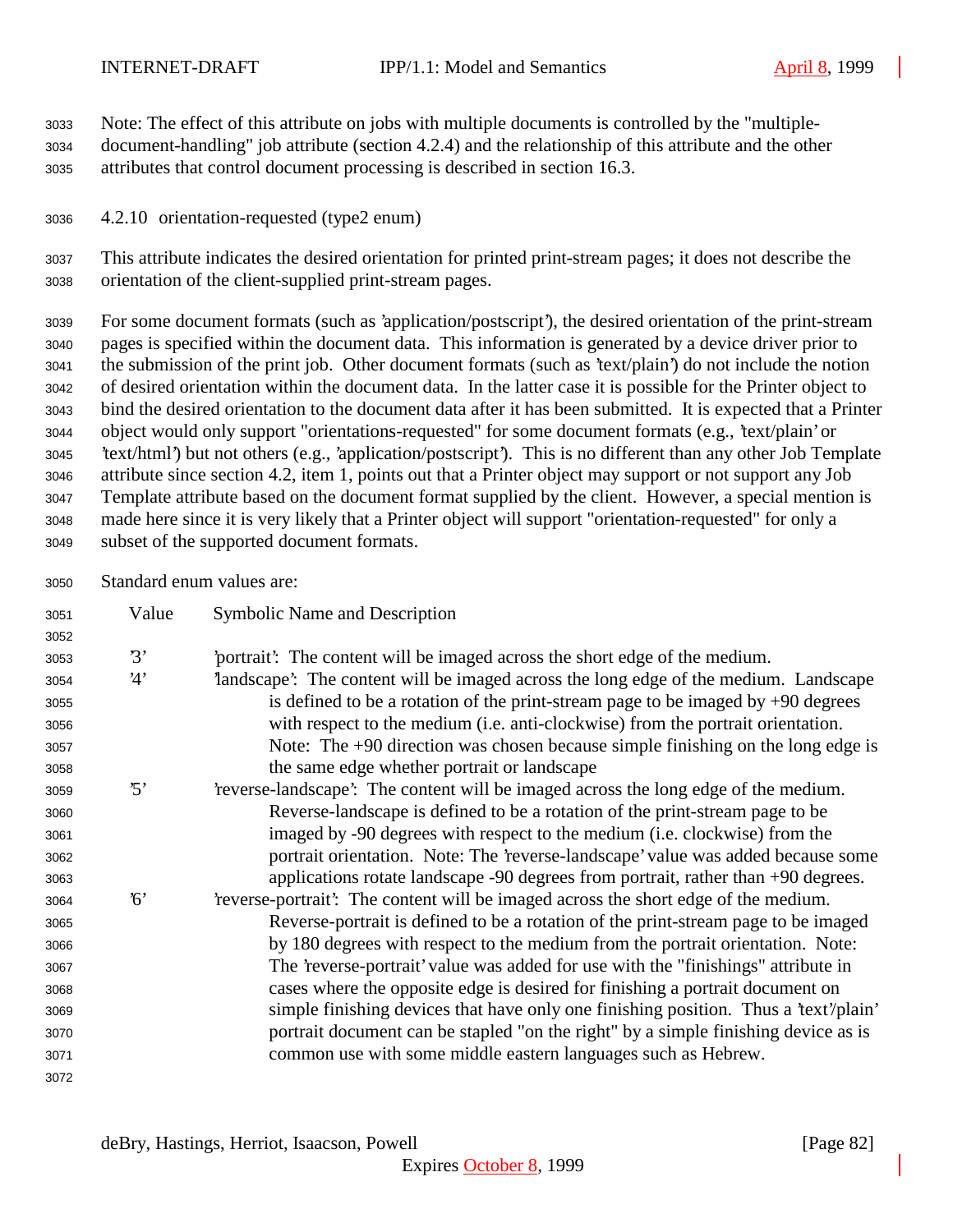Note: The effect of this attribute on jobs with multiple documents is controlled by the "multiple-

- document-handling" job attribute (section 4.2.4) and the relationship of this attribute and the other attributes that control document processing is described in section 16.3.
- 4.2.11 media (type3 keyword | name(MAX))

This attribute identifies the medium that the Printer uses for all impressions of the Job.

 The values for "media" include medium-names, medium-sizes, input-trays and electronic forms so that one attribute specifies the media. If a Printer object supports a medium name as a value of this attribute, such a medium name implicitly selects an input-tray that contains the specified medium. If a Printer object supports a medium size as a value of this attribute, such a medium size implicitly selects a medium name that in turn implicitly selects an input-tray that contains the medium with the specified size. If a Printer object supports an input-tray as the value of this attribute, such an input-tray implicitly selects the medium that is in that input-tray at the time the job prints. This case includes manual-feed input-trays. If a Printer object supports an electronic form as the value of this attribute, such an electronic form implicitly selects a medium-name that in turn implicitly selects an input-tray that contains the medium specified by the electronic form. The electronic form also implicitly selects an image that the Printer MUST merge with the document data as its prints each page.

 Standard keyword values are (taken from ISO DPA and the Printer MIB) and are listed in section 15. An administrator MAY define additional values using the 'name' or 'keyword' attribute syntax, depending on implementation.

 There is also an additional Printer attribute named "media-ready" which differs from "media-supported" in that legal values only include the subset of "media-supported" values that are physically loaded and ready for printing with no operator intervention required. If an IPP object supports "media-supported", it NEED NOT support "media-ready".

- The relationship of this attribute and the other attributes that control document processing is described in section 16.3.
- 4.2.12 printer-resolution (resolution)
- This attribute identifies the resolution that Printer uses for the Job.
- 4.2.13 print-quality (type2 enum)
- This attribute specifies the print quality that the Printer uses for the Job.
- The standard enum values are:

- Value Symbolic Name and Description
- '3' 'draft': lowest quality available on the printer
- '4' 'normal': normal or intermediate quality on the printer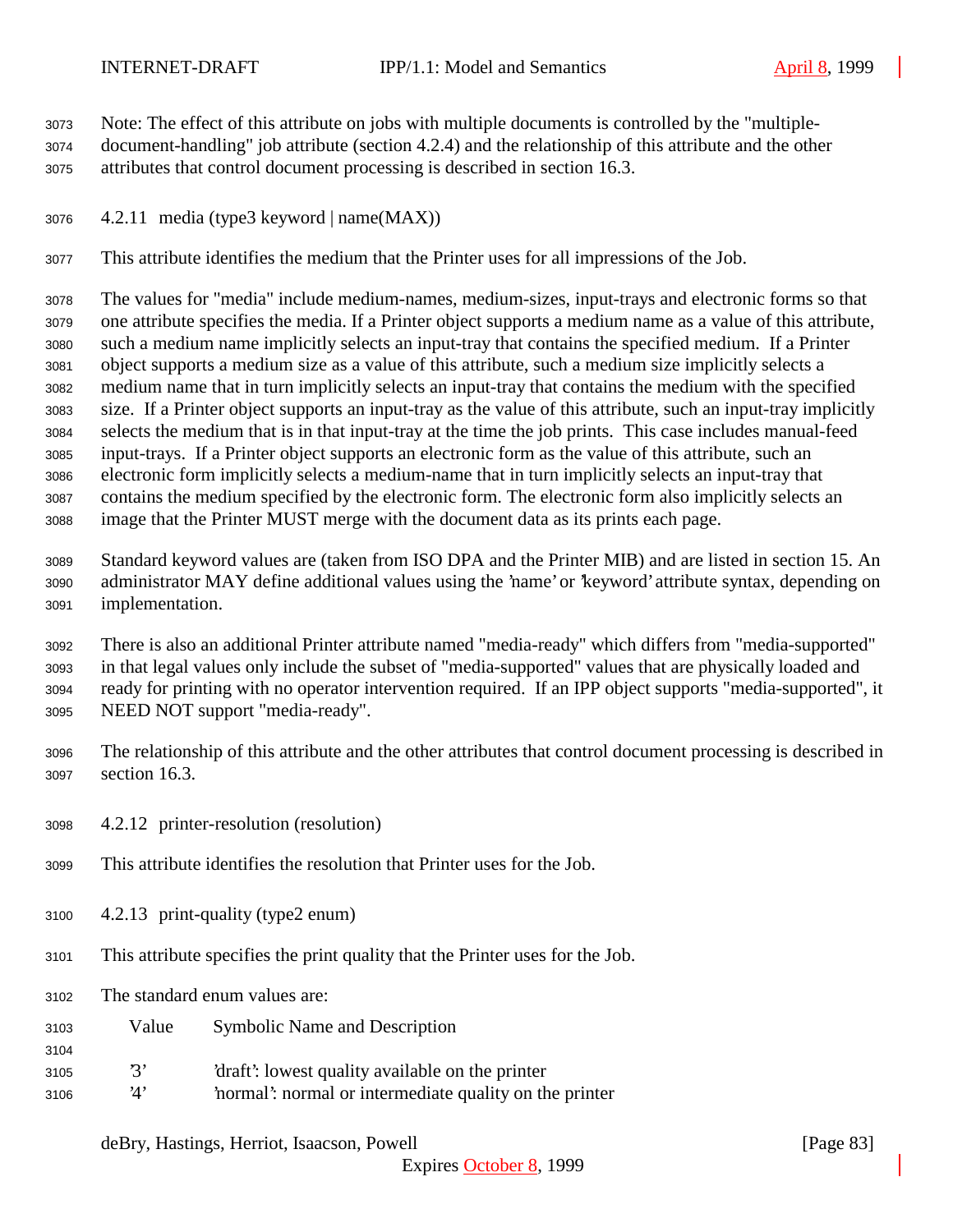'5' 'high': highest quality available on the printer

- 4.3 Job Description Attributes
- The attributes in this section form the attribute group called "job-description". The following table
- summarizes these attributes. The third column indicates whether the attribute is a REQUIRED attribute
- that MUST be supported by Printer objects. If it is not indicated as REQUIRED, then it is OPTIONAL.
- The maximum size in octets for 'text' and 'name' attributes is indicated in parenthesizes.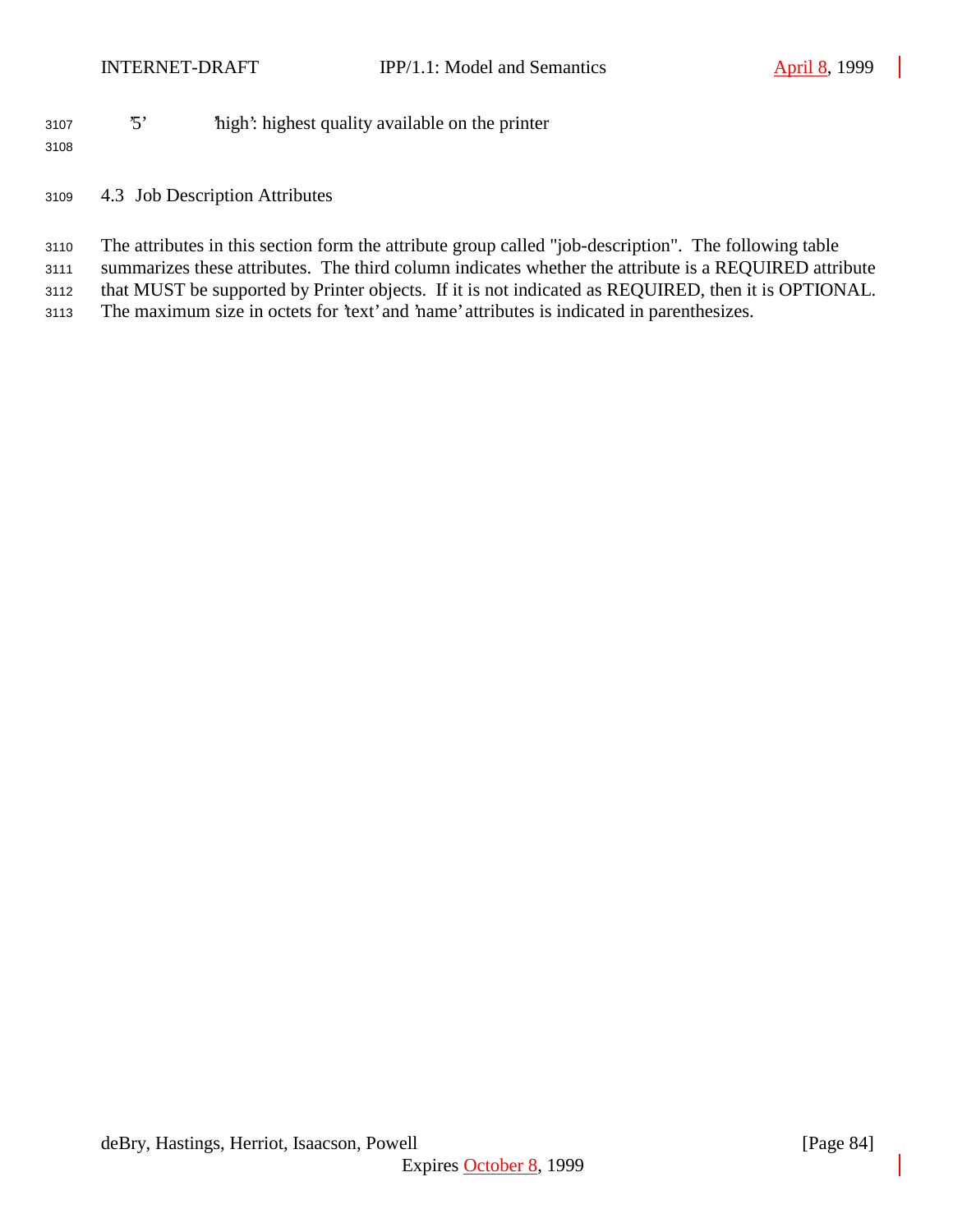| Attribute                   | Syntax               | REQUIRED? |
|-----------------------------|----------------------|-----------|
| job-uri                     | uri                  | REQUIRED  |
| job-id                      | integer(1:MAX)       | REQUIRED  |
| job-printer-uri             | uri                  | REQUIRED  |
| job-more-info               | uri                  |           |
| job-name                    | name (MAX)           | REQUIRED  |
| job-originating-user-name   | name (MAX)           | REQUIRED  |
| job-state                   | type1 enum           | REQUIRED  |
| job-state-reasons           | 1setOf type2 keyword |           |
| job-state-message           | text (MAX)           |           |
| number-of-documents         | integer (0:MAX)      |           |
| output-device-assigned      | name (127)           |           |
| time-at-creation            | integer (0:MAX)      |           |
| time-at-processing          | integer (0:MAX)      |           |
| time-at-completed           | integer (0:MAX)      |           |
| number-of-intervening-jobs  | integer (0:MAX)      |           |
| job-message-from-operator   | text (127)           |           |
| job-k-octets                | integer (0:MAX)      |           |
| job-impressions             | integer (0:MAX)      |           |
| job-media-sheets            | integer (0:MAX)      |           |
| job-k-octets-processed      | integer (0:MAX)      |           |
| job-impressions-completed   | integer (0:MAX)      |           |
| job-media-sheets-completed  | integer (0:MAX)      |           |
| attributes-charset          | charset              | REQUIRED  |
| attributes-natural-language | naturalLanguage      | REQUIRED  |

deBry, Hastings, Herriot, Isaacson, Powell [Page 85]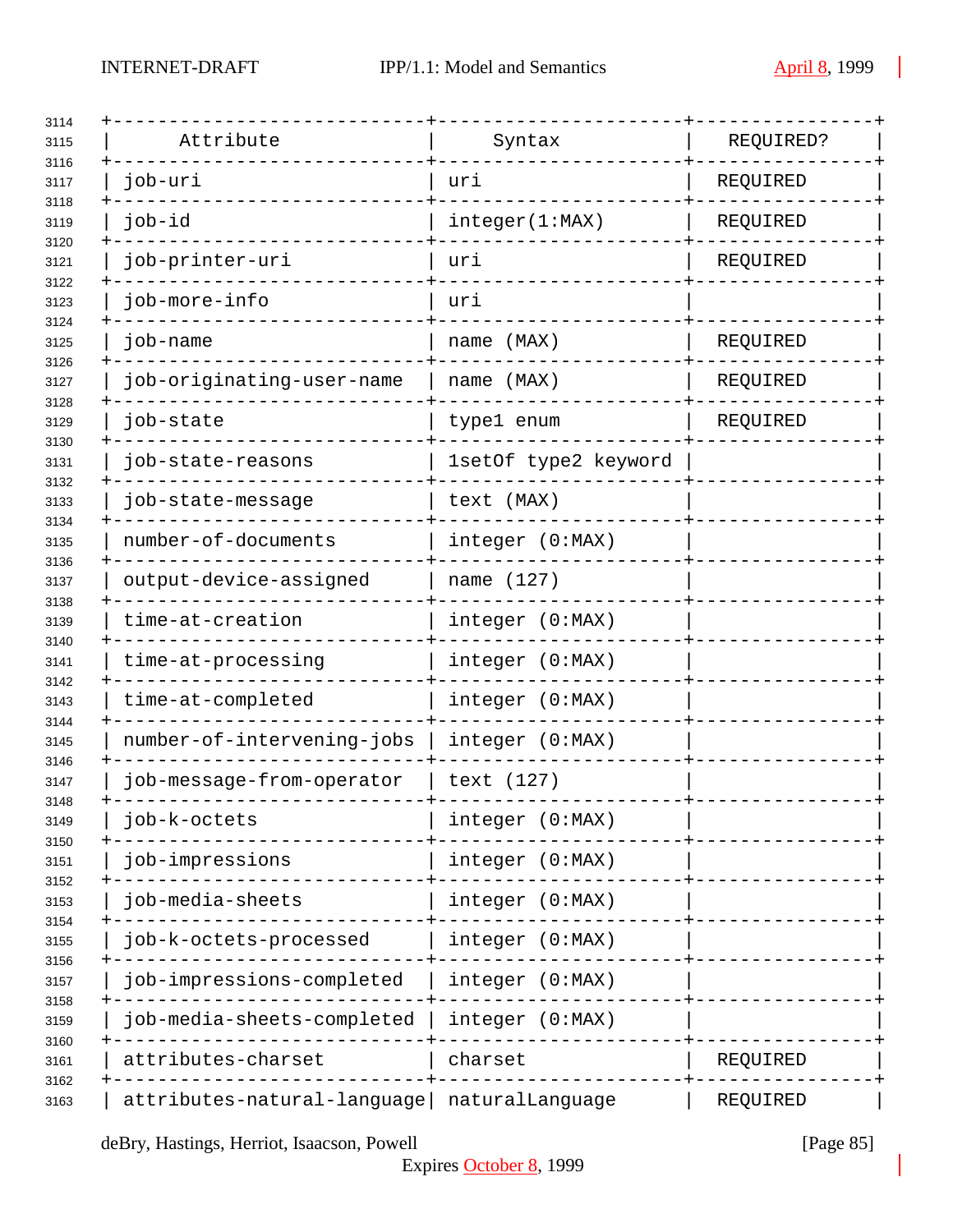| 3164 |  | . _ _ _ _ <del>_</del> _ _ _ _ _ |
|------|--|----------------------------------|
| 3165 |  |                                  |
| 3166 |  |                                  |

4.3.1 job-uri (uri)

 This REQUIRED attribute contains the URI for the job. The Printer object, on receipt of a new job, generates a URI which identifies the new Job. The Printer object returns the value of the "job-uri" attribute as part of the response to a create request. The precise format of a Job URI is implementation dependent. If the Printer object supports more than one URI and there is some relationship between the newly formed Job URI and the Printer object's URI, the Printer object uses the Printer URI supplied by the client in the create request. For example, if the create request comes in over a secure channel, the new Job URI MUST use the same secure channel. This can be guaranteed because the Printer object is responsible for generating the Job URI and the Printer object is aware of its security configuration and policy as well as the Printer URI used in the create request.

 For a description of this attribute and its relationship to "job-id" and "job-printer-uri" attribute, see the discussion in section 2.4 on "Object Identity".

4.3.2 job-id (integer(1:MAX))

 This REQUIRED attribute contains the ID of the job. The Printer, on receipt of a new job, generates an ID which identifies the new Job on that Printer. The Printer returns the value of the "job-id" attribute as part of the response to a create request. The 0 value is not included to allow for compatibility with SNMP index values which also cannot be 0.

- For a description of this attribute and its relationship to "job-uri" and "job-printer-uri" attribute, see the discussion in section 2.4 on "Object Identity".
- 4.3.3 job-printer-uri (uri)

 This REQUIRED attribute identifies the Printer object that created this Job object. When a Printer object creates a Job object, it populates this attribute with the Printer object URI that was used in the create request. This attribute permits a client to identify the Printer object that created this Job object when only the Job object's URI is available to the client. The client queries the creating Printer object to determine which languages, charsets, operations, are supported for this Job.

- For a description of this attribute and its relationship to "job-uri" and "job-id" attribute, see the discussion in section 2.4 on "Object Identity".
- 4.3.4 job-more-info (uri)
- Similar to "printer-more-info", this attribute contains the URI referencing some resource with more information about this Job object, perhaps an HTML page containing information about the Job.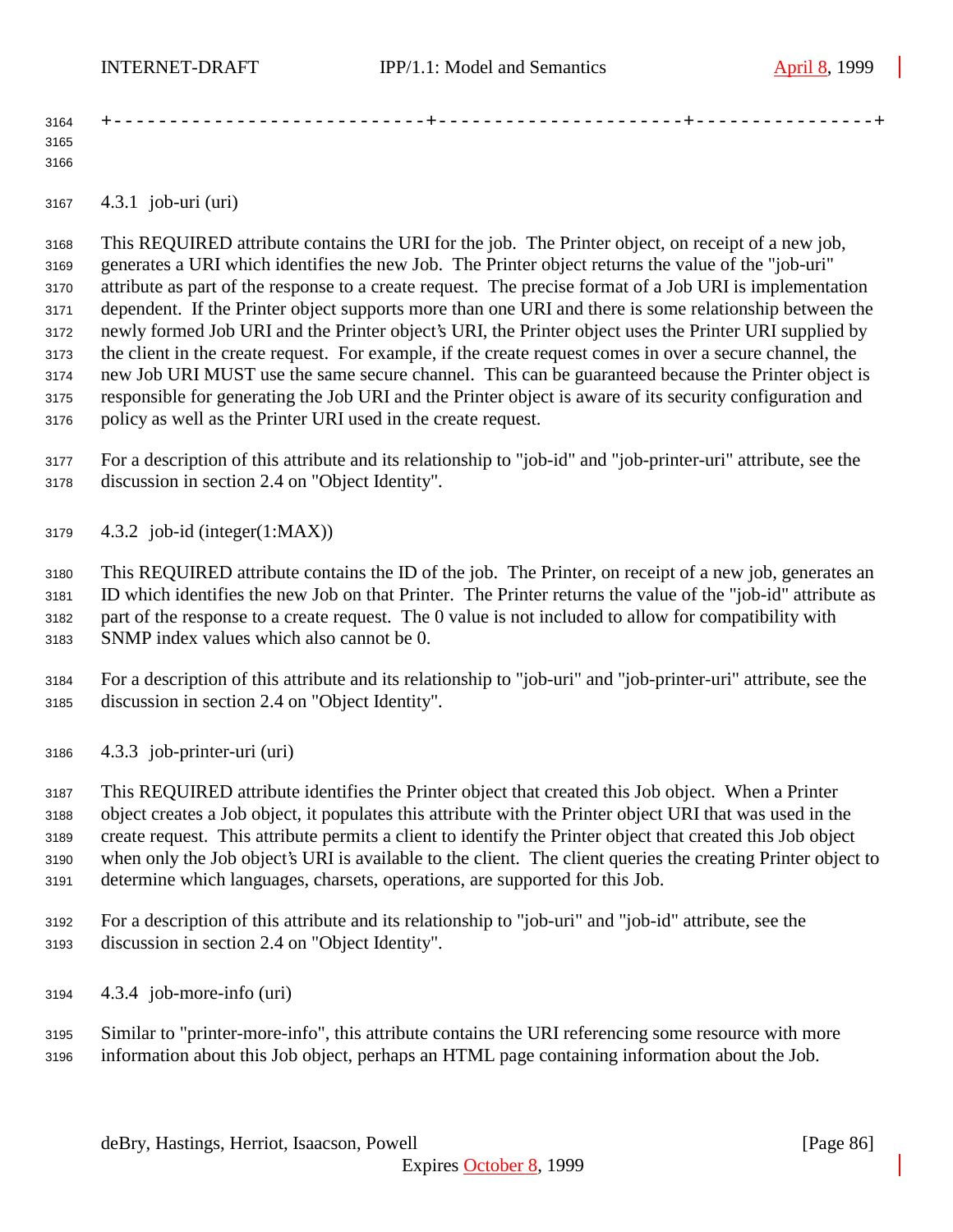4.3.5 job-name (name(MAX))

 This REQUIRED attribute is the name of the job. It is a name that is more user friendly than the "job- uri" attribute value. It does not need to be unique between Jobs. The Job's "job-name" attribute is set to the value supplied by the client in the "job-name" operation attribute in the create request (see Section 3.2.1.1). If, however, the "job-name" operation attribute is not supplied by the client in the create request, the Printer object, on creation of the Job, MUST generate a name. The printer SHOULD generate the value of the Job's "job-name" attribute from the first of the following sources that produces a value: 1) the "document-name" operation attribute of the first (or only) document, 2) the "document- URI" attribute of the first (or only) document, or 3) any other piece of Job specific and/or Document Content information.

4.3.6 job-originating-user-name (name(MAX))

This REQUIRED attribute contains the name of the end user that submitted the print job. The Printer

object sets this attribute to the most authenticated printable name that it can obtain from the

authentication service over which the IPP operation was received. Only if such is not available, does the

Printer object use the value supplied by the client in the "requesting-user-name" operation attribute of the

create operation (see Section 8).

Note: The Printer object needs to keep an internal originating user id of some form, typically as a

 credential of a principal, with the Job object. Since such an internal attribute is implementation- dependent and not of interest to clients, it is not specified as a Job Description attribute. This originating user id is used for authorization checks (if any) on all subsequent operation.

4.3.7 job-state (type1 enum)

 This REQUIRED attribute identifies the current state of the job. Even though the IPP protocol defines seven values for job states (plus the out-of-band 'unknown' value - see Section 4.1), implementations only need to support those states which are appropriate for the particular implementation. In other words, a Printer supports only those job states implemented by the output device and available to the Printer object implementation.

Standard enum values are:

| 3224 | Values          | <b>Symbolic Name and Description</b>                                                   |
|------|-----------------|----------------------------------------------------------------------------------------|
| 3225 |                 |                                                                                        |
| 3226 | 3'              | 'pending': The job is a candidate to start processing, but is not yet processing.      |
| 3227 |                 |                                                                                        |
| 3228 | 4'              | pending-held': The job is not a candidate for processing for any number of reasons but |
| 3229 |                 | will return to the 'pending' state as soon as the reasons are no longer present. The   |
| 3230 |                 | job's "job-state-reason" attribute MUST indicate why the job is no longer a            |
| 3231 |                 | candidate for processing.                                                              |
| 3232 |                 |                                                                                        |
| 3233 | $\mathfrak{B}'$ | processing: One or more of:                                                            |
| 3234 |                 |                                                                                        |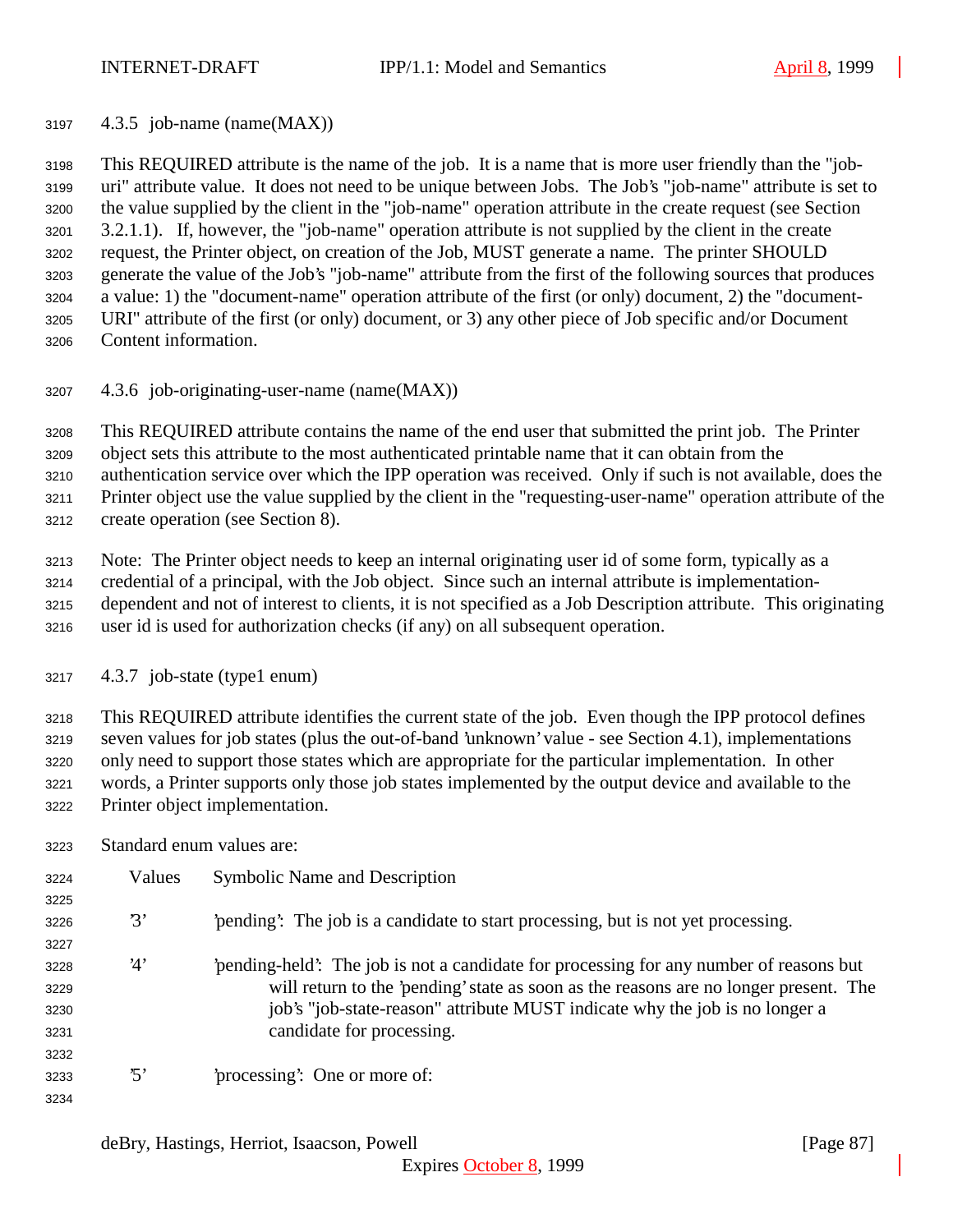| 3235 |             | 1. the job is using, or is attempting to use, one or more purely software processes    |
|------|-------------|----------------------------------------------------------------------------------------|
| 3236 |             | that are analyzing, creating, or interpreting a PDL, etc.,                             |
| 3237 |             | 2. the job is using, or is attempting to use, one or more hardware devices that are    |
| 3238 |             | interpreting a PDL, making marks on a medium, and/or performing finishing,             |
| 3239 |             | such as stapling, etc.,                                                                |
| 3240 |             | 3. the Printer object has made the job ready for printing, but the output device is    |
| 3241 |             | not yet printing it, either because the job hasn't reached the output device or        |
| 3242 |             | because the job is queued in the output device or some other spooler, awaiting the     |
| 3243 |             | output device to print it.                                                             |
| 3244 |             |                                                                                        |
| 3245 |             | When the job is in the 'processing' state, the entire job state includes the detailed  |
| 3246 |             | status represented in the printer's "printer-state", "printer-state-reasons", and      |
| 3247 |             | "printer-state-message" attributes.                                                    |
| 3248 |             | Implementations MAY, though they NEED NOT, include additional values in the            |
| 3249 |             | job's "job-state-reasons" attribute to indicate the progress of the job, such as       |
| 3250 |             | adding the 'job-printing' value to indicate when the output device is actually         |
| 3251 |             | making marks on paper and/or the 'processing-to-stop-point' value to indicate that     |
| 3252 |             | the IPP object is in the process of canceling or aborting the job. Most                |
| 3253 |             | implementations won't bother with this nuance.                                         |
| 3254 |             |                                                                                        |
| 3255 | $6^{\circ}$ | processing-stopped: The job has stopped while processing for any number of reasons     |
| 3256 |             | and will return to the 'processing' state as soon as the reasons are no longer         |
| 3257 |             | present.                                                                               |
| 3258 |             |                                                                                        |
| 3259 |             | The job's "job-state-reason" attribute MAY indicate why the job has stopped            |
| 3260 |             | processing. For example, if the output device is stopped, the 'printer-stopped'        |
| 3261 |             | value MAY be included in the job's "job-state-reasons" attribute.                      |
| 3262 |             |                                                                                        |
| 3263 |             | Note: When an output device is stopped, the device usually indicates its condition     |
| 3264 |             | in human readable form locally at the device. A client can obtain more complete        |
| 3265 |             | device status remotely by querying the Printer object's "printer-state", "printer-     |
| 3266 |             | state-reasons" and "printer-state-message" attributes.                                 |
| 3267 |             |                                                                                        |
| 3268 | $7^,$       | 'canceled': The job has been canceled by a Cancel-Job operation and the Printer object |
| 3269 |             | has completed canceling the job and all job status attributes have reached their       |
| 3270 |             | final values for the job. While the Printer object is canceling the job, the job       |
| 3271 |             | remains in its current state, but the job's "job-state-reasons" attribute SHOULD       |
| 3272 |             | contain the 'processing-to-stop-point' value and one of the 'canceled-by-user',        |
| 3273 |             | 'canceled-by-operator', or 'canceled-at-device' value. When the job moves to the       |
| 3274 |             | 'canceled' state, the 'processing-to-stop-point' value, if present, MUST be            |
| 3275 |             | removed, but the 'canceled-by-xxx', if present, MUST remain.                           |
| 3276 |             |                                                                                        |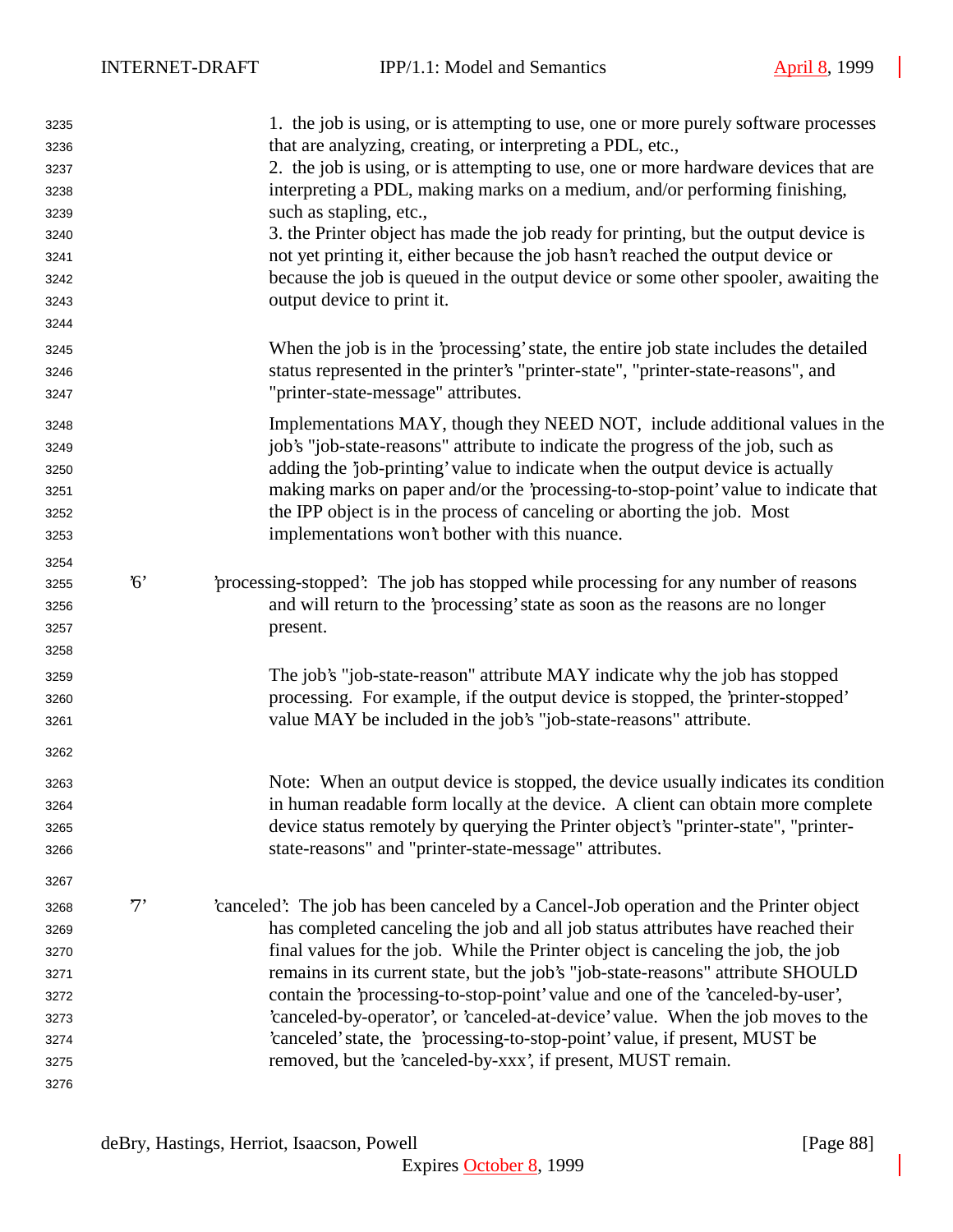| 3277<br>3278<br>3279<br>3280<br>3281<br>3282<br>3283<br>3284<br>3285 | $\mathcal{S}$            | 'aborted': The job has been aborted by the system, usually while the job was in the<br>processing' or 'processing-stopped' state and the Printer has completed aborting<br>the job and all job status attributes have reached their final values for the job.<br>While the Printer object is aborting the job, the job remains in its current state, but<br>the job's "job-state-reasons" attribute SHOULD contain the 'processing-to-stop-<br>point' and 'aborted-by-system' values. When the job moves to the 'aborted' state,<br>the 'processing-to-stop-point' value, if present, MUST be removed, but the<br>'aborted-by-system' value, if present, MUST remain. |
|----------------------------------------------------------------------|--------------------------|-----------------------------------------------------------------------------------------------------------------------------------------------------------------------------------------------------------------------------------------------------------------------------------------------------------------------------------------------------------------------------------------------------------------------------------------------------------------------------------------------------------------------------------------------------------------------------------------------------------------------------------------------------------------------|
| 3286<br>3287<br>3288<br>3289<br>3290<br>3291<br>3292                 | $\boldsymbol{\vartheta}$ | 'completed': The job has completed successfully or with warnings or errors after<br>processing and all of the job media sheets have been successfully stacked in the<br>appropriate output bin(s) and all job status attributes have reached their final<br>values for the job. The job's "job-state-reasons" attribute SHOULD contain one<br>of: 'completed-successfully', 'completed-with-warnings', or 'completed-with-errors'<br>values.                                                                                                                                                                                                                          |
| 3293<br>3294<br>3295                                                 |                          | The final value for this attribute MUST be one of: 'completed', 'canceled', or 'aborted' before the Printer<br>removes the job altogether. The length of time that jobs remain in the 'canceled', 'aborted', and<br>completed' states depends on implementation. See section 4.3.7.1.                                                                                                                                                                                                                                                                                                                                                                                 |
| 3296                                                                 |                          | The following figure shows the normal job state transitions.                                                                                                                                                                                                                                                                                                                                                                                                                                                                                                                                                                                                          |
| 3297<br>3298<br>3299<br>3300<br>3301<br>3302<br>3303<br>3304         |                          | +----> canceled                                                                                                                                                                                                                                                                                                                                                                                                                                                                                                                                                                                                                                                       |
| 3305<br>3306<br>3307                                                 | stopped' states.         | Normally a job progresses from left to right. Other state transitions are unlikely, but are not forbidden.<br>Not shown are the transitions to the 'canceled' state from the 'pending', 'pending-held', and 'processing-                                                                                                                                                                                                                                                                                                                                                                                                                                              |
| 3308<br>3309<br>3310                                                 |                          | Jobs reach one of the three terminal states: 'completed', 'canceled', or 'aborted', after the jobs have<br>completed all activity, including stacking output media, after the jobs have completed all activity, and all<br>job status attributes have reached their final values for the job.                                                                                                                                                                                                                                                                                                                                                                         |
| 3311<br>3312<br>3313                                                 |                          | Note: As with all other IPP attributes, if the implementation can not determine the correct value for this<br>attribute, it SHOULD respond with the out-of-band value 'unknown' (see section 4.1) rather than try to<br>guess at some possibly incorrect value and give the end user the wrong impression about the state of the                                                                                                                                                                                                                                                                                                                                      |

 Job object. For example, if the implementation is just a gateway into some printing system that does not provide detailed status about the print job, the IPP Job object's state might literally be 'unknown'.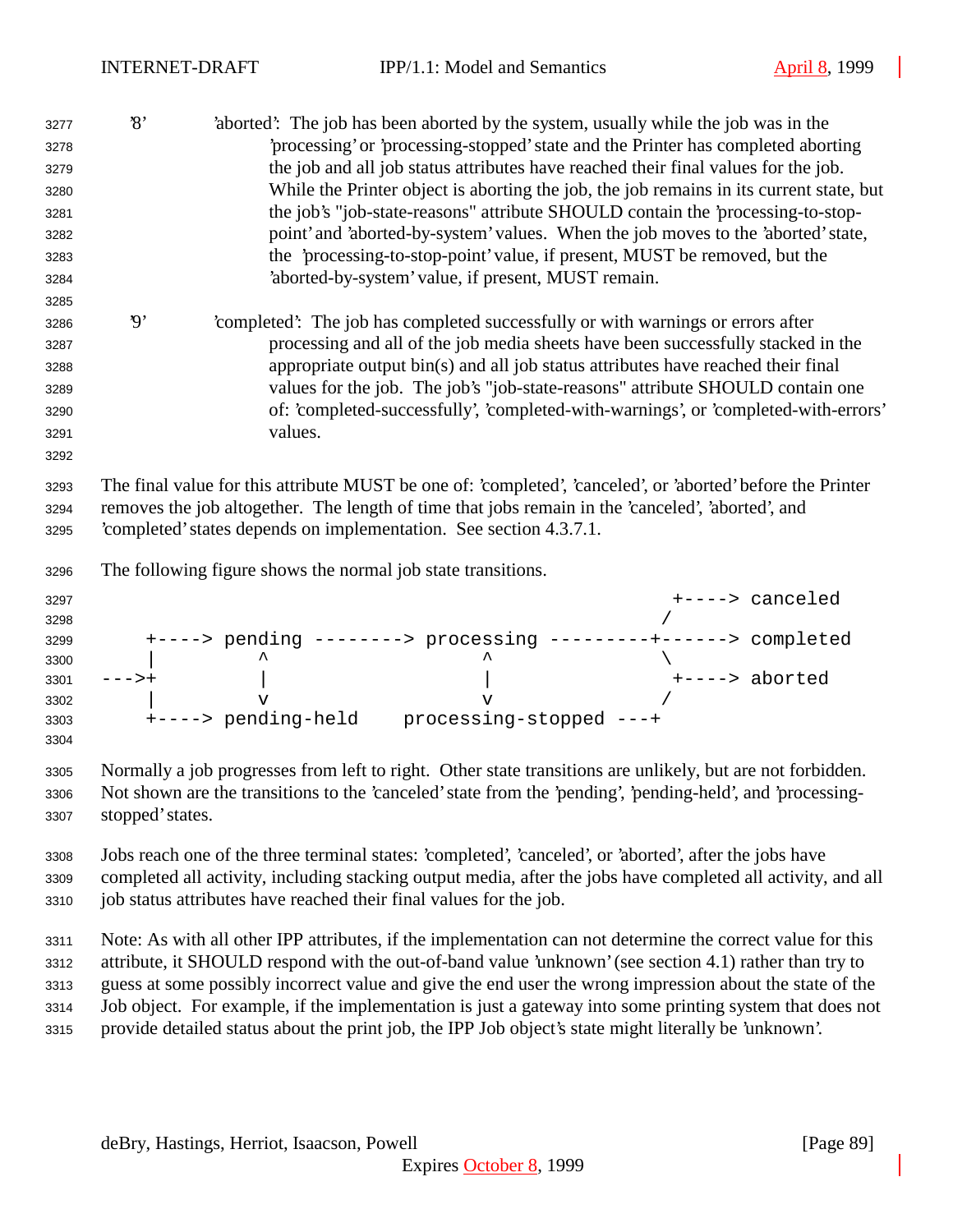- 4.3.7.1 Partitioning of Job States
- This section partitions the 7 job states into phases: Job Not Completed, Job Retention, Job History, and
- Job Removal. This section also explains the 'job-restartable' value of the "job-state-reasons" Job Description attribute for use with the Restart-Job operation.
- Job Not Completed: When a job is in the 'pending', 'pending-held', 'processing', or 'processing-stopped' states, the job is not completed.
- Job Retention: When a job enters one of the three terminal job states: 'completed', 'canceled', or 'aborted', the IPP Printer object MAY "retain" the job in a restartable condition for an implementation- defined time period. This time period MAY be zero seconds and MAY depend on the terminal job state. This phase is called Job Retention. While in the Job Retention phase, the job's document data is retained and a client may restart the job using the Restart-Job operation. If the IPP object supports the "job-state- reasons" attribute and the Restart-Job operation, then it SHOULD indicate that the job is restartable by adding the 'job-restartable' value to the job's "job-state-reasons" attribute (see Section 4.3.8) during the Job Retention phase.
- Job History: After the Job Retention phase expires for a job, the Printer object deletes the document data for the job and the job becomes part of the Job History. The Printer object MAY also delete any number of the job attributes. Since the job is no longer restartable, the Printer object MUST remove the 'job-restartable' value from the job's "job-state-reasons" attribute, if present.
- Job Removal: After the job has remained in the Job History for an implementation-defined time, such as when the number of jobs exceeds a fixed number or after a fixed time period (which MAY be zero seconds), the IPP Printer removes the job from the system.
- Using the Get-Jobs operation and supplying the 'not-completed' value for the "which-jobs" operation attribute, a client is requesting jobs in the Job Not Completed phase. Using the Get-Jobs operation and supplying the 'completed' value for the "which-jobs" operation attribute, a client is requesting jobs in the Job Retention and Job History phases. Using the Get-Job-Attributes operation, a client is requesting a job in any phase except Job Removal. After Job Removal, the Get-Job-Attributes and Get-Jobs operations no longer are capable of returning any information about a job.
- 4.3.8 job-state-reasons (1setOf type2 keyword)
- This attribute provides additional information about the job's current state, i.e., information that augments the value of the job's "job-state" attribute.
- Implementation of these values is OPTIONAL, i.e., a Printer NEED NOT implement them, even if (1) the output device supports the functionality represented by the reason and (2) is available to the Printer object implementation. These values MAY be used with any job state or states for which the reason makes sense. Furthermore, when implemented, the Printer MUST return these values when the reason applies and MUST NOT return them when the reason no longer applies whether the value of the Job's "job-state" attribute changed or not. When the Job does not have any reasons for being in its current state, the value of the Job's "job-state-reasons" attribute MUST be 'none'.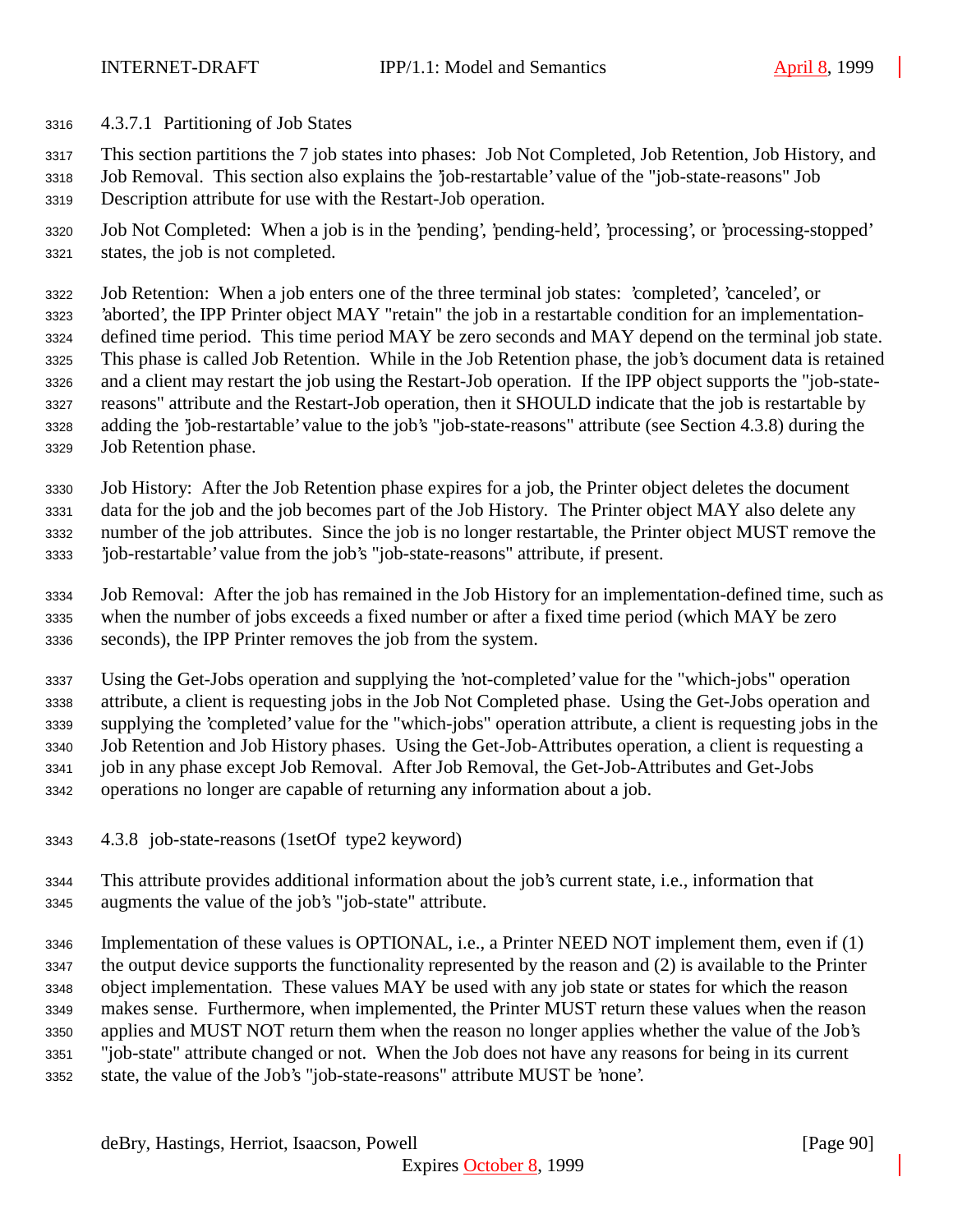Note: While values cannot be added to the 'job-state' attribute without impacting deployed clients that take actions upon receiving "job-state" values, it is the intent that additional "job-state-reasons" values can be defined and registered without impacting such deployed clients. In other words, the "job-state-reasons" attribute is intended to be extensible.

- The following standard keyword values are defined. For ease of understanding, the values are presented in the order in which the reasons are likely to occur (if implemented), starting with the 'job-incoming' value:
- 'none': There are no reasons for the job's current state.
- 'job-incoming': The Create-Job operation has been accepted by the Printer, but the Printer is expecting additional Send-Document and/or Send-URI operations and/or is accessing/accepting document data.
- 'job-data-insufficient': The Create-Job operation has been accepted by the Printer, but the Printer is expecting additional document data before it can move the job into the 'processing' state. Note:
- iIf a Printer starts printing before it has received all data, the Printer removes the 'job-data-3367 insufficient' reason, but the 'job-incoming' remains. If a Printer starts printing after it has received all data, the Printer removes the 'job-data-insufficient' reason and the 'job-incoming' at the same time.
- 'submission-interrupted': The job was not completely submitted for some unforeseen reason, such as: (1) the Printer has crashed before the job was closed by the client, (2) the Printer or the document transfer method has crashed in some non-recoverable way before the document data was entirely transferred to the Printer, (3) the client crashed or failed to close the job before the time-out period. See section 4.4.28.
- 'job-outgoing': The Printer is transmitting the job to the output device.
- 'job-hold-until-specified': The value of the job's "job-hold-until" attribute was specified with a time period that is still in the future. The job MUST NOT be a candidate for processing until this reason is removed and there are no other reasons to hold the job.
- 'resources-are-not-ready': At least one of the resources needed by the job, such as media, fonts, resource objects, etc., is not ready on any of the physical printer's for which the job is a candidate. This condition MAY be detected when the job is accepted, or subsequently while the job is pending or processing, depending on implementation. The job may remain in its current state or be moved to the 'pending-held' state, depending on implementation and/or job scheduling policy.
- 'printer-stopped-partly': The value of the Printer's "printer-state-reasons" attribute contains the value 'stopped-partly'.
- 'printer-stopped': The value of the Printer's "printer-state" attribute is 'stopped'.
- 'job-interpreting': Job is in the 'processing' state, but more specifically, the Printer is interpreting the document data.
- 'job-queued': Job is in the 'processing' state, but more specifically, the Printer has queued the document data.
- 'job-transforming': Job is in the 'processing' state, but more specifically, the Printer is interpreting document data and producing another electronic representation.
- 'job-printing': The output device is marking media. This value is useful for Printers which spend a great deal of time processing (1) when no marking is happening and then want to show that marking is now happening or (2) when the job is in the process of being canceled or aborted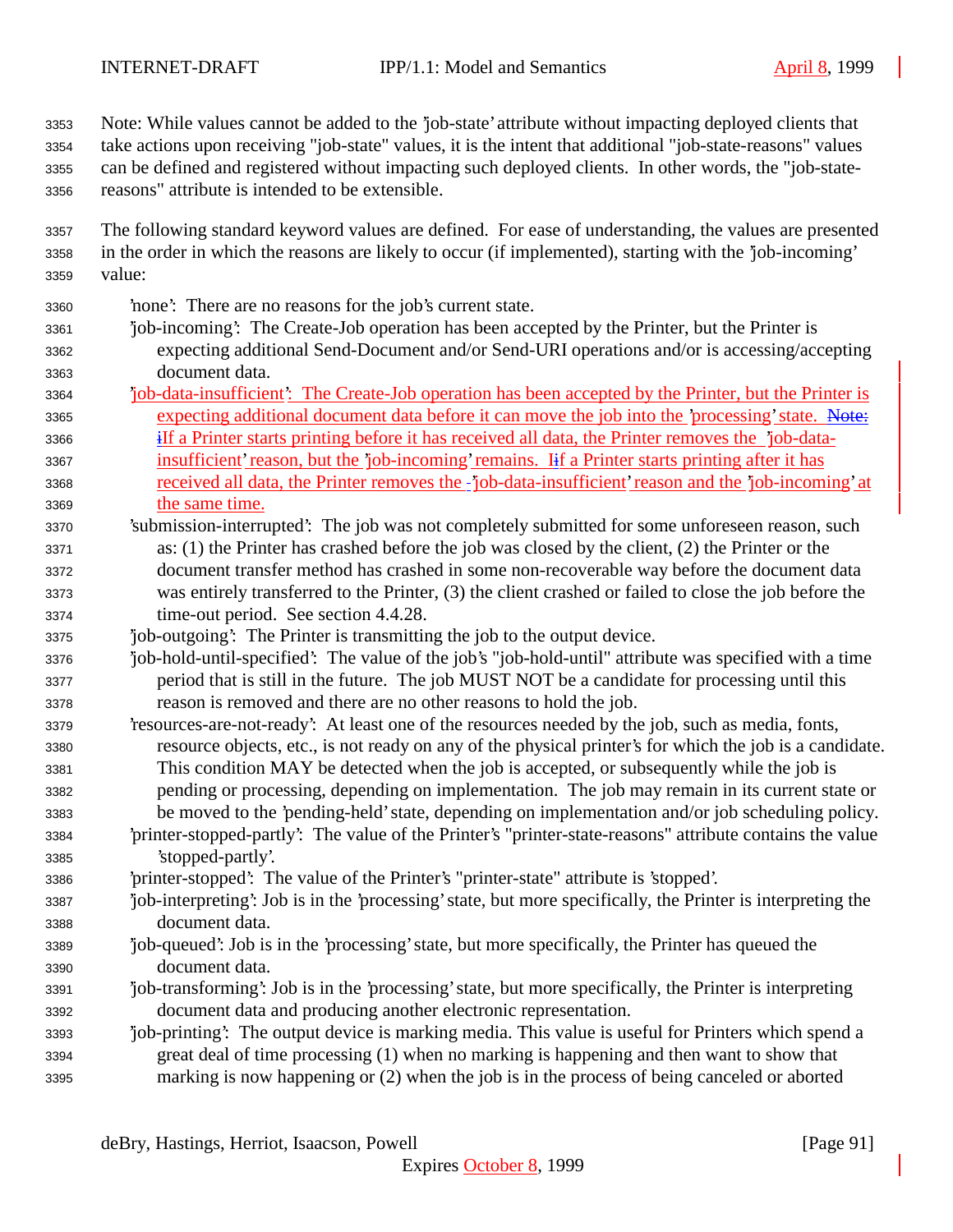| 3396 | while the job remains in the 'processing' state, but the marking has not yet stopped so that           |
|------|--------------------------------------------------------------------------------------------------------|
| 3397 | impression or sheet counts are still increasing for the job.                                           |
| 3398 | 'job-canceled-by-user': The job was canceled by the owner of the job using the Cancel-Job request,     |
| 3399 | i.e., by a user whose authenticated identity is the same as the value of the originating user that     |
| 3400 | created the Job object, or by some other authorized end-user, such as a member of the job              |
| 3401 | owner's security group.                                                                                |
| 3402 | job-canceled-by-operator. The job was canceled by the operator using the Cancel-Job request, i.e.,     |
| 3403 | by a user who has been authenticated as having operator privileges (whether local or remote). If       |
| 3404 | the security policy is to allow anyone to cancel anyone's job, then this value may be used when        |
| 3405 | the job is canceled by other than the owner of the job. For such a security policy, in effect,         |
| 3406 | everyone is an operator as far as canceling jobs with IPP is concerned.                                |
| 3407 | job-canceled-at-device': The job was canceled by an unidentified local user, i.e., a user at a console |
| 3408 | at the device.                                                                                         |
| 3409 | 'aborted-by-system': The job (1) is in the process of being aborted, (2) has been aborted by the       |
| 3410 | system and placed in the 'aborted' state, or (3) has been aborted by the system and placed in the      |
| 3411 | 'pending-held' state, so that a user or operator can manually try the job again.                       |
| 3412 | insupported-compression: The job was aborted by the system because the Printer determined while        |
| 3413 | attempting to decompress the document-data's that the compression is actually not among those          |
| 3414 | supported by the Printer. <b>ISSUE #6</b>                                                              |
| 3415 | compression-error? The job was aborted by the system because the Printer encountered an error in       |
| 3416 | the document-data while decompressing it. If the Printer posts this reason, the document-data has      |
| 3417 | already passed any tests that would have led to the 'unsupported-compression' job-state-reason.        |
| 3418 | <b>ISSUE #6</b>                                                                                        |
| 3419 | <u>insupported-document-format: The job was aborted by the system because the document-data's</u>      |
| 3420 | document-format is not among those supported by the Printer. If the client specifies the               |
| 3421 | document-format as 'application/octet-stream', the printer may abort the job and post this reason      |
| 3422 | even though the format is a member of the "document-format-supported" printer attribute, but           |
| 3423 | not among the auto-sensed document-formats. <b>ISSUE #3</b>                                            |
| 3424 | document-format-error': The job was aborted by the system because the Printer encountered an error     |
| 3425 | in the document-data while processing it. If the Printer posts this reason, the document-data has      |
| 3426 | already passed any tests that would have led to the 'unsupported-document-format' job-state-           |
| 3427 | reason. ISSUE #3                                                                                       |
| 3428 | processing-to-stop-point. The requester has issued a Cancel-job operation or the Printer object has    |
| 3429 | aborted the job, but is still performing some actions on the job until a specified stop point occurs   |
| 3430 | or job termination/cleanup is completed.                                                               |
| 3431 |                                                                                                        |
| 3432 | This reason is recommended to be used in conjunction with the 'processing' job state to indicate       |
| 3433 | that the Printer object is still performing some actions on the job while the job remains in the       |
| 3434 | processing' state. After all the job's job description attributes have stopped incrementing, the       |
| 3435 | Printer object moves the job from the 'processing' state to the 'canceled' or 'aborted' job states.    |
|      |                                                                                                        |
| 3436 |                                                                                                        |
| 3437 | 'service-off-line': The Printer is off-line and accepting no jobs. All 'pending' jobs are put into the |
| 3438 | pending-held' state. This situation could be true if the service's or document transform's input is    |
| 3439 | impaired or broken.                                                                                    |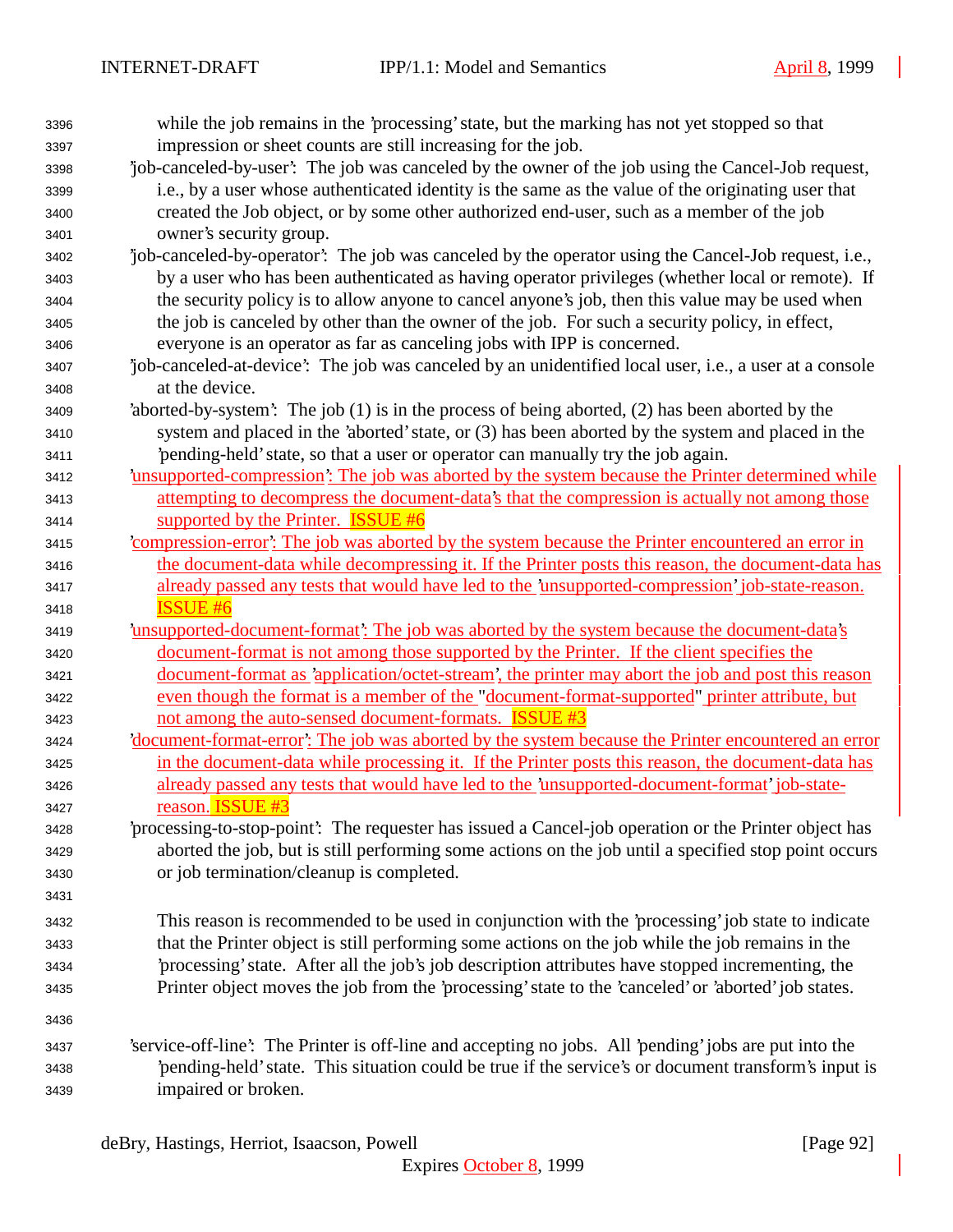- 'job-completed-successfully': The job completed successfully. 'job-completed-with-warnings': The job completed with warnings. 'job-completed-with-errors': The job completed with errors (and possibly warnings too). 'job-restartable' - This job is retained (see section 4.3.7.1) and is currently able to be restarted using the Restart-Job operation (see section 3.3.7). If 'job-restartable' is a value of the job's 'job-state- reasons' attribute, then the IPP object MUST accept a Restart-Job operation for that job. 3446 'queued-in-device': The job has been forwarded to a device or print system which that is unable to send back status. The Printer sets the job's "job-state " attribute to 'completed' and adds the 'queued-in-device'value to the job's "job-state-reasons" attribute to indicate that the Printer has 3449 no additional information about the job and never will have any better information. Issue 14
- 

4.3.9 job-state-message (text(MAX))

 This attribute specifies information about the "job-state" and "job-state-reasons" attributes in human readable text. If the Printer object supports this attribute, the Printer object MUST be able to generate this message in any of the natural languages identified by the Printer's "generated-natural-language- supported" attribute (see the "attributes-natural-language" operation attribute specified in Section 3.1.4.1).

 Note: the value SHOULD NOT contain additional information not contained in the values of the "job- state" and "job-states-reasons" attributes, such as interpreter error information. Otherwise, application programs might attempt to parse the (localized text). For such additional information such as interpreter errors for application program consumption, a new attribute with keyword values, needs to be developed and registered.

4.3.10 number-of-documents (integer(0:MAX))

 This attribute indicates the number of documents in the job, i.e., the number of Send-Document, Send- URI, Print-Job, or Print-URI operations that the Printer has accepted for this job, regardless of whether the document data has reached the Printer object or not.

- Implementations supporting the OPTIONAL Create-Job/Send-Document/Send-URI operations SHOULD support this attribute so that clients can query the number of documents in each job.
- 4.3.11 output-device-assigned (name(127))

 This attribute identifies the output device to which the Printer object has assigned this job. If an output device implements an embedded Printer object, the Printer object NEED NOT set this attribute. If a print server implements a Printer object, the value MAY be empty (zero-length string) or not returned until the Printer object assigns an output device to the job. This attribute is particularly useful when a single Printer object support multiple devices (so called "fan-out").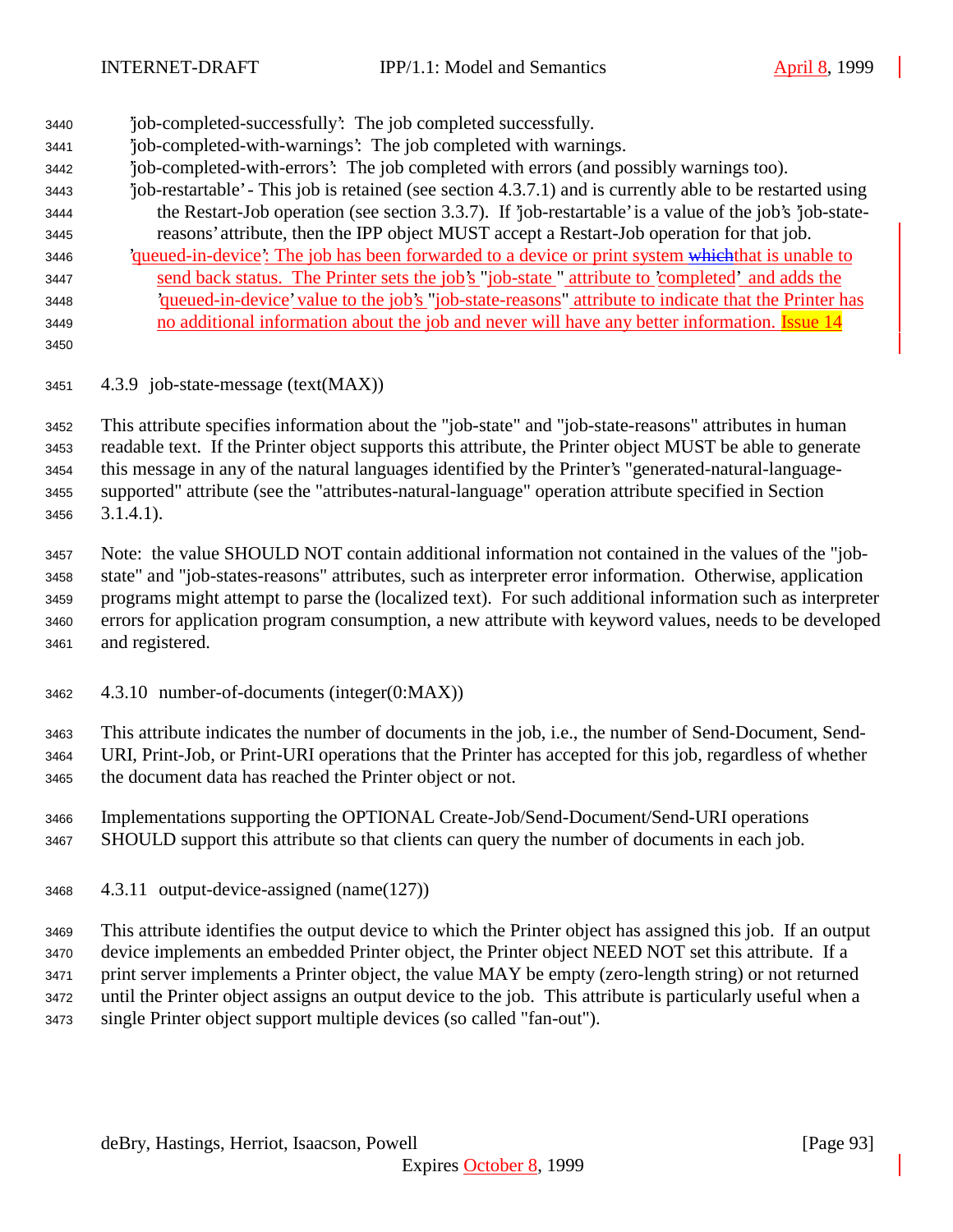4.3.12 time-at-creation (integer(0:MAX))

 This attribute indicates the point in time at which the Job object was created. In order to populate this attribute, the Printer object uses the value in its "printer-up-time" attribute at the time the Job object is created.

4.3.13 time-at-processing (integer(0:MAX))

 This attribute indicates the point in time at which the Job object began processing. In order to populate this attribute, the Printer object uses the value in its "printer-up-time" attribute at the time the Job object is moved into the 'processing' state for the first time.

4.3.14 time-at-completed (integer(0:MAX))

 This attribute indicates the point in time at which the Job object completed (or was cancelled or aborted). In order to populate this attribute, the Printer object uses the value in its "printer-up-time" attribute at the time the Job object is moved into the 'completed' or 'canceled' or 'aborted' state.

4.3.15 number-of-intervening-jobs (integer(0:MAX))

 This attribute indicates the number of jobs that are "ahead" of this job in the relative chronological order of expected time to complete (i.e., the current scheduled order). For efficiency, it is only necessary to calculate this value when an operation is performed that requests this attribute.

4.3.16 job-message-from-operator (text(127))

 This attribute provides a message from an operator, system administrator or "intelligent" process to indicate to the end user the reasons for modification or other management action taken on a job.

4.3.17 job-k-octets (integer(0:MAX))

 This attribute specifies the total size of the document(s) in K octets, i.e., in units of 1024 octets requested to be processed in the job. The value MUST be rounded up, so that a job between 1 and 1024 octets MUST be indicated as being 1, 1025 to 2048 MUST be 2, etc.

 This value MUST NOT include the multiplicative factors contributed by the number of copies specified by the "copies" attribute, independent of whether the device can process multiple copies without making multiple passes over the job or document data and independent of whether the output is collated or not. Thus the value is independent of the implementation and indicates the size of the document(s) measured in K octets independent of the number of copies.

 This value MUST also not include the multiplicative factor due to a copies instruction embedded in the document data. If the document data actually includes replications of the document data, this value will include such replication. In other words, this value is always the size of the source document data, rather than a measure of the hardcopy output to be produced.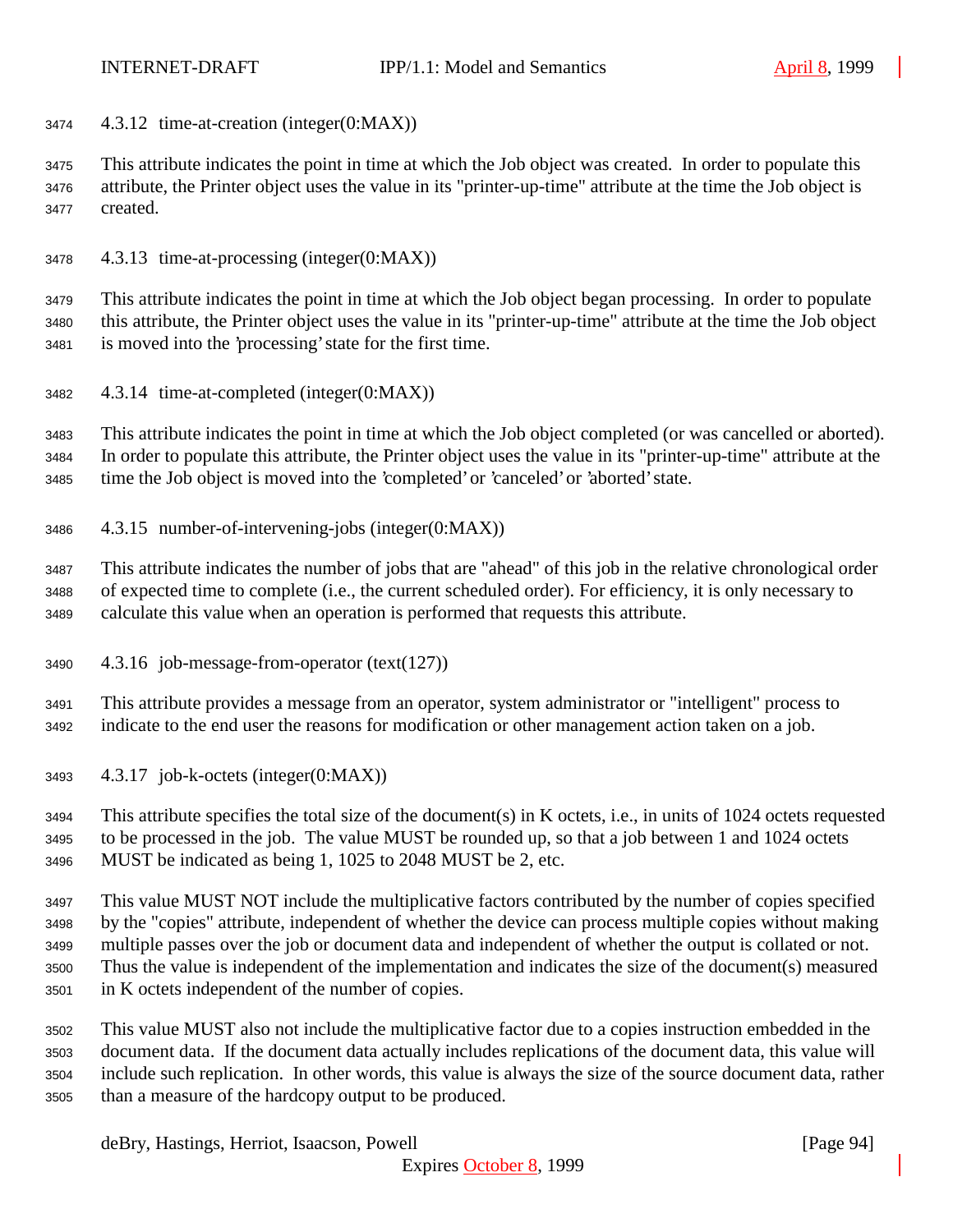Note: This attribute and the following two attributes ("job-impressions" and "job-media-sheets") are not intended to be counters; they are intended to be useful routing and scheduling information if known. For these three attributes, the Printer object may try to compute the value if it is not supplied in the create request. Even if the client does supply a value for these three attributes in the create request, the Printer object MAY choose to change the value if the Printer object is able to compute a value which is more accurate than the client supplied value. The Printer object may be able to determine the correct value for these three attributes either right at job submission time or at any later point in time.

- 4.3.18 job-impressions (integer(0:MAX))
- This attribute specifies the total size in number of impressions of the document(s) being submitted (see the definition of impression in section 13.2.5).

 As with "job-k-octets", this value MUST NOT include the multiplicative factors contributed by the number of copies specified by the "copies" attribute, independent of whether the device can process multiple copies without making multiple passes over the job or document data and independent of whether the output is collated or not. Thus the value is independent of the implementation and reflects the size of the document(s) measured in impressions independent of the number of copies.

- As with "job-k-octets", this value MUST also not include the multiplicative factor due to a copies instruction embedded in the document data. If the document data actually includes replications of the document data, this value will include such replication. In other words, this value is always the number of impressions in the source document data, rather than a measure of the number of impressions to be produced by the job.
- See the Note in the "job-k-octets" attribute that also applies to this attribute.
- 4.3.19 job-media-sheets (integer(0:MAX))
- This attribute specifies the total number of media sheets to be produced for this job.

Unlike the "job-k-octets" and the "job-impressions" attributes, this value MUST include the

multiplicative factors contributed by the number of copies specified by the "copies" attribute and a

'number of copies' instruction embedded in the document data, if any. This difference allows the system

- administrator to control the lower and upper bounds of both (1) the size of the document(s) with "job-k-octets-supported" and "job-impressions-supported" and (2) the size of the job with "job-media-sheets-
- supported".
- See the Note in the "job-k-octets" attribute that also applies to this attribute.
- 4.3.20 job-k-octets-processed (integer(0:MAX))
- This attribute specifies the total number of octets processed in K octets, i.e., in units of 1024 octets so
- far. The value MUST be rounded up, so that a job between 1 and 1024 octets inclusive MUST be
- indicated as being 1, 1025 to 2048 inclusive MUST be 2, etc.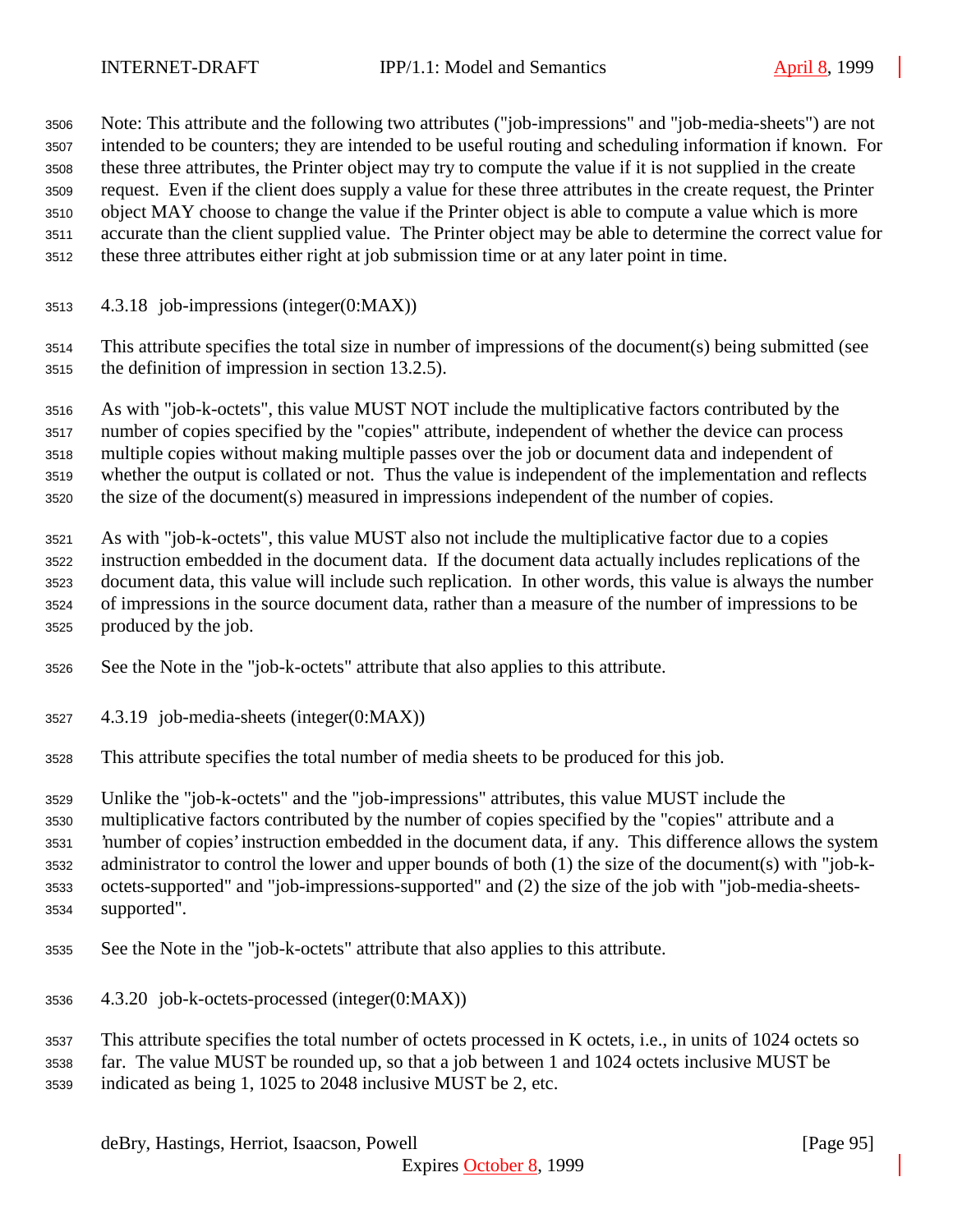For implementations where multiple copies are produced by the interpreter with only a single pass over the data, the final value MUST be equal to the value of the "job-k-octets" attribute. For implementations where multiple copies are produced by the interpreter by processing the data for each copy, the final value MUST be a multiple of the value of the "job-k-octets" attribute.

Note: This attribute and the following two attributes ("job-impressions-completed" and "job-sheets-

completed") are intended to be counters. That is, the value for a job that has not started processing

MUST be 0. When the job's "job-state" is 'processing' or 'processing-stopped', this value is intended to

contain the amount of the job that has been processed to the time at which the attributes are requested.

4.3.21 job-impressions-completed (integer(0:MAX))

 This job attribute specifies the number of impressions completed for the job so far. For printing devices, the impressions completed includes interpreting, marking, and stacking the output.

See the note in "job-k-octets-processed" which also applies to this attribute.

4.3.22 job-media-sheets-completed (integer(0:MAX))

 This job attribute specifies the media-sheets completed marking and stacking for the entire job so far whether those sheets have been processed on one side or on both.

See the note in "job-k-octets-processed" which also applies to this attribute.

4.3.23 attributes-charset (charset)

This REQUIRED attribute is populated using the value in the client supplied "attributes-charset"

attribute in the create request. It identifies the charset (coded character set and encoding method) used

 by any Job attributes with attribute syntax 'text' and 'name' that were supplied by the client in the create request. See Section 3.1.4 for a complete description of the "attributes-charset" operation attribute.

 This attribute does not indicate the charset in which the 'text' and 'name' values are stored internally in the Job object. The internal charset is implementation-defined. The IPP object MUST convert from whatever the internal charset is to that being requested in an operation as specified in Section 3.1.4.

4.3.24 attributes-natural-language (naturalLanguage)

 This REQUIRED attribute is populated using the value in the client supplied "attributes-natural- language" attribute in the create request. It identifies the natural language used for any Job attributes with attribute syntax 'text' and 'name' that were supplied by the client in the create request. See Section 3.1.4 for a complete description of the "attributes-natural-language" operation attribute. See Sections 4.1.1.2 and 4.1.2.2 for how a Natural Language Override may be supplied explicitly for each 'text' and 'name' attribute value that differs from the value identified by the "attributes-natural-language" attribute.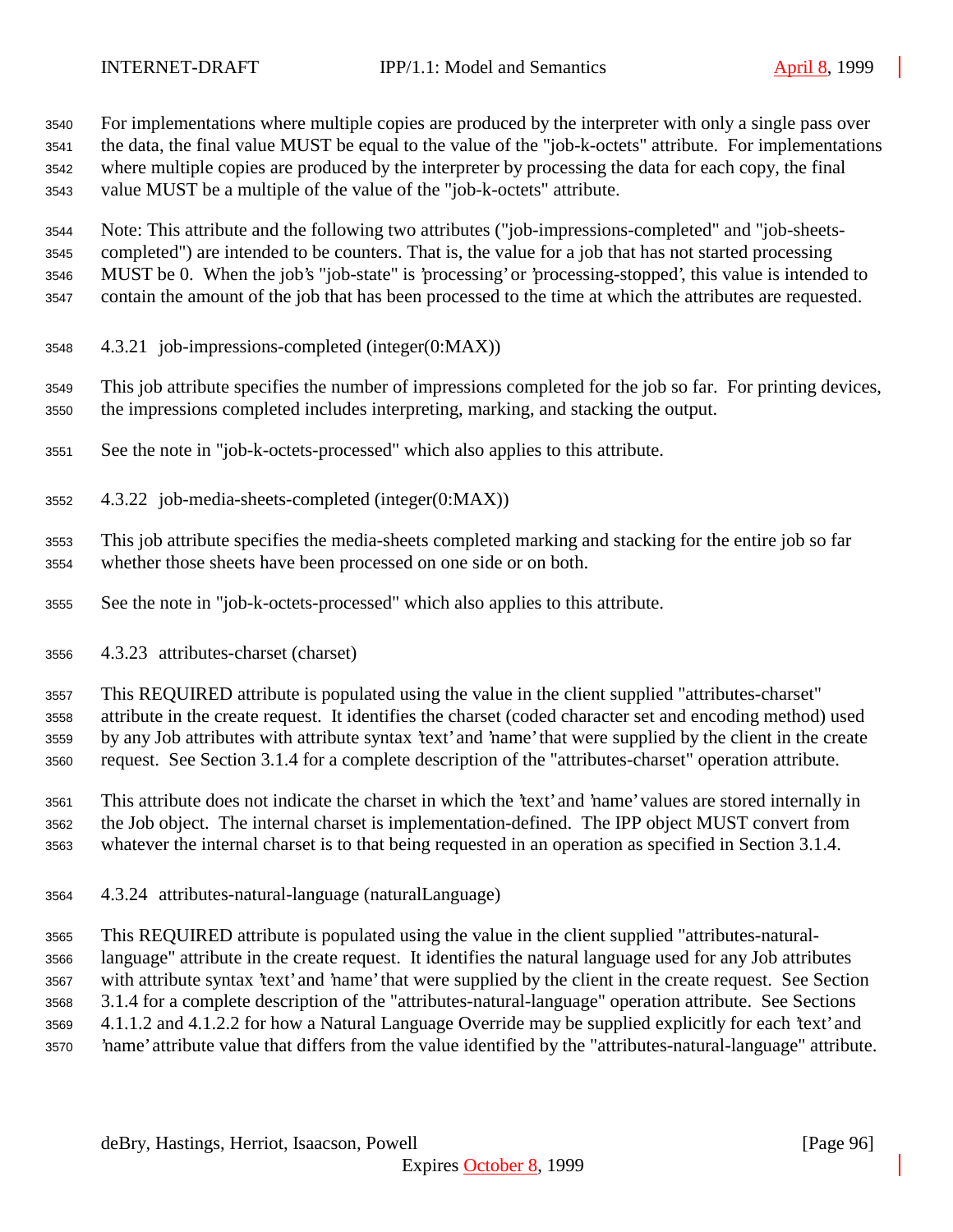4.4 Printer Description Attributes

These attributes form the attribute group called "printer-description". The following table summarizes

these attributes, their syntax, and whether or not they are REQUIRED for a Printer object to support. If

they are not indicated as REQUIRED, they are OPTIONAL. The maximum size in octets for 'text' and

'name' attributes is indicated in parenthesizes.

Note: How these attributes are set by an Administrator is outside the scope of this IPP/1.1 document.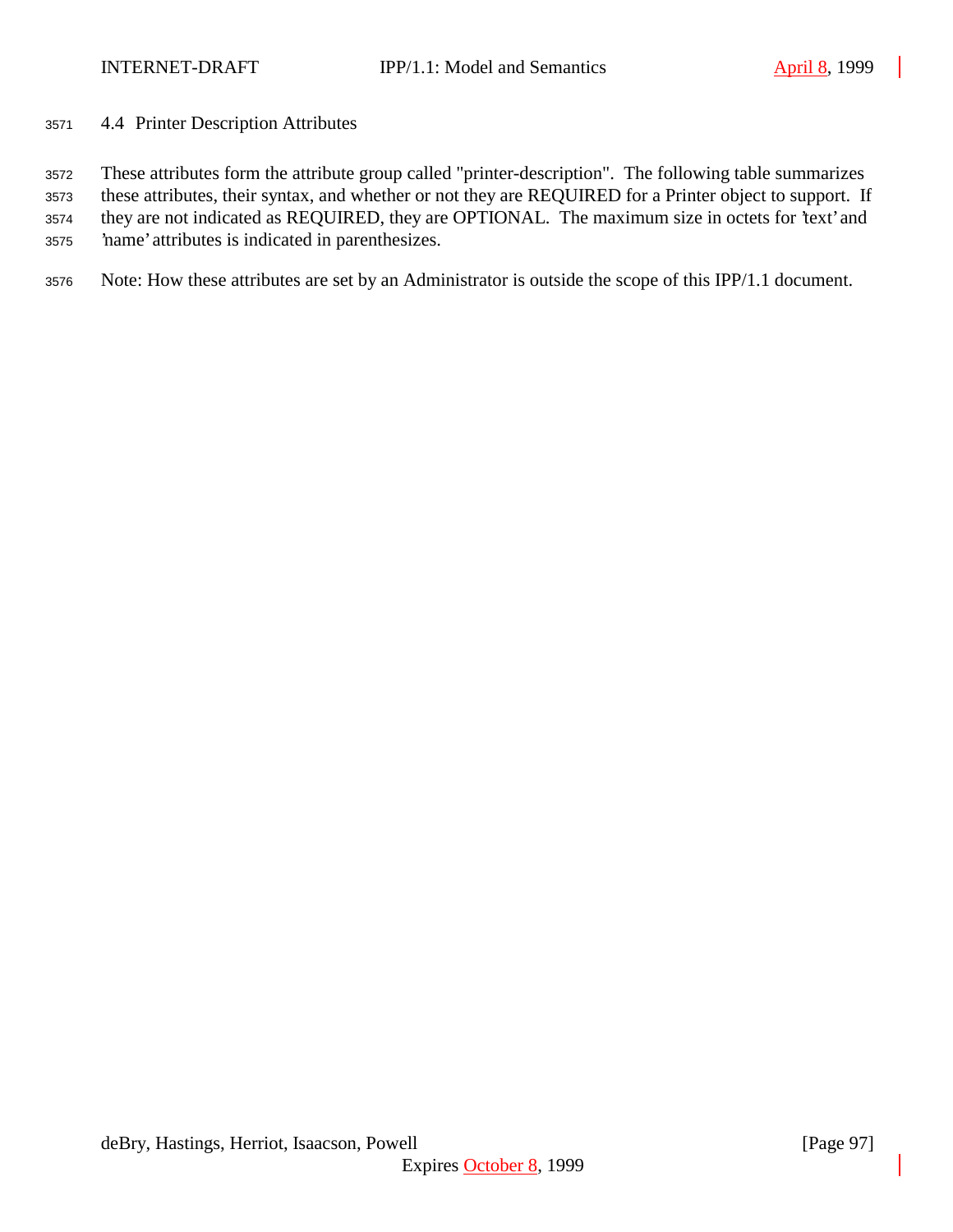| Attribute                                | Syntax                 | REQUIRED? |
|------------------------------------------|------------------------|-----------|
| printer-uri-supported                    | 1setOf uri             | REQUIRED  |
| uri-security-supported                   | 1setOf type2 keyword   | REQUIRED  |
| printer-name                             | name (127)             | REQUIRED  |
| printer-location                         | text (127)             |           |
| printer-info                             | text (127)             |           |
| printer-more-info                        | uri                    |           |
| printer-driver-installer                 | urı                    |           |
| printer-make-and-model                   | text (127)             |           |
| printer-more-info-<br>manufacturer       | uri                    |           |
| printer-state                            | type1 enum             | REQUIRED  |
| printer-state-reasons                    | 1setOf type2 keyword   |           |
| printer-state-message                    | text (MAX)             |           |
| operations-supported                     | 1setOf type2 enum      | REQUIRED  |
| charset-configured                       | charset                | REQUIRED  |
| charset-supported                        | 1setOf charset         | REQUIRED  |
| natural-language-configured              | naturalLanguage        | REQUIRED  |
| generated-natural-language-<br>supported | 1setOf naturalLanquage | REQUIRED  |
| document-format-default                  | mimeMediaType          | REQUIRED  |
| document-format-supported                | 1setOf mimeMediaType   | REQUIRED  |
| printer-is-accepting-jobs                | boolean                | REQUIRED  |
| queued-job-count<br><b>RECOMMENDED</b>   | integer (0:MAX)        | REQUIRED  |
| printer-message-from-<br>operator        | text (127)             |           |

deBry, Hastings, Herriot, Isaacson, Powell [Page 98]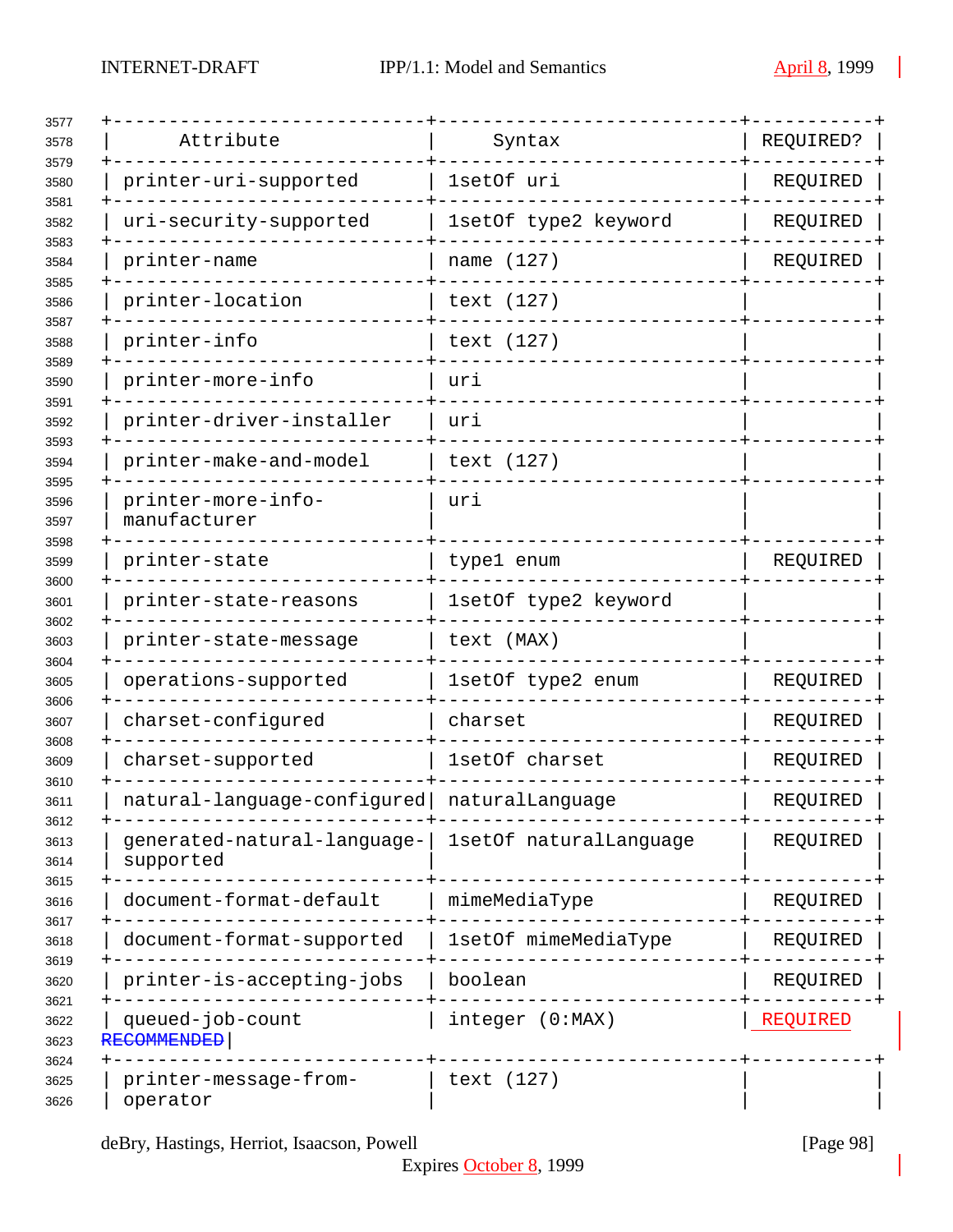| color-supported                     | boolean                |                 |
|-------------------------------------|------------------------|-----------------|
| reference-uri-schemes-<br>supported | 1setOf uriScheme       |                 |
| pdl-override-supported              | type2 keyword          | REQUIRED        |
| printer-up-time                     | integer (1:MAX)        | REQUIRED        |
| printer-current-time                | dateTime               |                 |
| multiple-operation-time-out         | integer (1:MAX)        |                 |
| compression-supported               | 1setOf type3 keyword   | <b>REQUIRED</b> |
| job-k-octets-supported              | rangeOfInteger (0:MAX) |                 |
| job-impressions-supported           | rangeOfInteger (0:MAX) |                 |
| job-media-sheets-supported          | rangeOfInteger (0:MAX) |                 |
| pages-per-minute                    | integer(0:MAX)         |                 |
| pages-per-minute-color              | integer(0:MAX)         |                 |

4.4.1 printer-uri-supported (1setOf uri)

 This REQUIRED Printer attribute contains at least one URI for the Printer object. It OPTIONALLY contains more than one URI for the Printer object. An administrator determines a Printer object's URI(s) and configures this attribute to contain those URIs by some means outside the scope of this IPP/1.1 document. The precise format of this URI is implementation dependent and depends on the protocol. See the next section for a description "uri-security-supported" which is the REQUIRED companion attribute to this "printer-uri-supported" attribute. See section 2.4 on Printer object identity and section 8.2 on security and URIs for more information.

4.4.2 uri-security-supported (1setOf type2 keyword)

 This REQUIRED Printer attribute MUST have the same cardinality (contain the same number of values) as the "printer-uri-supported" attribute. This attribute identifies the security mechanisms used for each URI listed in the "printer-uri-supported" attribute. The "i th" value in "uri-security-supported" corresponds to the "i th" value in "printer-uri-supported" and it describes the security mechanisms used for accessing the Printer object via that URI. The following standard values are defined:

'none': There are no secure communication channel protocols in use for the given URI.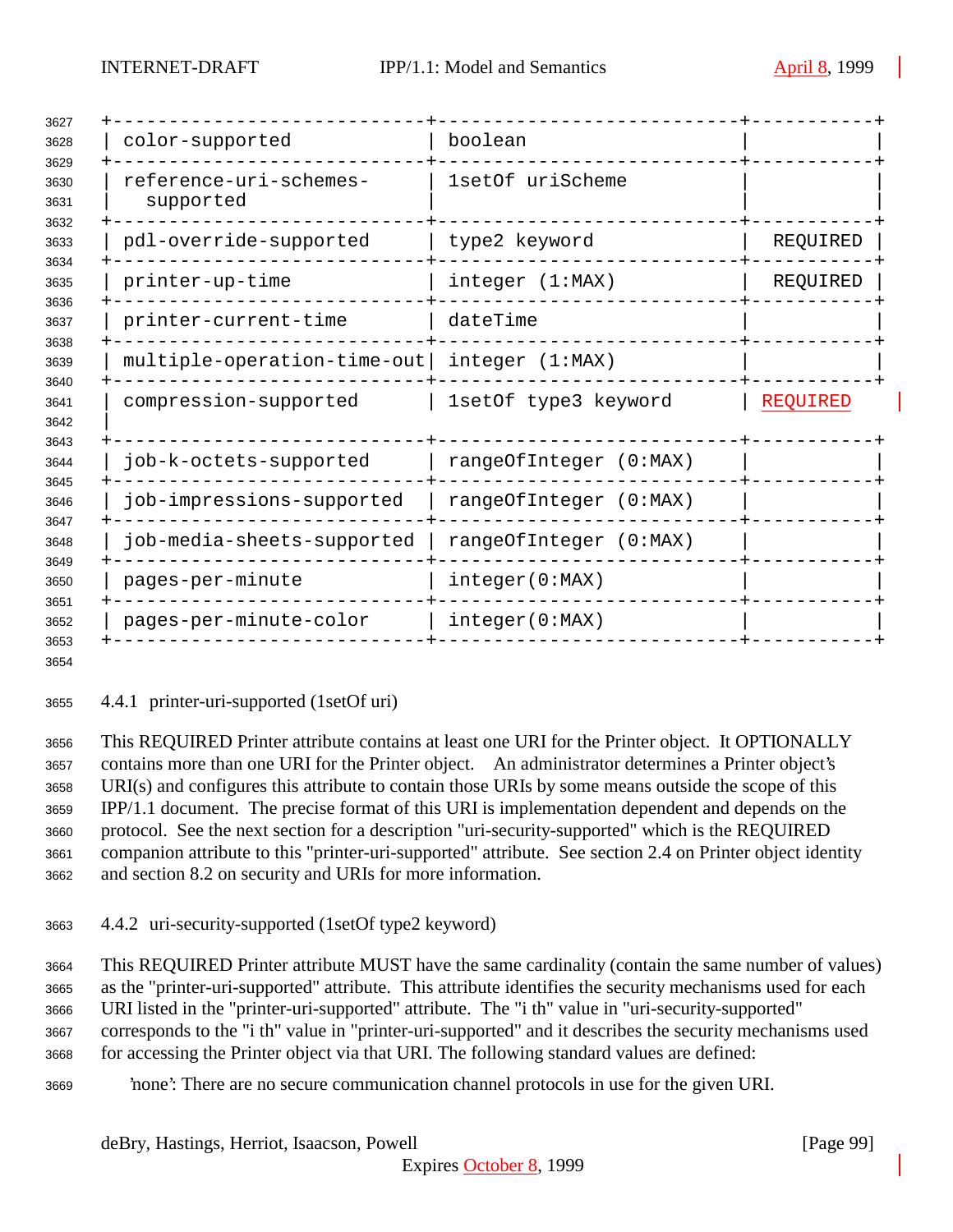| 3670<br>3671<br>3672<br>3673<br>3674                                                                                                 | 'ssl3': SSL3 [SSL] is the secure communications channel protocol in use for the given URI. For use<br>in $IPP/1.0$ .<br>the this. TLS [RFC2246] is the secure communications channel protocol in use for the given URI. For<br>use in $IPP/1.1$ .                                                                                                                                                                                                                                                                                                                                                                                                                                                                                                                                                                                                                                                                                                                                                                                                                                                                                                                                                                                                                                                                                                                                                                                                                                                                                                  |
|--------------------------------------------------------------------------------------------------------------------------------------|----------------------------------------------------------------------------------------------------------------------------------------------------------------------------------------------------------------------------------------------------------------------------------------------------------------------------------------------------------------------------------------------------------------------------------------------------------------------------------------------------------------------------------------------------------------------------------------------------------------------------------------------------------------------------------------------------------------------------------------------------------------------------------------------------------------------------------------------------------------------------------------------------------------------------------------------------------------------------------------------------------------------------------------------------------------------------------------------------------------------------------------------------------------------------------------------------------------------------------------------------------------------------------------------------------------------------------------------------------------------------------------------------------------------------------------------------------------------------------------------------------------------------------------------------|
| 3675                                                                                                                                 | This attribute is orthogonal to the specification of a client authentication mechanism. Specifically, none'                                                                                                                                                                                                                                                                                                                                                                                                                                                                                                                                                                                                                                                                                                                                                                                                                                                                                                                                                                                                                                                                                                                                                                                                                                                                                                                                                                                                                                        |
| 3676                                                                                                                                 | does not exclude client authentication. <b>Issue 21</b> .                                                                                                                                                                                                                                                                                                                                                                                                                                                                                                                                                                                                                                                                                                                                                                                                                                                                                                                                                                                                                                                                                                                                                                                                                                                                                                                                                                                                                                                                                          |
| 3677                                                                                                                                 | Consider the following example. For a single Printer object, an administrator configures the "printer-uri-                                                                                                                                                                                                                                                                                                                                                                                                                                                                                                                                                                                                                                                                                                                                                                                                                                                                                                                                                                                                                                                                                                                                                                                                                                                                                                                                                                                                                                         |
| 3678                                                                                                                                 | supported" and "uri-security-supported" attributes as follows:                                                                                                                                                                                                                                                                                                                                                                                                                                                                                                                                                                                                                                                                                                                                                                                                                                                                                                                                                                                                                                                                                                                                                                                                                                                                                                                                                                                                                                                                                     |
| 3679<br>3680<br>3681<br>3682                                                                                                         | "printer-uri-supported": 'xxx://acme.com/open-use-printer', 'xxx://acme.com/restricted-use-printer',<br>'xxx://acme.com/private-printer'<br>"uri-security-supported": 'none', 'none', 'tls'                                                                                                                                                                                                                                                                                                                                                                                                                                                                                                                                                                                                                                                                                                                                                                                                                                                                                                                                                                                                                                                                                                                                                                                                                                                                                                                                                        |
| 3683                                                                                                                                 | Note: 'xxx' is not a valid scheme. See the IPP/1.1 "Transport and Encoding" specification [ipp-pro] for                                                                                                                                                                                                                                                                                                                                                                                                                                                                                                                                                                                                                                                                                                                                                                                                                                                                                                                                                                                                                                                                                                                                                                                                                                                                                                                                                                                                                                            |
| 3684                                                                                                                                 | the actual URI schemes to be used in object target attributes.                                                                                                                                                                                                                                                                                                                                                                                                                                                                                                                                                                                                                                                                                                                                                                                                                                                                                                                                                                                                                                                                                                                                                                                                                                                                                                                                                                                                                                                                                     |
| 3685                                                                                                                                 | In this case, one Printer object has three URIs.                                                                                                                                                                                                                                                                                                                                                                                                                                                                                                                                                                                                                                                                                                                                                                                                                                                                                                                                                                                                                                                                                                                                                                                                                                                                                                                                                                                                                                                                                                   |
| 3686<br>3687<br>3688<br>3689<br>3690<br>3691<br>3692<br>3693<br>3694<br>3695<br>3696<br>3697<br>3698<br>3699<br>3700<br>3701<br>3702 | - For the first URI, 'xxx://acme.com/open-use-printer', the value 'none' in "uri-security-supported"<br>indicates that there is no secure channel protocol configured to run under HTTP. The name<br>implies that there is no Basic or Digest authentication being used, but it is up to the client to<br>determine that while using HTTP underneath the IPP application protocol.<br>- For the second URI, 'xxx://acme.com/restricted-use-printer', the value 'none' in "uri-security-<br>supported" indicates that there is no secure channel protocol configured to run under HTTP. In<br>this case, although the name does imply that there is some sort of Basic or Digest authentication<br>being used within HTTP, it is up to the client to determine that while using HTTP and by<br>processing any '401 Unauthorized' HTTP error messages.<br>- For the third URI, 'xxx://acme.com/private-printer', the value 'tls' in "uri-security-supported"<br>indicates that TLS is being used to secure the channel. The client SHOULD be prepared to use<br>TLS framing to negotiate an acceptable ciphersuite to use while communicating with the Printer<br>object. In this case, the name implies the use of a secure communications channel, but the fact is<br>made explicit by the presence of the 'tls' value in "uri-security-supported". The client does not<br>need to resort to understanding which security it must use by following naming conventions or by<br>parsing the URI to determine which security mechanisms are implied. |
| 3703                                                                                                                                 | It is expected that many IPP Printer objects will be configured to support only one channel (either                                                                                                                                                                                                                                                                                                                                                                                                                                                                                                                                                                                                                                                                                                                                                                                                                                                                                                                                                                                                                                                                                                                                                                                                                                                                                                                                                                                                                                                |
| 3704                                                                                                                                 | configured to use TLS access or not), and will therefore only ever have one URI listed in the "printer-uri-                                                                                                                                                                                                                                                                                                                                                                                                                                                                                                                                                                                                                                                                                                                                                                                                                                                                                                                                                                                                                                                                                                                                                                                                                                                                                                                                                                                                                                        |
| 3705                                                                                                                                 | supported" attribute. No matter the configuration of the Printer object (whether it has only one URI or                                                                                                                                                                                                                                                                                                                                                                                                                                                                                                                                                                                                                                                                                                                                                                                                                                                                                                                                                                                                                                                                                                                                                                                                                                                                                                                                                                                                                                            |
| 3706                                                                                                                                 | more than one URI), a client MUST supply only one URI in the target "printer-uri" operation attribute.                                                                                                                                                                                                                                                                                                                                                                                                                                                                                                                                                                                                                                                                                                                                                                                                                                                                                                                                                                                                                                                                                                                                                                                                                                                                                                                                                                                                                                             |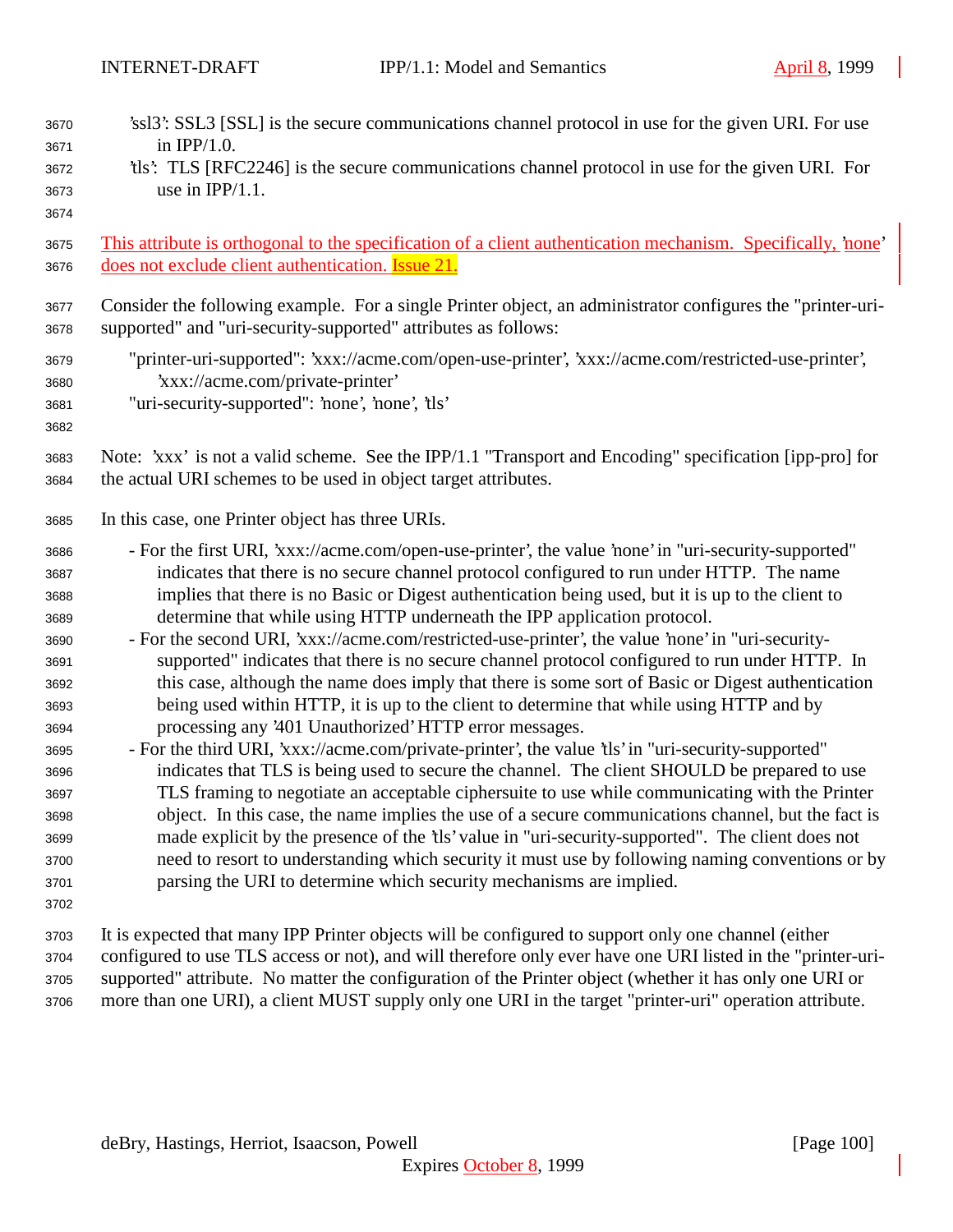4.4.3 printer-name (name(127))

 This REQUIRED Printer attribute contains the name of the Printer object. It is a name that is more end- user friendly than a URI. An administrator determines a printer's name and sets this attribute to that name. This name may be the last part of the printer's URI or it may be unrelated. In non-US-English locales, a name may contain characters that are not allowed in a URI.

4.4.4 printer-location (text(127))

 This Printer attribute identifies the location of the device. This could include things like: "in Room 123A, second floor of building XYZ".

4.4.5 printer-info (text(127))

 This Printer attribute identifies the descriptive information about this Printer object. This could include things like: "This printer can be used for printing color transparencies for HR presentations", or "Out of courtesy for others, please print only small (1-5 page) jobs at this printer", or even "This printer is going away on July 1, 1997, please find a new printer".

4.4.6 printer-more-info (uri)

 This Printer attribute contains a URI used to obtain more information about this specific Printer object. For example, this could be an HTTP type URI referencing an HTML page accessible to a Web Browser. The information obtained from this URI is intended for end user consumption. Features outside the scope of IPP can be accessed from this URI. The information is intended to be specific to this printer instance and site specific services (e.g. job pricing, services offered, end user assistance). The device manufacturer may initially populate this attribute.

4.4.7 printer-driver-installer (uri)

 This Printer attribute contains a URI to use to locate the driver installer for this Printer object. This attribute is intended for consumption by automata. The mechanics of print driver installation is outside the scope of this IPP/1.1 document. The device manufacturer may initially populate this attribute.

- 4.4.8 printer-make-and-model (text(127))
- This Printer attribute identifies the make and model of the device. The device manufacturer may initially populate this attribute.
- 4.4.9 printer-more-info-manufacturer (uri)

 This Printer attribute contains a URI used to obtain more information about this type of device. The information obtained from this URI is intended for end user consumption. Features outside the scope of IPP can be accessed from this URI (e.g., latest firmware, upgrades, print drivers, optional features available, details on color support). The information is intended to be germane to this printer without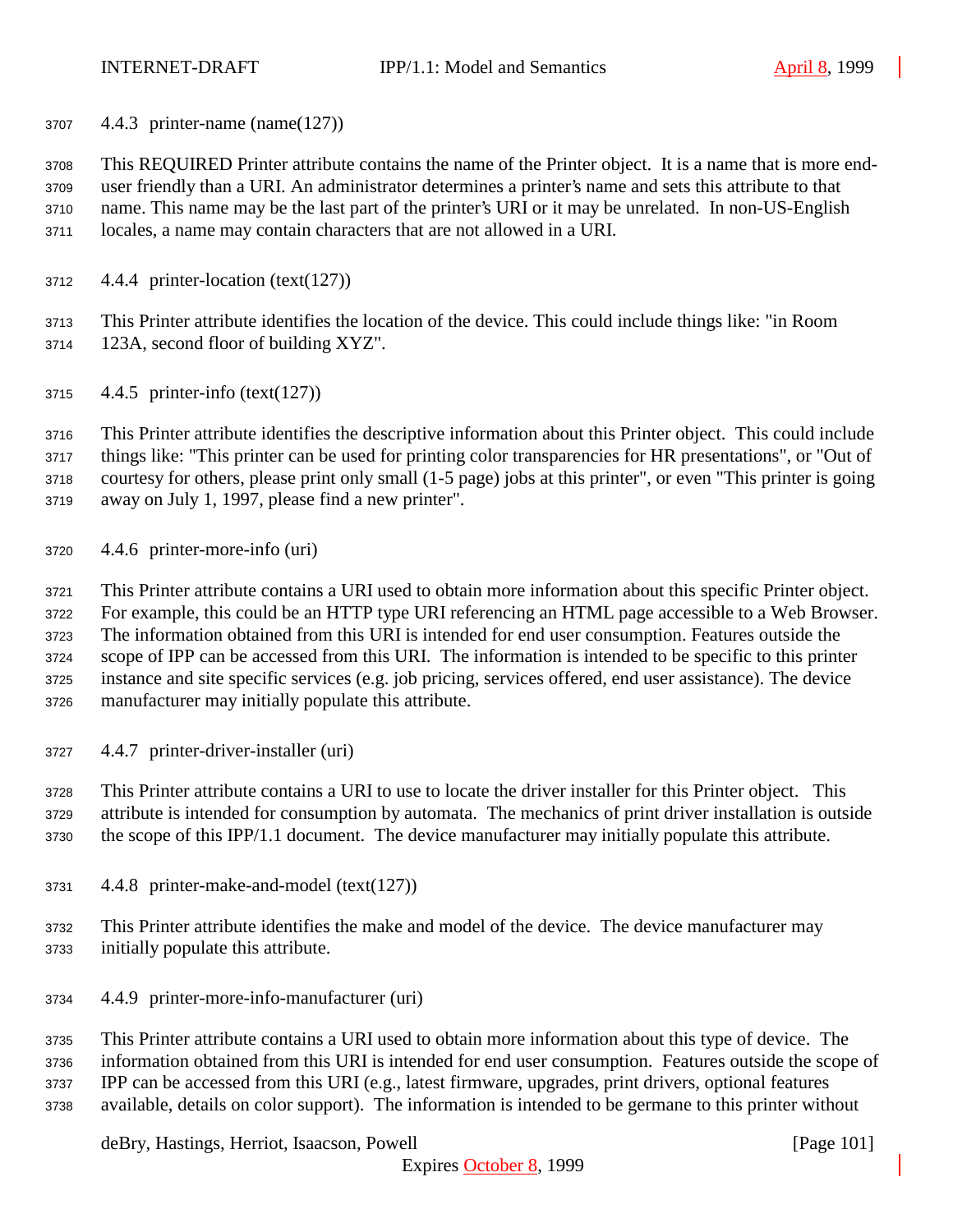regard to site specific modifications or services. The device manufacturer may initially populate this attribute.

4.4.10 printer-state (type1 enum)

 This REQUIRED Printer attribute identifies the current state of the device. The "printer-state reasons" attribute augments the "printer-state" attribute to give more detailed information about the Printer in the given printer state.

 A Printer object need only update this attribute before responding to an operation which requests the attribute; the Printer object NEED NOT update this attribute continually, since asynchronous event notification is not part of IPP/1.1. A Printer NEED NOT implement all values if they are not applicable to a given implementation.

The following standard enum values are defined:

| 3750 | Value                   | <b>Symbolic Name and Description</b>                                                        |
|------|-------------------------|---------------------------------------------------------------------------------------------|
| 3751 |                         |                                                                                             |
| 3752 | 3'                      | idle: If a Printer receives a job (whose required resources are ready) while in this state, |
| 3753 |                         | such a job MUST transit into the 'processing' state immediately. If the "printer-           |
| 3754 |                         | state-reasons" attribute contains any reasons, they MUST be reasons that would              |
| 3755 |                         | not prevent a job from transiting into the 'processing' state immediately, e.g.,            |
| 3756 |                         | 'toner-low'. Note: if a Printer controls more than one output device, the above             |
| 3757 |                         | definition implies that a Printer is 'idle' if at least one output device is idle.          |
| 3758 |                         |                                                                                             |
| 3759 | 4'                      | processing: If a Printer receives a job (whose required resources are ready) while in this  |
| 3760 |                         | state, such a job MUST transit into the 'pending' state immediately. Such a job             |
| 3761 |                         | MUST transit into the 'processing' state only after jobs ahead of it complete. If the       |
| 3762 |                         | "printer-state-reasons" attribute contains any reasons, they MUST be reasons that           |
| 3763 |                         | do not prevent the current job from printing, e.g. 'toner-low'. Note: if a Printer          |
| 3764 |                         | controls more than one output device, the above definition implies that a Printer is        |
| 3765 |                         | processing' if at least one output device is processing, and none is idle.                  |
| 3766 |                         |                                                                                             |
| 3767 | $\mathfrak{B}^{\prime}$ | 'stopped': If a Printer receives a job (whose required resources are ready) while in this   |
| 3768 |                         | state, such a job MUST transit into the 'pending' state immediately. Such a job             |
| 3769 |                         | MUST transit into the 'processing' state only after some human fixes the problem            |
| 3770 |                         | that stopped the printer and after jobs ahead of it complete processing. If                 |
| 3771 |                         | supported, the "printer-state-reasons" attribute MUST contain at least one reason,          |
| 3772 |                         | e.g. 'media-jam', which prevents it from either processing the current job or               |
| 3773 |                         | transitioning a 'pending' job to the 'processing' state.                                    |
| 3774 |                         |                                                                                             |
| 3775 |                         | Note: if a Printer controls more than one output device, the above definition               |
| 3776 |                         | implies that a Printer is 'stopped' only if all output devices are stopped. Also, it is     |
| 3777 |                         | tempting to define 'stopped' as when a sufficient number of output devices are              |
| 3778 |                         | stopped and leave it to an implementation to define the sufficient number. But              |
| 3779 |                         | such a rule complicates the definition of 'stopped' and 'processing'. For example,          |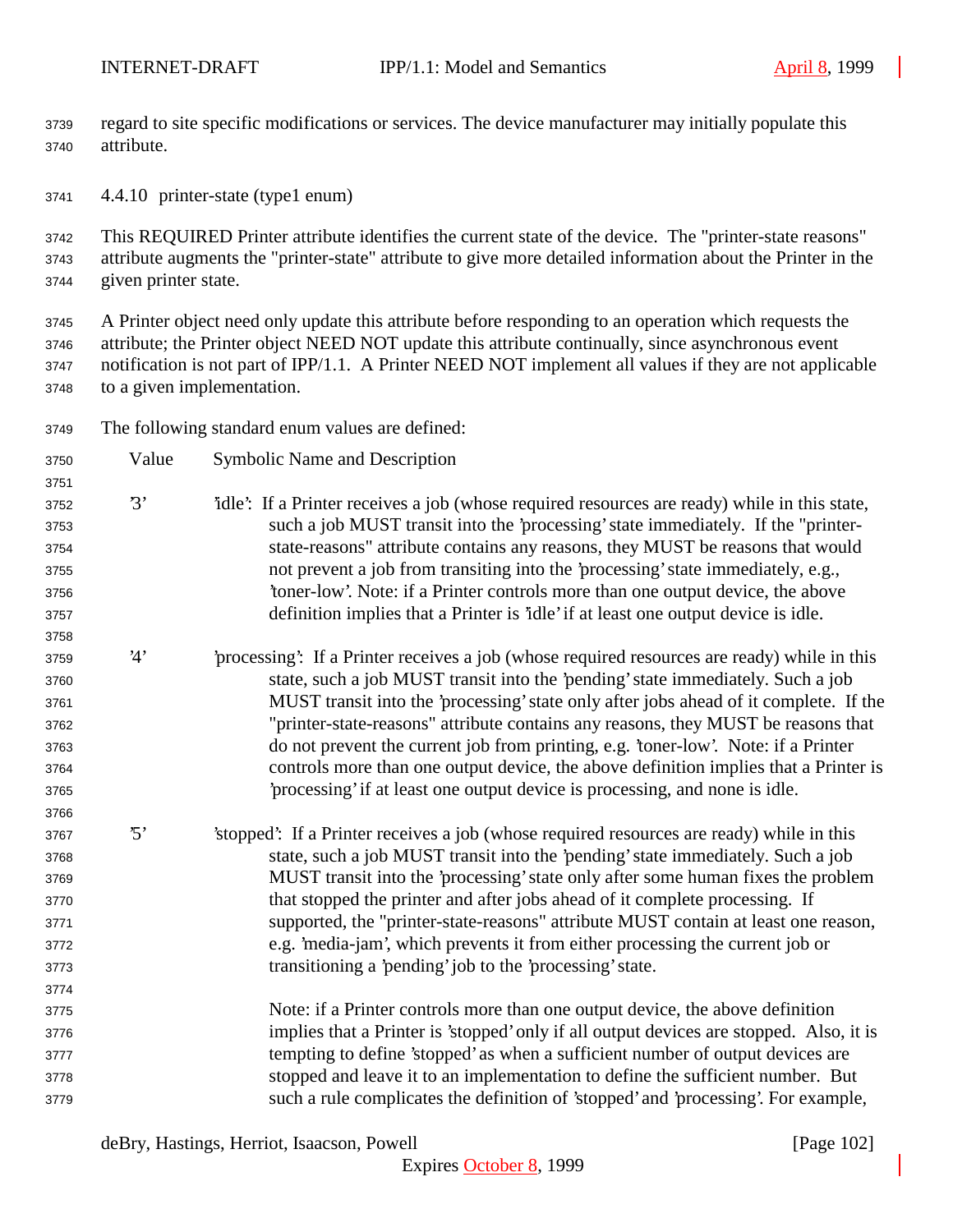| 3780                                                                         | with this alternate definition of 'stopped', a job can move from 'pending' to                                                                                                                                                                                                                                                                                                                                                                                                                                                                                                                                                                                                                                                                                                                                                             |
|------------------------------------------------------------------------------|-------------------------------------------------------------------------------------------------------------------------------------------------------------------------------------------------------------------------------------------------------------------------------------------------------------------------------------------------------------------------------------------------------------------------------------------------------------------------------------------------------------------------------------------------------------------------------------------------------------------------------------------------------------------------------------------------------------------------------------------------------------------------------------------------------------------------------------------|
| 3781                                                                         | processing' without human intervention, even though the Printer is stopped.                                                                                                                                                                                                                                                                                                                                                                                                                                                                                                                                                                                                                                                                                                                                                               |
| 3782                                                                         |                                                                                                                                                                                                                                                                                                                                                                                                                                                                                                                                                                                                                                                                                                                                                                                                                                           |
| 3783                                                                         | 4.4.11 printer-state-reasons (1setOf type2 keyword)                                                                                                                                                                                                                                                                                                                                                                                                                                                                                                                                                                                                                                                                                                                                                                                       |
| 3784                                                                         | This Printer attribute supplies additional detail about the device's state.                                                                                                                                                                                                                                                                                                                                                                                                                                                                                                                                                                                                                                                                                                                                                               |
| 3785                                                                         | Each keyword value MAY have a suffix to indicate its level of severity. The three levels are: report                                                                                                                                                                                                                                                                                                                                                                                                                                                                                                                                                                                                                                                                                                                                      |
| 3786                                                                         | (least severe), warning, and error (most severe).                                                                                                                                                                                                                                                                                                                                                                                                                                                                                                                                                                                                                                                                                                                                                                                         |
| 3787<br>3788<br>3789<br>3790<br>3791<br>3792<br>3793<br>3794<br>3795<br>3796 | - '-report': This suffix indicates that the reason is a "report". An implementation may choose to omit<br>some or all reports. Some reports specify finer granularity about the printer state; others serve as<br>a precursor to a warning. A report MUST contain nothing that could affect the printed output.<br>- '-warning': This suffix indicates that the reason is a "warning". An implementation may choose to<br>omit some or all warnings. Warnings serve as a precursor to an error. A warning MUST contain<br>nothing that prevents a job from completing, though in some cases the output may be of lower<br>quality.<br>- '-error': This suffix indicates that the reason is an "error". An implementation MUST include all<br>errors. If this attribute contains one or more errors, printer MUST be in the stopped state. |
| 3797                                                                         | If the implementation does not add any one of the three suffixes, all parties MUST assume that the                                                                                                                                                                                                                                                                                                                                                                                                                                                                                                                                                                                                                                                                                                                                        |
| 3798                                                                         | reason is an "error".                                                                                                                                                                                                                                                                                                                                                                                                                                                                                                                                                                                                                                                                                                                                                                                                                     |
| 3799                                                                         | If a Printer object controls more than one output device, each value of this attribute MAY apply to one or                                                                                                                                                                                                                                                                                                                                                                                                                                                                                                                                                                                                                                                                                                                                |
| 3800                                                                         | more of the output devices. An error on one output device that does not stop the Printer object as a                                                                                                                                                                                                                                                                                                                                                                                                                                                                                                                                                                                                                                                                                                                                      |
| 3801                                                                         | whole MAY appear as a warning in the Printer's "printer-state-reasons attribute". If the "printer-state"                                                                                                                                                                                                                                                                                                                                                                                                                                                                                                                                                                                                                                                                                                                                  |
| 3802                                                                         | for such a Printer has a value of 'stopped', then there MUST be an error reason among the values in the                                                                                                                                                                                                                                                                                                                                                                                                                                                                                                                                                                                                                                                                                                                                   |
| 3803                                                                         | "printer-state-reasons" attribute.                                                                                                                                                                                                                                                                                                                                                                                                                                                                                                                                                                                                                                                                                                                                                                                                        |
| 3804                                                                         | The following standard keyword values are defined:                                                                                                                                                                                                                                                                                                                                                                                                                                                                                                                                                                                                                                                                                                                                                                                        |
| 3805                                                                         | 'other': The device has detected an error other than one listed in this document.                                                                                                                                                                                                                                                                                                                                                                                                                                                                                                                                                                                                                                                                                                                                                         |
| 3806                                                                         | 'none': There are not reasons. This state reason is semantically equivalent to "printer-state-reasons"                                                                                                                                                                                                                                                                                                                                                                                                                                                                                                                                                                                                                                                                                                                                    |
| 3807                                                                         | without any value.                                                                                                                                                                                                                                                                                                                                                                                                                                                                                                                                                                                                                                                                                                                                                                                                                        |
| 3808                                                                         | 'media-needed': A tray has run out of media.                                                                                                                                                                                                                                                                                                                                                                                                                                                                                                                                                                                                                                                                                                                                                                                              |
| 3809                                                                         | 'media-jam': The device has a media jam.                                                                                                                                                                                                                                                                                                                                                                                                                                                                                                                                                                                                                                                                                                                                                                                                  |
| 3810                                                                         | 'moving-to-paused': Someone has paused the Printer object using the Pause-Printer operation (see                                                                                                                                                                                                                                                                                                                                                                                                                                                                                                                                                                                                                                                                                                                                          |
| 3811                                                                         | section 3.2.7) or other means, but the device(s) are taking an appreciable time to stop. Later,                                                                                                                                                                                                                                                                                                                                                                                                                                                                                                                                                                                                                                                                                                                                           |
| 3812                                                                         | when all output has stopped, the "printer-state" becomes 'stopped', and the 'paused' value replaces                                                                                                                                                                                                                                                                                                                                                                                                                                                                                                                                                                                                                                                                                                                                       |
| 3813                                                                         | the 'moving-to-paused' value in the "printer-state-reasons" attribute.                                                                                                                                                                                                                                                                                                                                                                                                                                                                                                                                                                                                                                                                                                                                                                    |
| 3814                                                                         | paused: Someone has paused the Printer object using the Pause-Printer operation (see section 3.2.7)                                                                                                                                                                                                                                                                                                                                                                                                                                                                                                                                                                                                                                                                                                                                       |
| 3815                                                                         | or other means and the Printer object's "printer-state" is 'stopped'. In this state, a Printer MUST                                                                                                                                                                                                                                                                                                                                                                                                                                                                                                                                                                                                                                                                                                                                       |
| 3816                                                                         | NOT produce printed output, but it MUST perform other operations requested by a client. If a                                                                                                                                                                                                                                                                                                                                                                                                                                                                                                                                                                                                                                                                                                                                              |
| 3817                                                                         | Printer had been printing a job when the Printer was paused, the Printer MUST resume printing                                                                                                                                                                                                                                                                                                                                                                                                                                                                                                                                                                                                                                                                                                                                             |
| 3818                                                                         | that job when the Printer is no longer paused and leave no evidence in the printed output of such                                                                                                                                                                                                                                                                                                                                                                                                                                                                                                                                                                                                                                                                                                                                         |
| 3819                                                                         | a pause.                                                                                                                                                                                                                                                                                                                                                                                                                                                                                                                                                                                                                                                                                                                                                                                                                                  |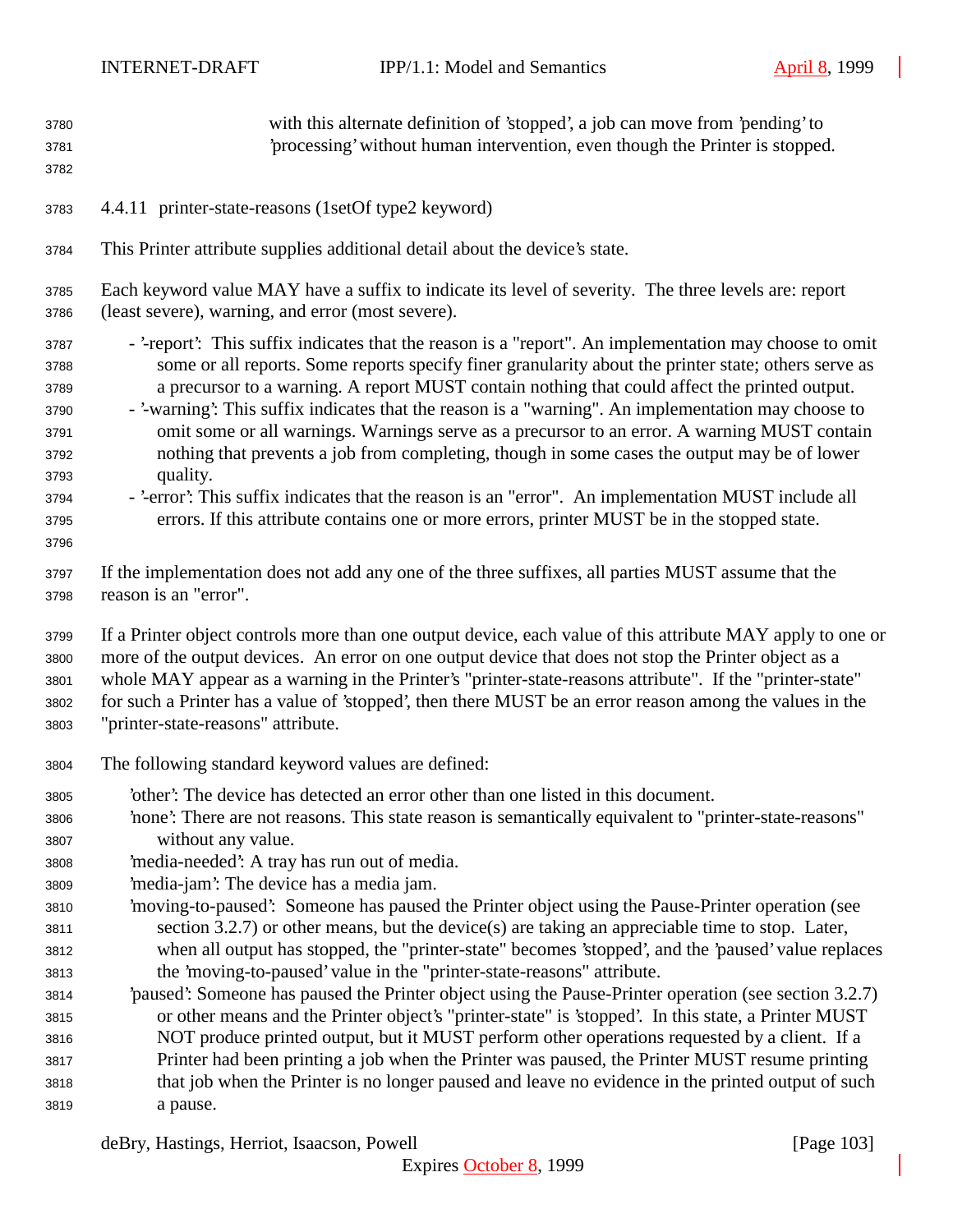'shutdown': Someone has removed a Printer object from service, and the device may be powered down or physically removed. In this state, a Printer object MUST NOT produce printed output, and unless the Printer object is realized by a print server that is still active, the Printer object MUST perform no other operations requested by a client, including returning this value. If a Printer object had been printing a job when it was shutdown, the Printer NEED NOT resume printing that job when the Printer is no longer shutdown. If the Printer resumes printing such a job, it may leave evidence in the printed output of such a shutdown, e.g. the part printed before the shutdown may be printed a second time after the shutdown. 'connecting-to-device': The Printer object has scheduled a job on the output device and is in the process of connecting to a shared network output device (and might not be able to actually start printing the job for an arbitrarily long time depending on the usage of the output device by other servers on the network). 'timed-out': The server was able to connect to the output device (or is always connected), but was unable to get a response from the output device. 'stopping': The Printer object is in the process of stopping the device and will be stopped in a while. When the device is stopped, the Printer object will change the Printer object's state to 'stopped'. The 'stopping-warning' reason is never an error, even for a Printer with a single output device. When an output-device ceases accepting jobs, the Printer will have this reason while the output device completes printing. 'stopped-partly': When a Printer object controls more than one output device, this reason indicates that one or more output devices are stopped. If the reason is a report, fewer than half of the output devices are stopped. If the reason is a warning, fewer than all of the output devices are stopped. 'toner-low': The device is low on toner. 'toner-empty': The device is out of toner. 'spool-area-full': The limit of persistent storage allocated for spooling has been reached. 'cover-open': One or more covers on the device are open. 'interlock-open': One or more interlock devices on the printer are unlocked. 'door-open': One or more doors on the device are open. 'input-tray-missing': One or more input trays are not in the device. 'media-low': At least one input tray is low on media. 'media-empty': At least one input tray is empty. 'output-tray-missing': One or more output trays are not in the device 'output-area-almost-full': One or more output area is almost full (e.g. tray, stacker, collator). 'output-area-full': One or more output area is full. (e.g. tray, stacker, collator) 'marker-supply-low': The device is low on at least one marker supply. (e.g. toner, ink, ribbon) 'marker-supply-empty: The device is out of at least one marker supply. (e.g. toner, ink, ribbon) 'marker-waste-almost-full': The device marker supply waste receptacle is almost full. 'marker-waste-full': The device marker supply waste receptacle is full. 'fuser-over-temp': The fuser temperature is above normal. 'fuser-under-temp': The fuser temperature is below normal. 'opc-near-eol': The optical photo conductor is near end of life. 'opc-life-over': The optical photo conductor is no longer functioning. 'developer-low': The device is low on developer. 'developer-empty: The device is out of developer.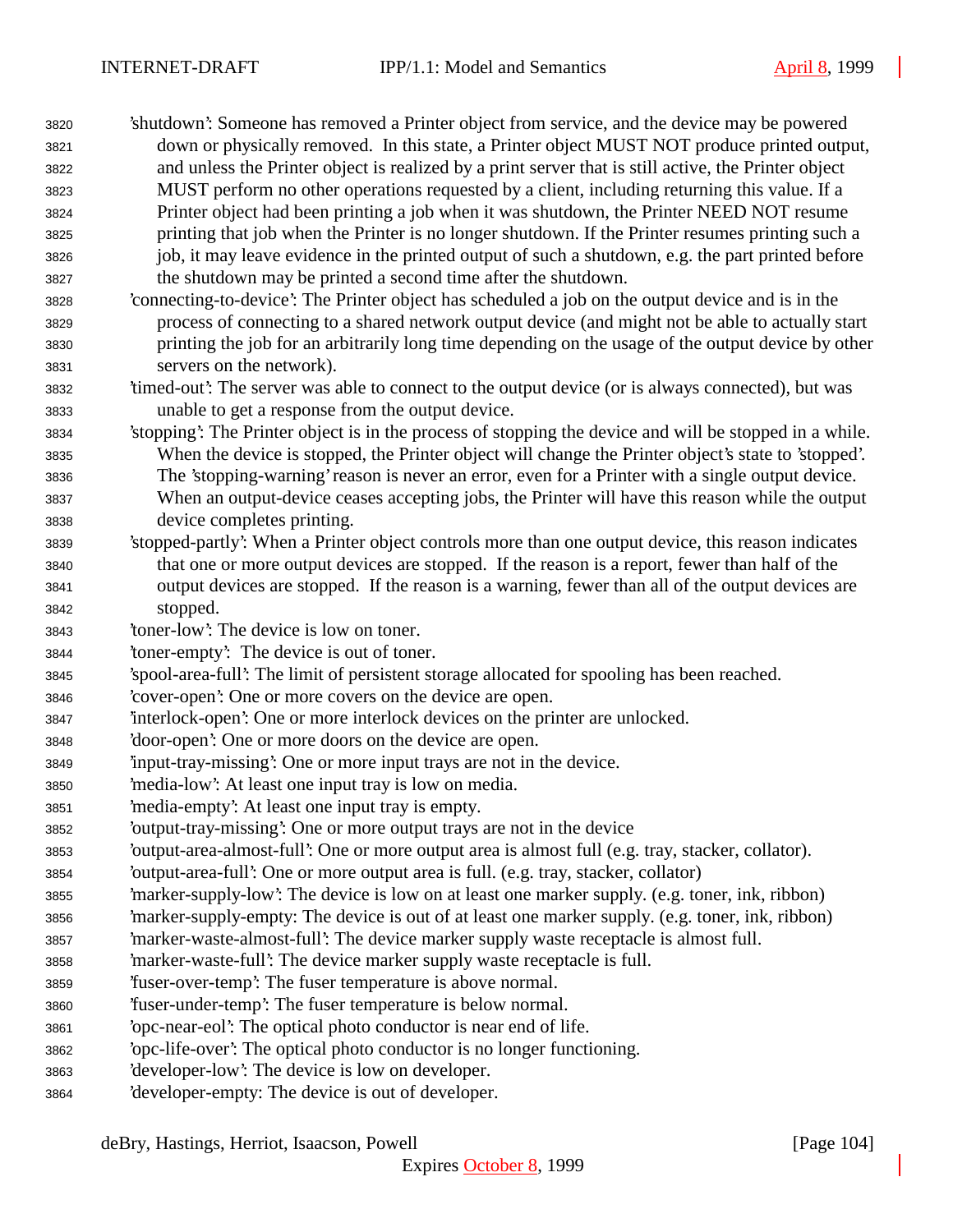'interpreter-resource-unavailable': An interpreter resource is unavailable (i.e. font, form)

| 3866                                 |                                                                                                                                                                                                                                                                                                                                                                                                                                                                   |                                                                                                                                                                                                                                                                                                                                                                                                                                  |  |
|--------------------------------------|-------------------------------------------------------------------------------------------------------------------------------------------------------------------------------------------------------------------------------------------------------------------------------------------------------------------------------------------------------------------------------------------------------------------------------------------------------------------|----------------------------------------------------------------------------------------------------------------------------------------------------------------------------------------------------------------------------------------------------------------------------------------------------------------------------------------------------------------------------------------------------------------------------------|--|
| 3867                                 | 4.4.12 printer-state-message (text(MAX))                                                                                                                                                                                                                                                                                                                                                                                                                          |                                                                                                                                                                                                                                                                                                                                                                                                                                  |  |
| 3868<br>3869<br>3870<br>3871<br>3872 | This Printer attribute specifies the additional information about the printer state and printer state reasons<br>in human readable text. If the Printer object supports this attribute, the Printer object MUST be able to<br>generate this message in any of the natural languages identified by the Printer's "generated-natural-<br>language-supported" attribute (see the "attributes-natural-language" operation attribute specified in<br>Section 3.1.4.1). |                                                                                                                                                                                                                                                                                                                                                                                                                                  |  |
| 3873                                 | 4.4.13 operations-supported (1setOf type2 enum)                                                                                                                                                                                                                                                                                                                                                                                                                   |                                                                                                                                                                                                                                                                                                                                                                                                                                  |  |
| 3874<br>3875                         | This REQUIRED Printer attribute specifies the set of supported operations for this Printer object and<br>contained Job objects.                                                                                                                                                                                                                                                                                                                                   |                                                                                                                                                                                                                                                                                                                                                                                                                                  |  |
| 3876<br>3877<br>3878<br>3879<br>3880 | PRO].                                                                                                                                                                                                                                                                                                                                                                                                                                                             | Note: This attribute is encoded as any other enum attribute syntax according to [IPP-PRO] as 32-bits.<br>However, all 32-bit enum values for this attribute MUST NOT exceed 0x00008FFF, since these same<br>values are also passed in two octets in the "operation-id" parameter (see section 3.1.1) in each Protocol<br>request with the two high order octets omitted in order to indicate the operation being performed [IPP- |  |
| 3881                                 |                                                                                                                                                                                                                                                                                                                                                                                                                                                                   | The following standard enum and "operation-id" (see section 3.1.2) values are defined:                                                                                                                                                                                                                                                                                                                                           |  |
| 3882<br>3883                         | Value<br>--------------                                                                                                                                                                                                                                                                                                                                                                                                                                           | <b>Operation Name</b><br>----------------------------                                                                                                                                                                                                                                                                                                                                                                            |  |
| 3884<br>3885                         | 0x0000                                                                                                                                                                                                                                                                                                                                                                                                                                                            | reserved, not used                                                                                                                                                                                                                                                                                                                                                                                                               |  |
| 3886                                 | 0x0001                                                                                                                                                                                                                                                                                                                                                                                                                                                            | reserved, not used                                                                                                                                                                                                                                                                                                                                                                                                               |  |
| 3887                                 | 0x0002                                                                                                                                                                                                                                                                                                                                                                                                                                                            | Print-Job                                                                                                                                                                                                                                                                                                                                                                                                                        |  |
| 3888                                 | 0x0003                                                                                                                                                                                                                                                                                                                                                                                                                                                            | Print-URI                                                                                                                                                                                                                                                                                                                                                                                                                        |  |
| 3889                                 | 0x0004                                                                                                                                                                                                                                                                                                                                                                                                                                                            | Validate-Job                                                                                                                                                                                                                                                                                                                                                                                                                     |  |
| 3890                                 | 0x0005                                                                                                                                                                                                                                                                                                                                                                                                                                                            | Create-Job                                                                                                                                                                                                                                                                                                                                                                                                                       |  |
| 3891                                 | 0x0006                                                                                                                                                                                                                                                                                                                                                                                                                                                            | Send-Document                                                                                                                                                                                                                                                                                                                                                                                                                    |  |
| 3892                                 | 0x0007                                                                                                                                                                                                                                                                                                                                                                                                                                                            | Send-URI                                                                                                                                                                                                                                                                                                                                                                                                                         |  |
| 3893                                 | 0x0008                                                                                                                                                                                                                                                                                                                                                                                                                                                            | Cancel-Job                                                                                                                                                                                                                                                                                                                                                                                                                       |  |
| 3894                                 | 0x0009                                                                                                                                                                                                                                                                                                                                                                                                                                                            | Get-Job-Attributes                                                                                                                                                                                                                                                                                                                                                                                                               |  |
| 3895                                 | 0x000A                                                                                                                                                                                                                                                                                                                                                                                                                                                            | Get-Jobs                                                                                                                                                                                                                                                                                                                                                                                                                         |  |
| 3896                                 | 0x000B                                                                                                                                                                                                                                                                                                                                                                                                                                                            | Get-Printer-Attributes                                                                                                                                                                                                                                                                                                                                                                                                           |  |
| 3897                                 | 0x000C                                                                                                                                                                                                                                                                                                                                                                                                                                                            | Hold-Job                                                                                                                                                                                                                                                                                                                                                                                                                         |  |
| 3898                                 | 0x000D                                                                                                                                                                                                                                                                                                                                                                                                                                                            | Release-Job                                                                                                                                                                                                                                                                                                                                                                                                                      |  |
| 3899                                 | 0x000E                                                                                                                                                                                                                                                                                                                                                                                                                                                            | Restart-Job                                                                                                                                                                                                                                                                                                                                                                                                                      |  |

3900 0x000F reserved for a future operation 0x0010 Pause-Printer

0x0011 Resume-Printer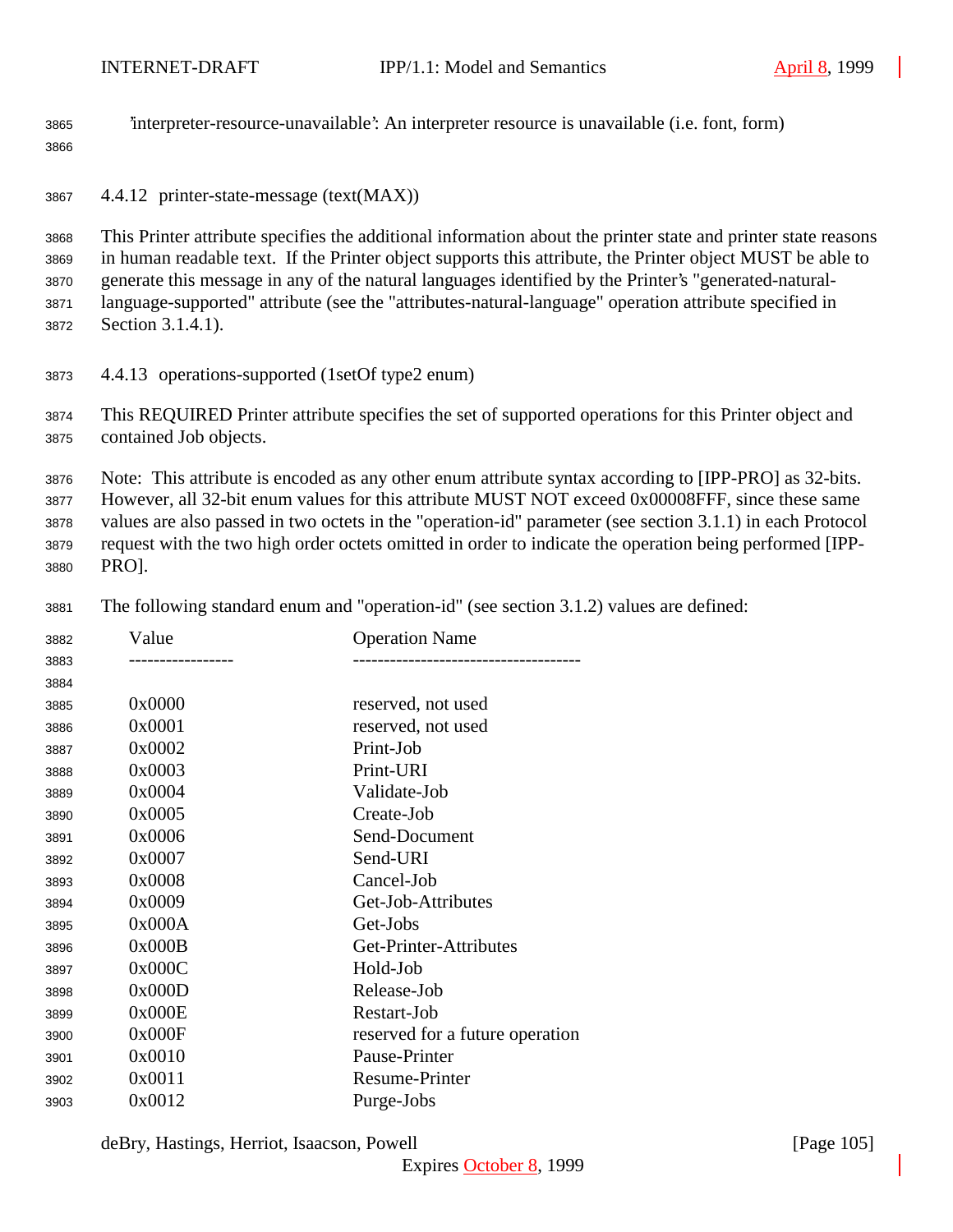| 3904 | $0x00013-0x3$ FFF | reserved for future operations  |
|------|-------------------|---------------------------------|
| 3905 | $0x4000-0x8$ FFF  | reserved for private extensions |

 This allows for certain vendors to implement private extensions that are guaranteed to not conflict with future registered extensions. However, there is no guarantee that two or more private extensions will not conflict.

4.4.14 charset-configured (charset)

 This REQUIRED Printer attribute identifies the charset that the Printer object has been configured to represent 'text' and 'name' Printer attributes that are set by the operator, system administrator, or manufacturer, i.e., for "printer-name" (name), "printer-location" (text), "printer-info" (text), and "printer- make-and-model" (text). Therefore, the value of the Printer object's "charset-configured" attribute MUST also be among the values of the Printer object's "charset-supported" attribute.

4.4.15 charset-supported (1setOf charset)

 This REQUIRED Printer attribute identifies the set of charsets that the Printer and contained Job objects support in attributes with attribute syntax 'text' and 'name'. At least the value 'utf-8' MUST be present, since IPP objects MUST support the UTF-8 [RFC2279] charset. If a Printer object supports a charset, it means that for all attributes of syntax 'text' and 'name' the IPP object MUST (1) accept the charset in requests and return the charset in responses as needed.

 If more charsets than UTF-8 are supported, the IPP object MUST perform charset conversion between the charsets as described in Section 3.2.1.2.

4.4.16 natural-language-configured (naturalLanguage)

 This REQUIRED Printer attribute identifies the natural language that the Printer object has been configured to represent 'text' and 'name' Printer attributes that are set by the operator, system administrator, or manufacturer, i.e., for "printer-name" (name), "printer-location" (text), "printer-info" (text), and "printer-make-and-model" (text). When returning these Printer attributes, the Printer object MAY return them in the configured natural language specified by this attribute, instead of the natural language requested by the client in the "attributes-natural-language" operation attribute. See Section 3.1.4.1 for the specification of the OPTIONAL multiple natural language support. Therefore, the value of the Printer object's "natural-language-configured" attribute MUST also be among the values of the Printer object's "generated-natural-language-supported" attribute.

4.4.17 generated-natural-language-supported (1setOf naturalLanguage)

This REQUIRED Printer attribute identifies the natural language(s) that the Printer object and contained

- Job objects support in attributes with attribute syntax 'text' and 'name'. The natural language(s) supported depends on implementation and/or configuration. Unlike charsets, IPP objects MUST accept
- requests with any natural language or any Natural Language Override whether the natural language is supported or not.

deBry, Hastings, Herriot, Isaacson, Powell **company** and the same of the same of the same of the same of the same of the same of the same of the same of the same of the same of the same of the same of the same of the same

Expires October 8, 1999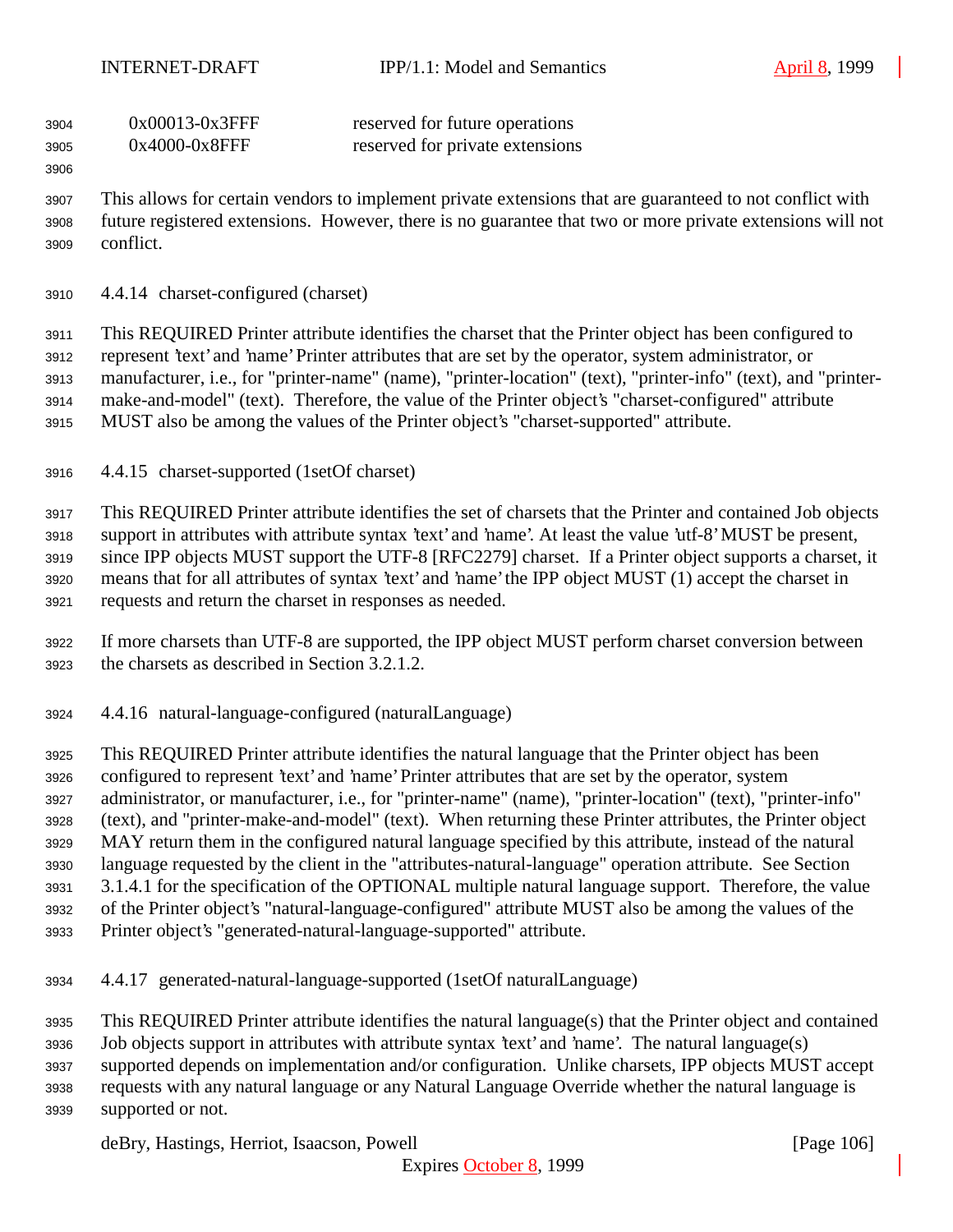If a Printer object supports a natural language, it means that for any of the attributes for which the Printer or Job object generates messages, i.e., for the "job-state-message" and "printer-state-message" attributes and Operation Messages (see Section 3.1.5) in operation responses, the Printer and Job objects MUST be able to generate messages in any of the Printer's supported natural languages. See section 3.1.4 for the specification of 'text' and 'name' attributes in operation requests and responses.

 Note: A Printer object that supports multiple natural languages, often has separate catalogs of messages, one for each natural language supported.

4.4.18 document-format-default (mimeMediaType)

 This REQUIRED Printer attribute identifies the document format that the Printer object has been configured to assume if the client does not supply a "document-format" operation attribute in any of the operation requests that supply document data. The standard values for this attribute are Internet Media types (sometimes called MIME types). For further details see the description of the 'mimeMediaType' attribute syntax in Section 4.1.9.

4.4.19 document-format-supported (1setOf mimeMediaType)

 This REQUIRED Printer attribute identifies the set of document formats that the Printer object and contained Job objects can support. For further details see the description of the 'mimeMediaType' attribute syntax in Section 4.1.9.

4.4.20 printer-is-accepting-jobs (boolean)

 This REQUIRED Printer attribute indicates whether the printer is currently able to accept jobs, i.e., is accepting Print-Job, Print-URI, and Create-Job requests. If the value is 'true', the printer is accepting jobs. If the value is 'false', the Printer object is currently rejecting any jobs submitted to it. In this case, the Printer object returns the 'server-error-not-accepting-jobs' status code.

 Note: This value is independent of the "printer-state" and "printer-state-reasons" attributes because its value does not affect the current job; rather it affects future jobs. This attribute may cause the Printer to reject jobs when the "printer-state" is 'idle' or it may cause the Printer object to accepts jobs when the "printer-state" is 'stopped'.

4.4.21 queued-job-count (integer(0:MAX))

3967 This REQUIRED RECOMMENDED Printer attribute contains a count of the number of jobs that are 3968 either 'pending', 'processing', 'pending-held', or 'processing-stopped' and is set by the Printer object. Issue 3969 29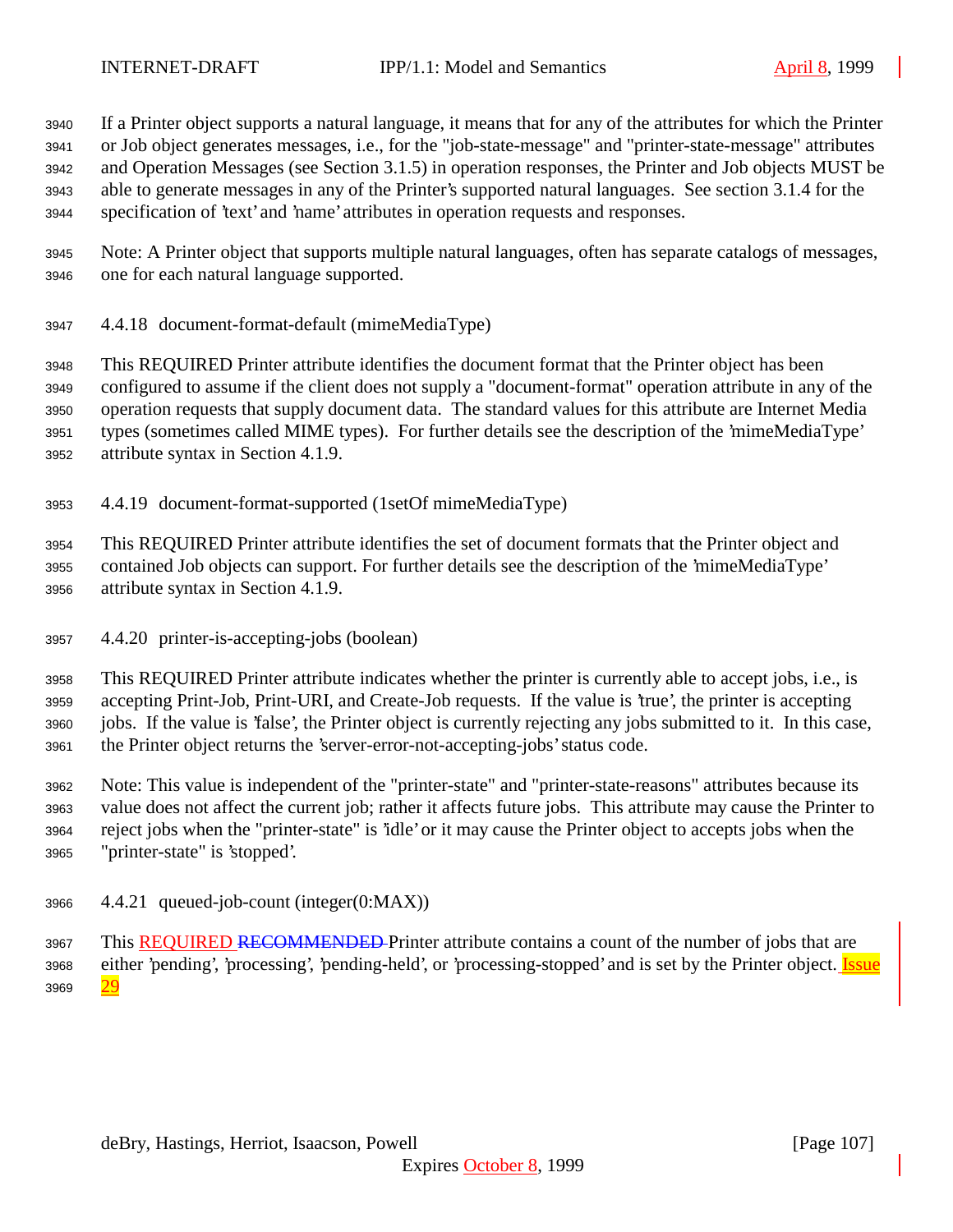4.4.22 printer-message-from-operator (text(127))

 This Printer attribute provides a message from an operator, system administrator or "intelligent" process to indicate to the end user information or status of the printer, such as why it is unavailable or when it is expected to be available.

4.4.23 color-supported (boolean)

 This Printer attribute identifies whether the device is capable of any type of color printing at all, including highlight color. All document instructions having to do with color are embedded within the document PDL (none are external IPP attributes in IPP/1.1).

- Note: end-users are able to determine the nature and details of the color support by querying the "printer-more-info-manufacturer" Printer attribute.
- 4.4.24 reference-uri-schemes-supported (1setOf uriScheme)

 This Printer attribute specifies which URI schemes are supported for use in the "document-uri" operation attribute of the Print-URI or Send-URI operation. If a Printer object supports these optional operations, it MUST support the "reference-uri-schemes-supported" Printer attribute with at least the following schemed URI value:

 'ftp': The Printer object will use an FTP 'get' operation as defined in RFC 2228 [RFC2228] using FTP URLs as defined by [RFC2396] and[RFC2316].

- The Printer object MAY OPTIONALLY support other URI schemes (see section 4.1.6).
- 4.4.25 pdl-override-supported (type2 keyword)

 This REQUIRED Printer attribute expresses the ability for a particular Printer implementation to either attempt to override document data instructions with IPP attributes or not.

- This attribute takes on the following values:
- 'attempted': This value indicates that the Printer object attempts to make the IPP attribute values take precedence over embedded instructions in the document data, however there is no guarantee. - 'not-attempted': This value indicates that the Printer object makes no attempt to make the IPP
- attribute values take precedence over embedded instructions in the document data.
- 

 Section 16 contains a full description of how this attribute interacts with and affects other IPP attributes, especially the "ipp-attribute-fidelity" attribute.

- 4.4.26 printer-up-time (integer(1:MAX))
- This REQUIRED Printer attribute indicates the amount of time (in seconds) that this instance of this Printer implementation has been up and running. This value is used to populate the Job attributes "time-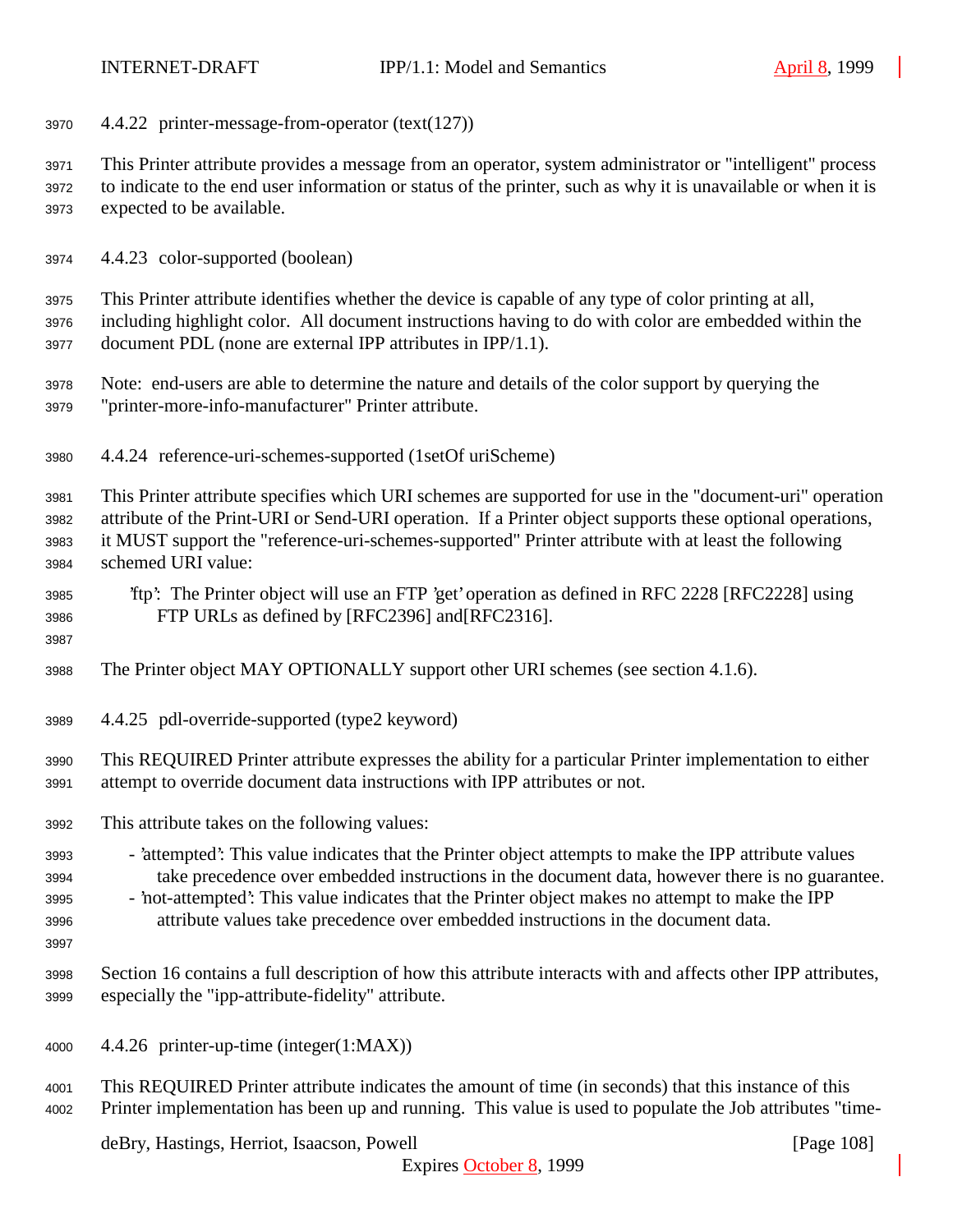at-creation", "time-at-processing", and "time-at-completed". These time values are all measured in seconds and all have meaning only relative to this attribute, "printer-up-time". The value is a monotonically increasing value starting from 1 when the Printer object is started-up (initialized, booted, etc.).

- If the Printer object goes down at some value 'n', and comes back up, the implementation MAY:
- 1. Know how long it has been down, and resume at some value greater than 'n', or
- 2. Restart from 1.
- 

 In the first case, the Printer SHOULD not tweak any existing related Job attributes ("time-at-creation", "time-at-processing", and "time-at-completed"). In the second case, the Printer object SHOULD reset those attributes to 0. If a client queries a time-related Job attribute and finds the value to be 0, the client MUST assume that the Job was submitted in some life other than the Printer's current life.

4.4.27 printer-current-time (dateTime)

 This Printer attribute indicates the current absolute wall-clock time. If an implementation supports this attribute, then a client could calculate the absolute wall-clock time each Job's "time-at-creation", "time- at-processing", and "time-at-completed" attributes by using both "printer-up-time" and this attribute, "printer-current-time". If an implementation does not support this attribute, a client can only calculate the relative time of certain events based on the REQUIRED "printer-up-time" attribute.

4.4.28 multiple-operation-time-out (integer(1:MAX))

 This Printer attributes identifies the minimum time (in seconds) that the Printer object waits for additional Send-Document or Send-URI operations to follow a still-open multi-document Job object before taking any recovery actions, such as the ones indicated in section 3.3.1. If the Printer object supports the Create-Job operation (see section 3.2.4), it MUST support this attribute.

- It is RECOMMENDED that vendors supply a value for this attribute that is between 60 and 240 seconds. An implementation MAY allow a system administrator to set this attribute (by means outside this IPP/1.1 document). If so, the system administrator MAY be able to set values outside this range.
- 4.4.29 compression-supported (1setOf type3 keyword)

4030 This **REQUIRED** Printer attribute identifies the set of supported compression algorithms for document data. Compression only applies to the document data; compression does not apply to the encoding of the

IPP operation itself. The supported values are used to validate the client supplied "compression"

4033 operation attributes in Print-Job, Send-Document, and Send-URI requests. **Issue 28** 

- Standard values are :
- 'none': no compression is used.
- 'deflate': ZIP public domain inflate/deflate) compression technology
- 'gzip' GNU zip compression technology described in RFC 1952 [RFC1952].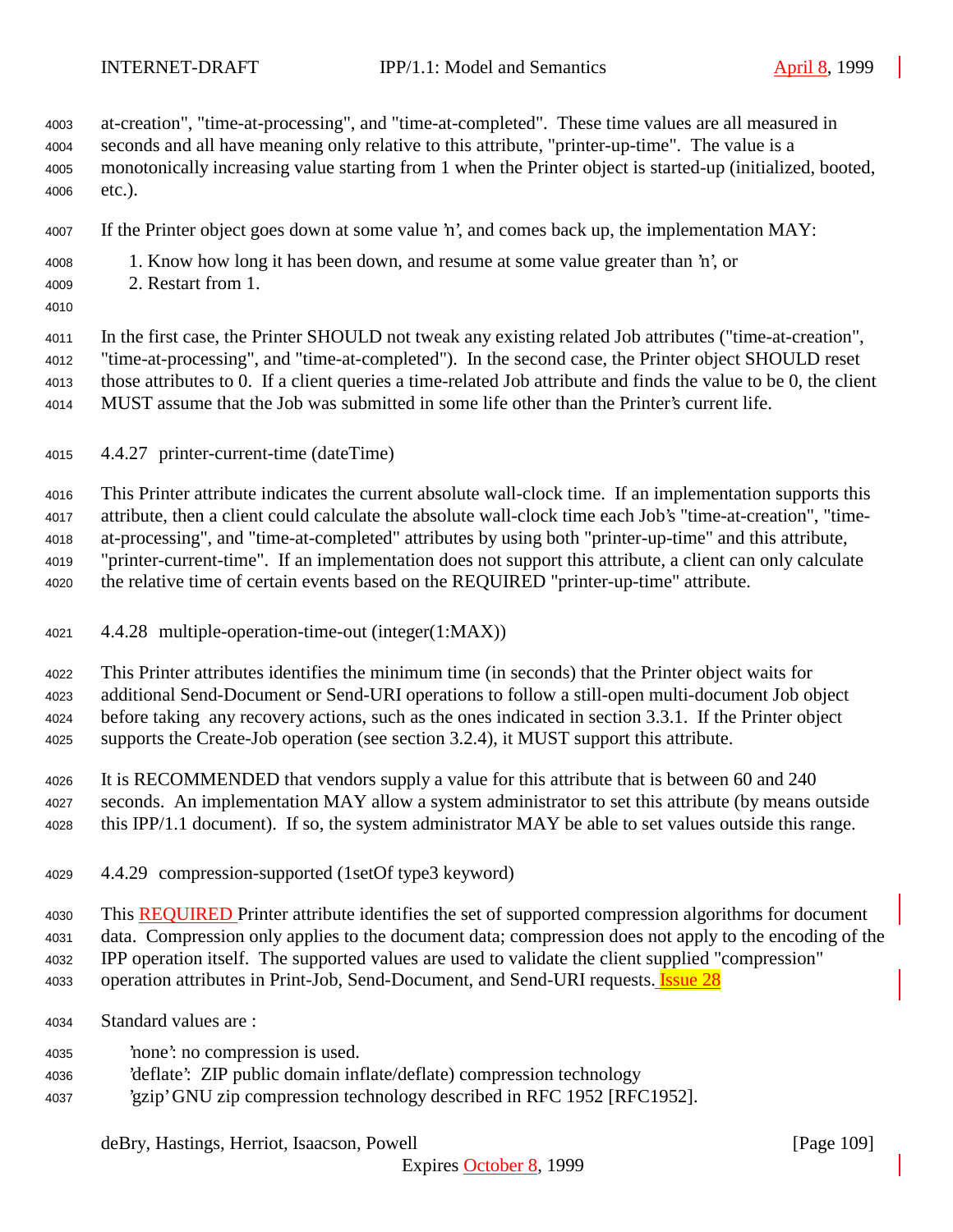'compress': UNIX compression technology

4.4.30 job-k-octets-supported (rangeOfInteger(0:MAX))

 This Printer attribute specifies the upper and lower bounds of total sizes of jobs in K octets, i.e., in units of 1024 octets. The supported values are used to validate the client supplied "job-k-octets" operation attributes in create requests. The corresponding job description attribute "job-k-octets" is defined in section 4.3.17.

4.4.31 job-impressions-supported (rangeOfInteger(0:MAX))

 This Printer attribute specifies the upper and lower bounds for the number of impressions per job. The supported values are used to validate the client supplied "job-impressions" operation attributes in create requests. The corresponding job description attribute "job-impressions" is defined in section 4.3.18.

4.4.32 job-media-sheets-supported (rangeOfInteger(0:MAX))

 This Printer attribute specifies the upper and lower bounds for the number of media sheets per job. The supported values are used to validate the client supplied "job-media-sheets" operation attributes in create requests. The corresponding Job attribute "job-media-sheets" is defined in section 4.3.19.

4.4.33 pages-per-minute (integer(0:MAX))

 This Printer attributes specifies the nominal number of pages per minute to the nearest whole number which may be generated by this printer (e.g., simplex, black-and-white). This attribute is informative, not a service guarantee. Generally, it is the value used in the marketing literature to describe the device.

- A value of 0 indicates a device that takes more than two minutes to process a page.
- 4.4.34 pages-per-minute-color (integer(0:MAX))

 This Printer attributes specifies the nominal number of pages per minute to the nearest whole number which may be generated by this printer when printing color (e.g., simplex, color). For purposes of this attribute, "color" means the same as for the "color-supported" attribute, namely, the device is capable of any type of color printing at all, including highlight color. This attribute is informative, not a service guarantee. Generally, it is the value used in the marketing literature to describe the color capabilities of this device.

- A value of 0 indicates a device that takes more than two minutes to process a page.
- Note: If a color device has several color modes, it MAY use the pages-per-minute value for this attribute that corresponds to the mode that produces the highest number.
- Black and white only printers MUST NOT support this attribute. If this attribute is present, then the "color-supported" Printer description attribute MUST be present and have a 'true' value.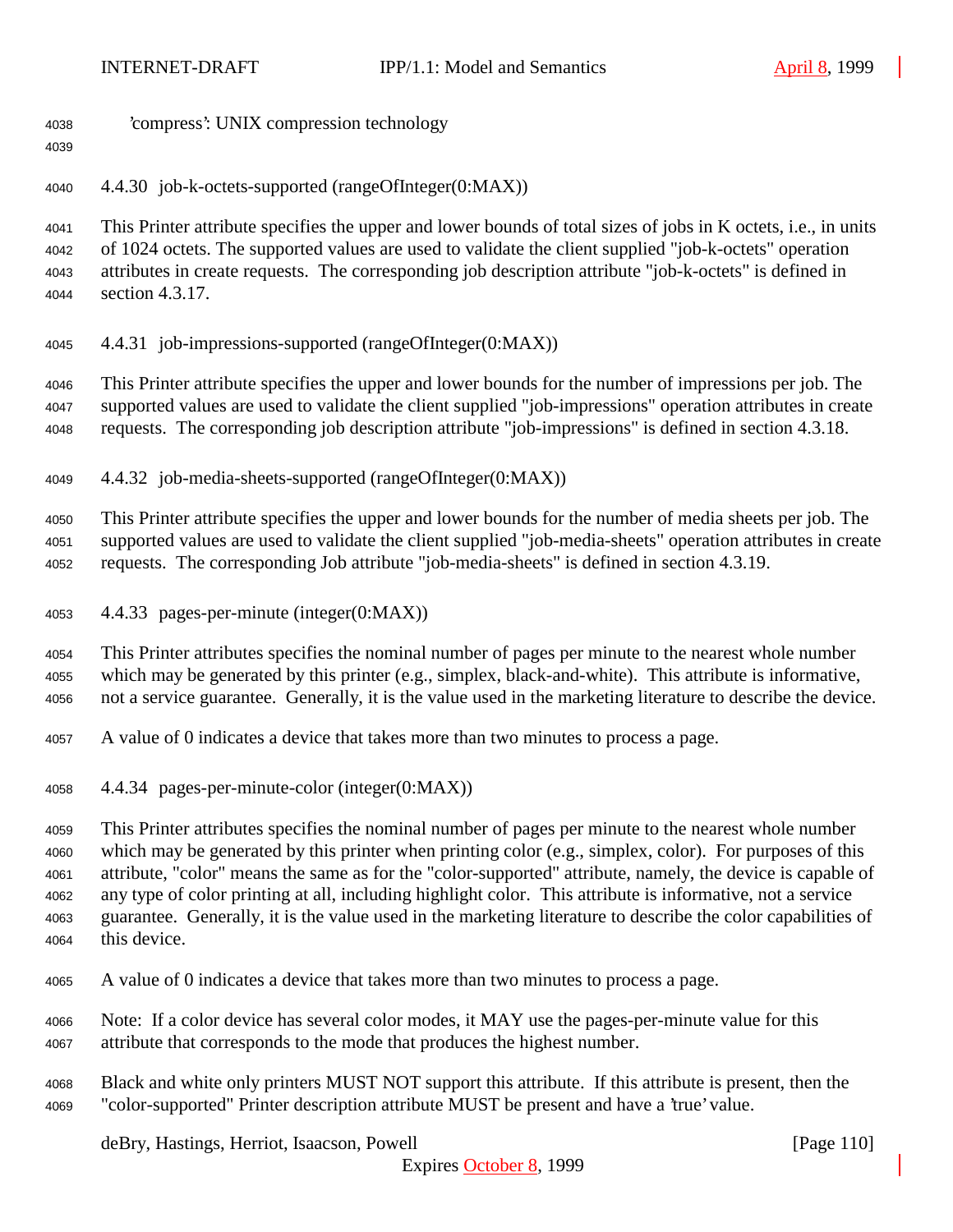Note: The values of these two attributes returned by the Get-Printer-Attributes operation MAY be

affected by the "document-format" attribute supplied by the client in the Get-Printer-Attributes request.

In other words, the implementation MAY have different speeds depending on the document format

being processed. See section 3.2.5.1 Get-Printer-Attributes.

## 5. Conformance

 This section describes conformance issues and requirements. This document introduces model entities such as objects, operations, attributes, attribute syntaxes, and attribute values. These conformance sections describe the conformance requirements which apply to these model entities.

5.1 Client Conformance Requirements

 This section describes the conformance requirements for a client, whether it be (1) a desktop or other agent issuing IPP requests on behalf of a human user or (2)a server that is performing the role of an IPP client by issuing IPP requests to IPP objects.

 A conforming client MUST support all REQUIRED operations as defined in this document. For each attribute included in an operation request, a conforming client MUST supply a value whose type and value syntax conforms to the requirements of the Model document as specified in Sections 3 and 3.3.5. A conforming client MAY supply any registered extensions and/or private extensions in an operation request, as long as they meet the requirements in Section 6.

 Otherwise, there are no conformance requirements placed on the user interfaces provided by IPP clients or their applications. For example, one application might not allow an end user to submit multiple documents per job, while another does. One application might first query a Printer object in order to supply a graphical user interface (GUI) dialogue box with supported and default values whereas a different implementation might not.

 When sending a request, an IPP client NEED NOT supply any attributes that are indicated as OPTIONALLY supplied by the client.

 A client MUST be able to accept any of the attribute syntaxes defined in Section 4.1, including their full range, that may be returned to it in a response from a Printer object. In particular for each attribute that the client supports whose attribute syntax is 'text', the client MUST accept and process both the 'textWithoutLanguage' and 'textWithLanguage' forms. Similarly, for each attribute that the client supports whose attribute syntax is 'name', the client MUST accept and process both the 'nameWithoutLanguage' and 'nameWithLanguage' forms. For presentation purposes, truncation of long attribute values is not recommended. A recommended approach would be for the client implementation to allow the user to scroll through long attribute values.

4102 A query response may MAY contain attribute groups, attributes, and values that the client does not expect. Therefore, a client implementation MUST gracefully handle such responses and not refuse to 4104 inter-operate with a conforming Printer that is returning extended registered or private extensions,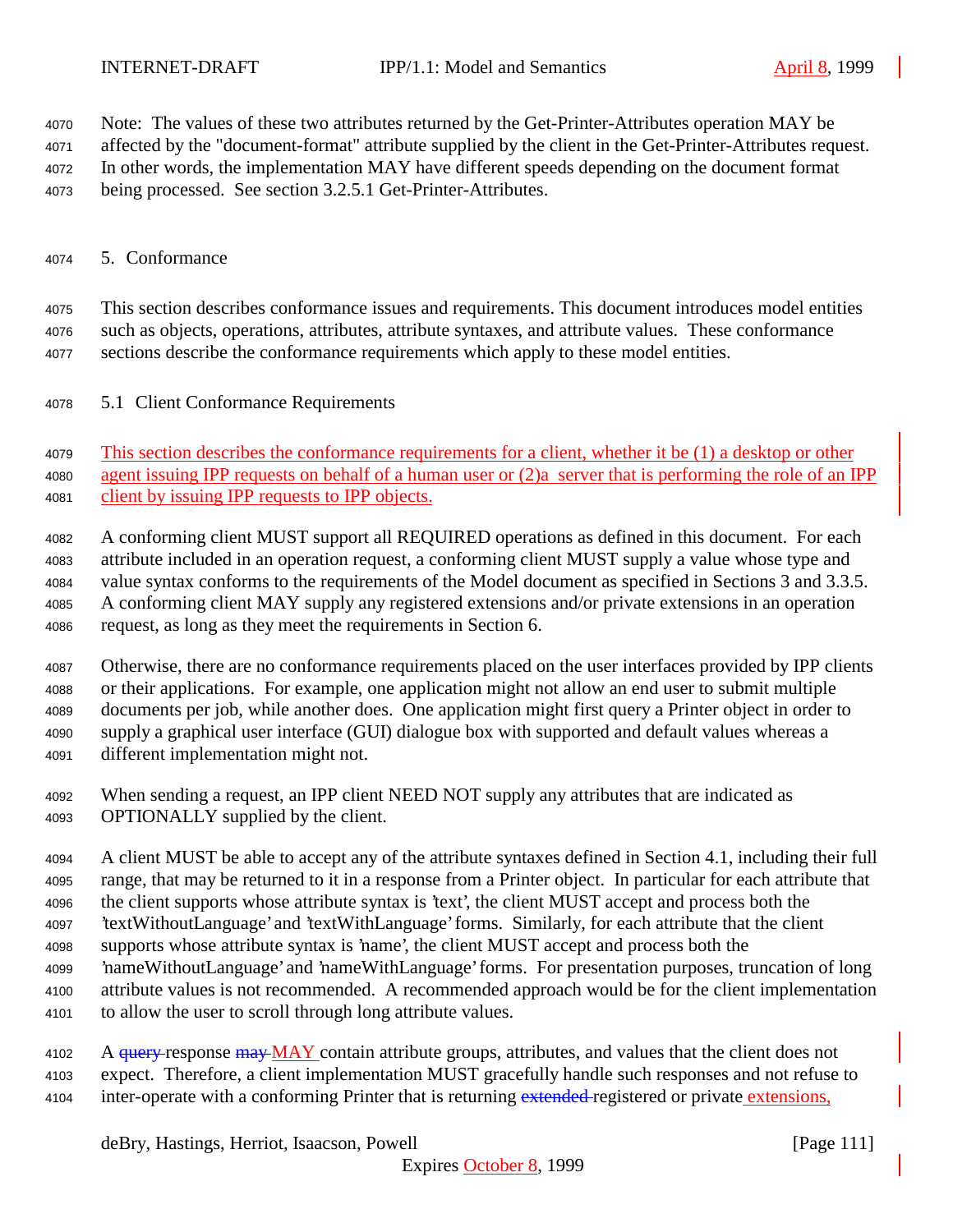- 4105 including attribute groups, attributes, and  $\theta$  attribute values that conform to Section 6. Clients may choose to ignore any parameters, attributes, or values that they do not understand.
- While a client is sending data to a printer, it MUST do its best to prevent a channel from being closed by
- a lower layer when the channelit is blocked (i.e. flow-controlled off) for whatever reason, e.g. 'out of
- 4109 paper' or 'job ahead hasn't freed up enough memory'. However, the layer that launched the print
- submission (e.g. an end user) MAY close the channel in order to cancel the job. When a client closes a
- channel, a Printer MAY print all or part of the received portion of the document. See the "Encoding and
- 4112 Transport" document [IPP-PRO] for more details. **Issues #4 and 5.**
- 5.2 IPP Object Conformance Requirements
- This section specifies the conformance requirements for conforming implementations with respect to
- objects, operations, and attributes whether they be (1) IPP objects that accept IPP requests and control
- one or more devices or are embedded in a single device or (2) servers that accept IPP requests and
- forward them to networked devices (using IPP or other protocol).
- 5.2.1 Objects
- Conforming implementations MUST implement all of the model objects as defined in this specification in the indicated sections:
- Section 2.1 Printer Object
- Section 2.2 Job Object
- 

5.2.2 Operations

 Conforming IPP object implementations MUST implement all of the REQUIRED model operations, including REQUIRED responses, as defined in this specification in the indicated sections:

| 4127 | For a Printer object:                  |                 |
|------|----------------------------------------|-----------------|
| 4128 | Print-Job (section 3.2.1)              | <b>REQUIRED</b> |
| 4129 | Print-URI (section 3.2.2)              | <b>OPTIONAL</b> |
| 4130 | Validate-Job (section 3.2.3)           | <b>REQUIRED</b> |
| 4131 | Create-Job (section 3.2.4)             | <b>OPTIONAL</b> |
| 4132 | Get-Printer-Attributes (section 3.2.5) | <b>REQUIRED</b> |
| 4133 | Get-Jobs (section 3.2.6)               | <b>REQUIRED</b> |
| 4134 | Pause-Printer (section 3.2.7)          | <b>OPTIONAL</b> |
| 4135 | Resume-Printer (section 3.2.8)         | <b>OPTIONAL</b> |
| 4136 | Purge-Jobs (section 3.2.9)             | <b>OPTIONAL</b> |
| 4137 |                                        |                 |
| 4138 | For a Job object:                      |                 |
| 4139 | Send-Document (section 3.3.1)          | <b>OPTIONAL</b> |
| 4140 | Send-URI (section 3.3.2)               | <b>OPTIONAL</b> |
| 4141 | Cancel-Job (section 3.3.3)             | <b>REOUIRED</b> |
|      |                                        |                 |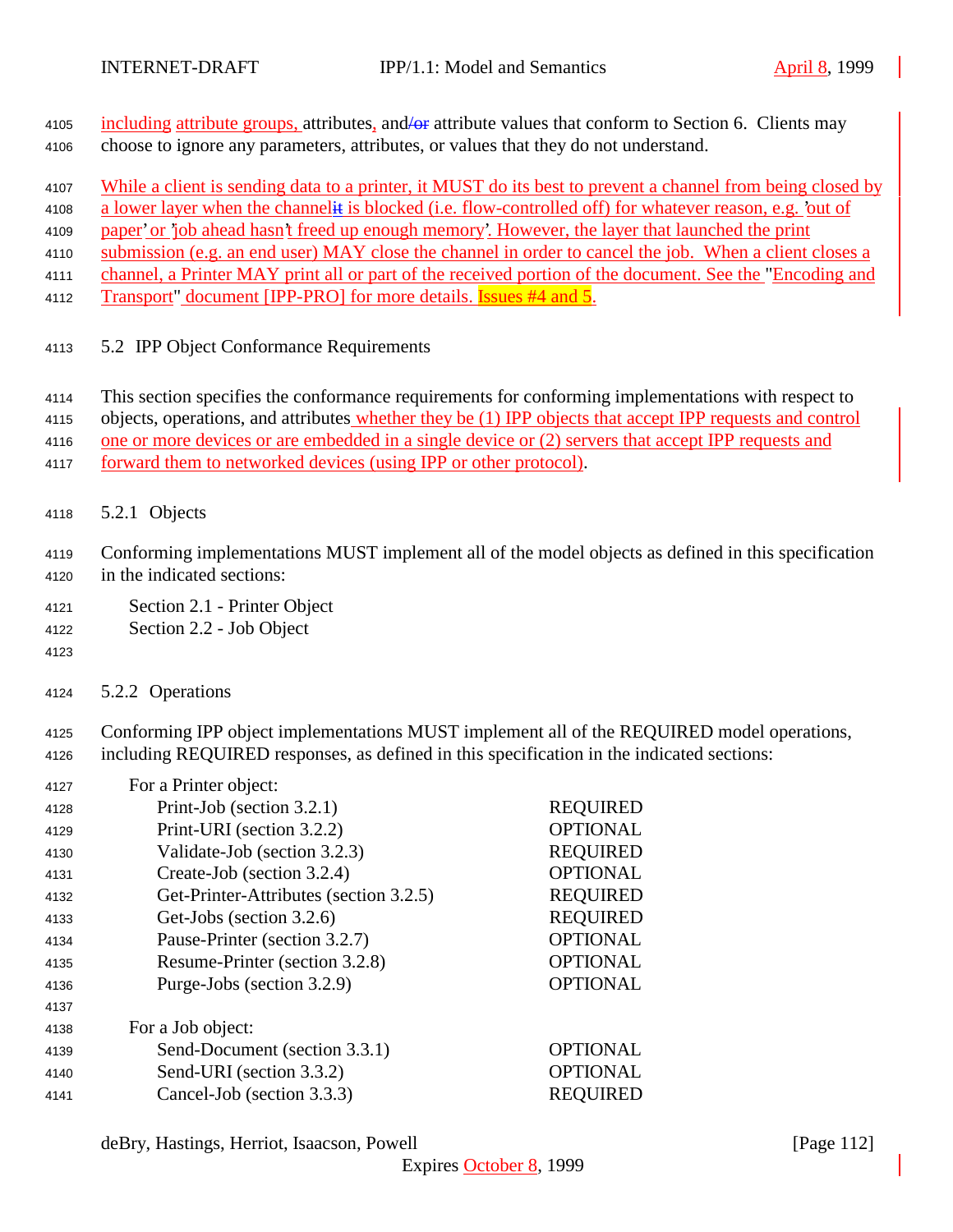| 4142 | Get-Job-Attributes (section 3.3.4) | <b>REQUIRED</b> |
|------|------------------------------------|-----------------|
| 4143 | Hold-Job (section $3.3.5$ )        | <b>OPTIONAL</b> |
| 4144 | Release-Job (section 3.3.6)        | <b>OPTIONAL</b> |
| 4145 | Restart-Job (section 3.3.7)        | <b>OPTIONAL</b> |
|      |                                    |                 |

 Conforming IPP objects MUST support all REQUIRED operation attributes and all values of such attributes if so indicated in the description. Conforming IPP objects MUST ignore all unsupported or unknown operation attributes or operation attribute groups received in a request, but MUST reject a request that contains a supported operation attribute that contains an unsupported value.

- 4151 Conforming IPP objects MAY sendreturn in operation responses that contain attributes groups, 4152 attributes name and -attribute values that are extensions to this standard. The attributesthat are Issue 25 4153 and 26
- The following section on object attributes specifies the support required for object attributes.
- 5.2.3 IPP Object Attributes
- Conforming IPP objects MUST support all of the REQUIRED object attributes, as defined in this specification in the indicated sections.
- If an object supports an attribute, it MUST support only those values specified in this document or
- through the extension mechanism described in section 5.2.4. It MAY support any non-empty subset of
- these values. That is, it MUST support at least one of the specified values and at most all of them.
- 5.2.4 Versions
- Clients MUST support version 1.1 and MAY also support version 1.0. IPP objects MUST support both version 1.0 and 1.1. See section 3.1.7.
- 5.2.5 Extensions

 A conforming IPP object MAY support registered extensions and private extensions, as long as they meet the requirements specified in Section 6.

For each attribute included in an operation response, a conforming IPP object MUST return a value

whose type and value syntax conforms to the requirement of the Model document as specified in

- Sections 3 and 3.3.5.
- 5.2.6 Attribute Syntaxes
- An IPP object MUST be able to accept any of the attribute syntaxes defined in Section 4.1, including
- their full range, in any operation in which a client may supply attributes or the system administrator may
- configure attributes (by means outside the scope of this IPP/1.1 document). In particular for each
- attribute that the IPP object supports whose attribute syntax is 'text', the IPP object MUST accept and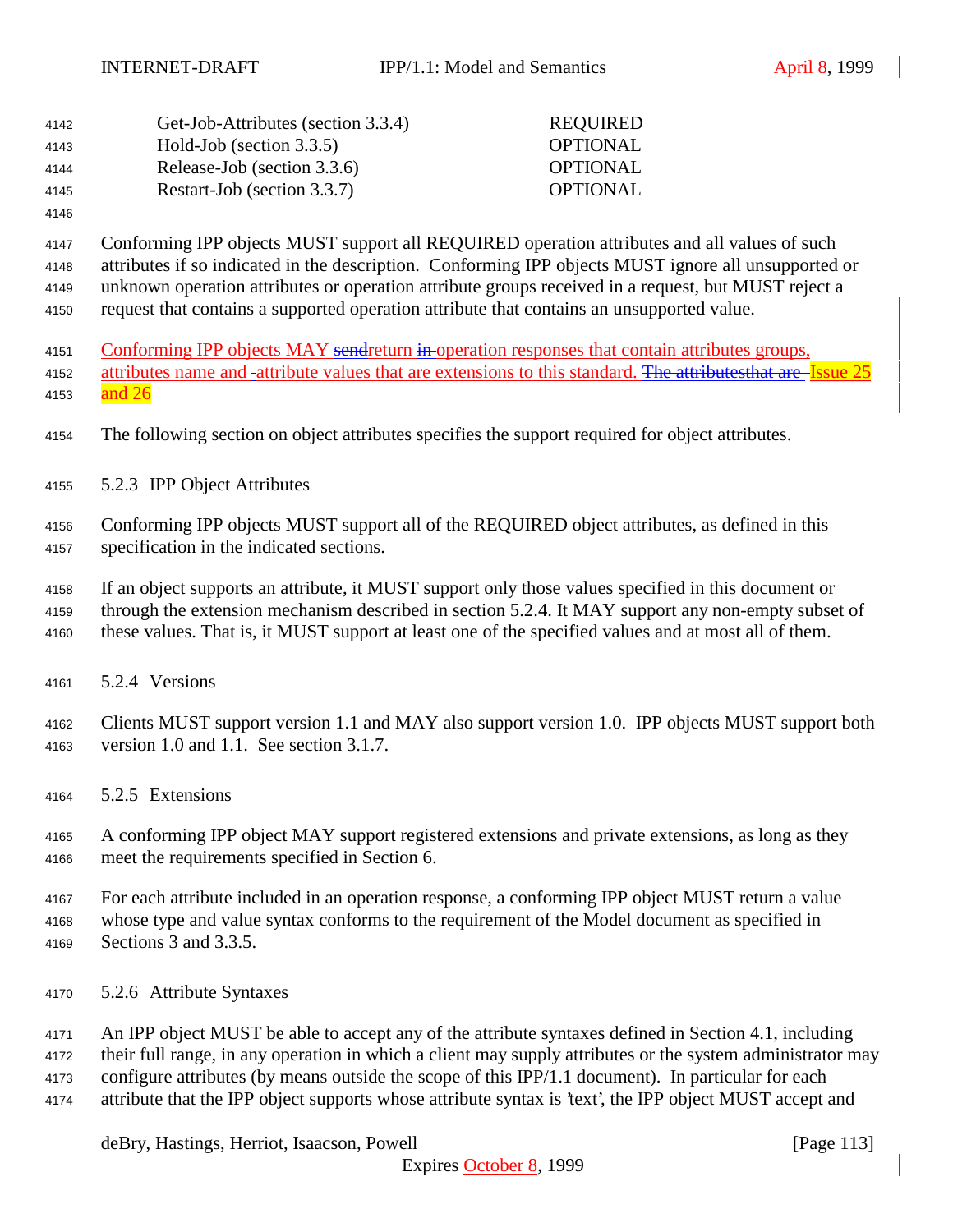process both the 'textWithoutLanguage' and 'textWithLanguage' forms. Similarly, for each attribute that

the IPP object supports whose attribute syntax is 'name', the IPP object MUST accept and process both

the 'nameWithoutLanguage' and 'nameWithLanguage' forms. Furthermore, an IPP object MUST return

attributes to the client in operation responses that conform to the syntax specified in Section 4.1,

including their full range if supplied previously by a client.

- 5.3 Charset and Natural Language Requirements
- All clients and IPP objects MUST support the 'utf-8' charset as defined in section 4.1.7.

IPP objects MUST be able to accept any client request which correctly uses the "attributes-natural-

language" operation attribute or the Natural Language Override mechanism on any individual attribute

whether or not the natural language is supported by the IPP object. If an IPP object supports a natural

language, then it MUST be able to translate (perhaps by table lookup) all generated 'text' or 'name'

attribute values into one of the supported languages (see section 3.1.4). That is, the IPP object that

supports a natural language NEED NOT be a general purpose translator of any arbitrary 'text' or 'name'

value supplied by the client into that natural language. However, the object MUST be able to translate

- (automatically generate) any of its own attribute values and messages into that natural language.
- 5.4 Security Conformance Requirements

 Conforming IPP Printer objects SHOULD support Transport Layer Security (TLS) protocol Version 1 (TLS) [RFC2246] access, MAY support access without TLS, or MAY support both means of access.

Conforming IPP clients SHOULD support TLS access and non-TLS access. Note: This client

recommendation to support both means that conforming IPP clients will be able to inter-operate with any

IPP Printer object.

 For a detailed discussion of security considerations and the IPP application security profile required for TLS support, see section 8.

6. IANA Considerations (registered and private extensions)

 This section describes how IPP can be extended to allow the following registered and private extensions to IPP:

- 1. keyword attribute values
- 2. enum attribute values
- 3. attributes
- 4. attribute syntaxes
- 5. operations
- 6. attribute groups
- 7. status codes
-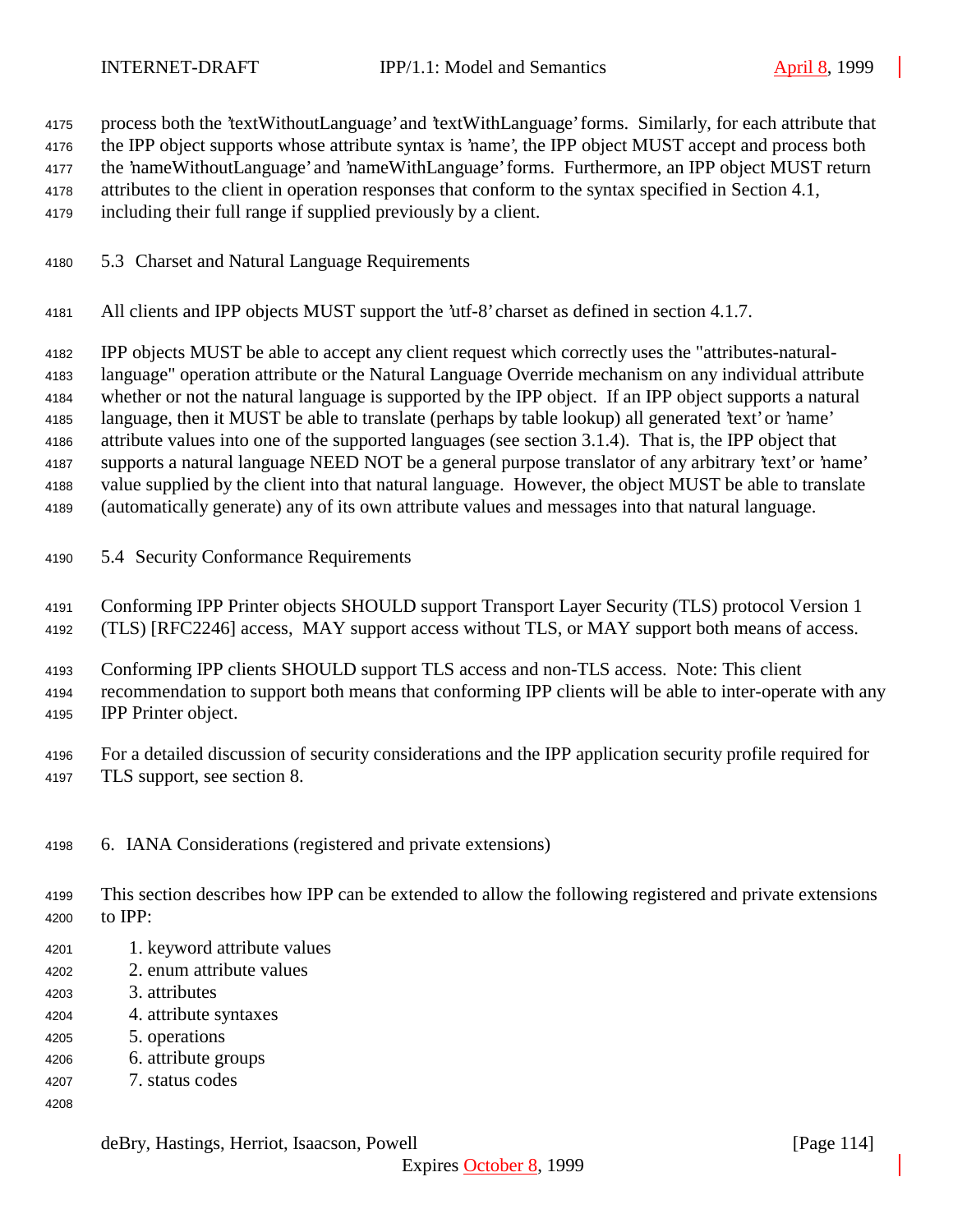Extensions registered for use with IPP/1.1 are OPTIONAL for client and IPP object conformance to the IPP/1.1 Model specification.

These extension procedures are aligned with the guidelines as set forth by the IESG [IANA-CON].

Section 12 describes how to propose new registrations for consideration. IANA will reject registration

proposals that leave out required information or do not follow the appropriate format described in

- 4214 Section 12. IPP/1.1 may also be extended by an appropriate RFC that specifies any of the above
- extensions.

6.1 Typed 'keyword' and 'enum' Extensions

 IPP allows for 'keyword' and 'enum' extensions (see sections 4.1.2.3 and 4.1.4). This document uses prefixes to the 'keyword' and 'enum' basic attribute syntax type in order to communicate extra information to the reader through its name. This extra information is not represented in the protocol because it is unimportant to a client or Printer object. The list below describes the prefixes and their meaning.

- "type1": The IPP specification must be revised to add a new keyword or a new enum. No private keywords or enums are allowed.
- "type2": Implementers can, at any time, add new keyword or enum values by proposing the complete specification to IANA:
- iana@iana.org

## IANA will forward the registration proposal to the IPP Designated Expert who will review the proposal with a mailing list that the Designated Expert keeps for this purpose. Initially, that list will be the mailing list used by the IPP WG:

- ipp@pwg.org
- even after the IPP WG is disbanded as permitted by [IANA-CON]. The IPP Designated Expert is appointed by the IESG Area Director responsible for IPP, according to [IANA-CON].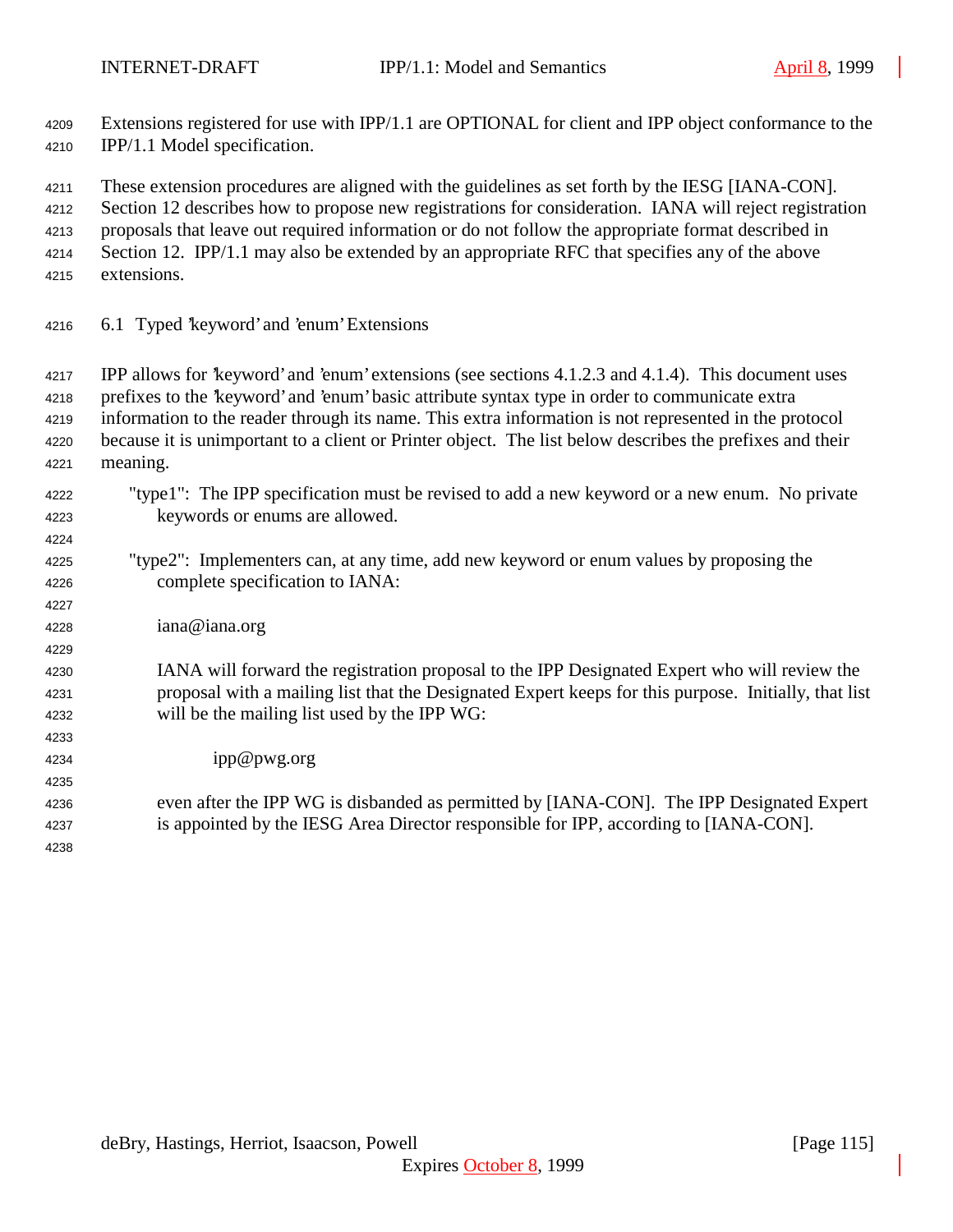When a type2 keyword or enum is approved, the IPP Designated Expert becomes the point of contact for any future maintenance that might be required for that registration. "type3": Implementers can, at any time, add new keyword and enum values by submitting the complete specification to IANA as for type2 who will forward the proposal to the IPP Designated Expert. While no additional technical review is required, the IPP Designated Expert may, at his/her discretion, forward the proposal to the same mailing list as for type2 registrations for advice and comment. When a type3 keyword or enum is approved by the IPP Designated Expert, the original proposer becomes the point of contact for any future maintenance that might be required for that registration. For type2 and type3 keywords, the proposer includes the name of the keyword in the registration proposal and the name is part of the technical review. After type2 and type3 enums specifications are approved, the IPP Designated Expert in consultation with IANA assigns the next available enum number for each enum value. IANA will publish approved type2 and type3 keyword and enum attributes value registration specifications in: ftp.isi.edu/iana/assignments/ipp/attribute-values/xxx/yyy.txt where xxx is the attribute name that specifies the initial values and yyy.txt is a descriptive file name that contains one or more enums or keywords approved at the same time. For example, if several additional enums for stapling are approved for use with the "finishings" attribute (and "finishings-default" and "finishings-supported" attributes), IANA will publish the additional values in the file: ftp.isi.edu/iana/assignments/ipp/attribute-values/finishings/stapling.txt. Note: Some attributes are defined to be: 'type3 keywords' | 'name' which allows for attribute values to be extended by a site administrator with administrator defined names. Such names are not registered with IANA. By definition, each of the three types above assert some sort of registry or review process in order for extensions to be considered valid. Each higher numbered level (1, 2, 3) tends to be decreasingly less stringent than the previous level. Therefore, any typeN value MAY be registered using a process for some typeM where M is less than N, however such registration is NOT REQUIRED. For example, a type3 value MAY be registered in a type 1 manner (by being included in a future version of an IPP specification), however, it is NOT REQUIRED. This specification defines keyword and enum values for all of the above types, including type3 keywords.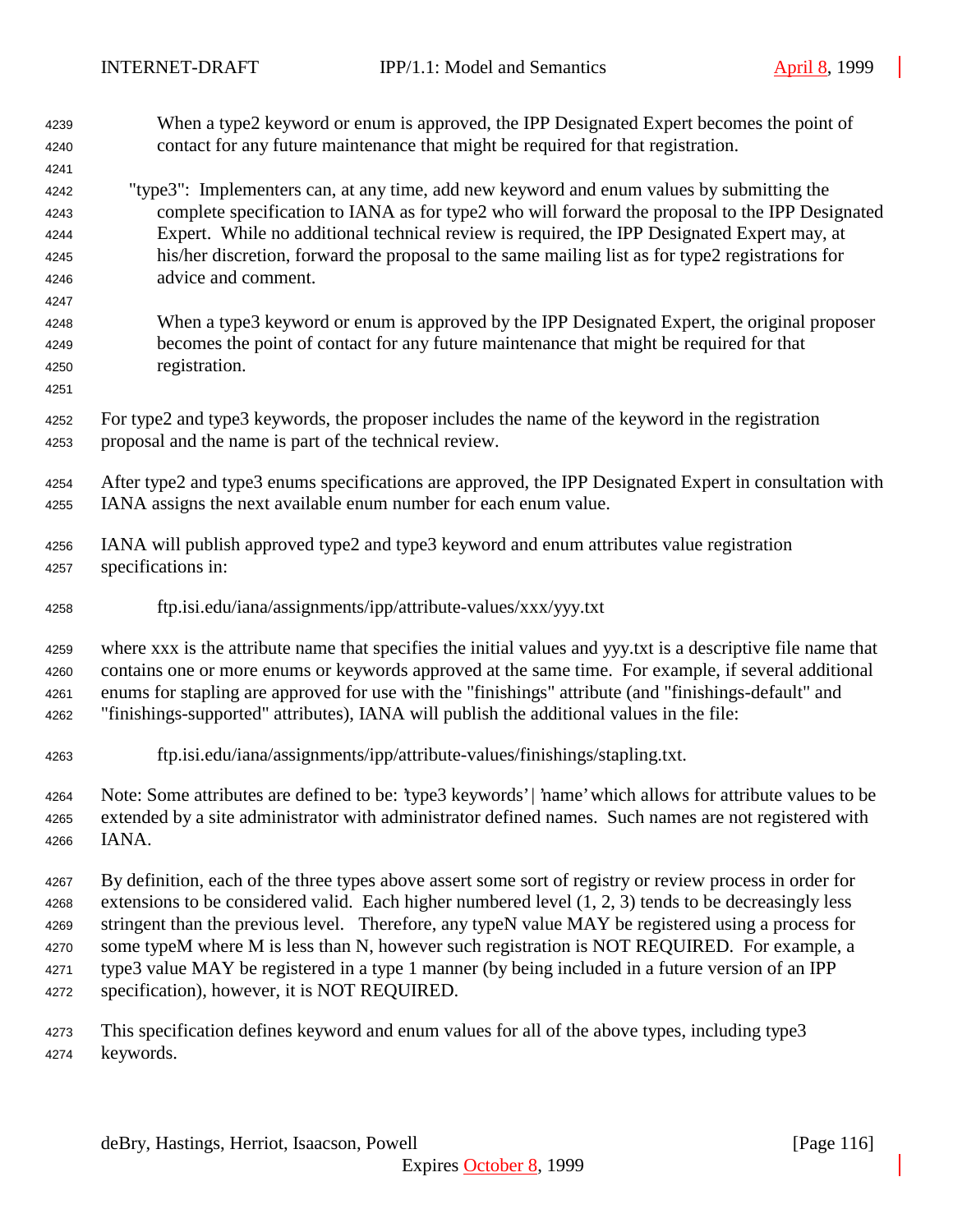For private (unregistered) keyword extensions, implementers SHOULD use keywords with a suitable

distinguishing prefix, such as "xxx-" where xxx is the (lowercase) fully qualified company name

registered with IANA for use in domain names [RFC1035]. For example, if the company XYZ Corp.

had obtained the domain name "XYZ.com", then a private keyword 'abc' would be: 'xyz.com-abc'.

 Note: RFC 1035 [RFC1035] indicates that while upper and lower case letters are allowed in domain names, no significance is attached to the case. That is, two names with the same spelling but different case are to be treated as if identical. Also, the labels in a domain name must follow the rules for ARPANET host names: They must start with a letter, end with a letter or digit, and have as interior characters only letters, digits, and hyphen. Labels must be 63 characters or less. Labels are separated by the "." character.

- For private (unregistered) enum extension, implementers MUST use values in the reserved integer range which is 2\*\*30 to 2\*\*31-1.
- 6.2 Attribute Extensibility

 Attribute names are type2 keywords. Therefore, new attributes may be registered and have the same status as attributes in this document by following the type2 extension rules. For private (unregistered) attribute extensions, implementers SHOULD use keywords with a suitable distinguishing prefix as described in Section 6.1.

- IANA will publish approved attribute registration specifications as separate files:
- ftp.isi.edu/iana/assignments/ipp/attributes/xxx-yyy.txt
- where "xxx-yyy" is the new attribute name.
- If a new Printer object attribute is defined and its values can be affected by a specific document format, its specification needs to contain the following sentence:
- "The value of this attribute returned in a Get-Printer-Attributes response MAY depend on the "document-format" attribute supplied (see Section 3.2.5.1)."

 If the specification does not, then its value in the Get-Printer-Attributes response MUST NOT depend on the "document-format" supplied in the request. When a new Job Template attribute is registered, the value of the Printer attributes MAY vary with "document-format" supplied in the request without the specification having to indicate so.

6.3 Attribute Syntax Extensibility

 Attribute syntaxes are like type2 enums. Therefore, new attribute syntaxes may be registered and have the same status as attribute syntaxes in this document by following the type2 extension rules described in Section 6.1. The value codes that identify each of the attribute syntaxes are assigned in the "Encoding and Transport" specification [IPP-PRO], including a designated range for private, experimental use.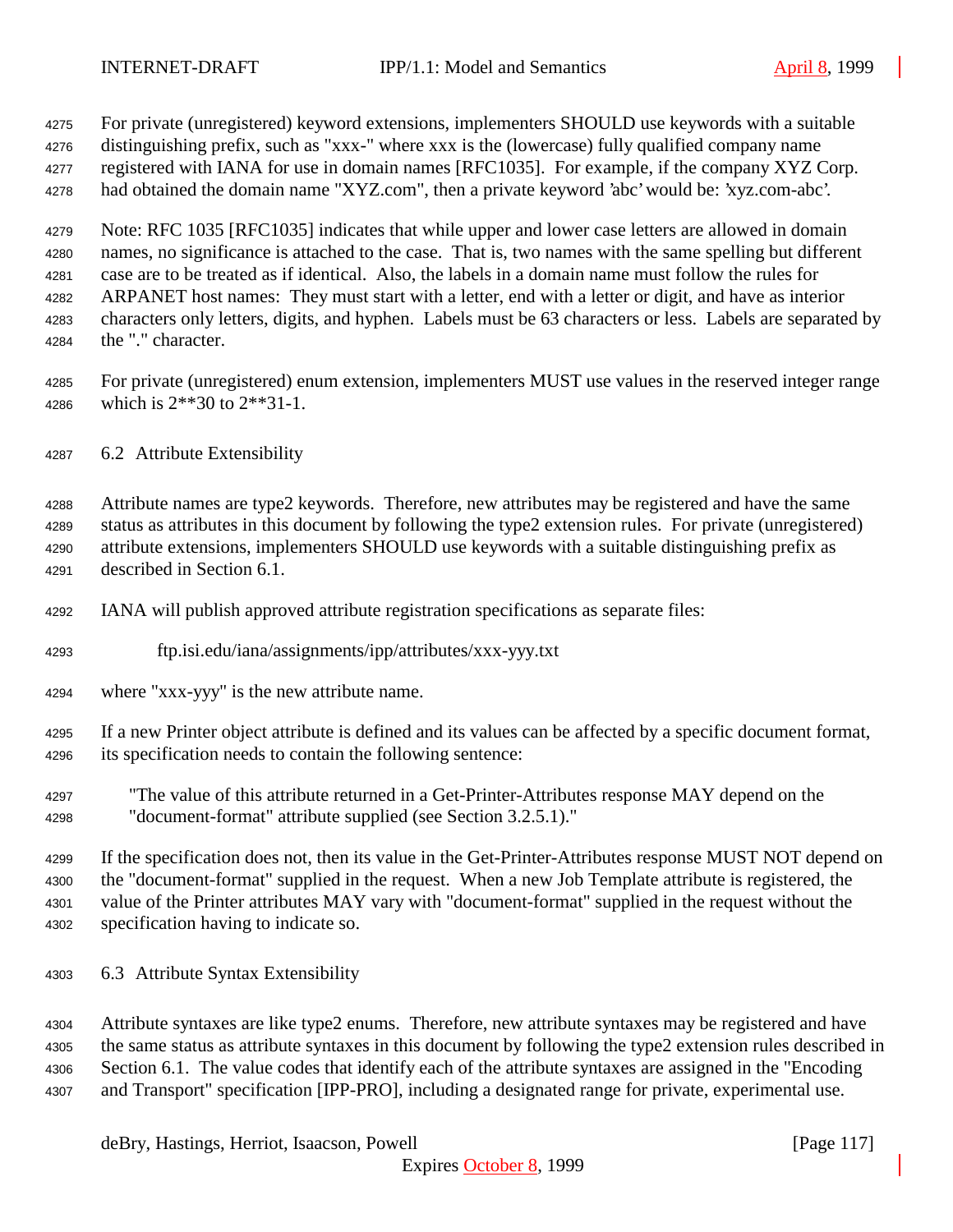For attribute syntaxes, the IPP Designated Expert in consultation with IANA assigns the next attribute syntax code in the appropriate range as specified in [IPP-PRO]. IANA will publish approved attribute

syntax registration specifications as separate files:

- ftp.isi.edu/iana/assignments/ipp/attribute-syntaxes/xxx-yyy.txt
- where 'xxx-yyy' is the new attribute syntax name.
- 6.4 Operation Extensibility

 Operations may also be registered following the type2 procedures described in Section 6.1, though major new operations will usually be done by a new standards track RFC that augments this document. For private (unregistered) operation extensions, implementers MUST use the range for the "operation-id" in requests specified in Section 4.4.13 "operations-supported" Printer attribute.

 For operations, the IPP Designated Expert in consultation with IANA assigns the next operation-id code as specified in Section 4.4.13. IANA will publish approved operation registration specifications as separate files:

- ftp.isi.edu/iana/assignments/ipp/operations/Xxx-Yyy.txt
- where "Xxx-Yyy" is the new operation name.
- 6.5 Attribute Groups

 Attribute groups passed in requests and responses may be registered following the type2 procedures described in Section 6.1. The tags that identify each of the attribute groups are assigned in [IPP-PRO].

 For attribute groups, the IPP Designated Expert in consultation with IANA assigns the next attribute group tag code in the appropriate range as specified in [IPP-PRO]. IANA will publish approved attribute group registration specifications as separate files:

- ftp.isi.edu/iana/assignments/ipp/attribute-group-tags/xxx-yyy-tag.txt
- where 'xxx-yyy-tag' is the new attribute group tag name.
- 6.6 Status Code Extensibility
- Operation status codes may also be registered following the type2 procedures described in Section 6.1.
- The values for status codes are allocated in ranges as specified in Section 14 for each status code class:
- "informational" Request received, continuing process
- "successful" The action was successfully received, understood, and accepted
- "redirection" Further action must be taken in order to complete the request
- "client-error" The request contains bad syntax or cannot be fulfilled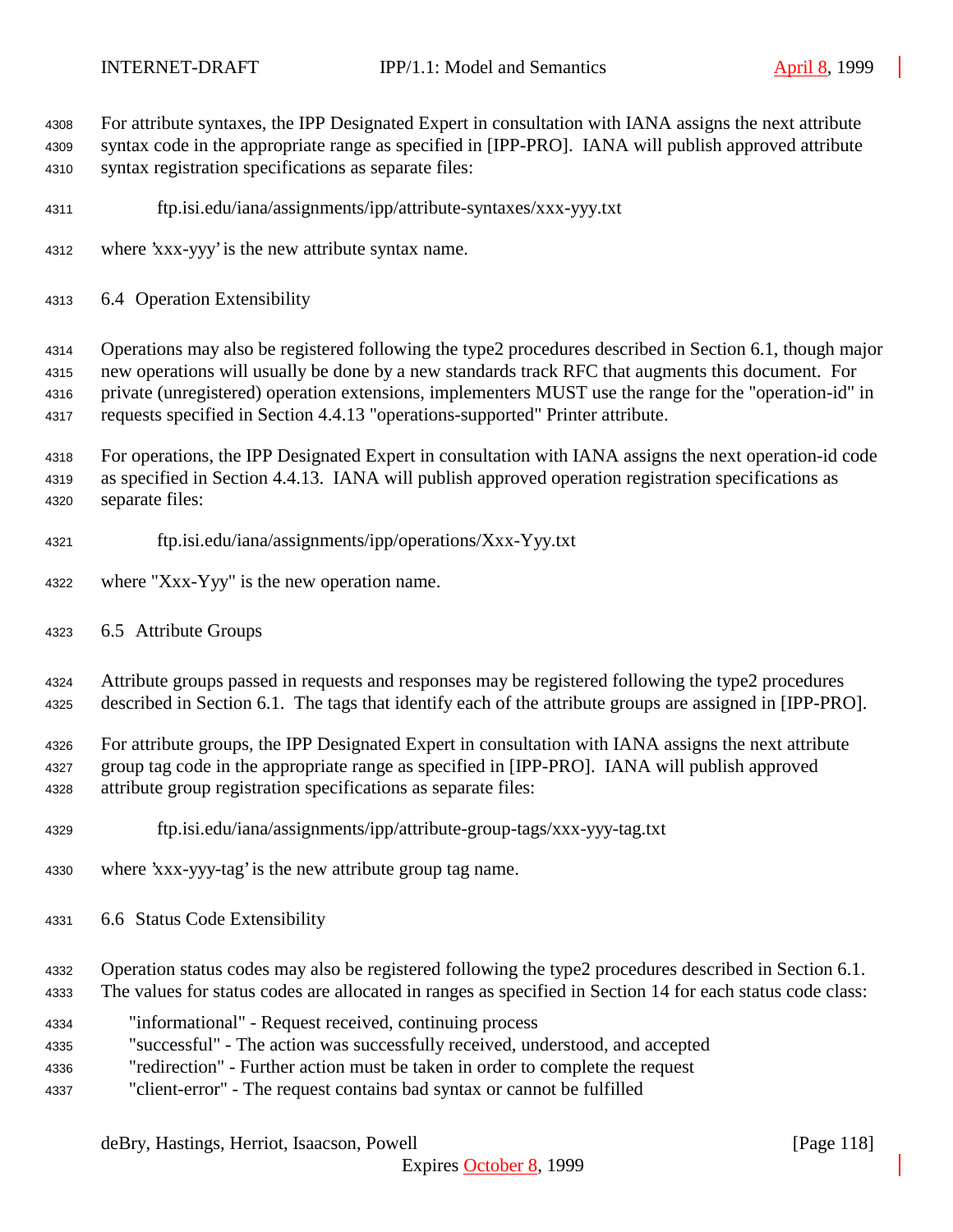| 4338<br>4339                         | "server-error" - The IPP object failed to fulfill an apparently valid request                                                                                                                                                                                                                                                                               |
|--------------------------------------|-------------------------------------------------------------------------------------------------------------------------------------------------------------------------------------------------------------------------------------------------------------------------------------------------------------------------------------------------------------|
| 4340<br>4341                         | For private (unregistered) operation status code extensions, implementers MUST use the top of each<br>range as specified in Section 14.                                                                                                                                                                                                                     |
| 4342<br>4343<br>4344                 | For operation status codes, the IPP Designated Expert in consultation with IANA assigns the next status<br>code in the appropriate class range as specified in Section 14. IANA will publish approved status code<br>registration specifications as separate files:                                                                                         |
| 4345                                 | ftp.isi.edu/iana/assignments/ipp/status-codes/xxx-yyy.txt                                                                                                                                                                                                                                                                                                   |
| 4346                                 | where "xxx-yyy" is the new operation status code keyword.                                                                                                                                                                                                                                                                                                   |
| 4347                                 | 6.7 Registration of MIME types/sub-types for document-formats                                                                                                                                                                                                                                                                                               |
| 4348<br>4349<br>4350                 | The "document-format" attribute's syntax is 'mimeMediaType'. This means that valid values are Internet<br>Media Types (see Section 4.1.9). RFC 2045 [RFC2045] defines the syntax for valid Internet media<br>types. IANA is the registry for all Internet media types.                                                                                      |
| 4351                                 | 6.8 Registration of charsets for use in 'charset' attribute values                                                                                                                                                                                                                                                                                          |
| 4352<br>4353<br>4354<br>4355         | The "attributes-charset" attribute's syntax is 'charset'. This means that valid values are charsets names.<br>When a charset in the IANA registry has more than one name (alias), the name labeled as "(preferred<br>MIME name)", if present, MUST be used (see Section 4.1.7). IANA is the registry for charsets<br>following the procedures of [RFC2278]. |
| 4356                                 | 7. Internationalization Considerations                                                                                                                                                                                                                                                                                                                      |
| 4357<br>4358<br>4359                 | Some of the attributes have values that are text strings and names which are intended for human<br>understanding rather than machine understanding (see the 'text' and 'name' attribute syntaxes in Sections<br>$4.1.1$ and $4.1.2$ ).                                                                                                                      |
| 4360                                 | In each operation request, the client                                                                                                                                                                                                                                                                                                                       |
| 4361<br>4362<br>4363<br>4364<br>4365 | - identifies the charset and natural language of the request which affects each supplied 'text' and<br>'name' attribute value, and<br>- requests the charset and natural language for attributes returned by the IPP object in operation<br>responses (as described in Section 3.1.4.1).                                                                    |
| 4366<br>4367<br>4368                 | In addition, the client MAY separately and individually identify the Natural Language Override of a<br>supplied 'text' or 'name' attribute using the 'textWithLanguage' and 'nameWithLanguage' technique<br>described section 4.1.1.2 and 4.1.2.2 respectively.                                                                                             |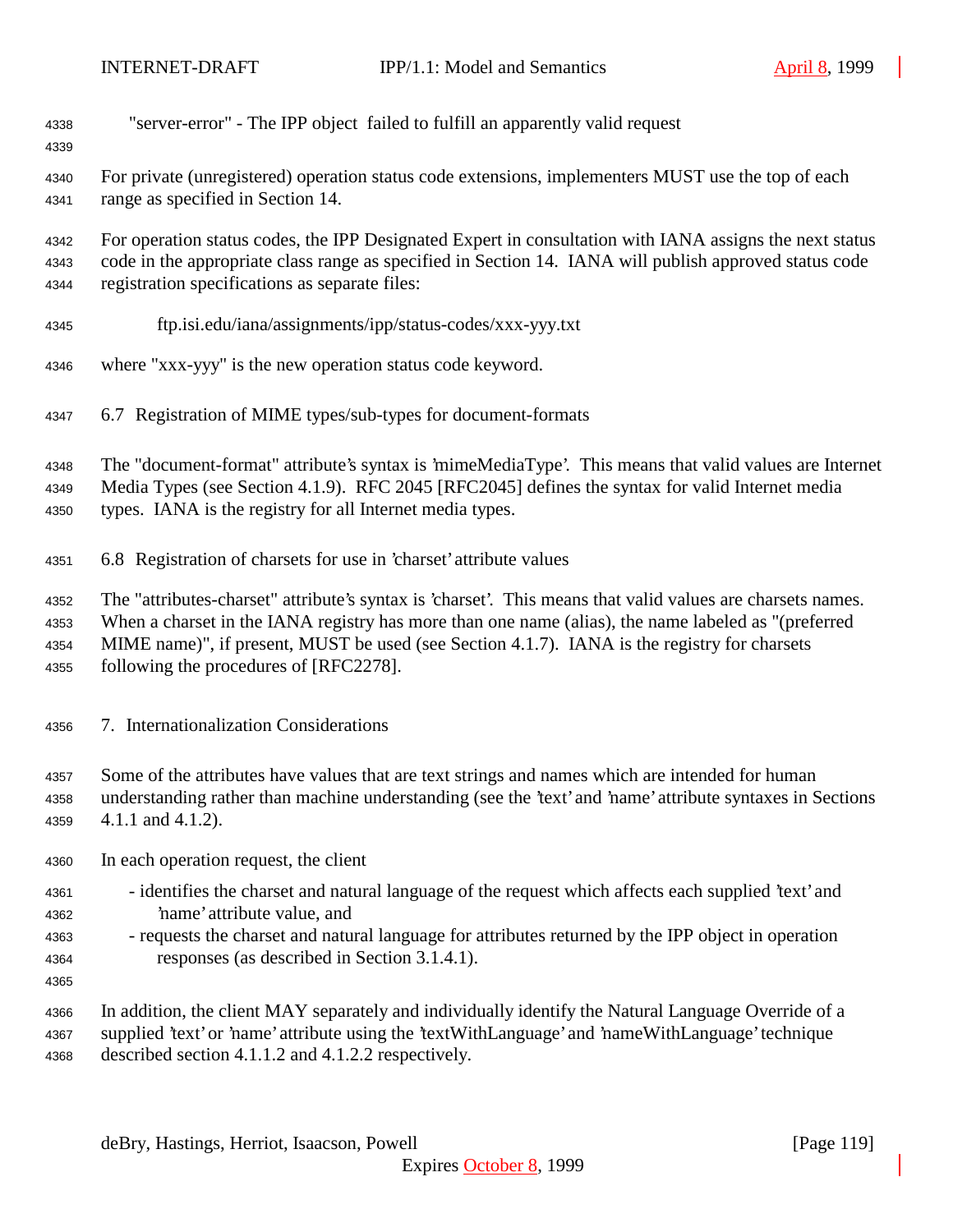All IPP objects MUST support the UTF-8 [RFC2279] charset in all 'text' and 'name' attributes supported. If an IPP object supports more than the UTF-8 charset, the object MUST convert between them in order to return the requested charset to the client according to Section 3.1.4.2. If an IPP object supports more than one natural language, the object SHOULD return 'text' and 'name' values in the natural language requested where those values are generated by the Printer (see Section 3.1.4.1).

 For Printers that support multiple charsets and/or multiple natural languages in 'text' and 'name' attributes, different jobs may have been submitted in differing charsets and/or natural languages. All responses MUST be returned in the charset requested by the client. However, the Get-Jobs operation uses the 'textWithLanguage' and 'nameWithLanguage' mechanism to identify the differing natural

- languages with each job attribute returned.
- The Printer object also has configured charset and natural language attributes. The client can query the
- Printer object to determine the list of charsets and natural languages supported by the Printer object and
- what the Printer object's configured values are. See the "charset-configured", "charset-supported",
- "natural-language-configured", and "generated-natural-language-supported" Printer description attributes for more details.
- The "charset-supported" attributed identifies the supported charsets. If a charset is supported, the IPP object MUST be capable of converting to and from that charset into any other supported charset. In many cases, an IPP object will support only one charset and it MUST be the UTF-8 charset.
- The "charset-configured" attribute identifies the one supported charset which is the native charset given the current configuration of the IPP object (administrator defined).

 The "generated-natural-language-supported" attribute identifies the set of supported natural languages for generated messages; it is not related to the set of natural languages that must be accepted for client supplied 'text' and 'name' attributes. For client supplied 'text' and 'name' attributes, an IPP object MUST accept ALL supplied natural languages. Just because a Printer object is currently configured to support 'en-us' natural language does not mean that the Printer object should reject a job if the client supplies a job name that is in 'fr-ca'.

- The "natural-language-configured" attribute identifies the one supported natural language for generated messages which is the native natural language given the current configuration of the IPP object (administrator defined).
- Attributes of type 'text' and 'name' are populated from different sources. These attributes can be categorized into following groups (depending on the source of the attribute):
- 1. Some attributes are supplied by the client (e.g., the client supplied "job-name", "document-name", and "requesting-user-name" operation attributes along with the corresponding Job object's "job- name" and "job-originating-user-name" attributes). The IPP object MUST accept these attributes in any natural language no matter what the set of supported languages for generated messages
- 2. Some attributes are supplied by the system administrator (e.g., the Printer object's "printer-name" and "printer-location" attributes). These too can be in any natural language. If the natural language for these attributes is different than what a client requests, then they must be reported using the Natural Language Override mechanism.

deBry, Hastings, Herriot, Isaacson, Powell **company** and the company of the company in the company of the company of the company of the company of the company of the company of the company of the company of the company of

Expires October 8, 1999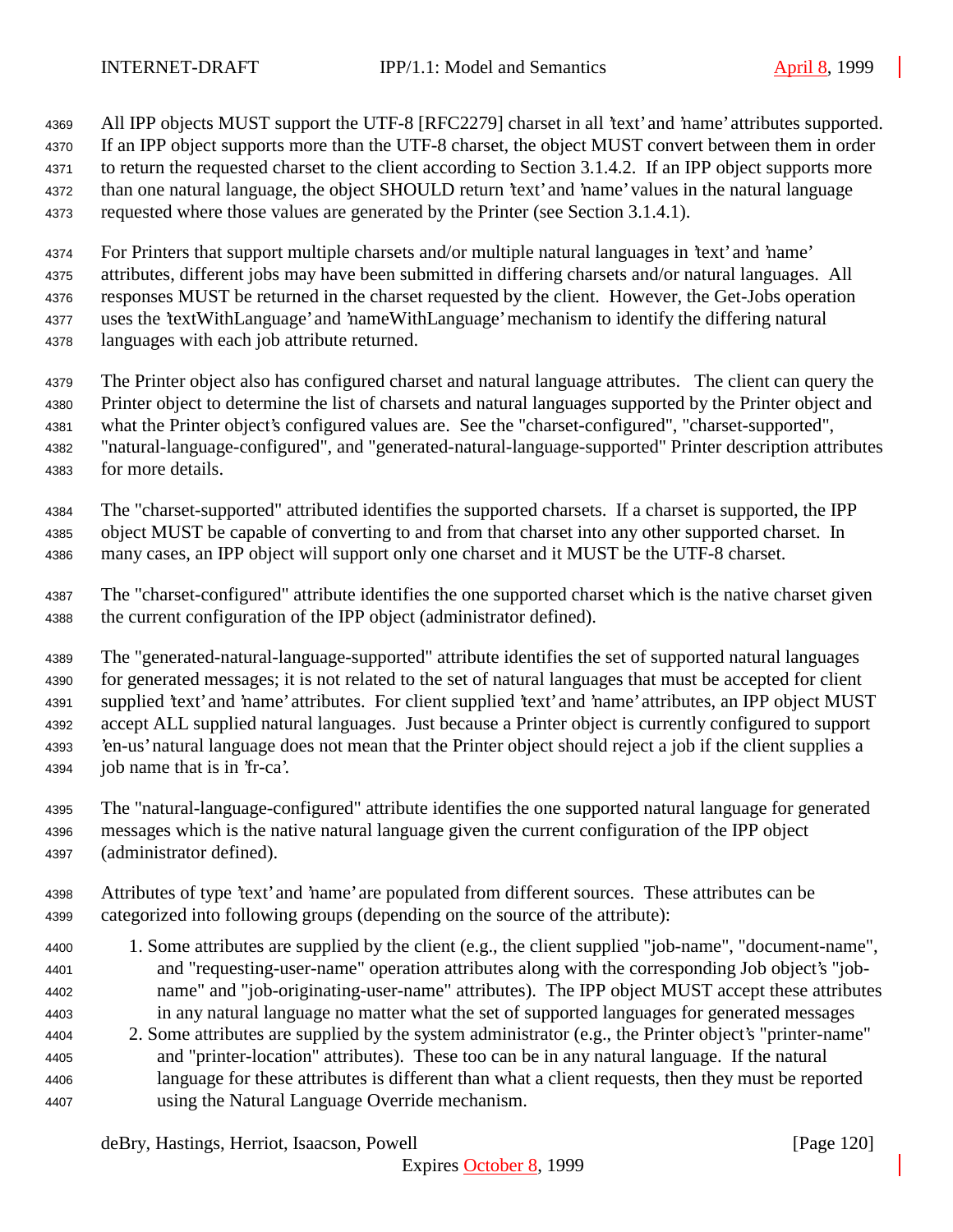- 3. Some attributes are supplied by the device manufacturer (e.g., the Printer object's "printer-make- and-model" attribute). These too can be in any natural language. If the natural language for these attributes is different than what a client requests, then they must be reported using the Natural Language Override mechanism.
- 4. Some attributes are supplied by the operator (e.g., the Job object's "job-message-from-operator" attribute). These too can be in any natural language. If the natural language for these attributes is different than what a client requests, then they must be reported using the Natural Language Override mechanism.
- 5. Some attributes are generated by the IPP object (e.g., the Job object's "job-state-message" attribute, the Printer object's "printer-state-message" attribute, and the "status-message" operation attribute). These attributes can only be in one of the "generated-natural-language-supported" natural languages. If a client requests some natural language for these attributes other than one of the supported values, the IPP object SHOULD respond using the value of the "natural-language-configured" attribute (using the Natural Language Override mechanism if needed).
- 

 The 'text' and 'name' attributes specified in this version of this document (additional ones will be registered according to the procedures in Section 6) are:

| 4425         | <b>Attributes</b>                         | Source                                  |
|--------------|-------------------------------------------|-----------------------------------------|
| 4426<br>4427 | <b>Operation Attributes</b>               |                                         |
| 4428         | job-name (name)                           | client                                  |
| 4429         | document-name (name)                      | client                                  |
| 4430         | requesting-user-name (name)               | client                                  |
| 4431         | status-message                            | Job or Printer object                   |
| 4432         |                                           |                                         |
| 4433         | <b>Job Template Attributes:</b>           |                                         |
| 4434         | job-hold-until (keyword   name)           | client matches administrator-configured |
| 4435         | job-hold-until-default (keyword   name)   | client matches administrator-configured |
| 4436         | job-hold-until-supported (keyword   name) | client matches administrator-configured |
| 4437         | job-sheets (keyword   name)               | client matches administrator-configured |
| 4438         | job-sheets-default (keyword   name)       | client matches administrator-configured |
| 4439         | job-sheets-supported (keyword   name)     | client matches administrator-configured |
| 4440         | media (keyword   name)                    | client matches administrator-configured |
| 4441         | media-default (keyword   name)            | client matches administrator-configured |
| 4442         | media-supported (keyword   name)          | client matches administrator-configured |
| 4443         | media-ready (keyword   name)              | client matches administrator-configured |
| 4444         |                                           |                                         |
| 4445         | <b>Job Description Attributes:</b>        |                                         |
| 4446         | job-name (name)                           | client or Printer object                |
| 4447         | job-originating-user-name (name)          | Printer object                          |
| 4448         | job-state-message (text)                  | Job or Printer object                   |
| 4449         | output-device-assigned (name(127))        | administrator                           |
| 4450         | job-message-from-operator (text(127))     | operator                                |
| 4451         |                                           |                                         |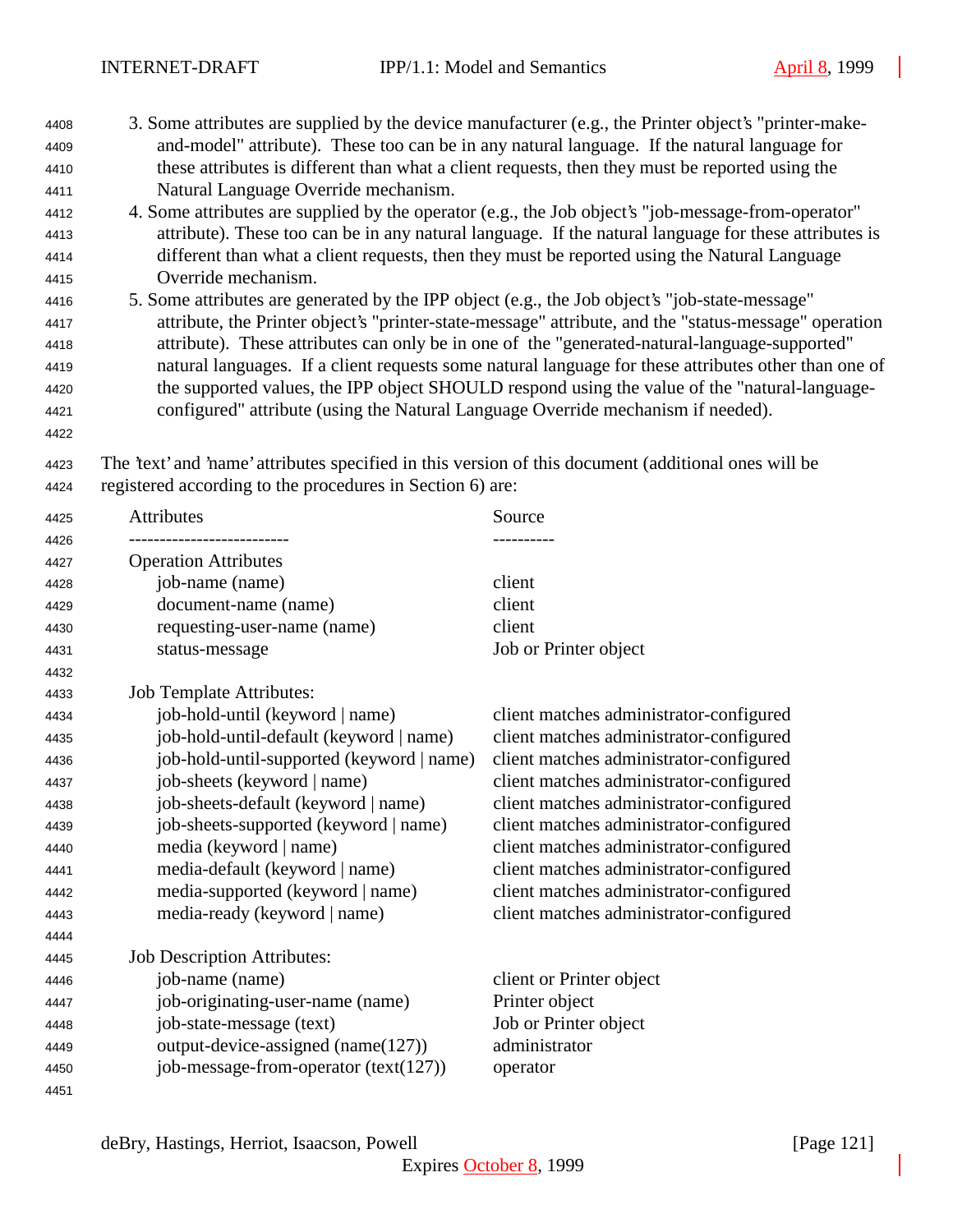| <b>Printer Description Attributes:</b><br>4452                  |                               |
|-----------------------------------------------------------------|-------------------------------|
| printer-name (name $(127)$ )<br>administrator<br>4453           |                               |
| printer-location (text(127))<br>administrator<br>4454           |                               |
| printer-info $(text(127))$<br>administrator<br>4455             |                               |
| printer-make-and-model $(text(127))$<br>4456                    | administrator or manufacturer |
| printer-state-message (text)<br>Printer object<br>4457          |                               |
| printer-message-from-operator $(text(127))$<br>operator<br>4458 |                               |

8. Security Considerations

 IPP objects SHOULD be deployed over protocol stacks that support the Transport Layer Security (TLS) protocol [RFC2246]. Other IPP objects MAY be deployed over protocol stacks that do not support TLS. Some IPP objects MAY be deployed over both types of protocol stacks. Those IPP objects that support TLS, are capable of supporting mutual authentication as well as privacy of messages via multiple encryption schemes. An important point about security related information for TLS access to an IPP object, is that the security-related parameters (authentication, encryption keys, etc.) are "out-of-band" to the actual IPP protocol.

 An IPP object that does not support TLS MAY elect to support a transport layer that provides other security mechanisms. For example, in a mapping of IPP over HTTP/1.1 [IPP-PRO], if the IPP object does not support TLS, HTTP still allows for client authentication using Digest Access Authentication (DAA) [RFC2069].

 It is difficult to anticipate the security risks that might exist in any given IPP environment. For example, if IPP is used within a given corporation over a private network, the risks of exposing document data may be low enough that the corporation will choose not to use encryption on that data. However, if the connection between the client and the IPP object is over a public network, the client may wish to protect the content of the information during transmission through the network with encryption.

 Furthermore, the value of the information being printed may vary from one IPP environment to the next. Printing payroll checks, for example, would have a different value than printing public information from a file. There is also the possibly of denial-of-service attacks, but denial-of-service attacks against

printing resources are not well understood and there is no published precedents regarding this scenario.

 Once the authenticated identity of the requester has been supplied to the IPP object, the object uses that identity to enforce any authorization policy that might be in place. For example, one site's policy might be that only the job owner is allowed to cancel a job. The details and mechanisms to set up a particular access control policy are not part of IPP/1.1, and must be established via some other type of administrative or access control framework. However, there are operation status codes that allow an IPP server to return information back to a client about any potential access control violations for an IPP object.

 During a create operation, the client's identity is recorded in the Job object in an implementation-defined attribute. This information can be used to verify a client's identity for subsequent operations on that Job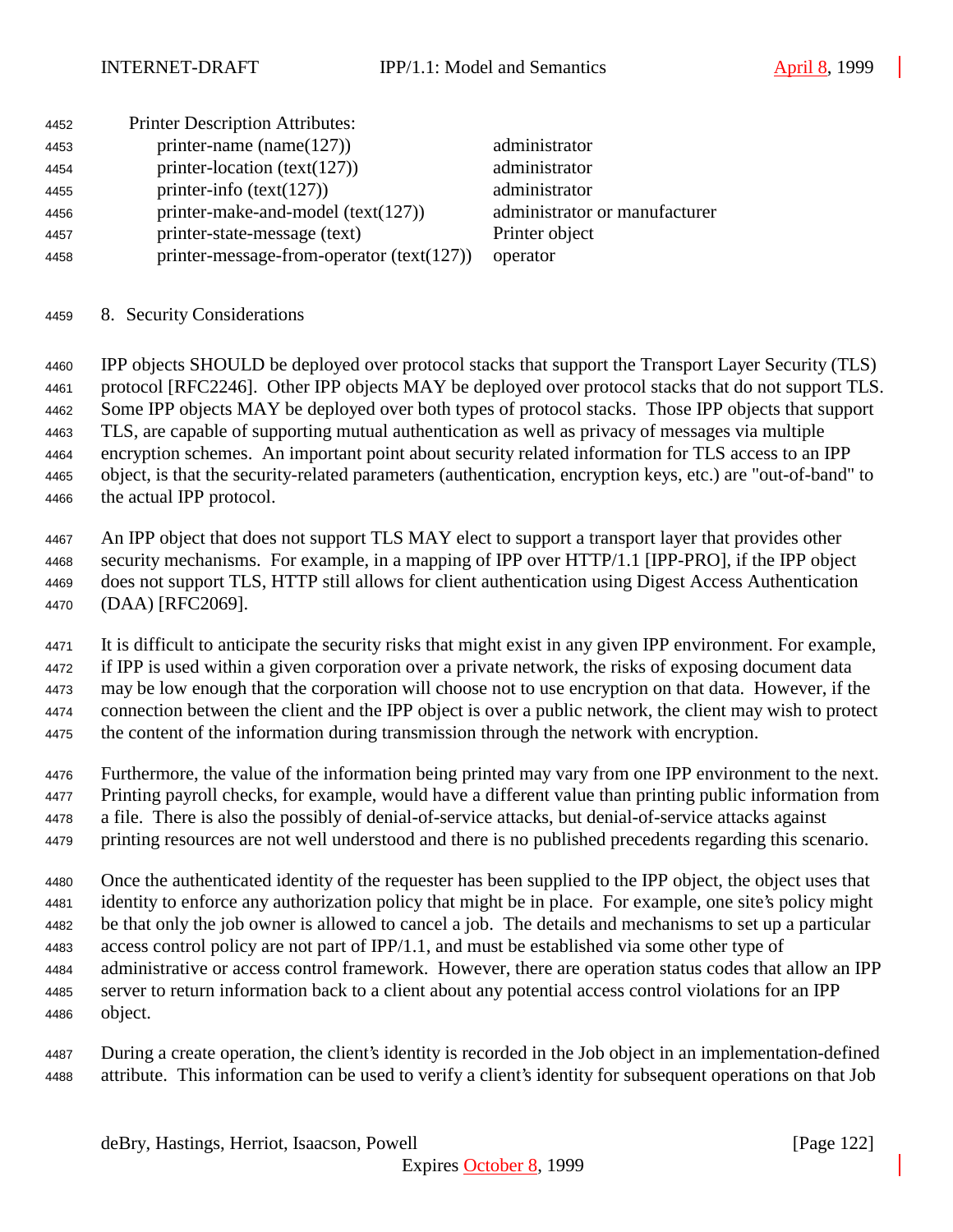object in order to enforce any access control policy that might be in effect. See section 8.3 below for more details.

 Since the security levels or the specific threats that any given IPP system administrator may be concerned with cannot be anticipated, IPP MUST be capable of operating with different security mechanisms and security policies as required by the individual installation. Security policies might vary from very strong, to very weak, to none at all, and corresponding security mechanisms will be required. TLS supports the type of negotiated levels of security required by most, if not all, potential IPP environments. IPP environments that require no security can elect to deploy IPP objects that do not utilize the optional TLS security mechanisms.

8.1 Security Scenarios

 The following sections describe specific security attacks for IPP environments. Where examples are provided they should be considered illustrative of the environment and not an exhaustive set. Not all of these environments will necessarily be addressed in initial implementations of IPP.

8.1.1 Client and Server in the Same Security Domain

 This environment is typical of internal networks where traditional office workers print the output of personal productivity applications on shared work-group printers, or where batch applications print their output on large production printers. Although the identity of the user may be trusted in this environment, a user might want to protect the content of a document against such attacks as eavesdropping, replaying or tampering.

8.1.2 Client and Server in Different Security Domains

 Examples of this environment include printing a document created by the client on a publicly available printer, such as at a commercial print shop; or printing a document remotely on a business associate's printer. This latter operation is functionally equivalent to sending the document to the business associate as a facsimile. Printing sensitive information on a Printer in a different security domain requires strong security measures. In this environment authentication of the printer is required as well as protection against unauthorized use of print resources. Since the document crosses security domains, protection against eavesdropping and document tampering are also required. It will also be important in this environment to protect Printers against "spamming" and malicious document content.

8.1.3 Print by Reference

 When the document is not stored on the client, printing can be done by reference. That is, the print request can contain a reference, or pointer, to the document instead of the actual document itself (see 4520 sections 3.2.2 and 3.3.2). Standard methods currently do not exist for remote entities to "assume" the credentials of a client for forwarding requests to a 3rd party. It is anticipated that Print-By-Reference will be used to access "public" documents and that sophisticated methods for authenticating "proxies" will not be specified for version 1 of IPP.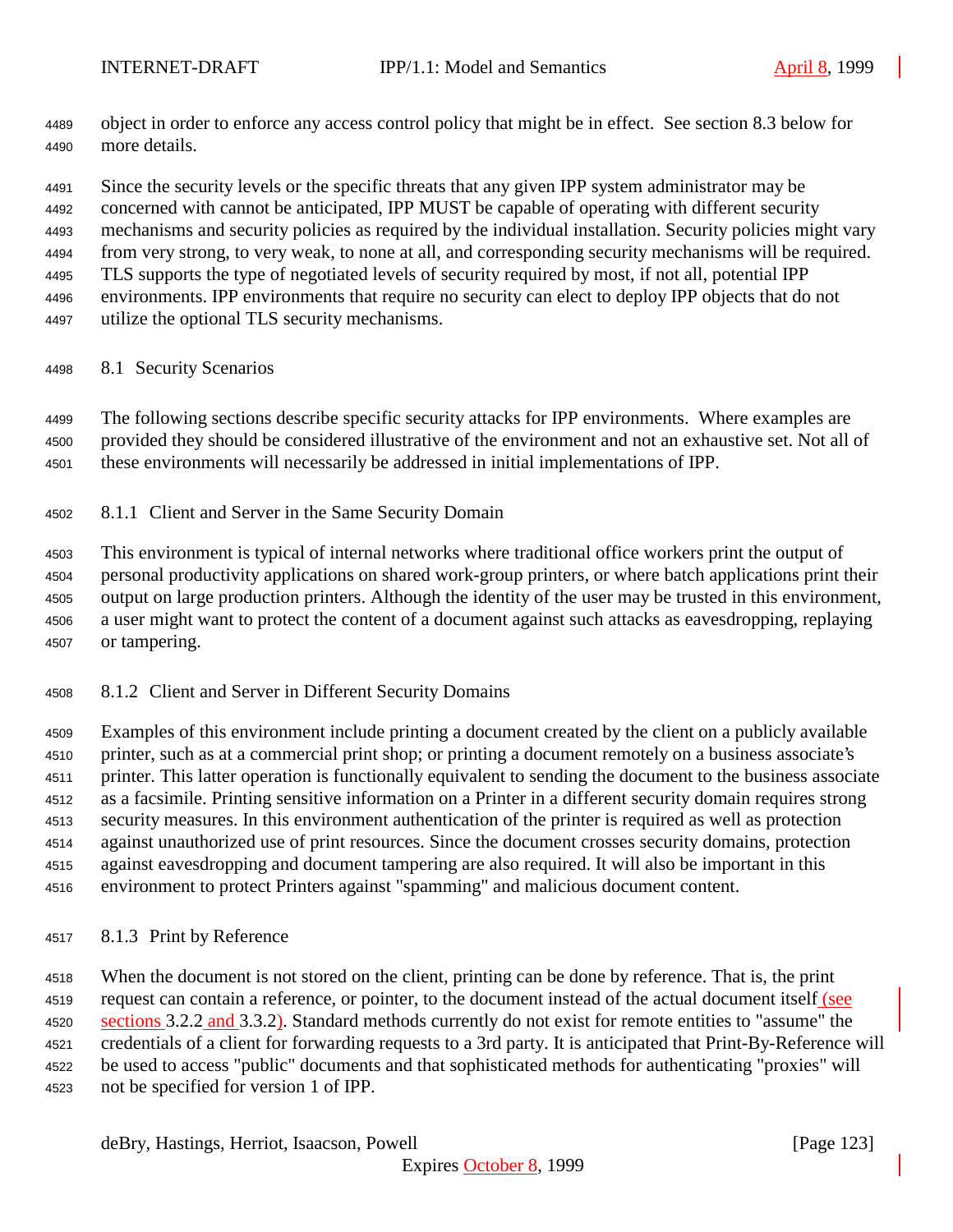8.2 URIs for TLS and non-TLS Access

 As described earlier, an IPP object SHOULD support TLS access, MAY non-TLS access, or both. The "printer-uri-supported" attribute contains the Printer object's URI(s). Its companion attribute, "uri- security-supported", identifies the security mechanism used for each URI listed in the "printer-uri- supported" attribute. For each Printer operation request, a client MUST supply only one URI in the "printer-uri" operation attribute. In other words, even though the Printer supports more than one URI, the client only interacts with the Printer object using one if its URIs. This duality is not needed for Job objects, since the Printer objects is the factory for Job objects, and the Printer object will generate the correct URI for new Job objects depending on the Printer object's security configuration.

4533 8.3 Authenticated User The "requesting-user-name" (name(MAX)) Operation Attribute

The authenticated user is the name of the person performing the operation. The quality of authentication

- depends on the mechanism that the Printer uses to obtain the user's name. The anonymous user is low quality authenticated user.
- During job creation operations, the Printer initializes the value of the "job-originating-user-name" attribute to be the authenticated user. The authenticated user is this case is called the "job-owner".
- Issue: The rest of this section needs more work in light of recent work on Issue #2
- Each operation MUST specify the user who is performing the operation in both of the following two ways:
- 1) via the REQUIRED "requesting-user-name" operation attribute that a client SHOULD supply in all operations. The client MUST obtain the value for this attribute from an environmental or network login name for the user, rather than allowing the user to supply any value. If the client does not supply a value for "requesting-user-name", the printer MUST assume that the client is supplying some anonymous name, such as "anonymous".
- 2) via an authentication mechanism of the underlying transport which may be configured to give no authentication information.
- There are six cases to consider:

- a) the authentication mechanism gives no information, and the client doesn't specify "requesting-user-name".
- b) the authentication mechanism gives no information, but the client specifies "requesting-user-name".
- c) the authentication mechanism specifies a user which has no human readable representation, and the client doesn't specify "requesting-user-name".
- d) the authentication mechanism specifies a user which has no human readable representation, but the client specifies "requesting-user-name".
- e) the authentication mechanism specifies a user which has a human readable representation. The Printer object ignores the "requesting-user-name".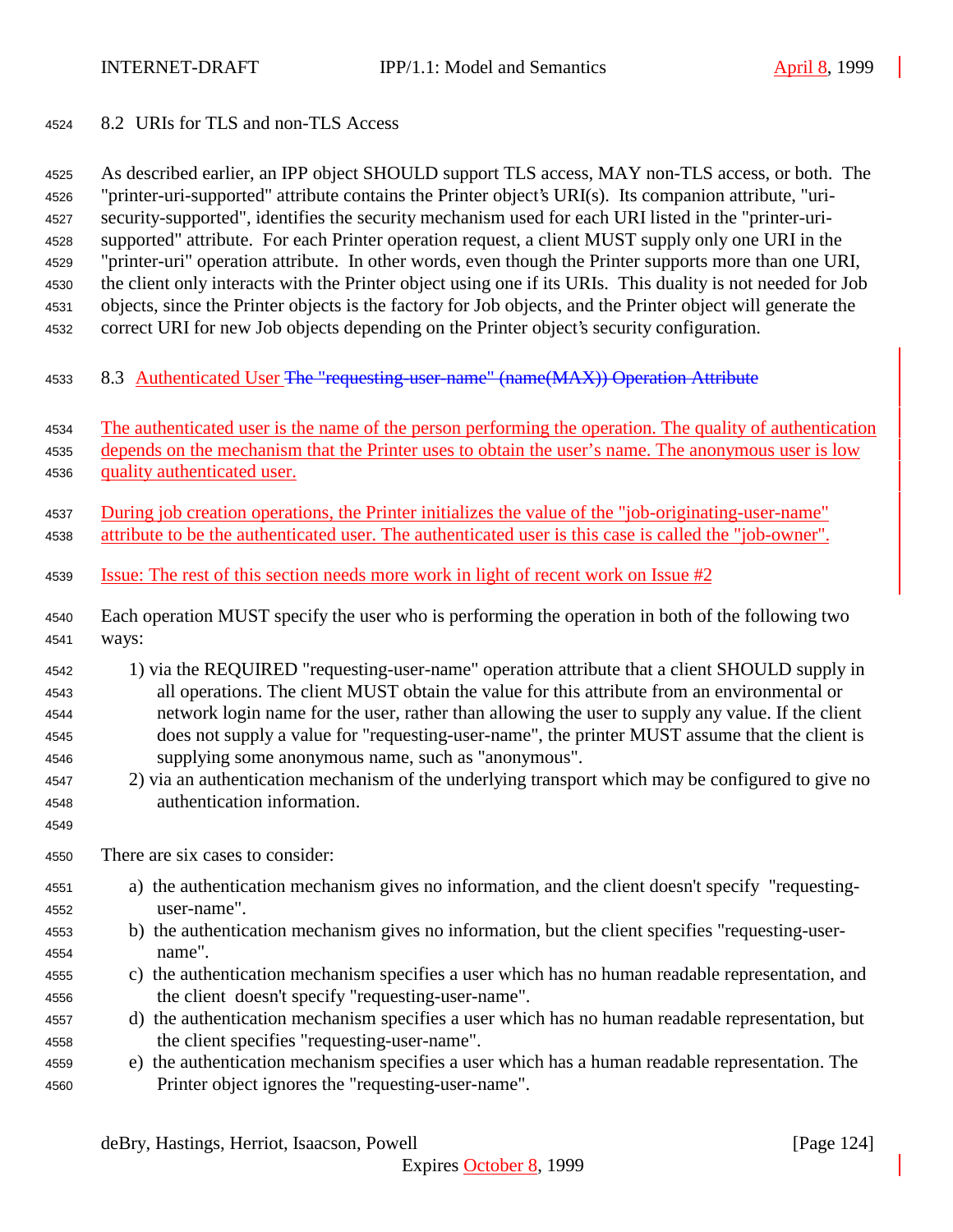- f) the authentication mechanism specifies a user who is trusted and whose name means that the value of the "requesting-user-name", which MUST be present, is treated as the authenticated name.
- 

 Note: Case "f" is intended for a tightly coupled gateway and server to work together so that the "user" name is able to be that of the gateway client and not that of the gateway. Because most, if not all, system vendors will initially implement IPP via a gateway into their existing print system, this mechanism is necessary unless the authentication mechanism allows a gateway (client) to act on behalf of some other client.

- The user-name has two forms:
- one that is human readable: it is held in the REQUIRED "job-originating-user-name" Job Description attribute which is set during the job creation operations. It is used for presentation only, such as returning in queries or printing on start sheets
- one for authorization: it is held in an undefined (by IPP) Job object attribute which is set by the job creation operation. It is used to authorize other operations, such as Send-Document, Send-URI, Cancel-Job, to determine the user when the "my-jobs" attribute is specified with Get-Jobs, and to limit what attributes and values to return with Get-Job-Attributes and Get-Jobs.
- The human readable user name:
- is the value of the "requesting-user-name" for cases b, d and f.
- comes from the authentication mechanism for case e
- is some anonymous name, such as "anonymous" for cases a and c.
- 

The user name used for authorization:

- is the value of the "requesting-user-name" for cases b and f.
- comes from the authentication mechanism for cases c, d and e
- is some anonymous name, such as "anonymous" for case a.
- 

 The essence of these rules for resolving conflicting sources of user-names is that a printer implementation is free to pick either source as long as it achieves consistent results. That is, if a user uses the same path for a series of requests, the requests MUST appear to come from the same user from the standpoint of both the human-readable user name and the user name for authorization. This rule MUST continue to apply even if a request could be authenticated by two or more mechanisms. It doesn't matter which of several authentication mechanisms a Printer uses as long as it achieves consistent results. If a client uses more than one authentication mechanism, it is recommended that an administrator make all credentials resolve to the same user and user-name as much as possible.

8.4 Restricted Queries

 In many IPP operations, a client supplies a list of attributes to be returned in the response. For security reasons, an IPP object may be configured not to return all attributes (or all values) that a client requests.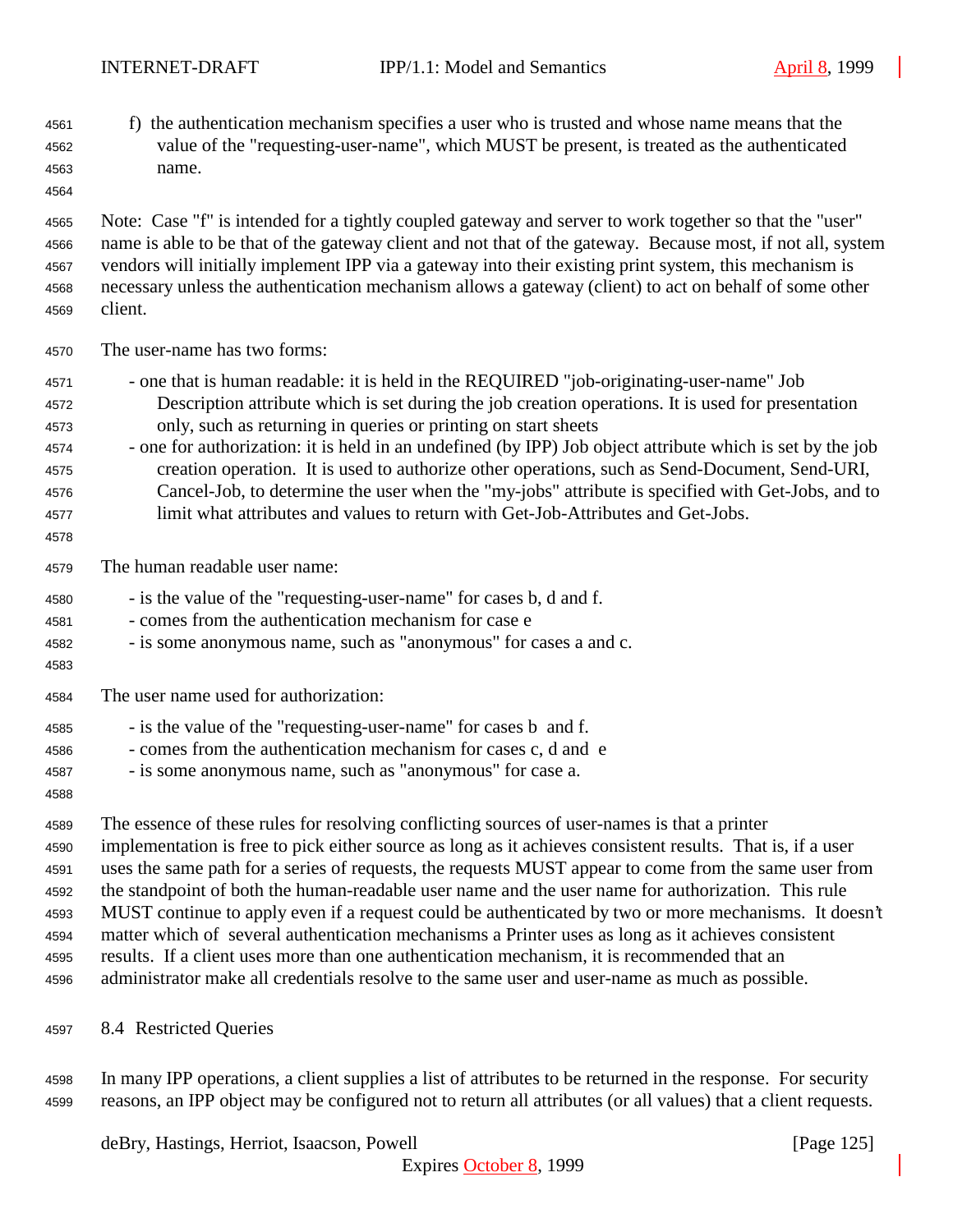The job attributes returned MAY depend on whether the requesting user is the same as the user that submitted the job. The IPP object MAY even return none of the requested attributes. In such cases, the status returned is the same as if the object had returned all requested attributes. The client cannot tell by such a response whether the requested attribute was present or absent on the object.

8.5 Operations performed by operators and system administrators

 For the three printer operations Pause-Printer, Resume-Printer, and Purge-Jobs (see sections 3.2.7, 3.2.8 and 3.2.9), the requesting user is intended to be an operator or administrator of the Printer object (see section 1). The means for authorizing an operator or administrator of the Printer object are not specified in this document.

8.6 Queries on jobs submitted using non-IPP protocols

 If the device that an IPP Printer is representing is able to accept jobs using other job submission protocols in addition to IPP, it is RECOMMENDED that such an implementation at least allow such "foreign" jobs to be queried using Get-Jobs returning "job-id" and "job-uri" as 'unknown'. Such an implementation NEED NOT support all of the same IPP job attributes as for IPP jobs. The IPP object returns the 'unknown' out-of-band value for any requested attribute of a foreign job that is supported for IPP jobs, but not for foreign jobs.

 It is further RECOMMENDED, that the IPP Printer generate "job-id" and "job-uri" values for such "foreign jobs", if possible, so that they may be targets of other IPP operations, such as Get-Job-Attributes and Cancel-Job. Such an implementation also needs to deal with the problem of authentication of such foreign jobs. One approach would be to treat all such foreign jobs as belonging to users other than the user of the IPP client. Another approach would be for the foreign job to belong to 'anonymous'. Only if the IPP client has been authenticated as an operator or administrator of the IPP Printer object, could the foreign jobs be queried by an IPP request. Alternatively, if the security policy is to allow users to query other users' jobs, then the foreign jobs would also be visible to an end-user IPP client using Get-Jobs and Get-Job-Attributes.

- 8.7 IPP Security Application Profile for TLS
- The IPP application profile for TLS follows the standard "Mandatory Cipher Suites" requirement as documented in the TLS specification [RFC2246].
- If a conforming IPP object supports TLS, it MUST implement and support the "Mandatory Cipher Suites" as specified in the TLS specification [RFC2246] and MAY support additional cipher suites.

A conforming IPP client SHOULD support TLS including the "Mandatory Cipher Suites" as specified in

the TLS specification [RFC2246]. A conforming IPP client MAY support additional cipher suites.

Client implementations MUST NOT assume any other cipher suites are supported by an IPP Printer

object.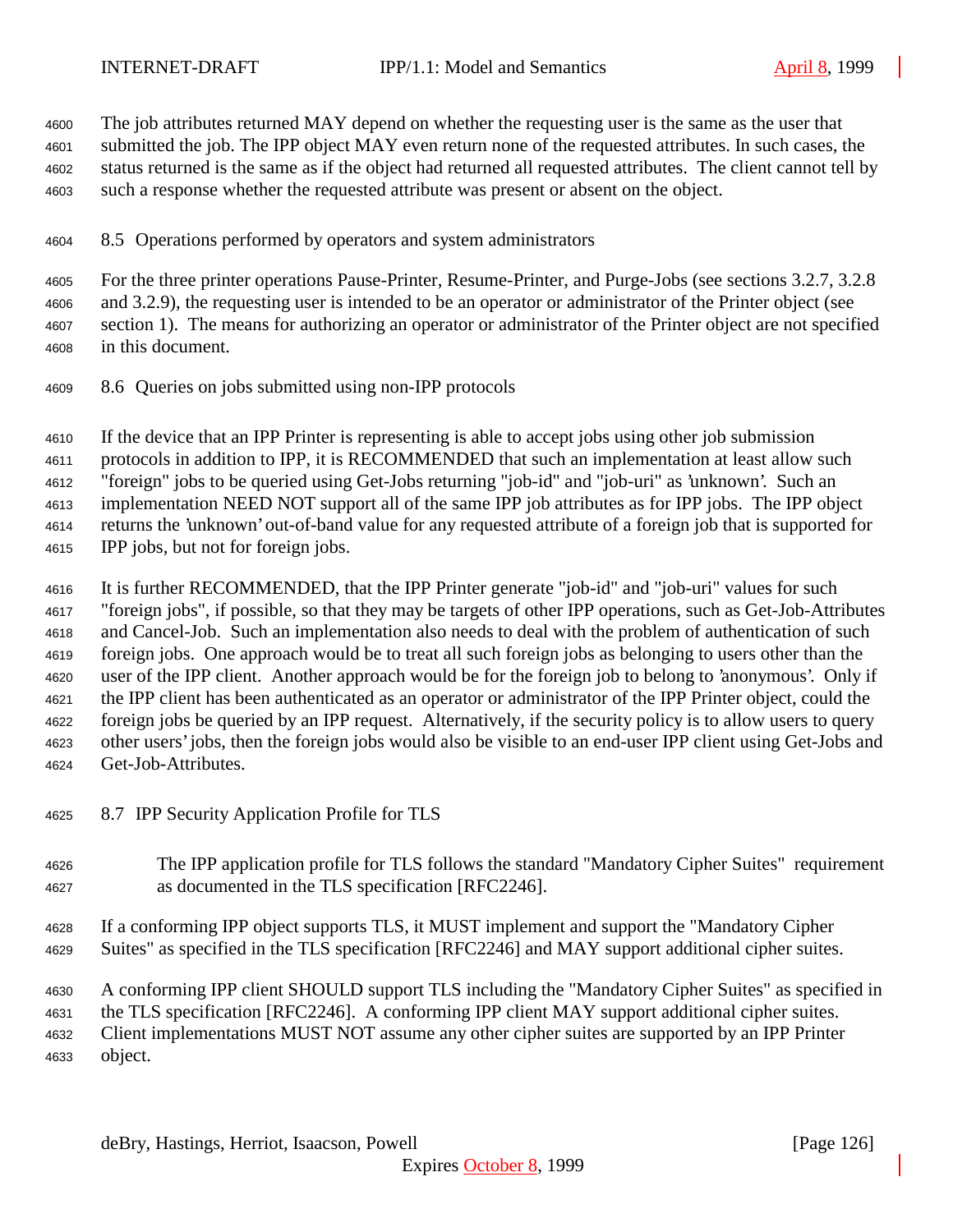| 4634 | 9. See the TLS specification [RFC2246] for a discussion of any government export restrictions on  |
|------|---------------------------------------------------------------------------------------------------|
| 4635 | implementations conforming to the "Mandatory Cipher Suites". References                           |
| 4636 | [ASCII]                                                                                           |
| 4637 | Coded Character Set - 7-bit American Standard Code for Information Interchange (ASCII), ANSI      |
| 4638 | X3.4-1986. This standard is the specification of the US-ASCII charset.                            |
| 4639 | $[BCP-11]$                                                                                        |
| 4640 | Bradner S., Hovey R., "The Organizations Involved in the IETF Standards Process", 1996/10/29      |
| 4641 | (RFC 2028)                                                                                        |
| 4642 | [HTPP]                                                                                            |
| 4643 | J. Barnett, K. Carter, R. DeBry, "Initial Draft - Hypertext Printing Protocol - HTPP/1.0",        |
| 4644 | October 1996, ftp://ftp.pwg.org/pub/pwg/ipp/historic/htpp/overview.ps.gz                          |
| 4645 | [IANA-CON]                                                                                        |
| 4646 | Narte, T. and Alvestrand, H.T.: Guidelines for Writing an IANA Considerations Section in          |
| 4647 | RFCs, Work in Progress, draft-iesg-iana-considerations-04.txt, May 21, 1998.                      |
| 4648 | $[IANA-CS]$                                                                                       |
| 4649 | IANA Registry of Coded Character Sets: ftp://ftp.isi.edu/in-notes/iana/assignments/character-sets |
| 4650 | $[IANA-MT]$                                                                                       |
| 4651 | IANA Registry of Media Types: ftp://ftp.isi.edu/in-notes/iana/assignments/media-types/            |
| 4652 | $[IPP-HG]$                                                                                        |
| 4653 | Hastings, T., Manros, C., "Internet Printing Protocol/1.1: draft-ietf-ipp-implementers-guide-v11- |
| 4654 | $??$ .txt, $??$ 1999, work in progress.                                                           |
| 4655 | $[IPP-HG1.0]$                                                                                     |
| 4656 | Hastings, T., Manros, C., "Internet Printing Protocol/1.0: Implementer's Guide", draft-ietf-ipp-  |
| 4657 | implementers-guide-01.txt, February 1999, work in progress.                                       |
| 4658 | [IPP LPD]                                                                                         |
| 4659 | Herriot, R., Hastings, T., Jacobs, N., Martin, J., "Mapping between LPD and IPP Protocols",       |
| 4660 | draft-ietf-ipp-lpd-ipp-map-05.txt, November 1998.                                                 |
| 4661 | [IPP-MOD1.0]                                                                                      |
| 4662 | R. deBry, T. Hastings, R. Herriot, S. Isaacson, P. Powell, "Internet Printing Protocol/1.0: Model |
| 4663 | and Semantics", draft-ietf-ipp-model-11.txt, November, 1998.                                      |
| 4664 | $[IPP-PRO]$                                                                                       |
| 4665 | Herriot, R., Butler, S., Moore, P., Tuner, R., "Internet Printing Protocol/1.1: Encoding and      |
| 4666 | Transport", draft-ietf-ipp-protocol-v11-00.txt, February, 1999.                                   |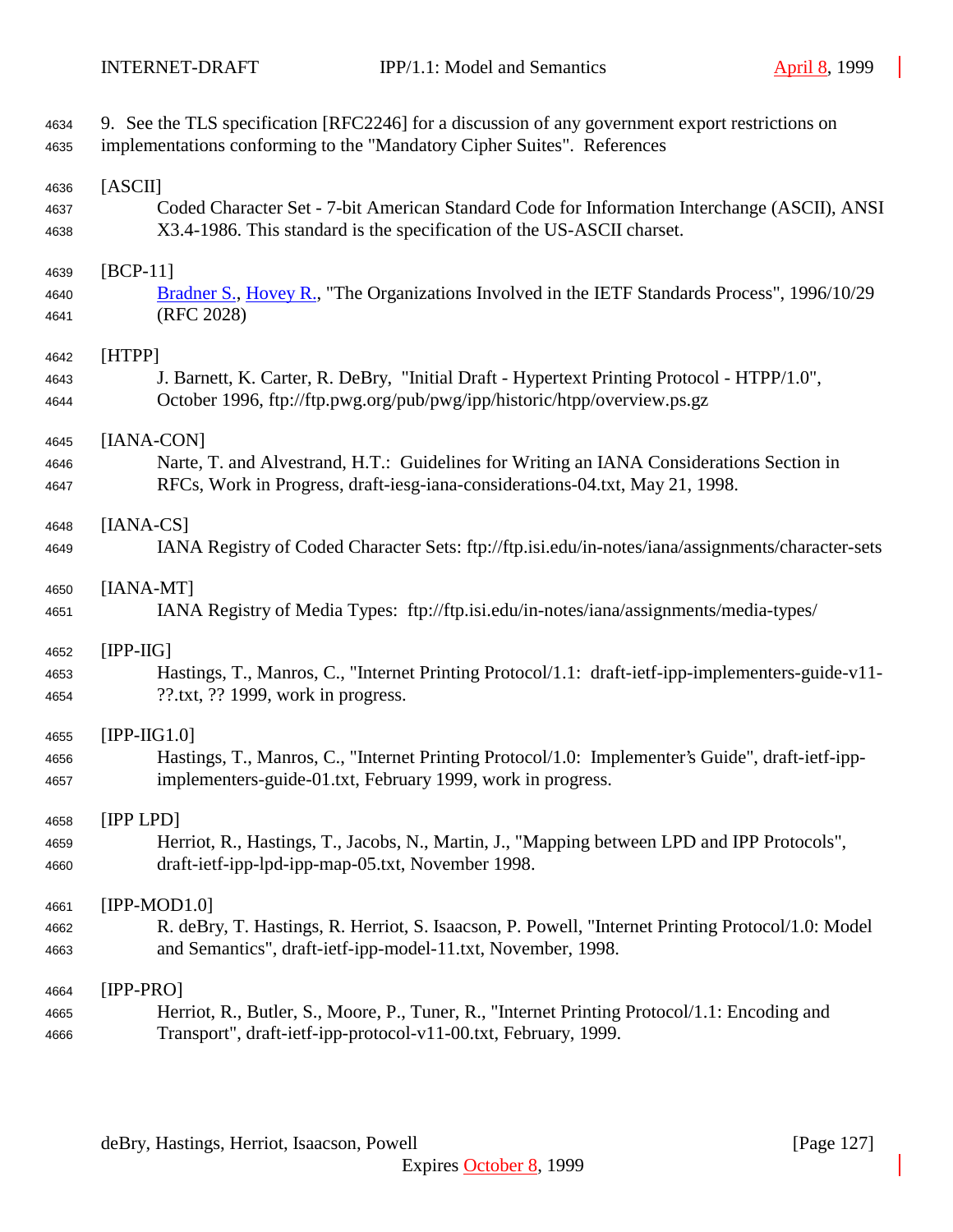| 4667 | $[IPP-PRO1.0]$                                                                                       |
|------|------------------------------------------------------------------------------------------------------|
| 4668 | Herriot, R., Butler, S., Moore, P., Tuner, R., "Internet Printing Protocol/1.0: Encoding and         |
| 4669 | Transport", draft-ietf-ipp-protocol-07.txt, November, 1998.                                          |
| 4670 | $[IPP-RAT]$                                                                                          |
| 4671 | Zilles, S., "Rationale for the Structure and Model and Protocol for the Internet Printing Protocol", |
| 4672 | draft-ietf-ipp-rat-04.txt, November, 1998.                                                           |
| 4673 | $[IPP-REQ]$                                                                                          |
| 4674 | Wright, D., "Design Goals for an Internet Printing Protocol", draft-ietf-ipp-req-03.txt, November,   |
| 4675 | 1998.                                                                                                |
| 4676 | $[ISO10646-1]$                                                                                       |
| 4677 | ISO/IEC 10646-1:1993, "Information technology -- Universal Multiple-Octet Coded Character            |
| 4678 | Set (UCS) - Part 1: Architecture and Basic Multilingual Plane, JTC1/SC2."                            |
| 4679 | $[ISO8859-1]$                                                                                        |
| 4680 | ISO/IEC 8859-1:1987, "Information technology -- 8-bit One-Byte Coded Character Set - Part 1:         |
| 4681 | Latin Alphabet Nr 1", 1987, JTC1/SC2.                                                                |
| 4682 | $[ISO10175]$                                                                                         |
| 4683 | ISO/IEC 10175 Document Printing Application (DPA), June 1996.                                        |
| 4684 | [LDPA]                                                                                               |
| 4685 | T. Hastings, S. Isaacson, M. MacKay, C. Manros, D. Taylor, P. Zehler, "LDPA - Lightweight            |
| 4686 | Document Printing Application", October 1996,                                                        |
| 4687 | ftp://ftp.pwg.org/pub/pwg/ipp/historic/ldpa/ldpa8.pdf.gz                                             |
| 4688 | [P1387.4]                                                                                            |
| 4689 | Kirk, M. (editor), POSIX System Administration - Part 4: Printing Interfaces, POSIX 1387.4 D8,       |
| 4690 | 1994.                                                                                                |
| 4691 | [PSIS] Herriot, R. (editor), X/Open A Printing System Interoperability Specification (PSIS), August  |
| 4692 | 1995.                                                                                                |
| 4693 | [PWG]                                                                                                |
| 4694 | Printer Working Group, http://www.pwg.org.                                                           |
| 4695 | [RFC1035]                                                                                            |
| 4696 | P. Mockapetris, "DOMAIN NAMES - IMPLEMENTATION AND SPECIFICATION", RFC                               |
| 4697 | 1035, November 1987.                                                                                 |
| 4698 | [RFC1179]                                                                                            |
| 4699 | McLaughlin, L. III, (editor), "Line Printer Daemon Protocol" RFC 1179, August 1990.                  |

deBry, Hastings, Herriot, Isaacson, Powell [Page 128]

Expires October 8, 1999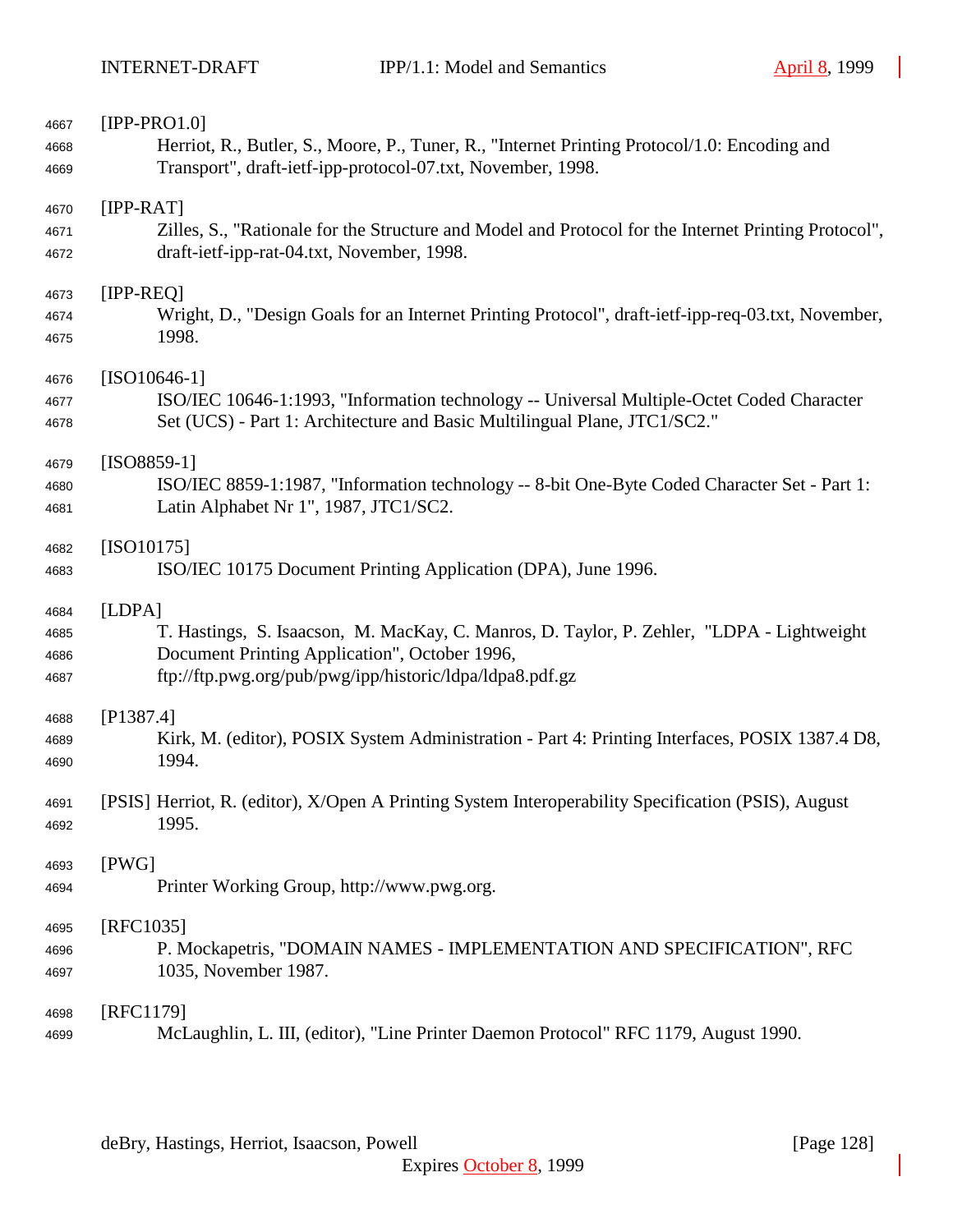| 4700 | [RFC1759]                                                                                     |
|------|-----------------------------------------------------------------------------------------------|
| 4701 | Smith, R., Wright, F., Hastings, T., Zilles, S., and Gyllenskog, J., "Printer MIB", RFC 1759, |
| 4702 | March 1995.                                                                                   |
|      |                                                                                               |
| 4703 | [RFC1766]                                                                                     |
| 4704 | H. Alvestrand, "Tags for the Identification of Languages", RFC 1766, March 1995.              |
|      |                                                                                               |
| 4705 | [RFC1903]                                                                                     |
| 4706 | J. Case, et.al., "Textual Conventions for Version 2 of the Simple Network Management Protocol |
| 4707 | (SNMP v2)" RFC 1903, January 1996.                                                            |
| 4708 | [RFC1952]                                                                                     |
|      |                                                                                               |
| 4709 | P. Deutsch, "GZIP file format specification version 4.3", RFC 1952, May 1996.                 |
| 4710 | [RFC2026]                                                                                     |
| 4711 | S. Bradner, "The Internet Standards Process -- Revision 3", RFC 2026, October 1996.           |
|      |                                                                                               |
| 4712 | $[RFC2045]$                                                                                   |
| 4713 | N. Fried, N. Borenstein, ", Multipurpose Internet Mail Extensions (MIME) Part One: Format of  |
| 4714 | Internet Message Bodies " RFC 2045, November 1996.                                            |
|      |                                                                                               |
| 4715 | [RFC2046]                                                                                     |
| 4716 | Multipurpose Internet Mail Extensions (MIME) Part Two: Media Types. N. Freed & N.             |
| 4717 | Borenstein. November 1996. (Obsoletes RFC1521, RFC1522, RFC1590), RFC 2046.                   |
| 4718 | [RFC2048]                                                                                     |
| 4719 | N. Freed, J. Klensin & J. Postel, "Multipurpose Internet Mail Extension (MIME) Part Four:     |
|      | Registration Procedures". RFC 2048, November 1996.                                            |
| 4720 |                                                                                               |
| 4721 | [RFC2068]                                                                                     |
| 4722 | R. Fielding, J. Gettys, J. Mogul, H. Frystyk, T. Berners-Lee, "Hypertext Transfer Protocol -  |
| 4723 | HTTP/1.1", RFC 2068, January 1997                                                             |
|      |                                                                                               |
| 4724 | [RFC2069]                                                                                     |
| 4725 | J. Franks, P. Hallam-Baker, J. Hostetler, P. Leach, A. Luotonen, E. Sink, L. Stewart, "An     |
| 4726 | Extension to HTTP: Digest Access Authentication", RFC-2069, Jan 1997.                         |
|      |                                                                                               |
| 4727 | $[RFC2119]$                                                                                   |
| 4728 | S. Bradner, "Key words for use in RFCs to Indicate Requirement Levels", RFC 2119, March       |
| 4729 | 1997                                                                                          |
| 4730 | [RFC2228]                                                                                     |
| 4731 | M. Horowitz, S. Lunt, "FTP Security Extensions", RFC 2228, October 1997.                      |
|      |                                                                                               |
| 4732 | $[RFC2246]$                                                                                   |
| 4733 | T. Dierks, C. Allen, "The TLS Protocol Version 1.0", RFC 2246, January 1999.                  |
|      |                                                                                               |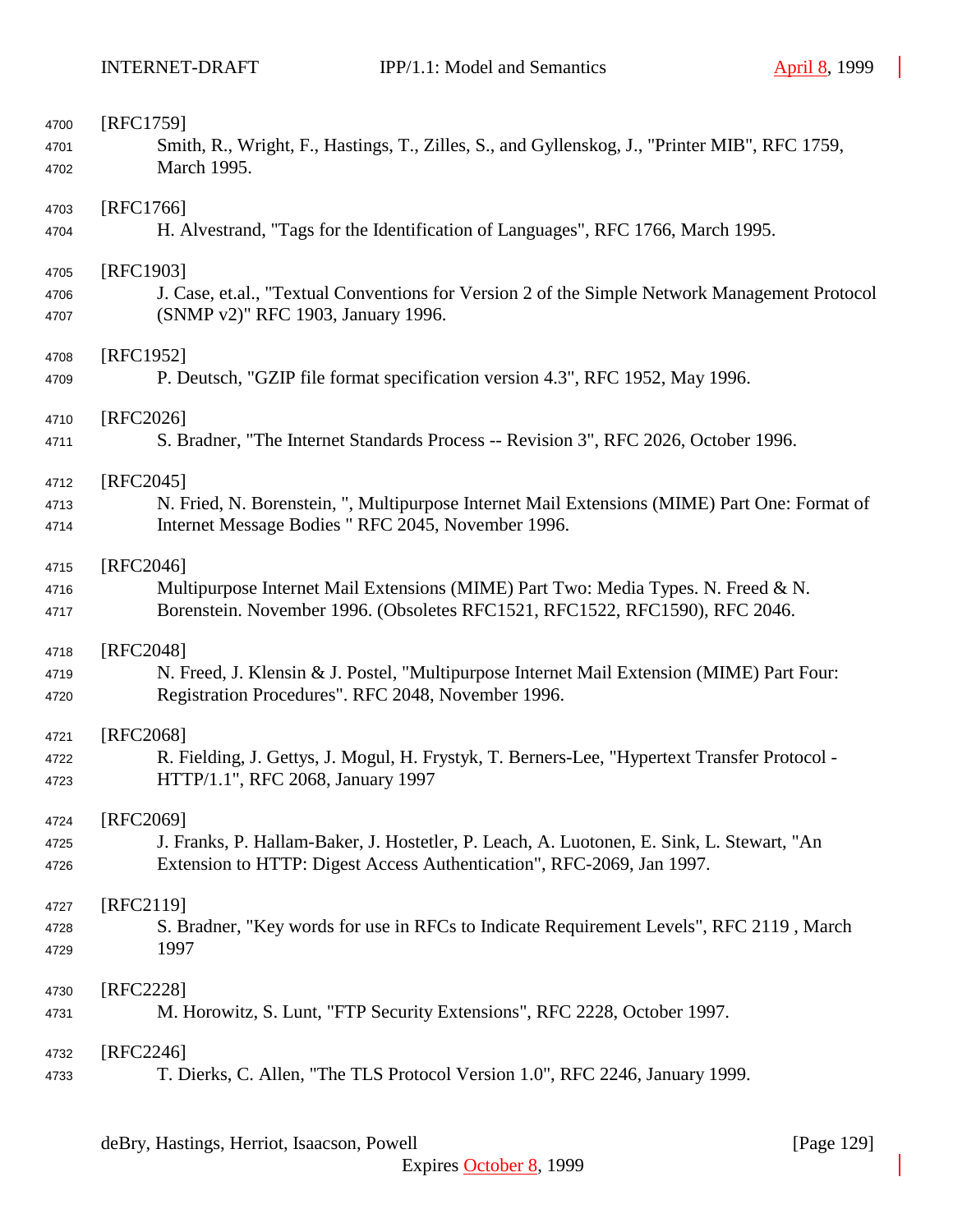| 4734 | [RFC2277]                                                                                 |
|------|-------------------------------------------------------------------------------------------|
| 4735 | H. Alvestrand, "IETF Policy on Character Sets and Languages" RFC 2277, January 1998.      |
| 4736 | [RFC2278]                                                                                 |
| 4737 | N. Freed, J. Postel: "IANA CharSet Registration Procedures", RFC 2278, January 1998.      |
| 4738 | [RFC2279]                                                                                 |
| 4739 | F. Yergeau, "UTF-8, a transformation format of ISO 10646", RFC 2279. January 1998.        |
| 4740 | [RFC2316]                                                                                 |
| 4741 | S. Bellovin, "Report of the IAB Security Architecture Workshop", RFC 2316, April 1998.    |
|      |                                                                                           |
| 4742 | [RFC2396]                                                                                 |
| 4743 | Berners-Lee, T., Fielding, R., Masinter, L., "Uniform Resource Identifiers (URI): Generic |
| 4744 | Syntax", RFC 2396, August 1998.                                                           |
| 4745 | [SSL]                                                                                     |
| 4746 | Netscape, The SSL Protocol, Version 3, (Text version 3.02), November 1996.                |
| 4747 | [SWP]                                                                                     |
| 4748 | P. Moore, B. Jahromi, S. Butler, "Simple Web Printing SWP/1.0", May 7, 1997,              |

## 10. Notices

 The IETF takes no position regarding the validity or scope of any intellectual property or other rights that might be claimed to pertain to the implementation or use of the technology described in this document or the extent to which any license under such rights might or might not be available; neither does it represent that it has made any effort to identify any such rights. Information on the IETF's procedures with respect to rights in standards-track and standards-related documentation can be found in BCP- 11[BCP-11]. Copies of claims of rights made available for publication and any assurances of licenses to be made available, or the result of an attempt made to obtain a general license or permission for the use of such proprietary rights by implementers or users of this specification can be obtained from the IETF Secretariat.

 The IETF invites any interested party to bring to its attention any copyrights, patents or patent applications, or other proprietary rights which may cover technology that may be required to practice this

standard. Please address the information to the IETF Executive Director.

Copyright (C) The Internet Society (1999). All Rights Reserved.

 This document and translations of it may be copied and furnished to others, and derivative works that comment on or otherwise explain it or assist in its implementation may be prepared, copied, published and distributed, in whole or in part, without restriction of any kind, provided that the above copyright notice and this paragraph are included on all such copies and derivative works. However, this document

deBry, Hastings, Herriot, Isaacson, Powell **company** and the company of the company in the company of the company of the company of the company of the company of the company of the company of the company of the company of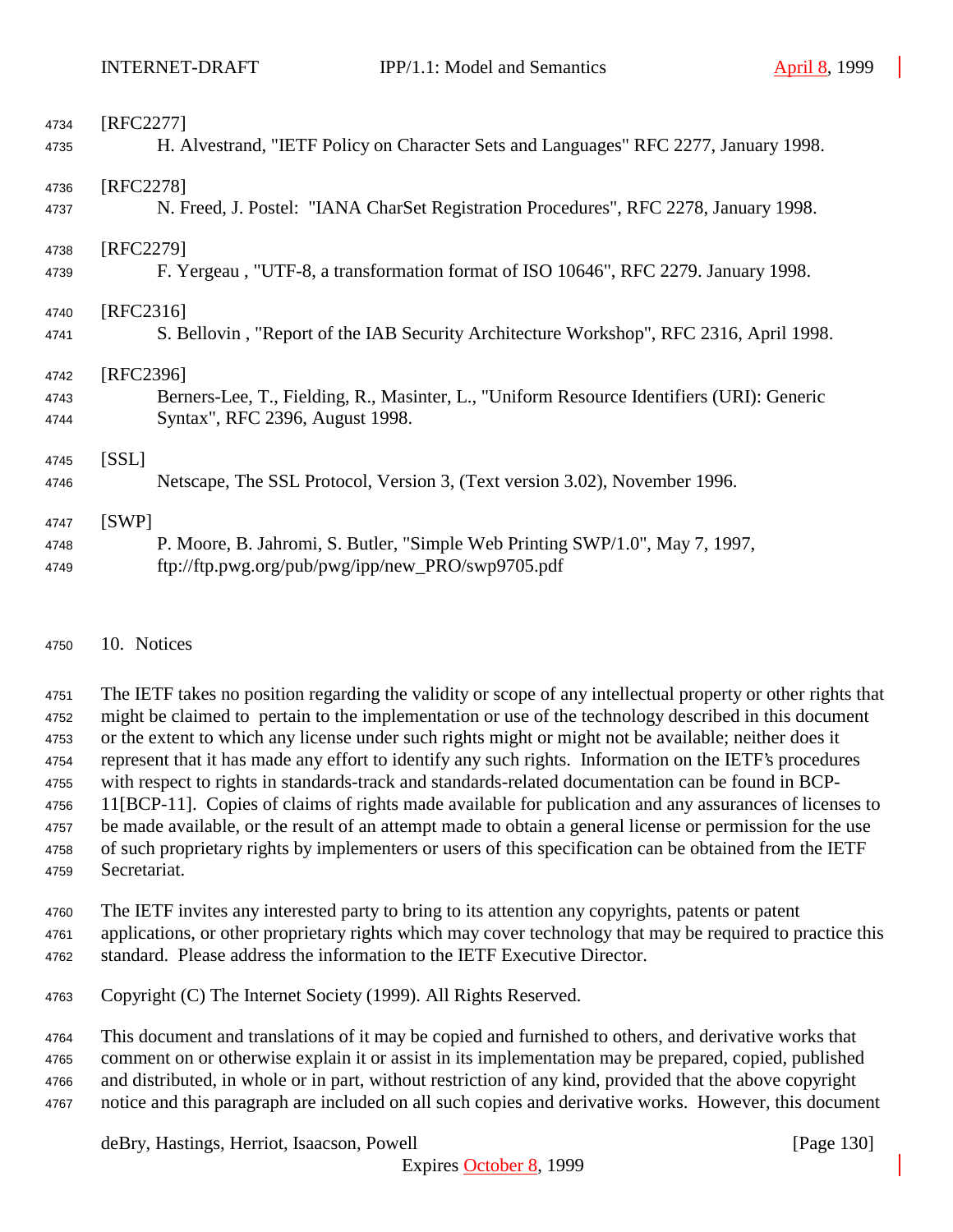- itself may not be modified in any way, such as by removing the copyright notice or references to the
- Internet Society or other Internet organizations, except as needed for the purpose of developing Internet
- standards in which case the procedures for copyrights defined in the Internet Standards process must be
- followed, or as required to translate it into languages other than English.
- The limited permissions granted above are perpetual and will not be revoked by the Internet Society or its successors or assigns.
- This document and the information contained herein is provided on an "AS IS" basis and THE
- INTERNET SOCIETY AND THE INTERNET ENGINEERING TASK FORCE DISCLAIMS ALL
- WARRANTIES, EXPRESS OR IMPLIED, INCLUDING BUT NOT LIMITED TO ANY
- WARRANTY THAT THE USE OF THE INFORMATION HEREIN WILL NOT INFRINGE ANY
- RIGHTS OR ANY IMPLIED WARRANTIES OF MERCHANTABILITY OR FITNESS FOR A
- PARTICULAR PURPOSE.
- 11. Author's Address
- Scott A. Isaacson (Editor) Novell, Inc. 122 E 1700 S Provo, UT 84606 Phone: 801-861-7366 Fax: 801-861-2517 e-mail: sisaacson@novell.com Tom Hastings Xerox Corporation 737 Hawaii St. ESAE 231
- El Segundo, CA 90245
- Phone: 310-333-6413 Fax: 310-333-5514
- e-mail: hastings@cp10.es.xerox.com
- Robert Herriot Xerox Corp.
- 3400 Hill View Ave, Building 1 Palo Alto, CA 94304
- 
- Phone: 650-813-7696 Fax: 650-813-6860
- e-mail: robert.herriot@pahv.xerox.com
- Roger deBry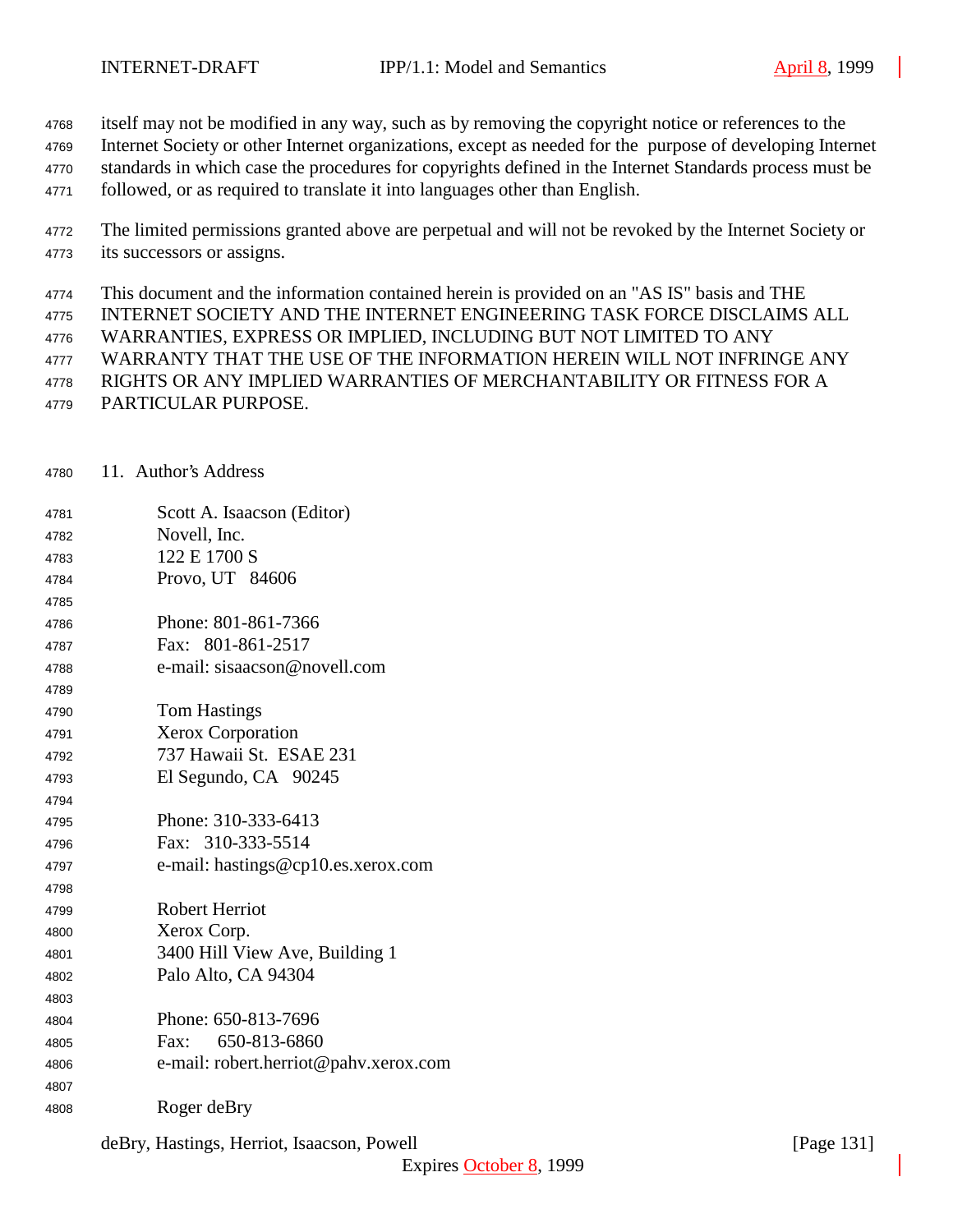| 4809 | <b>HUC/003G</b>                                                                                           |
|------|-----------------------------------------------------------------------------------------------------------|
| 4810 | <b>IBM</b> Corporation                                                                                    |
| 4811 | P.O. Box 1900                                                                                             |
| 4812 | Boulder, CO 80301-9191                                                                                    |
| 4813 |                                                                                                           |
| 4814 | Phone: (303) 924-4080                                                                                     |
| 4815 | Fax: (303) 924-9889                                                                                       |
| 4816 | e-mail: debry@vnet.ibm.com                                                                                |
| 4817 |                                                                                                           |
| 4818 | <b>Patrick Powell</b>                                                                                     |
| 4819 | <b>Astart Technologies</b>                                                                                |
| 4820 | 9475 Chesapeake Dr., Suite D                                                                              |
| 4821 | San Diego, CA 95123                                                                                       |
| 4822 |                                                                                                           |
| 4823 | Phone: (619) 874-6543                                                                                     |
| 4824 | Fax: (619) 279-8424                                                                                       |
| 4825 | e-mail: papowell@astart.com                                                                               |
| 4826 |                                                                                                           |
| 4827 | IPP Mailing List: ipp@pwg.org                                                                             |
| 4828 | IPP Mailing List Subscription: ipp-request@pwg.org                                                        |
| 4829 | IPP Web Page: http://www.pwg.org/ipp/                                                                     |
| 4830 |                                                                                                           |
| 4831 | Implementers of this specification are encouraged to join IPP Mailing List in order to participate in any |
| 4832 | discussions of clarification issues and review of registration proposals for additional attributes and    |
| 4833 | values.                                                                                                   |
| 4834 |                                                                                                           |
| 4835 | <b>Other Participants:</b>                                                                                |
| 4836 | <b>Chuck Adams - Tektronix</b>                                                                            |
| 4837 | Jeff Barnett - IBM                                                                                        |
| 4838 | Ron Bergman - Dataproducts Corp.                                                                          |
| 4839 | Sylvan Butler - HP                                                                                        |
| 4840 | Keith Carter - IBM Corporation                                                                            |
| 4841 | Jeff Copeland - QMS                                                                                       |
| 4842 | Andy Davidson - Tektronix                                                                                 |
| 4843 | Mabry Dozier - QMS                                                                                        |
| 4844 | Lee Farrell - Canon Information Systems                                                                   |
| 4845 | <b>Steve Gebert - IBM</b>                                                                                 |
| 4846 | Babek Jahromi - Microsoft                                                                                 |
| 4847 | David Kellerman - Northlake Software                                                                      |
| 4848 | Rick Landau - Digital                                                                                     |
| 4849 | Greg LeClair - Epson                                                                                      |
| 4850 | Harry Lewis - IBM                                                                                         |
| 4851 | Pete Loya - HP                                                                                            |
| 4852 | Ray Lutz - Cognisys                                                                                       |
| 4853 | Mike MacKay - Novell, Inc.                                                                                |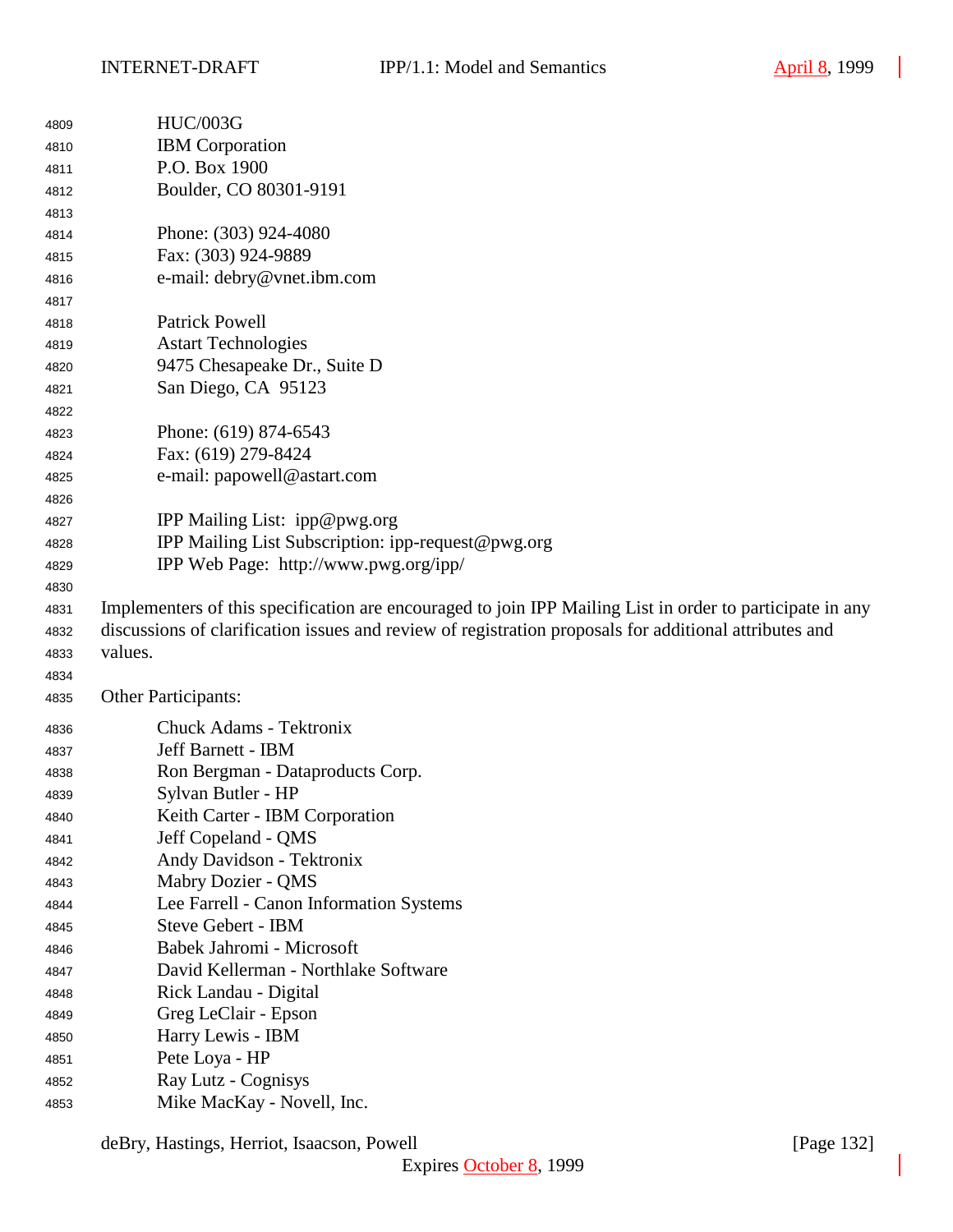| 4854 | Daniel Manchala - Xerox           |
|------|-----------------------------------|
| 4855 | Carl-Uno Manros - Xerox           |
| 4856 | Jay Martin - Underscore           |
| 4857 | Larry Masinter - Xerox            |
| 4858 | <b>Stan McConnell - Xerox</b>     |
| 4859 | Ira McDonald - High North Inc.    |
| 4860 | Paul Moore - Microsoft            |
| 4861 | Tetsuya Morita - Ricoh            |
| 4862 | Yuichi Niwa - Ricoh               |
| 4863 | Pat Nogay - IBM                   |
| 4864 | <b>Ron Norton - Printronics</b>   |
| 4865 | <b>Bob Pentecost - HP</b>         |
| 4866 | Rob Rhoads - Intel                |
| 4867 | Xavier Riley - Xerox              |
| 4868 | David Roach - Unisys              |
| 4869 | <b>Stuart Rowley - Kyocera</b>    |
| 4870 | Hiroyuki Sato - Canon             |
| 4871 | Bob Setterbo - Adobe              |
| 4872 | Devon Taylor - Novell, Inc.       |
| 4873 | Mike Timperman - Lexmark          |
| 4874 | Randy Turner - Sharp              |
| 4875 | Atsushi Yuki - Kyocera            |
| 4876 | Rick Yardumian - Xerox            |
| 4877 | Lloyd Young - Lexmark             |
| 4878 | Bill Wagner - DPI                 |
| 4879 | Jim Walker - DAZEL                |
| 4880 | Chris Wellens - Interworking Labs |
| 4881 | Rob Whittle - Novell, Inc.        |
| 4882 | Don Wright - Lexmark              |
| 4883 | Peter Zehler - Xerox              |
| 4884 | Steve Zilles - Adobe              |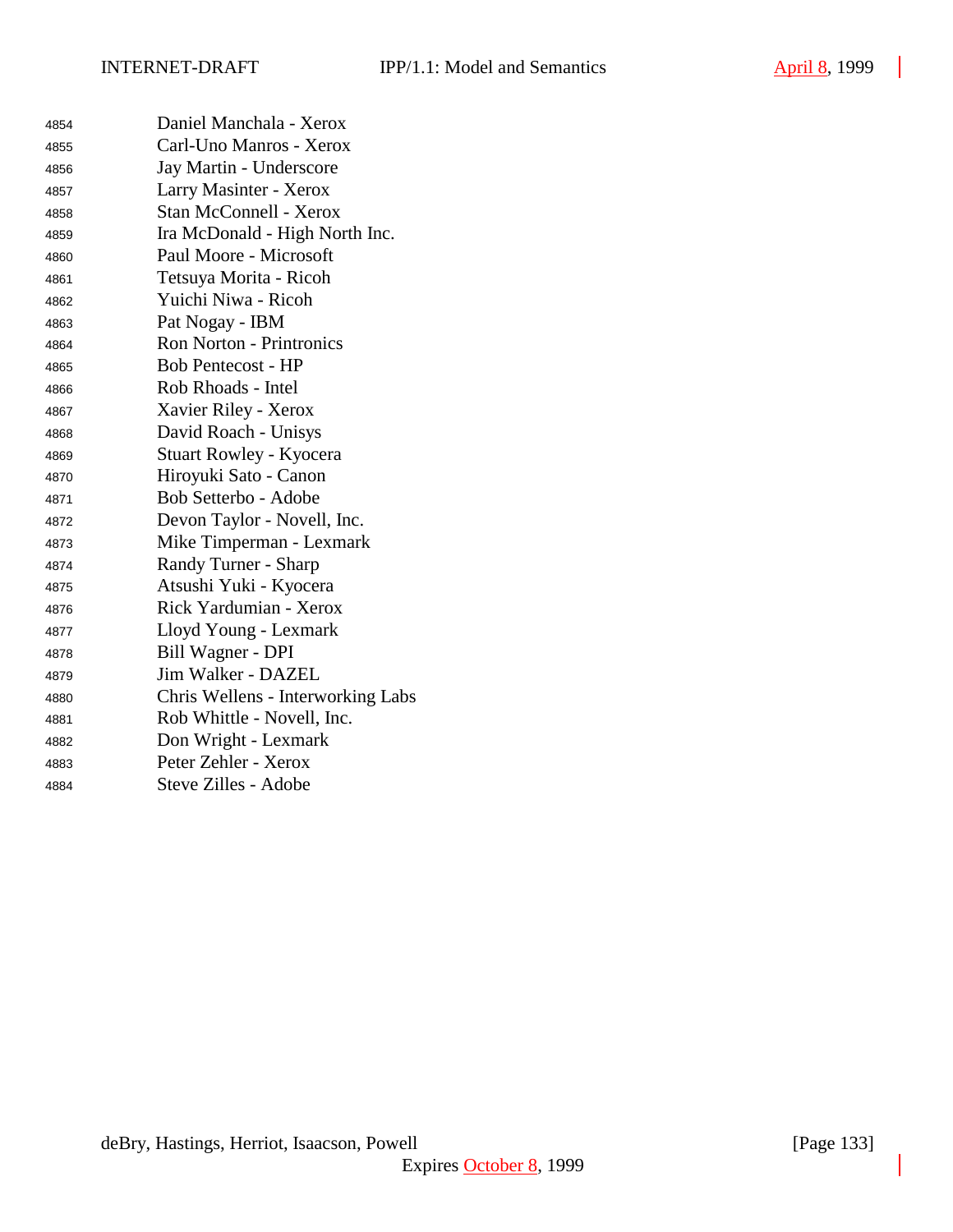12. Formats for IPP Registration Proposals

In order to propose an IPP extension for registration, the proposer must submit an application to IANA

- by email to "iana@iana.org" or by filling out the appropriate form on the IANA web pages
- (http://www.iana.org). This section specifies the required information and the formats for proposing registrations of extensions to IPP as provided in Section 6 for:
- 
- 1. type2 'keyword' attribute values
- 2. type3 'keyword' attribute values
- 3. type2 'enum' attribute values
- 4. type3 'enum' attribute values
- 5. attributes
- 6. attribute syntaxes
- 7. operations
- 8. status codes
- 12.1 Type2 keyword attribute values registration
- Type of registration: type2 keyword attribute value
- Name of attribute to which this keyword specification is to be added:
- Proposed keyword name of this keyword value:
- Specification of this keyword value (follow the style of IPP Model Section 4.1.2.3):
- Name of proposer:
- Address of proposer:
- Email address of proposer:
- 

 Note: For type2 keywords, the Designated Expert will be the point of contact for the approved registration specification, if any maintenance of the registration specification is needed.

- 12.2 Type3 keyword attribute values registration
- Type of registration: type3 keyword attribute value
- Name of attribute to which this keyword specification is to be added:
- Proposed keyword name of this keyword value:
- Specification of this keyword value (follow the style of IPP Model Section 4.1.2.3):
- Name of proposer:
- Address of proposer:
- Email address of proposer:
- 
- Note: For type3 keywords, the proposer will be the point of contact for the approved registration specification, if any maintenance of the registration specification is needed.
- 12.3 Type2 enum attribute values registration
- Type of registration: type2 enum attribute value

deBry, Hastings, Herriot, Isaacson, Powell [Page 134]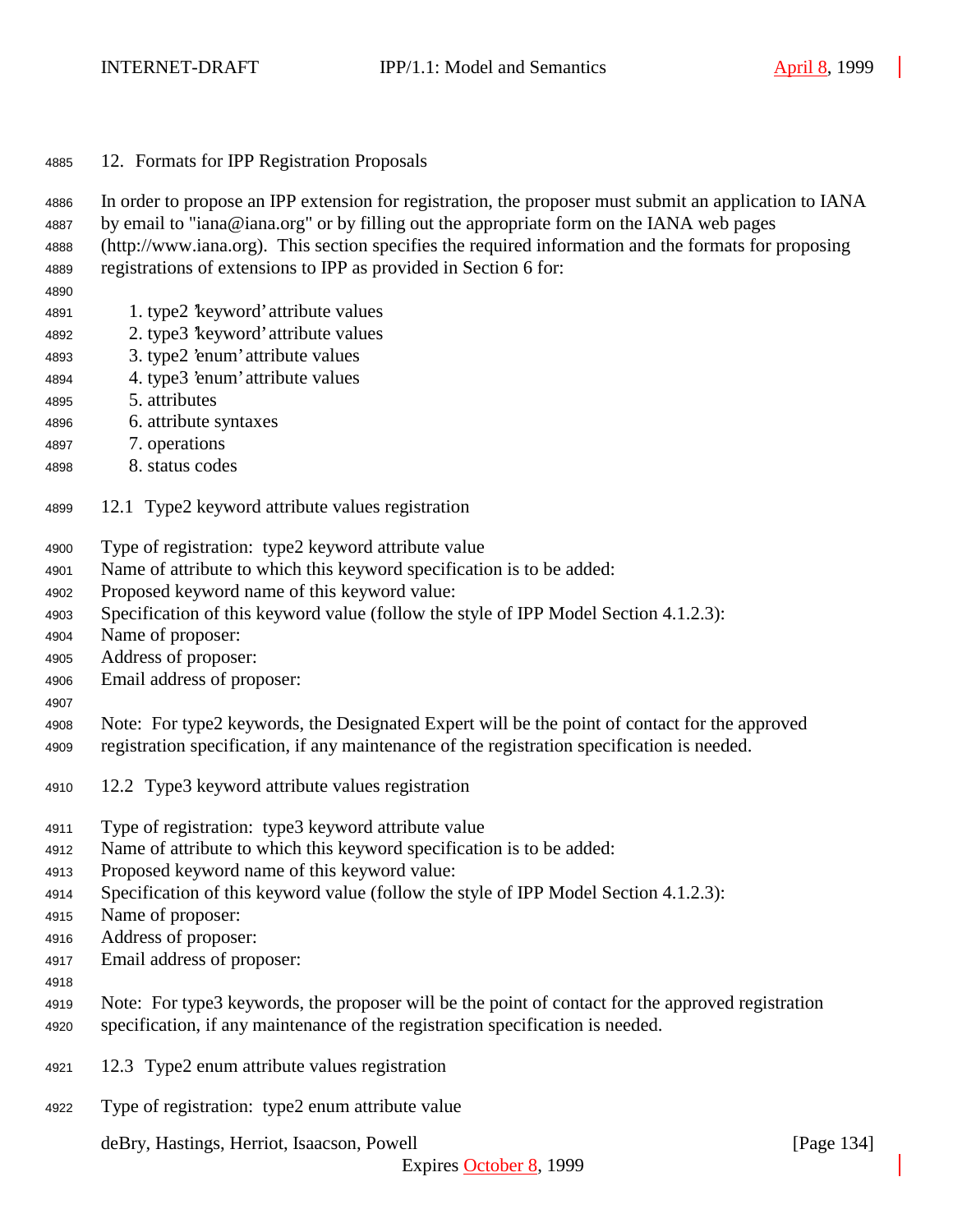- Name of attribute to which this enum specification is to be added:
- Keyword symbolic name of this enum value:
- Numeric value (to be assigned by the IPP Designated Expert in consultation with IANA):
- Specification of this enum value (follow the style of IPP Model Section 4.1.4):
- Name of proposer:
- Address of proposer:
- Email address of proposer:
- Note: For type2 enums, the Designated Expert will be the point of contact for the approved registration
- specification, if any maintenance of the registration specification is needed.
- 12.4 Type3 enum attribute values registration
- Type of registration: type3 enum attribute value
- Name of attribute to which this enum specification is to be added:
- Keyword symbolic name of this enum value:
- Numeric value (to be assigned by the IPP Designated Expert in consultation with IANA):
- Specification of this enum value (follow the style of IPP Model Section 4.1.4):
- Name of proposer:
- Address of proposer:
- Email address of proposer:

## 

- Note: For type3 enums, the proposer will be the point of contact for the approved registration
- specification, if any maintenance of the registration specification is needed.
- 12.5 Attribute registration
- Type of registration: attribute
- Proposed keyword name of this attribute:
- Types of attribute (Operation, Job Template, Job Description, Printer Description):
- Operations to be used with if the attribute is an operation attribute:
- Object (Job, Printer, etc. if bound to an object):
- Attribute syntax(es) (include 1setOf and range as in Section 4.2):
- If attribute syntax is 'keyword' or 'enum', is it type2 or type3:
- If this is a Printer attribute, MAY the value returned depend on "document-format" (See Section 6.2):
- If this is a Job Template attribute, how does its specification depend on the value of the "multiple-
- document-handling" attribute:
- Specification of this attribute (follow the style of IPP Model Section 4.2):
- Name of proposer:
- Address of proposer:
- Email address of proposer:
- 
- Note: For attributes, the IPP Designated Expert will be the point of contact for the approved registration specification, if any maintenance of the registration specification is needed.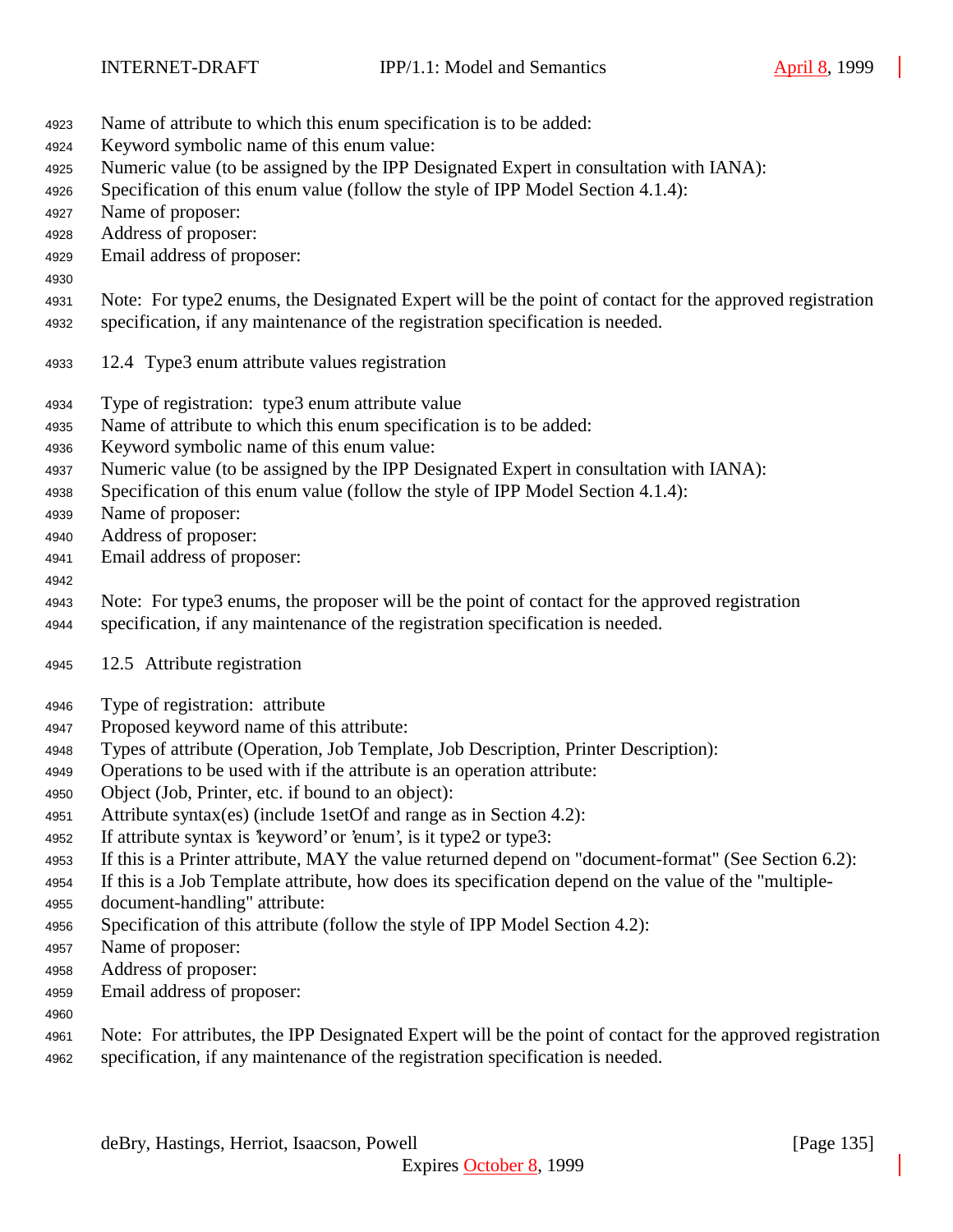- 12.6 Attribute Syntax registration
- Type of registration: attribute syntax
- Proposed name of this attribute syntax:
- Type of attribute syntax (integer, octetString, character-string, see [IPP-PRO]):
- Numeric value (to be assigned by the IPP Designated Expert in consultation with IANA):
- Specification of this attribute (follow the style of IPP Model Section 4.1):
- Name of proposer:
- Address of proposer:
- Email address of proposer:
- 
- Note: For attribute syntaxes, the IPP Designated Expert will be the point of contact for the approved registration specification, if any maintenance of the registration specification is needed.
- 12.7 Operation registration
- Type of registration: operation
- Proposed name of this operation:
- Numeric operation-id value (to be assigned by the IPP Designated Expert in consultation with IANA):
- Object Target (Job, Printer, etc. that operation is upon):
- Specification of this attribute (follow the style of IPP Model Section 3):
- Name of proposer:
- Address of proposer:
- Email address of proposer:
- 
- Note: For operations, the IPP Designated Expert will be the point of contact for the approved registration specification, if any maintenance of the registration specification is needed.
- 12.8 Attribute Group registration
- Type of registration: attribute group
- Proposed name of this attribute group:
- Numeric tag according to [IPP-PRO] (to be assigned by the IPP Designated Expert in consultation with IANA):
- Operation requests and group number for each operation in which the attribute group occurs:
- Operation responses and group number for each operation in which the attribute group occurs:
- Specification of this attribute group (follow the style of IPP Model Section 3):
- Name of proposer:
- Address of proposer:
- Email address of proposer:
- 
- Note: For attribute groups, the IPP Designated Expert will be the point of contact for the approved
- registration specification, if any maintenance of the registration specification is needed.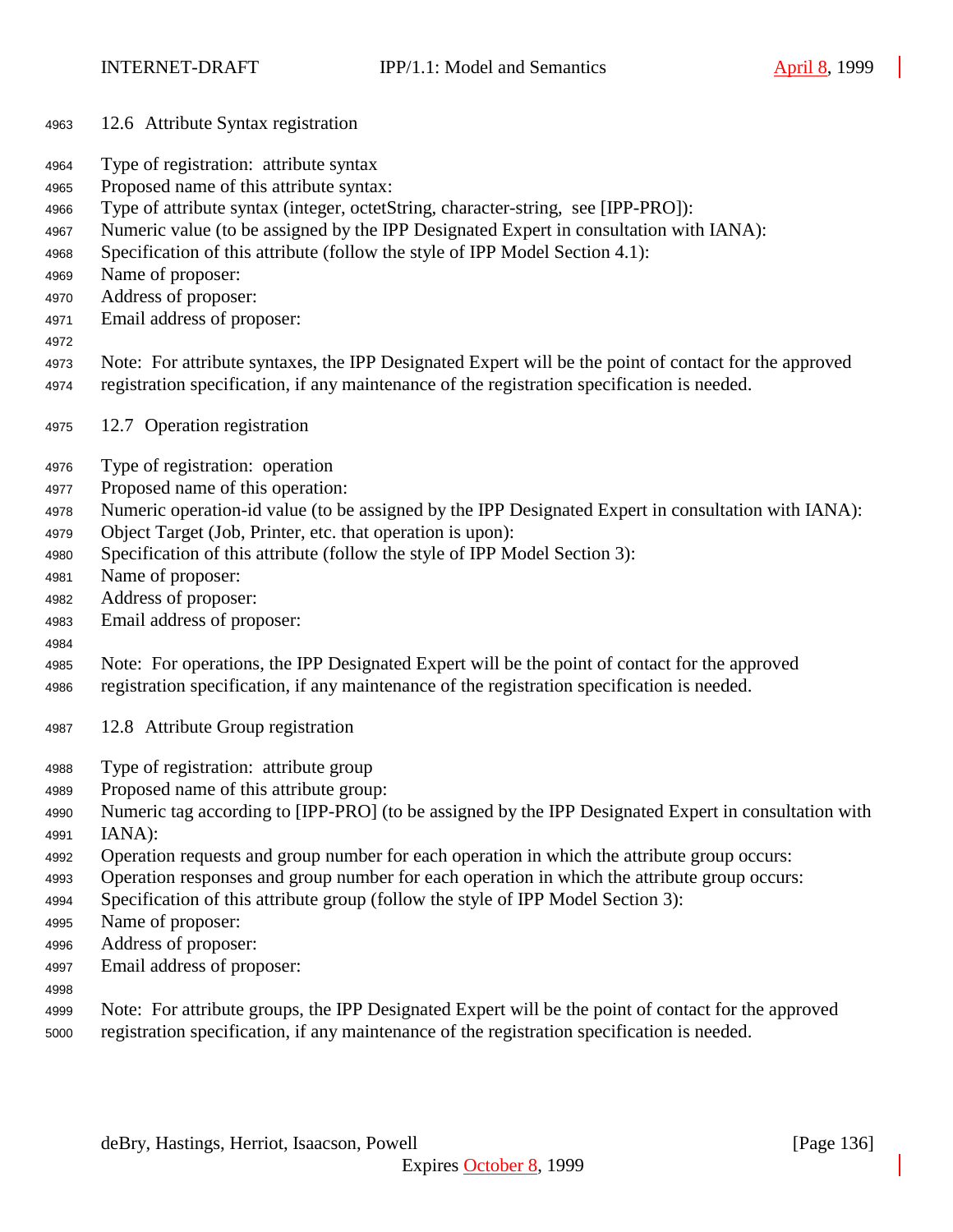- 12.9 Status code registration
- Type of registration: status code
- Keyword symbolic name of this status code value:
- Numeric value (to be assigned by the IPP Designated Expert in consultation with IANA):
- Operations that this status code may be used with:
- Specification of this status code (follow the style of IPP Model Section 14 APPENDIX B: Status Codes
- and Suggested Status Code Messages):
- Name of proposer:
- Address of proposer:
- Email address of proposer:
- 
- Note: For status codes, the Designated Expert will be the point of contact for the approved registration
- specification, if any maintenance of the registration specification is needed.
- 13. APPENDIX A: Terminology
- This specification uses the terminology defined in this section.
- 13.1 Conformance Terminology
- The key words "MUST", "MUST NOT", "REQUIRED", "SHOULD", "SHOULD NOT",
- "RECOMMENDED", "MAY", and "OPTIONAL" in this document are to be interpreted as described in RFC 2119 [RFC2119].
- 13.1.1 NEED NOT
- This term is not included in RFC 2119. The verb "NEED NOT" indicates an action that the subject of the sentence does not have to implement in order to claim conformance to the standard. The verb "NEED NOT" is used instead of "MAY NOT" since "MAY NOT" sounds like a prohibition.
- 13.2 Model Terminology
- 13.2.1 Keyword
- Keywords are used within this document as identifiers of semantic entities within the abstract model (see section 4.1.2.3). Attribute names, some attribute values, attribute syntaxes, and attribute group names are represented as keywords.
- 13.2.2 Attributes

 An attribute is an item of information that is associated with an instance of an IPP object. An attribute consists of an attribute name and one or more attribute values. Each attribute has a specific attribute

deBry, Hastings, Herriot, Isaacson, Powell **company** and the same of the same of the same of the same of the same of the same of the same of the same of the same of the same of the same of the same of the same of the same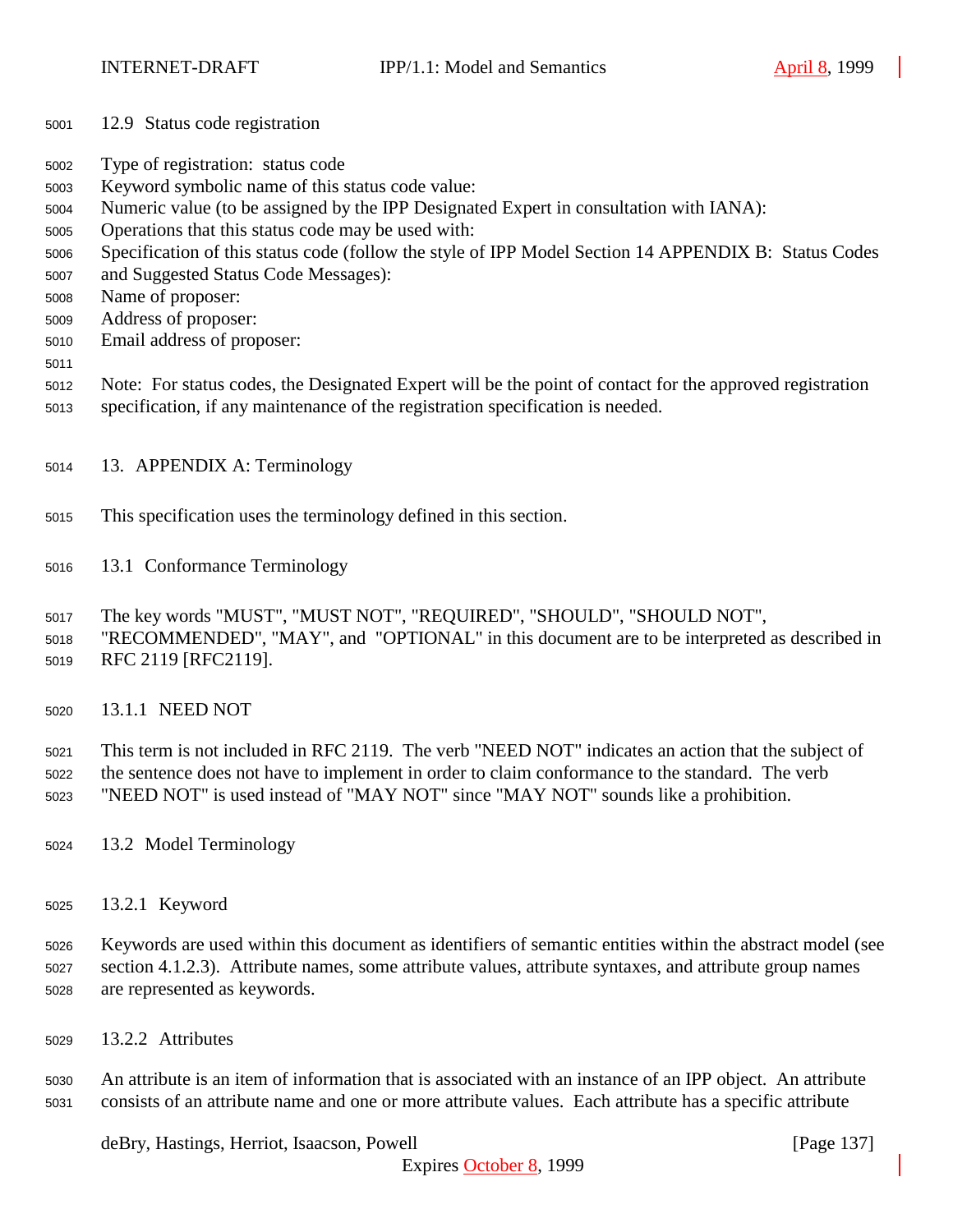- syntax. All object attributes are defined in section 3.3.5 and all operation attributes are defined in section 3.
- Job Template Attributes are described in section 4.2. The client optionally supplies Job Template attributes in a create request (operation requests that create Job objects). The Printer object has associated attributes which define supported and default values for the Printer.
- 13.2.2.1 Attribute Name

 Each attribute is uniquely identified in this document by its attribute name. An attribute name is a keyword. The keyword attribute name is given in the section header describing that attribute. In running text in this document, attribute names are indicated inside double quotation marks (") where the quotation marks are not part of the keyword itself.

13.2.2.2 Attribute Group Name

 Related attributes are grouped into named groups. The name of the group is a keyword. The group name may be used in place of naming all the attributes in the group explicitly. Attribute groups are defined in section 3.

13.2.2.3 Attribute Value

 Each attribute has one or more values. Attribute values are represented in the syntax type specified for that attribute. In running text in this document, attribute values are indicated inside single quotation marks ('), whether their attribute syntax is keyword, integer, text, etc. where the quotation marks are not part of the value itself.

13.2.2.4 Attribute Syntax

 Each attribute is defined using an explicit syntax type. In this document, each syntax type is defined as a keyword with specific meaning. The "Encoding and Transport" document [IPP-PRO] indicates the actual "on-the-wire" encoding rules for each syntax type. Attribute syntax types are defined in section 4.1.

13.2.3 Supports

 By definition, a Printer object supports an attribute only if that Printer object responds with the corresponding attribute populated with some value(s) in a response to a query for that attribute. A Printer object supports an attribute value if the value is one of the Printer object's "supported values" attributes. The device behind a Printer object may exhibit a behavior that corresponds to some IPP attribute, but if the Printer object, when queried for that attribute, doesn't respond with the attribute, then as far as IPP is concerned, that implementation does not support that feature. If the Printer object's "xxx- supported" attribute is not populated with a particular value (even if that value is a legal value for that attribute), then that Printer object does not support that particular value.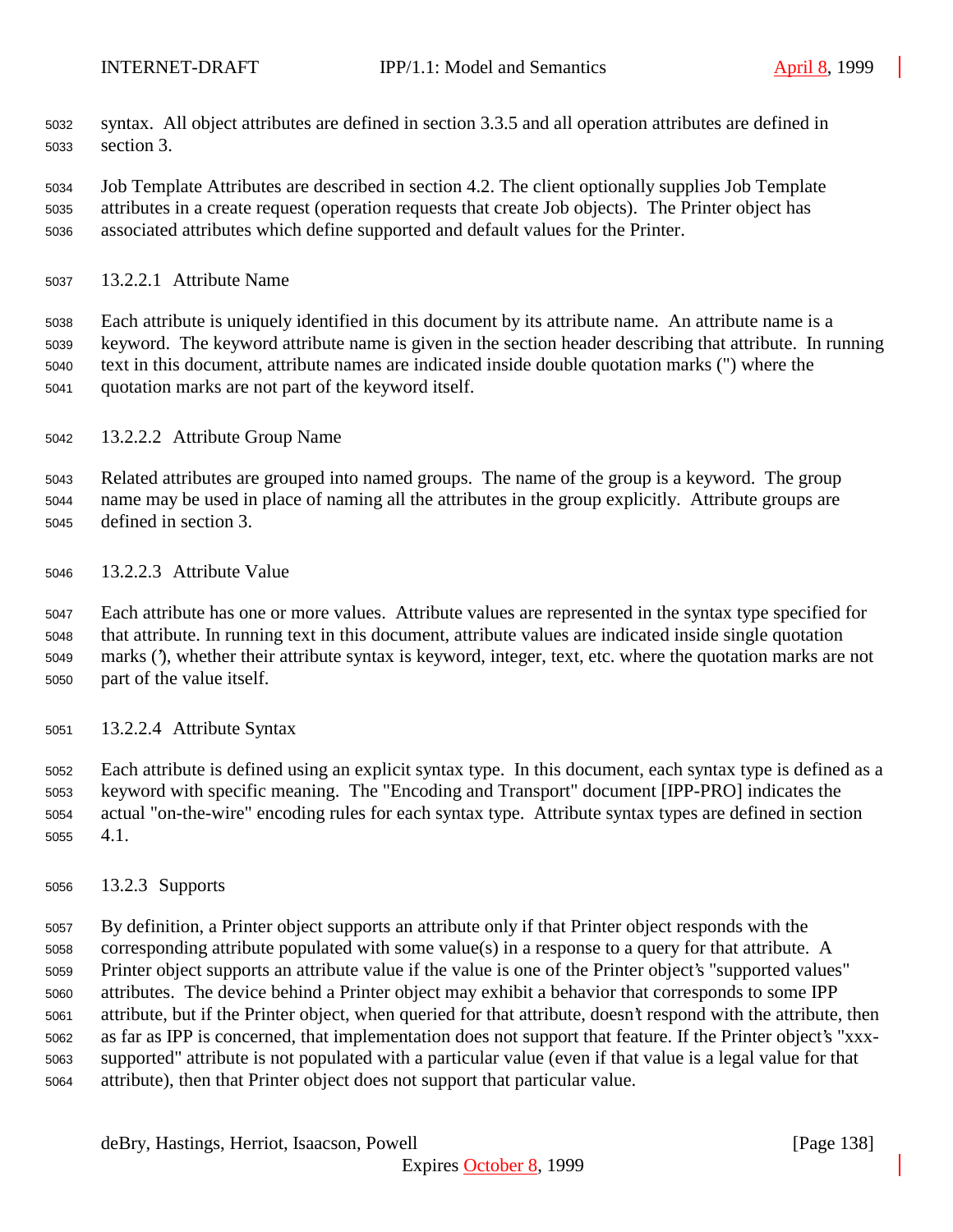A conforming implementation MUST support all REQUIRED attributes. However, even for REQUIRED attributes, conformance to IPP does not mandate that all implementations support all possible values representing all possible job processing behaviors and features. For example, if a given instance of a Printer supports only certain document formats, then that Printer responds with the "document-format-supported" attribute populated with a set of values, possibly only one, taken from the entire set of possible values defined for that attribute. This limited set of values represents the Printer's set of supported document formats. Supporting an attribute and some set of values for that attribute enables IPP end users to be aware of and make use of those features associated with that attribute and those values. If an implementation chooses to not support an attribute or some specific value, then IPP end users would have no ability to make use of that feature within the context of IPP itself. However, due to existing practice and legacy systems which are not IPP aware, there might be some other mechanism outside the scope of IPP to control or request the "unsupported" feature (such as embedded instructions within the document data itself).

- For example, consider the "finishings-supported" attribute.
- 1) If a Printer object is not physically capable of stapling, the "finishings-supported" attribute MUST NOT be populated with the value of 'staple'.
- 2) A Printer object is physically capable of stapling, however an implementation chooses not to support stapling in the IPP "finishings" attribute. In this case, 'staple' MUST NOT be a value in the "finishings-supported" Printer object attribute. Without support for the value 'staple', an IPP end user would have no means within the protocol itself to request that a Job be stapled. However, an existing document data formatter might be able to request that the document be stapled directly with an embedded instruction within the document data. In this case, the IPP implementation does not "support" stapling, however the end user is still able to have some control over the stapling of the completed job.
- 3) A Printer object is physically capable of stapling, and an implementation chooses to support stapling in the IPP "finishings" attribute. In this case, 'staple' MUST be a value in the "finishings- supported" Printer object attribute. Doing so, would enable end users to be aware of and make use of the stapling feature using IPP attributes.
- 

Even though support for Job Template attributes by a Printer object is OPTIONAL, it is

RECOMMENDED that if the device behind a Printer object is capable of realizing any feature or

 function that corresponds to an IPP attribute and some associated value, then that implementation SHOULD support that IPP attribute and value.

 The set of values in any of the supported value attributes is set (populated) by some administrative process or automatic sensing mechanism that is outside the scope of this IPP/1.1 document. For administrative policy and control reasons, an administrator may choose to make only a subset of possible values visible to the end user. In this case, the real output device behind the IPP Printer abstraction may be capable of a certain feature, however an administrator is specifying that access to that feature not be exposed to the end user through the IPP protocol. Also, since a Printer object may represent a logical print device (not just a physical device) the actual process for supporting a value is undefined and left up to the implementation. However, if a Printer object supports a value, some manual human action may be needed to realize the semantic action associated with the value, but no end user action is required.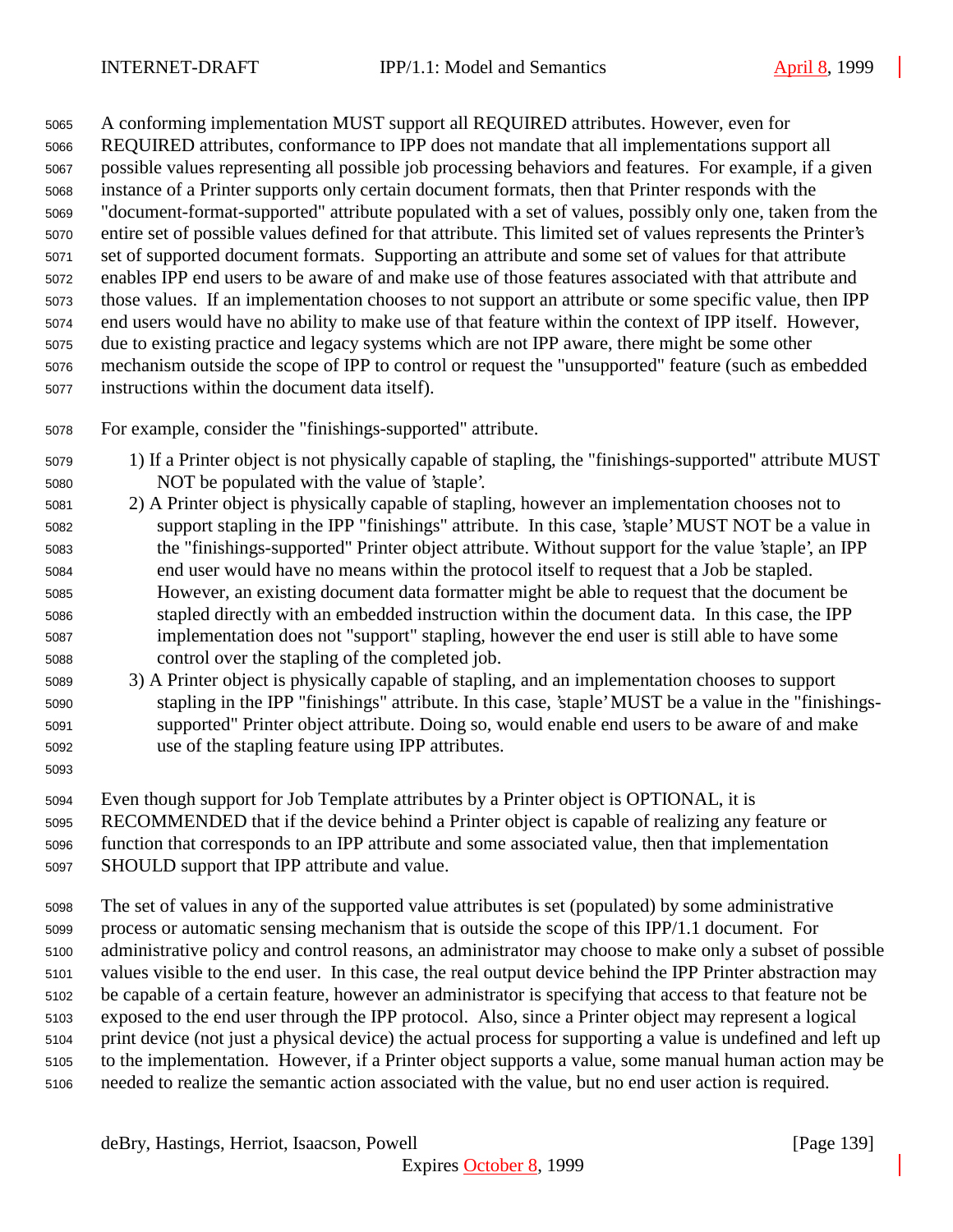For example, if one of the values in the "finishings-supported" attribute is 'staple', the actual process might be an automatic staple action by a physical device controlled by some command sent to the device. Or, the actual process of stapling might be a manual action by an operator at an operator attended Printer object.

 For another example of how supported attributes function, consider a system administrator who desires to control all print jobs so that no job sheets are printed in order to conserve paper. To force no job sheets, the system administrator sets the only supported value for the "job-sheets-supported" attribute to 'none'. In this case, if a client requests anything except 'none', the create request is rejected or the "job- sheets" value is ignored (depending on the value of "ipp-attribute-fidelity"). To force the use of job start/end sheets on all jobs, the administrator does not include the value 'none' in the "job-sheets- supported" attribute. In this case, if a client requests 'none', the create request is rejected or the "job-sheets" value is ignored (again depending on the value of "ipp-attribute-fidelity").

- 13.2.4 print-stream page
- A "print-stream page" is a page according to the definition of pages in the language used to express the document data.
- 13.2.5 impression
- An "impression" is the image (possibly many print-stream pages in different configurations) imposed onto a single media page.
- 14. APPENDIX B: Status Codes and Suggested Status Code Messages
- This section defines status code enum keywords and values that are used to provide semantic
- information on the results of an operation request. Each operation response MUST include a status
- code. The response MAY also contain a status message that provides a short textual description of the
- status. The status code is intended for use by automata, and the status message is intended for the human
- end user. Since the status message is an OPTIONAL component of the operation response, an IPP
- application (i.e., a browser, GUI, print driver or gateway) is NOT REQUIRED to examine or display the
- status message, since it MAY not be returned to the application.
- The prefix of the status keyword defines the class of response as follows:
- "informational" Request received, continuing process
- "successful" The action was successfully received, understood, and accepted
- "redirection" Further action must be taken in order to complete the request
- "client-error" The request contains bad syntax or cannot be fulfilled
- "server-error" The IPP object failed to fulfill an apparently valid request
- 
- As with type2 enums, IPP status codes are extensible. IPP clients are NOT REQUIRED to understand the meaning of all registered status codes, though such understanding is obviously desirable. However,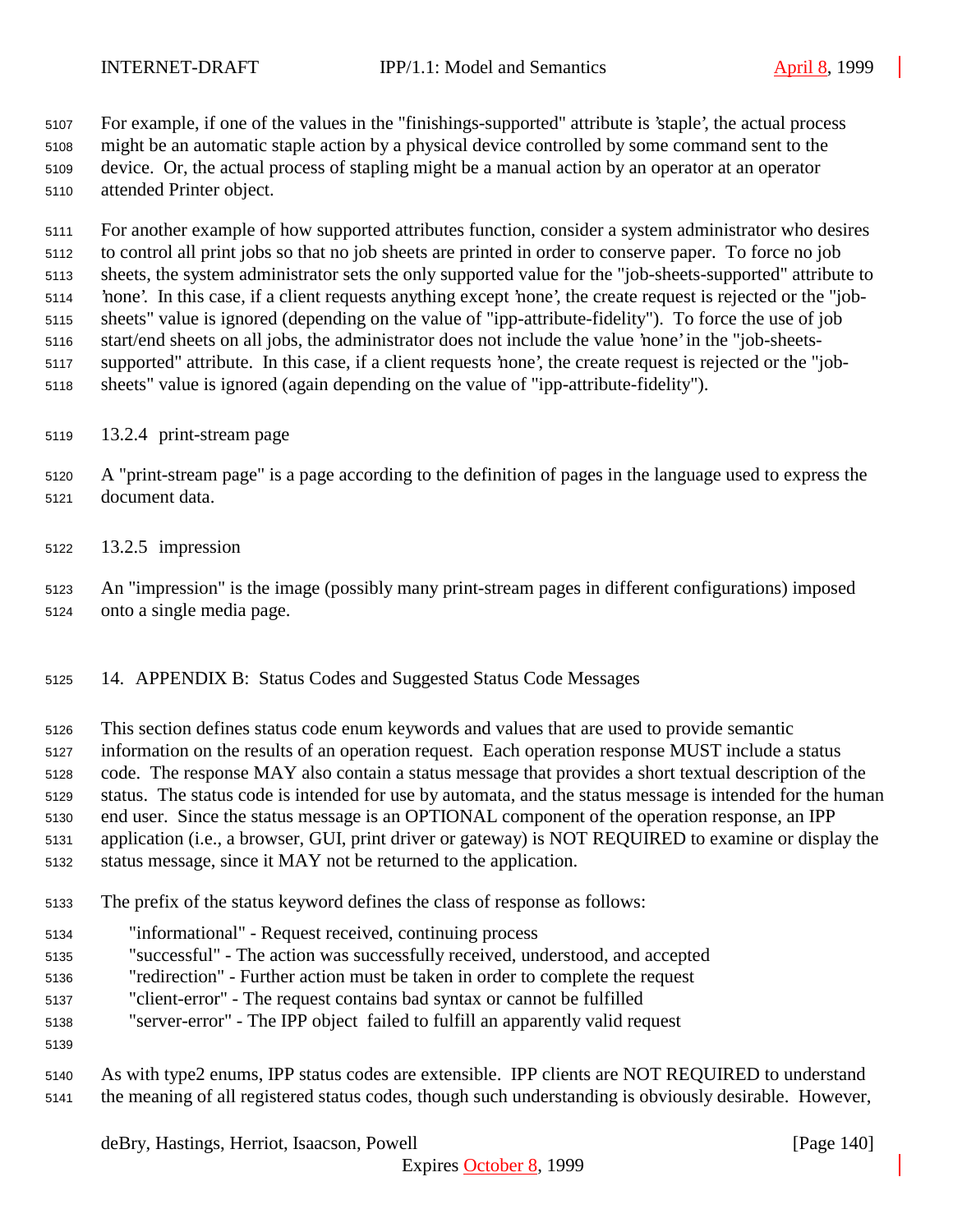IPP clients MUST understand the class of any status code, as indicated by the prefix, and treat any

- unrecognized response as being equivalent to the first status code of that class, with the exception that an
- unrecognized response MUST NOT be cached. For example, if an unrecognized status code of "client-

 error-xxx-yyy" is received by the client, it can safely assume that there was something wrong with its request and treat the response as if it had received a "client-error-bad-request" status code. In such cases,

IPP applications SHOULD present the OPTIONAL message (if present) to the end user since the

- message is likely to contain human readable information which will help to explain the unusual status.
- The name of the enum is the suggested status message for US English.

 The status code values range from 0x0000 to 0x7FFF. The value ranges for each status code class are as follows:

- "successful" 0x0000 to 0x00FF
- "informational" 0x0100 to 0x01FF
- "redirection" 0x0200 to 0x02FF
- "client-error" 0x0400 to 0x04FF

"server-error" - 0x0500 to 0x05FF

5158 The top half (128 values) of each range (0x0n40 to 0x0nFF, for  $n = 0$  to 5) is reserved for private use within each status code class. Values 0x0600 to 0x7FFF are reserved for future assignment and MUST

- NOT be used.
- 14.1 Status Codes

 Each status code is described below. Section 14.1.5.9 contains a table that indicates which status codes apply to which operations. The Implementer's Guide [IPP-IIG] describe the suggested steps for

- processing IPP attributes for all operations, including returning status codes.
- 14.1.1 Informational
- This class of status code indicates a provisional response and is to be used for informational purposes only.
- There are no status codes defined in IPP/1.1 for this class of status code.
- 14.1.2 Successful Status Codes
- This class of status code indicates that the client's request was successfully received, understood, and accepted.
- 14.1.2.1 successful-ok (0x0000)

 The request has succeeded and no request attributes were substituted or ignored. In the case of a response to a create request, the 'successful-ok' status code indicates that the request was successfully received and validated, and that the Job object has been created; it does not indicate that the job has been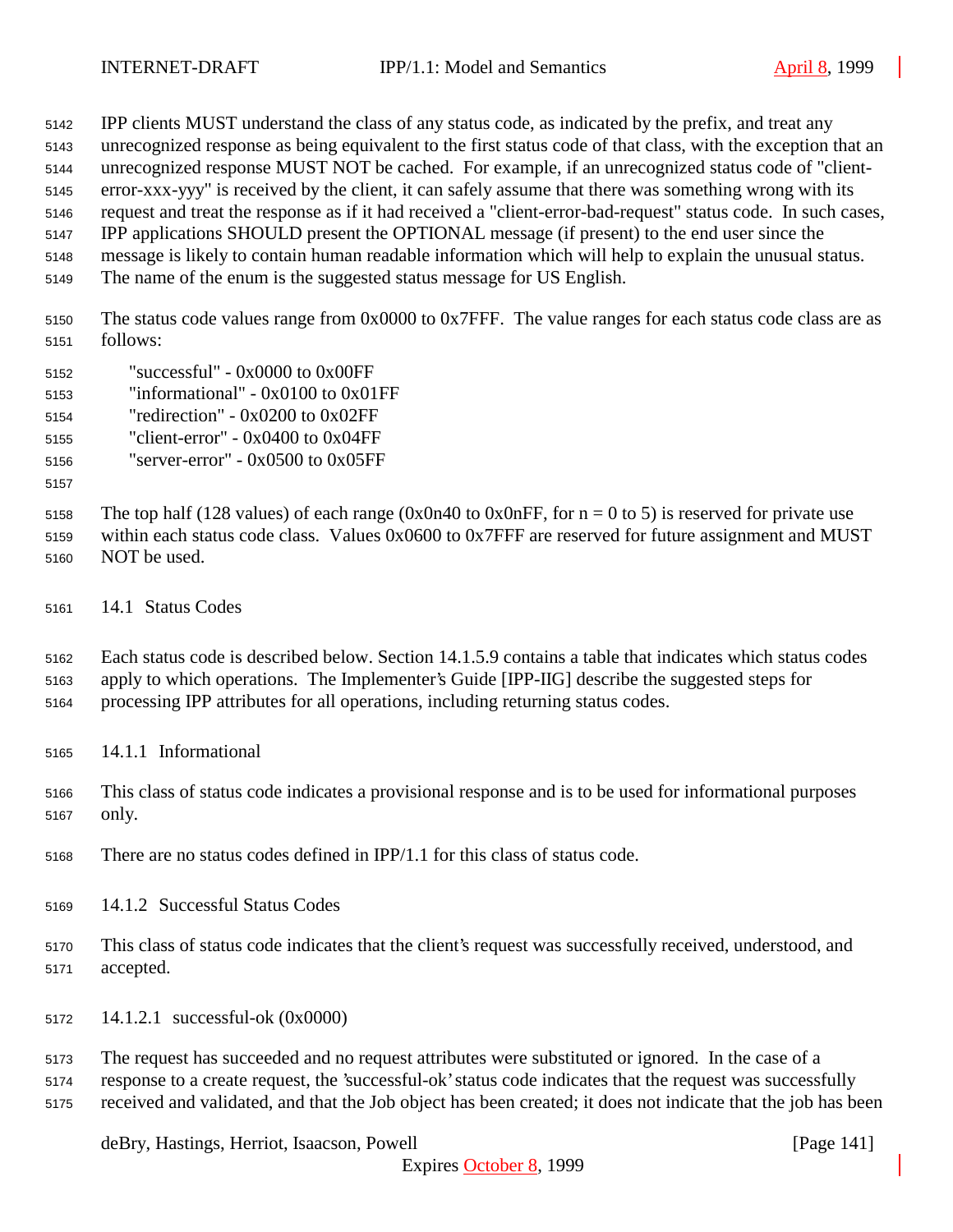- processed. The transition of the Job object into the 'completed' state is the only indicator that the job has been printed.
- 14.1.2.2 successful-ok-ignored-or-substituted-attributes (0x0001)

 The request has succeeded, but some supplied (1) attributes were ignored or (2) unsupported values were substituted with supported values or were ignored in order to perform the operation without rejecting it. Unsupported attributes, attribute syntaxes, or values MUST be returned in the Unsupported Attributes group of the response for all operations. There is an exception to this rule for the query operations: Get- Printer-Attributes, Get-Jobs, and Get-Job-Attributes for the "requested-attributes" operation attribute only. When the supplied values of the "requested-attributes" operation attribute are requesting attributes that are not supported, the IPP object MAY, but is NOT REQUIRED to, return the "requested-attributes" attribute in the Unsupported Attribute response group (with the unsupported values only). See section 3.2.1.2.

14.1.2.3 successful-ok-conflicting-attributes (0x0002)

 The request has succeeded, but some supplied attribute values conflicted with the values of other supplied attributes. These conflicting values were either (1) substituted with (supported) values or (2) the attributes were removed in order to process the job without rejecting it. Attributes or values which conflict with other attributes and have been substituted or ignored MUST be returned in the Unsupported Attributes group of the response for all operations as supplied by the client. See section 3.2.1.2.

- 14.1.3 Redirection Status Codes
- This class of status code indicates that further action needs to be taken to fulfill the request.
- There are no status codes defined in IPP/1.1 for this class of status code.

14.1.4 Client Error Status Codes

This class of status code is intended for cases in which the client seems to have erred. The IPP object

 SHOULD return a message containing an explanation of the error situation and whether it is a temporary or permanent condition.

14.1.4.1 client-error-bad-request (0x0400)

 The request could not be understood by the IPP object due to malformed syntax (such as the value of a fixed length attribute whose length does not match the prescribed length for that attribute - see the Implementer's Guide [IPP-IIG] ). The IPP application SHOULD NOT repeat the request without modifications.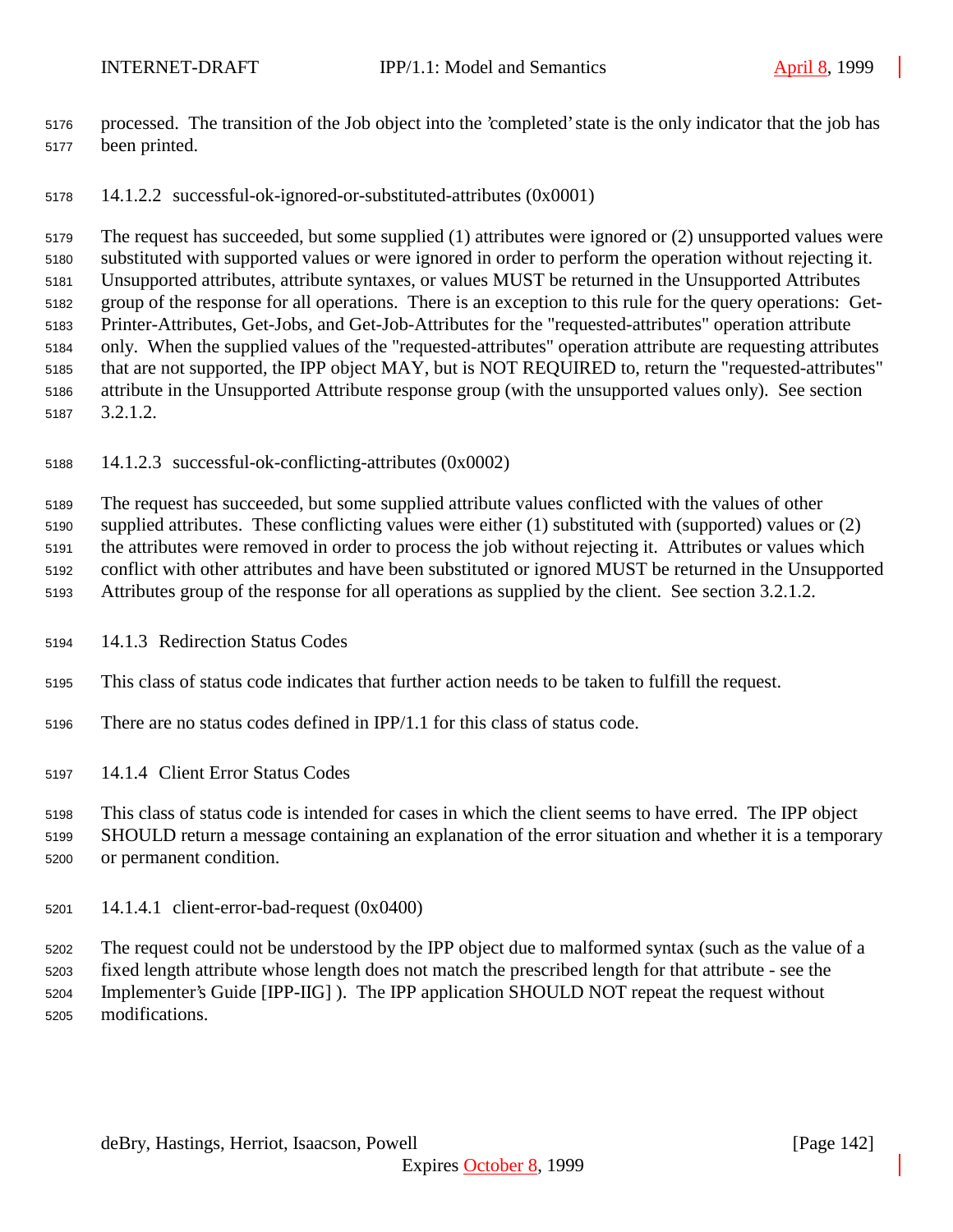14.1.4.2 client-error-forbidden (0x0401)

 The IPP object understood the request, but is refusing to fulfill it. Additional authentication information or authorization credentials will not help and the request SHOULD NOT be repeated. This status code is commonly used when the IPP object does not wish to reveal exactly why the request has been refused or when no other response is applicable.

14.1.4.3 client-error-not-authenticated (0x0402)

 The request requires user authentication. The IPP client may repeat the request with suitable authentication information. If the request already included authentication information, then this status code indicates that authorization has been refused for those credentials. If this response contains the same challenge as the prior response, and the user agent has already attempted authentication at least once, then the response message may contain relevant diagnostic information. This status codes reveals more information than "client-error-forbidden".

14.1.4.4 client-error-not-authorized (0x0403)

 The requester is not authorized to perform the request. Additional authentication information or authorization credentials will not help and the request SHOULD NOT be repeated. This status code is used when the IPP object wishes to reveal that the authentication information is understandable, however, the requester is explicitly not authorized to perform the request. This status codes reveals more information than "client-error-forbidden" and "client-error-not-authenticated".

14.1.4.5 client-error-not-possible (0x0404)

 This status code is used when the request is for something that can not happen. For example, there might be a request to cancel a job that has already been canceled or aborted by the system. The IPP client SHOULD NOT repeat the request.

14.1.4.6 client-error-timeout (0x0405)

 The client did not produce a request within the time that the IPP object was prepared to wait. For example, a client issued a Create-Job operation and then, after a long period of time, issued a Send- Document operation and this error status code was returned in response to the Send-Document request (see section 3.3.1). The IPP object might have been forced to clean up resources that had been held for the waiting additional Documents. The IPP object was forced to close the Job since the client took too long. The client SHOULD NOT repeat the request without modifications.

14.1.4.7 client-error-not-found (0x0406)

 The IPP object has not found anything matching the request URI. No indication is given of whether the condition is temporary or permanent. For example, a client with an old reference to a Job (a URI) tries to cancel the Job, however in the mean time the Job might have been completed and all record of it at the Printer has been deleted. This status code, 'client-error-not-found' is returned indicating that the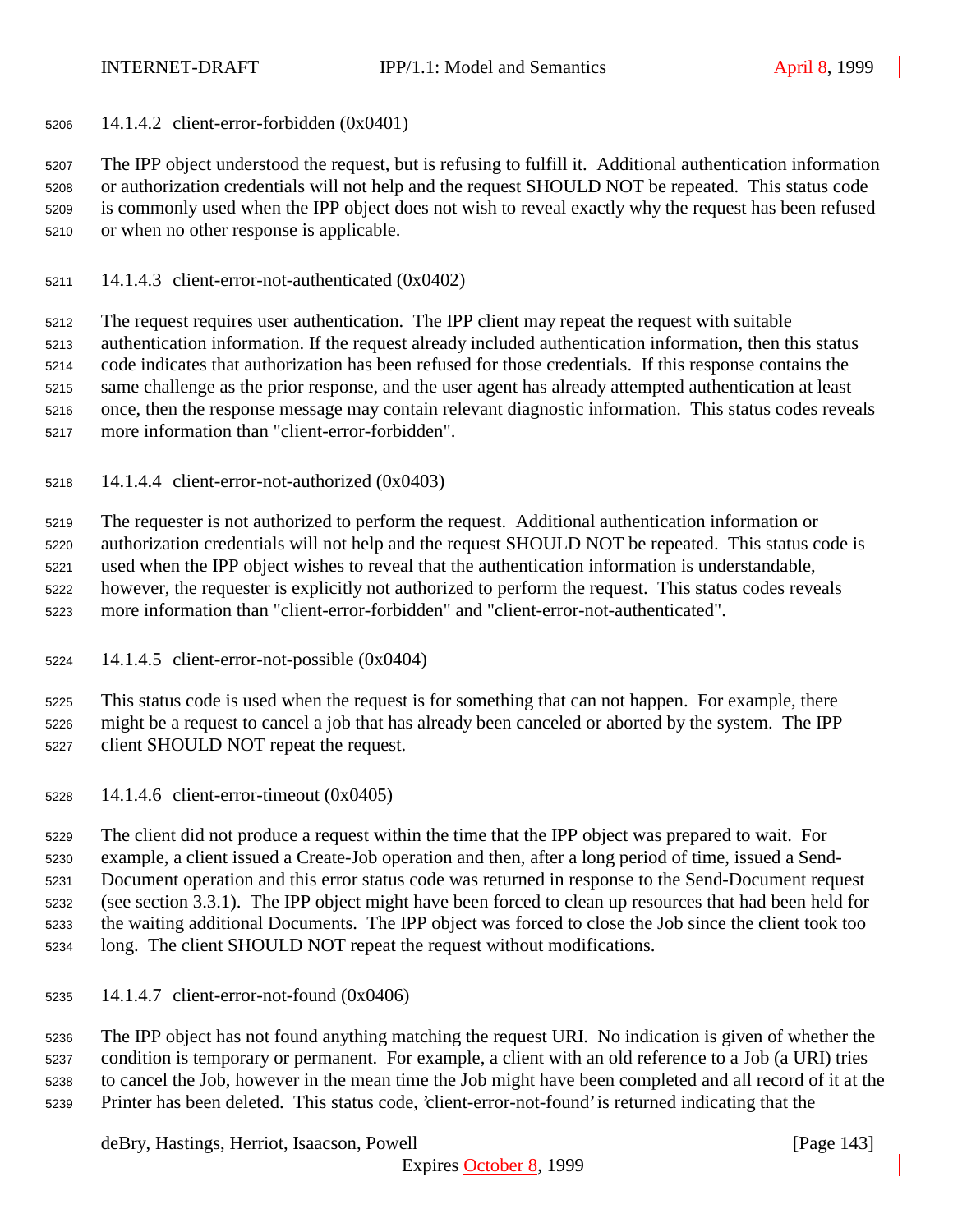referenced Job can not be found. This error status code is also used when a client supplies a URI as a reference to the document data in either a Print-URI or Send-URI operation, but the document can not be found.

 In practice, an IPP application should avoid a not found situation by first querying and presenting a list of valid Printer URIs and Job URIs to the end-user.

14.1.4.8 client-error-gone (0x0407)

 The requested object is no longer available and no forwarding address is known. This condition should be considered permanent. Clients with link editing capabilities should delete references to the request URI after user approval. If the IPP object does not know or has no facility to determine, whether or not the condition is permanent, the status code "client-error-not-found" should be used instead.

 This response is primarily intended to assist the task of maintenance by notifying the recipient that the resource is intentionally unavailable and that the IPP object administrator desires that remote links to that resource be removed. It is not necessary to mark all permanently unavailable resources as "gone" or to keep the mark for any length of time -- that is left to the discretion of the IPP object administrator.

14.1.4.9 client-error-request-entity-too-large (0x0408)

 The IPP object is refusing to process a request because the request entity is larger than the IPP object is willing or able to process. An IPP Printer returns this status code when it limits the size of print jobs and it receives a print job that exceeds that limit or when the attributes are so many that their encoding causes the request entity to exceed IPP object capacity.

14.1.4.10 client-error-request-value-too-long (0x0409)

 The IPP object is refusing to service the request because one or more of the client-supplied attributes has a variable length value that is longer than the maximum length specified for that attribute. The IPP object might not have sufficient resources (memory, buffers, etc.) to process (even temporarily), interpret, and/or ignore a value larger than the maximum length. Another use of this error code is when the IPP object supports the processing of a large value that is less than the maximum length, but during the processing of the request as a whole, the object may pass the value onto some other system component which is not able to accept the large value. For more details, see the Implementer's Guide [IPP-IIG] .

 Note: For attribute values that are URIs, this rare condition is only likely to occur when a client has improperly submitted a request with long query information (e.g. an IPP application allows an end-user to enter an invalid URI), when the client has descended into a URI "black hole" of redirection (e.g., a redirected URI prefix that points to a suffix of itself), or when the IPP object is under attack by a client attempting to exploit security holes present in some IPP objects using fixed-length buffers for reading or manipulating the Request-URI.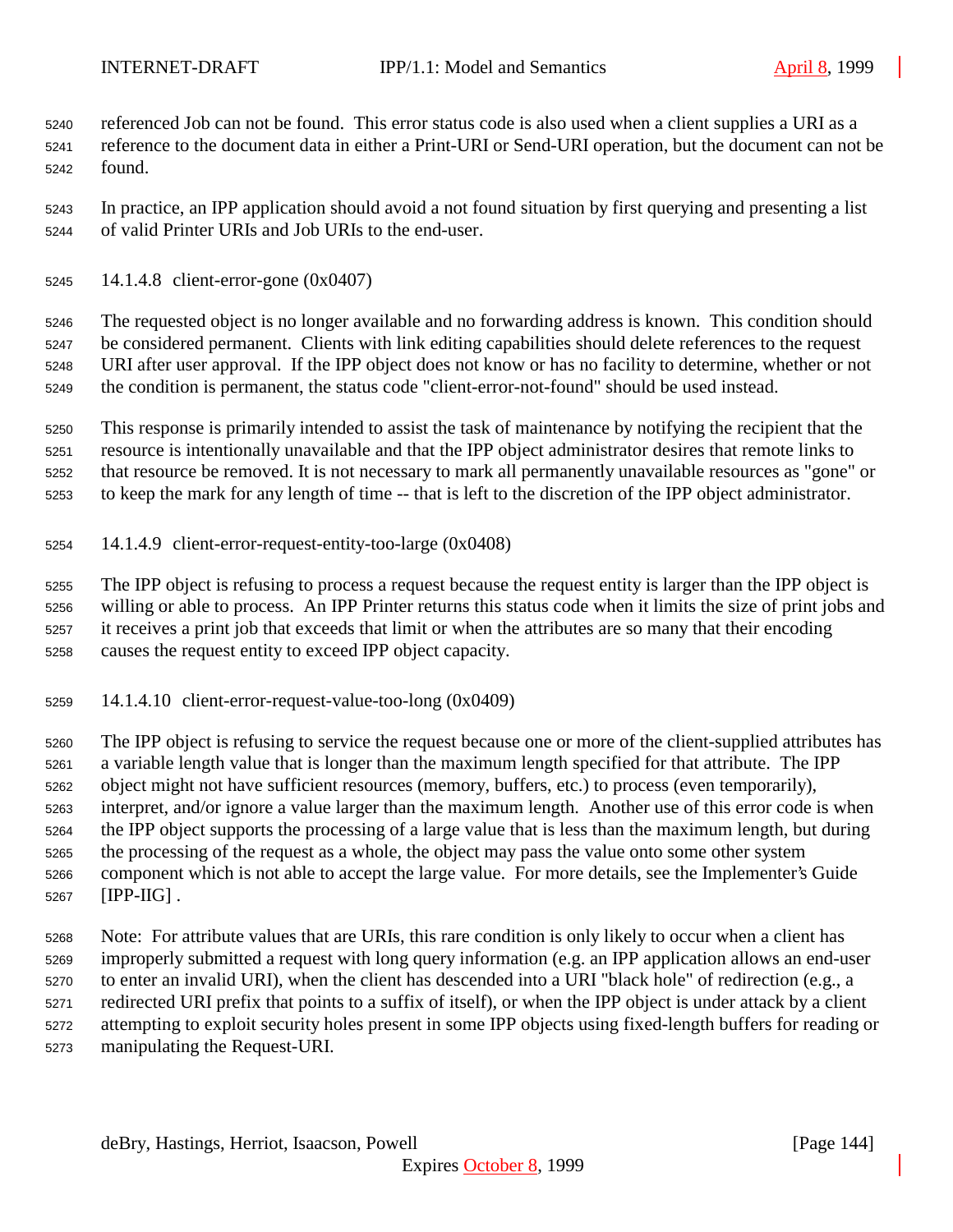14.1.4.11 client-error-document-format-not-supported (0x040A)

 The IPP object is refusing to service the request because the document data is in a format, as specified in the "document-format" operation attribute, that is not supported by the Printer object. This error is returned independent of the client-supplied "ipp-attribute-fidelity". The Printer object MUST return this status code, even if there are other attributes that are not supported as well, since this error is a bigger problem than with Job Template attributes. The Printer object MUST also return in the Unsupported Attributes Group the "document-format" attribute with the unsupported value supplied by the client. See 5281 section 3.2.1.  $\overline{\text{Issue}}$  11

14.1.4.12 client-error-attributes-or-values-not-supported (0x040B)

 In a create request, if the Printer object does not support one or more attributes, attribute syntaxes, or attribute values supplied in the request and the client supplied the "ipp-attributes-fidelity" operation attribute with the 'true' value, the Printer object MUST return this status code. The Printer object MUST 5286 also return in the Unsupported Attributes Group all the attributes and/or values supplied by the client 5287 that are not supported. See section 3.2.1.2. Issue 11For example, if the request indicates 'iso-a4' media, 5288 but that media type is not supported by the Printer object. Or, if the client supplies an optional a Job Template attribute and the attribute itself is not even supported by the Printer. If the "ipp-attribute- fidelity" attribute is 'false', the Printer MUST ignore or substitute values for unsupported Job Template attributes and values rather than reject the request and return this status code.

 For any operation where a client requests attributes (such as a Get-Jobs, Get-Printer-Attributes, or Get- Job-Attributes operation), if the IPP object does not support one or more of the requested attributes, the IPP object simply ignores the unsupported requested attributes and processes the request as if they had not been supplied, rather than returning this status code. In this case, the IPP object MUST return the 'successful-ok-ignored-or-substituted-attributes' status code and MAY return the unsupported attributes as values of the "requested-attributes" in the Unsupported Attributes Group (see section 14.1.2.2).

- 14.1.4.13 client-error-uri-scheme-not-supported (0x040C)
- The type of the client supplied URI in a Print-URI or a Send-URI operation is not supported.
- 14.1.4.14 client-error-charset-not-supported (0x040D)

 For any operation, if the IPP Printer does not support the charset supplied by the client in the "attributes- charset" operation attribute, the Printer MUST reject the operation and return this status and any 'text' or 'name' attributes using the 'utf-8' charset (see Section 3.1.4.1). The Printer object NEED NOT return other unsupported or conflicting attributes supplied by the client in the Unsupported Attributes Group. See section 3.2.1.2.

14.1.4.15 client-error-conflicting-attributes (0x040E)

 The request is rejected because some attribute values conflicted with the values of other attributes which this specification does not permit to be substituted or ignored. The Printer object MUST also return in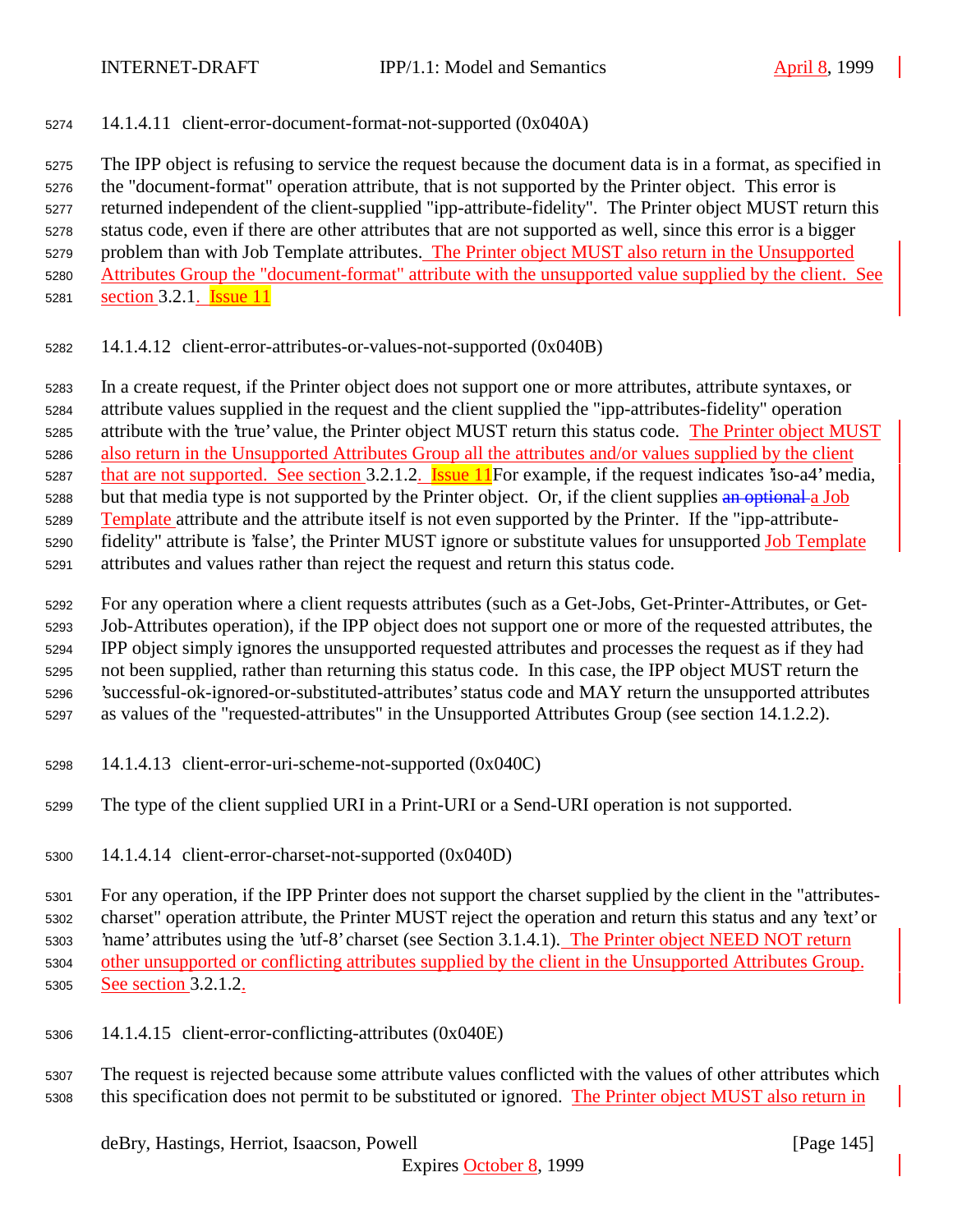- 5309 the Unsupported Attributes Group the conflicting attributes supplied by the client. See section 3.2.1.2. **Issue 28**
- 14.1.4.16 client-error-compression-not-supported (0x040F)
- The IPP object is refusing to service the request because the document data, as specified in the
- "compression" operation attribute, is compressed in a way that is not supported by the Printer object.
- This error is returned independent of the client-supplied "ipp-attribute-fidelity". The Printer object
- MUST return this status code, even if there are other attributes that are not supported as well, since this
- 5316 error is a bigger problem than with Job Template attributes. **Issue 6.** The Printer object MUST also
- 5317 return in the Unsupported Attributes Group the "compression" attribute with the unsupported value supplied by the client. If the "document-format" value is unsupported, the Printer object MUST also
- 5319 return in the Unsupported Attributes Group the "document-format" attribute with the unsupported value
- 5320 supplied by the client. -See section 3.2.1. **Issue 28**
- 14.1.4.17 client-error-compression-error (0x0410)

The IPP object is refusing to service the request because the document data cannot be decompressed

5323 when using the algorithm specified by the "compression" operation attribute. This error is returned

- independent of the client-supplied "ipp-attribute-fidelity". The Printer object MUST return this status
- code, even if there are other attributes that are not supported as well, since this error is a bigger problem
- than with Job Template attributes.
- 14.1.4.18 client-error-document-format-error (0x0411)
- 5328 The IPP object is refusing to service the request because Printer encountered an error in the document
- data while interpreting it. This error is returned independent of the client-supplied "ipp-attribute-
- fidelity". The Printer object MUST return this status code, even if there are other attributes that are not
- supported as well, since this error is a bigger problem than with Job Template attributes.
- 14.1.5 Server Error Status Codes

 This class of status codes indicates cases in which the IPP object is aware that it has erred or is incapable of performing the request. The IPP object SHOULD include a message containing an explanation of the error situation, and whether it is a temporary or permanent condition.

14.1.5.1 server-error-internal-error (0x0500)

 The IPP object encountered an unexpected condition that prevented it from fulfilling the request. This error status code differs from "server-error-temporary-error" in that it implies a more permanent type of internal error. It also differs from "server-error-device-error" in that it implies an unexpected condition (unlike a paper-jam or out-of-toner problem which is undesirable but expected). This error status code indicates that probably some knowledgeable human intervention is required.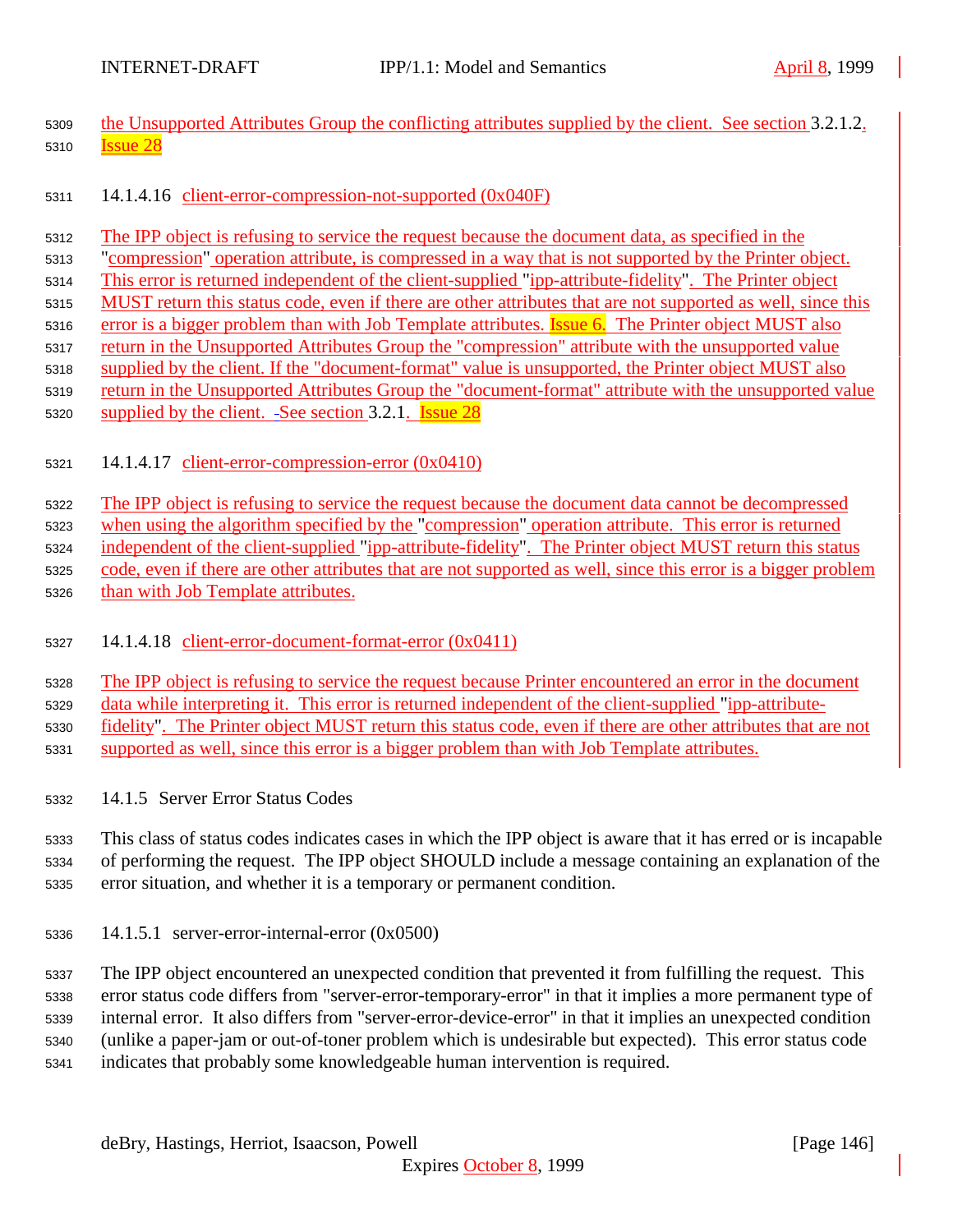14.1.5.2 server-error-operation-not-supported (0x0501)

 The IPP object does not support the functionality required to fulfill the request. This is the appropriate response when the IPP object does not recognize an operation or is not capable of supporting it.

14.1.5.3 server-error-service-unavailable (0x0502)

 The IPP object is currently unable to handle the request due to a temporary overloading or maintenance of the IPP object. The implication is that this is a temporary condition which will be alleviated after some delay. If known, the length of the delay may be indicated in the message. If no delay is given, the IPP application should handle the response as it would for a "server-error-temporary-error" response. If the condition is more permanent, the error status codes "client-error-gone" or "client-error-not-found" could be used.

14.1.5.4 server-error-version-not-supported (0x0503)

 The IPP object does not support, or refuses to support, the IPP protocol version that was used in the request message. The IPP object is indicating that it is unable or unwilling to complete the request using the same version as supplied in the request other than with this error message. The response should contain a Message describing why that version is not supported and what other versions are supported by that IPP object.

 A conforming IPP/1.1 client MUST specify a valid version ('1.1' or '1.0') on each request. A conforming IPP/1.1 object MUST NOT return this status code to a conforming IPP/1.1 or IPP/1.0 client. An IPP object MUST return this status code to a non-conforming IPP client. The response MUST identify in the "version-number" operation attribute the closest version number that the IPP object does support. For example, if a client supplies version '1.0', a conforming IPP/1.1 object MUST respond with version '1.0'.

14.1.5.5 server-error-device-error (0x0504)

 A printer error, such as a paper jam, occurs while the IPP object processes a Print or Send operation. The response contains the true Job Status (the values of the "job-state" and "job-state-reasons" attributes). Additional information can be returned in the optional "job-state-message" attribute value or in the OPTIONAL status message that describes the error in more detail. This error status code is only returned in situations where the Printer is unable to accept the create request because of such a device error. For example, if the Printer is unable to spool, and can only accept one job at a time, the reason it might reject a create request is that the printer currently has a paper jam. In many cases however, where the Printer object can accept the request even though the Printer has some error condition, the 'successful-ok' status code will be returned. In such a case, the client would look at the returned Job Object Attributes or later query the Printer to determine its state and state reasons.

14.1.5.6 server-error-temporary-error (0x0505)

 A temporary error such as a buffer full write error, a memory overflow (i.e. the document data exceeds the memory of the Printer), or a disk full condition, occurs while the IPP Printer processes an operation.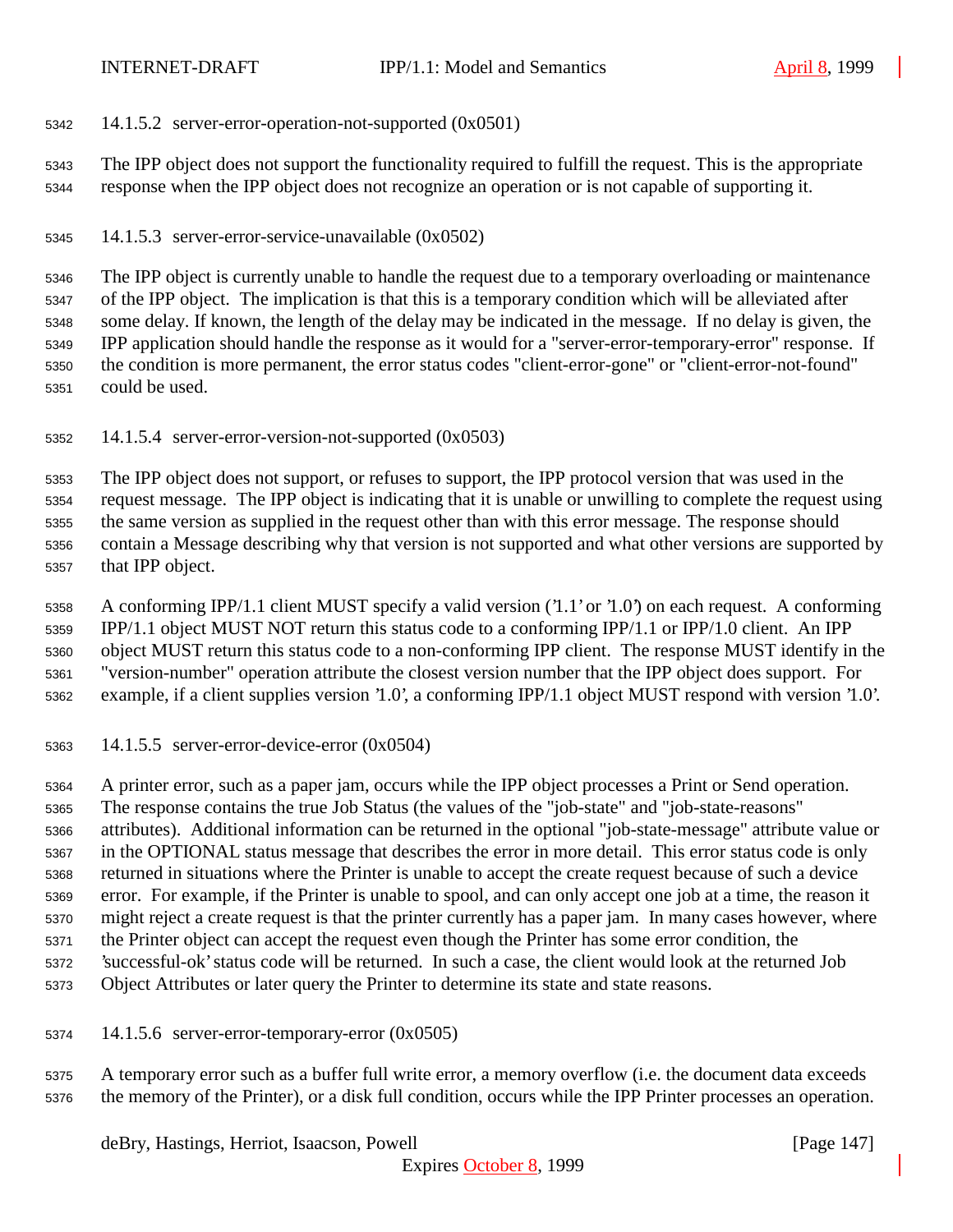The client MAY try the unmodified request again at some later point in time with an expectation that the temporary internal error condition may have been cleared. Alternatively, as an implementation option, a Printer object MAY delay the response until the temporary condition is cleared so that no error is returned.

14.1.5.7 server-error-not-accepting-jobs (0x0506)

 A temporary error indicating that the Printer is not currently accepting jobs, because the administrator has set the value of the Printer's "printer-is-not-accepting-jobs" attribute to 'false' (by means outside the scope of this IPP/1.1 document).

14.1.5.8 server-error-busy (0x0507)

 A temporary error indicating that the Printer is too busy processing jobs and/or other requests. The client SHOULD try the unmodified request again at some later point in time with an expectation that the temporary busy condition will have been cleared.

14.1.5.9 server-error-job-canceled (0x0508)

 An error indicating that the job has been canceled by an operator or the system while the client was transmitting the data to the IPP Printer. If a job-id and job-uri had been created, then they are returned in the Print-Job, Send-Document, or Send-URI response as usual; otherwise, no job-id and job-uri are returned in the response.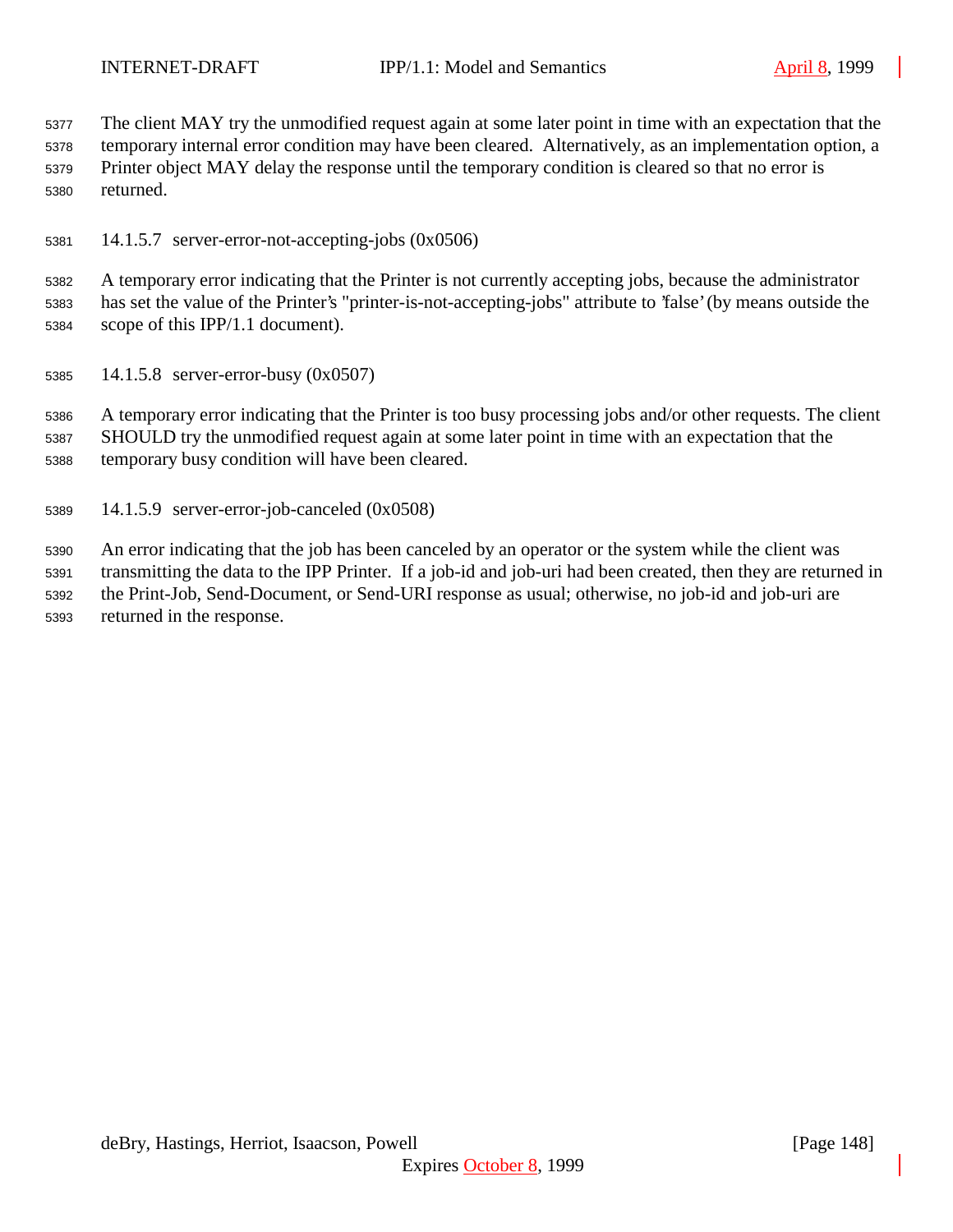14.2 Status Codes for IPP Operations

```
5395 PJ = Print-Job, PU = Print-URI, CJ = Create-Job, SD = Send-Document
5396 SU = Send-URI, V = Validate-Job, GA = Get-Job-Attributes and
5397 Get-Printer-Attributes, GJ = Get-Jobs, C = Cancel-Job
5398
5399 IPP Operations
5400 IPP Status Keyword PJ PU CJ SD SU V GA GJ C
5401 ------------------ -- -- -- -- -- - -- -- -
5402 successful-ok x x x x x x x x x
5403 successful-ok-ignored-or-substituted- x x x x x x x x x
5404 attributes
5405 successful-ok-conflicting-attributes x x x x x x x x x
5406 client-error-bad-request x x x x x x x x x
5407 client-error-forbidden x x x x x x x x x
5408 client-error-not-authenticated x x x x x x x x x
5409 client-error-not-authorized x x x x x x x x x
5410 client-error-not-possible x x x x x x x x x
5411 client-error-timeout x x
5412 client-error-not-found x x x x x x x x x
5413 client-error-gone x x x x x x x x x
5414 client-error-request-entity-too-large x x x x x x x x x
5415 client-error-request-value-too-long x x x x x x x x x
5416 client-error-document-format-not- x x x x x x
5417 supported
5418 client-error-attributes-or-values-not- x x x x x x x x x
5419 supported
5420 client-error-uri-scheme-not-supported x x
5421 client-error-charset-not-supported x x x x x x x x x
5422 client-error-conflicting-attributes x x x x x x x x x
5423 client-error-compression-not-<del>un</del>supported - x x x x
5424 client-error-compression-error x x x x
5425 client-error-document-format-error x x x x
5426 server-error-internal-error x x x x x x x x x
5427 server-error-operation-not-supported x x x x
5428 server-error-service-unavailable x x x x x x x x x
5429 server-error-version-not-supported x x x x x x x x x
5430 server-error-device-error x x x x x
5431 server-error-temporary-error x x x x x
5432 server-error-not-accepting-jobs x x x x
5433 server-error-busy x x x x x x x x x
5434 server-error-job-canceled x x
```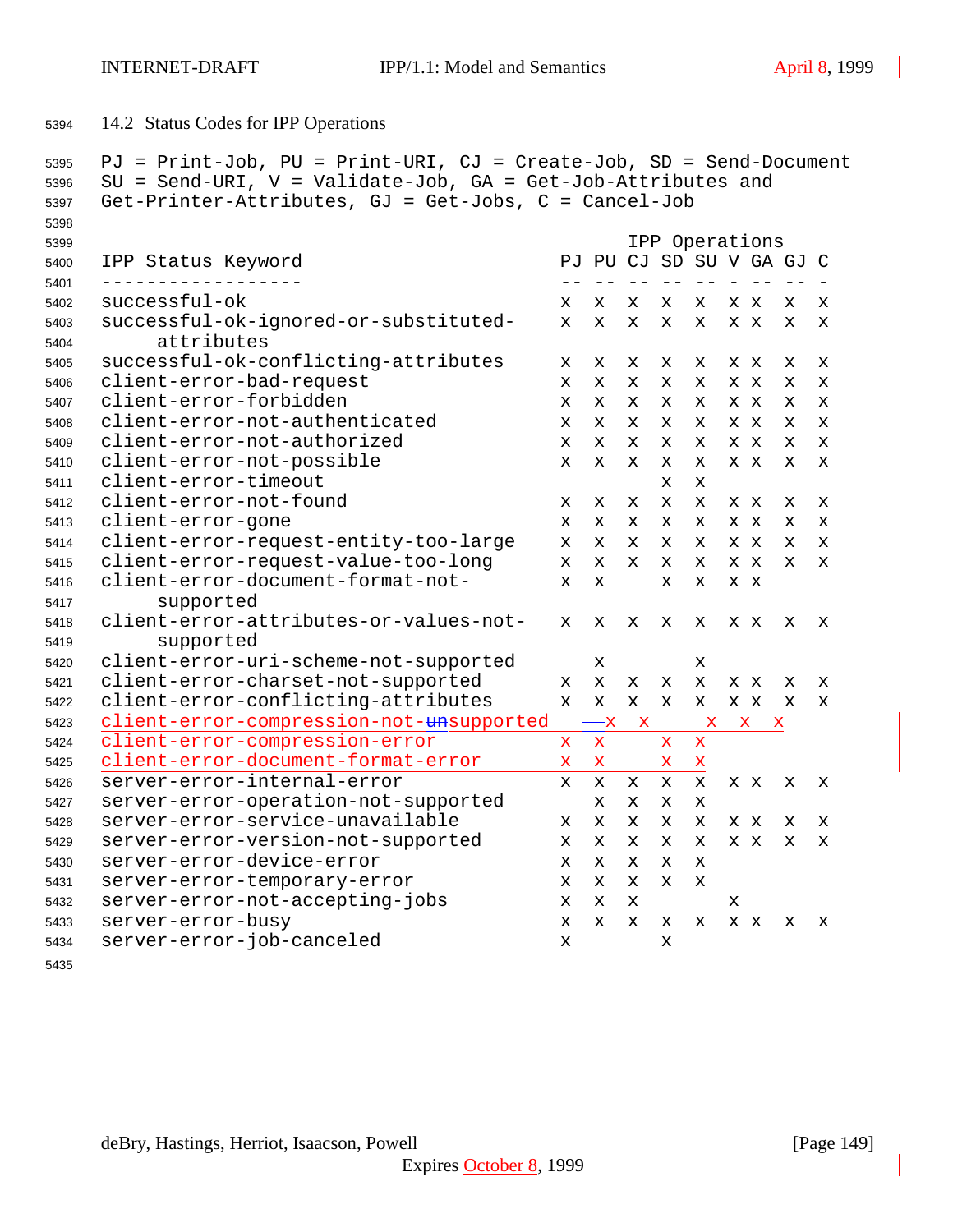| 5436 | $HJ = Hold-Job$ , $RJ = Release-Job$ , $RS = Restart-Job$                |             |              |    |             |                   |                        |
|------|--------------------------------------------------------------------------|-------------|--------------|----|-------------|-------------------|------------------------|
| 5437 | PP = Pause-Printer, RP = Resume-Printer, PJ = Purge-Jobs                 |             |              |    |             |                   |                        |
| 5438 |                                                                          |             |              |    |             |                   |                        |
| 5439 |                                                                          |             |              |    |             |                   | IPP Operations (cont.) |
| 5440 | IPP Status Keyword                                                       |             |              |    |             | HJ RJ RS PP RP PJ |                        |
| 5441 | successful-ok                                                            |             |              | -- | $-\ -$      | $ -$              |                        |
| 5442 |                                                                          | х           | x            | X  | x           | X                 | X                      |
| 5443 | successful-ok-ignored-or-substituted-<br>attributes                      | $\mathbf x$ | X            | X. | x           | x                 | X                      |
| 5444 |                                                                          |             |              |    |             |                   |                        |
| 5445 | successful-ok-conflicting-attributes                                     | х           | X            | x  | x           | х                 | X                      |
| 5446 | client-error-bad-request<br>client-error-forbidden                       | X           | X            | x  | x           | x                 | X                      |
| 5447 |                                                                          | X           | X.           | x  | x           | x                 | X                      |
| 5448 | client-error-not-authenticated<br>client-error-not-authorized            | X           | $\mathbf x$  | X. | X           | x                 | X                      |
| 5449 |                                                                          | X           | $\mathbf x$  | x  | $\mathbf x$ | x                 | $\mathbf x$            |
| 5450 | client-error-not-possible<br>client-error-timeout                        | X           | x            | X  | X           | X                 | X                      |
| 5451 | client-error-not-found                                                   |             |              |    |             |                   |                        |
| 5452 |                                                                          | х           | х            | х  | х           | х                 | х                      |
| 5453 | client-error-gone                                                        | X.          | x            | x  | x           | x                 | X                      |
| 5454 | client-error-request-entity-too-large                                    | X.          | $\mathbf x$  | X  | x           | X                 | X                      |
| 5455 | client-error-request-value-too-long<br>client-error-document-format-not- | X           | X            | X  | X           | x                 | X                      |
| 5456 |                                                                          |             |              |    |             |                   |                        |
| 5457 | supported                                                                |             |              |    |             |                   |                        |
| 5458 | client-error-attributes-or-values-not-                                   | X           | X            | X  | x           | x                 | x                      |
| 5459 | supported                                                                |             |              |    |             |                   |                        |
| 5460 | client-error-uri-scheme-not-supported                                    |             |              |    |             |                   |                        |
| 5461 | client-error-charset-not-supported                                       | $\mathbf x$ | X            | x  | x           | x                 | X                      |
| 5462 | client-error-conflicting-attributes                                      | $\mathbf x$ | $\mathbf{x}$ | X  | $\mathbf x$ | $\mathbf x$       | X                      |
| 5463 | client-error-compression-not-supported                                   |             |              |    |             |                   |                        |
| 5464 | client-error-compression-error                                           |             |              |    |             |                   |                        |
| 5465 | client-error-document-format-error                                       |             |              |    |             |                   |                        |
| 5466 | server-error-internal-error                                              | х           | x            | x  | х           | x                 | х                      |
| 5467 | server-error-operation-not-supported                                     | X.          | X            | X. | X           | x                 | x                      |
| 5468 | server-error-service-unavailable                                         | x           | x            | x  | X           | x                 | X                      |
| 5469 | server-error-version-not-supported                                       | X.          | X            | X  | x           | х                 | X                      |
| 5470 | server-error-device-error                                                |             |              |    |             |                   |                        |
| 5471 | server-error-temporary-error                                             |             |              |    |             |                   |                        |
| 5472 | server-error-not-accepting-jobs                                          |             |              |    |             |                   |                        |
| 5473 | server-error-busy                                                        | X           | X            | x  | x           | x                 | X                      |
| 5474 | server-error-job-canceled                                                |             |              |    |             |                   |                        |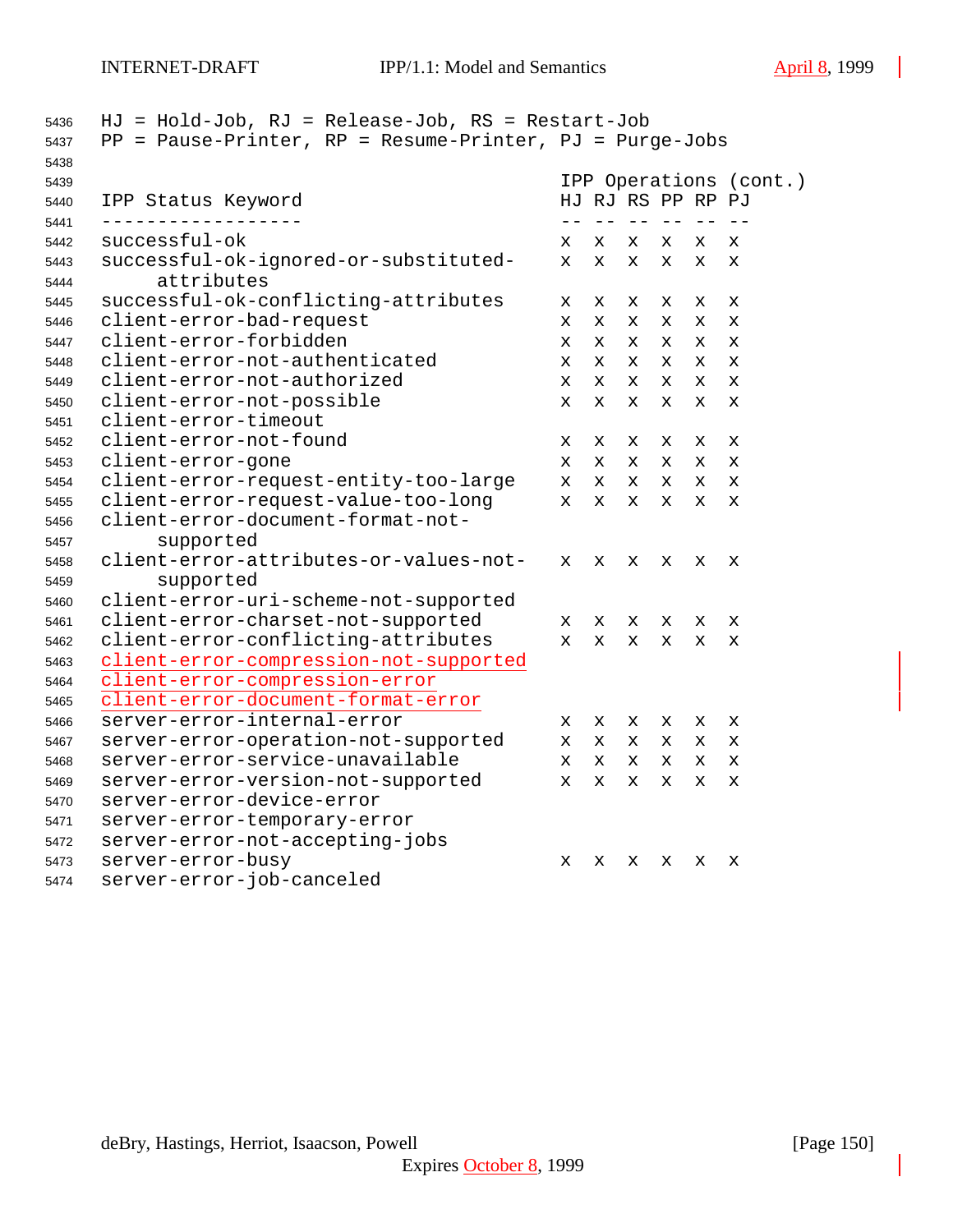- 15. APPENDIX C: "media" keyword values
- Standard keyword values are taken from several sources.
- Standard values are defined (taken from DPA[ISO10175] and the Printer MIB[RFC1759]):
- 'default': The default medium for the output device
- 'iso-a4-white': Specifies the ISO A4 white medium
- 'iso-a4-colored': Specifies the ISO A4 colored medium
- 'iso-a4-transparent' Specifies the ISO A4 transparent medium
- 'iso-a3-white': Specifies the ISO A3 white medium
- 'iso-a3-colored': Specifies the ISO A3 colored medium
- 'iso-a5-white': Specifies the ISO A5 white medium
- 'iso-a5-colored': Specifies the ISO A5 colored medium
- 'iso-b4-white': Specifies the ISO B4 white medium
- 'iso-b4-colored': Specifies the ISO B4 colored medium
- 'iso-b5-white': Specifies the ISO B5 white medium
- 'iso-b5-colored': Specifies the ISO B5 colored medium
- 'jis-b4-white': Specifies the JIS B4 white medium
- 'jis-b4-colored': Specifies the JIS B4 colored medium
- 'jis-b5-white': Specifies the JIS B5 white medium
- 'jis-b5-colored': Specifies the JIS B5 colored medium
- 
- The following standard values are defined for North American media:
- 'na-letter-white': Specifies the North American letter white medium
- 'na-letter-colored': Specifies the North American letter colored medium
- 'na-letter-transparent': Specifies the North American letter transparent medium
- 'na-legal-white': Specifies the North American legal white medium
- 'na-legal-colored': Specifies the North American legal colored medium
- 
- The following standard values are defined for envelopes:
- 'iso-b4-envelope': Specifies the ISO B4 envelope medium
- 'iso-b5-envelope': Specifies the ISO B5 envelope medium
- 'iso-c3-envelope': Specifies the ISO C3 envelope medium
- 'iso-c4-envelope': Specifies the ISO C4 envelope medium
- 'iso-c5-envelope': Specifies the ISO C5 envelope medium
- 'iso-c6-envelope': Specifies the ISO C6 envelope medium
- 'iso-designated-long-envelope': Specifies the ISO Designated Long envelope medium
- 'na-10x13-envelope': Specifies the North American 10x13 envelope medium
- 'na-9x12-envelope': Specifies the North American 9x12 envelope medium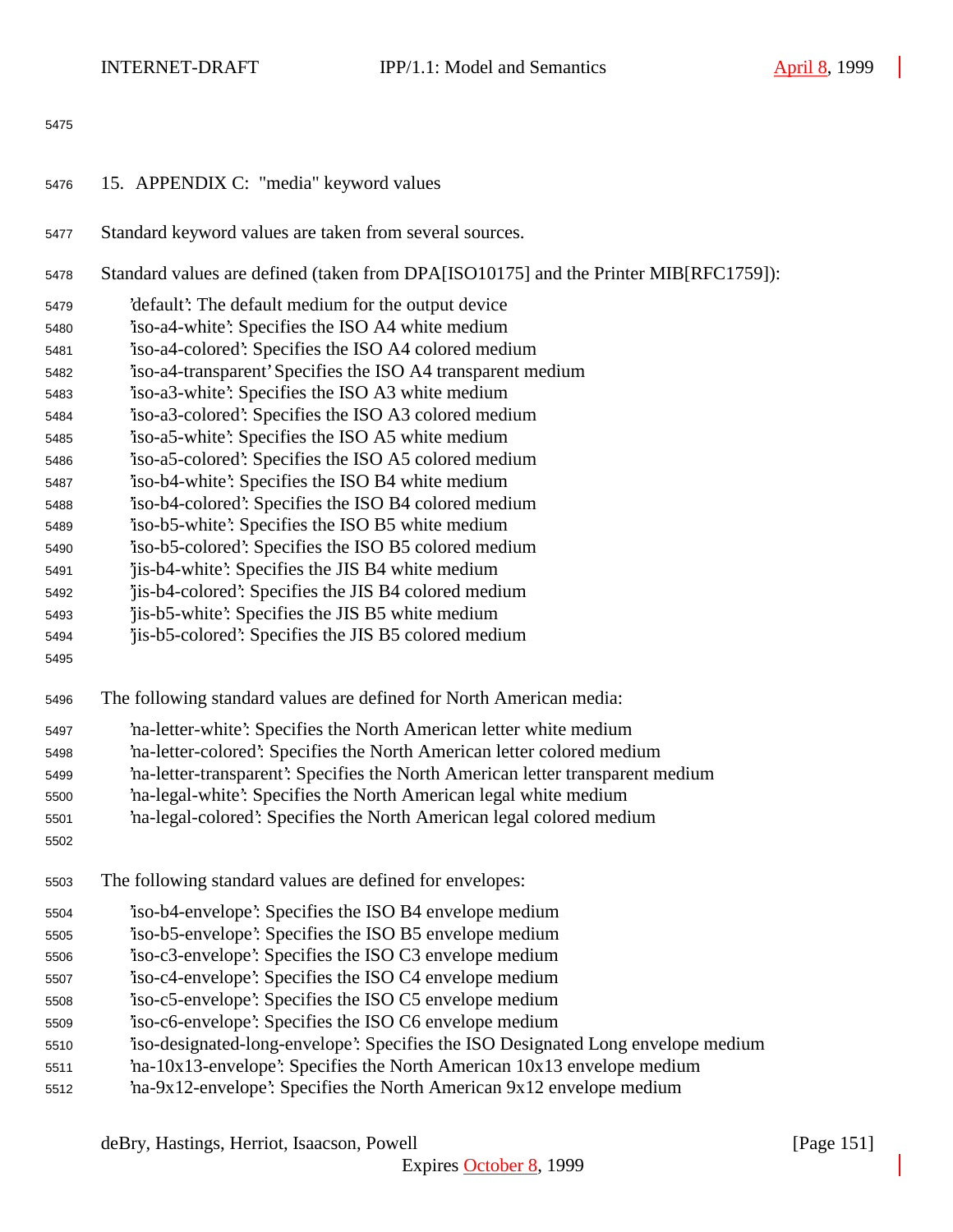- 'monarch-envelope': Specifies the Monarch envelope
- 'na-number-10-envelope': Specifies the North American number 10 business envelope medium
- 'na-7x9-envelope': Specifies the North American 7x9 inch envelope
- 'na-9x11-envelope': Specifies the North American 9x11 inch envelope
- 'na-10x14-envelope': Specifies the North American 10x14 inch envelope
- 'na-number-9-envelope': Specifies the North American number 9 business envelope
- 'na-6x9-envelope': Specifies the North American 6x9 inch envelope
- 'na-10x15-envelope': Specifies the North American 10x15 inch envelope
- 

The following standard values are defined for the less commonly used media (white-only):

- 'executive-white': Specifies the white executive medium
- 'folio-white': Specifies the folio white medium
- 'invoice-white': Specifies the white invoice medium
- 'ledger-white': Specifies the white ledger medium
- 'quarto-white': Specified the white quarto medium
- 'iso-a0-white': Specifies the ISO A0 white medium
- 'iso-a1-white': Specifies the ISO A1 white medium
- 'iso-a2-white': Specifies the ISO A2 white medium 'iso-a6-white': Specifies the ISO A6 white medium
- 'iso-a7-white': Specifies the ISO A7 white medium
- 'iso-a8-white': Specifies the ISO A8 white medium
- 'iso-a9-white': Specifies the ISO A9 white medium
- 'iso-10-white': Specifies the ISO A10 white medium
- 'iso-b0-white': Specifies the ISO B0 white medium
- 'iso-b1-white': Specifies the ISO B1 white medium
- 'iso-b2-white': Specifies the ISO B2 white medium 'iso-b3-white': Specifies the ISO B3 white medium
- 'iso-b6-white': Specifies the ISO B6 white medium
- 'iso-b7-white': Specifies the ISO B7 white medium
- 'iso-b8-white': Specifies the ISO B8 white medium
- 'iso-b9-white': Specifies the ISO B9 white medium
- 'iso-b10-white': Specifies the ISO B10 white medium
- 'jis-b0-white': Specifies the JIS B0 white medium
- 'jis-b1-white': Specifies the JIS B1 white medium
- 'jis-b2-white': Specifies the JIS B2 white medium
- 'jis-b3-white': Specifies the JIS B3 white medium 'jis-b6-white': Specifies the JIS B6 white medium
- 'jis-b7-white': Specifies the JIS B7 white medium
- 'jis-b8-white': Specifies the JIS B8 white medium
- 'jis-b9-white': Specifies the JIS B9 white medium
- 'jis-b10-white': Specifies the JIS B10 white medium
- 
- The following standard values are defined for engineering media: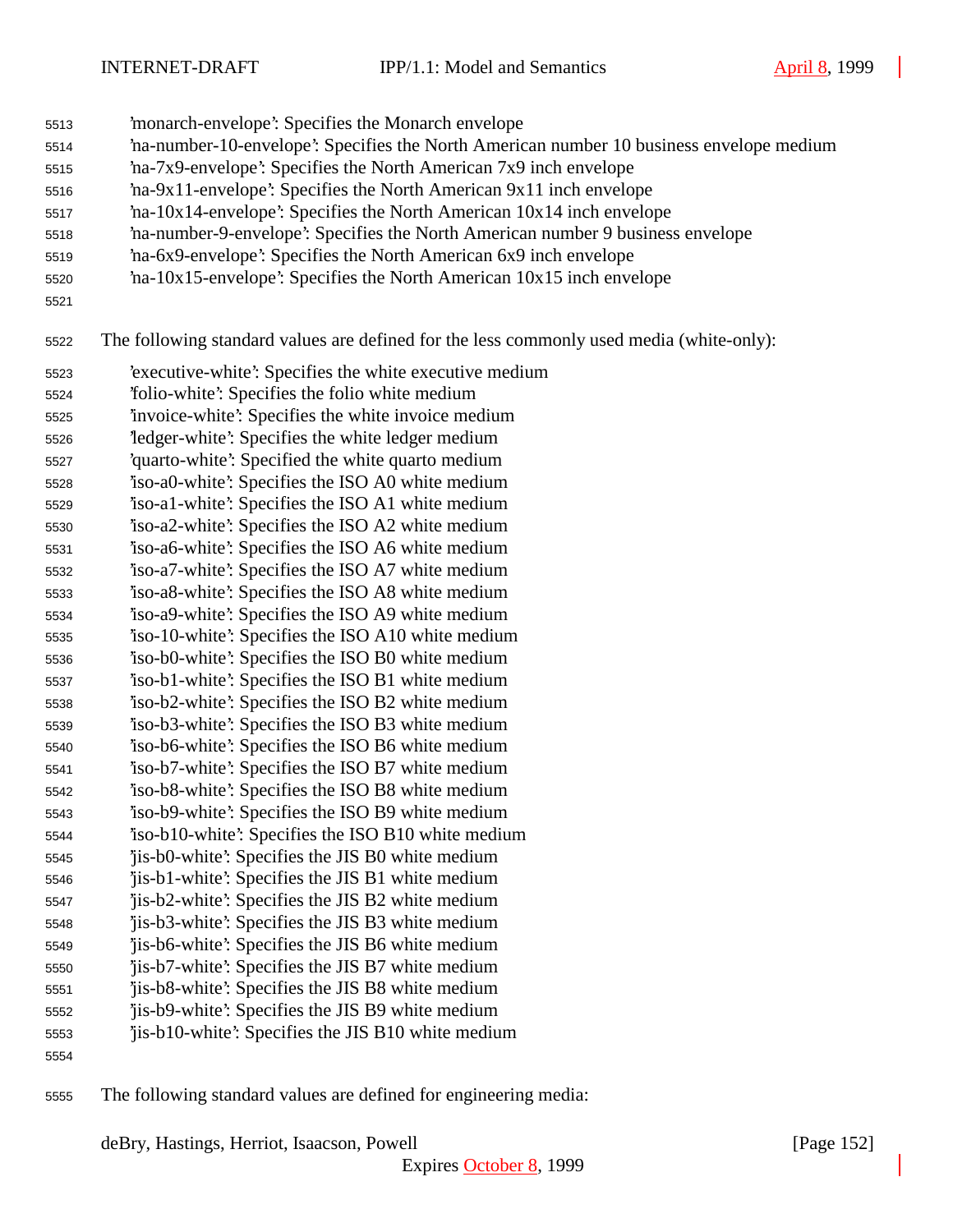- 'a': Specifies the engineering A size medium
- 'b': Specifies the engineering B size medium
- 'c': Specifies the engineering C size medium
- 'd': Specifies the engineering D size medium
- 'e': Specifies the engineering E size medium
- 

The following standard values are defined for input-trays (from ISO DPA and the Printer MIB):

- 'top': The top input tray in the printer.
- 'middle': The middle input tray in the printer.
- 'bottom': The bottom input tray in the printer.
- 'envelope': The envelope input tray in the printer.
- 'manual': The manual feed input tray in the printer.
- 'large-capacity': The large capacity input tray in the printer.
- 'main': The main input tray
- 'side': The side input tray
- 

The following standard values are defined for media sizes (from ISO DPA):

 'iso-a0': Specifies the ISO A0 size: 841 mm by 1189 mm as defined in ISO 216 'iso-a1': Specifies the ISO A1 size: 594 mm by 841 mm as defined in ISO 216 'iso-a2': Specifies the ISO A2 size: 420 mm by 594 mm as defined in ISO 216 'iso-a3': Specifies the ISO A3 size: 297 mm by 420 mm as defined in ISO 216 'iso-a4': Specifies the ISO A4 size: 210 mm by 297 mm as defined in ISO 216 'iso-a5': Specifies the ISO A5 size: 148 mm by 210 mm as defined in ISO 216 'iso-a6': Specifies the ISO A6 size: 105 mm by 148 mm as defined in ISO 216 'iso-a7': Specifies the ISO A7 size: 74 mm by 105 mm as defined in ISO 216 'iso-a8': Specifies the ISO A8 size: 52 mm by 74 mm as defined in ISO 216 'iso-a9': Specifies the ISO A9 size: 37 mm by 52 mm as defined in ISO 216 'iso-a10': Specifies the ISO A10 size: 26 mm by 37 mm as defined in ISO 216 'iso-b0': Specifies the ISO B0 size: 1000 mm by 1414 mm as defined in ISO 216 'iso-b1': Specifies the ISO B1 size: 707 mm by 1000 mm as defined in ISO 216 'iso-b2': Specifies the ISO B2 size: 500 mm by 707 mm as defined in ISO 216 'iso-b3': Specifies the ISO B3 size: 353 mm by 500 mm as defined in ISO 216 'iso-b4': Specifies the ISO B4 size: 250 mm by 353 mm as defined in ISO 216 'iso-b5': Specifies the ISO B5 size: 176 mm by 250 mm as defined in ISO 216 'iso-b6': Specifies the ISO B6 size: 125 mm by 176 mm as defined in ISO 216 'iso-b7': Specifies the ISO B7 size: 88 mm by 125 mm as defined in ISO 216 'iso-b8': Specifies the ISO B8 size: 62 mm by 88 mm as defined in ISO 216 'iso-b9': Specifies the ISO B9 size: 44 mm by 62 mm as defined in ISO 216 'iso-b10': Specifies the ISO B10 size: 31 mm by 44 mm as defined in ISO 216 'na-letter': Specifies the North American letter size: 8.5 inches by 11 inches 'na-legal': Specifies the North American legal size: 8.5 inches by 14 inches 'executive': Specifies the executive size (7.25 X 10.5 in) 'folio': Specifies the folio size (8.5 X 13 in)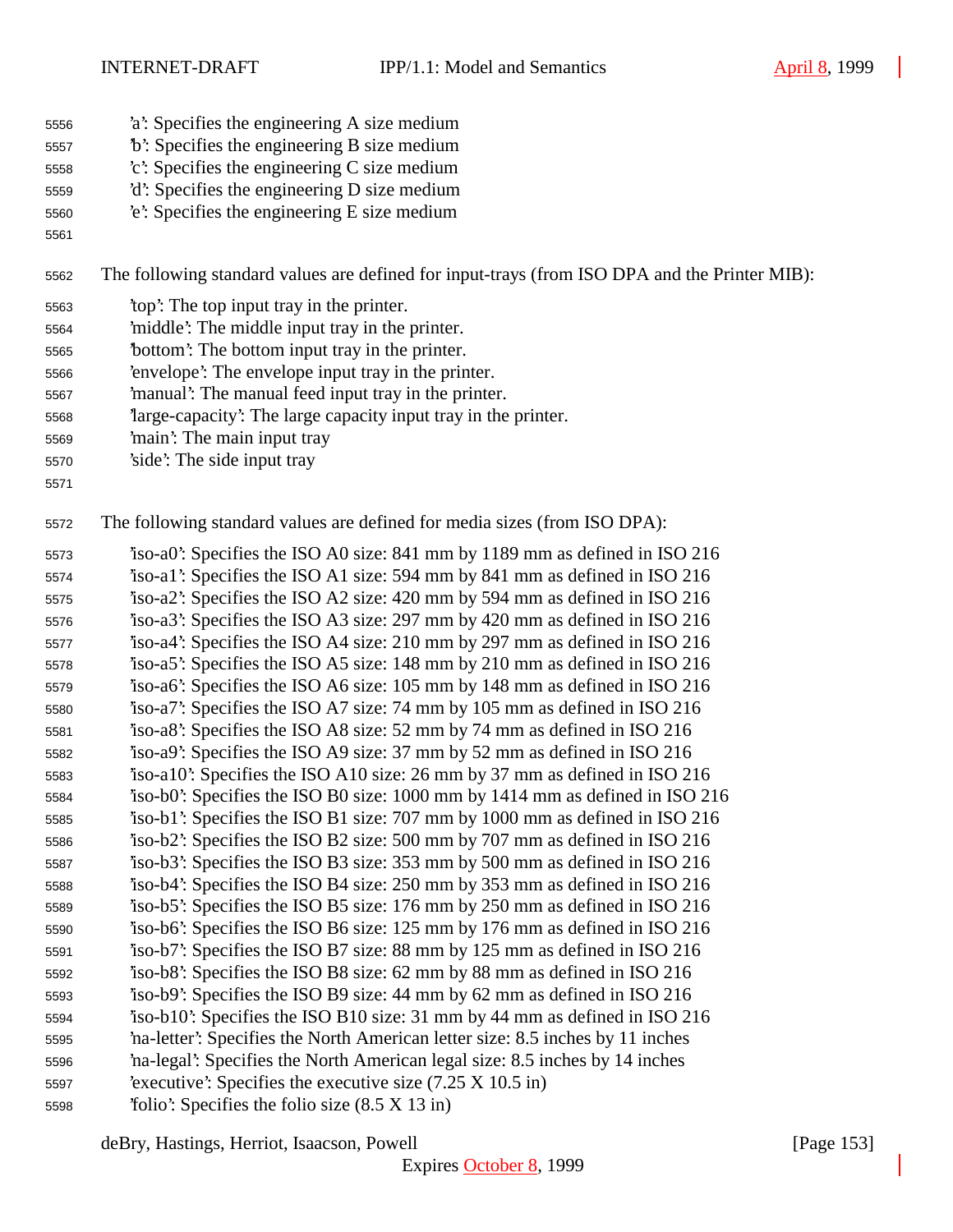- 'invoice': Specifies the invoice size (5.5 X 8.5 in) 'ledger': Specifies the ledger size (11 X 17 in) 'quarto': Specifies the quarto size (8.5 X 10.83 in) 'iso-c3': Specifies the ISO C3 size: 324 mm by 458 mm as defined in ISO 269 'iso-c4': Specifies the ISO C4 size: 229 mm by 324 mm as defined in ISO 269 'iso-c5': Specifies the ISO C5 size: 162 mm by 229 mm as defined in ISO 269 'iso-c6': Specifies the ISO C6 size: 114 mm by 162 mm as defined in ISO 269 'iso-designated-long': Specifies the ISO Designated Long size: 110 mm by 220 mm as defined in ISO 269 'na-10x13-envelope': Specifies the North American 10x13 size: 10 inches by 13 inches 'na-9x12-envelope': Specifies the North American 9x12 size: 9 inches by 12 inches 'na-number-10-envelope': Specifies the North American number 10 business envelope size: 4.125 inches by 9.5 inches 'na-7x9-envelope': Specifies the North American 7x9 inch envelope size 'na-9x11-envelope': Specifies the North American 9x11 inch envelope size 'na-10x14-envelope': Specifies the North American 10x14 inch envelope size 'na-number-9-envelope': Specifies the North American number 9 business envelope size 'na-6x9-envelope': Specifies the North American 6x9 envelope size 'na-10x15-envelope': Specifies the North American 10x15 envelope size 'monarch-envelope': Specifies the Monarch envelope size (3.87 x 7.5 in) 'jis-b0': Specifies the JIS B0 size: 1030mm x 1456mm 'jis-b1': Specifies the JIS B1 size: 728mm x 1030mm 'jis-b2': Specifies the JIS B2 size: 515mm x 728mm 'jis-b3': Specifies the JIS B3 size: 364mm x 515mm 'jis-b4': Specifies the JIS B4 size: 257mm x 364mm 'jis-b5': Specifies the JIS B5 size: 182mm x 257mm 'jis-b6': Specifies the JIS B6 size: 128mm x 182mm 'jis-b7': Specifies the JIS B7 size: 91mm x 128mm 'jis-b8': Specifies the JIS B8 size: 64mm x 91mm 'jis-b9': Specifies the JIS B9 size: 45mm x 64mm 'jis-b10': Specifies the JIS B10 size: 32mm x 45mm
- 16. APPENDIX D: Processing IPP Attributes

 When submitting a print job to a Printer object, the IPP model allows a client to supply operation and Job Template attributes along with the document data. These Job Template attributes in the create request affect the rendering, production and finishing of the documents in the job. Similar types of instructions may also be contained in the document to be printed, that is, embedded within the print data itself. In addition, the Printer has a set of attributes that describe what rendering and finishing options which are supported by that Printer. This model, which allows for flexibility and power, also introduces the potential that at job submission time, these client-supplied attributes may conflict with either:

- what the implementation is capable of realizing (i.e., what the Printer supports), as well as
- the instructions embedded within the print data itself.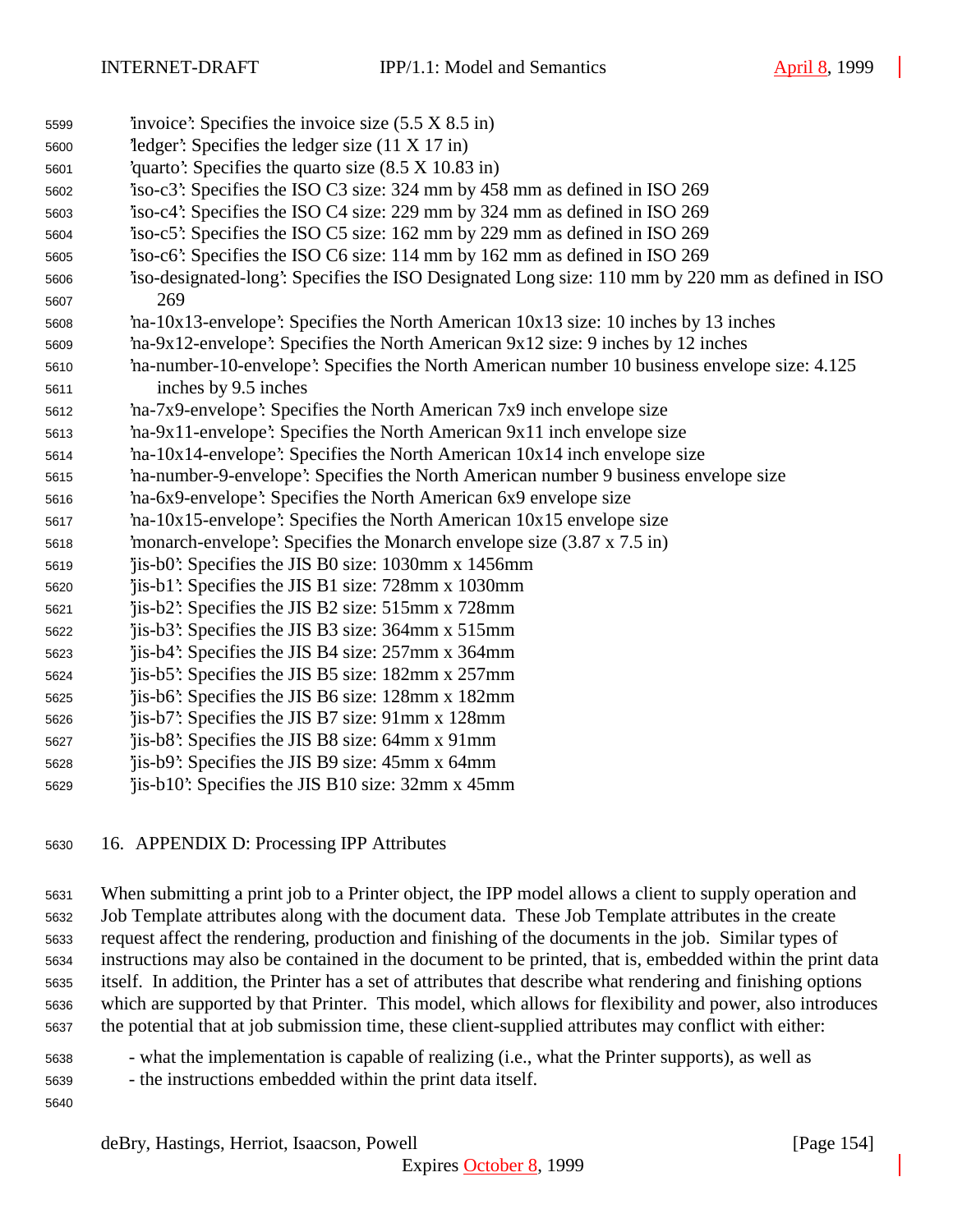The following sections describe how these two types of conflicts are handled in the IPP model.

16.1 Fidelity

 If there is a conflict between what the client requests and what a Printer object supports, the client may request one of two possible conflict handling mechanisms:

- 1) either reject the job since the job can not be processed exactly as specified, or
- 2) allow the Printer to make any changes necessary to proceed with processing the Job the best it can.
- 

 In the first case the client is indicating to the Printer object: "Print the job exactly as specified with no exceptions, and if that can't be done, don't even bother printing the job at all." In the second case, the client is indicating to the Printer object: "It is more important to make sure the job is printed rather than be processed exactly as specified; just make sure the job is printed even if client supplied attributes need to be changed or ignored."

The IPP model accounts for this situation by introducing an "ipp-attribute-fidelity" attribute.

 In a create request, "ipp-attribute-fidelity" is a boolean operation attribute that is OPTIONALLY supplied by the client. The value 'true' indicates that total fidelity to client supplied Job Template attributes and values is required. The client is requesting that the Job be printed exactly as specified, and if that is not possible then the job MUST be rejected rather than processed incorrectly. The value 'false' indicates that a reasonable attempt to print the Job is acceptable. If a Printer does not support some of the client supplied Job Template attributes or values, the Printer MUST ignore them or substitute any supported value for unsupported values, respectively. The Printer may choose to substitute the default value associated with that attribute, or use some other supported value that is similar to the unsupported requested value. For example, if a client supplies a "media" value of 'na-letter', the Printer may choose to substitute 'iso-a4' rather than a default value of 'envelope'. If the client does not supply the "ipp-attribute-fidelity" attribute, the Printer assumes a value of 'false'.

- Each Printer implementation MUST support both types of "fidelity" printing (that is whether the client supplies a value of 'true' or 'false'):
- If the client supplies 'false' or does not supply the attribute, the Printer object MUST always accept the request by ignoring unsupported Job Template attributes and by substituting unsupported values of supported Job Template attributes with supported values.
- If the client supplies 'true', the Printer object MUST reject the request if the client supplies unsupported Job Template attributes.
- 

 Since a client can always query a Printer to find out exactly what is and is not supported, "ipp-attribute-fidelity" set to 'false' is useful when:

- 1) The End-User uses a command line interface to request attributes that might not be supported.
- 2) In a GUI context, if the End User expects the job might be moved to another printer and prefers a sub-optimal result to nothing at all.
- 3) The End User just wants something reasonable in lieu of nothing at all.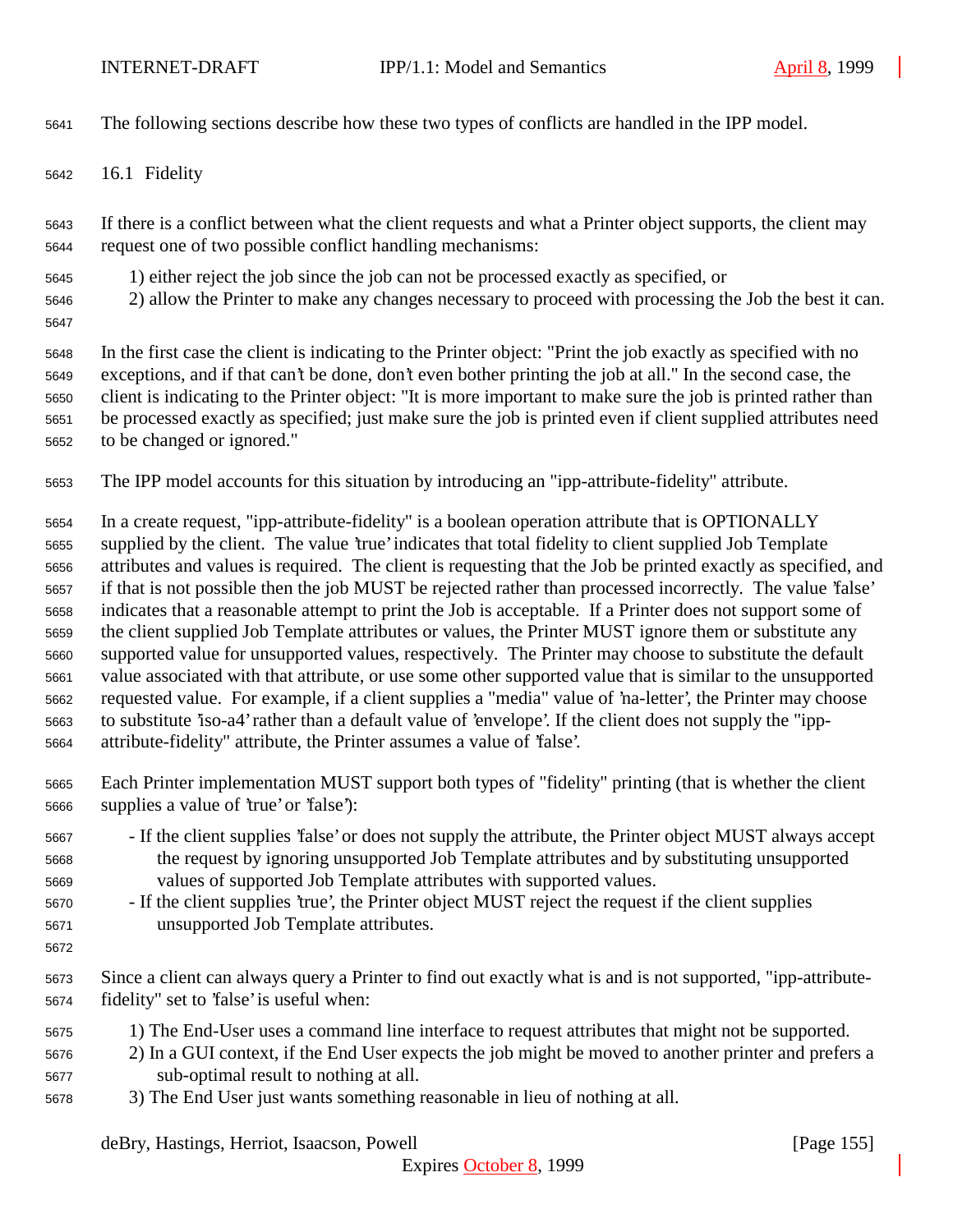## 16.2 Page Description Language (PDL) Override

 If there is a conflict between the value of an IPP Job Template attribute and a corresponding instruction in the document data, the value of the IPP attribute SHOULD take precedence over the document instruction. Consider the case where a previously formatted file of document data is sent to an IPP Printer. In this case, if the client supplies any attributes at job submission time, the client desires that those attributes override the embedded instructions. Consider the case were a previously formatted document has embedded in it commands to load 'iso-a4' media. However, the document is passed to an end user that only has access to a printer with 'na-letter' media loaded. That end user most likely wants to submit that document to an IPP Printer with the "media" Job Template attribute set to 'na-letter'. The job submission attribute should take precedence over the embedded PDL instruction. However, until companies that supply document data interpreters allow a way for external IPP attributes to take precedence over embedded job production instructions, a Printer might not be able to support the semantics that IPP attributes override the embedded instructions.

 The IPP model accounts for this situation by introducing a "pdl-override-supported" attribute that describes the Printer objects capabilities to override instructions embedded in the PDL data stream. The value of the "pdl-override-supported" attribute is configured by means outside the scope of this IPP/1.1 document.

- This REQUIRED Printer attribute takes on the following values:
- 'attempted': This value indicates that the Printer object attempts to make the IPP attribute values take precedence over embedded instructions in the document data, however there is no guarantee.
- 'not-attempted': This value indicates that the Printer object makes no attempt to make the IPP attribute values take precedence over embedded instructions in the document data.
- 

 At job processing time, an implementation that supports the value of 'attempted' might do one of several different actions:

- 1) Generate an output device specific command sequence to realize the feature represented by the IPP attribute value.
- 2) Parse the document data itself and replace the conflicting embedded instruction with a new embedded instruction that matches the intent of the IPP attribute value.
- 3) Indicate to the Printer that external supplied attributes take precedence over embedded instructions and then pass the external IPP attribute values to the document data interpreter.
- 4) Anything else that allows for the semantics that IPP attributes override embedded document data instructions.
- 
- Since 'attempted' does not offer any type of guarantee, even though a given Printer object might not do a
- very "good" job of attempting to ensure that IPP attributes take a higher precedence over instructions
- embedded in the document data, it would still be a conforming implementation.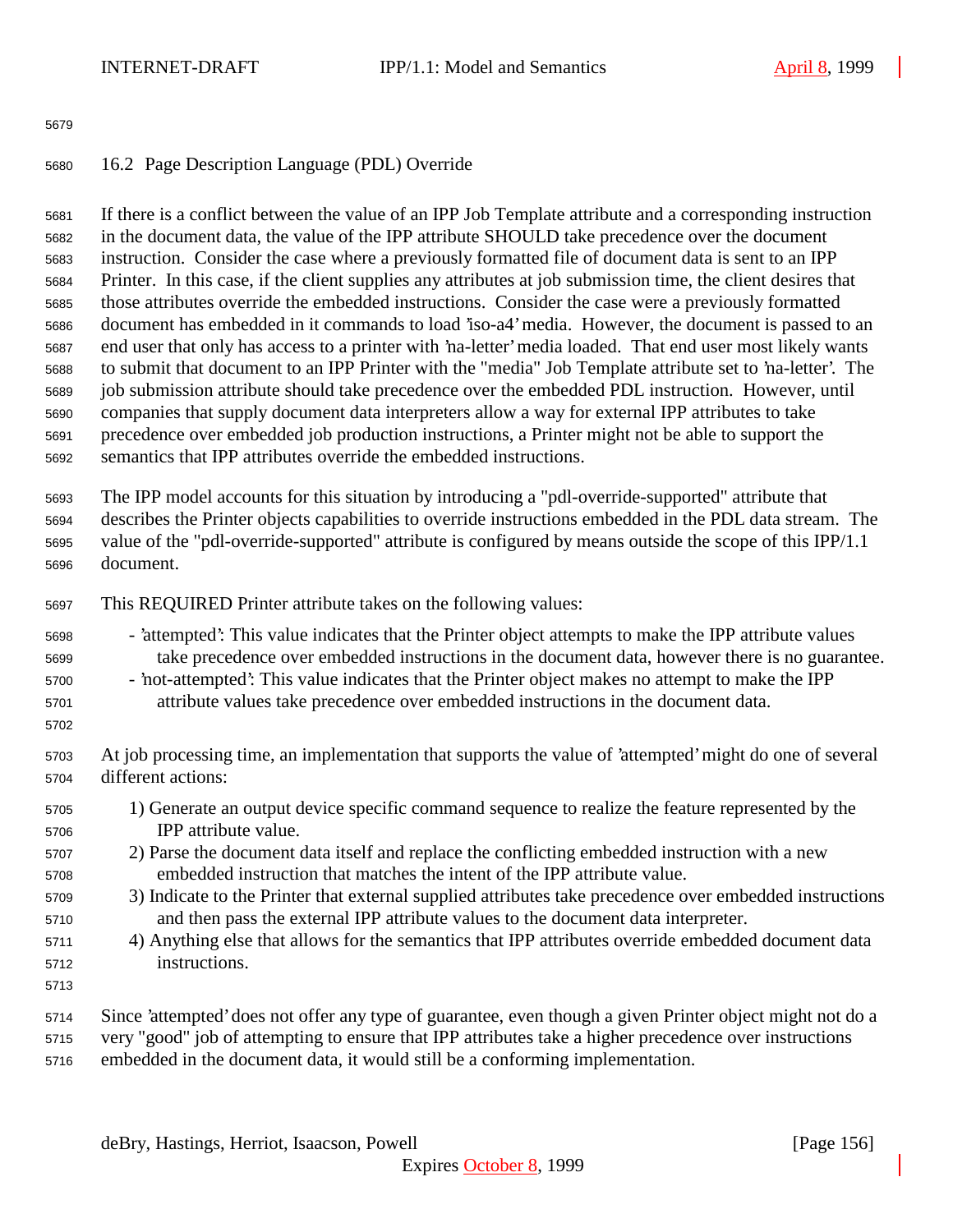- At job processing time, an implementation that supports the value of 'not-attempted' might do one of the following actions:
- 1) Simply pre-pend the document data with the PDL instruction that corresponds to the client- supplied PDL attribute, such that if the document data also has the same PDL instruction, it will override what the Printer object pre-pended. In other words, this implementation is using the same implementation semantics for the client-supplied IPP attributes as for the Printer object defaults.
- 2) Parse the document data and replace the conflicting embedded instruction with a new embedded instruction that approximates, but does not match, the semantic intent of the IPP attribute value.
- 

 Note: The "ipp-attribute-fidelity" attribute applies to the Printer's ability to either accept or reject other unsupported Job Template attributes. In other words, if "ipp-attribute-fidelity" is set to 'true', a Job is accepted if and only if the client supplied Job Template attributes and values are supported by the Printer. Whether these attributes actually affect the processing of the Job when the document data contains embedded instructions depends on the ability of the Printer to override the instructions embedded in the document data with the semantics of the IPP attributes. If the document data attributes can be overridden ("pdl-override-supported" set to 'attempted'), the Printer makes an attempt to use the IPP attributes when processing the Job. If the document data attributes can not be overridden ("pdl- override-supported" set to 'not-attempted'), the Printer makes no attempt to override the embedded document data instructions with the IPP attributes when processing the Job, and hence, the IPP attributes may fail to affect the Job processing and output when the corresponding instruction is embedded in the document data.

16.3 Using Job Template Attributes During Document Processing.

 The Printer object uses some of the Job object's Job Template attributes during the processing of the document data associated with that job. These include, but are not limited to, "orientation-requested", "number-up", "sides", "media", and "copies". The processing of each document in a Job Object MUST follow the steps below. These steps are intended only to identify when and how attributes are to be used in processing document data and any alternative steps that accomplishes the same effect can be used to implement this specification.

- 1. Using the client supplied "document-format" attribute or some form of document format detection algorithm (if the value of "document-format" is not specific enough), determine whether or not the document data has already been formatted for printing. If the document data has been formatted, then go to step 2. Otherwise, the document data MUST be formatted. The formatting detection algorithm is implementation defined and is not specified by this specification. The formatting of the document data uses the "orientation-requested" attribute to determine how the formatted print data should be placed on a print-stream page, see section 4.2.10 for the details.
- 2. The document data is in the form of a print-stream in a known media type. The "page-ranges" attribute is used to select, as specified in section 4.2.7, a sub-sequence of the pages in the print-stream that are to be processed and images.
-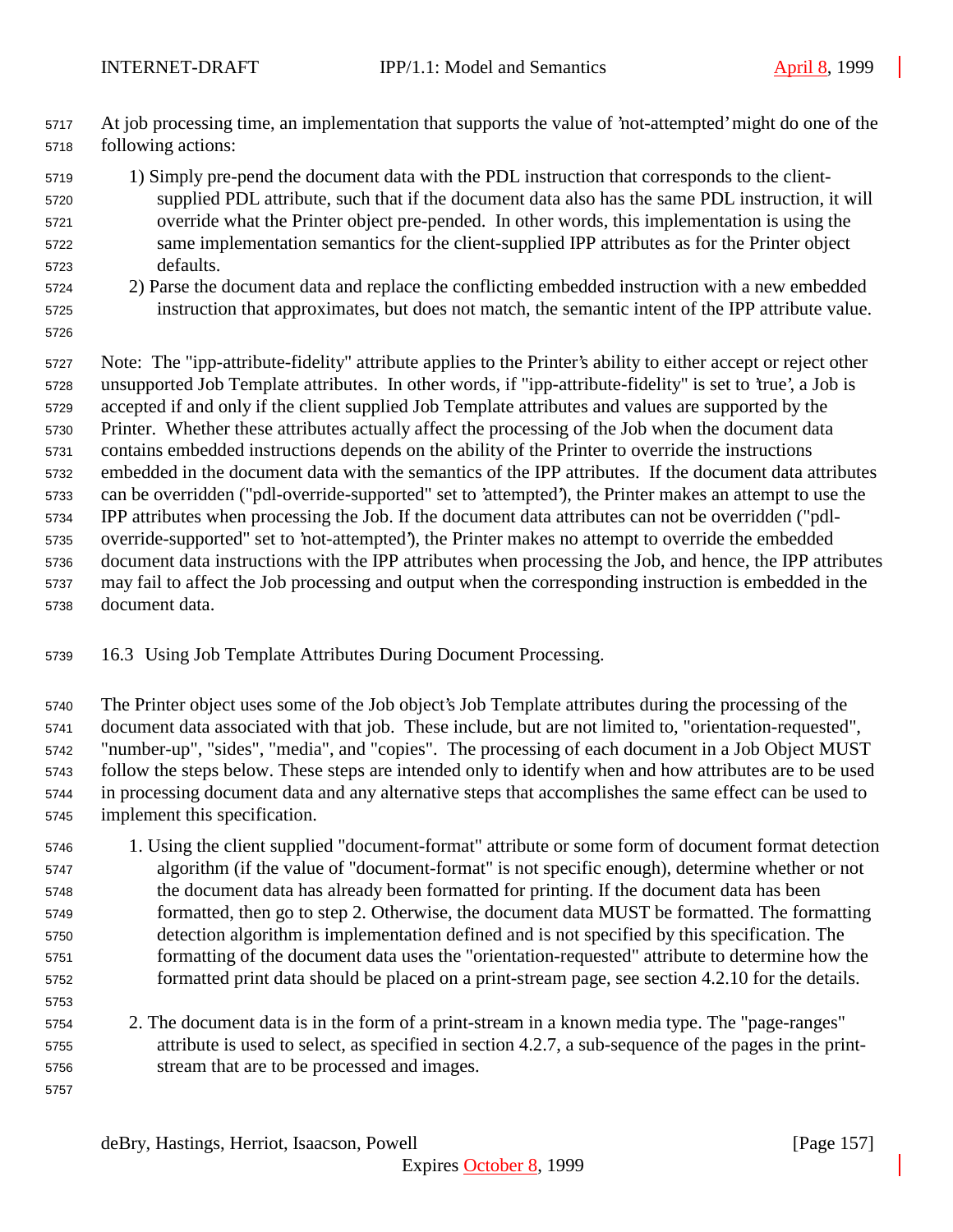3. The input to this step is a sequence of print-stream pages. This step is controlled by the "number- up" attribute. If the value of "number-up" is N, then during the processing of the print-stream pages, each N print-stream pages are positioned, as specified in section 4.2.9, to create a single impression. If a given document does not have N more print-stream pages, then the completion of the impression is controlled by the "multiple-document-handling" attribute as described in section 4.2.4; when the value of this attribute is 'single-document' or 'single-document-new- sheet', the print-stream pages of document data from subsequent documents is used to complete the impression.

 The size(scaling), position(translation) and rotation of the print-stream pages on the impression is implementation defined. Note that during this process the print-stream pages may be rendered to a form suitable for placing on the impression; this rendering is controlled by the values of the "printer-resolution" and "print-quality" attributes as described in sections 4.2.12 and 4.2.13. In the case N=1, the impression is nearly the same as the print-stream page; the differences would only be in the size, position and rotation of the print-stream page and/or any decoration, such as a frame to the page, that is added by the implementation.

- 4. The collection of impressions is placed, in sequence, onto sides of the media sheets. This placement is controlled by the "sides" attribute and the orientation of the print-stream page, as described in section 4.2.8. The orientation of the print-stream pages affects the orientation of the impression; for example, if "number-up" equals 2, then, typically, two portrait print-stream pages become one landscape impression. Note that the placement of impressions onto media sheets is also controlled by the "multiple-document-handling" attribute as described in section 4.2.4.
- 5. The "copies" and "multiple-document-handling" attributes are used to determine how many copies of each media instance are created and in what order. See sections 4.2.5 and 4.2.4 for the details.
- 

 6. When the correct number of copies are created, the media instances are finished according to the values of the "finishings" attribute as described in 4.2.6. Note that sometimes finishing operations may require manual intervention to perform the finishing operations on the copies,

- especially uncollated copies. This specification allows any or all of the processing steps to be performed automatically or manually at the discretion of the Printer object.
- 17. APPENDIX E: Generic Directory Schema

 This section defines a generic schema for an entry in a directory service. A directory service is a means by which service users can locate service providers. In IPP environments, this means that IPP Printers can be registered (either automatically or with the help of an administrator) as entries of type printer in the directory using an implementation specific mechanism such as entry attributes, entry type fields, specific branches, etc. IPP clients can search or browse for entries of type printer. Clients use the directory service to find entries based on naming, organizational contexts, or filtered searches on attribute values of entries. For example, a client can find all printers in the "Local Department" context. Authentication and authorization are also often part of a directory service so that an administrator can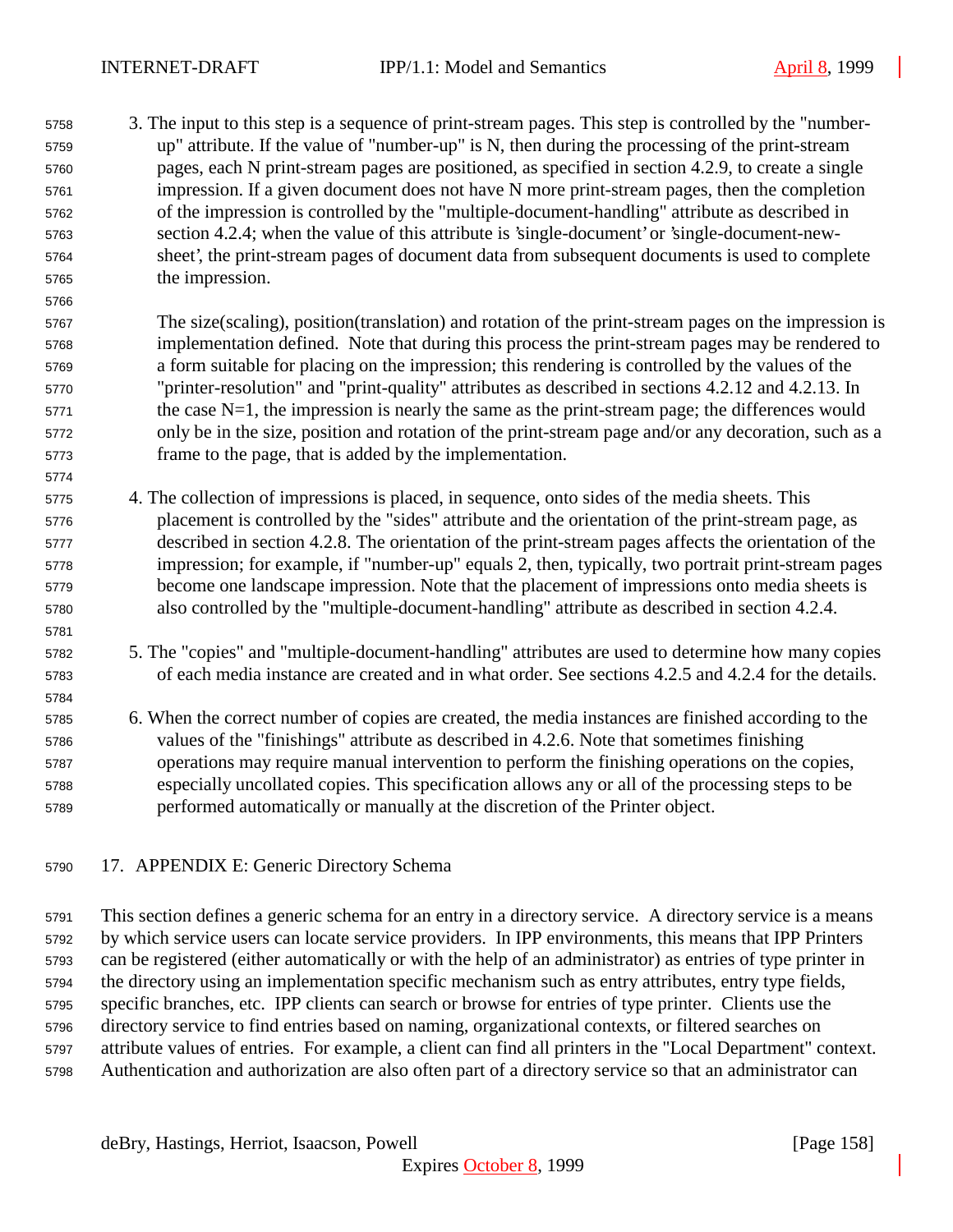place limits on end users so that they are only allowed to find entries to which they have certain access rights. IPP itself does not require any specific directory service protocol or provider.

 Note: Some directory implementations allow for the notion of "aliasing". That is, one directory entry object can appear as multiple directory entry object with different names for each object. In each case, each alias refers to the same directory entry object which refers to a single IPP Printer object.

 The generic schema is a subset of IPP Printer Job Template and Printer Description attributes (sections 4.2 and 4.4). These attributes are identified as either RECOMMENDED or OPTIONAL for the directory entry itself. This conformance labeling is NOT the same conformance labeling applied to the attributes of IPP Printers objects. The conformance labeling in this Appendix is intended to apply to directory templates and to IPP Printer implementations that subscribe by adding one or more entries to a directory. RECOMMENDED attributes SHOULD be associated with each directory entry. OPTIONAL attributes MAY be associated with the directory entry (if known or supported). In addition, all directory entry attributes SHOULD reflect the current attribute values for the corresponding Printer object.

 The names of attributes in directory schema and entries SHOULD be the same as the IPP Printer attribute names as shown.

 In order to bridge between the directory service and the IPP Printer object, one of the RECOMMENDED directory entry attributes is the Printer object's "printer-uri-supported" attribute. The IPP client queries the "printer-uri-supported" attribute in the directory entry and then addresses the IPP Printer object using one of its URIs. The "uri-security-supported" attribute identifies the protocol (if any) used to secure a channel.

The following attributes define the generic schema for directory entries of type PRINTER:

| 5820 | printer-uri-supported        | <b>RECOMMENDED</b> | Section 4.4.1    |
|------|------------------------------|--------------------|------------------|
| 5821 | uri-security-supported       | <b>RECOMMENDED</b> | Section 4.4.2    |
| 5822 | printer-name                 | <b>RECOMMENDED</b> | Section 4.4.3    |
| 5823 | printer-location             | <b>RECOMMENDED</b> | Section 4.4.4    |
| 5824 | printer-info                 | <b>OPTIONAL</b>    | Section 4.4.5    |
| 5825 | printer-more-info            | <b>OPTIONAL</b>    | Section 4.4.6    |
| 5826 | printer-make-and-model       | <b>RECOMMENDED</b> | Section 4.4.8    |
| 5827 | charset-supported            | <b>OPTIONAL</b>    | Section $4.4.15$ |
| 5828 | generated-natural-language-  |                    |                  |
| 5829 | supported                    | <b>OPTIONAL</b>    | Section 4.4.17   |
| 5830 | document-format-supported    | <b>RECOMMENDED</b> | Section 4.4.19   |
| 5831 | compression-supported        | <b>RECOMMENDED</b> | Section 4.4.29   |
| 5832 | color-supported              | <b>RECOMMENDED</b> | Section 4.4.23   |
| 5833 | finishings-supported         | <b>OPTIONAL</b>    | Section 4.2.6    |
| 5834 | number-up-supported          | <b>OPTIONAL</b>    | Section 4.2.7    |
| 5835 | sides-supported              | <b>RECOMMENDED</b> | Section 4.2.8    |
| 5836 | media-supported              | <b>RECOMMENDED</b> | Section 4.2.11   |
| 5837 | printer-resolution-supported | <b>OPTIONAL</b>    | Section 4.2.12   |
| 5838 | print-quality-supported      | <b>OPTIONAL</b>    | Section 4.2.13   |
| 5839 | pages-per-minute             | <b>OPTIONAL</b>    | Section 4.4.33   |

deBry, Hastings, Herriot, Isaacson, Powell [Page 159]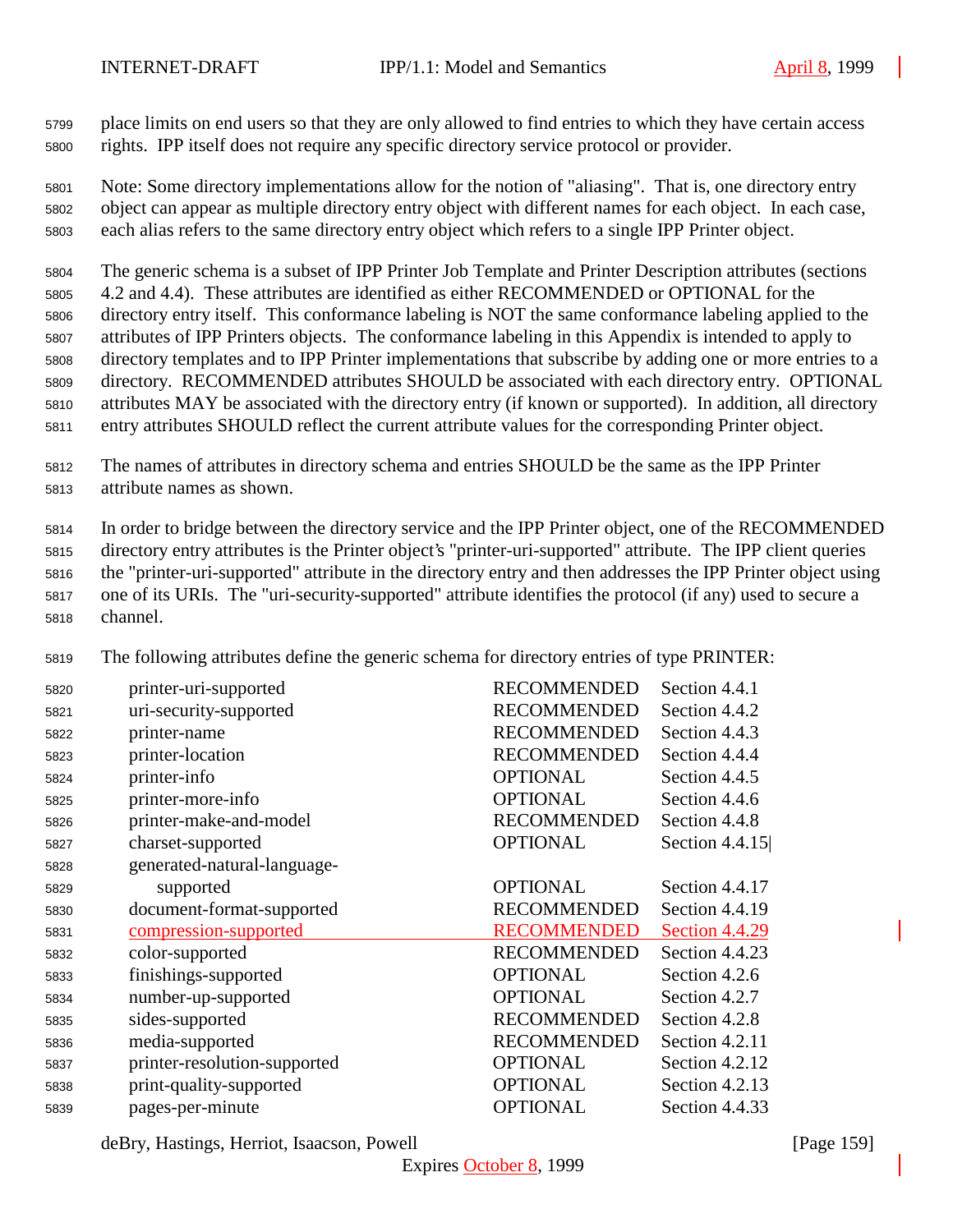<sup>5840</sup> pages-per-minute-color OPTIONAL Section 4.4.34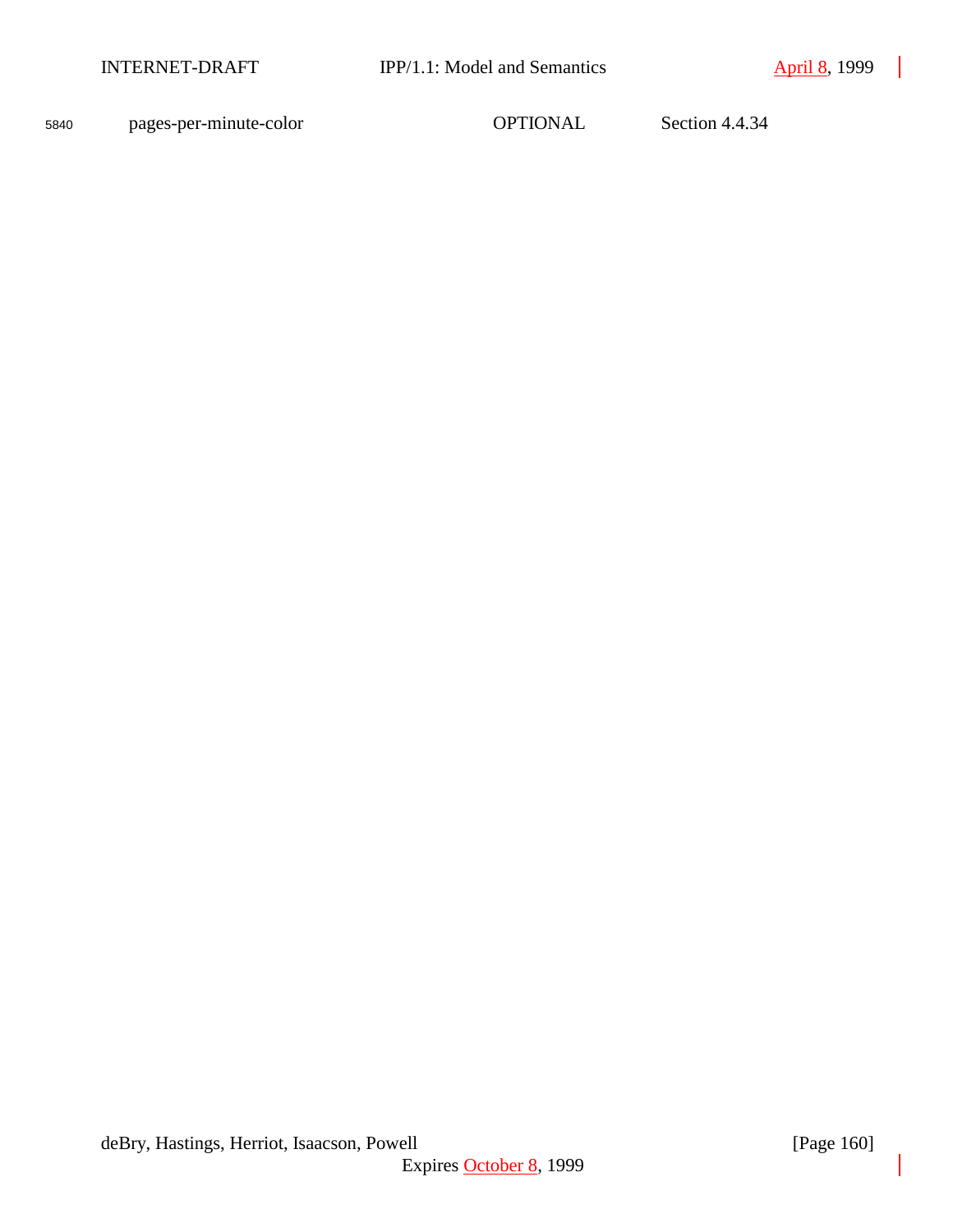| 5842         | 18. APPENDIX F: Differences between the IPP/1.0 and IPP/1.1 "Model and Semantics" Specifications                                                                                              |
|--------------|-----------------------------------------------------------------------------------------------------------------------------------------------------------------------------------------------|
| 5843         | The following IPP/1.0 [IPP-MOD1.0] extensions and clarifications have been incorporated into IPP/1.1:                                                                                         |
| 5844         | 1. Section 3.1.7 - clarified that only the version number parameter will be carried forward into                                                                                              |
| 5845<br>5846 | future major or minor versions of the protocol.<br>2. Section 3.2.1.1 - clarified that the Printer object rejects a Print-Job request if it does not support                                  |
| 5847         | the "compression" operation attribute and a client supplies it.                                                                                                                               |
| 5848         | 3. Sections 3.2.7, 3.2.8, and 3.2.9 - added the OPTIONAL Pause-Printer, Resume-Printer, and                                                                                                   |
| 5849         | Purge-Jobs operations                                                                                                                                                                         |
| 5850<br>5851 | 4. Sections 3.3.5, 3.3.6, and 3.3.7 - added the OPTIONAL Hold-Job, Release-Job, and Restart-Job<br>operations.                                                                                |
| 5852         | 5. Section 4.1.9 - added 'image-tiff' and 'application/pdf' values.                                                                                                                           |
|              |                                                                                                                                                                                               |
| 5853<br>5854 | 5. Section 4.2.2 - added the 'indefinite' keyword value to the "job-hold-until" attribute for use with<br>the create operations and Hold-Job and Restart-Job operations.                      |
| 5855         | 6. Section 4.2.6 - added more enum values to the "finishings" Job Template attribute.                                                                                                         |
| 5856         | Section 4.3.7.1 - added the Partitioning of Job States section.<br>7.                                                                                                                         |
| 5857         | Section 4.3.8 - added the 'job-restartable' keyword value to the "job-state-reasons" attribute for<br>8.                                                                                      |
| 5858         | use with the Restart-Job operation.                                                                                                                                                           |
| 5859<br>5860 | 9. Section 4.4.2 - added the 'tls' keyword value to the "uri-security-supported" attribute.<br>10. Section 4.4.11 - added the 'moving-to-paused' keyword value to the "printer-state-reasons" |
| 5861         | attribute for use with the Pause-Job operation.                                                                                                                                               |
| 5862         | 11. Section 4.4.11 - replaced the duplicate 'marker-supply-low' keyword with the missing 'toner-                                                                                              |
| 5863         | empty' keyword for the "printer-state-reasons" attribute.                                                                                                                                     |
| 5864         | 12. Section 4.4.13 - added the enum values to the "operations-supported" attribute for the new                                                                                                |
| 5865         | operations. Clarified that the values of this attribute are encoded as any enum, namely 32-bit                                                                                                |
| 5866         | values.<br>13. Sections 4.4.33 and 4.4.34 - added the OPTIONAL "pages-per-minute" and "pages-per-minute-                                                                                      |
| 5867<br>5868 | color" Printer Description attributes.                                                                                                                                                        |
| 5869         | 14. Section 8.5 - added the security discussion around the new operator operations.                                                                                                           |
| 5870         | 15. Section 17 - added the OPTIONAL "pages-per-minute" and "pages-per-minute-color" Printer                                                                                                   |
| 5871         | attributes to the Directory schema.                                                                                                                                                           |
| 5872         | The following changes were made to IPP/1.0 [IPP-MOD1.0] to create this IPP/1.1 document:                                                                                                      |
| 5873         | 1. Section 3.1.7, 5.2.4, and 14.1.5.4 - IPP objects MUST support both version 1.0 and 1.1. Clients                                                                                            |
| 5874         | MUST support version 1.1 and MAY support version 1.0.                                                                                                                                         |
| 5875         | 2. Section 4.1.9 - deleted 'text/plain; charget=iso-10646-ucs-2', since binary is not legal with the                                                                                          |
| 5876         | 'text' type.                                                                                                                                                                                  |
| 5877         | 3. Section 5.4, 8.2, and 8.7 - changed the IPP object security requirements from OPTIONAL non-                                                                                                |
| 5878         | standards track SSL3 to RECOMMENDED standards track TLS. Changed the client security                                                                                                          |